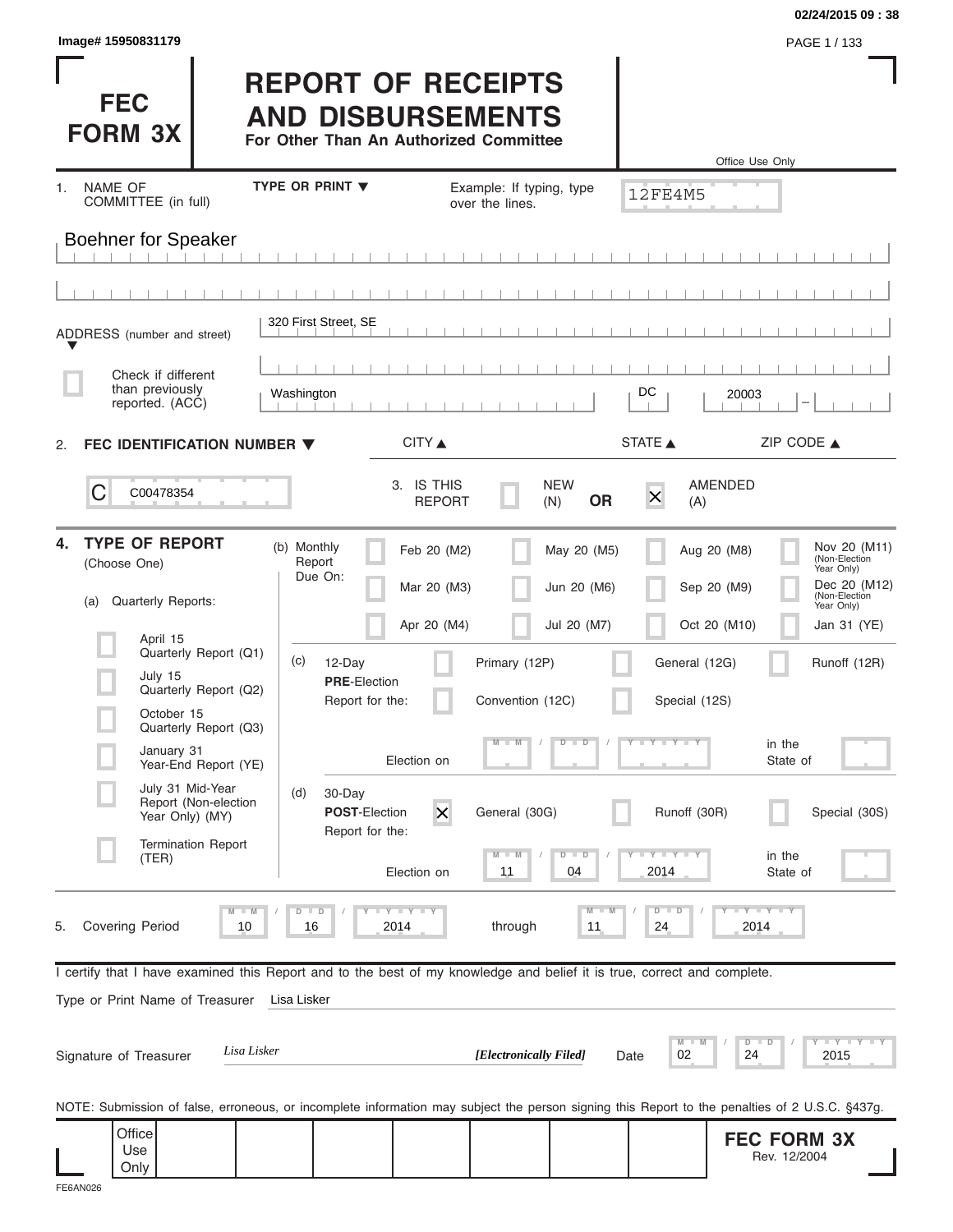|    | Image# 15950831180                                                                                  |                                                      |                                                 |
|----|-----------------------------------------------------------------------------------------------------|------------------------------------------------------|-------------------------------------------------|
|    | FEC Form 3X (Rev. 02/2003)                                                                          | <b>SUMMARY PAGE</b><br>OF RECEIPTS AND DISBURSEMENTS | Page 2                                          |
|    | Write or Type Committee Name                                                                        |                                                      |                                                 |
|    | <b>Boehner for Speaker</b>                                                                          |                                                      |                                                 |
|    | Report Covering the Period:<br>From:                                                                | ъ<br>D<br>10<br>16<br>2014                           | TD.<br>11<br>24<br>2014<br>To:                  |
|    |                                                                                                     | <b>COLUMN A</b><br><b>This Period</b>                | <b>COLUMN B</b><br><b>Calendar Year-to-Date</b> |
| 6. | Cash on Hand<br>(a)<br>$-\gamma$<br>January 1,<br>2014                                              |                                                      | 271620.00                                       |
|    | Cash on Hand at<br>(b)<br>Beginning of Reporting Period                                             | 846770.03                                            |                                                 |
|    | Total Receipts (from Line 19)<br>(c)                                                                | 1603943.02                                           | 18172938.83                                     |
|    | Subtotal (add Lines 6(b) and<br>(d)<br>6(c) for Column A and Lines<br>6(a) and 6(c) for Column B)   | 2450713.05                                           | 18444558.83                                     |
| 7. | Total Disbursements (from Line 31)                                                                  | 650245.84                                            | 16644091.62                                     |
| 8. | Cash on Hand at Close of<br><b>Reporting Period</b><br>(subtract Line $7$ from Line $6(d)$ )        | 1800467.21                                           | 1800467.21                                      |
| 9. | Debts and Obligations Owed TO<br>the Committee (Itemize all on<br>Schedule C and/or Schedule D)     | 0.00                                                 |                                                 |
|    | 10. Debts and Obligations Owed BY<br>the Committee (Itemize all on<br>Schedule C and/or Schedule D) | 0.00                                                 |                                                 |

This committee has qualified as a multicandidate committee. (see FEC FORM 1M)

#### **For further information contact:**

Federal Election Commission 999 E Street, NW Washington, DC 20463

Toll Free 800-424-9530 Local 202-694-1100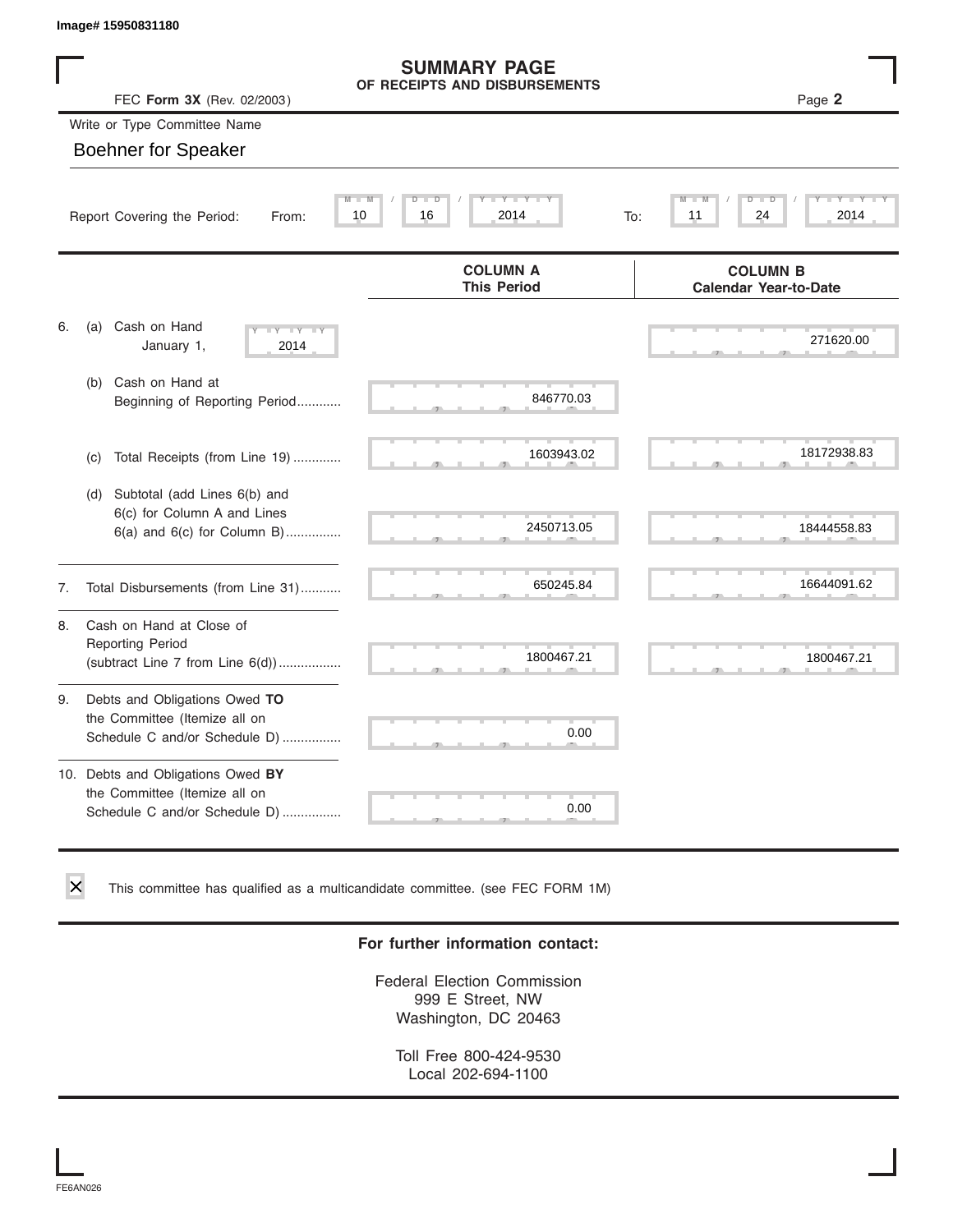#### **DETAILED SUMMARY PAGE**

#### Write or Type Committee Name

| Image# 15950831181                                                     |                                                             |                                                        |
|------------------------------------------------------------------------|-------------------------------------------------------------|--------------------------------------------------------|
|                                                                        | <b>DETAILED SUMMARY PAGE</b>                                |                                                        |
| FEC Form 3X (Rev. 06/2004)                                             | of Receipts                                                 | Page 3                                                 |
| Write or Type Committee Name                                           |                                                             |                                                        |
| <b>Boehner for Speaker</b>                                             |                                                             |                                                        |
|                                                                        |                                                             |                                                        |
| $M - M$<br>Report Covering the Period:<br>10<br>From:                  | $T - Y = T - Y = T - Y$<br>D<br>$\Box$<br>16<br>2014<br>To: | M<br>Y TY<br>$D$ $\Box$<br>-M<br>D<br>24<br>2014<br>11 |
| I. Receipts                                                            | <b>COLUMN A</b><br><b>Total This Period</b>                 | <b>COLUMN B</b><br><b>Calendar Year-to-Date</b>        |
| 11. Contributions (other than loans) From:                             |                                                             |                                                        |
| Individuals/Persons Other<br>(a)                                       |                                                             |                                                        |
| <b>Than Political Committees</b>                                       |                                                             |                                                        |
| Itemized (use Schedule A)<br>(i)                                       | 1477566.02                                                  | 16021604.67                                            |
|                                                                        |                                                             |                                                        |
|                                                                        | 1877.00                                                     | 76610.01                                               |
| (iii) TOTAL (add                                                       |                                                             |                                                        |
| Lines $11(a)(i)$ and $(ii)$                                            | 1479443.02                                                  | 16098214.68                                            |
|                                                                        |                                                             |                                                        |
| Political Party Committees<br>(b)                                      | 0.00                                                        | 0.00                                                   |
| <b>Other Political Committees</b><br>(c)                               | 124500.00                                                   | 2074600.00                                             |
|                                                                        |                                                             |                                                        |
| Total Contributions (add Lines<br>(d)                                  |                                                             |                                                        |
| $11(a)(iii)$ , (b), and (c)) (Carry                                    | 1603943.02                                                  | 18172814.68                                            |
| Totals to Line 33, page 5)<br>12. Transfers From Affiliated/Other      |                                                             |                                                        |
|                                                                        | 0.00                                                        | 0.00                                                   |
|                                                                        |                                                             |                                                        |
|                                                                        | 0.00                                                        | 0.00                                                   |
|                                                                        |                                                             |                                                        |
|                                                                        |                                                             |                                                        |
| 14. Loan Repayments Received                                           | 0.00                                                        | 0.00                                                   |
| 15. Offsets To Operating Expenditures                                  |                                                             |                                                        |
| (Refunds, Rebates, etc.)                                               | 0.00                                                        | 124.15                                                 |
| (Carry Totals to Line 37, page 5)<br>16. Refunds of Contributions Made |                                                             |                                                        |
| to Federal Candidates and Other                                        |                                                             |                                                        |
| Political Committees                                                   | 0.00                                                        | 0.00                                                   |
| 17. Other Federal Receipts                                             |                                                             |                                                        |
|                                                                        | 0.00                                                        | 0.00                                                   |
| 18. Transfers from Non-Federal and Levin Funds                         |                                                             |                                                        |
| (a) Non-Federal Account                                                |                                                             |                                                        |
|                                                                        | 0.00                                                        | 0.00                                                   |
|                                                                        |                                                             |                                                        |
| (b) Levin Funds (from Schedule H5)                                     | 0.00                                                        | 0.00                                                   |
|                                                                        |                                                             |                                                        |
| (c) Total Transfers (add $18(a)$ and $18(b)$ )                         | 0.00                                                        | 0.00                                                   |
|                                                                        |                                                             |                                                        |
| 19. Total Receipts (add Lines 11(d),                                   |                                                             |                                                        |
| 12, 13, 14, 15, 16, 17, and 18(c)) ▶                                   | 1603943.02                                                  | 18172938.83                                            |
|                                                                        |                                                             |                                                        |
| 20. Total Federal Receipts                                             |                                                             |                                                        |
| (subtract Line 18(c) from Line 19)  ▶                                  | 1603943.02                                                  | 18172938.83                                            |
|                                                                        |                                                             |                                                        |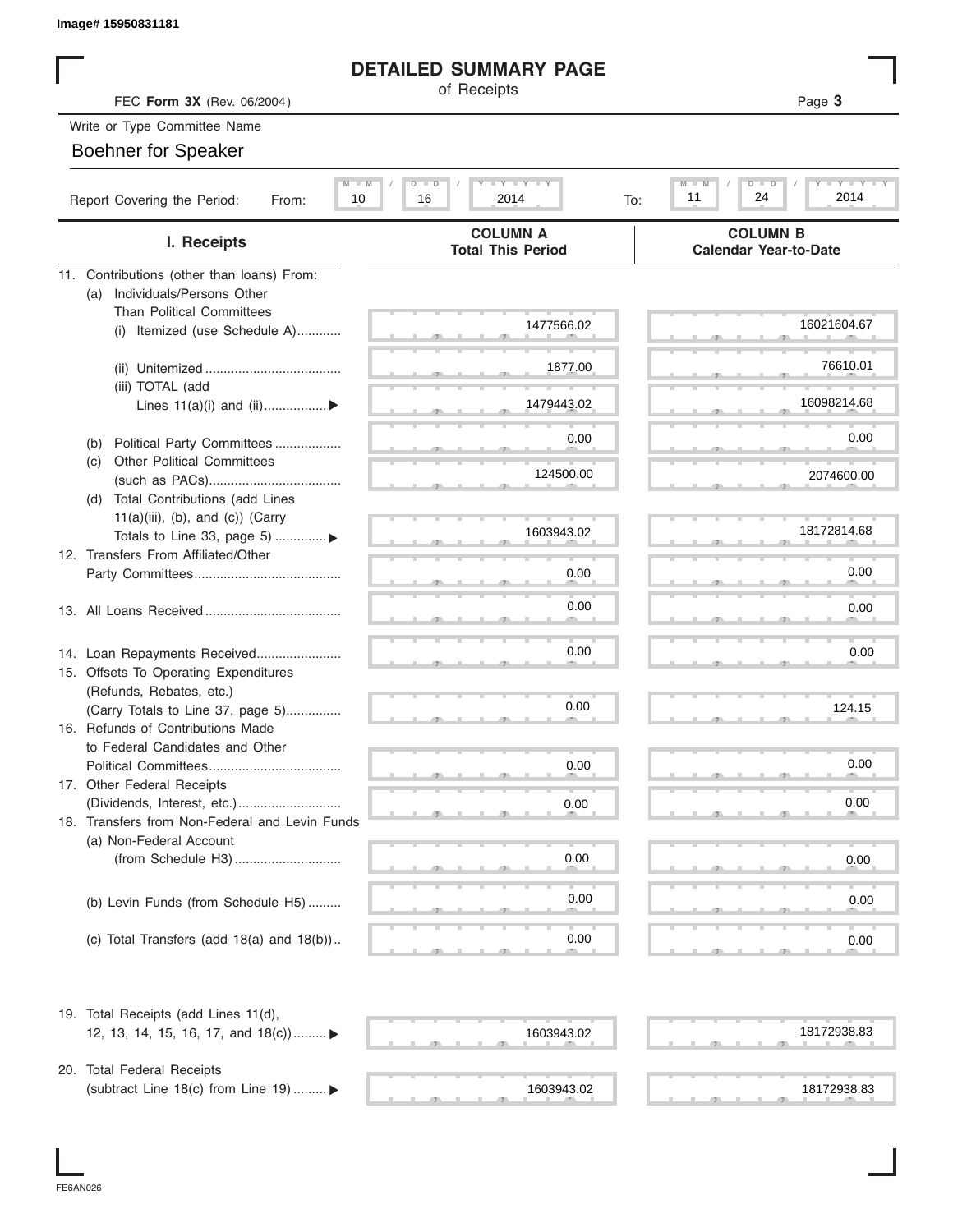#### **DETAILED SUMMARY PAGE**

|                                                                                              | of Disbursements                            |                                                 |
|----------------------------------------------------------------------------------------------|---------------------------------------------|-------------------------------------------------|
| FEC Form 3X (Rev. 02/2003)                                                                   |                                             | Page 4                                          |
| II. Disbursements                                                                            | <b>COLUMN A</b><br><b>Total This Period</b> | <b>COLUMN B</b><br><b>Calendar Year-to-Date</b> |
| 21. Operating Expenditures:<br>(a) Allocated Federal/Non-Federal                             |                                             |                                                 |
| Activity (from Schedule H4)                                                                  |                                             |                                                 |
| Federal Share<br>(i)                                                                         | 0.00                                        | 0.00                                            |
| Non-Federal Share<br>(ii)                                                                    | 0.00                                        | 0.00                                            |
| (b) Other Federal Operating                                                                  |                                             |                                                 |
|                                                                                              | 645045.84                                   | 3341145.05                                      |
| (c) Total Operating Expenditures                                                             |                                             |                                                 |
| (add 21(a)(i), (a)(ii), and (b))                                                             | 645045.84                                   | 3341145.05                                      |
| 22. Transfers to Affiliated/Other Party                                                      |                                             | 13215246.57                                     |
| 23. Contributions to                                                                         | 0.00                                        |                                                 |
| Federal Candidates/Committees<br>and Other Political Committees                              | 0.00                                        | 0.00                                            |
| 24. Independent Expenditures                                                                 |                                             |                                                 |
|                                                                                              | 0.00                                        | 0.00                                            |
| 25. Coordinated Party Expenditures<br>(2 U.S.C. §441a(d))                                    |                                             |                                                 |
|                                                                                              | 0.00                                        | 0.00                                            |
|                                                                                              | 0.00                                        | 0.00                                            |
|                                                                                              |                                             |                                                 |
|                                                                                              | 0.00                                        | 0.00                                            |
| 28. Refunds of Contributions To:<br>Individuals/Persons Other<br>(a)                         |                                             |                                                 |
| Than Political Committees                                                                    | 5200.00                                     | 74200.00                                        |
|                                                                                              |                                             |                                                 |
| Political Party Committees<br>(b)                                                            | 0.00                                        | 0.00                                            |
| <b>Other Political Committees</b><br>(c)                                                     | 0.00                                        | 13500.00                                        |
|                                                                                              |                                             |                                                 |
| <b>Total Contribution Refunds</b><br>(d)                                                     |                                             |                                                 |
| (add Lines 28(a), (b), and (c))                                                              | 5200.00                                     | 87700.00                                        |
|                                                                                              |                                             |                                                 |
|                                                                                              | 0.00                                        | 0.00                                            |
| 30. Federal Election Activity (2 U.S.C. §431(20))<br>(a) Allocated Federal Election Activity |                                             |                                                 |
| (from Schedule H6)                                                                           |                                             |                                                 |
|                                                                                              | 0.00                                        | 0.00                                            |
|                                                                                              |                                             |                                                 |
|                                                                                              | 0.00                                        | 0.00                                            |
| (b) Federal Election Activity Paid Entirely                                                  |                                             | 0.00                                            |
| With Federal Funds<br>Total Federal Election Activity (add                                   | 0.00                                        |                                                 |
| (C)<br>Lines $30(a)(i)$ , $30(a)(ii)$ and $30(b))$                                           | 0.00                                        | 0.00                                            |
|                                                                                              |                                             |                                                 |
| 31. Total Disbursements (add Lines 21(c), 22,                                                |                                             |                                                 |
| 23, 24, 25, 26, 27, 28(d), 29 and 30(c))                                                     | 650245.84                                   | 16644091.62                                     |
|                                                                                              |                                             |                                                 |
| 32. Total Federal Disbursements                                                              |                                             |                                                 |
| (subtract Line 21(a)(ii) and Line 30(a)(ii)                                                  | 650245.84                                   | 16644091.62                                     |

FE6AN026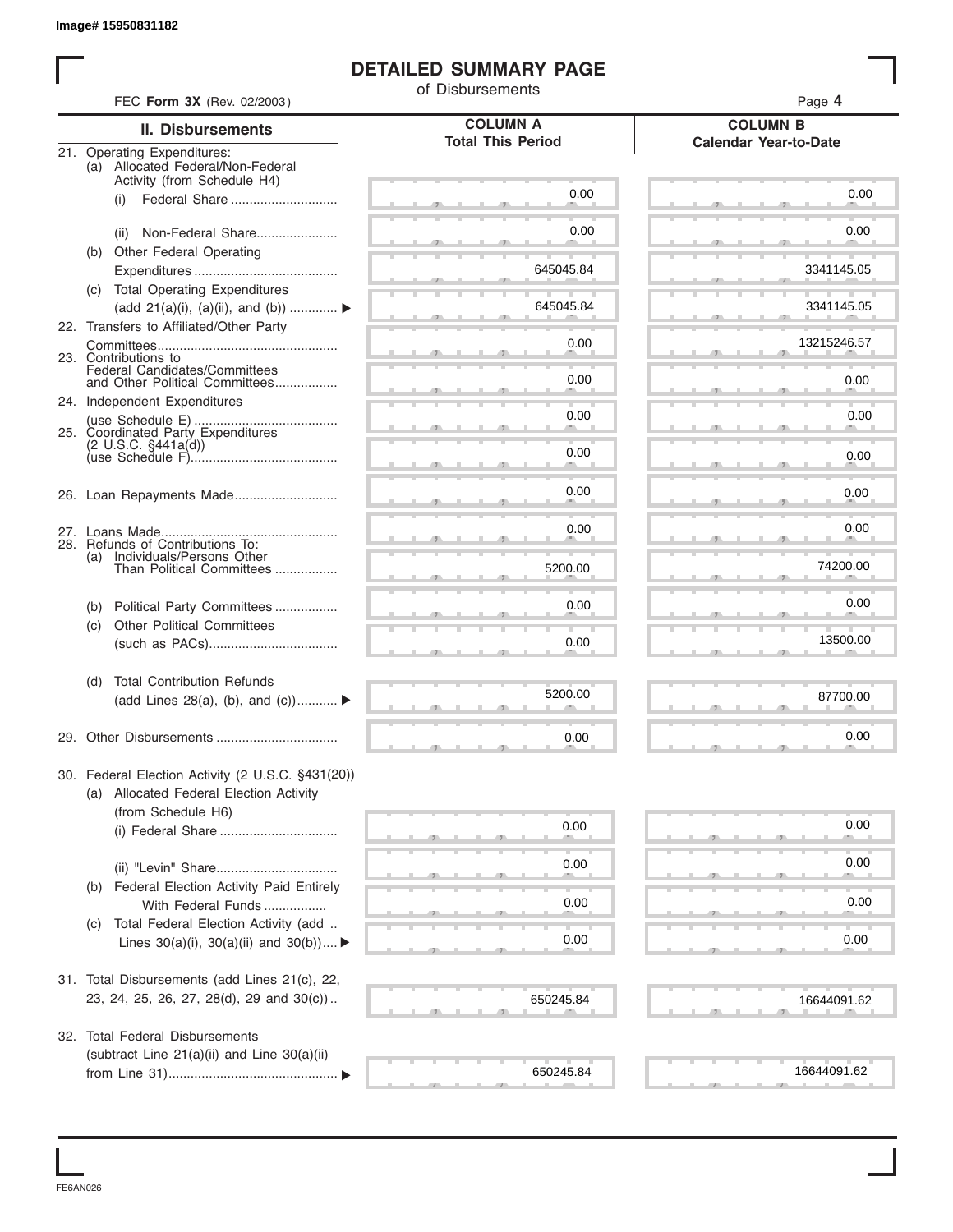#### **DETAILED SUMMARY PAGE**

| FEC Form 3X (Rev. 02/2003)                                                               | <b>DETAILED SUMMARY PAGE</b><br>of Disbursements | Page 5                                          |
|------------------------------------------------------------------------------------------|--------------------------------------------------|-------------------------------------------------|
| III. Net Contributions/Operating Ex-<br>penditures                                       | <b>COLUMN A</b><br><b>Total This Period</b>      | <b>COLUMN B</b><br><b>Calendar Year-to-Date</b> |
| Total Contributions (other than loans)<br>33.                                            | 1603943.02                                       | 18172814.68                                     |
| 34. Total Contribution Refunds                                                           | 5200.00                                          | 87700.00                                        |
| 35. Net Contributions (other than loans)<br>(subtract Line 34 from Line 33)              | 1598743.02                                       | 18085114.68                                     |
| <b>Total Federal Operating Expenditures</b><br>36.<br>(add Line 21(a)(i) and Line 21(b)) | 645045.84                                        | 3341145.05                                      |
| 37. Offsets to Operating Expenditures                                                    | 0.00                                             | 124.15                                          |
| <b>Net Operating Expenditures</b><br>38.                                                 | 645045.84                                        | 3341020.90                                      |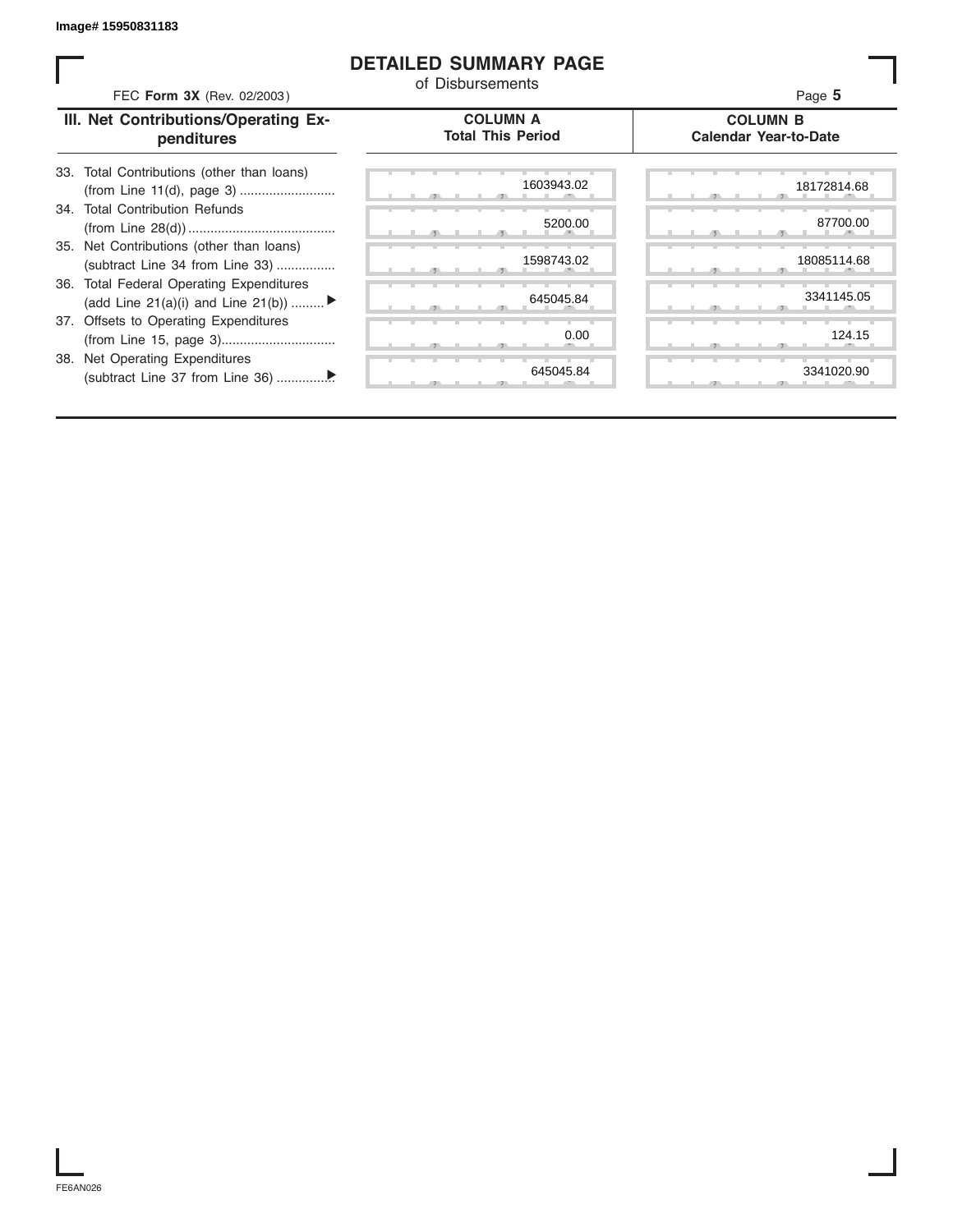FOR LINE NUMBER: PAGE 6 OF<br>(check only one)

| SCHEDULE A (FEC Form 3X)<br><b>ITEMIZED RECEIPTS</b>                        |                                  | Use separate schedule(s)<br>for each category of the<br>Detailed Summary Page | FOR LINE NUMBER:<br>PAGE<br>OF<br>133<br>6<br>(check only one)<br>$X$ 11a<br>11 <sub>b</sub><br>12<br>11c                                                               |
|-----------------------------------------------------------------------------|----------------------------------|-------------------------------------------------------------------------------|-------------------------------------------------------------------------------------------------------------------------------------------------------------------------|
|                                                                             |                                  |                                                                               | 13<br>14<br>15<br>16<br>17<br>Any information copied from such Reports and Statements may not be sold or used by any person for the purpose of soliciting contributions |
|                                                                             |                                  |                                                                               | or for commercial purposes, other than using the name and address of any political committee to solicit contributions from such committee.                              |
| NAME OF COMMITTEE (In Full)<br><b>Boehner for Speaker</b>                   |                                  |                                                                               |                                                                                                                                                                         |
| Full Name (Last, First, Middle Initial)<br>MR. J. MICHAEL ABLES<br>А.       |                                  |                                                                               | Date of Receipt                                                                                                                                                         |
| Mailing Address 7 SHADOW LAWN STREET                                        |                                  |                                                                               | $D$ $D$<br>$Y = Y$<br>$M - M$<br>10<br>21<br>2014                                                                                                                       |
| City                                                                        | <b>State</b>                     | Zip Code                                                                      | Transaction ID: SA11.618610                                                                                                                                             |
| <b>HOUSTON</b>                                                              | <b>TX</b>                        | 77005-1834                                                                    | Amount of Each Receipt this Period                                                                                                                                      |
| FEC ID number of contributing<br>federal political committee.               | C                                |                                                                               | 2600.00                                                                                                                                                                 |
| Name of Employer                                                            | Occupation                       |                                                                               | <b>CONTRIBUTION</b>                                                                                                                                                     |
| <b>RETIRED</b>                                                              | <b>RETIRED</b>                   |                                                                               |                                                                                                                                                                         |
| Receipt For:                                                                |                                  | Aggregate Year-to-Date ▼                                                      |                                                                                                                                                                         |
| Primary<br>General<br>Other (specify) $\blacktriangledown$                  |                                  | 2600.00                                                                       |                                                                                                                                                                         |
| Full Name (Last, First, Middle Initial)<br><b>B. MS. SHELLEY F. ADELSON</b> |                                  |                                                                               | Date of Receipt                                                                                                                                                         |
| Mailing Address 20 SANKATY CIRCLE                                           |                                  |                                                                               | $M - M$<br>$D$ $D$<br>21<br>2014<br>10                                                                                                                                  |
| City                                                                        | State                            | Zip Code                                                                      | Transaction ID: SA11.618603                                                                                                                                             |
| <b>HENDERSON</b>                                                            | <b>NV</b>                        | 89052-6670                                                                    | Amount of Each Receipt this Period                                                                                                                                      |
| FEC ID number of contributing<br>federal political committee.               | C                                |                                                                               | 17600.00                                                                                                                                                                |
| Name of Employer<br><b>SELF-EMPLOYED</b>                                    | Occupation<br><b>REAL ESTATE</b> |                                                                               | <b>CONTRIBUTION</b>                                                                                                                                                     |
| Receipt For:                                                                |                                  | Aggregate Year-to-Date ▼                                                      |                                                                                                                                                                         |
| Primary<br>General                                                          |                                  |                                                                               |                                                                                                                                                                         |
| Other (specify) $\blacktriangledown$                                        |                                  | 17600.00                                                                      |                                                                                                                                                                         |
| Full Name (Last, First, Middle Initial)<br>MS. KATHERINE H. ALDEN<br>С.     |                                  |                                                                               | Date of Receipt                                                                                                                                                         |
| Mailing Address 440 MANZANITA WAY                                           |                                  |                                                                               | $Y = Y = Y$<br>$M - M$<br>$D$ $D$<br>21<br>10<br>2014                                                                                                                   |
| City                                                                        | State                            | Zip Code                                                                      | Transaction ID: SA11.618636                                                                                                                                             |
| <b>WOODSIDE</b>                                                             | СA                               | 94062-1215                                                                    | Amount of Each Receipt this Period                                                                                                                                      |
| FEC ID number of contributing<br>federal political committee.               | C                                |                                                                               | 5000.00                                                                                                                                                                 |
| Name of Employer                                                            | Occupation                       |                                                                               | <b>CONTRIBUTION</b>                                                                                                                                                     |
| <b>WOODSIDE HOTELS</b>                                                      | <b>OWNER</b>                     |                                                                               |                                                                                                                                                                         |
| Receipt For:                                                                |                                  | Aggregate Year-to-Date ▼                                                      |                                                                                                                                                                         |
| Primary<br>General<br>Other (specify) $\blacktriangledown$                  |                                  | 10000.00                                                                      |                                                                                                                                                                         |
|                                                                             |                                  |                                                                               | 25200.00                                                                                                                                                                |
|                                                                             |                                  |                                                                               |                                                                                                                                                                         |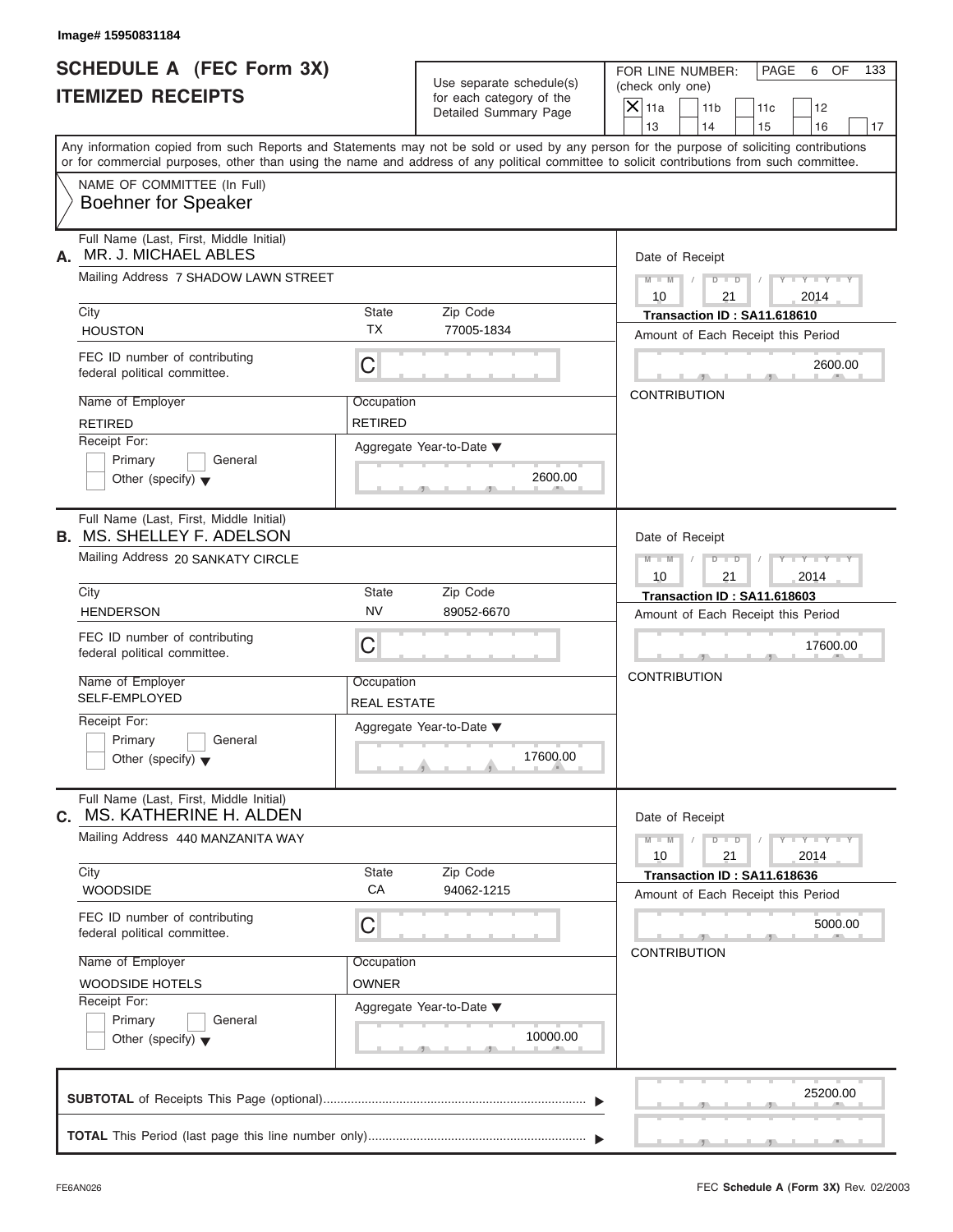FOR LINE NUMBER: PAGE 7 OF<br>(check only one)

| SCHEDULE A (FEC Form 3X)<br><b>ITEMIZED RECEIPTS</b>                        |                 | Use separate schedule(s)<br>for each category of the<br>Detailed Summary Page | FOR LINE NUMBER:<br>PAGE<br>$\overline{7}$<br>OF<br>133<br>(check only one)<br>$X$   11a<br>11 <sub>b</sub><br>12<br>11c                                                                                                                                                                |
|-----------------------------------------------------------------------------|-----------------|-------------------------------------------------------------------------------|-----------------------------------------------------------------------------------------------------------------------------------------------------------------------------------------------------------------------------------------------------------------------------------------|
|                                                                             |                 |                                                                               | 13<br>14<br>15<br>16<br>17                                                                                                                                                                                                                                                              |
|                                                                             |                 |                                                                               | Any information copied from such Reports and Statements may not be sold or used by any person for the purpose of soliciting contributions<br>or for commercial purposes, other than using the name and address of any political committee to solicit contributions from such committee. |
| NAME OF COMMITTEE (In Full)<br><b>Boehner for Speaker</b>                   |                 |                                                                               |                                                                                                                                                                                                                                                                                         |
| Full Name (Last, First, Middle Initial)<br>MR. EDWARD F. ALF<br>А.          |                 |                                                                               | Date of Receipt                                                                                                                                                                                                                                                                         |
| Mailing Address 8520 CAMARGO ROAD                                           |                 |                                                                               | $M = M - 1$<br>$\mathbf{I} = \mathbf{Y}$ and $\mathbf{Y} = \mathbf{I}$<br>$D$ $D$                                                                                                                                                                                                       |
| City                                                                        | <b>State</b>    | Zip Code                                                                      | 10<br>21<br>2014                                                                                                                                                                                                                                                                        |
| <b>CINCINNATI</b>                                                           | OH              | 45243-1408                                                                    | Transaction ID: SA11.618586<br>Amount of Each Receipt this Period                                                                                                                                                                                                                       |
| FEC ID number of contributing<br>federal political committee.               | С               |                                                                               | 300.00<br>$-1$                                                                                                                                                                                                                                                                          |
| Name of Employer                                                            | Occupation      |                                                                               | <b>CONTRIBUTION</b>                                                                                                                                                                                                                                                                     |
| <b>RETIRED</b>                                                              | <b>RETIRED</b>  |                                                                               |                                                                                                                                                                                                                                                                                         |
| Receipt For:                                                                |                 | Aggregate Year-to-Date ▼                                                      |                                                                                                                                                                                                                                                                                         |
| Primary<br>General<br>Other (specify) $\blacktriangledown$                  |                 | 300.00                                                                        |                                                                                                                                                                                                                                                                                         |
| Full Name (Last, First, Middle Initial)<br><b>B. MR. EUGENE R. ALLSPACH</b> |                 |                                                                               | Date of Receipt                                                                                                                                                                                                                                                                         |
| Mailing Address 4654 SPRUCE ST                                              |                 |                                                                               | $M - M$<br>$T - Y$<br>$D$ $D$                                                                                                                                                                                                                                                           |
| City                                                                        | <b>State</b>    | Zip Code                                                                      | 11<br>2014<br>03                                                                                                                                                                                                                                                                        |
| <b>BELLAIRE</b>                                                             | <b>TX</b>       | 77401-3608                                                                    | Transaction ID: SA11.622097<br>Amount of Each Receipt this Period                                                                                                                                                                                                                       |
| FEC ID number of contributing<br>federal political committee.               | С               |                                                                               | 50.00                                                                                                                                                                                                                                                                                   |
| Name of Employer                                                            | Occupation      |                                                                               | <b>CONTRIBUTION</b>                                                                                                                                                                                                                                                                     |
| TPC GROUP, INC.<br>Receipt For:                                             | <b>ENGINEER</b> |                                                                               |                                                                                                                                                                                                                                                                                         |
| Primary<br>General                                                          |                 | Aggregate Year-to-Date ▼                                                      |                                                                                                                                                                                                                                                                                         |
| Other (specify) $\blacktriangledown$                                        |                 | 300.00<br>$\theta$ and $\theta$ and $\theta$                                  |                                                                                                                                                                                                                                                                                         |
| Full Name (Last, First, Middle Initial)<br>MS. REBECCA ANDERSON<br>С.       |                 |                                                                               | Date of Receipt                                                                                                                                                                                                                                                                         |
| Mailing Address 3525 S 17TH STREET                                          |                 |                                                                               | $\frac{1}{2}$ $\frac{1}{2}$ $\frac{1}{2}$ $\frac{1}{2}$ $\frac{1}{2}$ $\frac{1}{2}$ $\frac{1}{2}$ $\frac{1}{2}$ $\frac{1}{2}$ $\frac{1}{2}$ $\frac{1}{2}$ $\frac{1}{2}$ $\frac{1}{2}$<br>$M - M$<br>$D$ $D$<br>10<br>24<br>2014                                                         |
| City                                                                        | <b>State</b>    | Zip Code                                                                      | Transaction ID: SA11.619269                                                                                                                                                                                                                                                             |
| <b>ARLINGTON</b>                                                            | VA              | 22204-5003                                                                    | Amount of Each Receipt this Period                                                                                                                                                                                                                                                      |
| FEC ID number of contributing<br>federal political committee.               | С               |                                                                               | 2500.00                                                                                                                                                                                                                                                                                 |
| Name of Employer                                                            | Occupation      |                                                                               | <b>CONTRIBUTION</b>                                                                                                                                                                                                                                                                     |
| WILLIAMS & JENSEN, PLLC                                                     | <b>LOBBYIST</b> |                                                                               |                                                                                                                                                                                                                                                                                         |
| Receipt For:<br>Primary<br>General                                          |                 | Aggregate Year-to-Date ▼                                                      |                                                                                                                                                                                                                                                                                         |
| Other (specify) $\blacktriangledown$                                        |                 | 2500.00                                                                       |                                                                                                                                                                                                                                                                                         |
|                                                                             |                 |                                                                               | 2850.00                                                                                                                                                                                                                                                                                 |
|                                                                             |                 |                                                                               |                                                                                                                                                                                                                                                                                         |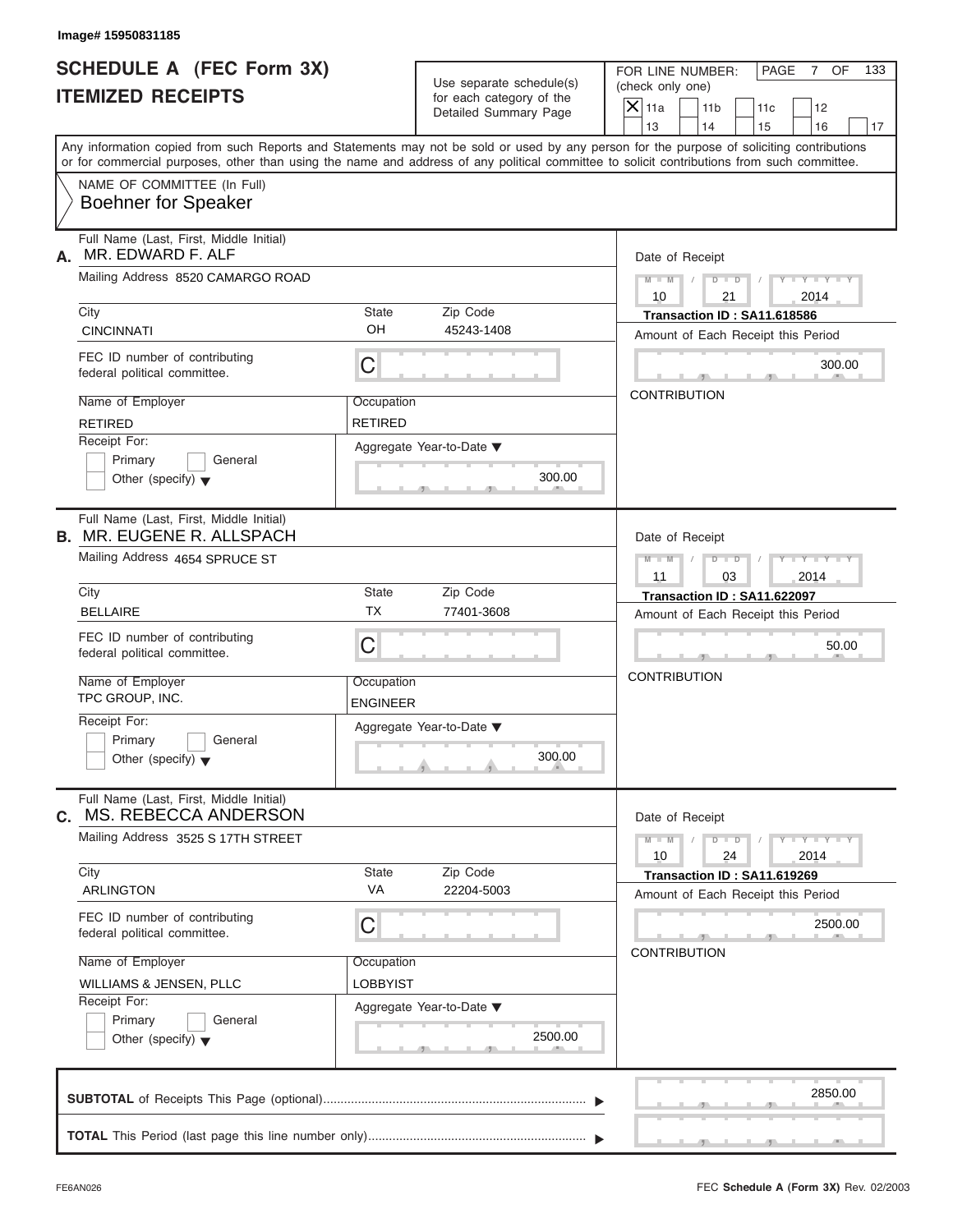FOR LINE NUMBER: PAGE 8 OF<br>(check only one)

|      | SCHEDULE A (FEC Form 3X)<br><b>ITEMIZED RECEIPTS</b>                   |                                          | Use separate schedule(s)<br>for each category of the<br>Detailed Summary Page | FOR LINE NUMBER:<br>PAGE<br>8<br>OF<br>133<br>(check only one)<br>$X$ 11a<br>11 <sub>b</sub><br>12<br>11c                                                               |
|------|------------------------------------------------------------------------|------------------------------------------|-------------------------------------------------------------------------------|-------------------------------------------------------------------------------------------------------------------------------------------------------------------------|
|      |                                                                        |                                          |                                                                               | 13<br>14<br>15<br>16<br>17<br>Any information copied from such Reports and Statements may not be sold or used by any person for the purpose of soliciting contributions |
|      |                                                                        |                                          |                                                                               | or for commercial purposes, other than using the name and address of any political committee to solicit contributions from such committee.                              |
|      | NAME OF COMMITTEE (In Full)<br><b>Boehner for Speaker</b>              |                                          |                                                                               |                                                                                                                                                                         |
| А.   | Full Name (Last, First, Middle Initial)<br>MR. RICHARD ANDERSON        |                                          |                                                                               | Date of Receipt                                                                                                                                                         |
|      | Mailing Address 112 PGA TOUR BLVD.                                     |                                          |                                                                               | $D$ $D$<br>$Y = Y$<br>$M - M$ /<br>10<br>28<br>2014                                                                                                                     |
| City |                                                                        | State                                    | Zip Code                                                                      | Transaction ID: SA11.619717                                                                                                                                             |
|      | PONTE VEDRA BEACH                                                      | <b>FL</b>                                | 32082-3046                                                                    | Amount of Each Receipt this Period                                                                                                                                      |
|      | FEC ID number of contributing<br>federal political committee.          | C                                        |                                                                               | 2000.00                                                                                                                                                                 |
|      | Name of Employer                                                       | Occupation                               |                                                                               | <b>CONTRIBUTION</b>                                                                                                                                                     |
|      | <b>PGA TOUR</b>                                                        | <b>EVP TELEVISION</b>                    |                                                                               |                                                                                                                                                                         |
|      | Receipt For:                                                           |                                          | Aggregate Year-to-Date ▼                                                      |                                                                                                                                                                         |
|      | Primary<br>General<br>Other (specify) $\blacktriangledown$             |                                          | 2000.00                                                                       |                                                                                                                                                                         |
|      | Full Name (Last, First, Middle Initial)<br><b>B. MS. ASHLEY ANSARA</b> |                                          |                                                                               | Date of Receipt                                                                                                                                                         |
|      | Mailing Address 616 EAST ALTAMONTE DRIVE                               |                                          |                                                                               | $M - M$<br>$D - D$                                                                                                                                                      |
| City | SUITE 120                                                              | State                                    | Zip Code                                                                      | 2014<br>10<br>28                                                                                                                                                        |
|      | <b>ALTAMONTE SPRINGS</b>                                               | FL                                       | 32701-4810                                                                    | Transaction ID: SA11.619731<br>Amount of Each Receipt this Period                                                                                                       |
|      | FEC ID number of contributing<br>federal political committee.          | C                                        |                                                                               | 1000.00                                                                                                                                                                 |
|      | Name of Employer<br><b>REGENCY HOLDING</b>                             | Occupation<br><b>PRESIDENT &amp; CEO</b> |                                                                               | <b>CONTRIBUTION</b>                                                                                                                                                     |
|      | Receipt For:                                                           |                                          | Aggregate Year-to-Date ▼                                                      |                                                                                                                                                                         |
|      | Primary<br>General<br>Other (specify) $\blacktriangledown$             |                                          | 1000.00<br><b>The Contract Contract</b>                                       |                                                                                                                                                                         |
| С.   | Full Name (Last, First, Middle Initial)<br>MR. WILLIAM ARNHOLS         |                                          |                                                                               | Date of Receipt                                                                                                                                                         |
|      | Mailing Address 285 LAS BRISAS COURT                                   |                                          |                                                                               | $Y - Y - Y - Y - I$<br>$M - M$<br>$D$ $D$<br>28<br>10<br>2014                                                                                                           |
| City |                                                                        | State                                    | Zip Code                                                                      | Transaction ID: SA11.619746                                                                                                                                             |
|      | <b>CORAL GABLES</b>                                                    | FL                                       | 33143-6500                                                                    | Amount of Each Receipt this Period                                                                                                                                      |
|      | FEC ID number of contributing<br>federal political committee.          | C                                        |                                                                               | 1000.00                                                                                                                                                                 |
|      | Name of Employer                                                       | Occupation                               |                                                                               | <b>CONTRIBUTION</b>                                                                                                                                                     |
|      | AKERMAN, LLP                                                           | <b>ATTORNEY</b>                          |                                                                               |                                                                                                                                                                         |
|      | Receipt For:                                                           |                                          | Aggregate Year-to-Date ▼                                                      |                                                                                                                                                                         |
|      | Primary<br>General<br>Other (specify) $\blacktriangledown$             |                                          | 1000.00                                                                       |                                                                                                                                                                         |
|      |                                                                        |                                          |                                                                               | 4000.00                                                                                                                                                                 |
|      |                                                                        |                                          |                                                                               |                                                                                                                                                                         |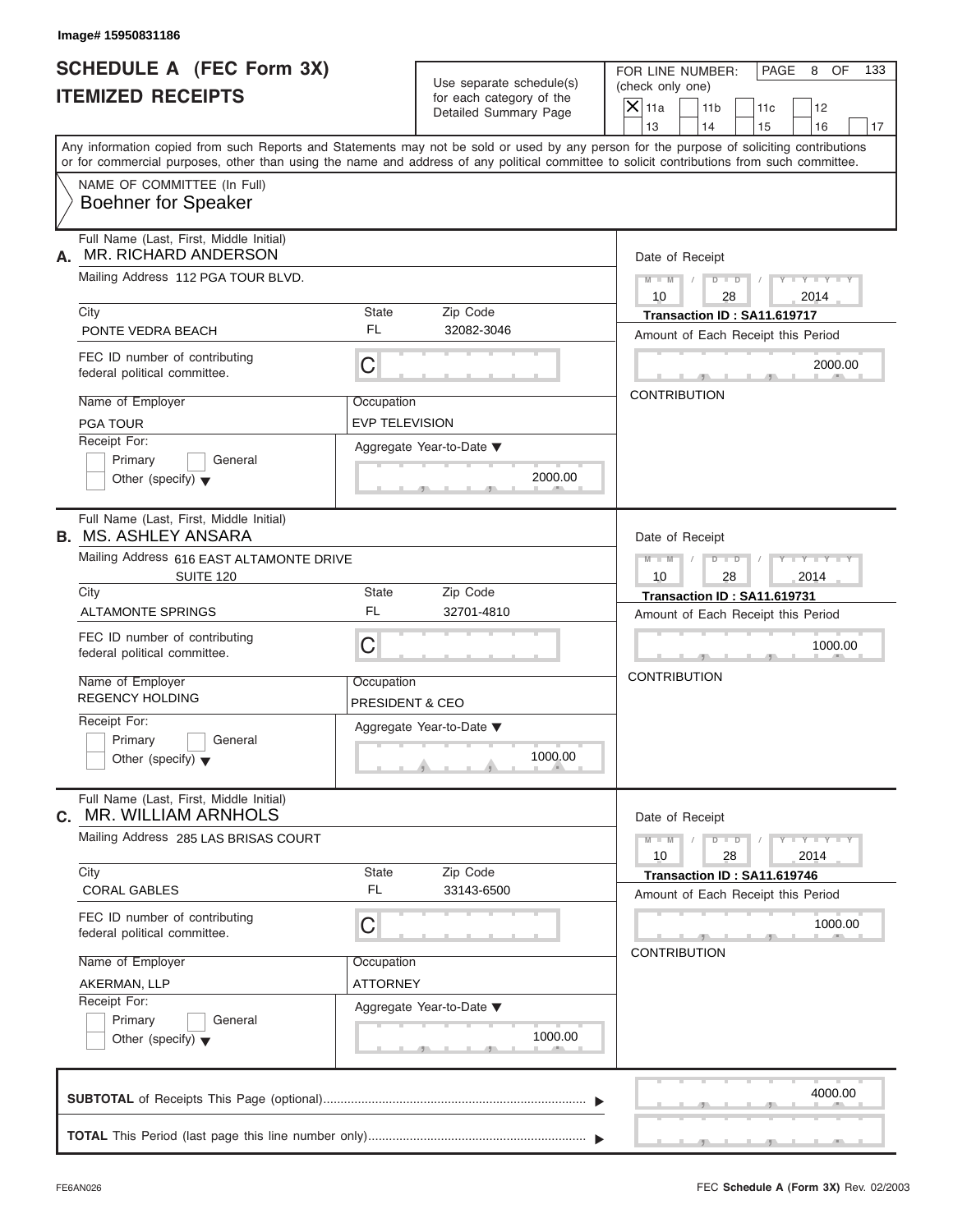Use separate schedule(s) | (check only one) for each category of the

FOR LINE NUMBER: | PAGE 9 OF

 S S S , , . 77300.00  $\frac{2500.1}{2500}$ Aggregate Year-to-Date ▼ 2500.00 C C S S S , , .  $37400.00$  $\frac{374001}{2}$ C  $M = M - \frac{1}{2}$  **M M / D D / Y Y Y Y M = M** / D 37400.00 37400.00 Any information copied from such Reports and Statements may not be sold or used by any person for the purpose of soliciting contributions or for commercial purposes, other than using the name and address of any political committee to solicit contributions from such committee. NAME OF COMMITTEE (In Full) **SUBTOTAL** of Receipts This Page (optional) ............................................................................  $\frac{1}{\sqrt{1-\frac{1}{2}}}$  Full Name (Last, First, Middle Initial) Mailing Address 12809 WAR PATH City **State** Zip Code Receipt For: Primary **General**  $\vert$  Other (specify)  $\blacktriangledown$ Amount of Each Receipt this Period **A.** Date of Receipt Name of Employer <br>
Occupation FEC ID number of contributing federal political committee. Full Name (Last, First, Middle Initial) Mailing Address 22 DEWART ROAD City **State** Zip Code Receipt For: Primary **General Other (specify)** ▼ Amount of Each Receipt this Period **B.** MR. BRADLEY ASNESS Aggregate Year-to-Date ▼ Date of Receipt Name of Employer | Occupation FEC ID number of contributing federal political committee. Full Name (Last, First, Middle Initial) Mailing Address 750 THIRD AVENUE City **State** Zip Code Receipt For: Primary General  $\vert$  Other (specify)  $\blacktriangledown$ Amount of Each Receipt this Period **C.** Aggregate Year-to-Date ▼ Date of Receipt Name of Employer | Occupation FEC ID number of contributing federal political committee. Detailed Summary Page  $\begin{array}{|c|c|c|c|c|}\n\hline\n\text{Detailed Summary Page} \\
\hline\n\end{array}\n\quad\n\begin{array}{|c|c|c|c|c|}\n\hline\n\text{11a} & \text{11b} & \text{11c} & \text{12} \\
\hline\n\text{13} & \text{14} & \text{15} & \text{16}\n\end{array}$ | 13 | | 14 | | 15 | | 16 | | 17 **CONTRIBUTION** CONTRIBUTION<br>
Date of Receipt<br>
11<br>
Transaction ID<br>
Amount of Each<br>
CONTRIBUTION<br>
Date of Receipt<br>
11<br>
Transaction II<br>
Amount of Each<br>
CONTRIBUTION 37400.00<br>
Date of Receipt<br>  $\begin{array}{|c|c|c|}\n\hline\n & \multicolumn{1}{|c|}{\text{Date of} & \text{Receipt}} \\
\hline\n & 11 & 24 & 2014 \\
\hline\n \text{Transaction ID : SA11.622081} \\
\text{Amount of Each Receipt this Period} \\
\hline\n & 37400.00\n\end{array}$ **37400.00 2740.00 2740.00 2740.00 2500.00 2740.00 2740.00 2740.00 2740.00 2740.00 2740.000 2740.000 2740.000 2740.000 2740.000 2740.000 2750 2740.000 2740.000 2740.000 2740.000 2740.000 2740.000 2740.000 2740.000 2740.000** Almount of Each Receipt this Perfect in the Contribution<br>
Name of Employer<br>
Name (Contribution Advises Secure Contribution Interval Contribution Interval Contribution IN :<br>
SCOLOON LABS CREENWICH CHE CONTRIBUTION<br>
Full Na ANG CAPITAL State of Comparison Capital Capital Capital Capital Capital Capital Capital Capital Capital Capital Capital Capital Capital Capital Capital Capital Capital Capital Capital Capital Capital Capital Capital Capit City<br>
AUSTIN<br>
ALSTEN ID uncher of contributing<br>
FEC ID number of contributing<br>
Nederal political committee.<br>
Name of Employer<br>
Receipt For:<br>
Browner (specify)<br>
COMERIBUTION<br>
Amount of Each Press<br>
CONTRIBUTION<br>
FORADLEY ASN 9 OF<br>
12<br>
16<br>
17<br>
16<br>
17<br>
16<br>
17<br>
17<br>
2014<br>
25<br>
2500.00<br>
2500.00<br>
27<br>
37<br>
27<br>
37<br>
400.00<br>
37<br>
400.00<br>
27<br>
37<br>
2014<br>
Period<br>
37<br>
2014<br>
24<br>
29<br>
2014<br>
29<br>
27<br>
2014<br>
29<br>
27<br>
2014<br>
29<br>
27<br>
2014<br>
27<br>
27<br>
27<br>
27<br>
27<br>
27<br>
27<br>
27<br> **HELDULE A RECEIVED THE MIGH FLOOR MR. BRADLEY AND THE STATE OF THE NUMBER ARS IN THE MIGH CLIFF ASTES 30 10 1114 GUN CLIFF ASTES 2014 GUN CLIFF ASTES 2014 CONTROL CLIFF ASTES 2014 CONTROL CLIFF ASTES 2014 CONTROL CLIFF A** FOUNDING PARTNER

**TOTAL** This Period (last page this line number only) ...............................................................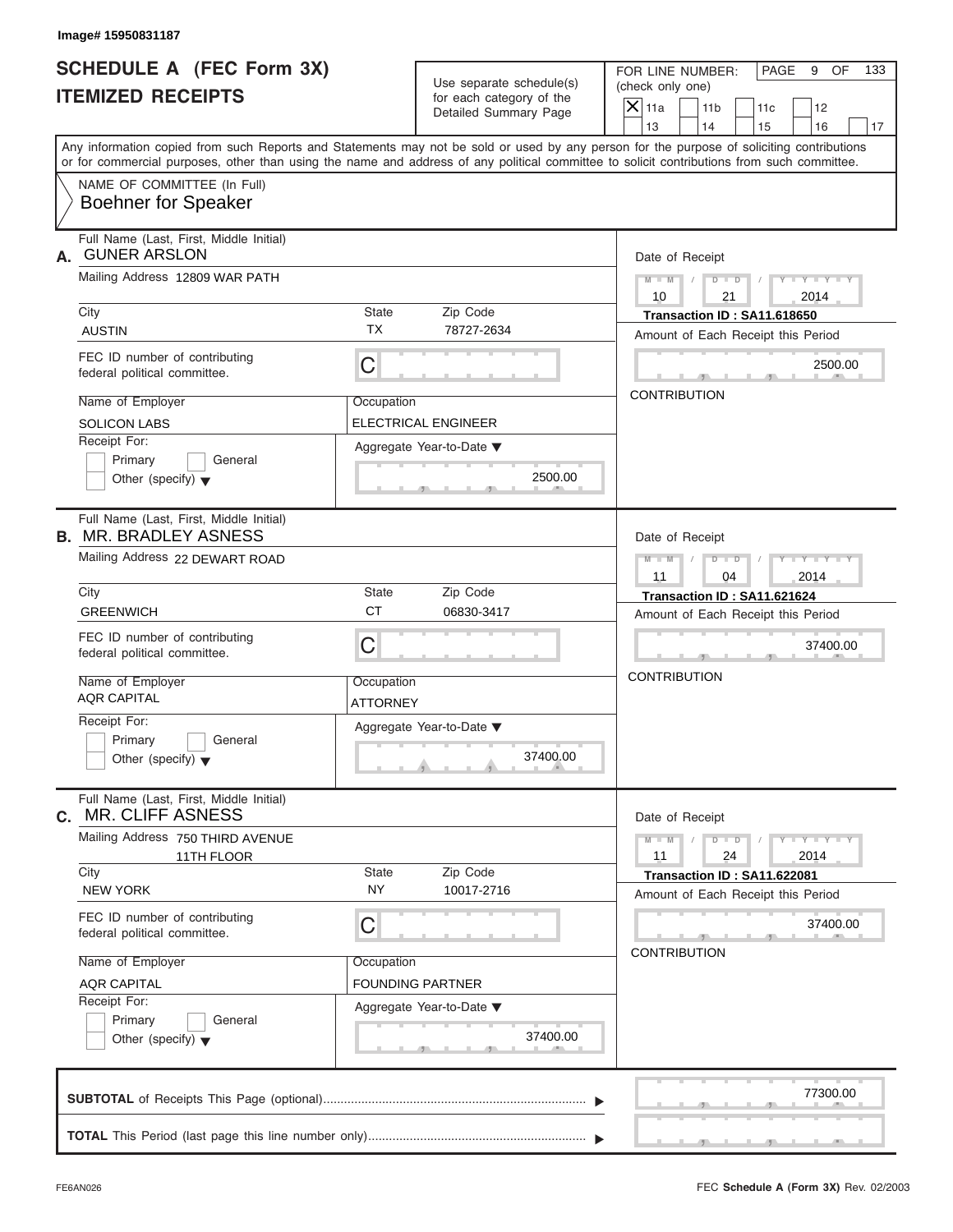| Image# 15950831188                                                       |                                                      |                                                                                                                                                                                                                                                                                         |
|--------------------------------------------------------------------------|------------------------------------------------------|-----------------------------------------------------------------------------------------------------------------------------------------------------------------------------------------------------------------------------------------------------------------------------------------|
| <b>SCHEDULE A (FEC Form 3X)</b><br><b>ITEMIZED RECEIPTS</b>              | Use separate schedule(s)<br>for each category of the | FOR LINE NUMBER:<br>PAGE 10 OF<br>133<br>(check only one)<br>$\mathsf{X}$ 11a<br>11 <sub>b</sub><br>11c<br>12                                                                                                                                                                           |
|                                                                          | Detailed Summary Page                                | 13<br>14<br>15<br>16<br>17                                                                                                                                                                                                                                                              |
|                                                                          |                                                      | Any information copied from such Reports and Statements may not be sold or used by any person for the purpose of soliciting contributions<br>or for commercial purposes, other than using the name and address of any political committee to solicit contributions from such committee. |
| NAME OF COMMITTEE (In Full)<br><b>Boehner for Speaker</b>                |                                                      |                                                                                                                                                                                                                                                                                         |
| Full Name (Last, First, Middle Initial)<br><b>LAUREL ASNESS</b><br>А.    |                                                      | Date of Receipt                                                                                                                                                                                                                                                                         |
| Mailing Address 750 THIRD AVENUE<br>11TH FLOOR                           |                                                      | $D$ $D$<br>$Y - Y - Y - Y - Y$<br>$M - M$ /<br>11<br>2014<br>24                                                                                                                                                                                                                         |
| City                                                                     | Zip Code<br><b>State</b>                             | Transaction ID: SA11.622088                                                                                                                                                                                                                                                             |
| <b>NEW YORK</b>                                                          | <b>NY</b><br>10017-2716                              | Amount of Each Receipt this Period                                                                                                                                                                                                                                                      |
| FEC ID number of contributing<br>federal political committee.            | C                                                    | 37400.00                                                                                                                                                                                                                                                                                |
| Name of Employer                                                         | Occupation                                           | <b>CONTRIBUTION</b>                                                                                                                                                                                                                                                                     |
| <b>HOMEMAKER</b>                                                         | <b>HOMEMAKER</b>                                     |                                                                                                                                                                                                                                                                                         |
| Receipt For:                                                             | Aggregate Year-to-Date ▼                             |                                                                                                                                                                                                                                                                                         |
| Primary<br>General<br>Other (specify) $\blacktriangledown$               | 37400.00                                             |                                                                                                                                                                                                                                                                                         |
| Full Name (Last, First, Middle Initial)<br><b>B.</b> MR. JEFF AUSTIN III |                                                      | Date of Receipt                                                                                                                                                                                                                                                                         |
| Mailing Address P.O. BOX 951                                             |                                                      | $M$ $M$<br>$D - I - D$<br>$Y - Y - Y - Y - Y$<br>10<br>21<br>2014                                                                                                                                                                                                                       |
| City                                                                     | State<br>Zip Code                                    | Transaction ID: SA11.618635                                                                                                                                                                                                                                                             |
| <b>JACKSONVILLE</b>                                                      | <b>TX</b><br>75766-0951                              | Amount of Each Receipt this Period                                                                                                                                                                                                                                                      |
| FEC ID number of contributing<br>federal political committee.            | C                                                    | 10000.00                                                                                                                                                                                                                                                                                |
| Name of Employer<br><b>AUSTIN BANK</b>                                   | Occupation<br><b>BANKER</b>                          | <b>CONTRIBUTION</b>                                                                                                                                                                                                                                                                     |
| Receipt For:                                                             | Aggregate Year-to-Date ▼                             |                                                                                                                                                                                                                                                                                         |
| Primary<br>General<br>Other (specify) $\blacktriangledown$               | 10000.00                                             |                                                                                                                                                                                                                                                                                         |
| Full Name (Last, First, Middle Initial)<br>MR. STEPHEN E. BACHAND<br>С.  |                                                      | Date of Receipt                                                                                                                                                                                                                                                                         |
| Mailing Address 325 PONTE VEDRA BOULEVARD                                |                                                      | $Y - Y - Y - Y - Y$<br>$M - M$<br>$D - D$<br>11<br>04<br>2014                                                                                                                                                                                                                           |
| City<br>PONTE VEDRA BEACH                                                | State<br>Zip Code<br><b>FL</b><br>32082-1813         | Transaction ID: SA11.621616<br>Amount of Each Receipt this Period                                                                                                                                                                                                                       |
| FEC ID number of contributing<br>federal political committee.            | С                                                    | 1000.00                                                                                                                                                                                                                                                                                 |
| Name of Employer                                                         | Occupation                                           | <b>CONTRIBUTION</b>                                                                                                                                                                                                                                                                     |
| <b>FAIRMONT HOTELS &amp; RESORTS INC.</b>                                | DIRECTOR                                             |                                                                                                                                                                                                                                                                                         |
| Receipt For:                                                             | Aggregate Year-to-Date ▼                             |                                                                                                                                                                                                                                                                                         |
| Primary<br>General<br>Other (specify) $\blacktriangledown$               | 1000.00                                              |                                                                                                                                                                                                                                                                                         |
|                                                                          |                                                      | 48400.00                                                                                                                                                                                                                                                                                |
|                                                                          |                                                      |                                                                                                                                                                                                                                                                                         |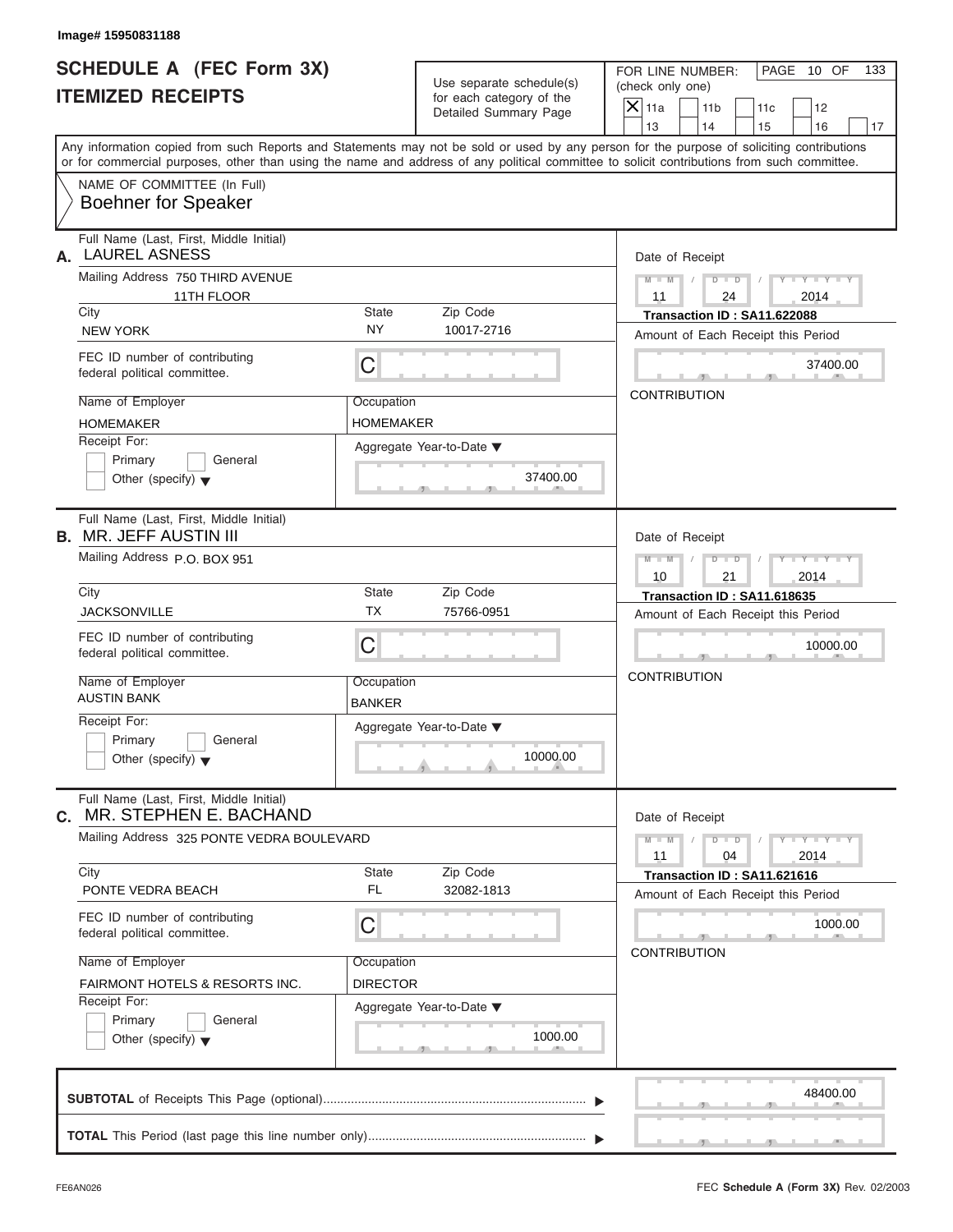| Image# 15950831189                                                         |                                |                                                                               |                                                                                                                                                                                                                                                                                         |
|----------------------------------------------------------------------------|--------------------------------|-------------------------------------------------------------------------------|-----------------------------------------------------------------------------------------------------------------------------------------------------------------------------------------------------------------------------------------------------------------------------------------|
| <b>SCHEDULE A (FEC Form 3X)</b><br><b>ITEMIZED RECEIPTS</b>                |                                | Use separate schedule(s)<br>for each category of the<br>Detailed Summary Page | FOR LINE NUMBER:<br>PAGE 11 OF<br>133<br>(check only one)                                                                                                                                                                                                                               |
|                                                                            |                                |                                                                               | $X$ 11a<br>11 <sub>b</sub><br>11c<br>12<br>13<br>14<br>15<br>16                                                                                                                                                                                                                         |
|                                                                            |                                |                                                                               | Any information copied from such Reports and Statements may not be sold or used by any person for the purpose of soliciting contributions<br>or for commercial purposes, other than using the name and address of any political committee to solicit contributions from such committee. |
| NAME OF COMMITTEE (In Full)<br><b>Boehner for Speaker</b>                  |                                |                                                                               |                                                                                                                                                                                                                                                                                         |
| Full Name (Last, First, Middle Initial)<br>MR. ROBERT JOE BAKER JR.<br>А.  |                                |                                                                               | Date of Receipt                                                                                                                                                                                                                                                                         |
| Mailing Address 1533 SUNRISE AVENUE                                        |                                |                                                                               | $D$ $D$<br>$Y - Y - Y - Y - Y$<br>$M - M$ /<br>10<br>28<br>2014                                                                                                                                                                                                                         |
| City<br><b>RALEIGH</b>                                                     | State<br><b>NC</b>             | Zip Code<br>27608-2629                                                        | Transaction ID: SA11.619751<br>Amount of Each Receipt this Period                                                                                                                                                                                                                       |
| FEC ID number of contributing<br>federal political committee.              | C                              |                                                                               | 2600.00                                                                                                                                                                                                                                                                                 |
| Name of Employer<br><b>BOB BARKER CO.</b>                                  | Occupation<br><b>PRESIDENT</b> |                                                                               | <b>CONTRIBUTION</b>                                                                                                                                                                                                                                                                     |
| Receipt For:<br>Primary<br>General<br>Other (specify) $\blacktriangledown$ |                                | Aggregate Year-to-Date ▼<br>2600.00                                           |                                                                                                                                                                                                                                                                                         |
| Full Name (Last, First, Middle Initial)<br><b>B. MR. G THOMAS BALL</b>     |                                |                                                                               | Date of Receipt                                                                                                                                                                                                                                                                         |
| Mailing Address 363 EAST LAKE SUE AVE.                                     |                                |                                                                               | $M$ $M$<br>$D - I - D$<br>$Y - Y - Y - Y - Y$<br>10<br>28<br>2014                                                                                                                                                                                                                       |
| City                                                                       | State<br><b>FL</b>             | Zip Code                                                                      | Transaction ID: SA11.619735                                                                                                                                                                                                                                                             |
| <b>WINTER PARK</b>                                                         |                                | 32789-5830                                                                    | Amount of Each Receipt this Period                                                                                                                                                                                                                                                      |
| FEC ID number of contributing<br>federal political committee.              | C                              |                                                                               | 1000.00                                                                                                                                                                                                                                                                                 |
| Name of Employer<br><b>BAKER &amp; HOSTETLER</b>                           | Occupation<br>ATTORNEY         |                                                                               | <b>CONTRIBUTION</b>                                                                                                                                                                                                                                                                     |
| Receipt For:<br>Primary<br>General<br>Other (specify) $\blacktriangledown$ |                                | Aggregate Year-to-Date ▼<br>1000.00                                           |                                                                                                                                                                                                                                                                                         |
| Full Name (Last, First, Middle Initial)<br>MR. LES BALLARD<br>С.           |                                |                                                                               | Date of Receipt                                                                                                                                                                                                                                                                         |
| Mailing Address 1021 MAIN STREET<br><b>SUITE 2310</b>                      |                                |                                                                               | $Y = Y = Y$<br>$M - M$<br>$D - D$<br>10<br>28<br>2014                                                                                                                                                                                                                                   |
| City<br><b>HOUSTON</b>                                                     | State<br><b>TX</b>             | Zip Code<br>77002-6506                                                        | Transaction ID: SA11.619704<br>Amount of Each Receipt this Period                                                                                                                                                                                                                       |
| FEC ID number of contributing<br>federal political committee.              | С                              |                                                                               | 1000.00<br><b>CONTRIBUTION</b>                                                                                                                                                                                                                                                          |
| Name of Employer                                                           | Occupation                     |                                                                               |                                                                                                                                                                                                                                                                                         |
| <b>BALLARD EXPLORATION</b><br>Receipt For:                                 | OIL AND GAS                    |                                                                               |                                                                                                                                                                                                                                                                                         |
| Primary<br>General<br>Other (specify) $\blacktriangledown$                 |                                | Aggregate Year-to-Date ▼<br>3600.00                                           |                                                                                                                                                                                                                                                                                         |
|                                                                            |                                |                                                                               | 4600.00                                                                                                                                                                                                                                                                                 |
|                                                                            |                                |                                                                               |                                                                                                                                                                                                                                                                                         |

 $S = 1 - 1 - 3$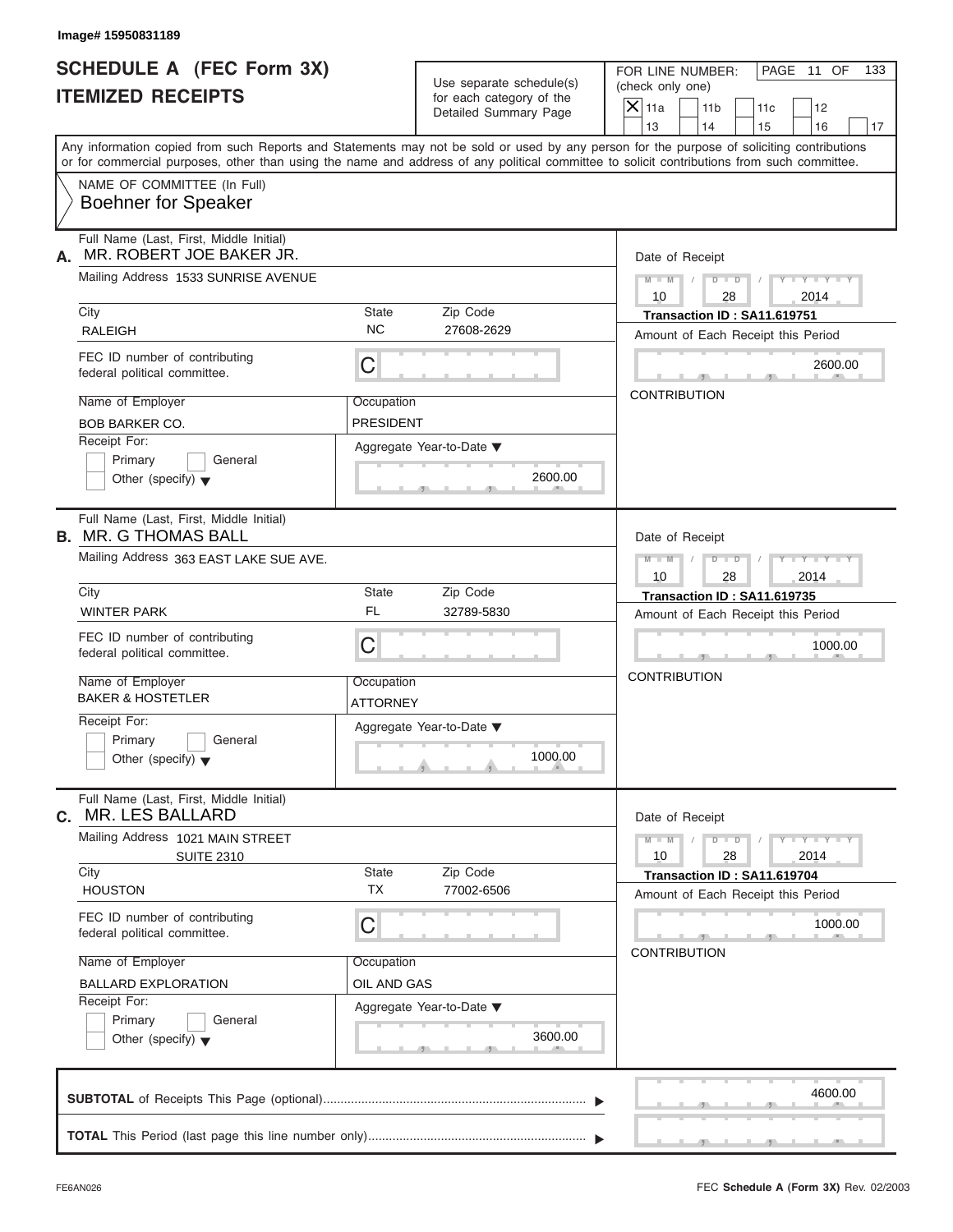| Image# 15950831190                                                       |                                |                                                      |                                                                                                                                                                                                                                                                                         |
|--------------------------------------------------------------------------|--------------------------------|------------------------------------------------------|-----------------------------------------------------------------------------------------------------------------------------------------------------------------------------------------------------------------------------------------------------------------------------------------|
| <b>SCHEDULE A (FEC Form 3X)</b><br><b>ITEMIZED RECEIPTS</b>              |                                | Use separate schedule(s)<br>for each category of the | FOR LINE NUMBER:<br>PAGE 12 OF<br>133<br>(check only one)<br>$X$ 11a<br>11 <sub>b</sub><br>11c<br>12                                                                                                                                                                                    |
|                                                                          |                                | Detailed Summary Page                                | 13<br>14<br>15<br>16                                                                                                                                                                                                                                                                    |
|                                                                          |                                |                                                      | Any information copied from such Reports and Statements may not be sold or used by any person for the purpose of soliciting contributions<br>or for commercial purposes, other than using the name and address of any political committee to solicit contributions from such committee. |
| NAME OF COMMITTEE (In Full)<br><b>Boehner for Speaker</b>                |                                |                                                      |                                                                                                                                                                                                                                                                                         |
| Full Name (Last, First, Middle Initial)<br><b>MR. BLAKE BARRAS</b><br>А. |                                |                                                      | Date of Receipt                                                                                                                                                                                                                                                                         |
| Mailing Address 4271 NE 23RD TERRACE                                     |                                |                                                      | $D$ $D$<br>$Y - Y - Y - Y - Y$<br>$M - M$                                                                                                                                                                                                                                               |
| City                                                                     | State                          | Zip Code                                             | 10<br>28<br>2014<br>Transaction ID: SA11.619742                                                                                                                                                                                                                                         |
| <b>LIGHTHOUSE POINT</b>                                                  | FL                             | 33064-8015                                           | Amount of Each Receipt this Period                                                                                                                                                                                                                                                      |
| FEC ID number of contributing<br>federal political committee.            | C                              |                                                      | 500.00                                                                                                                                                                                                                                                                                  |
| Name of Employer                                                         | Occupation                     |                                                      | <b>CONTRIBUTION</b>                                                                                                                                                                                                                                                                     |
| <b>GEO GROUP</b>                                                         | <b>VP</b>                      |                                                      |                                                                                                                                                                                                                                                                                         |
| Receipt For:                                                             |                                | Aggregate Year-to-Date ▼                             |                                                                                                                                                                                                                                                                                         |
| Primary<br>General<br>Other (specify) $\blacktriangledown$               |                                | 500.00                                               |                                                                                                                                                                                                                                                                                         |
| Full Name (Last, First, Middle Initial)<br><b>B. MR. CRAIG C. BARTO</b>  |                                |                                                      | Date of Receipt                                                                                                                                                                                                                                                                         |
| Mailing Address 2633 CHERRY AVENUE                                       |                                |                                                      | $M$ $M$<br>$D - I - D$<br>$Y - Y - Y - Y - Y$<br>10<br>21<br>2014                                                                                                                                                                                                                       |
| City                                                                     | <b>State</b>                   | Zip Code                                             | Transaction ID: SA11.618641                                                                                                                                                                                                                                                             |
| SIGNAL HILL                                                              | CA                             | 90755-2008                                           | Amount of Each Receipt this Period                                                                                                                                                                                                                                                      |
| FEC ID number of contributing<br>federal political committee.            | C                              |                                                      | 10000.00                                                                                                                                                                                                                                                                                |
| Name of Employer<br>SIGNAL HILL PETROLEUM INC.                           | Occupation<br><b>PRESIDENT</b> |                                                      | <b>CONTRIBUTION</b>                                                                                                                                                                                                                                                                     |
| Receipt For:                                                             |                                | Aggregate Year-to-Date ▼                             |                                                                                                                                                                                                                                                                                         |
| Primary<br>General<br>Other (specify) $\blacktriangledown$               |                                | 10000.00                                             |                                                                                                                                                                                                                                                                                         |
| Full Name (Last, First, Middle Initial)<br><b>MR. SCOTT BAUGH</b><br>С.  |                                |                                                      | Date of Receipt                                                                                                                                                                                                                                                                         |
| Mailing Address 4040 MACARTHUR BOULEVARD                                 |                                |                                                      | $Y - Y - Y - Y - Y$<br>$M - M$<br>$D - D$<br>10<br>31<br>2014                                                                                                                                                                                                                           |
| City<br>NEWPORT BEACH                                                    | State<br>CA                    | Zip Code<br>92660-2509                               | Transaction ID: SA11.621127<br>Amount of Each Receipt this Period                                                                                                                                                                                                                       |
| FEC ID number of contributing<br>federal political committee.            | С                              |                                                      | 1000.00                                                                                                                                                                                                                                                                                 |
| Name of Employer                                                         | Occupation                     |                                                      | <b>CONTRIBUTION</b>                                                                                                                                                                                                                                                                     |
| SCOTT BAUGH AND ASSOCIATES                                               | ATTORNEY                       |                                                      |                                                                                                                                                                                                                                                                                         |
| Receipt For:                                                             |                                | Aggregate Year-to-Date ▼                             |                                                                                                                                                                                                                                                                                         |
| Primary<br>General<br>Other (specify) $\blacktriangledown$               |                                | 1000.00                                              |                                                                                                                                                                                                                                                                                         |
|                                                                          |                                |                                                      | 11500.00                                                                                                                                                                                                                                                                                |
|                                                                          |                                |                                                      |                                                                                                                                                                                                                                                                                         |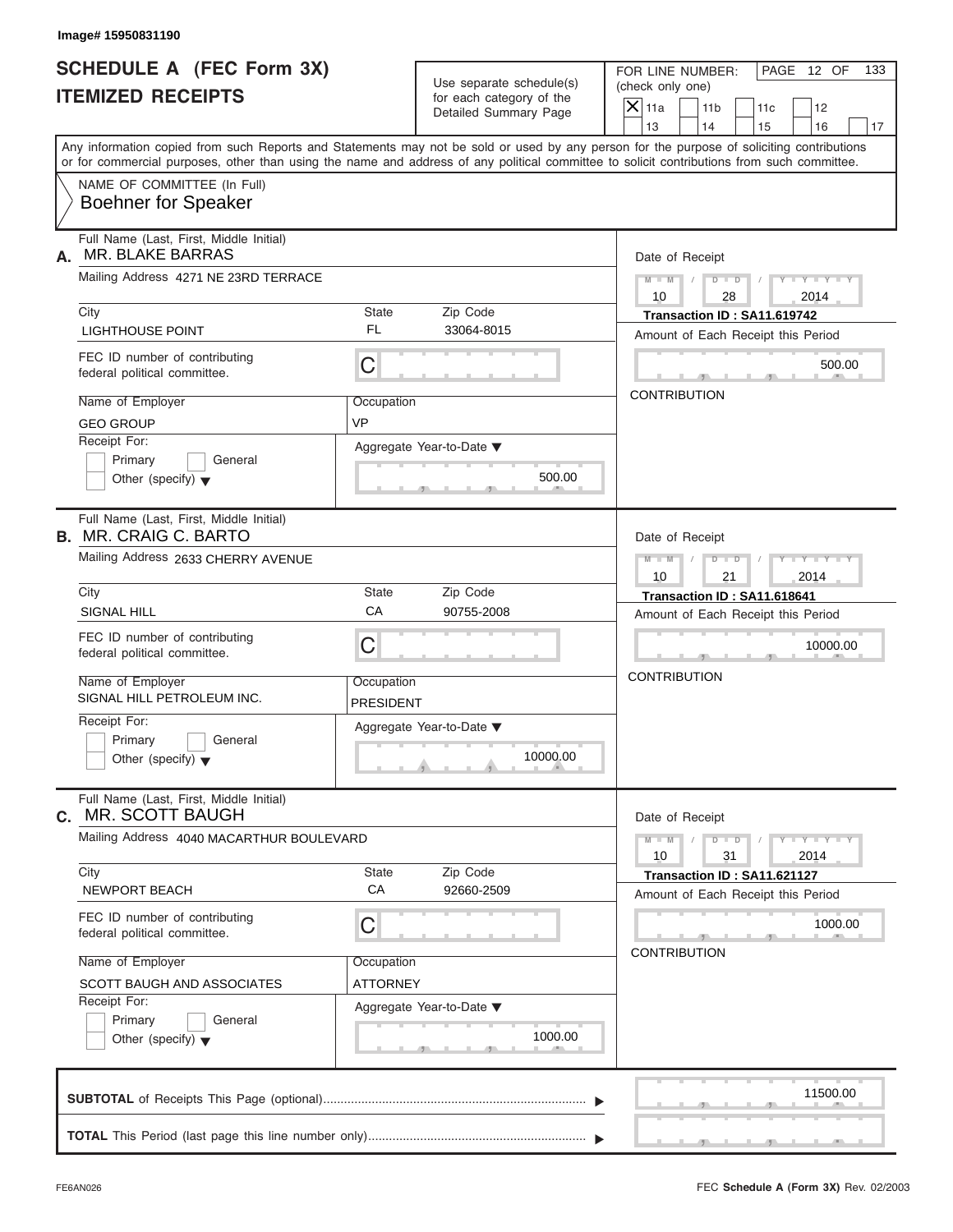| <b>SCHEDULE A (FEC Form 3X)</b><br>Use separate schedule(s)<br>(check only one)<br><b>ITEMIZED RECEIPTS</b><br>for each category of the<br>$\mathsf{X}$ 11a<br>Detailed Summary Page<br>13<br>Any information copied from such Reports and Statements may not be sold or used by any person for the purpose of soliciting contributions<br>or for commercial purposes, other than using the name and address of any political committee to solicit contributions from such committee.<br>NAME OF COMMITTEE (In Full)<br><b>Boehner for Speaker</b><br>Full Name (Last, First, Middle Initial)<br><b>MR. GOKHAN BAYDERE</b><br>Mailing Address 10210 GREEN ASH ROAD<br>City<br>State<br>Zip Code<br><b>TX</b><br><b>DALLAS</b><br>75243-5127<br>FEC ID number of contributing<br>C<br>federal political committee.<br>Name of Employer<br>Occupation<br><b>CSP</b><br><b>ENGINEER</b><br>Receipt For:<br>Aggregate Year-to-Date ▼<br>Primary<br>General<br>1000.00<br>Other (specify) $\blacktriangledown$<br>Full Name (Last, First, Middle Initial)<br>Mailing Address 1400 SAN JOSE AVE<br>City<br>State<br>Zip Code<br>CA<br>ALAMEDA<br>94501-4044<br>FEC ID number of contributing<br>C<br>federal political committee.<br>Name of Employer<br>Occupation<br>ALAMEDA BEAUTY COLLEGE INC.<br>OWNER |               | FOR LINE NUMBER:<br>11 <sub>b</sub><br>14                         |                      | 11c<br>15 | PAGE 13 OF<br>12                                            | 133 |
|-------------------------------------------------------------------------------------------------------------------------------------------------------------------------------------------------------------------------------------------------------------------------------------------------------------------------------------------------------------------------------------------------------------------------------------------------------------------------------------------------------------------------------------------------------------------------------------------------------------------------------------------------------------------------------------------------------------------------------------------------------------------------------------------------------------------------------------------------------------------------------------------------------------------------------------------------------------------------------------------------------------------------------------------------------------------------------------------------------------------------------------------------------------------------------------------------------------------------------------------------------------------------------------------------------|---------------|-------------------------------------------------------------------|----------------------|-----------|-------------------------------------------------------------|-----|
| А.<br><b>B. MS. TRACY BECKER</b>                                                                                                                                                                                                                                                                                                                                                                                                                                                                                                                                                                                                                                                                                                                                                                                                                                                                                                                                                                                                                                                                                                                                                                                                                                                                      |               |                                                                   |                      |           |                                                             |     |
|                                                                                                                                                                                                                                                                                                                                                                                                                                                                                                                                                                                                                                                                                                                                                                                                                                                                                                                                                                                                                                                                                                                                                                                                                                                                                                       |               |                                                                   |                      |           | 16                                                          | 17  |
|                                                                                                                                                                                                                                                                                                                                                                                                                                                                                                                                                                                                                                                                                                                                                                                                                                                                                                                                                                                                                                                                                                                                                                                                                                                                                                       |               |                                                                   |                      |           |                                                             |     |
|                                                                                                                                                                                                                                                                                                                                                                                                                                                                                                                                                                                                                                                                                                                                                                                                                                                                                                                                                                                                                                                                                                                                                                                                                                                                                                       |               |                                                                   |                      |           |                                                             |     |
|                                                                                                                                                                                                                                                                                                                                                                                                                                                                                                                                                                                                                                                                                                                                                                                                                                                                                                                                                                                                                                                                                                                                                                                                                                                                                                       |               | Date of Receipt                                                   |                      |           |                                                             |     |
|                                                                                                                                                                                                                                                                                                                                                                                                                                                                                                                                                                                                                                                                                                                                                                                                                                                                                                                                                                                                                                                                                                                                                                                                                                                                                                       | $M - M$<br>10 |                                                                   | $D - D$<br>21        |           | $Y - Y - Y - Y$<br>2014                                     |     |
|                                                                                                                                                                                                                                                                                                                                                                                                                                                                                                                                                                                                                                                                                                                                                                                                                                                                                                                                                                                                                                                                                                                                                                                                                                                                                                       |               | Transaction ID: SA11.618590                                       |                      |           |                                                             |     |
|                                                                                                                                                                                                                                                                                                                                                                                                                                                                                                                                                                                                                                                                                                                                                                                                                                                                                                                                                                                                                                                                                                                                                                                                                                                                                                       |               | Amount of Each Receipt this Period                                |                      |           |                                                             |     |
|                                                                                                                                                                                                                                                                                                                                                                                                                                                                                                                                                                                                                                                                                                                                                                                                                                                                                                                                                                                                                                                                                                                                                                                                                                                                                                       |               |                                                                   |                      |           | 1000.00                                                     |     |
|                                                                                                                                                                                                                                                                                                                                                                                                                                                                                                                                                                                                                                                                                                                                                                                                                                                                                                                                                                                                                                                                                                                                                                                                                                                                                                       |               | <b>CONTRIBUTION</b>                                               |                      |           |                                                             |     |
|                                                                                                                                                                                                                                                                                                                                                                                                                                                                                                                                                                                                                                                                                                                                                                                                                                                                                                                                                                                                                                                                                                                                                                                                                                                                                                       |               |                                                                   |                      |           |                                                             |     |
|                                                                                                                                                                                                                                                                                                                                                                                                                                                                                                                                                                                                                                                                                                                                                                                                                                                                                                                                                                                                                                                                                                                                                                                                                                                                                                       |               | Date of Receipt                                                   |                      |           |                                                             |     |
|                                                                                                                                                                                                                                                                                                                                                                                                                                                                                                                                                                                                                                                                                                                                                                                                                                                                                                                                                                                                                                                                                                                                                                                                                                                                                                       | $M - M$<br>10 | $D - I$                                                           | 28                   |           | Y T Y T Y T<br>2014                                         |     |
|                                                                                                                                                                                                                                                                                                                                                                                                                                                                                                                                                                                                                                                                                                                                                                                                                                                                                                                                                                                                                                                                                                                                                                                                                                                                                                       |               | Transaction ID: SA11.619730                                       |                      |           |                                                             |     |
|                                                                                                                                                                                                                                                                                                                                                                                                                                                                                                                                                                                                                                                                                                                                                                                                                                                                                                                                                                                                                                                                                                                                                                                                                                                                                                       |               | Amount of Each Receipt this Period                                |                      |           |                                                             |     |
|                                                                                                                                                                                                                                                                                                                                                                                                                                                                                                                                                                                                                                                                                                                                                                                                                                                                                                                                                                                                                                                                                                                                                                                                                                                                                                       |               |                                                                   |                      |           | 2500.00                                                     |     |
|                                                                                                                                                                                                                                                                                                                                                                                                                                                                                                                                                                                                                                                                                                                                                                                                                                                                                                                                                                                                                                                                                                                                                                                                                                                                                                       |               | <b>CONTRIBUTION</b>                                               |                      |           |                                                             |     |
| Receipt For:<br>Aggregate Year-to-Date ▼<br>Primary<br>General<br>2500.00<br>Other (specify) $\blacktriangledown$                                                                                                                                                                                                                                                                                                                                                                                                                                                                                                                                                                                                                                                                                                                                                                                                                                                                                                                                                                                                                                                                                                                                                                                     |               |                                                                   |                      |           |                                                             |     |
| Full Name (Last, First, Middle Initial)<br>MR. MICHAEL J. BEER<br>С.                                                                                                                                                                                                                                                                                                                                                                                                                                                                                                                                                                                                                                                                                                                                                                                                                                                                                                                                                                                                                                                                                                                                                                                                                                  |               | Date of Receipt                                                   |                      |           |                                                             |     |
| Mailing Address 6943 LERWICK CT                                                                                                                                                                                                                                                                                                                                                                                                                                                                                                                                                                                                                                                                                                                                                                                                                                                                                                                                                                                                                                                                                                                                                                                                                                                                       | $M - M$<br>10 |                                                                   | $D$ $\Box$ $D$<br>17 |           | $\mathbf{I} = \mathbf{Y} + \mathbf{I} - \mathbf{Y}$<br>2014 |     |
| City<br><b>State</b><br>Zip Code<br>VA<br>22315-5717<br>ALEXANDRIA                                                                                                                                                                                                                                                                                                                                                                                                                                                                                                                                                                                                                                                                                                                                                                                                                                                                                                                                                                                                                                                                                                                                                                                                                                    |               | Transaction ID: SA11.622094<br>Amount of Each Receipt this Period |                      |           |                                                             |     |
| FEC ID number of contributing<br>С<br>federal political committee.                                                                                                                                                                                                                                                                                                                                                                                                                                                                                                                                                                                                                                                                                                                                                                                                                                                                                                                                                                                                                                                                                                                                                                                                                                    |               |                                                                   |                      |           | 2500.00                                                     |     |
| Name of Employer<br>Occupation                                                                                                                                                                                                                                                                                                                                                                                                                                                                                                                                                                                                                                                                                                                                                                                                                                                                                                                                                                                                                                                                                                                                                                                                                                                                        |               | <b>CONTRIBUTION</b>                                               |                      |           |                                                             |     |
| ALIGNMENT GOVERNMENT STRATEGIES<br><b>GOVERNMENT RELATIONS</b>                                                                                                                                                                                                                                                                                                                                                                                                                                                                                                                                                                                                                                                                                                                                                                                                                                                                                                                                                                                                                                                                                                                                                                                                                                        |               |                                                                   |                      |           |                                                             |     |
| Receipt For:<br>Aggregate Year-to-Date ▼<br>Primary<br>General<br>2500.00<br>Other (specify) $\blacktriangledown$                                                                                                                                                                                                                                                                                                                                                                                                                                                                                                                                                                                                                                                                                                                                                                                                                                                                                                                                                                                                                                                                                                                                                                                     |               |                                                                   |                      |           |                                                             |     |
|                                                                                                                                                                                                                                                                                                                                                                                                                                                                                                                                                                                                                                                                                                                                                                                                                                                                                                                                                                                                                                                                                                                                                                                                                                                                                                       |               |                                                                   |                      |           | 6000.00                                                     |     |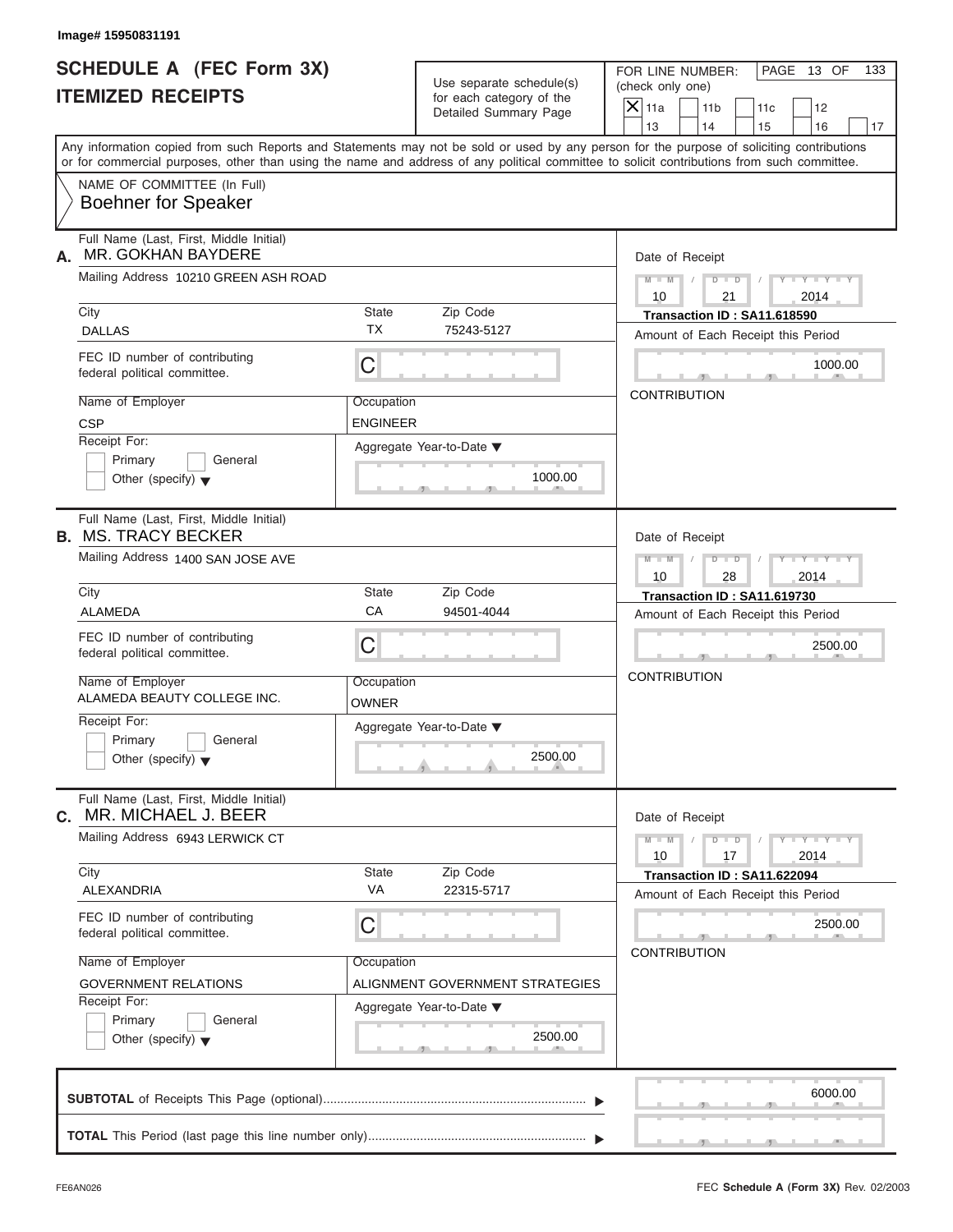| Image# 15950831192                                                                                        |                                  |                                                                               |                                                                                                                                                                         |
|-----------------------------------------------------------------------------------------------------------|----------------------------------|-------------------------------------------------------------------------------|-------------------------------------------------------------------------------------------------------------------------------------------------------------------------|
| <b>SCHEDULE A (FEC Form 3X)</b><br><b>ITEMIZED RECEIPTS</b>                                               |                                  | Use separate schedule(s)<br>for each category of the<br>Detailed Summary Page | FOR LINE NUMBER:<br>PAGE 14 OF<br>133<br>(check only one)<br>$\mathsf{X}$ 11a<br>11 <sub>b</sub><br>11c<br>12                                                           |
|                                                                                                           |                                  |                                                                               | 13<br>14<br>15<br>16<br>17<br>Any information copied from such Reports and Statements may not be sold or used by any person for the purpose of soliciting contributions |
|                                                                                                           |                                  |                                                                               | or for commercial purposes, other than using the name and address of any political committee to solicit contributions from such committee.                              |
| NAME OF COMMITTEE (In Full)<br><b>Boehner for Speaker</b>                                                 |                                  |                                                                               |                                                                                                                                                                         |
| Full Name (Last, First, Middle Initial)<br><b>MS. DENISE BELL</b><br>А.                                   |                                  |                                                                               | Date of Receipt                                                                                                                                                         |
| Mailing Address 7641 OUTPOST WAY                                                                          |                                  |                                                                               | $D - D$<br>$M - M$<br>$Y - Y - Y - Y - Y$<br>10<br>31<br>2014                                                                                                           |
| City<br><b>PARK CITY</b>                                                                                  | State<br>UT                      | Zip Code<br>84098-6363                                                        | Transaction ID: SA11.621117<br>Amount of Each Receipt this Period                                                                                                       |
| FEC ID number of contributing<br>federal political committee.                                             | C                                |                                                                               | 250.00                                                                                                                                                                  |
| Name of Employer<br><b>College of American Pathologists</b>                                               | Occupation<br>Director           |                                                                               | <b>CONTRIBUTION</b>                                                                                                                                                     |
| Receipt For:<br>Primary<br>General<br>Other (specify) $\blacktriangledown$                                |                                  | Aggregate Year-to-Date ▼<br>250.00                                            |                                                                                                                                                                         |
| Full Name (Last, First, Middle Initial)<br><b>B. MR. MICHAEL K. BERRY</b>                                 |                                  |                                                                               | Date of Receipt                                                                                                                                                         |
| Mailing Address 6217 GENOA ROAD                                                                           |                                  |                                                                               | $M - M$<br>$D - I$<br>Y T Y T Y T<br>2014<br>10<br>28                                                                                                                   |
| City<br>FORT WORTH                                                                                        | State<br><b>TX</b>               | Zip Code<br>76116-2025                                                        | Transaction ID: SA11.619701<br>Amount of Each Receipt this Period                                                                                                       |
| FEC ID number of contributing<br>federal political committee.                                             | C                                |                                                                               | 1000.00                                                                                                                                                                 |
| Name of Employer<br>HILLWOOD DEVELOPMENT CO                                                               | Occupation<br><b>REAL ESTATE</b> |                                                                               | <b>CONTRIBUTION</b>                                                                                                                                                     |
| Receipt For:<br>Primary<br>General<br>Other (specify) $\blacktriangledown$                                |                                  | Aggregate Year-to-Date ▼<br>1000.00                                           |                                                                                                                                                                         |
| Full Name (Last, First, Middle Initial)<br>MR. WILLIAM S. BIGGS<br>С.                                     |                                  |                                                                               | Date of Receipt                                                                                                                                                         |
| Mailing Address 1001 PLUM LANE                                                                            |                                  |                                                                               | $M - M$<br>$D$ $\Box$ $D$<br>$Y + Y + Y + Y$<br>2014<br>11<br>04                                                                                                        |
| City<br><b>ANDERSON</b>                                                                                   | <b>State</b><br>SC               | Zip Code<br>29621-3568                                                        | Transaction ID: SA11.621611<br>Amount of Each Receipt this Period                                                                                                       |
| FEC ID number of contributing<br>federal political committee.                                             | С                                |                                                                               | 5000.00<br><b>CONTRIBUTION</b>                                                                                                                                          |
| Name of Employer                                                                                          | Occupation                       | HEALTHCARE EXECUTIVE                                                          |                                                                                                                                                                         |
| HEALTH MANAGEMENT RESOURCES<br>Receipt For:<br>Primary<br>General<br>Other (specify) $\blacktriangledown$ |                                  | Aggregate Year-to-Date ▼<br>5000.00                                           |                                                                                                                                                                         |
|                                                                                                           |                                  |                                                                               |                                                                                                                                                                         |
|                                                                                                           |                                  |                                                                               | 6250.00                                                                                                                                                                 |
|                                                                                                           |                                  |                                                                               |                                                                                                                                                                         |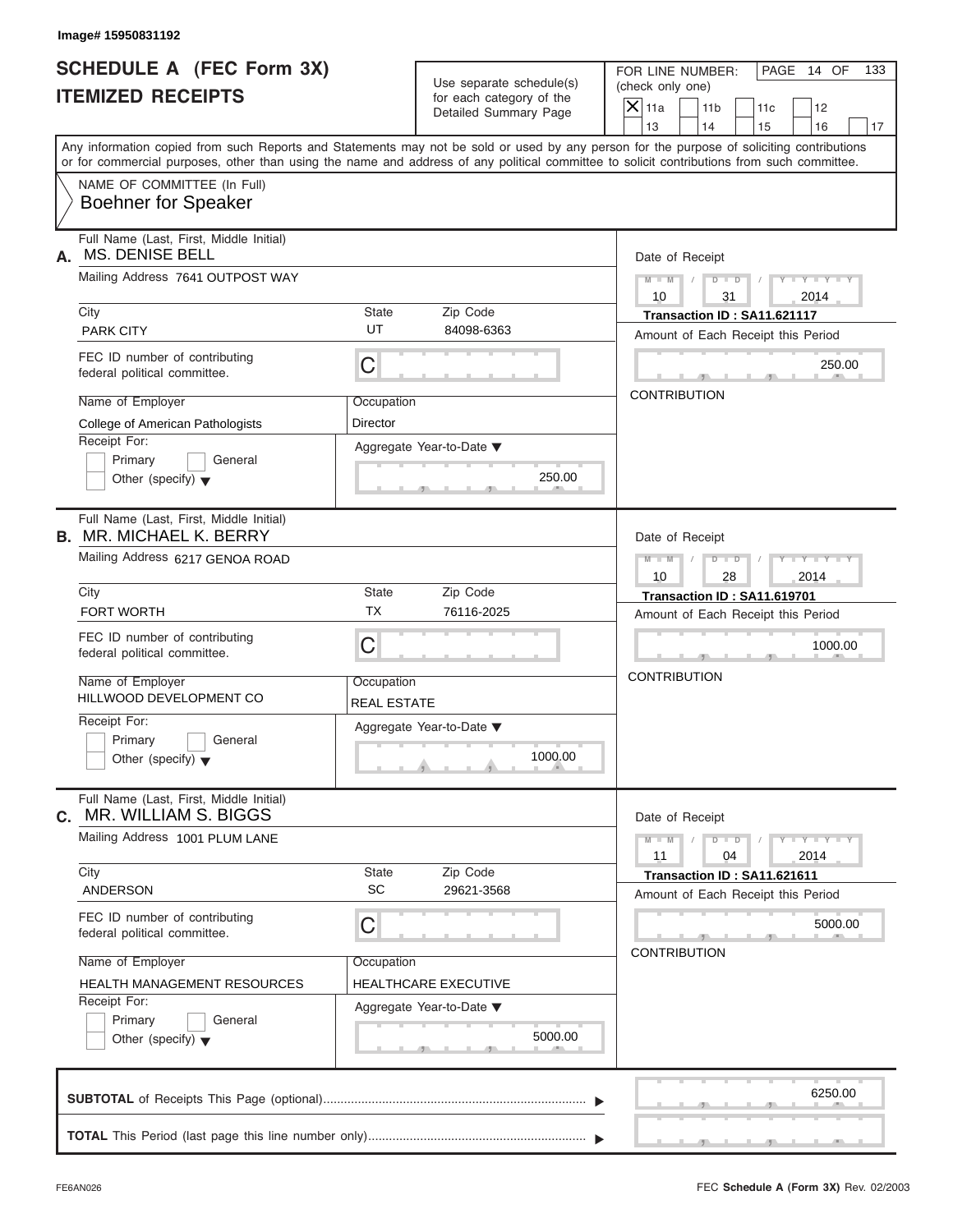| Image# 15950831193                                                            |                                       |                                                      |                                                                                                                                                                                                                                                                                                                 |
|-------------------------------------------------------------------------------|---------------------------------------|------------------------------------------------------|-----------------------------------------------------------------------------------------------------------------------------------------------------------------------------------------------------------------------------------------------------------------------------------------------------------------|
| <b>SCHEDULE A (FEC Form 3X)</b><br><b>ITEMIZED RECEIPTS</b>                   |                                       | Use separate schedule(s)<br>for each category of the | FOR LINE NUMBER:<br>PAGE 15 OF<br>(check only one)                                                                                                                                                                                                                                                              |
|                                                                               |                                       | Detailed Summary Page                                | $\mathsf{X}$ 11a<br>11 <sub>b</sub><br>11c<br>12                                                                                                                                                                                                                                                                |
|                                                                               |                                       |                                                      | 13<br>14<br>15<br>16<br>Any information copied from such Reports and Statements may not be sold or used by any person for the purpose of soliciting contributions<br>or for commercial purposes, other than using the name and address of any political committee to solicit contributions from such committee. |
| NAME OF COMMITTEE (In Full)<br><b>Boehner for Speaker</b>                     |                                       |                                                      |                                                                                                                                                                                                                                                                                                                 |
| Full Name (Last, First, Middle Initial)<br><b>MS. LINDA BLACK-KUREK</b><br>А. |                                       |                                                      | Date of Receipt                                                                                                                                                                                                                                                                                                 |
| Mailing Address 7445 LIBERTY WOODS LANE                                       |                                       |                                                      | $D$ $\Box$ $D$<br>$Y - Y - Y - Y - Y$<br>$M - M$<br>10<br>21<br>2014                                                                                                                                                                                                                                            |
| City<br><b>DAYTON</b>                                                         | <b>State</b><br>OH                    | Zip Code<br>45459-3911                               | Transaction ID: SA11.618646<br>Amount of Each Receipt this Period                                                                                                                                                                                                                                               |
| FEC ID number of contributing<br>federal political committee.                 | С                                     |                                                      | 5000.00                                                                                                                                                                                                                                                                                                         |
| Name of Employer<br><b>LIBERTY HEALTH CARE</b>                                | Occupation<br><b>EXECUTIVE</b>        |                                                      | <b>CONTRIBUTION</b>                                                                                                                                                                                                                                                                                             |
| Receipt For:<br>Primary<br>General<br>Other (specify) $\blacktriangledown$    |                                       | Aggregate Year-to-Date ▼<br>10000.00                 |                                                                                                                                                                                                                                                                                                                 |
| Full Name (Last, First, Middle Initial)<br><b>B. MR. RONALD BLACK</b>         |                                       |                                                      | Date of Receipt                                                                                                                                                                                                                                                                                                 |
| Mailing Address 19534 SATURNIA LAKES DRIVE                                    |                                       |                                                      | $M$ $M$<br>$D - I - D$<br>Y TYTTYTTY<br>10<br>28<br>2014                                                                                                                                                                                                                                                        |
| City                                                                          | <b>State</b><br><b>FL</b>             | Zip Code                                             | Transaction ID: SA11.619748                                                                                                                                                                                                                                                                                     |
| <b>BOCA RATON</b>                                                             |                                       | 33498-6206                                           | Amount of Each Receipt this Period                                                                                                                                                                                                                                                                              |
| FEC ID number of contributing<br>federal political committee.                 | C                                     |                                                      | 1000.00                                                                                                                                                                                                                                                                                                         |
| Name of Employer<br>THE GEO GROUP                                             | Occupation<br><b>ACCOUNTANT (CAO)</b> |                                                      | <b>CONTRIBUTION</b>                                                                                                                                                                                                                                                                                             |
| Receipt For:<br>Primary<br>General<br>Other (specify) $\blacktriangledown$    |                                       | Aggregate Year-to-Date ▼<br>1000.00                  |                                                                                                                                                                                                                                                                                                                 |
| Full Name (Last, First, Middle Initial)<br>MR. JOHN A. BOLL<br>С.             |                                       |                                                      | Date of Receipt                                                                                                                                                                                                                                                                                                 |
| Mailing Address 100 MAPLE PARK BOULEVARD<br>#116                              |                                       |                                                      | $Y - Y - Y - Y - Y$<br>$M - M$<br>$D - D$<br>10<br>31<br>2014                                                                                                                                                                                                                                                   |
| City<br><b>ST. CLAIR SHORES</b>                                               | <b>State</b><br>MI                    | Zip Code<br>48081-2253                               | Transaction ID: SA11.621123<br>Amount of Each Receipt this Period                                                                                                                                                                                                                                               |
| FEC ID number of contributing<br>federal political committee.                 | С                                     |                                                      | 3000.00<br><b>CONTRIBUTION</b>                                                                                                                                                                                                                                                                                  |
| Name of Employer                                                              | Occupation                            |                                                      |                                                                                                                                                                                                                                                                                                                 |
| <b>RETIRED</b><br>Receipt For:                                                | <b>RETIRED</b>                        |                                                      |                                                                                                                                                                                                                                                                                                                 |
| Primary<br>General<br>Other (specify) $\blacktriangledown$                    |                                       | Aggregate Year-to-Date ▼<br>3000.00                  |                                                                                                                                                                                                                                                                                                                 |
|                                                                               |                                       |                                                      | 9000.00                                                                                                                                                                                                                                                                                                         |
|                                                                               |                                       |                                                      |                                                                                                                                                                                                                                                                                                                 |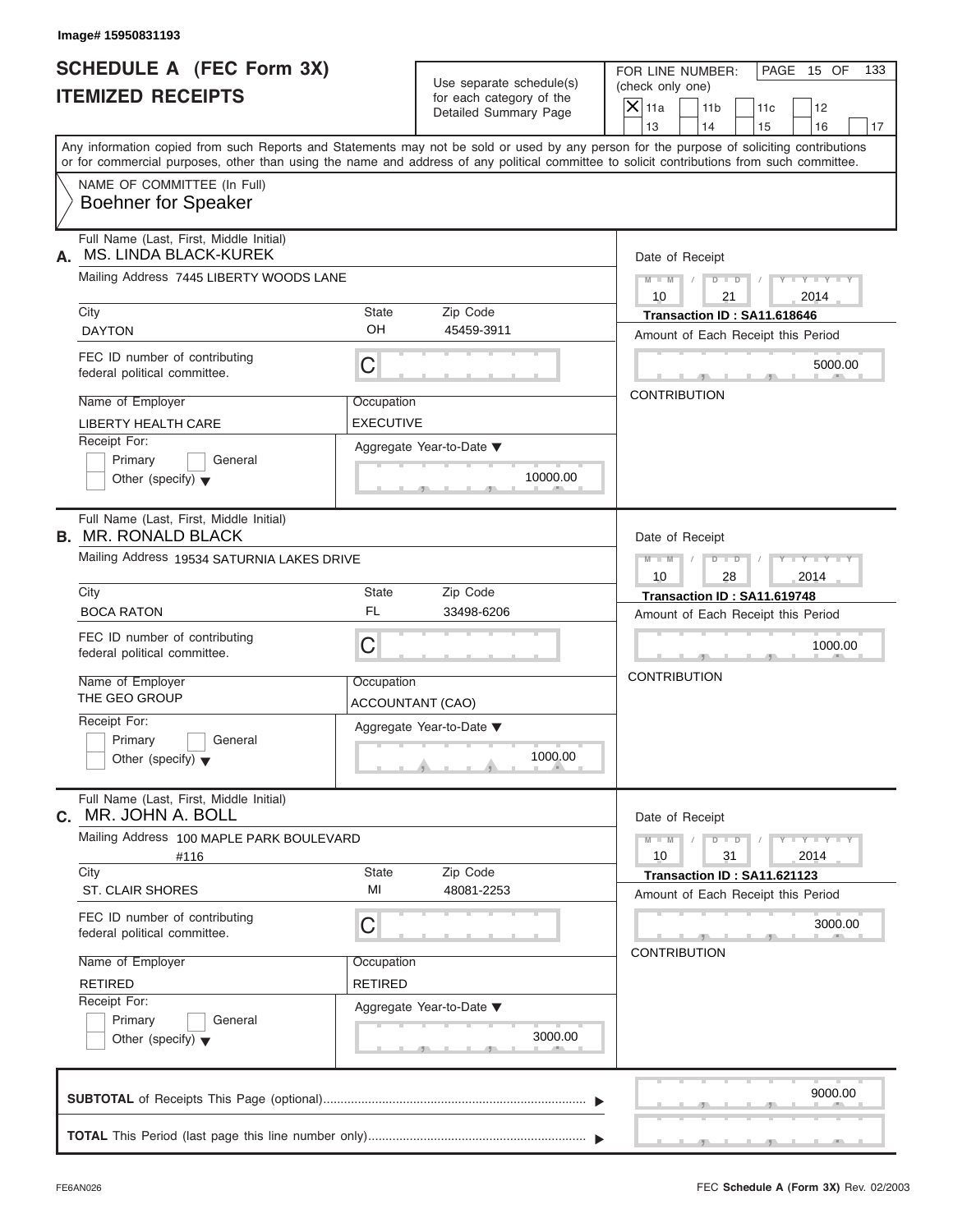| Image# 15950831194                                                                                                                                                                                                                                                                      |                                                      |                                      |                                                 |                                                                   |            |                             |     |
|-----------------------------------------------------------------------------------------------------------------------------------------------------------------------------------------------------------------------------------------------------------------------------------------|------------------------------------------------------|--------------------------------------|-------------------------------------------------|-------------------------------------------------------------------|------------|-----------------------------|-----|
| <b>SCHEDULE A (FEC Form 3X)</b><br><b>ITEMIZED RECEIPTS</b>                                                                                                                                                                                                                             | Use separate schedule(s)<br>for each category of the |                                      | FOR LINE NUMBER:<br>(check only one)<br>$X$ 11a |                                                                   |            | PAGE 16 OF                  | 133 |
|                                                                                                                                                                                                                                                                                         |                                                      | Detailed Summary Page                |                                                 | 11 <sub>b</sub><br>14                                             | 11c<br>15  | 12<br>16                    | 17  |
| Any information copied from such Reports and Statements may not be sold or used by any person for the purpose of soliciting contributions<br>or for commercial purposes, other than using the name and address of any political committee to solicit contributions from such committee. |                                                      |                                      | 13                                              |                                                                   |            |                             |     |
| NAME OF COMMITTEE (In Full)<br><b>Boehner for Speaker</b>                                                                                                                                                                                                                               |                                                      |                                      |                                                 |                                                                   |            |                             |     |
| Full Name (Last, First, Middle Initial)<br>MR. TIMOTHY P. BOYLE<br>А.                                                                                                                                                                                                                   |                                                      |                                      |                                                 | Date of Receipt                                                   |            |                             |     |
| Mailing Address P.O. BOX 8307                                                                                                                                                                                                                                                           |                                                      |                                      | $M - M$ /<br>11                                 | $D$ $D$<br>04                                                     | $\sqrt{ }$ | $Y - Y - Y - Y - Y$<br>2014 |     |
| City<br><b>PORTLAND</b>                                                                                                                                                                                                                                                                 | State<br><b>OR</b>                                   | Zip Code<br>97207-8307               |                                                 | Transaction ID: SA11.621617<br>Amount of Each Receipt this Period |            |                             |     |
| FEC ID number of contributing<br>federal political committee.                                                                                                                                                                                                                           | С                                                    |                                      |                                                 |                                                                   |            | 25000.00                    |     |
| Name of Employer<br><b>COLUMBIA SPORTWEAR</b>                                                                                                                                                                                                                                           | Occupation<br>CEO                                    |                                      | <b>CONTRIBUTION</b>                             |                                                                   |            |                             |     |
| Receipt For:<br>Primary<br>General<br>Other (specify) $\blacktriangledown$                                                                                                                                                                                                              |                                                      | Aggregate Year-to-Date ▼<br>25000.00 |                                                 |                                                                   |            |                             |     |
| Full Name (Last, First, Middle Initial)<br><b>B. MR. EDWARD W. BRADLEY</b>                                                                                                                                                                                                              |                                                      |                                      |                                                 | Date of Receipt                                                   |            |                             |     |
| Mailing Address 3002 SOUTH LIPSCOMB                                                                                                                                                                                                                                                     |                                                      |                                      | $M = M - 1$<br>10                               | $D - I$<br>31                                                     | $\sqrt{2}$ | $Y = Y = Y' - Y'$<br>2014   |     |
| City                                                                                                                                                                                                                                                                                    | State<br><b>TX</b>                                   | Zip Code                             |                                                 | Transaction ID: SA11.621105                                       |            |                             |     |
| <b>AMARILLO</b>                                                                                                                                                                                                                                                                         |                                                      | 79109-3534                           |                                                 | Amount of Each Receipt this Period                                |            |                             |     |
| FEC ID number of contributing<br>federal political committee.                                                                                                                                                                                                                           | C                                                    |                                      |                                                 |                                                                   |            | 1000.00                     |     |
| Name of Employer<br><b>TEXAS DODGE</b>                                                                                                                                                                                                                                                  | Occupation<br><b>CAR SALES</b>                       |                                      | <b>CONTRIBUTION</b>                             |                                                                   |            |                             |     |
| Receipt For:<br>Primary<br>General<br>Other (specify) $\blacktriangledown$                                                                                                                                                                                                              |                                                      | Aggregate Year-to-Date ▼<br>1000.00  |                                                 |                                                                   |            |                             |     |
| Full Name (Last, First, Middle Initial)<br>C. MR. ROBERT P. BRAZIEL                                                                                                                                                                                                                     |                                                      |                                      |                                                 | Date of Receipt                                                   |            |                             |     |
| Mailing Address 4805 WEST PARK DRIVE                                                                                                                                                                                                                                                    |                                                      |                                      | $M - M$<br>10                                   | $D - D$<br>31                                                     |            | $Y - Y - Y - Y - Y$<br>2014 |     |
| City<br><b>AUSTIN</b>                                                                                                                                                                                                                                                                   | State<br><b>TX</b>                                   | Zip Code<br>78731-5533               |                                                 | Transaction ID: SA11.621099<br>Amount of Each Receipt this Period |            |                             |     |
| FEC ID number of contributing<br>federal political committee.                                                                                                                                                                                                                           | С                                                    |                                      |                                                 | <b>CONTRIBUTION</b>                                               |            | 500.00                      |     |
| Name of Employer<br>INFORMATION REQUESTED PER BEST EFF(                                                                                                                                                                                                                                 | Occupation<br><b>REQUESTED</b>                       |                                      |                                                 |                                                                   |            |                             |     |
| Receipt For:<br>Primary<br>General<br>Other (specify) $\blacktriangledown$                                                                                                                                                                                                              |                                                      | Aggregate Year-to-Date ▼<br>500.00   |                                                 |                                                                   |            |                             |     |
|                                                                                                                                                                                                                                                                                         |                                                      |                                      |                                                 |                                                                   |            | 26500.00                    |     |
|                                                                                                                                                                                                                                                                                         |                                                      |                                      |                                                 |                                                                   |            |                             |     |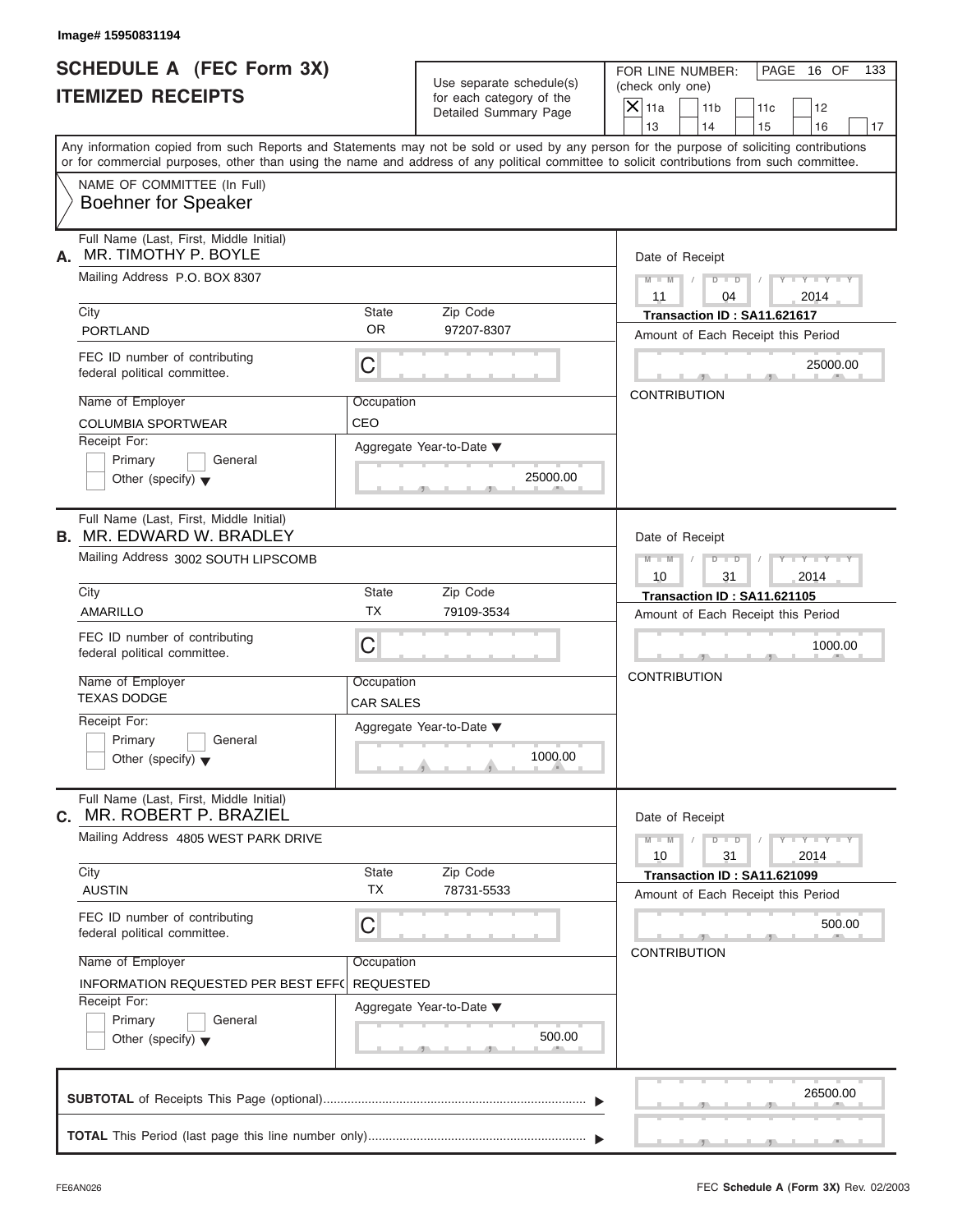| Image# 15950831195<br><b>SCHEDULE A (FEC Form 3X)</b>               |                    | Use separate schedule(s)                          | FOR LINE NUMBER:<br>PAGE 17 OF<br>133<br>(check only one)                                                                                                                                                                                                                               |
|---------------------------------------------------------------------|--------------------|---------------------------------------------------|-----------------------------------------------------------------------------------------------------------------------------------------------------------------------------------------------------------------------------------------------------------------------------------------|
| <b>ITEMIZED RECEIPTS</b>                                            |                    | for each category of the<br>Detailed Summary Page | $\mathsf{X}$ 11a<br>11 <sub>b</sub><br>11c<br>12<br>13<br>14<br>15<br>16<br>17                                                                                                                                                                                                          |
|                                                                     |                    |                                                   | Any information copied from such Reports and Statements may not be sold or used by any person for the purpose of soliciting contributions<br>or for commercial purposes, other than using the name and address of any political committee to solicit contributions from such committee. |
| NAME OF COMMITTEE (In Full)<br><b>Boehner for Speaker</b>           |                    |                                                   |                                                                                                                                                                                                                                                                                         |
| Full Name (Last, First, Middle Initial)<br>MR. PETER BROCKWAY<br>А. |                    |                                                   | Date of Receipt                                                                                                                                                                                                                                                                         |
| Mailing Address 443 ROYAL PALM WAY                                  |                    |                                                   | $D$ $\Box$ $D$<br>$Y - Y - Y - Y - Y$<br>$M - M$<br>10<br>21<br>2014                                                                                                                                                                                                                    |
| City                                                                | State              | Zip Code                                          | Transaction ID: SA11.618631                                                                                                                                                                                                                                                             |
| <b>BOCA RATON</b>                                                   | FL                 | 33432-7945                                        | Amount of Each Receipt this Period                                                                                                                                                                                                                                                      |
| FEC ID number of contributing<br>federal political committee.       | C                  |                                                   | 5000.00                                                                                                                                                                                                                                                                                 |
| Name of Employer                                                    | Occupation         |                                                   | <b>CONTRIBUTION</b>                                                                                                                                                                                                                                                                     |
| <b>MANAGER</b><br><b>BROCKWAY, MORAN + PARTNERS</b>                 |                    |                                                   |                                                                                                                                                                                                                                                                                         |
| Receipt For:<br>Primary<br>General                                  |                    | Aggregate Year-to-Date ▼                          |                                                                                                                                                                                                                                                                                         |
| Other (specify) $\blacktriangledown$                                |                    | 5000.00                                           |                                                                                                                                                                                                                                                                                         |
| Full Name (Last, First, Middle Initial)<br><b>B.</b> MR. LEN BROWN  |                    |                                                   | Date of Receipt                                                                                                                                                                                                                                                                         |
| Mailing Address 100 PGA TOUR BLVD.                                  |                    |                                                   | $M - M$<br>$D - I - D$<br>Y TYTTYTTY<br>10<br>28<br>2014                                                                                                                                                                                                                                |
| City                                                                | State              | Zip Code                                          | Transaction ID: SA11.619714                                                                                                                                                                                                                                                             |
| PONTE VEDRA BEACH                                                   | <b>FL</b>          | 32082-3046                                        | Amount of Each Receipt this Period                                                                                                                                                                                                                                                      |
| FEC ID number of contributing<br>federal political committee.       | C                  |                                                   | 2500.00                                                                                                                                                                                                                                                                                 |
| Name of Employer                                                    | Occupation         |                                                   | <b>CONTRIBUTION</b>                                                                                                                                                                                                                                                                     |
| <b>PGA TOUR</b>                                                     |                    | CHIEF LEGAL OFFICER                               |                                                                                                                                                                                                                                                                                         |
| Receipt For:<br>Primary<br>General                                  |                    | Aggregate Year-to-Date ▼                          |                                                                                                                                                                                                                                                                                         |
| Other (specify) $\blacktriangledown$                                |                    | 2500.00                                           |                                                                                                                                                                                                                                                                                         |
| Full Name (Last, First, Middle Initial)<br>MR. JOHN BULFIN<br>С.    |                    |                                                   | Date of Receipt                                                                                                                                                                                                                                                                         |
| Mailing Address 134 CORTEZ ROAD                                     |                    |                                                   | $Y = Y = Y$<br>$M - M$<br>$D - D$<br>10<br>28<br>2014                                                                                                                                                                                                                                   |
| City<br><b>WEST PALM BEACH</b>                                      | State<br><b>FL</b> | Zip Code<br>33405-4104                            | Transaction ID: SA11.619754<br>Amount of Each Receipt this Period                                                                                                                                                                                                                       |
| FEC ID number of contributing<br>federal political committee.       | С                  |                                                   | 2600.00                                                                                                                                                                                                                                                                                 |
| Name of Employer                                                    | Occupation         |                                                   | <b>CONTRIBUTION</b>                                                                                                                                                                                                                                                                     |
| THE GEO GROUP                                                       | ATTORNEY           |                                                   |                                                                                                                                                                                                                                                                                         |
| Receipt For:<br>Primary<br>General                                  |                    | Aggregate Year-to-Date ▼                          |                                                                                                                                                                                                                                                                                         |
| Other (specify) $\blacktriangledown$                                |                    | 2600.00                                           |                                                                                                                                                                                                                                                                                         |
|                                                                     |                    |                                                   | 10100.00                                                                                                                                                                                                                                                                                |
|                                                                     |                    |                                                   |                                                                                                                                                                                                                                                                                         |
|                                                                     |                    |                                                   |                                                                                                                                                                                                                                                                                         |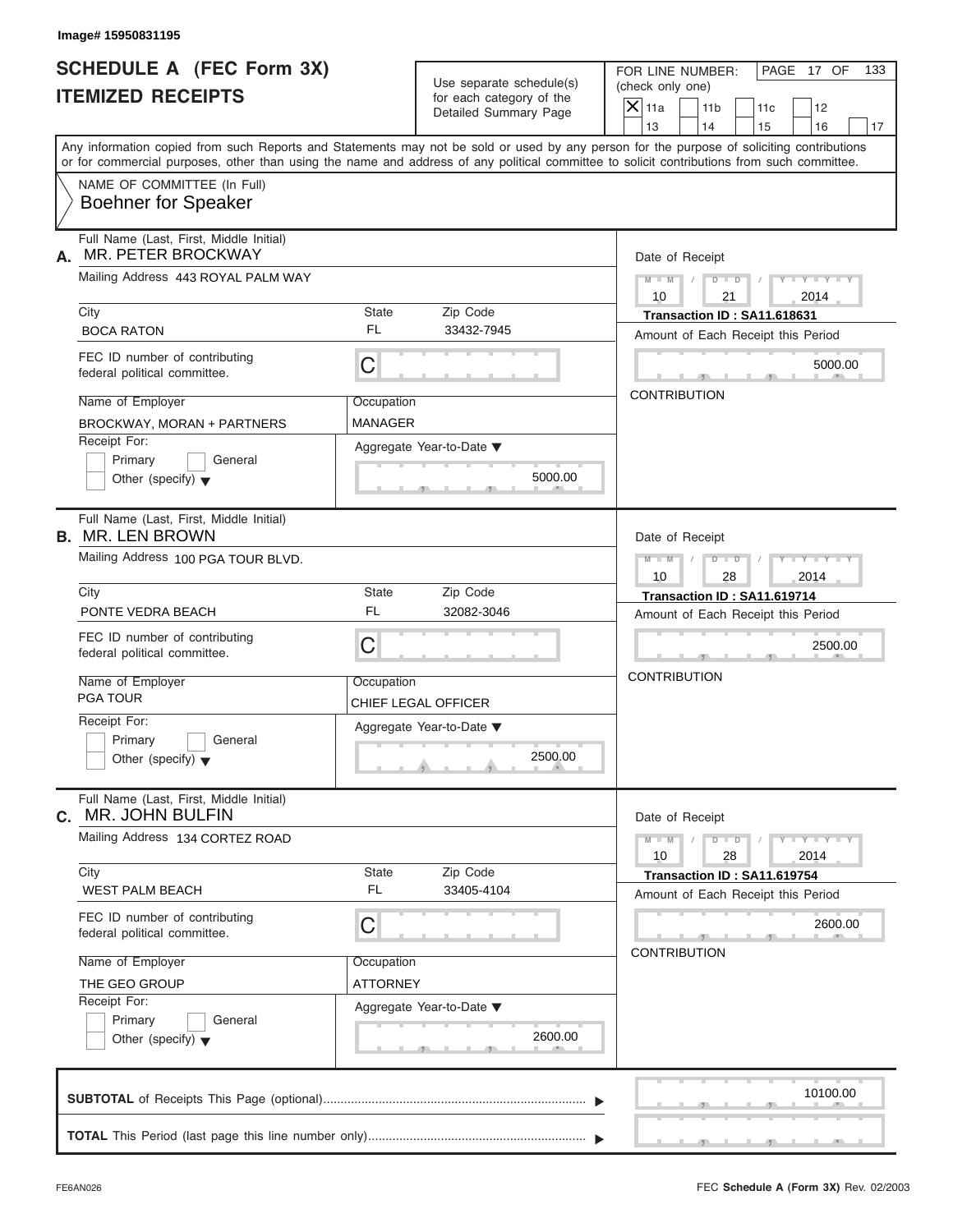| Image# 15950831196                                                                                                                                                                                                                                                                      |                         |                                                      |                                                                                                      |
|-----------------------------------------------------------------------------------------------------------------------------------------------------------------------------------------------------------------------------------------------------------------------------------------|-------------------------|------------------------------------------------------|------------------------------------------------------------------------------------------------------|
| <b>SCHEDULE A (FEC Form 3X)</b><br><b>ITEMIZED RECEIPTS</b>                                                                                                                                                                                                                             |                         | Use separate schedule(s)<br>for each category of the | FOR LINE NUMBER:<br>PAGE 18 OF<br>133<br>(check only one)<br>$X$ 11a<br>11 <sub>b</sub><br>11c<br>12 |
|                                                                                                                                                                                                                                                                                         |                         | Detailed Summary Page                                | 13<br>14<br>15<br>16<br>17                                                                           |
| Any information copied from such Reports and Statements may not be sold or used by any person for the purpose of soliciting contributions<br>or for commercial purposes, other than using the name and address of any political committee to solicit contributions from such committee. |                         |                                                      |                                                                                                      |
| NAME OF COMMITTEE (In Full)<br><b>Boehner for Speaker</b>                                                                                                                                                                                                                               |                         |                                                      |                                                                                                      |
| Full Name (Last, First, Middle Initial)<br><b>MR. THOMAS CABANISS</b><br>А.                                                                                                                                                                                                             |                         |                                                      | Date of Receipt                                                                                      |
| Mailing Address 2001 K STREET, NW<br>#400                                                                                                                                                                                                                                               |                         |                                                      | $D$ $D$<br>$Y - Y - Y - Y - Y$<br>$M - M$<br>10<br>21<br>2014                                        |
| City                                                                                                                                                                                                                                                                                    | <b>State</b><br>DC      | Zip Code<br>20006-1040                               | Transaction ID: SA11.618609                                                                          |
| <b>WASHINGTON</b><br>FEC ID number of contributing<br>federal political committee.                                                                                                                                                                                                      | C                       |                                                      | Amount of Each Receipt this Period<br>2500.00                                                        |
| Name of Employer<br>MCGUIREWOODS, LLP                                                                                                                                                                                                                                                   | Occupation              | <b>MANAGING PARTNER</b>                              | <b>CONTRIBUTION</b>                                                                                  |
| Receipt For:<br>Primary<br>General<br>Other (specify) $\blacktriangledown$                                                                                                                                                                                                              |                         | Aggregate Year-to-Date ▼<br>2500.00                  |                                                                                                      |
| Full Name (Last, First, Middle Initial)<br><b>B. MR. WORTH WILLIAM CALFEE</b>                                                                                                                                                                                                           |                         |                                                      | Date of Receipt                                                                                      |
| Mailing Address 525 RUTILE DRIVE                                                                                                                                                                                                                                                        |                         |                                                      | $M$ $M$<br>$D - I - D$<br>Y TYTTYTTY<br>10<br>28<br>2014                                             |
| City                                                                                                                                                                                                                                                                                    | State<br><b>FL</b>      | Zip Code                                             | Transaction ID: SA11.619713                                                                          |
| PONTE VEDRA BEACH<br>FEC ID number of contributing<br>federal political committee.                                                                                                                                                                                                      | C                       | 32082-2319                                           | Amount of Each Receipt this Period<br>2500.00                                                        |
| Name of Employer<br><b>WEB.COM PGA TOUR</b>                                                                                                                                                                                                                                             | Occupation<br>PRESIDENT |                                                      | <b>CONTRIBUTION</b>                                                                                  |
| Receipt For:<br>Primary<br>General<br>Other (specify) $\blacktriangledown$                                                                                                                                                                                                              |                         | Aggregate Year-to-Date ▼<br>2500.00                  |                                                                                                      |
| Full Name (Last, First, Middle Initial)<br>MR. JOHN DAVID CAMPBELL<br>С.                                                                                                                                                                                                                |                         |                                                      | Date of Receipt                                                                                      |
| Mailing Address 678 SIMMONS LANE                                                                                                                                                                                                                                                        |                         |                                                      | $M - M$<br>$D - D$<br>$Y - I - Y - I - Y - I$<br>10<br>24<br>2014                                    |
| City<br><b>BOZEMAN</b>                                                                                                                                                                                                                                                                  | State<br>MT             | Zip Code<br>59715-7873                               | Transaction ID: SA11.619292<br>Amount of Each Receipt this Period                                    |
| FEC ID number of contributing<br>federal political committee.                                                                                                                                                                                                                           | С                       |                                                      | 300.00<br><b>CONTRIBUTION</b>                                                                        |
| Name of Employer                                                                                                                                                                                                                                                                        | Occupation              |                                                      |                                                                                                      |
| BRIDGER ORTHOPEDIC/SPORTS MEDICINE<br>Receipt For:                                                                                                                                                                                                                                      |                         | ORTHOPEDIC SURGEON<br>Aggregate Year-to-Date ▼       |                                                                                                      |
| Primary<br>General<br>Other (specify) $\blacktriangledown$                                                                                                                                                                                                                              |                         | 300.00                                               |                                                                                                      |
|                                                                                                                                                                                                                                                                                         |                         |                                                      | 5300.00                                                                                              |
|                                                                                                                                                                                                                                                                                         |                         |                                                      |                                                                                                      |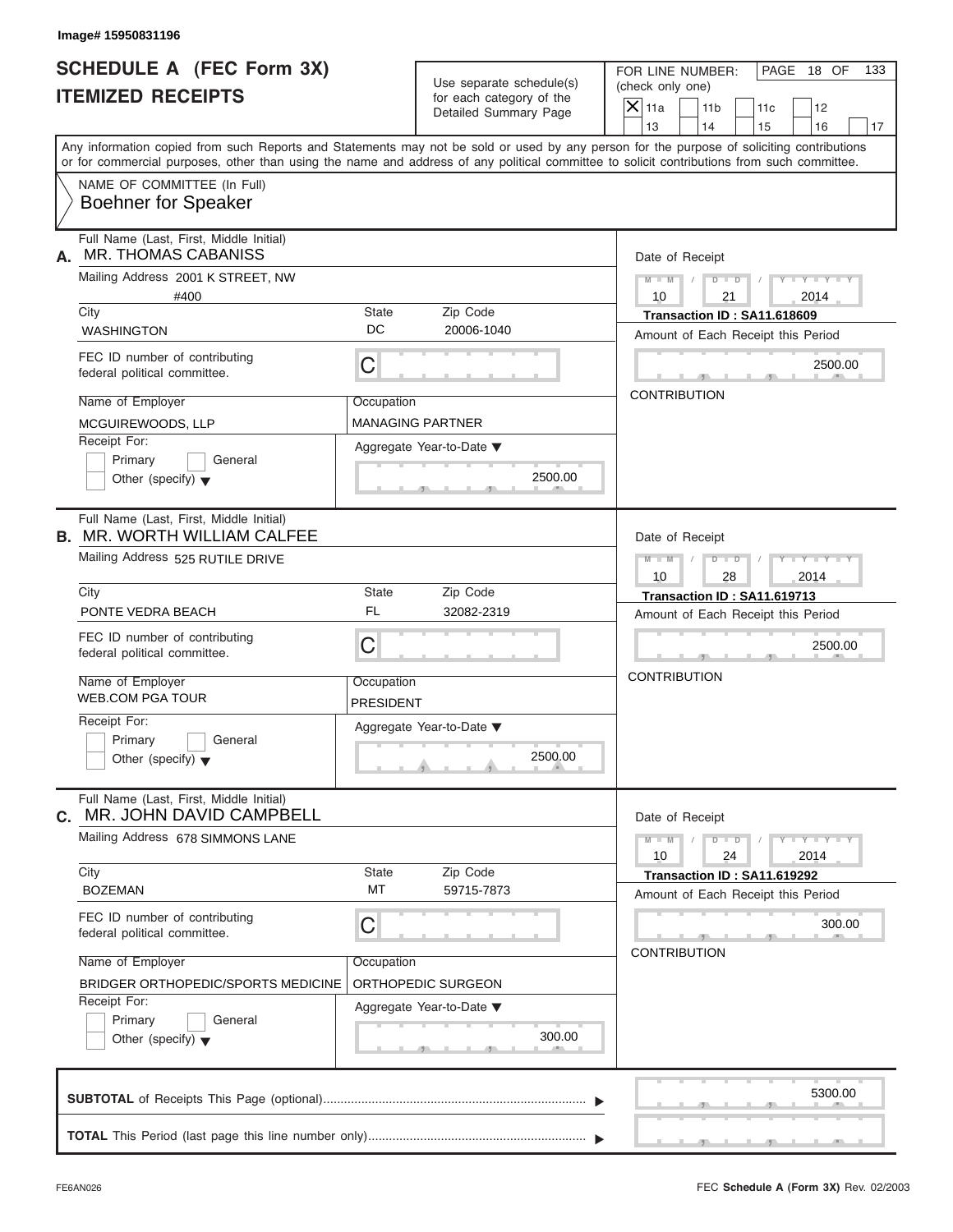| Image# 15950831197                                                                                |                                |                                                                               |                                                                                                                                                                                                                                                                                         |
|---------------------------------------------------------------------------------------------------|--------------------------------|-------------------------------------------------------------------------------|-----------------------------------------------------------------------------------------------------------------------------------------------------------------------------------------------------------------------------------------------------------------------------------------|
| <b>SCHEDULE A (FEC Form 3X)</b><br><b>ITEMIZED RECEIPTS</b>                                       |                                | Use separate schedule(s)<br>for each category of the<br>Detailed Summary Page | FOR LINE NUMBER:<br>PAGE 19 OF<br>133<br>(check only one)<br>$\overline{X}$ 11a<br>11 <sub>b</sub><br>11c<br>12<br>13<br>14<br>15<br>16<br>17                                                                                                                                           |
|                                                                                                   |                                |                                                                               | Any information copied from such Reports and Statements may not be sold or used by any person for the purpose of soliciting contributions<br>or for commercial purposes, other than using the name and address of any political committee to solicit contributions from such committee. |
| NAME OF COMMITTEE (In Full)<br><b>Boehner for Speaker</b>                                         |                                |                                                                               |                                                                                                                                                                                                                                                                                         |
| Full Name (Last, First, Middle Initial)<br>MS. ANABELL CARDONA<br>А.                              |                                |                                                                               | Date of Receipt                                                                                                                                                                                                                                                                         |
| Mailing Address 1521 NORTH MISTY LANE                                                             |                                |                                                                               | $D$ $\Box$ $D$<br>$Y - Y - Y - Y - Y$<br>$M - M$ /<br>$\sqrt{ }$<br>10<br>21<br>2014                                                                                                                                                                                                    |
| City<br><b>WESLACO</b>                                                                            | State<br><b>TX</b>             | Zip Code<br>78596-7702                                                        | Transaction ID: SA11.618615<br>Amount of Each Receipt this Period                                                                                                                                                                                                                       |
| FEC ID number of contributing<br>federal political committee.                                     | C                              |                                                                               | 5000.00                                                                                                                                                                                                                                                                                 |
| Name of Employer<br>VALLEY GRANDE INSTITUTE FOR ACADEMIC                                          | Occupation<br><b>PRESIDENT</b> |                                                                               | <b>CONTRIBUTION</b>                                                                                                                                                                                                                                                                     |
| Receipt For:<br>Primary<br>General<br>Other (specify) $\blacktriangledown$                        |                                | Aggregate Year-to-Date ▼<br>5000.00                                           |                                                                                                                                                                                                                                                                                         |
| Full Name (Last, First, Middle Initial)<br><b>B. MR. LOUIS CARILLO</b>                            |                                |                                                                               | Date of Receipt                                                                                                                                                                                                                                                                         |
| Mailing Address NO ADDRESS PROVIDED                                                               |                                |                                                                               | $D - D$<br>Y T Y T Y T<br>$M - M$<br>10<br>28<br>2014                                                                                                                                                                                                                                   |
| City<br>DELARAY BEACH                                                                             | State<br>FL                    | Zip Code<br>33483                                                             | Transaction ID: SA11.619772                                                                                                                                                                                                                                                             |
| FEC ID number of contributing<br>federal political committee.                                     | C                              |                                                                               | Amount of Each Receipt this Period<br>500.00                                                                                                                                                                                                                                            |
| Name of Employer<br>THE GEO GROUP                                                                 | Occupation<br>ATTORNEY         |                                                                               | <b>CONTRIBUTION</b>                                                                                                                                                                                                                                                                     |
| Receipt For:<br>Primary<br>General<br>Other (specify) $\blacktriangledown$                        |                                | Aggregate Year-to-Date ▼<br>500.00                                            |                                                                                                                                                                                                                                                                                         |
| Full Name (Last, First, Middle Initial)<br>MR. ALEX CASTELLANOS<br>C.                             |                                |                                                                               | Date of Receipt                                                                                                                                                                                                                                                                         |
| Mailing Address 399 N QUAKER LANE                                                                 |                                |                                                                               | $Y = Y = Y - Y$<br>$M - M$<br>$D$ $\Box$ $D$<br>11<br>24<br>2014                                                                                                                                                                                                                        |
| City<br><b>ALEXANDRIA</b>                                                                         | State<br>VA                    | Zip Code<br>22304-1822                                                        | Transaction ID: SA11.622078<br>Amount of Each Receipt this Period                                                                                                                                                                                                                       |
| FEC ID number of contributing<br>federal political committee.                                     | C                              |                                                                               | 10000.00<br><b>CONTRIBUTION</b>                                                                                                                                                                                                                                                         |
| Name of Employer                                                                                  | Occupation                     |                                                                               |                                                                                                                                                                                                                                                                                         |
| NATIONAL MEDIA INC.<br>Receipt For:<br>Primary<br>General<br>Other (specify) $\blacktriangledown$ |                                | <b>MEDIA CONSULTANT</b><br>Aggregate Year-to-Date ▼<br>10000.00               |                                                                                                                                                                                                                                                                                         |
|                                                                                                   |                                |                                                                               | 15500.00                                                                                                                                                                                                                                                                                |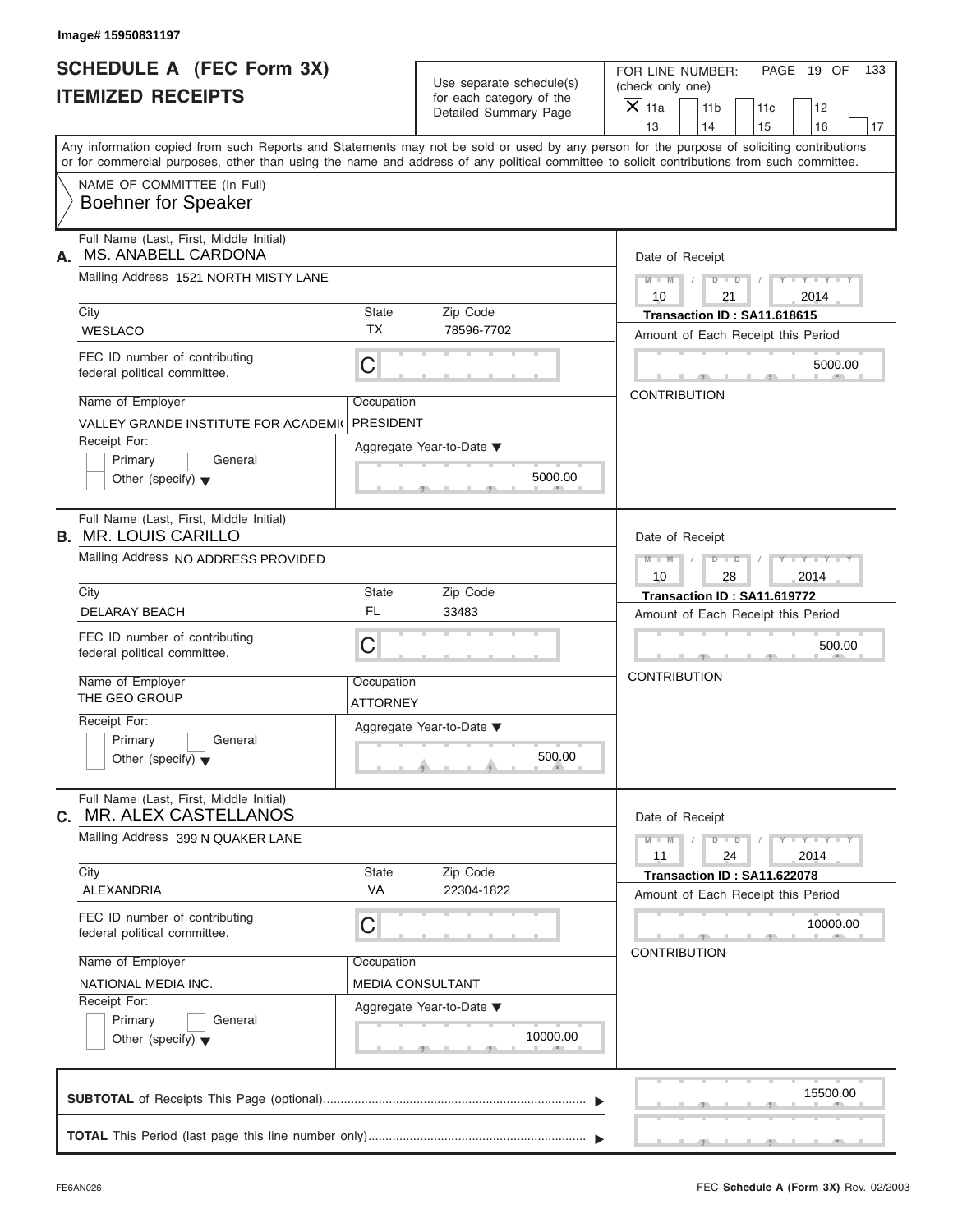| Image# 15950831198                                                                                                                                                                                                                                                                      |                                |                                                      |                                                                   |                |
|-----------------------------------------------------------------------------------------------------------------------------------------------------------------------------------------------------------------------------------------------------------------------------------------|--------------------------------|------------------------------------------------------|-------------------------------------------------------------------|----------------|
| <b>SCHEDULE A (FEC Form 3X)</b><br><b>ITEMIZED RECEIPTS</b>                                                                                                                                                                                                                             |                                | Use separate schedule(s)<br>for each category of the | PAGE 20 OF<br>FOR LINE NUMBER:<br>(check only one)                | 133            |
|                                                                                                                                                                                                                                                                                         |                                | Detailed Summary Page                                | $\mathsf{X}$ 11a<br>11 <sub>b</sub><br>11c<br>13<br>14<br>15      | 12<br>16<br>17 |
| Any information copied from such Reports and Statements may not be sold or used by any person for the purpose of soliciting contributions<br>or for commercial purposes, other than using the name and address of any political committee to solicit contributions from such committee. |                                |                                                      |                                                                   |                |
| NAME OF COMMITTEE (In Full)<br><b>Boehner for Speaker</b>                                                                                                                                                                                                                               |                                |                                                      |                                                                   |                |
| Full Name (Last, First, Middle Initial)<br>A. SAFRA CATZ                                                                                                                                                                                                                                |                                |                                                      | Date of Receipt                                                   |                |
| Mailing Address 1015 15TH STREET<br><b>SUITE 250</b>                                                                                                                                                                                                                                    |                                |                                                      | $D$ $D$<br>$Y - Y - Y - Y - Y$<br>$M - M$ /<br>11<br>04<br>2014   |                |
| City<br><b>WASHINGTON</b>                                                                                                                                                                                                                                                               | <b>State</b><br>DC             | Zip Code<br>20005-2605                               | Transaction ID: SA11.621610<br>Amount of Each Receipt this Period |                |
| FEC ID number of contributing<br>federal political committee.                                                                                                                                                                                                                           | C                              |                                                      |                                                                   | 10000.00       |
| Name of Employer<br><b>ORACLE</b>                                                                                                                                                                                                                                                       | Occupation<br><b>PRESIDENT</b> |                                                      | <b>CONTRIBUTION</b>                                               |                |
| Receipt For:<br>Primary<br>General<br>Other (specify) $\blacktriangledown$                                                                                                                                                                                                              |                                | Aggregate Year-to-Date ▼<br>10000.00                 |                                                                   |                |
| Full Name (Last, First, Middle Initial)<br><b>B. MR. RICHARD H. CAVENDER</b>                                                                                                                                                                                                            |                                |                                                      | Date of Receipt                                                   |                |
| Mailing Address 15447 IH 10 WEST                                                                                                                                                                                                                                                        |                                |                                                      | $M$ $M$<br>$D - I - D$<br>Y TYTTYTTY<br>10<br>31<br>2014          |                |
| City<br><b>SAN ANTONIO</b>                                                                                                                                                                                                                                                              | State<br><b>TX</b>             | Zip Code                                             | Transaction ID: SA11.621104                                       |                |
| FEC ID number of contributing<br>federal political committee.                                                                                                                                                                                                                           | C                              | 78249-2242                                           | Amount of Each Receipt this Period                                | 1000.00        |
| Name of Employer<br><b>RHC AUTOMOTIVE</b>                                                                                                                                                                                                                                               | Occupation<br>CAR SALES        |                                                      | <b>CONTRIBUTION</b>                                               |                |
| Receipt For:<br>Primary<br>General<br>Other (specify) $\blacktriangledown$                                                                                                                                                                                                              |                                | Aggregate Year-to-Date ▼<br>1000.00                  |                                                                   |                |
| Full Name (Last, First, Middle Initial)<br>MR. DENIZ CEVIK<br>С.                                                                                                                                                                                                                        |                                |                                                      | Date of Receipt                                                   |                |
| Mailing Address 3806 SAWYER BEND LANE                                                                                                                                                                                                                                                   |                                |                                                      | $Y - Y - Y - Y - Y$<br>$M - M$<br>$D - D$<br>10<br>21<br>2014     |                |
| City<br><b>SUGAR LAND</b>                                                                                                                                                                                                                                                               | State<br><b>TX</b>             | Zip Code<br>77479-7120                               | Transaction ID: SA11.618597<br>Amount of Each Receipt this Period |                |
| FEC ID number of contributing<br>federal political committee.                                                                                                                                                                                                                           | С                              |                                                      | <b>CONTRIBUTION</b>                                               | 2500.00        |
| Name of Employer                                                                                                                                                                                                                                                                        | Occupation                     |                                                      |                                                                   |                |
| SOLIDARITY CONTRACTING, LLC<br>Receipt For:<br>Primary<br>General                                                                                                                                                                                                                       | OWNER                          | Aggregate Year-to-Date ▼                             |                                                                   |                |
| Other (specify) $\blacktriangledown$                                                                                                                                                                                                                                                    |                                | 2500.00                                              |                                                                   |                |
|                                                                                                                                                                                                                                                                                         |                                |                                                      |                                                                   | 13500.00       |
|                                                                                                                                                                                                                                                                                         |                                |                                                      |                                                                   |                |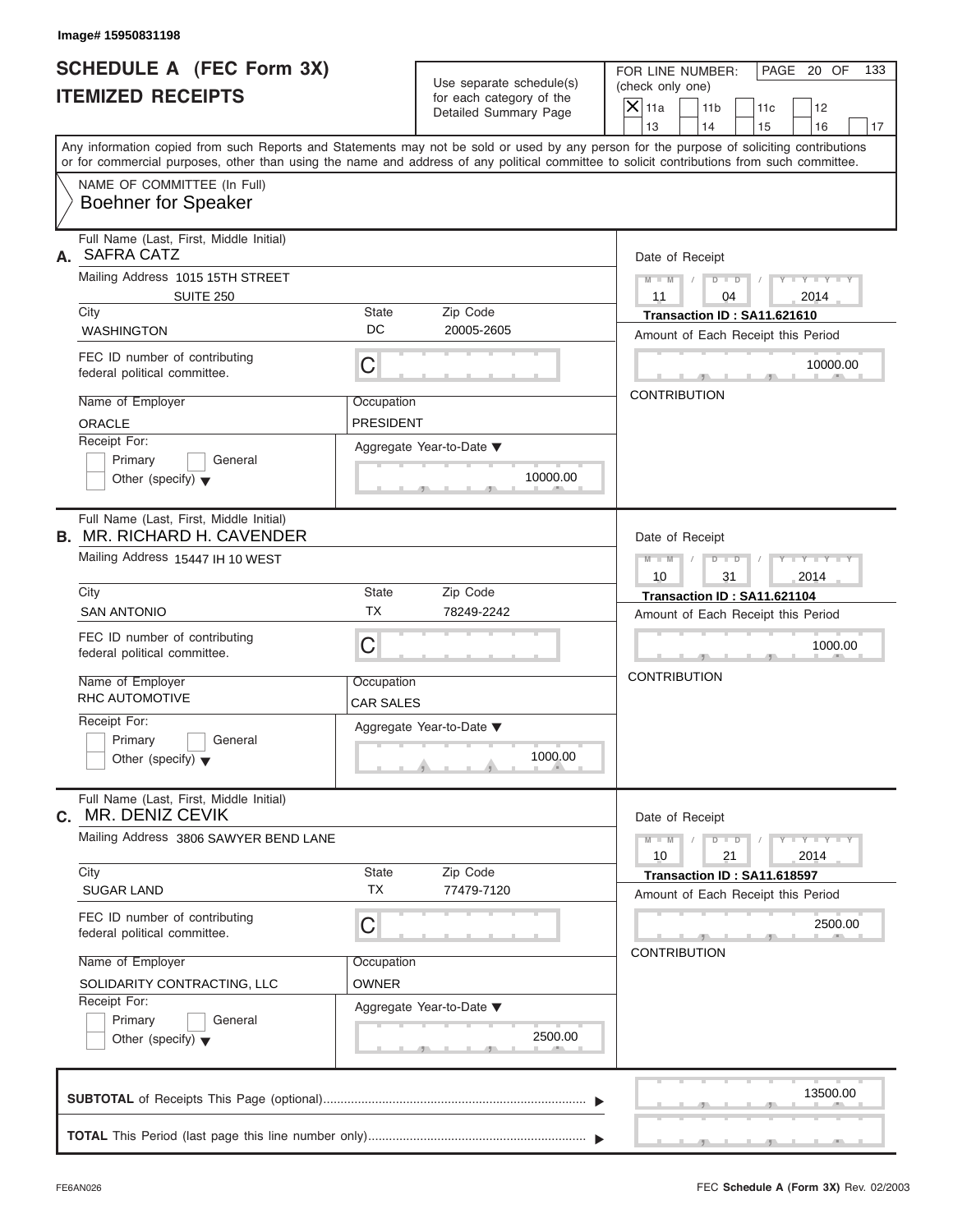| Image# 15950831199                                                                                                                         |                                                      |                                                                                                                                           |
|--------------------------------------------------------------------------------------------------------------------------------------------|------------------------------------------------------|-------------------------------------------------------------------------------------------------------------------------------------------|
| <b>SCHEDULE A (FEC Form 3X)</b><br><b>ITEMIZED RECEIPTS</b>                                                                                | Use separate schedule(s)<br>for each category of the | PAGE 21 OF<br>FOR LINE NUMBER:<br>133<br>(check only one)                                                                                 |
|                                                                                                                                            | Detailed Summary Page                                | $\mathsf{X}$ 11a<br>11 <sub>b</sub><br>11c<br>12<br>13<br>14<br>15<br>16<br>17                                                            |
| or for commercial purposes, other than using the name and address of any political committee to solicit contributions from such committee. |                                                      | Any information copied from such Reports and Statements may not be sold or used by any person for the purpose of soliciting contributions |
| NAME OF COMMITTEE (In Full)<br><b>Boehner for Speaker</b>                                                                                  |                                                      |                                                                                                                                           |
| Full Name (Last, First, Middle Initial)<br>MR. PATRICK T. CHRISTIANSEN<br>А.                                                               |                                                      | Date of Receipt                                                                                                                           |
| Mailing Address 500 IVANHOE PLAZA                                                                                                          |                                                      | $D$ $D$<br>$Y - Y - Y - Y - Y$<br>$M - M$ /<br>10<br>28<br>2014                                                                           |
| City<br>ORLANDO                                                                                                                            | State<br>Zip Code<br>FL<br>32804-6332                | Transaction ID: SA11.619769<br>Amount of Each Receipt this Period                                                                         |
| FEC ID number of contributing<br>federal political committee.                                                                              | C                                                    | 1000.00                                                                                                                                   |
| Name of Employer<br><b>AKERMAN SENTERFITT</b>                                                                                              | Occupation<br><b>ATTORNEY</b>                        | <b>CONTRIBUTION</b>                                                                                                                       |
| Receipt For:<br>Primary<br>General<br>Other (specify) $\blacktriangledown$                                                                 | Aggregate Year-to-Date ▼<br>1000.00                  |                                                                                                                                           |
| Full Name (Last, First, Middle Initial)<br><b>B. MR. DALE CHYNOWETH</b>                                                                    |                                                      | Date of Receipt                                                                                                                           |
| Mailing Address 7120 NW 67TH WAY                                                                                                           |                                                      | $M$ $M$<br>$D - I - D$<br>Y TYTTYTTY<br>10<br>28<br>2014                                                                                  |
| City                                                                                                                                       | State<br>Zip Code                                    | Transaction ID: SA11.619729                                                                                                               |
| PARKLAND                                                                                                                                   | <b>FL</b><br>33067-4735                              | Amount of Each Receipt this Period                                                                                                        |
| FEC ID number of contributing<br>federal political committee.                                                                              | C                                                    | 1000.00                                                                                                                                   |
| Name of Employer<br>KEENAN DEVELOPMENT ASSOCIATES,                                                                                         | Occupation<br><b>CFO &amp; OWNER</b>                 | <b>CONTRIBUTION</b>                                                                                                                       |
| LLC<br>Receipt For:                                                                                                                        | Aggregate Year-to-Date ▼                             |                                                                                                                                           |
| Primary<br>General<br>Other (specify) $\blacktriangledown$                                                                                 | 1000.00                                              |                                                                                                                                           |
| Full Name (Last, First, Middle Initial)<br>MR. JOHN CLAREY<br>С.                                                                           |                                                      | Date of Receipt                                                                                                                           |
| Mailing Address 59 COPPER CREEK                                                                                                            |                                                      | $Y = Y = Y + Y$<br>$M - M$<br>$D - D$<br>10<br>31<br>2014                                                                                 |
| City<br><b>IRVINE</b>                                                                                                                      | State<br>Zip Code<br>CA<br>92603-0304                | Transaction ID: SA11.621120<br>Amount of Each Receipt this Period                                                                         |
| FEC ID number of contributing<br>federal political committee.                                                                              | С                                                    | 1000.00<br><b>CONTRIBUTION</b>                                                                                                            |
| Name of Employer                                                                                                                           | Occupation                                           |                                                                                                                                           |
| <b>CLAREY CAPITAL</b><br>Receipt For:                                                                                                      | EXECUTIVE CHAIRMAN                                   |                                                                                                                                           |
| Primary<br>General                                                                                                                         | Aggregate Year-to-Date ▼                             |                                                                                                                                           |
| Other (specify) $\blacktriangledown$                                                                                                       | 1000.00                                              |                                                                                                                                           |
|                                                                                                                                            |                                                      | 3000.00                                                                                                                                   |
|                                                                                                                                            |                                                      |                                                                                                                                           |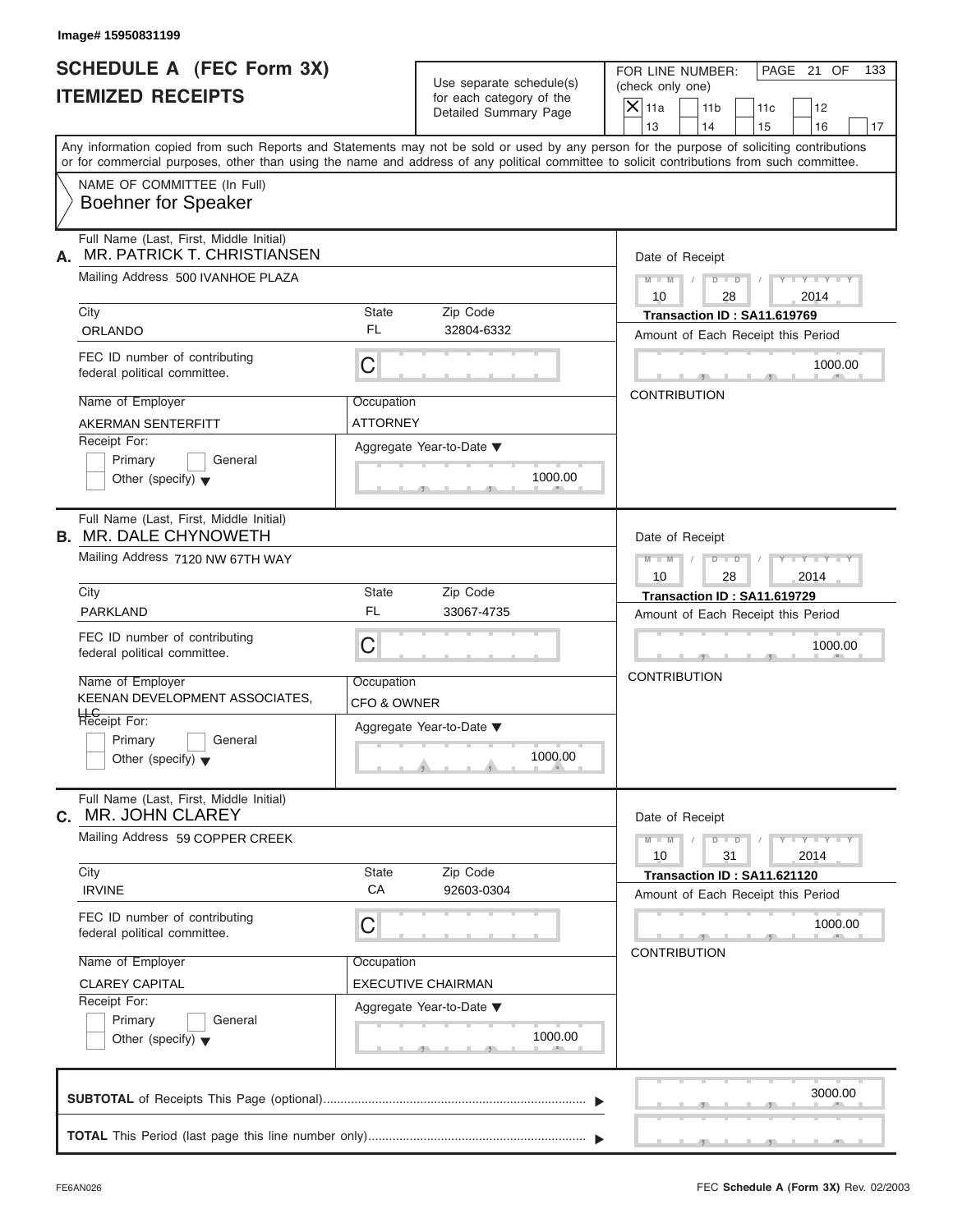| <b>SCHEDULE A (FEC Form 3X)</b><br><b>ITEMIZED RECEIPTS</b>             | Use separate schedule(s)                          | PAGE 22 OF<br>FOR LINE NUMBER:<br>133<br>(check only one)                                                                                                               |
|-------------------------------------------------------------------------|---------------------------------------------------|-------------------------------------------------------------------------------------------------------------------------------------------------------------------------|
|                                                                         | for each category of the<br>Detailed Summary Page | $\mathsf{X}$ 11a<br>11 <sub>b</sub><br>11c<br>12                                                                                                                        |
|                                                                         |                                                   | 13<br>14<br>15<br>16<br>17<br>Any information copied from such Reports and Statements may not be sold or used by any person for the purpose of soliciting contributions |
| NAME OF COMMITTEE (In Full)                                             |                                                   | or for commercial purposes, other than using the name and address of any political committee to solicit contributions from such committee.                              |
| <b>Boehner for Speaker</b>                                              |                                                   |                                                                                                                                                                         |
| Full Name (Last, First, Middle Initial)<br>MR. JACK R. CLIFTON<br>А.    |                                                   | Date of Receipt                                                                                                                                                         |
| Mailing Address 25350 MARKHAM LANE                                      |                                                   | $D$ $D$<br>$Y - Y - Y - Y - Y$<br>$M - M$ /<br>10<br>23<br>2014                                                                                                         |
| City                                                                    | State<br>Zip Code                                 | Transaction ID: SA11.619277                                                                                                                                             |
| <b>SALINAS</b>                                                          | CA<br>93908-9389                                  | Amount of Each Receipt this Period                                                                                                                                      |
| FEC ID number of contributing<br>federal political committee.           | С                                                 | 500.00                                                                                                                                                                  |
| Name of Employer                                                        | Occupation                                        | <b>CONTRIBUTION</b>                                                                                                                                                     |
| <b>RETIRED</b>                                                          | <b>RETIRED</b>                                    |                                                                                                                                                                         |
| Receipt For:                                                            | Aggregate Year-to-Date ▼                          |                                                                                                                                                                         |
| Primary<br>General<br>Other (specify) $\blacktriangledown$              | 500.00                                            |                                                                                                                                                                         |
| Full Name (Last, First, Middle Initial)<br><b>B. MR. JERRY COANGELO</b> |                                                   | Date of Receipt                                                                                                                                                         |
| Mailing Address 70 E. COUNTRY CLUB DRIVE                                |                                                   | $M$ $M$<br>$D - I - D$<br>Y TYTTYTTY                                                                                                                                    |
| City                                                                    | <b>State</b><br>Zip Code                          | 10<br>24<br>2014<br>Transaction ID: SA11.619298                                                                                                                         |
| <b>PHOENIX</b>                                                          | AZ<br>85014-5435                                  | Amount of Each Receipt this Period                                                                                                                                      |
| FEC ID number of contributing<br>federal political committee.           | C                                                 | 2000.00                                                                                                                                                                 |
| Name of Employer<br><b>JDM PARTNERS LLC</b>                             | Occupation<br><b>PARTNER</b>                      | <b>CONTRIBUTION</b>                                                                                                                                                     |
| Receipt For:                                                            | Aggregate Year-to-Date ▼                          |                                                                                                                                                                         |
| Primary<br>General<br>Other (specify) $\blacktriangledown$              | 2000.00                                           |                                                                                                                                                                         |
| Full Name (Last, First, Middle Initial)<br>MR. ARMANDO CODINA<br>С.     |                                                   | Date of Receipt                                                                                                                                                         |
| Mailing Address 135 SAN LORENZO AVENUE<br><b>SUITE 750</b>              |                                                   | $Y = Y = Y$<br>$M - M$<br>$D - D$<br>10<br>28<br>2014                                                                                                                   |
| City<br><b>CORAL GABLES</b>                                             | State<br>Zip Code<br><b>FL</b><br>33146-1877      | Transaction ID: SA11.619762<br>Amount of Each Receipt this Period                                                                                                       |
| FEC ID number of contributing<br>federal political committee.           | С                                                 | 10000.00                                                                                                                                                                |
| Name of Employer                                                        | Occupation                                        | <b>CONTRIBUTION</b>                                                                                                                                                     |
| <b>CODINA PARTNERS</b>                                                  | EXECUTIVE CHAIRMAN                                |                                                                                                                                                                         |
| Receipt For:                                                            | Aggregate Year-to-Date ▼                          |                                                                                                                                                                         |
| Primary<br>General<br>Other (specify) $\blacktriangledown$              | 10000.00                                          |                                                                                                                                                                         |
|                                                                         |                                                   |                                                                                                                                                                         |
|                                                                         |                                                   | 12500.00                                                                                                                                                                |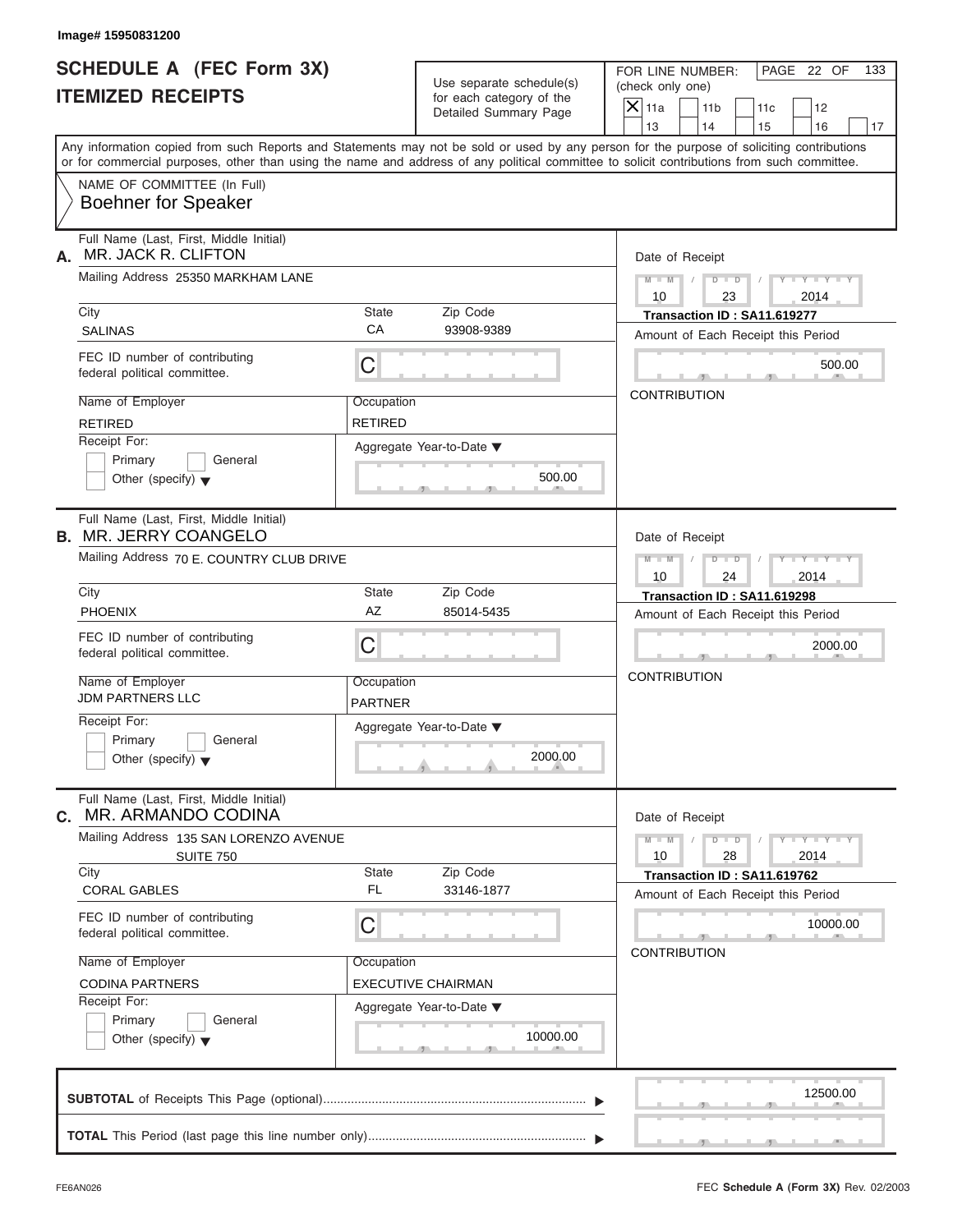| Image# 15950831201                                                         |                                   |                                                                               |                                                                                                                                                                                                                                                                                                                       |
|----------------------------------------------------------------------------|-----------------------------------|-------------------------------------------------------------------------------|-----------------------------------------------------------------------------------------------------------------------------------------------------------------------------------------------------------------------------------------------------------------------------------------------------------------------|
| <b>SCHEDULE A (FEC Form 3X)</b><br><b>ITEMIZED RECEIPTS</b>                |                                   | Use separate schedule(s)<br>for each category of the<br>Detailed Summary Page | FOR LINE NUMBER:<br>PAGE 23 OF<br>133<br>(check only one)<br>$\mathsf{X}$ 11a<br>11 <sub>b</sub><br>11c<br>12                                                                                                                                                                                                         |
|                                                                            |                                   |                                                                               | 13<br>14<br>15<br>16<br>17<br>Any information copied from such Reports and Statements may not be sold or used by any person for the purpose of soliciting contributions<br>or for commercial purposes, other than using the name and address of any political committee to solicit contributions from such committee. |
| NAME OF COMMITTEE (In Full)<br><b>Boehner for Speaker</b>                  |                                   |                                                                               |                                                                                                                                                                                                                                                                                                                       |
| Full Name (Last, First, Middle Initial)<br>MR. JAMES COFFMAN<br>А.         |                                   |                                                                               | Date of Receipt                                                                                                                                                                                                                                                                                                       |
| Mailing Address 9685 VIA EXCELENCIA<br>SUITE 200                           |                                   |                                                                               | $D$ $D$<br>$Y - Y - Y - Y$<br>$M - M$<br>10<br>31<br>2014                                                                                                                                                                                                                                                             |
| City<br><b>SAN DIEGO</b>                                                   | <b>State</b><br>CA                | Zip Code<br>92126-7500                                                        | Transaction ID: SA11.621128<br>Amount of Each Receipt this Period                                                                                                                                                                                                                                                     |
| FEC ID number of contributing<br>federal political committee.              | C                                 |                                                                               | 12000.00                                                                                                                                                                                                                                                                                                              |
| Name of Employer<br>COFFMAN SPECIALTIES, INC.                              | Occupation<br><b>CONSTRUCTION</b> |                                                                               | <b>CONTRIBUTION</b>                                                                                                                                                                                                                                                                                                   |
| Receipt For:<br>Primary<br>General<br>Other (specify) $\blacktriangledown$ |                                   | Aggregate Year-to-Date $\blacktriangledown$<br>12000.00                       |                                                                                                                                                                                                                                                                                                                       |
| Full Name (Last, First, Middle Initial)<br><b>B. MR. ABRAHAM COHEN</b>     |                                   |                                                                               | Date of Receipt                                                                                                                                                                                                                                                                                                       |
| Mailing Address 1203 TUSCANY WAY                                           |                                   |                                                                               | $D - I - D$<br>$M - M$<br>$+Y+Y+Y$<br>2014<br>10<br>28                                                                                                                                                                                                                                                                |
| City                                                                       | <b>State</b>                      | Zip Code                                                                      | Transaction ID: SA11.619764                                                                                                                                                                                                                                                                                           |
| <b>BOYNTON BEACH</b>                                                       | <b>FL</b>                         | 33435-7803                                                                    | Amount of Each Receipt this Period                                                                                                                                                                                                                                                                                    |
| FEC ID number of contributing<br>federal political committee.              | C                                 |                                                                               | 250.00                                                                                                                                                                                                                                                                                                                |
| Name of Employer<br>THE GEO GROUP                                          | Occupation<br><b>EXECUTIVE</b>    |                                                                               | <b>CONTRIBUTION</b>                                                                                                                                                                                                                                                                                                   |
| Receipt For:<br>Primary<br>General<br>Other (specify) $\blacktriangledown$ |                                   | Aggregate Year-to-Date ▼<br>250.00                                            |                                                                                                                                                                                                                                                                                                                       |
| Full Name (Last, First, Middle Initial)<br>MR. JOSEPH D. CONTE<br>C.       |                                   |                                                                               | Date of Receipt                                                                                                                                                                                                                                                                                                       |
| Mailing Address 550 VIA LUGANO                                             |                                   |                                                                               | $Y = Y$<br>$D$ $\Box$ $D$<br>$M - M$<br>2014<br>10<br>31                                                                                                                                                                                                                                                              |
| City<br><b>WINTER PARK</b>                                                 | State<br>FL                       | Zip Code<br>32789-1532                                                        | Transaction ID: SA11.621096<br>Amount of Each Receipt this Period                                                                                                                                                                                                                                                     |
| FEC ID number of contributing<br>federal political committee.              | C                                 |                                                                               | 31500.00<br><b>CONTRIBUTION</b>                                                                                                                                                                                                                                                                                       |
| Name of Employer                                                           | Occupation                        |                                                                               |                                                                                                                                                                                                                                                                                                                       |
| CONSULATE HEALTHCARE<br>Receipt For:                                       | <b>EXECUTIVE</b>                  |                                                                               |                                                                                                                                                                                                                                                                                                                       |
| Primary<br>General<br>Other (specify) $\blacktriangledown$                 |                                   | Aggregate Year-to-Date ▼<br>46500.00                                          |                                                                                                                                                                                                                                                                                                                       |
|                                                                            |                                   |                                                                               | 43750.00                                                                                                                                                                                                                                                                                                              |
|                                                                            |                                   |                                                                               |                                                                                                                                                                                                                                                                                                                       |

 $S = 1 - 1 - 3$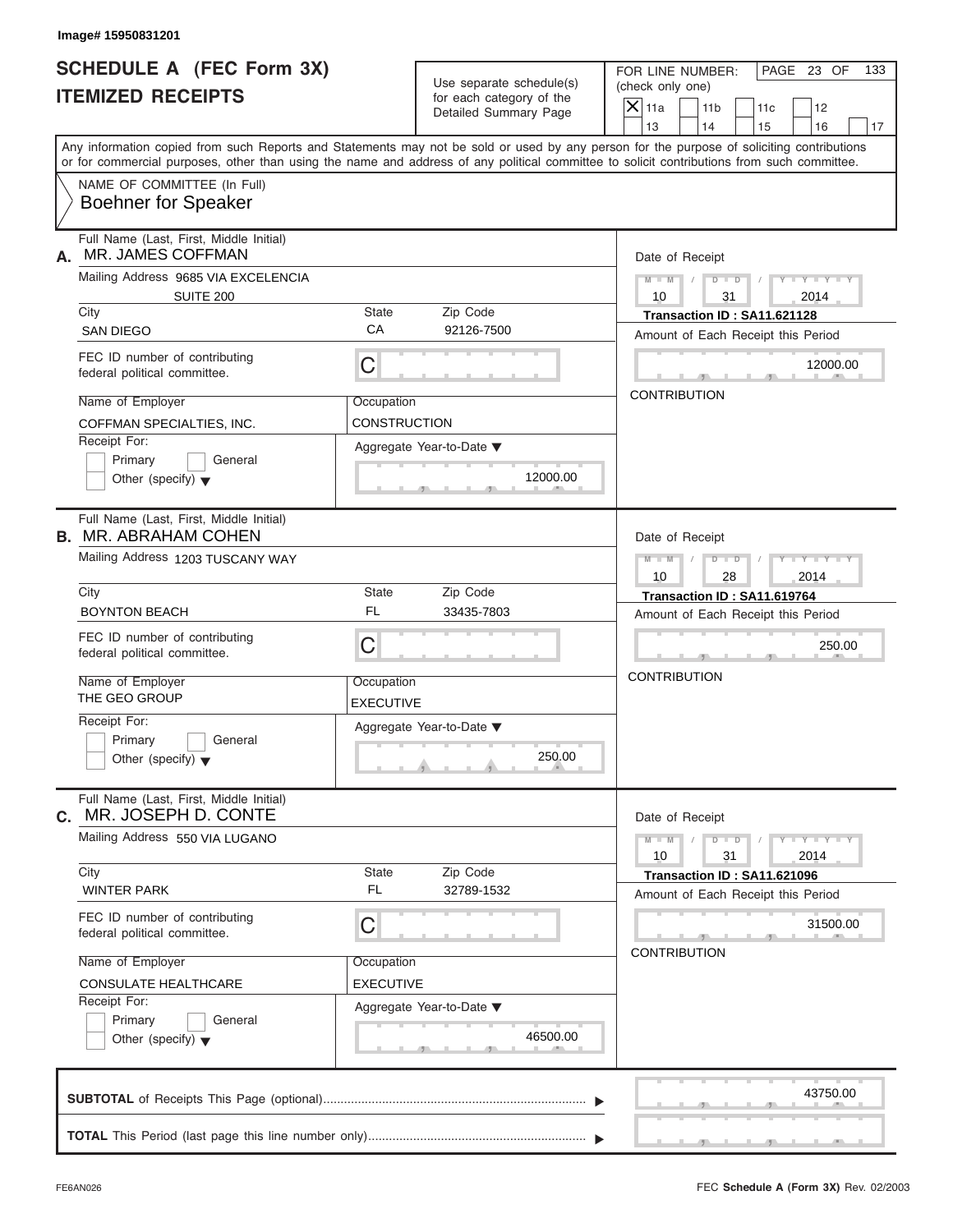| <b>SCHEDULE A (FEC Form 3X)</b><br>FOR LINE NUMBER:<br>Use separate schedule(s)<br>(check only one)<br><b>ITEMIZED RECEIPTS</b><br>for each category of the<br>$\mathsf{X}$ 11a<br>Detailed Summary Page<br>13<br>Any information copied from such Reports and Statements may not be sold or used by any person for the purpose of soliciting contributions<br>or for commercial purposes, other than using the name and address of any political committee to solicit contributions from such committee.<br>NAME OF COMMITTEE (In Full)<br><b>Boehner for Speaker</b><br>Full Name (Last, First, Middle Initial)<br>A. STEVEN L. CRAIG<br>Date of Receipt<br>Mailing Address 4100 MACARTHUR BOULEVARD<br>#200<br>10<br>City<br><b>State</b><br>Zip Code<br>CA<br>92660-2064<br>NEWPORT BEACH<br>FEC ID number of contributing<br>С<br>federal political committee.<br><b>CONTRIBUTION</b><br>Name of Employer<br>Occupation<br><b>CRAIG REALTY GROUP</b><br><b>PRESIDENT</b><br>Receipt For:<br>Aggregate Year-to-Date ▼<br>Primary<br>General<br>50000.00<br>Other (specify) $\blacktriangledown$<br>Full Name (Last, First, Middle Initial)<br><b>B. MR. AUTRY DEBUSK</b><br>Date of Receipt<br>Mailing Address 200 DEBUSK LANE<br>10<br>City<br>State<br>Zip Code<br><b>TN</b><br><b>POWELL</b><br>37849-4703<br>FEC ID number of contributing<br>C<br>federal political committee.<br><b>CONTRIBUTION</b><br>Name of Employer<br>Occupation<br>DEROYAL INDUSTRIES INC.<br>OWNER & CHAIRMAN<br>Receipt For:<br>Aggregate Year-to-Date ▼<br>Primary<br>General<br>50000.00<br>Other (specify) $\blacktriangledown$<br>Full Name (Last, First, Middle Initial)<br>MR. MATHEW J. DENADEL<br>С.<br>Date of Receipt<br>Mailing Address 430 NE 25TH TERRACE<br>$M - M$<br>10<br>City<br>State<br>Zip Code<br><b>FL</b><br>33431-7555<br><b>BOCA RATON</b><br>Amount of Each Receipt this Period<br>FEC ID number of contributing<br>С<br>federal political committee.<br><b>CONTRIBUTION</b><br>Name of Employer<br>Occupation<br><b>VP PRICING</b><br>THE GEO GROUP<br>Receipt For:<br>Aggregate Year-to-Date ▼ |         |                 |                             |                                    |        |     |
|----------------------------------------------------------------------------------------------------------------------------------------------------------------------------------------------------------------------------------------------------------------------------------------------------------------------------------------------------------------------------------------------------------------------------------------------------------------------------------------------------------------------------------------------------------------------------------------------------------------------------------------------------------------------------------------------------------------------------------------------------------------------------------------------------------------------------------------------------------------------------------------------------------------------------------------------------------------------------------------------------------------------------------------------------------------------------------------------------------------------------------------------------------------------------------------------------------------------------------------------------------------------------------------------------------------------------------------------------------------------------------------------------------------------------------------------------------------------------------------------------------------------------------------------------------------------------------------------------------------------------------------------------------------------------------------------------------------------------------------------------------------------------------------------------------------------------------------------------------------------------------------------------------------------------------------------------------------------------------------------------------------------------------------------------------------------------------------------------------------|---------|-----------------|-----------------------------|------------------------------------|--------|-----|
|                                                                                                                                                                                                                                                                                                                                                                                                                                                                                                                                                                                                                                                                                                                                                                                                                                                                                                                                                                                                                                                                                                                                                                                                                                                                                                                                                                                                                                                                                                                                                                                                                                                                                                                                                                                                                                                                                                                                                                                                                                                                                                                |         |                 |                             | PAGE 24 OF                         |        | 133 |
|                                                                                                                                                                                                                                                                                                                                                                                                                                                                                                                                                                                                                                                                                                                                                                                                                                                                                                                                                                                                                                                                                                                                                                                                                                                                                                                                                                                                                                                                                                                                                                                                                                                                                                                                                                                                                                                                                                                                                                                                                                                                                                                |         | 11 <sub>b</sub> | 11c                         | 12                                 |        |     |
|                                                                                                                                                                                                                                                                                                                                                                                                                                                                                                                                                                                                                                                                                                                                                                                                                                                                                                                                                                                                                                                                                                                                                                                                                                                                                                                                                                                                                                                                                                                                                                                                                                                                                                                                                                                                                                                                                                                                                                                                                                                                                                                |         | 14              | 15                          | 16                                 |        | 17  |
|                                                                                                                                                                                                                                                                                                                                                                                                                                                                                                                                                                                                                                                                                                                                                                                                                                                                                                                                                                                                                                                                                                                                                                                                                                                                                                                                                                                                                                                                                                                                                                                                                                                                                                                                                                                                                                                                                                                                                                                                                                                                                                                |         |                 |                             |                                    |        |     |
|                                                                                                                                                                                                                                                                                                                                                                                                                                                                                                                                                                                                                                                                                                                                                                                                                                                                                                                                                                                                                                                                                                                                                                                                                                                                                                                                                                                                                                                                                                                                                                                                                                                                                                                                                                                                                                                                                                                                                                                                                                                                                                                |         |                 |                             |                                    |        |     |
|                                                                                                                                                                                                                                                                                                                                                                                                                                                                                                                                                                                                                                                                                                                                                                                                                                                                                                                                                                                                                                                                                                                                                                                                                                                                                                                                                                                                                                                                                                                                                                                                                                                                                                                                                                                                                                                                                                                                                                                                                                                                                                                |         |                 |                             |                                    |        |     |
|                                                                                                                                                                                                                                                                                                                                                                                                                                                                                                                                                                                                                                                                                                                                                                                                                                                                                                                                                                                                                                                                                                                                                                                                                                                                                                                                                                                                                                                                                                                                                                                                                                                                                                                                                                                                                                                                                                                                                                                                                                                                                                                |         |                 |                             |                                    |        |     |
|                                                                                                                                                                                                                                                                                                                                                                                                                                                                                                                                                                                                                                                                                                                                                                                                                                                                                                                                                                                                                                                                                                                                                                                                                                                                                                                                                                                                                                                                                                                                                                                                                                                                                                                                                                                                                                                                                                                                                                                                                                                                                                                | $M - M$ | $D$ $D$<br>21   |                             | $Y - Y - Y - Y - Y$<br>2014        |        |     |
|                                                                                                                                                                                                                                                                                                                                                                                                                                                                                                                                                                                                                                                                                                                                                                                                                                                                                                                                                                                                                                                                                                                                                                                                                                                                                                                                                                                                                                                                                                                                                                                                                                                                                                                                                                                                                                                                                                                                                                                                                                                                                                                |         |                 | Transaction ID: SA11.618643 |                                    |        |     |
|                                                                                                                                                                                                                                                                                                                                                                                                                                                                                                                                                                                                                                                                                                                                                                                                                                                                                                                                                                                                                                                                                                                                                                                                                                                                                                                                                                                                                                                                                                                                                                                                                                                                                                                                                                                                                                                                                                                                                                                                                                                                                                                |         |                 |                             | Amount of Each Receipt this Period |        |     |
|                                                                                                                                                                                                                                                                                                                                                                                                                                                                                                                                                                                                                                                                                                                                                                                                                                                                                                                                                                                                                                                                                                                                                                                                                                                                                                                                                                                                                                                                                                                                                                                                                                                                                                                                                                                                                                                                                                                                                                                                                                                                                                                |         |                 |                             | 50000.00                           |        |     |
|                                                                                                                                                                                                                                                                                                                                                                                                                                                                                                                                                                                                                                                                                                                                                                                                                                                                                                                                                                                                                                                                                                                                                                                                                                                                                                                                                                                                                                                                                                                                                                                                                                                                                                                                                                                                                                                                                                                                                                                                                                                                                                                |         |                 |                             |                                    |        |     |
|                                                                                                                                                                                                                                                                                                                                                                                                                                                                                                                                                                                                                                                                                                                                                                                                                                                                                                                                                                                                                                                                                                                                                                                                                                                                                                                                                                                                                                                                                                                                                                                                                                                                                                                                                                                                                                                                                                                                                                                                                                                                                                                |         |                 |                             |                                    |        |     |
|                                                                                                                                                                                                                                                                                                                                                                                                                                                                                                                                                                                                                                                                                                                                                                                                                                                                                                                                                                                                                                                                                                                                                                                                                                                                                                                                                                                                                                                                                                                                                                                                                                                                                                                                                                                                                                                                                                                                                                                                                                                                                                                |         |                 |                             |                                    |        |     |
|                                                                                                                                                                                                                                                                                                                                                                                                                                                                                                                                                                                                                                                                                                                                                                                                                                                                                                                                                                                                                                                                                                                                                                                                                                                                                                                                                                                                                                                                                                                                                                                                                                                                                                                                                                                                                                                                                                                                                                                                                                                                                                                |         |                 |                             |                                    |        |     |
|                                                                                                                                                                                                                                                                                                                                                                                                                                                                                                                                                                                                                                                                                                                                                                                                                                                                                                                                                                                                                                                                                                                                                                                                                                                                                                                                                                                                                                                                                                                                                                                                                                                                                                                                                                                                                                                                                                                                                                                                                                                                                                                | $M$ $M$ | $D - I - D$     |                             | Y TYTTYTTY                         |        |     |
|                                                                                                                                                                                                                                                                                                                                                                                                                                                                                                                                                                                                                                                                                                                                                                                                                                                                                                                                                                                                                                                                                                                                                                                                                                                                                                                                                                                                                                                                                                                                                                                                                                                                                                                                                                                                                                                                                                                                                                                                                                                                                                                |         | 28              |                             | 2014                               |        |     |
|                                                                                                                                                                                                                                                                                                                                                                                                                                                                                                                                                                                                                                                                                                                                                                                                                                                                                                                                                                                                                                                                                                                                                                                                                                                                                                                                                                                                                                                                                                                                                                                                                                                                                                                                                                                                                                                                                                                                                                                                                                                                                                                |         |                 | Transaction ID: SA11.619702 |                                    |        |     |
|                                                                                                                                                                                                                                                                                                                                                                                                                                                                                                                                                                                                                                                                                                                                                                                                                                                                                                                                                                                                                                                                                                                                                                                                                                                                                                                                                                                                                                                                                                                                                                                                                                                                                                                                                                                                                                                                                                                                                                                                                                                                                                                |         |                 |                             | Amount of Each Receipt this Period |        |     |
|                                                                                                                                                                                                                                                                                                                                                                                                                                                                                                                                                                                                                                                                                                                                                                                                                                                                                                                                                                                                                                                                                                                                                                                                                                                                                                                                                                                                                                                                                                                                                                                                                                                                                                                                                                                                                                                                                                                                                                                                                                                                                                                |         |                 |                             | 50000.00                           |        |     |
|                                                                                                                                                                                                                                                                                                                                                                                                                                                                                                                                                                                                                                                                                                                                                                                                                                                                                                                                                                                                                                                                                                                                                                                                                                                                                                                                                                                                                                                                                                                                                                                                                                                                                                                                                                                                                                                                                                                                                                                                                                                                                                                |         |                 |                             |                                    |        |     |
|                                                                                                                                                                                                                                                                                                                                                                                                                                                                                                                                                                                                                                                                                                                                                                                                                                                                                                                                                                                                                                                                                                                                                                                                                                                                                                                                                                                                                                                                                                                                                                                                                                                                                                                                                                                                                                                                                                                                                                                                                                                                                                                |         |                 |                             |                                    |        |     |
|                                                                                                                                                                                                                                                                                                                                                                                                                                                                                                                                                                                                                                                                                                                                                                                                                                                                                                                                                                                                                                                                                                                                                                                                                                                                                                                                                                                                                                                                                                                                                                                                                                                                                                                                                                                                                                                                                                                                                                                                                                                                                                                |         |                 |                             |                                    |        |     |
|                                                                                                                                                                                                                                                                                                                                                                                                                                                                                                                                                                                                                                                                                                                                                                                                                                                                                                                                                                                                                                                                                                                                                                                                                                                                                                                                                                                                                                                                                                                                                                                                                                                                                                                                                                                                                                                                                                                                                                                                                                                                                                                |         | $D - D$<br>28   |                             | $Y - Y - Y - Y - I$<br>2014        |        |     |
|                                                                                                                                                                                                                                                                                                                                                                                                                                                                                                                                                                                                                                                                                                                                                                                                                                                                                                                                                                                                                                                                                                                                                                                                                                                                                                                                                                                                                                                                                                                                                                                                                                                                                                                                                                                                                                                                                                                                                                                                                                                                                                                |         |                 | Transaction ID: SA11.619775 |                                    |        |     |
|                                                                                                                                                                                                                                                                                                                                                                                                                                                                                                                                                                                                                                                                                                                                                                                                                                                                                                                                                                                                                                                                                                                                                                                                                                                                                                                                                                                                                                                                                                                                                                                                                                                                                                                                                                                                                                                                                                                                                                                                                                                                                                                |         |                 |                             |                                    | 500.00 |     |
|                                                                                                                                                                                                                                                                                                                                                                                                                                                                                                                                                                                                                                                                                                                                                                                                                                                                                                                                                                                                                                                                                                                                                                                                                                                                                                                                                                                                                                                                                                                                                                                                                                                                                                                                                                                                                                                                                                                                                                                                                                                                                                                |         |                 |                             |                                    |        |     |
|                                                                                                                                                                                                                                                                                                                                                                                                                                                                                                                                                                                                                                                                                                                                                                                                                                                                                                                                                                                                                                                                                                                                                                                                                                                                                                                                                                                                                                                                                                                                                                                                                                                                                                                                                                                                                                                                                                                                                                                                                                                                                                                |         |                 |                             |                                    |        |     |
|                                                                                                                                                                                                                                                                                                                                                                                                                                                                                                                                                                                                                                                                                                                                                                                                                                                                                                                                                                                                                                                                                                                                                                                                                                                                                                                                                                                                                                                                                                                                                                                                                                                                                                                                                                                                                                                                                                                                                                                                                                                                                                                |         |                 |                             |                                    |        |     |
| Primary<br>General<br>500.00<br>Other (specify) $\blacktriangledown$                                                                                                                                                                                                                                                                                                                                                                                                                                                                                                                                                                                                                                                                                                                                                                                                                                                                                                                                                                                                                                                                                                                                                                                                                                                                                                                                                                                                                                                                                                                                                                                                                                                                                                                                                                                                                                                                                                                                                                                                                                           |         |                 |                             |                                    |        |     |
|                                                                                                                                                                                                                                                                                                                                                                                                                                                                                                                                                                                                                                                                                                                                                                                                                                                                                                                                                                                                                                                                                                                                                                                                                                                                                                                                                                                                                                                                                                                                                                                                                                                                                                                                                                                                                                                                                                                                                                                                                                                                                                                |         |                 |                             | 100500.00                          |        |     |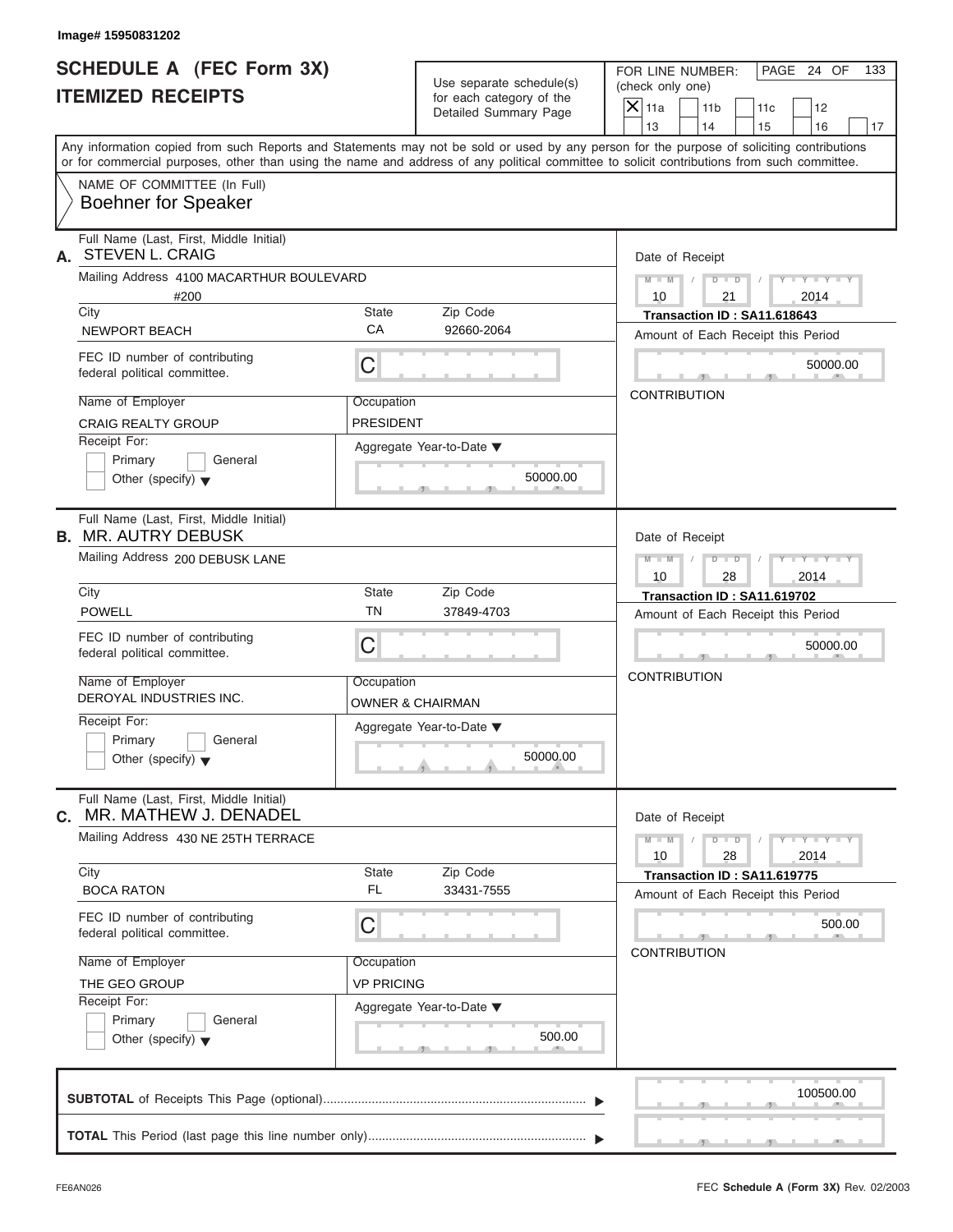| Image# 15950831203                                                                |                   |                                                                               |                                                                                                                                                                                                                                                                                         |
|-----------------------------------------------------------------------------------|-------------------|-------------------------------------------------------------------------------|-----------------------------------------------------------------------------------------------------------------------------------------------------------------------------------------------------------------------------------------------------------------------------------------|
| <b>SCHEDULE A (FEC Form 3X)</b><br><b>ITEMIZED RECEIPTS</b>                       |                   | Use separate schedule(s)<br>for each category of the<br>Detailed Summary Page | FOR LINE NUMBER:<br>PAGE 25 OF<br>133<br>(check only one)<br>$\mathsf{X}$ 11a<br>11 <sub>b</sub><br>11c<br>12<br>13<br>14<br>15<br>16<br>17                                                                                                                                             |
|                                                                                   |                   |                                                                               | Any information copied from such Reports and Statements may not be sold or used by any person for the purpose of soliciting contributions<br>or for commercial purposes, other than using the name and address of any political committee to solicit contributions from such committee. |
| NAME OF COMMITTEE (In Full)<br><b>Boehner for Speaker</b>                         |                   |                                                                               |                                                                                                                                                                                                                                                                                         |
| Full Name (Last, First, Middle Initial)<br>MR. DANIEL G. DEVOS<br>А.              |                   |                                                                               | Date of Receipt                                                                                                                                                                                                                                                                         |
| Mailing Address 126 OTTOWA AVENUE NW<br><b>SUITE 500</b>                          |                   |                                                                               | $M - M$<br>$D$ $D$<br>$Y - Y - Y - Y$<br>10<br>28<br>2014                                                                                                                                                                                                                               |
| City                                                                              | <b>State</b>      | Zip Code                                                                      | Transaction ID: SA11.619722                                                                                                                                                                                                                                                             |
| <b>GRAND RAPIDS</b>                                                               | MI                | 49503-2882                                                                    | Amount of Each Receipt this Period                                                                                                                                                                                                                                                      |
| FEC ID number of contributing<br>federal political committee.                     | C                 |                                                                               | 25000.00                                                                                                                                                                                                                                                                                |
| Name of Employer                                                                  | Occupation        |                                                                               | <b>CONTRIBUTION</b>                                                                                                                                                                                                                                                                     |
| DP FOX LLC                                                                        | CEO               |                                                                               |                                                                                                                                                                                                                                                                                         |
| Receipt For:<br>Primary<br>General<br>Other (specify) $\blacktriangledown$        |                   | Aggregate Year-to-Date ▼<br>25000.00                                          |                                                                                                                                                                                                                                                                                         |
| Full Name (Last, First, Middle Initial)<br><b>B. MR. RICHARD MARTIN DEVOS SR.</b> |                   |                                                                               | Date of Receipt                                                                                                                                                                                                                                                                         |
| Mailing Address 7575 FULTON STREET EAST                                           |                   |                                                                               | $D - I - D$<br>Y T Y T Y T<br>$M - M$<br>2014<br>10<br>28                                                                                                                                                                                                                               |
| City                                                                              | <b>State</b>      | Zip Code                                                                      | Transaction ID: SA11.619721                                                                                                                                                                                                                                                             |
| <b>ADA</b>                                                                        | MI                | 49355-0001                                                                    | Amount of Each Receipt this Period                                                                                                                                                                                                                                                      |
| FEC ID number of contributing<br>federal political committee.                     | C                 |                                                                               | 25000.00                                                                                                                                                                                                                                                                                |
| Name of Employer<br><b>RDV CORPORATION</b>                                        | Occupation<br>CEO |                                                                               | <b>CONTRIBUTION</b>                                                                                                                                                                                                                                                                     |
| Receipt For:<br>Primary<br>General<br>Other (specify) $\blacktriangledown$        |                   | Aggregate Year-to-Date ▼<br>25000.00                                          |                                                                                                                                                                                                                                                                                         |
| Full Name (Last, First, Middle Initial)<br>MR. LYMAN DICKERSON<br>C.              |                   |                                                                               | Date of Receipt                                                                                                                                                                                                                                                                         |
| Mailing Address 7301 SW 57TH COURT<br><b>SUITE 400</b>                            |                   |                                                                               | $Y - Y - Y - Y - Y$<br>$M - M$<br>$D$ $\Box$ $D$<br>2014<br>10<br>31                                                                                                                                                                                                                    |
| City<br><b>SOUTH MIAMI</b>                                                        | State<br>FL       | Zip Code<br>33143-5337                                                        | Transaction ID: SA11.621122                                                                                                                                                                                                                                                             |
|                                                                                   |                   |                                                                               | Amount of Each Receipt this Period                                                                                                                                                                                                                                                      |
| FEC ID number of contributing<br>federal political committee.                     | C                 |                                                                               | 3000.00<br><b>CONTRIBUTION</b>                                                                                                                                                                                                                                                          |
| Name of Employer                                                                  | Occupation        |                                                                               |                                                                                                                                                                                                                                                                                         |
| <b>RETIRED</b>                                                                    | <b>RETIRED</b>    |                                                                               |                                                                                                                                                                                                                                                                                         |
| Receipt For:<br>Primary<br>General<br>Other (specify) $\blacktriangledown$        |                   | Aggregate Year-to-Date ▼<br>3000.00                                           |                                                                                                                                                                                                                                                                                         |
|                                                                                   |                   |                                                                               | 53000.00                                                                                                                                                                                                                                                                                |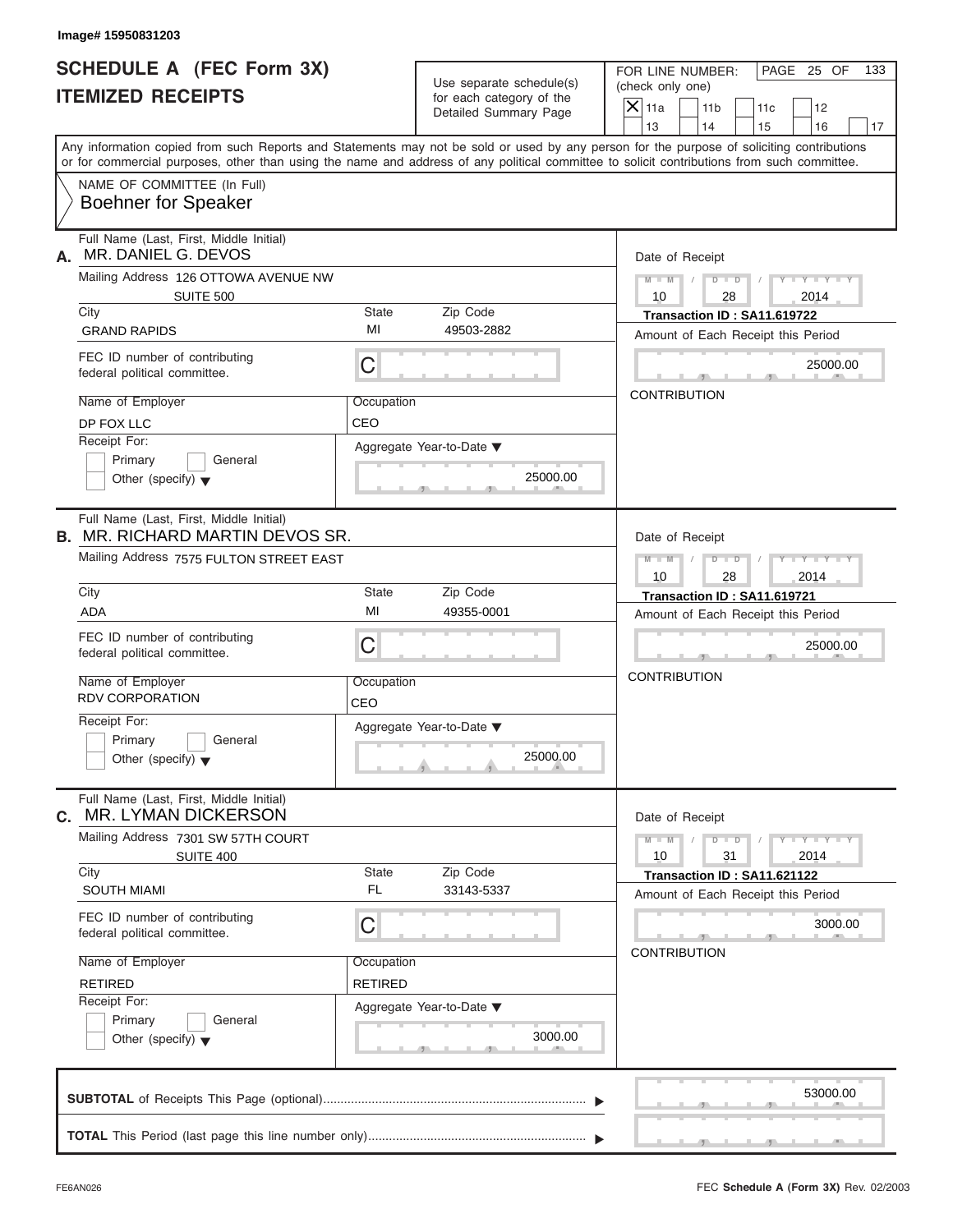| Image# 15950831204                                                                                                              |                                                                               |                                                                                                                                                                                                                                                                                         |
|---------------------------------------------------------------------------------------------------------------------------------|-------------------------------------------------------------------------------|-----------------------------------------------------------------------------------------------------------------------------------------------------------------------------------------------------------------------------------------------------------------------------------------|
| <b>SCHEDULE A (FEC Form 3X)</b><br><b>ITEMIZED RECEIPTS</b>                                                                     | Use separate schedule(s)<br>for each category of the<br>Detailed Summary Page | PAGE 26 OF<br>FOR LINE NUMBER:<br>133<br>(check only one)<br>$\mathsf{X}$ 11a<br>11 <sub>b</sub><br>11c<br>12<br>13<br>14<br>15<br>16<br>17                                                                                                                                             |
|                                                                                                                                 |                                                                               | Any information copied from such Reports and Statements may not be sold or used by any person for the purpose of soliciting contributions<br>or for commercial purposes, other than using the name and address of any political committee to solicit contributions from such committee. |
| NAME OF COMMITTEE (In Full)<br><b>Boehner for Speaker</b>                                                                       |                                                                               |                                                                                                                                                                                                                                                                                         |
| Full Name (Last, First, Middle Initial)<br>MR. TODD M. DOCKERTY<br>А.                                                           |                                                                               | Date of Receipt                                                                                                                                                                                                                                                                         |
| Mailing Address 200 WATER STREET<br>APT. 1                                                                                      |                                                                               | $D$ $\Box$ $D$<br>$Y - Y - Y - Y - Y$<br>$M - M$ /<br>10<br>21<br>2014                                                                                                                                                                                                                  |
| City<br><b>BENTON HARBOR</b>                                                                                                    | State<br>Zip Code<br>MI<br>49022-3444                                         | Transaction ID: SA11.618606<br>Amount of Each Receipt this Period                                                                                                                                                                                                                       |
| FEC ID number of contributing<br>federal political committee.                                                                   | C                                                                             | 500.00                                                                                                                                                                                                                                                                                  |
| Name of Employer<br>DOCKERTY HEALTH CARE SERVICES<br>Receipt For:<br>Primary<br>General<br>Other (specify) $\blacktriangledown$ | Occupation<br>OWNER<br>Aggregate Year-to-Date ▼                               | <b>CONTRIBUTION</b><br>500.00                                                                                                                                                                                                                                                           |
| Full Name (Last, First, Middle Initial)<br><b>B. MR. YUNUS DOGAN</b><br>Mailing Address 9703 RICHMOND AVE                       |                                                                               | Date of Receipt<br>$M - M$<br>$D - I - D$<br>$Y - Y - Y - Y - Y$                                                                                                                                                                                                                        |
| SUITE 108<br>City                                                                                                               | State<br>Zip Code                                                             | 10<br>21<br>2014<br>Transaction ID: SA11.618602                                                                                                                                                                                                                                         |
| <b>HOUSTON</b>                                                                                                                  | <b>TX</b><br>77042-4654                                                       | Amount of Each Receipt this Period                                                                                                                                                                                                                                                      |
| FEC ID number of contributing<br>federal political committee.                                                                   | C                                                                             | 2000.00                                                                                                                                                                                                                                                                                 |
| Name of Employer<br>ATLAS FOODS, LLC                                                                                            | Occupation<br>OWNER                                                           | <b>CONTRIBUTION</b>                                                                                                                                                                                                                                                                     |
| Receipt For:<br>Primary<br>General<br>Other (specify) $\blacktriangledown$                                                      | Aggregate Year-to-Date ▼                                                      | 2000.00                                                                                                                                                                                                                                                                                 |
| Full Name (Last, First, Middle Initial)<br><b>MR. PATRICK DUMONT</b><br>С.                                                      |                                                                               | Date of Receipt                                                                                                                                                                                                                                                                         |
| Mailing Address 800 5TH AVENUE<br>#21D                                                                                          |                                                                               | $Y - Y - Y - Y - Y$<br>$M - M$<br>$D - D$<br>21<br>10<br>2014                                                                                                                                                                                                                           |
| City<br><b>NEW YORK</b>                                                                                                         | Zip Code<br><b>State</b><br><b>NY</b><br>10065-7289                           | Transaction ID: SA11.618640<br>Amount of Each Receipt this Period                                                                                                                                                                                                                       |
| FEC ID number of contributing<br>federal political committee.                                                                   | С                                                                             | 50000.00                                                                                                                                                                                                                                                                                |
| Name of Employer<br><b>MILLER BUCKFIRE</b>                                                                                      | Occupation<br>VICE PRESIDENT                                                  | <b>CONTRIBUTION</b>                                                                                                                                                                                                                                                                     |
| Receipt For:<br>Primary<br>General<br>Other (specify) $\blacktriangledown$                                                      | Aggregate Year-to-Date ▼                                                      | 50000.00                                                                                                                                                                                                                                                                                |
|                                                                                                                                 |                                                                               | 52500.00                                                                                                                                                                                                                                                                                |
|                                                                                                                                 |                                                                               |                                                                                                                                                                                                                                                                                         |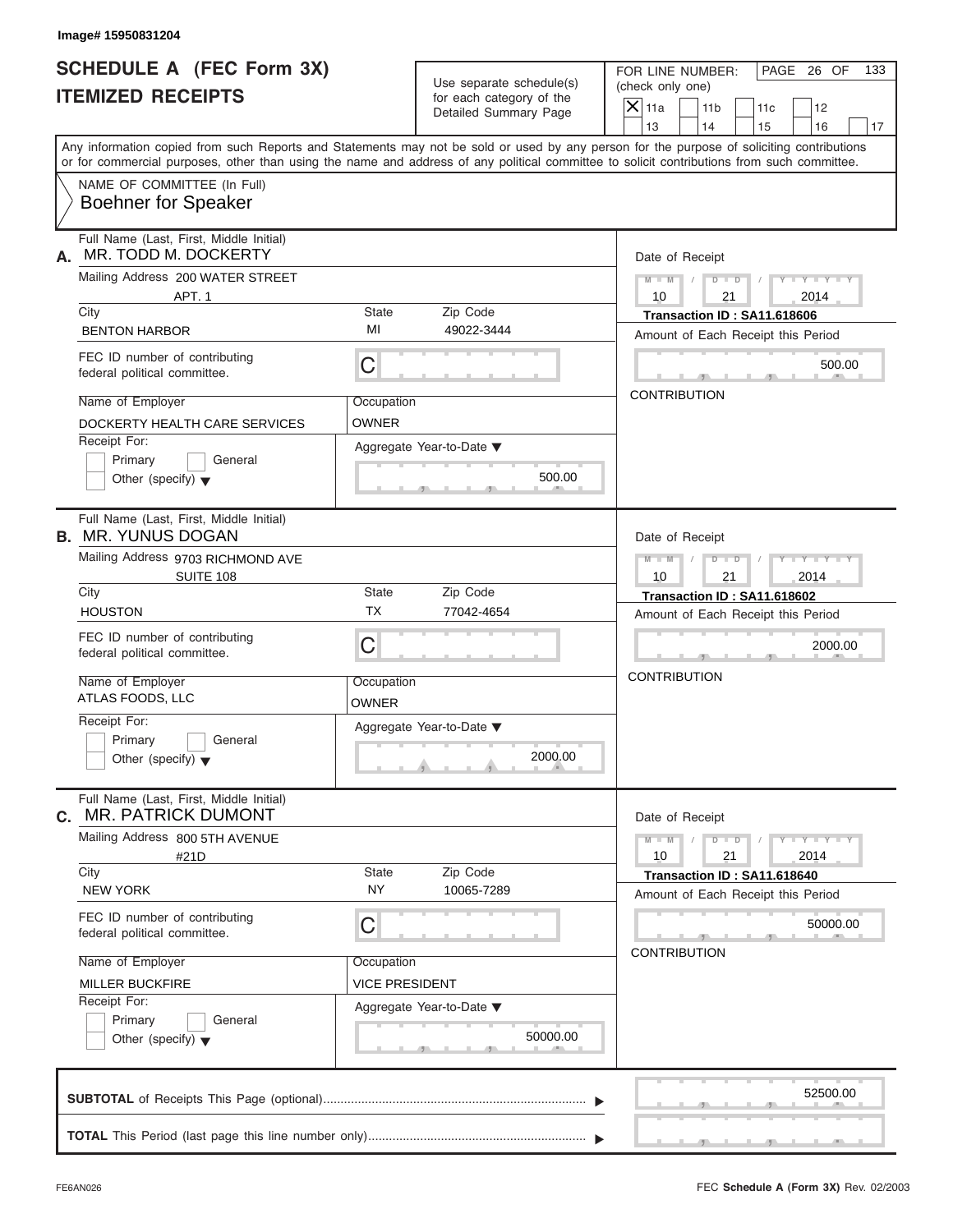| <b>SCHEDULE A (FEC Form 3X)</b>                                                                                                                                                                                                                                                         |                  |                                                   | FOR LINE NUMBER:    |                                    |            | PAGE 27 OF                  | 133 |  |
|-----------------------------------------------------------------------------------------------------------------------------------------------------------------------------------------------------------------------------------------------------------------------------------------|------------------|---------------------------------------------------|---------------------|------------------------------------|------------|-----------------------------|-----|--|
|                                                                                                                                                                                                                                                                                         |                  | Use separate schedule(s)                          |                     | (check only one)                   |            |                             |     |  |
| <b>ITEMIZED RECEIPTS</b>                                                                                                                                                                                                                                                                |                  | for each category of the<br>Detailed Summary Page | $X$ 11a             | 11 <sub>b</sub>                    | 11c        | 12                          |     |  |
|                                                                                                                                                                                                                                                                                         |                  |                                                   | 13                  | 14                                 | 15         | 16                          | 17  |  |
| Any information copied from such Reports and Statements may not be sold or used by any person for the purpose of soliciting contributions<br>or for commercial purposes, other than using the name and address of any political committee to solicit contributions from such committee. |                  |                                                   |                     |                                    |            |                             |     |  |
| NAME OF COMMITTEE (In Full)<br><b>Boehner for Speaker</b>                                                                                                                                                                                                                               |                  |                                                   |                     |                                    |            |                             |     |  |
| Full Name (Last, First, Middle Initial)<br>MR. AHMET DURAN<br>А.                                                                                                                                                                                                                        |                  |                                                   |                     | Date of Receipt                    |            |                             |     |  |
| Mailing Address 4425 DARSEY STREET                                                                                                                                                                                                                                                      |                  |                                                   | 10                  | $M - M$ / $D - D$ /<br>21          |            | $Y - Y - Y - Y - Y$<br>2014 |     |  |
| City                                                                                                                                                                                                                                                                                    | State            | Zip Code                                          |                     | Transaction ID: SA11.618599        |            |                             |     |  |
| <b>BELLAIRE</b>                                                                                                                                                                                                                                                                         | <b>TX</b>        | 77401-5606                                        |                     | Amount of Each Receipt this Period |            |                             |     |  |
| FEC ID number of contributing<br>federal political committee.                                                                                                                                                                                                                           | C                |                                                   |                     |                                    |            | 2500.00                     |     |  |
| Name of Employer                                                                                                                                                                                                                                                                        | Occupation       |                                                   | <b>CONTRIBUTION</b> |                                    |            |                             |     |  |
| <b>WINPORT GROUP</b>                                                                                                                                                                                                                                                                    | <b>PRESIDENT</b> |                                                   |                     |                                    |            |                             |     |  |
| Receipt For:                                                                                                                                                                                                                                                                            |                  | Aggregate Year-to-Date ▼                          |                     |                                    |            |                             |     |  |
| Primary<br>General                                                                                                                                                                                                                                                                      |                  |                                                   |                     |                                    |            |                             |     |  |
| Other (specify) $\blacktriangledown$                                                                                                                                                                                                                                                    |                  | 2500.00                                           |                     |                                    |            |                             |     |  |
| Full Name (Last, First, Middle Initial)<br><b>B. MR. DAVID EATON</b>                                                                                                                                                                                                                    |                  |                                                   |                     | Date of Receipt                    |            |                             |     |  |
| Mailing Address 4949 E. LINCOLN DRIVE                                                                                                                                                                                                                                                   |                  |                                                   | $M = M - 1$         | $D - D$                            | $\sqrt{2}$ | Y TY TY TY                  |     |  |
| VILLA <sub>2</sub>                                                                                                                                                                                                                                                                      |                  |                                                   | 10                  | 24                                 |            | 2014                        |     |  |
| City                                                                                                                                                                                                                                                                                    | State            | Zip Code                                          |                     | Transaction ID: SA11.619297        |            |                             |     |  |
| <b>PARADISE VALLEY</b>                                                                                                                                                                                                                                                                  | AZ               | 85253-4108                                        |                     | Amount of Each Receipt this Period |            |                             |     |  |
| FEC ID number of contributing<br>federal political committee.                                                                                                                                                                                                                           | С                |                                                   |                     |                                    |            | 2000.00                     |     |  |
| Name of Employer                                                                                                                                                                                                                                                                        | Occupation       |                                                   | <b>CONTRIBUTION</b> |                                    |            |                             |     |  |
| <b>JDM PARTNERS LLC</b>                                                                                                                                                                                                                                                                 | <b>PARTNER</b>   |                                                   |                     |                                    |            |                             |     |  |
| Receipt For:                                                                                                                                                                                                                                                                            |                  | Aggregate Year-to-Date ▼                          |                     |                                    |            |                             |     |  |
| Primary<br>General<br>Other (specify) $\blacktriangledown$                                                                                                                                                                                                                              |                  | 2000.00                                           |                     |                                    |            |                             |     |  |
| Full Name (Last, First, Middle Initial)<br>MR. LAWRENCE J. ELLISON<br>C.                                                                                                                                                                                                                |                  |                                                   |                     | Date of Receipt                    |            |                             |     |  |
| Mailing Address 101 YGNACIO VALLEY ROAD SUITE 320<br><b>SUITE 320</b>                                                                                                                                                                                                                   |                  |                                                   | $M - M$<br>11       | $D$ $\Box$ $D$<br>04               |            | $Y - Y - Y - Y - Y$<br>2014 |     |  |
| City                                                                                                                                                                                                                                                                                    | State<br>CA      | Zip Code                                          |                     | Transaction ID: SA11.621613        |            |                             |     |  |
| <b>WALNUT CREEK</b>                                                                                                                                                                                                                                                                     |                  | 94596-7026                                        |                     | Amount of Each Receipt this Period |            |                             |     |  |
| FEC ID number of contributing<br>federal political committee.                                                                                                                                                                                                                           | С                |                                                   |                     |                                    |            | 20000.00                    |     |  |
| Name of Employer                                                                                                                                                                                                                                                                        | Occupation       |                                                   | <b>CONTRIBUTION</b> |                                    |            |                             |     |  |
| ORACLE                                                                                                                                                                                                                                                                                  | CEO              |                                                   |                     |                                    |            |                             |     |  |
| Receipt For:                                                                                                                                                                                                                                                                            |                  | Aggregate Year-to-Date ▼                          |                     |                                    |            |                             |     |  |
| Primary<br>General<br>Other (specify) $\blacktriangledown$                                                                                                                                                                                                                              |                  | 20000.00                                          |                     |                                    |            |                             |     |  |
|                                                                                                                                                                                                                                                                                         |                  |                                                   |                     |                                    |            | 24500.00                    |     |  |
|                                                                                                                                                                                                                                                                                         |                  |                                                   |                     |                                    |            |                             |     |  |
|                                                                                                                                                                                                                                                                                         |                  |                                                   |                     |                                    |            |                             |     |  |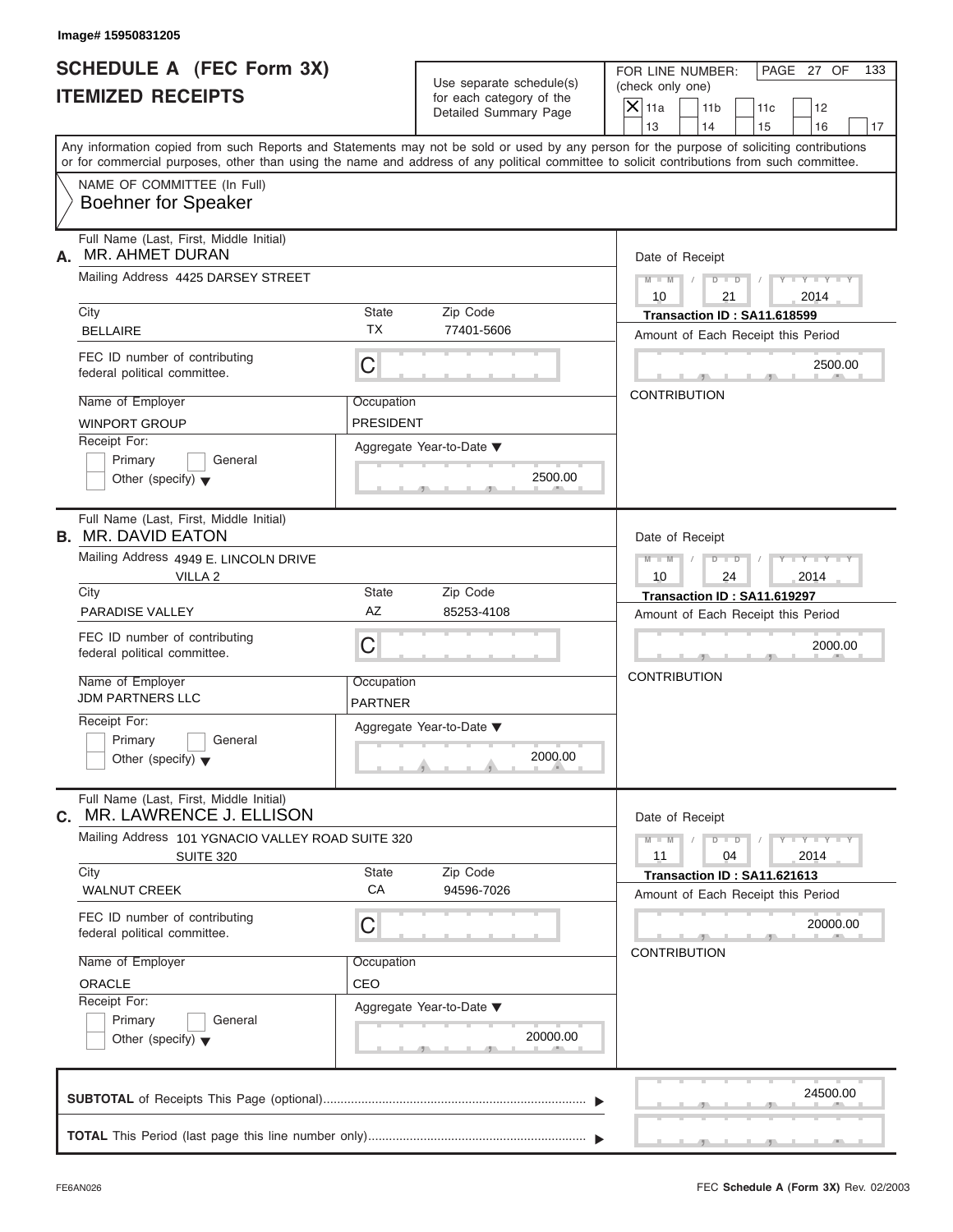| Image# 15950831206                                                                                                                                                                                                                                                                      |                              |                                                      |                     |                                      |                                    |                             |     |
|-----------------------------------------------------------------------------------------------------------------------------------------------------------------------------------------------------------------------------------------------------------------------------------------|------------------------------|------------------------------------------------------|---------------------|--------------------------------------|------------------------------------|-----------------------------|-----|
| <b>SCHEDULE A (FEC Form 3X)</b><br><b>ITEMIZED RECEIPTS</b>                                                                                                                                                                                                                             |                              | Use separate schedule(s)<br>for each category of the |                     | FOR LINE NUMBER:<br>(check only one) |                                    | PAGE 28 OF                  | 133 |
|                                                                                                                                                                                                                                                                                         |                              | Detailed Summary Page                                | $X$ 11a             | 11 <sub>b</sub>                      | 11c                                | 12                          |     |
| Any information copied from such Reports and Statements may not be sold or used by any person for the purpose of soliciting contributions<br>or for commercial purposes, other than using the name and address of any political committee to solicit contributions from such committee. |                              |                                                      | 13                  | 14                                   | 15                                 | 16                          | 17  |
| NAME OF COMMITTEE (In Full)<br><b>Boehner for Speaker</b>                                                                                                                                                                                                                               |                              |                                                      |                     |                                      |                                    |                             |     |
| Full Name (Last, First, Middle Initial)<br><b>MR. JOHN ENGLER</b><br>А.                                                                                                                                                                                                                 |                              |                                                      | Date of Receipt     |                                      |                                    |                             |     |
| Mailing Address 300 NEW JERSEY AVE NW<br>SUITE 800                                                                                                                                                                                                                                      |                              |                                                      | $M = M$ /<br>10     | $D$ $D$ $/$<br>31                    |                                    | $Y - Y - Y - Y - Y$<br>2014 |     |
| City                                                                                                                                                                                                                                                                                    | State                        | Zip Code                                             |                     |                                      | Transaction ID: SA11.621098        |                             |     |
| <b>WASHINGTON</b>                                                                                                                                                                                                                                                                       | DC                           | 20001-2292                                           |                     |                                      | Amount of Each Receipt this Period |                             |     |
| FEC ID number of contributing<br>federal political committee.                                                                                                                                                                                                                           | C                            |                                                      |                     |                                      |                                    | 5000.00                     |     |
| Name of Employer                                                                                                                                                                                                                                                                        | Occupation                   |                                                      | <b>CONTRIBUTION</b> |                                      |                                    |                             |     |
| <b>BUSINESS ROUNDTABLE</b>                                                                                                                                                                                                                                                              | <b>PRESIDENT</b>             |                                                      |                     |                                      |                                    |                             |     |
| Receipt For:<br>Primary<br>General<br>Other (specify) $\blacktriangledown$                                                                                                                                                                                                              |                              | Aggregate Year-to-Date ▼<br>5000.00                  |                     |                                      |                                    |                             |     |
| Full Name (Last, First, Middle Initial)<br><b>B. MR. CHARLES ENTENMANN</b>                                                                                                                                                                                                              |                              |                                                      | Date of Receipt     |                                      |                                    |                             |     |
| Mailing Address P.O. BOX 612                                                                                                                                                                                                                                                            |                              |                                                      | $M$ $M$<br>10       | $D - D$<br>21                        |                                    | $Y - Y - Y - Y - Y$<br>2014 |     |
| City                                                                                                                                                                                                                                                                                    | State                        | Zip Code                                             |                     |                                      | Transaction ID: SA11.618593        |                             |     |
| <b>BRIGHTWATERS</b>                                                                                                                                                                                                                                                                     | <b>NY</b>                    | 11718-0612                                           |                     |                                      | Amount of Each Receipt this Period |                             |     |
| FEC ID number of contributing<br>federal political committee.                                                                                                                                                                                                                           | C                            |                                                      |                     |                                      |                                    | 25000.00                    |     |
| Name of Employer<br><b>RETIRED</b>                                                                                                                                                                                                                                                      | Occupation<br><b>RETIRED</b> |                                                      | <b>CONTRIBUTION</b> |                                      |                                    |                             |     |
| Receipt For:<br>Primary<br>General<br>Other (specify) $\blacktriangledown$                                                                                                                                                                                                              |                              | Aggregate Year-to-Date ▼<br>25000.00                 |                     |                                      |                                    |                             |     |
| Full Name (Last, First, Middle Initial)<br>MR. JAMES ETSCORN<br>C.                                                                                                                                                                                                                      |                              |                                                      | Date of Receipt     |                                      |                                    |                             |     |
| Mailing Address 200 SOUTH ORANGE AVENUE<br><b>SUITE 2300</b>                                                                                                                                                                                                                            |                              |                                                      | $M - M$<br>10       | $D$ $\Box$ $D$<br>28                 |                                    | $Y - Y - Y - Y - Y$<br>2014 |     |
| City<br><b>ORLANDO</b>                                                                                                                                                                                                                                                                  | State<br>FL                  | Zip Code<br>32801-3455                               |                     |                                      | Transaction ID: SA11.619733        |                             |     |
|                                                                                                                                                                                                                                                                                         |                              |                                                      |                     |                                      | Amount of Each Receipt this Period |                             |     |
| FEC ID number of contributing<br>federal political committee.                                                                                                                                                                                                                           | С                            |                                                      |                     |                                      |                                    | 1000.00                     |     |
| Name of Employer                                                                                                                                                                                                                                                                        | Occupation                   |                                                      | <b>CONTRIBUTION</b> |                                      |                                    |                             |     |
| <b>BAKER &amp; HOSTETLER, LLP</b>                                                                                                                                                                                                                                                       | ATTORNEY                     |                                                      |                     |                                      |                                    |                             |     |
| Receipt For:<br>Primary<br>General<br>Other (specify) $\blacktriangledown$                                                                                                                                                                                                              |                              | Aggregate Year-to-Date ▼<br>1000.00                  |                     |                                      |                                    |                             |     |
|                                                                                                                                                                                                                                                                                         |                              |                                                      |                     |                                      |                                    | 31000.00                    |     |
|                                                                                                                                                                                                                                                                                         |                              |                                                      |                     |                                      |                                    |                             |     |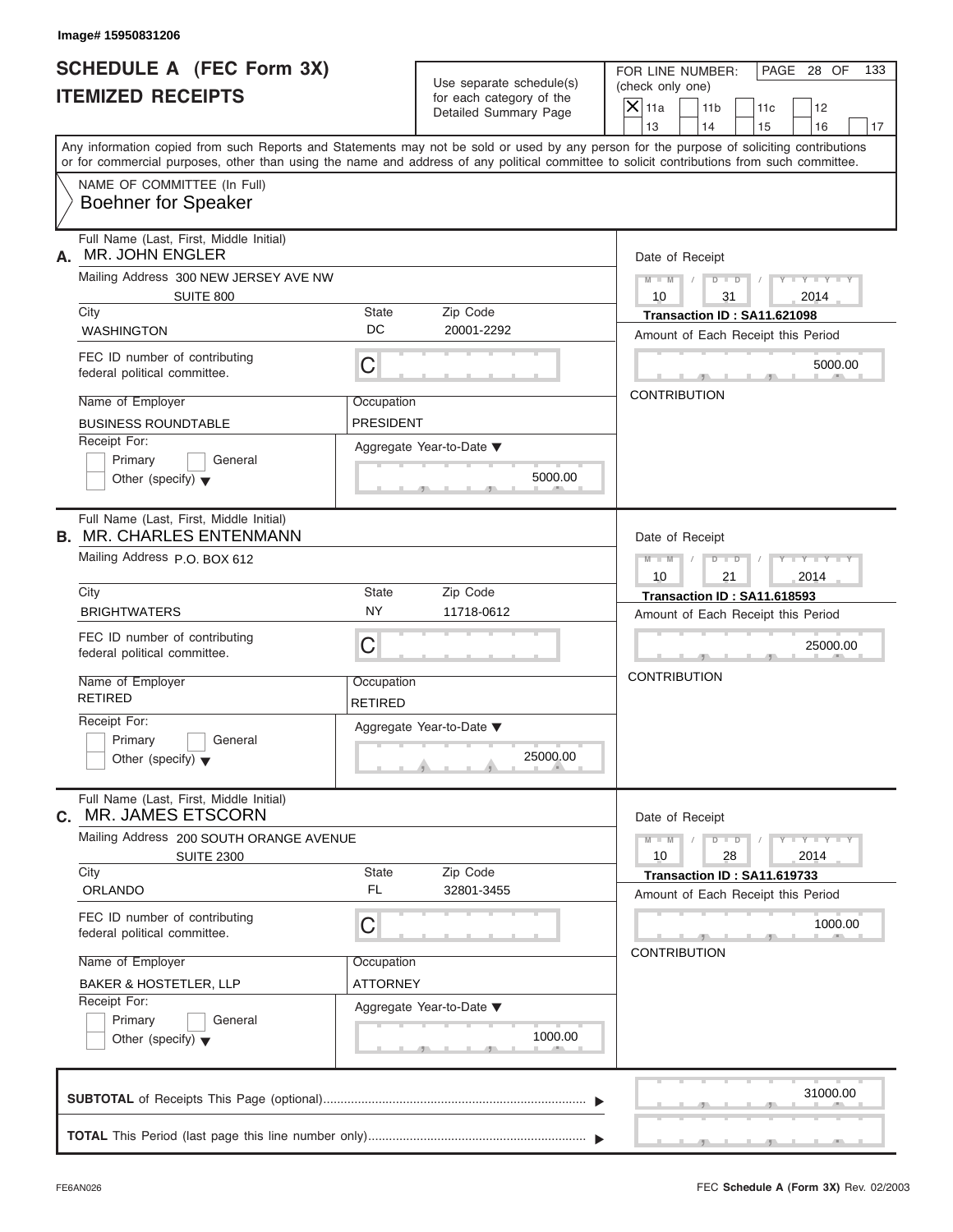| <b>SCHEDULE A (FEC Form 3X)</b><br><b>ITEMIZED RECEIPTS</b>                |                          | Use separate schedule(s)<br>for each category of the<br>Detailed Summary Page | PAGE 29 OF<br>FOR LINE NUMBER:<br>133<br>(check only one)<br>$X$ 11a<br>11 <sub>b</sub><br>11c<br>12<br>13<br>14<br>15<br>16<br>17                                                                                                                                                      |
|----------------------------------------------------------------------------|--------------------------|-------------------------------------------------------------------------------|-----------------------------------------------------------------------------------------------------------------------------------------------------------------------------------------------------------------------------------------------------------------------------------------|
|                                                                            |                          |                                                                               | Any information copied from such Reports and Statements may not be sold or used by any person for the purpose of soliciting contributions<br>or for commercial purposes, other than using the name and address of any political committee to solicit contributions from such committee. |
| NAME OF COMMITTEE (In Full)<br><b>Boehner for Speaker</b>                  |                          |                                                                               |                                                                                                                                                                                                                                                                                         |
| Full Name (Last, First, Middle Initial)<br><b>MR. BRIAN EVANS</b><br>А.    |                          |                                                                               | Date of Receipt                                                                                                                                                                                                                                                                         |
| Mailing Address 28 ELEVTHERA DRIVE                                         |                          |                                                                               | $D$ $D$<br>$Y - Y - Y - Y - Y$<br>$M - M$<br>$\sqrt{ }$<br>10<br>28<br>2014                                                                                                                                                                                                             |
| City<br><b>OCEAN RIDGE</b>                                                 | State<br>FL              | Zip Code<br>33435-3307                                                        | Transaction ID: SA11.619757<br>Amount of Each Receipt this Period                                                                                                                                                                                                                       |
| FEC ID number of contributing<br>federal political committee.              | С                        |                                                                               | 2600.00                                                                                                                                                                                                                                                                                 |
| Name of Employer<br>THE GEO GROUP, INC.                                    | Occupation<br><b>CFO</b> |                                                                               | <b>CONTRIBUTION</b>                                                                                                                                                                                                                                                                     |
| Receipt For:<br>Primary<br>General<br>Other (specify) $\blacktriangledown$ |                          | Aggregate Year-to-Date ▼<br>2600.00                                           |                                                                                                                                                                                                                                                                                         |
| Full Name (Last, First, Middle Initial)<br><b>B. MR. BENJAMIN EVERARD</b>  |                          |                                                                               | Date of Receipt                                                                                                                                                                                                                                                                         |
| Mailing Address 2028 HOLMBY AVENUE                                         |                          |                                                                               | Y T Y T Y T<br>$M$ $M$<br>$D - D$<br>10<br>31<br>2014                                                                                                                                                                                                                                   |
| City<br><b>LOS ANGELES</b>                                                 | State<br>CA              | Zip Code<br>90025-5908                                                        | Transaction ID: SA11.621121<br>Amount of Each Receipt this Period                                                                                                                                                                                                                       |
| FEC ID number of contributing<br>federal political committee.              | С                        |                                                                               | 500.00                                                                                                                                                                                                                                                                                  |
| Name of Employer<br><b>QUINN EMANUEL</b>                                   | Occupation<br>ATTORNEY   |                                                                               | <b>CONTRIBUTION</b>                                                                                                                                                                                                                                                                     |
| Receipt For:<br>Primary<br>General<br>Other (specify) $\blacktriangledown$ |                          | Aggregate Year-to-Date ▼<br>500.00                                            |                                                                                                                                                                                                                                                                                         |
| Full Name (Last, First, Middle Initial)<br>MR. MATTHEW J. FAIRBAIRN<br>C.  |                          |                                                                               | Date of Receipt                                                                                                                                                                                                                                                                         |
| Mailing Address 220 PONTE VEDRA PARK DRIVE<br>SUITE 100<br>City            | State                    | Zip Code                                                                      | $Y - Y - Y - Y - Y$<br>$M - M$<br>$D$ $\Box$ $D$<br>2014<br>10<br>28                                                                                                                                                                                                                    |
| PONTE VEDRA BEACH                                                          | <b>FL</b>                | 32082-6616                                                                    | Transaction ID: SA11.619768<br>Amount of Each Receipt this Period                                                                                                                                                                                                                       |
| FEC ID number of contributing<br>federal political committee.              | С                        |                                                                               | 1000.00<br><b>CONTRIBUTION</b>                                                                                                                                                                                                                                                          |
| Name of Employer<br>TL CANNON<br>Receipt For:                              | Occupation<br>CEO        |                                                                               |                                                                                                                                                                                                                                                                                         |
| Primary<br>General<br>Other (specify) $\blacktriangledown$                 |                          | Aggregate Year-to-Date ▼<br>1000.00                                           |                                                                                                                                                                                                                                                                                         |
|                                                                            |                          |                                                                               | 4100.00                                                                                                                                                                                                                                                                                 |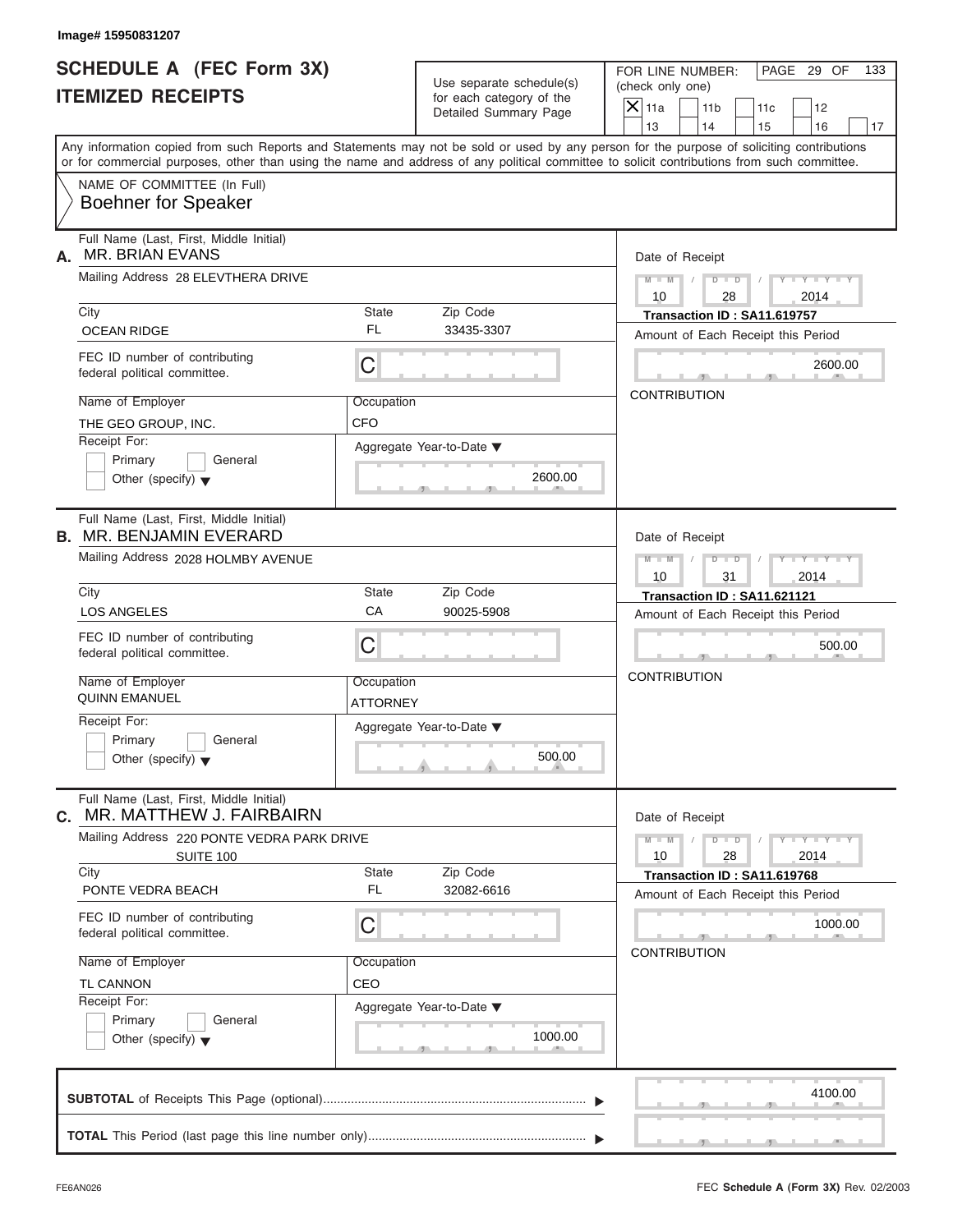| <b>SCHEDULE A (FEC Form 3X)</b><br><b>ITEMIZED RECEIPTS</b>                                                                                                                                                                                                                             |                                             | Use separate schedule(s)<br>for each category of the |                          | PAGE 30 OF<br>FOR LINE NUMBER:<br>(check only one)                |           |                             |    |  |  |
|-----------------------------------------------------------------------------------------------------------------------------------------------------------------------------------------------------------------------------------------------------------------------------------------|---------------------------------------------|------------------------------------------------------|--------------------------|-------------------------------------------------------------------|-----------|-----------------------------|----|--|--|
|                                                                                                                                                                                                                                                                                         |                                             | Detailed Summary Page                                | $ \mathsf{X} $ 11a<br>13 | 11 <sub>b</sub><br>14                                             | 11c<br>15 | 12<br>16                    | 17 |  |  |
| Any information copied from such Reports and Statements may not be sold or used by any person for the purpose of soliciting contributions<br>or for commercial purposes, other than using the name and address of any political committee to solicit contributions from such committee. |                                             |                                                      |                          |                                                                   |           |                             |    |  |  |
| NAME OF COMMITTEE (In Full)<br><b>Boehner for Speaker</b>                                                                                                                                                                                                                               |                                             |                                                      |                          |                                                                   |           |                             |    |  |  |
| Full Name (Last, First, Middle Initial)<br>MR. RICHARD T. FARMER<br>А.                                                                                                                                                                                                                  |                                             |                                                      |                          | Date of Receipt                                                   |           |                             |    |  |  |
| Mailing Address 6487 CINTAS BLVD.<br>SUITE 120                                                                                                                                                                                                                                          |                                             |                                                      | 11                       | $M = M \qquad / \qquad D = D \qquad / \qquad$<br>24               |           | $Y - Y - Y - Y - Y$<br>2014 |    |  |  |
| City<br><b>MASON</b>                                                                                                                                                                                                                                                                    | State<br>OH                                 | Zip Code<br>45040                                    |                          | Transaction ID: SA11.622077<br>Amount of Each Receipt this Period |           |                             |    |  |  |
| FEC ID number of contributing<br>federal political committee.                                                                                                                                                                                                                           | C                                           |                                                      |                          |                                                                   |           | 3000.00                     |    |  |  |
| Name of Employer<br><b>CINTAS CORPORATION</b>                                                                                                                                                                                                                                           | Occupation<br><b>EXECUTIVE</b>              |                                                      | <b>CONTRIBUTION</b>      |                                                                   |           |                             |    |  |  |
| Receipt For:<br>Primary<br>General<br>Other (specify) $\blacktriangledown$                                                                                                                                                                                                              | Aggregate Year-to-Date $\blacktriangledown$ | 3000.00                                              |                          |                                                                   |           |                             |    |  |  |
| Full Name (Last, First, Middle Initial)<br><b>B. MR. J. CLIFFORD FINDEISS</b>                                                                                                                                                                                                           |                                             |                                                      |                          | Date of Receipt                                                   |           |                             |    |  |  |
| Mailing Address 2824 N.E. 27TH STREET                                                                                                                                                                                                                                                   |                                             |                                                      | $M$ $-M$ $/$<br>10       | $\begin{array}{ccccccccc}\nD & - & D & - & \end{array}$<br>28     |           | $Y = Y = Y - Y$<br>2014     |    |  |  |
| City<br>FORT LAUDERDALE                                                                                                                                                                                                                                                                 | State<br><b>FL</b>                          | Zip Code<br>33306-1913                               |                          | Transaction ID: SA11.619759<br>Amount of Each Receipt this Period |           |                             |    |  |  |
| FEC ID number of contributing<br>federal political committee.                                                                                                                                                                                                                           | C                                           |                                                      |                          |                                                                   |           | 1000.00                     |    |  |  |
| Name of Employer<br><b>RETIRED</b>                                                                                                                                                                                                                                                      | Occupation<br><b>RETIRED</b>                |                                                      | <b>CONTRIBUTION</b>      |                                                                   |           |                             |    |  |  |
| Receipt For:<br>Primary<br>General<br>Other (specify) $\blacktriangledown$                                                                                                                                                                                                              | Aggregate Year-to-Date ▼                    | 1000.00                                              |                          |                                                                   |           |                             |    |  |  |
| Full Name (Last, First, Middle Initial)<br><b>MR. MIKE FITZPATRICK</b><br>С.                                                                                                                                                                                                            |                                             |                                                      |                          | Date of Receipt                                                   |           |                             |    |  |  |
| Mailing Address 345 LORTON AVE.<br><b>SUITE 401</b><br>City                                                                                                                                                                                                                             | State                                       | Zip Code                                             | $M - M$<br>10            | $D$ $D$<br>21                                                     |           | $Y - Y - Y - Y - Y$<br>2014 |    |  |  |
| <b>BURLINGAME</b>                                                                                                                                                                                                                                                                       | CA                                          | 94010-4137                                           |                          | Transaction ID: SA11.618657<br>Amount of Each Receipt this Period |           |                             |    |  |  |
| FEC ID number of contributing<br>federal political committee.                                                                                                                                                                                                                           | C                                           |                                                      |                          |                                                                   |           | 5000.00                     |    |  |  |
| Name of Employer<br><b>BLASTMOTION</b>                                                                                                                                                                                                                                                  | Occupation<br>CEO                           |                                                      |                          | <b>CONTRIBUTION</b>                                               |           |                             |    |  |  |
| Receipt For:<br>Primary<br>General<br>Other (specify) $\blacktriangledown$                                                                                                                                                                                                              | Aggregate Year-to-Date ▼                    | 5000.00                                              |                          |                                                                   |           |                             |    |  |  |
|                                                                                                                                                                                                                                                                                         |                                             |                                                      |                          |                                                                   |           | 9000.00                     |    |  |  |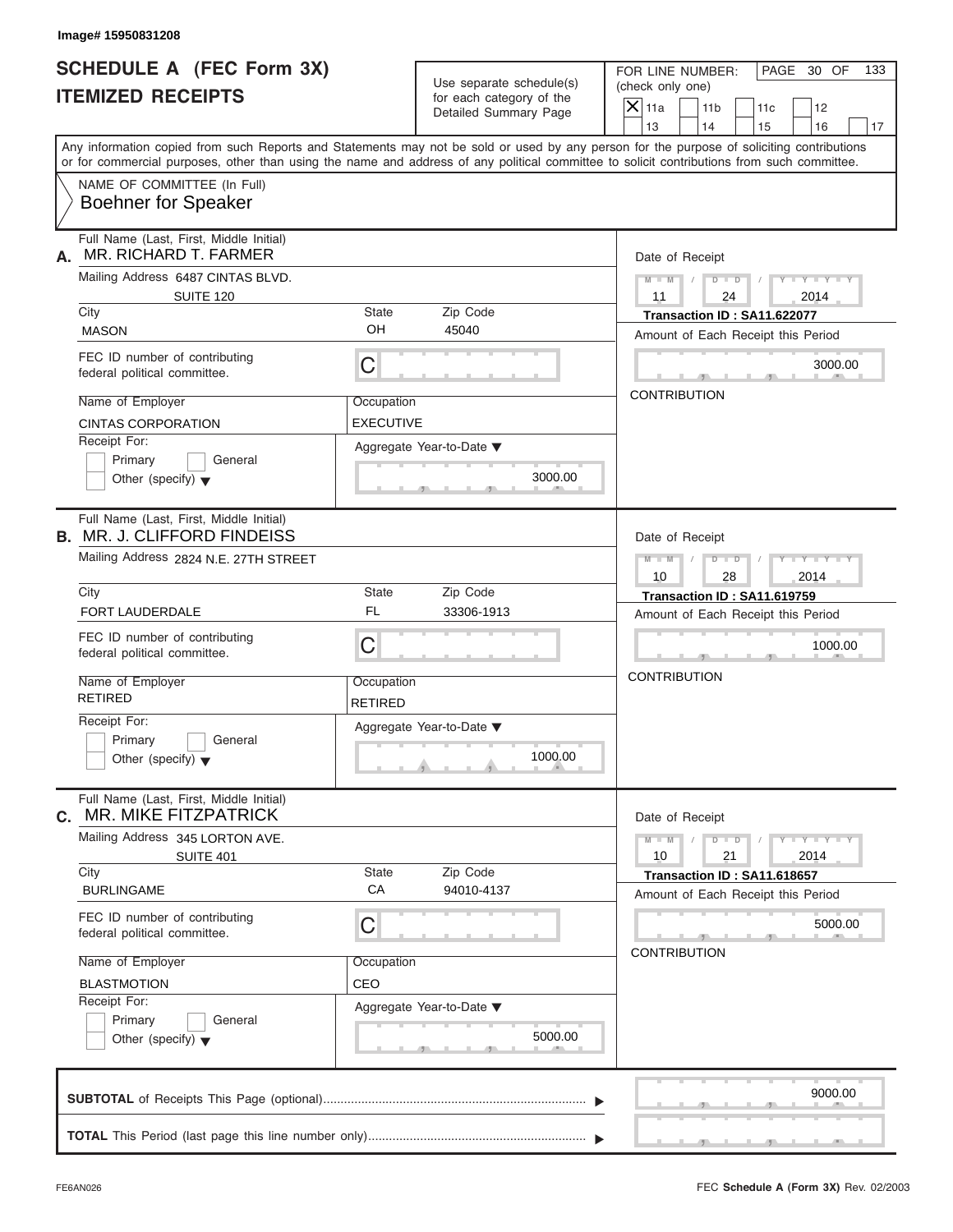| Image# 15950831209                                                            |                    |                                                      |                                                                                                                                                                                                                                                                                         |
|-------------------------------------------------------------------------------|--------------------|------------------------------------------------------|-----------------------------------------------------------------------------------------------------------------------------------------------------------------------------------------------------------------------------------------------------------------------------------------|
| <b>SCHEDULE A (FEC Form 3X)</b><br><b>ITEMIZED RECEIPTS</b>                   |                    | Use separate schedule(s)<br>for each category of the | PAGE 31 OF<br>FOR LINE NUMBER:<br>133<br>(check only one)                                                                                                                                                                                                                               |
|                                                                               |                    | Detailed Summary Page                                | $X$ 11a<br>11 <sub>b</sub><br>12<br>11c<br>13<br>14<br>15<br>16<br>17                                                                                                                                                                                                                   |
|                                                                               |                    |                                                      | Any information copied from such Reports and Statements may not be sold or used by any person for the purpose of soliciting contributions<br>or for commercial purposes, other than using the name and address of any political committee to solicit contributions from such committee. |
| NAME OF COMMITTEE (In Full)<br><b>Boehner for Speaker</b>                     |                    |                                                      |                                                                                                                                                                                                                                                                                         |
| Full Name (Last, First, Middle Initial)<br><b>MR. FREDERICK FRANCIS</b><br>А. |                    |                                                      | Date of Receipt                                                                                                                                                                                                                                                                         |
| Mailing Address 500 NORTH MESA STREET                                         |                    |                                                      | $M - M$ /<br>$D$ $D$<br>$Y - Y - Y - Y - Y$<br>$\sqrt{ }$<br>10<br>21<br>2014                                                                                                                                                                                                           |
| City                                                                          | State              | Zip Code                                             | Transaction ID: SA11.618608                                                                                                                                                                                                                                                             |
| <b>EL PASO</b>                                                                | <b>TX</b>          | 79901-1200                                           | Amount of Each Receipt this Period                                                                                                                                                                                                                                                      |
| FEC ID number of contributing<br>federal political committee.                 | C                  |                                                      | 5000.00                                                                                                                                                                                                                                                                                 |
| Name of Employer                                                              | Occupation         |                                                      | <b>CONTRIBUTION</b>                                                                                                                                                                                                                                                                     |
| <b>BANK OF THE WEST</b>                                                       | CHAIRMAN           |                                                      |                                                                                                                                                                                                                                                                                         |
| Receipt For:<br>Primary<br>General<br>Other (specify) $\blacktriangledown$    |                    | Aggregate Year-to-Date ▼<br>5000.00                  |                                                                                                                                                                                                                                                                                         |
| Full Name (Last, First, Middle Initial)<br><b>B. MR. GEOFFREY FRASER</b>      |                    |                                                      | Date of Receipt                                                                                                                                                                                                                                                                         |
| Mailing Address 3441 BETH LANE                                                |                    |                                                      | $M$ $M$<br>$D - D$<br>$Y - Y - Y - Y - Y$<br>10<br>31<br>2014                                                                                                                                                                                                                           |
| City                                                                          | State              | Zip Code                                             | Transaction ID: SA11.621131                                                                                                                                                                                                                                                             |
| <b>MELBOURNE</b>                                                              | <b>FL</b>          | 32934-8416                                           | Amount of Each Receipt this Period                                                                                                                                                                                                                                                      |
| FEC ID number of contributing<br>federal political committee.                 | C                  |                                                      | 5000.00                                                                                                                                                                                                                                                                                 |
| Name of Employer<br><b>CLEAR CHOICE HEALTH CARE</b>                           | Occupation         | SENIOR VICE PRESIDENTS, OPERATIONS                   | <b>CONTRIBUTION</b>                                                                                                                                                                                                                                                                     |
| Receipt For:<br>Primary<br>General<br>Other (specify) $\blacktriangledown$    |                    | Aggregate Year-to-Date ▼<br>5000.00                  |                                                                                                                                                                                                                                                                                         |
| Full Name (Last, First, Middle Initial)<br>MR. JEFFREY S. FRASE<br>C.         |                    |                                                      | Date of Receipt                                                                                                                                                                                                                                                                         |
| Mailing Address 21 BYFIELD LANE                                               |                    |                                                      | $Y - Y - Y - Y - Y$<br>$M - M$<br>$D$ $\Box$ $D$<br>11<br>04<br>2014                                                                                                                                                                                                                    |
| City<br><b>GREENWICH</b>                                                      | State<br><b>CT</b> | Zip Code<br>06830-3415                               | Transaction ID: SA11.621606                                                                                                                                                                                                                                                             |
| FEC ID number of contributing<br>federal political committee.                 | C                  |                                                      | Amount of Each Receipt this Period<br>15000.00                                                                                                                                                                                                                                          |
|                                                                               |                    |                                                      | <b>CONTRIBUTION</b>                                                                                                                                                                                                                                                                     |
| Name of Employer                                                              | Occupation         |                                                      |                                                                                                                                                                                                                                                                                         |
| <b>JPMORGANCHASE</b>                                                          | <b>BANKING</b>     |                                                      |                                                                                                                                                                                                                                                                                         |
| Receipt For:<br>Primary<br>General<br>Other (specify) $\blacktriangledown$    |                    | Aggregate Year-to-Date ▼<br>40000.00                 |                                                                                                                                                                                                                                                                                         |
|                                                                               |                    |                                                      | 25000.00                                                                                                                                                                                                                                                                                |
|                                                                               |                    |                                                      |                                                                                                                                                                                                                                                                                         |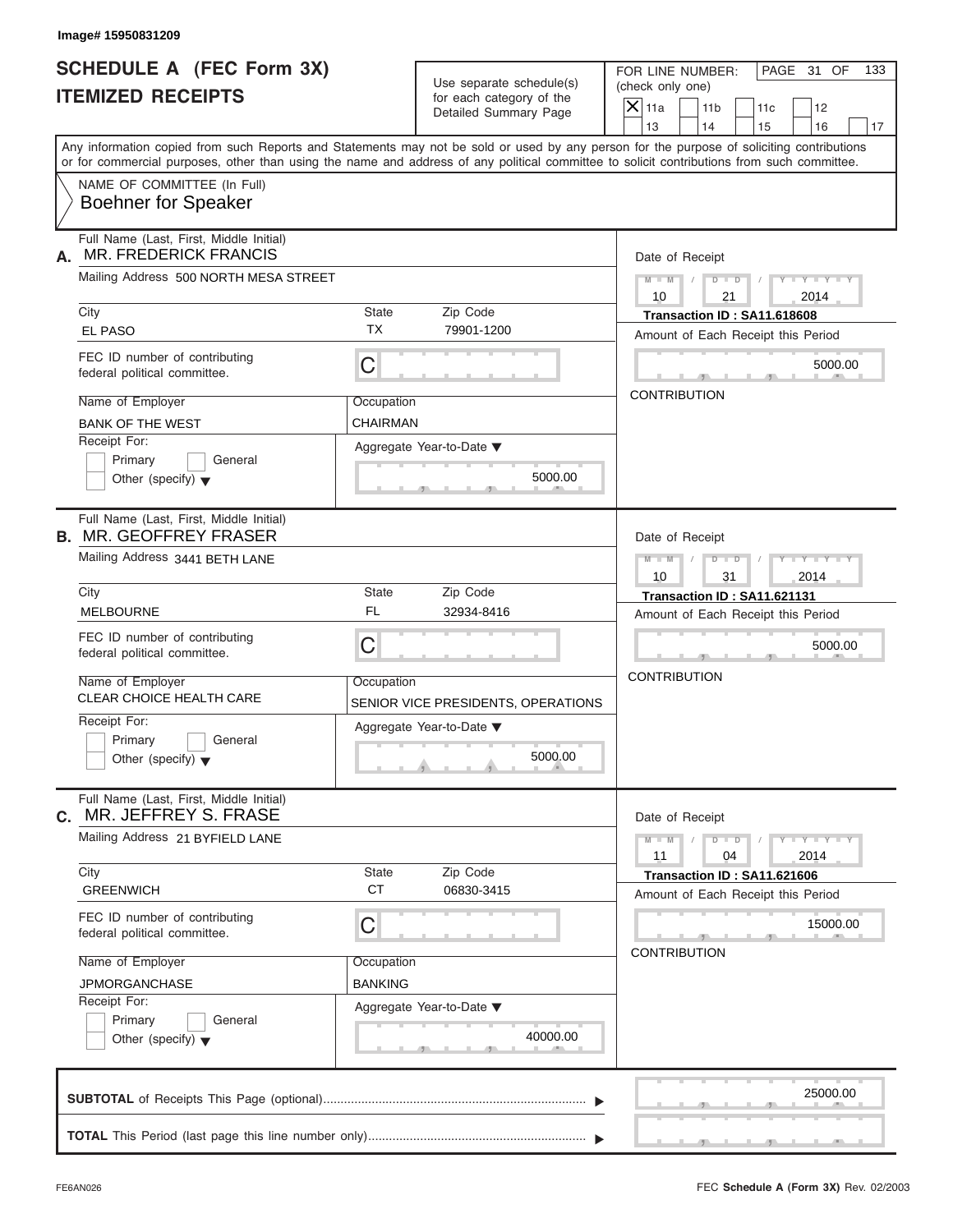| Image# 15950831210                                                                                                                         |                          |                          |                             |                       |                                                                   |                             |     |
|--------------------------------------------------------------------------------------------------------------------------------------------|--------------------------|--------------------------|-----------------------------|-----------------------|-------------------------------------------------------------------|-----------------------------|-----|
| <b>SCHEDULE A (FEC Form 3X)</b>                                                                                                            |                          | Use separate schedule(s) |                             | FOR LINE NUMBER:      |                                                                   | PAGE 32 OF                  | 133 |
| <b>ITEMIZED RECEIPTS</b>                                                                                                                   | for each category of the |                          | (check only one)<br>$X$ 11a |                       |                                                                   |                             |     |
|                                                                                                                                            |                          | Detailed Summary Page    |                             | 11 <sub>b</sub><br>14 | 11c                                                               | 12                          |     |
| Any information copied from such Reports and Statements may not be sold or used by any person for the purpose of soliciting contributions  |                          |                          | 13                          |                       | 15                                                                | 16                          | 17  |
| or for commercial purposes, other than using the name and address of any political committee to solicit contributions from such committee. |                          |                          |                             |                       |                                                                   |                             |     |
| NAME OF COMMITTEE (In Full)                                                                                                                |                          |                          |                             |                       |                                                                   |                             |     |
| <b>Boehner for Speaker</b>                                                                                                                 |                          |                          |                             |                       |                                                                   |                             |     |
| Full Name (Last, First, Middle Initial)<br>MR. STEPHEN FULLER<br>А.                                                                        |                          |                          |                             | Date of Receipt       |                                                                   |                             |     |
| Mailing Address 100 SOUTH BIRCH ROAD<br>#2706                                                                                              |                          |                          | $M - M$<br>10               | $D$ $D$<br>28         | $\sqrt{ }$                                                        | $Y - Y - Y - Y - Y$<br>2014 |     |
| City                                                                                                                                       | State                    | Zip Code                 |                             |                       | Transaction ID: SA11.619755                                       |                             |     |
| FORT LAUDERDALE                                                                                                                            | FL                       | 33316-1549               |                             |                       | Amount of Each Receipt this Period                                |                             |     |
| FEC ID number of contributing<br>federal political committee.                                                                              | C                        |                          |                             |                       |                                                                   | 2600.00                     |     |
| Name of Employer                                                                                                                           | Occupation               |                          | <b>CONTRIBUTION</b>         |                       |                                                                   |                             |     |
| THE GEO GROUP                                                                                                                              |                          | SVP, HUMAN RESOURCE      |                             |                       |                                                                   |                             |     |
| Receipt For:                                                                                                                               |                          | Aggregate Year-to-Date ▼ |                             |                       |                                                                   |                             |     |
| Primary<br>General                                                                                                                         |                          |                          |                             |                       |                                                                   |                             |     |
| Other (specify) $\blacktriangledown$                                                                                                       |                          | 2600.00                  |                             |                       |                                                                   |                             |     |
| Full Name (Last, First, Middle Initial)<br><b>B. MR. VICTOR GANZI</b>                                                                      |                          |                          |                             | Date of Receipt       |                                                                   |                             |     |
| Mailing Address 126 EAST 56TH STREET                                                                                                       |                          |                          | $M - M$                     | $D - I - D$           |                                                                   | Y T Y T Y T                 |     |
| FLOOR 14<br>City                                                                                                                           | <b>State</b>             | Zip Code                 | 10                          | 21                    |                                                                   | 2014                        |     |
| <b>NEW YORK</b>                                                                                                                            | <b>NY</b>                | 10022-3077               |                             |                       | Transaction ID: SA11.618594<br>Amount of Each Receipt this Period |                             |     |
| FEC ID number of contributing                                                                                                              |                          |                          |                             |                       |                                                                   |                             |     |
| federal political committee.                                                                                                               | C                        |                          |                             |                       |                                                                   | 10000.00                    |     |
| Name of Employer                                                                                                                           | Occupation               |                          | <b>CONTRIBUTION</b>         |                       |                                                                   |                             |     |
| PULTE CAPITAL                                                                                                                              | <b>PARTNER</b>           |                          |                             |                       |                                                                   |                             |     |
| Receipt For:                                                                                                                               |                          | Aggregate Year-to-Date ▼ |                             |                       |                                                                   |                             |     |
| Primary<br>General<br>Other (specify) $\blacktriangledown$                                                                                 |                          | 10000.00                 |                             |                       |                                                                   |                             |     |
| Full Name (Last, First, Middle Initial)<br>MR. WILLIAM GAY<br>C.                                                                           |                          |                          |                             | Date of Receipt       |                                                                   |                             |     |
| Mailing Address 37 STURGIS ROAD                                                                                                            |                          |                          | $M - M$<br>10               | $D$ $\Box$ $D$<br>31  |                                                                   | $Y - Y - Y - Y - Y$<br>2014 |     |
| City                                                                                                                                       | State                    | Zip Code                 |                             |                       | Transaction ID: SA11.621097                                       |                             |     |
| <b>BRONXVILLE</b>                                                                                                                          | <b>NY</b>                | 10708-5017               |                             |                       | Amount of Each Receipt this Period                                |                             |     |
| FEC ID number of contributing<br>federal political committee.                                                                              | C                        |                          |                             |                       |                                                                   | 25000.00                    |     |
| Name of Employer                                                                                                                           | Occupation               |                          | <b>CONTRIBUTION</b>         |                       |                                                                   |                             |     |
| TUNNEL HILL PARTNERS                                                                                                                       | CEO                      |                          |                             |                       |                                                                   |                             |     |
| Receipt For:                                                                                                                               |                          |                          |                             |                       |                                                                   |                             |     |
| Primary<br>General                                                                                                                         |                          | Aggregate Year-to-Date ▼ |                             |                       |                                                                   |                             |     |
| Other (specify) $\blacktriangledown$                                                                                                       |                          | 25000.00                 |                             |                       |                                                                   |                             |     |
|                                                                                                                                            |                          |                          |                             |                       |                                                                   | 37600.00                    |     |
|                                                                                                                                            |                          |                          |                             |                       |                                                                   |                             |     |
|                                                                                                                                            |                          |                          |                             |                       |                                                                   |                             |     |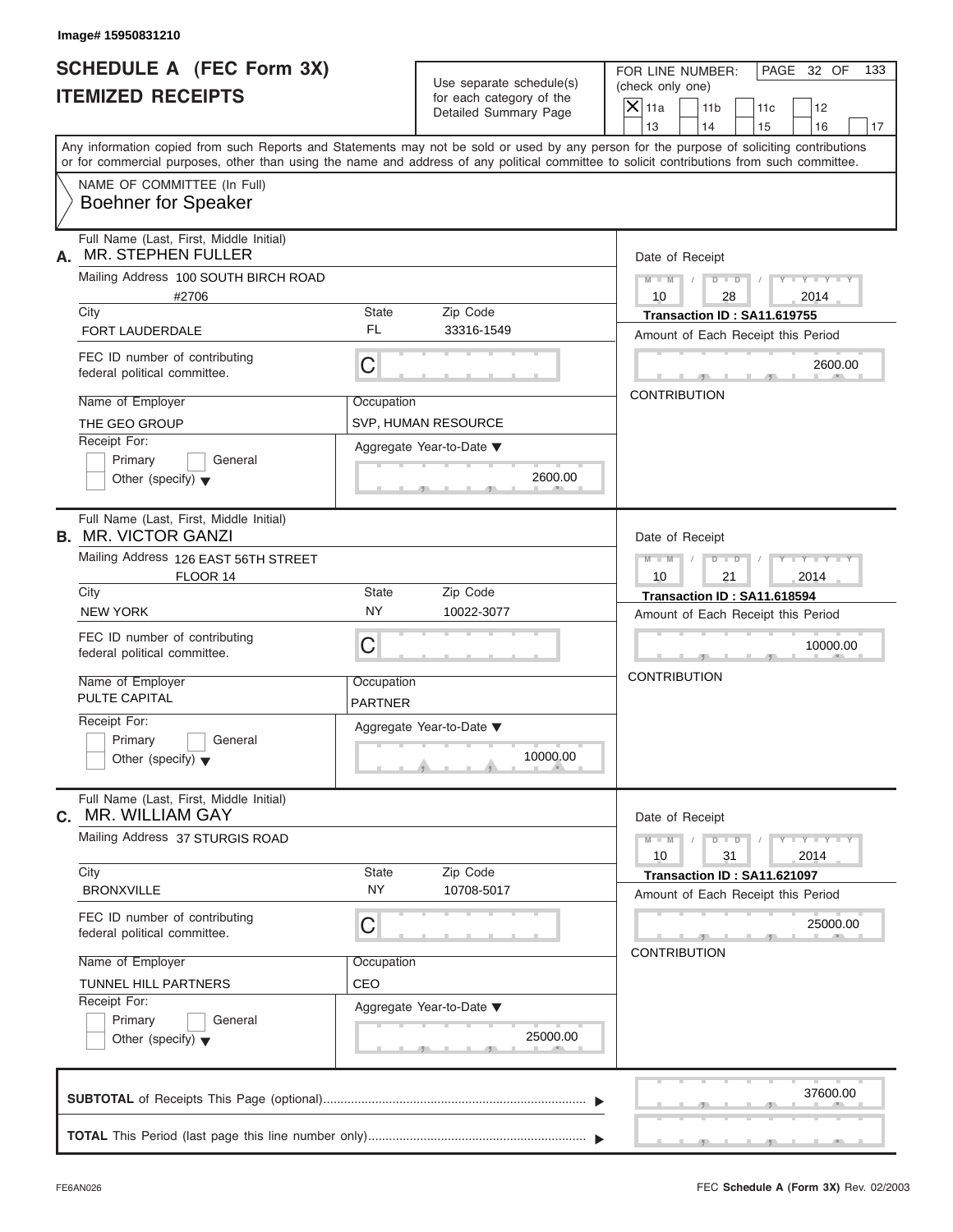| Image# 15950831211                                                         |                  |                                                      |                                                                                                                                                                                                                                                                                         |
|----------------------------------------------------------------------------|------------------|------------------------------------------------------|-----------------------------------------------------------------------------------------------------------------------------------------------------------------------------------------------------------------------------------------------------------------------------------------|
| <b>SCHEDULE A (FEC Form 3X)</b><br><b>ITEMIZED RECEIPTS</b>                |                  | Use separate schedule(s)<br>for each category of the | PAGE 33 OF<br>FOR LINE NUMBER:<br>133<br>(check only one)                                                                                                                                                                                                                               |
|                                                                            |                  | Detailed Summary Page                                | $X$ 11a<br>11 <sub>b</sub><br>11c<br>12<br>13<br>14<br>15<br>16                                                                                                                                                                                                                         |
|                                                                            |                  |                                                      | Any information copied from such Reports and Statements may not be sold or used by any person for the purpose of soliciting contributions<br>or for commercial purposes, other than using the name and address of any political committee to solicit contributions from such committee. |
| NAME OF COMMITTEE (In Full)<br><b>Boehner for Speaker</b>                  |                  |                                                      |                                                                                                                                                                                                                                                                                         |
| Full Name (Last, First, Middle Initial)<br>MR. BENJAMIN GIBSON<br>А.       |                  |                                                      |                                                                                                                                                                                                                                                                                         |
| Mailing Address 1910 STONERIDGE TERRACE                                    |                  |                                                      | Date of Receipt<br>$D$ $D$<br>$Y - Y - Y - Y - Y$<br>$M - M$<br>$\sqrt{ }$<br>10<br>21<br>2014                                                                                                                                                                                          |
| City                                                                       | State            | Zip Code                                             | Transaction ID: SA11.618611                                                                                                                                                                                                                                                             |
| <b>AUSTIN</b>                                                              | <b>TX</b>        | 78746-7751                                           | Amount of Each Receipt this Period                                                                                                                                                                                                                                                      |
| FEC ID number of contributing<br>federal political committee.              | C                |                                                      | 1000.00                                                                                                                                                                                                                                                                                 |
| Name of Employer                                                           | Occupation       |                                                      | <b>CONTRIBUTION</b>                                                                                                                                                                                                                                                                     |
| <b>INFORMATION REQUESTED PER BEST EFF(</b>                                 |                  | <b>INFORMATION REQUESTED PER BEST EFF</b>            |                                                                                                                                                                                                                                                                                         |
| Receipt For:<br>Primary<br>General<br>Other (specify) $\blacktriangledown$ |                  | Aggregate Year-to-Date ▼<br>1000.00                  |                                                                                                                                                                                                                                                                                         |
| Full Name (Last, First, Middle Initial)<br><b>B.</b> MR. SCOTT A. GILLIAM  |                  |                                                      | Date of Receipt                                                                                                                                                                                                                                                                         |
| Mailing Address 6299 COMMANCHE DRIVE                                       |                  |                                                      | $M - M$<br>$D - I - D$<br>$Y - Y - Y - Y - Y$                                                                                                                                                                                                                                           |
| City                                                                       | <b>State</b>     | Zip Code                                             | 11<br>04<br>2014                                                                                                                                                                                                                                                                        |
| <b>WEST CHESTER</b>                                                        | OH               | 45069-1312                                           | Transaction ID: SA11.621602<br>Amount of Each Receipt this Period                                                                                                                                                                                                                       |
| FEC ID number of contributing<br>federal political committee.              | C                |                                                      | 2500.00                                                                                                                                                                                                                                                                                 |
| Name of Employer<br>CINCINNATI INSURANCE COMPANY                           | Occupation       | ASST. VICE PRESIDENT                                 | <b>CONTRIBUTION</b>                                                                                                                                                                                                                                                                     |
| Receipt For:<br>Primary<br>General<br>Other (specify) $\blacktriangledown$ |                  | Aggregate Year-to-Date ▼<br>2500.00                  |                                                                                                                                                                                                                                                                                         |
| Full Name (Last, First, Middle Initial)<br>MR. KENNETH GLUECK<br>C.        |                  |                                                      | Date of Receipt                                                                                                                                                                                                                                                                         |
| Mailing Address 8109 HUNTFIELD DRIVE                                       |                  |                                                      | $Y - Y - Y - Y - Y$<br>$M - M$<br>$D$ $\Box$ $D$<br>10<br>31<br>2014                                                                                                                                                                                                                    |
| City                                                                       | <b>State</b>     | Zip Code                                             | Transaction ID: SA11.621116                                                                                                                                                                                                                                                             |
| <b>FULTON</b>                                                              | <b>MD</b>        | 20759-2104                                           | Amount of Each Receipt this Period                                                                                                                                                                                                                                                      |
| FEC ID number of contributing<br>federal political committee.              | C                |                                                      | 10000.00<br><b>CONTRIBUTION</b>                                                                                                                                                                                                                                                         |
| Name of Employer                                                           | Occupation       |                                                      |                                                                                                                                                                                                                                                                                         |
| ORACLE                                                                     | <b>EXECUTIVE</b> |                                                      |                                                                                                                                                                                                                                                                                         |
| Receipt For:<br>Primary<br>General<br>Other (specify) $\blacktriangledown$ |                  | Aggregate Year-to-Date ▼<br>10000.00                 |                                                                                                                                                                                                                                                                                         |
|                                                                            |                  |                                                      | 13500.00                                                                                                                                                                                                                                                                                |
|                                                                            |                  |                                                      |                                                                                                                                                                                                                                                                                         |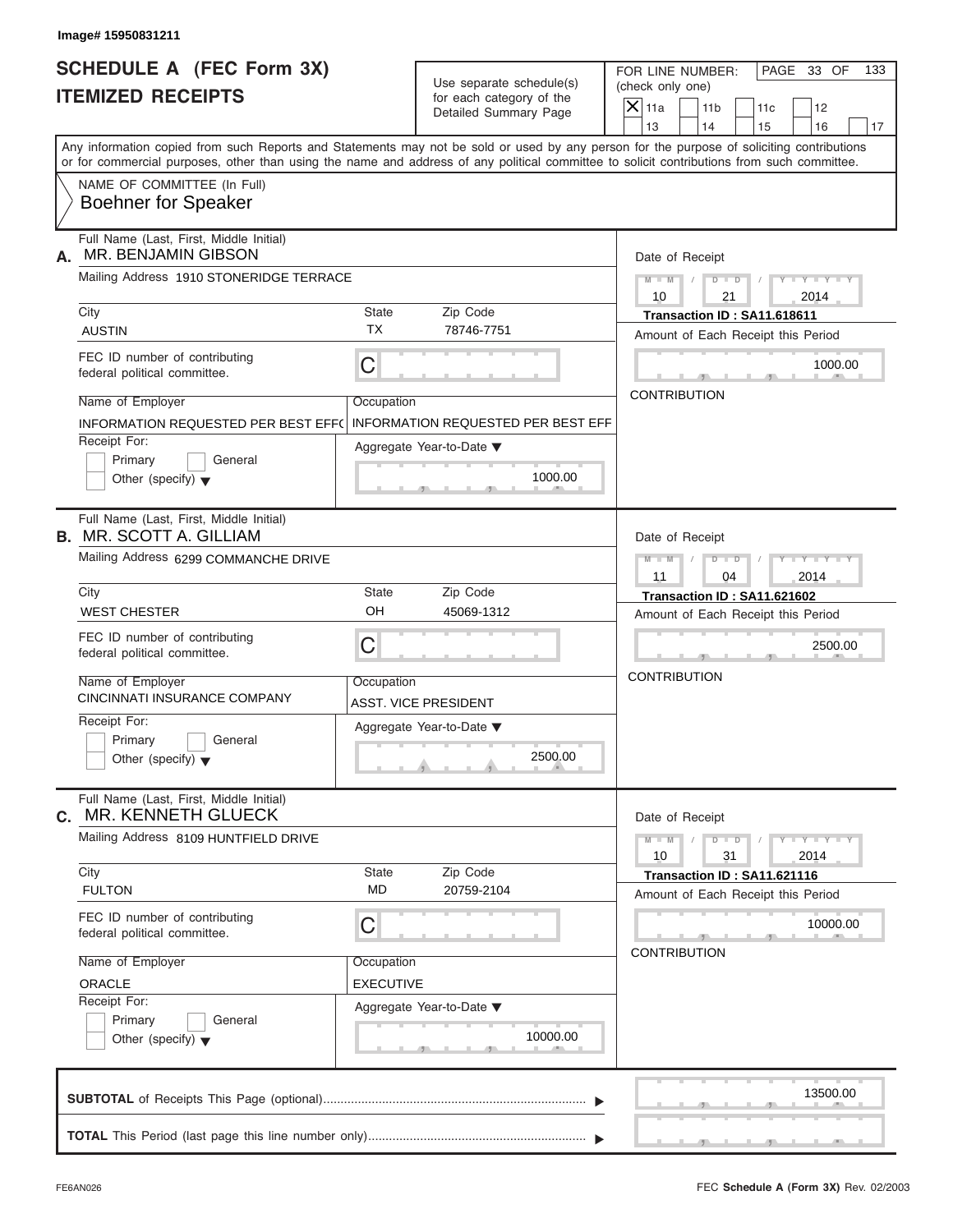| <b>SCHEDULE A (FEC Form 3X)</b><br><b>ITEMIZED RECEIPTS</b>                                                                                               | Use separate schedule(s)<br>for each category of the<br>Detailed Summary Page                                                                                                                                                                                                           | FOR LINE NUMBER:<br>PAGE 34 OF<br>133<br>(check only one)<br>$\mathsf{X} _{\mathsf{11a}}$<br>11 <sub>b</sub><br>11c<br>12<br>14<br>13<br>16<br>15<br>17 |
|-----------------------------------------------------------------------------------------------------------------------------------------------------------|-----------------------------------------------------------------------------------------------------------------------------------------------------------------------------------------------------------------------------------------------------------------------------------------|---------------------------------------------------------------------------------------------------------------------------------------------------------|
| NAME OF COMMITTEE (In Full)<br><b>Boehner for Speaker</b>                                                                                                 | Any information copied from such Reports and Statements may not be sold or used by any person for the purpose of soliciting contributions<br>or for commercial purposes, other than using the name and address of any political committee to solicit contributions from such committee. |                                                                                                                                                         |
| Full Name (Last, First, Middle Initial)<br>MR. MICHAEL L. GOGUEN<br>А.<br>Mailing Address P.O. BOX 1707                                                   |                                                                                                                                                                                                                                                                                         | Date of Receipt<br>$D - D$<br>$Y - Y - Y - Y - Y$<br>$M - M$<br>10<br>21<br>2014                                                                        |
| City<br><b>LOS ALTOS</b><br>FEC ID number of contributing<br>federal political committee.                                                                 | State<br>Zip Code<br>CA<br>94023-1707<br>С                                                                                                                                                                                                                                              | Transaction ID: SA11.618588<br>Amount of Each Receipt this Period<br>47400.00                                                                           |
| Name of Employer<br>PROOF RESEARCH<br>Receipt For:<br>Primary<br>General<br>Other (specify) $\blacktriangledown$                                          | Occupation<br>VENTURE CAPITALIST<br>Aggregate Year-to-Date ▼<br>47400.00<br>-91                                                                                                                                                                                                         | <b>CONTRIBUTION</b>                                                                                                                                     |
| Full Name (Last, First, Middle Initial)<br><b>B.</b> DAVID W. GONYEA<br>Mailing Address PO BOX 269                                                        |                                                                                                                                                                                                                                                                                         | Date of Receipt<br>$D - I - D$<br>$M - M$<br>$Y = Y + Y +$<br>10<br>31<br>2014                                                                          |
| City<br>SPRINGFIELD<br>FEC ID number of contributing<br>federal political committee.                                                                      | State<br>Zip Code<br><b>OR</b><br>97477-0055<br>C                                                                                                                                                                                                                                       | Transaction ID: SA11.621093<br>Amount of Each Receipt this Period<br>2500.00                                                                            |
| Name of Employer<br>GONYEA MANAGEMENT CO.<br>Receipt For:<br>Primary<br>General<br>Other (specify) $\blacktriangledown$                                   | Occupation<br><b>PARTNER</b><br>Aggregate Year-to-Date ▼<br>2500.00                                                                                                                                                                                                                     | <b>CONTRIBUTION</b>                                                                                                                                     |
| Full Name (Last, First, Middle Initial)<br>C. JOSEPH H. GONYEA III<br>Mailing Address PO BOX 269                                                          |                                                                                                                                                                                                                                                                                         | Date of Receipt<br>$Y = Y$<br>$M - M$<br>$D$ $\Box$ $D$<br>31<br>2014<br>10                                                                             |
| City<br><b>SPRINGFIELD</b><br>FEC ID number of contributing                                                                                               | State<br>Zip Code<br><b>OR</b><br>97477-0055<br>C                                                                                                                                                                                                                                       | Transaction ID: SA11.621092<br>Amount of Each Receipt this Period<br>2500.00                                                                            |
| federal political committee.<br>Name of Employer<br>TIMBER PRODUCTS COMPANY<br>Receipt For:<br>Primary<br>General<br>Other (specify) $\blacktriangledown$ | Occupation<br><b>CEO AND PARTNER</b><br>Aggregate Year-to-Date ▼<br>5000.00                                                                                                                                                                                                             | <b>CONTRIBUTION</b>                                                                                                                                     |
| <b>CURTOTAL</b> of Possiphe This Page (optional)                                                                                                          |                                                                                                                                                                                                                                                                                         | 52400.00                                                                                                                                                |

| Primary<br>General<br>Other (specify) $\blacktriangledown$                                                                                                                                                                                                                                                                      | 2500.00                                                                                                                                                                |                                                                                                                                                                                                                                      |
|---------------------------------------------------------------------------------------------------------------------------------------------------------------------------------------------------------------------------------------------------------------------------------------------------------------------------------|------------------------------------------------------------------------------------------------------------------------------------------------------------------------|--------------------------------------------------------------------------------------------------------------------------------------------------------------------------------------------------------------------------------------|
| Full Name (Last, First, Middle Initial)<br>JOSEPH H. GONYEA III<br>C.<br>Mailing Address PO BOX 269<br>City<br><b>SPRINGFIELD</b><br>FEC ID number of contributing<br>federal political committee.<br>Name of Employer<br>TIMBER PRODUCTS COMPANY<br>Receipt For:<br>Primary<br>General<br>Other (specify) $\blacktriangledown$ | Zip Code<br><b>State</b><br><b>OR</b><br>97477-0055<br>C<br>and the control of the con-<br>Occupation<br><b>CEO AND PARTNER</b><br>Aggregate Year-to-Date ▼<br>5000.00 | Date of Receipt<br>$Y = Y = Y + Y$<br>$D$ $D$<br>2014<br>31<br>10<br>Transaction ID: SA11.621092<br>Amount of Each Receipt this Period<br>2500.00<br><b>CONTRIBUTION</b>                                                             |
|                                                                                                                                                                                                                                                                                                                                 |                                                                                                                                                                        | 52400.00                                                                                                                                                                                                                             |
|                                                                                                                                                                                                                                                                                                                                 |                                                                                                                                                                        | <u>in the special control of the special control of the special control of the special control of the special control of the special control of the special control of the special control of the special control of the special</u> |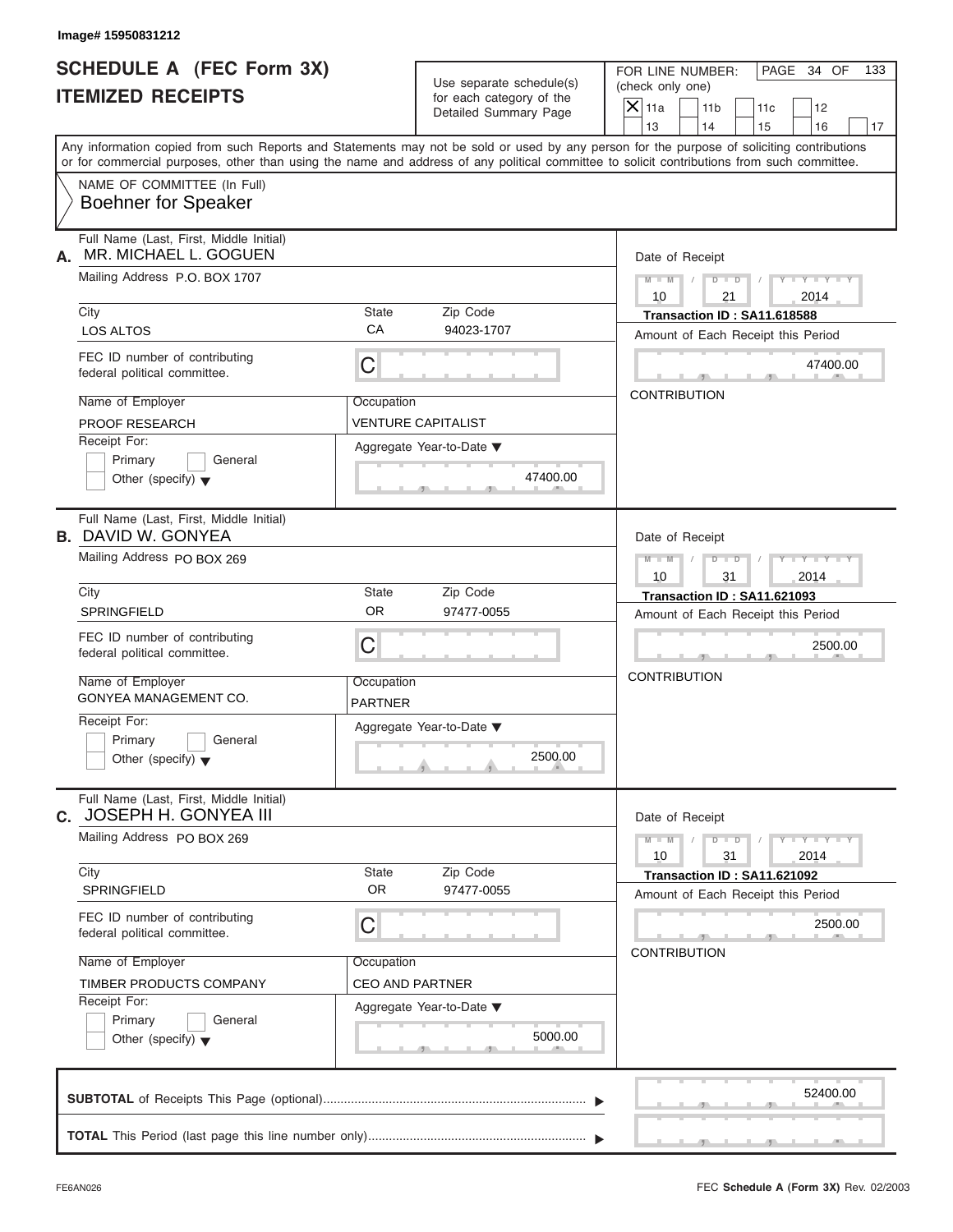| <b>SCHEDULE A (FEC Form 3X)</b><br><b>ITEMIZED RECEIPTS</b>                                                                                                                                                                                                                             |                                      | Use separate schedule(s)                          |                          | FOR LINE NUMBER:<br>(check only one) |                                                                   | PAGE 35 OF                  | 133 |
|-----------------------------------------------------------------------------------------------------------------------------------------------------------------------------------------------------------------------------------------------------------------------------------------|--------------------------------------|---------------------------------------------------|--------------------------|--------------------------------------|-------------------------------------------------------------------|-----------------------------|-----|
|                                                                                                                                                                                                                                                                                         |                                      | for each category of the<br>Detailed Summary Page | $\overline{X}$ 11a<br>13 | 11 <sub>b</sub><br>14                | 11c<br>15                                                         | 12<br>16                    | 17  |
| Any information copied from such Reports and Statements may not be sold or used by any person for the purpose of soliciting contributions<br>or for commercial purposes, other than using the name and address of any political committee to solicit contributions from such committee. |                                      |                                                   |                          |                                      |                                                                   |                             |     |
| NAME OF COMMITTEE (In Full)<br><b>Boehner for Speaker</b>                                                                                                                                                                                                                               |                                      |                                                   |                          |                                      |                                                                   |                             |     |
| Full Name (Last, First, Middle Initial)<br>A. JOSEPH H. GONYEA III                                                                                                                                                                                                                      |                                      |                                                   |                          | Date of Receipt                      |                                                                   |                             |     |
| Mailing Address PO BOX 269                                                                                                                                                                                                                                                              |                                      |                                                   | $M - M$ /<br>10          | $D$ $D$<br>31                        | $\sqrt{ }$                                                        | $Y - Y - Y - Y - Y$<br>2014 |     |
| City<br>SPRINGFIELD                                                                                                                                                                                                                                                                     | State<br>OR.                         | Zip Code<br>97477-0055                            |                          |                                      | Transaction ID: SA11.621094<br>Amount of Each Receipt this Period |                             |     |
| FEC ID number of contributing<br>federal political committee.                                                                                                                                                                                                                           | C                                    |                                                   |                          |                                      |                                                                   | 2500.00                     |     |
| Name of Employer<br>TIMBER PRODUCTS COMPANY                                                                                                                                                                                                                                             | Occupation<br><b>CEO AND PARTNER</b> |                                                   | <b>CONTRIBUTION</b>      |                                      |                                                                   |                             |     |
| Receipt For:<br>Primary<br>General<br>Other (specify) $\blacktriangledown$                                                                                                                                                                                                              |                                      | Aggregate Year-to-Date ▼<br>5000.00               |                          |                                      |                                                                   |                             |     |
| Full Name (Last, First, Middle Initial)<br><b>B. MRS. CORKIE T. GOODEN</b>                                                                                                                                                                                                              |                                      |                                                   |                          | Date of Receipt                      |                                                                   |                             |     |
| Mailing Address 4216 POINT LA VISTA ROAD WEST                                                                                                                                                                                                                                           |                                      |                                                   | $M - M$<br>10            | $D - I - D$<br>28                    |                                                                   | Y TYTTYTTY<br>2014          |     |
| City<br><b>JACKSONVILLE</b>                                                                                                                                                                                                                                                             | <b>State</b><br><b>FL</b>            | Zip Code<br>32207-6248                            |                          |                                      | Transaction ID: SA11.619774<br>Amount of Each Receipt this Period |                             |     |
| FEC ID number of contributing<br>federal political committee.                                                                                                                                                                                                                           | C                                    |                                                   |                          |                                      |                                                                   | 2500.00                     |     |
| Name of Employer<br><b>CSX CORPORATION</b>                                                                                                                                                                                                                                              | Occupation<br><b>EXECUTIVE</b>       |                                                   | <b>CONTRIBUTION</b>      |                                      |                                                                   |                             |     |
| Receipt For:<br>Primary<br>General<br>Other (specify) $\blacktriangledown$                                                                                                                                                                                                              |                                      | Aggregate Year-to-Date ▼<br>2500.00               |                          |                                      |                                                                   |                             |     |
| Full Name (Last, First, Middle Initial)<br>MR. JOSE GORDO<br>С.                                                                                                                                                                                                                         |                                      |                                                   |                          | Date of Receipt                      |                                                                   |                             |     |
| Mailing Address 848 BRICKELL KEY DRIVE<br>APT 3205<br>City                                                                                                                                                                                                                              | State                                | Zip Code                                          | $M - M$<br>10            | $D$ $\Box$ $D$<br>28                 |                                                                   | $Y = Y = Y + Y$<br>2014     |     |
| <b>MIAMI</b>                                                                                                                                                                                                                                                                            | <b>FL</b>                            | 33131-3706                                        |                          |                                      | Transaction ID: SA11.619750<br>Amount of Each Receipt this Period |                             |     |
| FEC ID number of contributing<br>federal political committee.                                                                                                                                                                                                                           | С                                    |                                                   |                          |                                      |                                                                   | 2000.00                     |     |
| Name of Employer<br>AKERMAN SENTERFITT                                                                                                                                                                                                                                                  | Occupation<br>ATTORNEY               |                                                   |                          | <b>CONTRIBUTION</b>                  |                                                                   |                             |     |
| Receipt For:<br>Primary<br>General<br>Other (specify) $\blacktriangledown$                                                                                                                                                                                                              |                                      | Aggregate Year-to-Date ▼<br>2000.00               |                          |                                      |                                                                   |                             |     |
|                                                                                                                                                                                                                                                                                         |                                      |                                                   |                          |                                      |                                                                   | 7000.00                     |     |
|                                                                                                                                                                                                                                                                                         |                                      |                                                   |                          |                                      |                                                                   |                             |     |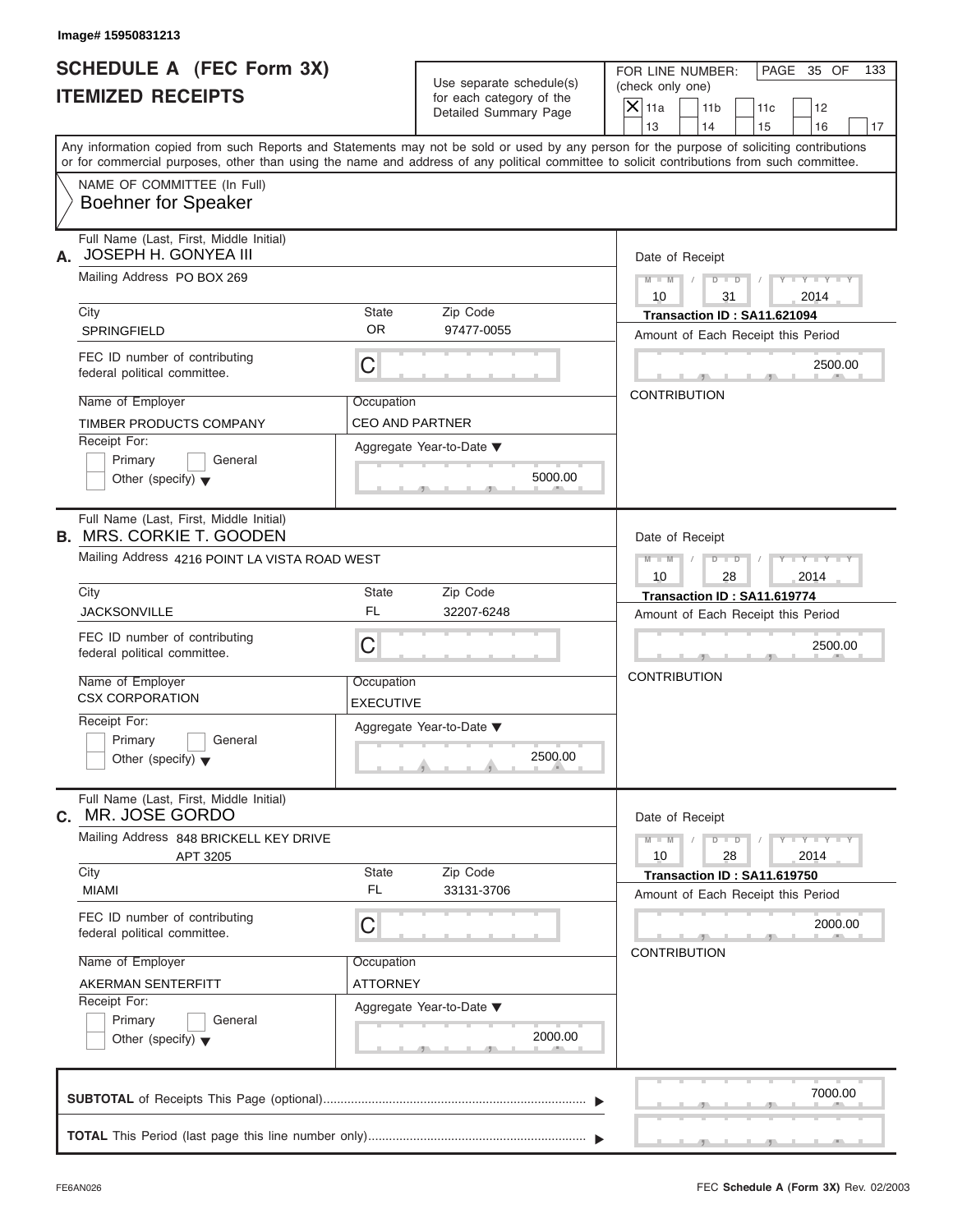| Image# 15950831214                                                                                                                         |                           |                                                   |                                                                                                                                           |  |
|--------------------------------------------------------------------------------------------------------------------------------------------|---------------------------|---------------------------------------------------|-------------------------------------------------------------------------------------------------------------------------------------------|--|
| <b>SCHEDULE A (FEC Form 3X)</b>                                                                                                            |                           | Use separate schedule(s)                          | PAGE 36 OF<br>FOR LINE NUMBER:<br>133<br>(check only one)                                                                                 |  |
| <b>ITEMIZED RECEIPTS</b>                                                                                                                   |                           | for each category of the<br>Detailed Summary Page | $\overline{X} _{11a}$<br>11 <sub>b</sub><br>11c<br>12                                                                                     |  |
|                                                                                                                                            |                           |                                                   | 13<br>14<br>15<br>16<br>17                                                                                                                |  |
| or for commercial purposes, other than using the name and address of any political committee to solicit contributions from such committee. |                           |                                                   | Any information copied from such Reports and Statements may not be sold or used by any person for the purpose of soliciting contributions |  |
| NAME OF COMMITTEE (In Full)<br><b>Boehner for Speaker</b>                                                                                  |                           |                                                   |                                                                                                                                           |  |
| Full Name (Last, First, Middle Initial)<br>MR. WILLIAM GRAHAM<br>А.                                                                        |                           |                                                   | Date of Receipt                                                                                                                           |  |
| Mailing Address 4435 UNIVERSITY BOULEVARD                                                                                                  |                           |                                                   | $M - M$ /<br>$Y - Y - Y - Y - Y$<br>10<br>24<br>2014                                                                                      |  |
| City                                                                                                                                       | State                     | Zip Code                                          | Transaction ID: SA11.619295                                                                                                               |  |
| <b>DALLAS</b>                                                                                                                              | <b>TX</b>                 | 75205-1638                                        | Amount of Each Receipt this Period                                                                                                        |  |
| FEC ID number of contributing<br>federal political committee.                                                                              | C                         |                                                   | 1000.00                                                                                                                                   |  |
| Name of Employer                                                                                                                           | Occupation                |                                                   | <b>CONTRIBUTION</b>                                                                                                                       |  |
| INFORMATION REQUESTED PER BEST EFF(                                                                                                        |                           | <b>INFORMATION REQUESTED PER BEST EFF</b>         |                                                                                                                                           |  |
| Receipt For:                                                                                                                               |                           |                                                   |                                                                                                                                           |  |
| Primary<br>General                                                                                                                         |                           | Aggregate Year-to-Date ▼                          |                                                                                                                                           |  |
| Other (specify) $\blacktriangledown$                                                                                                       |                           | 2000.00                                           |                                                                                                                                           |  |
|                                                                                                                                            |                           |                                                   |                                                                                                                                           |  |
| Full Name (Last, First, Middle Initial)<br><b>B. MR. WILLIAM GRAHAM</b>                                                                    |                           |                                                   | Date of Receipt                                                                                                                           |  |
| Mailing Address 4435 UNIVERSITY BOULEVARD                                                                                                  |                           |                                                   | $D - D$<br>$Y = Y = Y' = Y'$<br>$M$ $M$ $I$<br>$\Box$<br>10<br>24<br>2014                                                                 |  |
| City                                                                                                                                       | State                     | Zip Code                                          | Transaction ID: SA11.619296                                                                                                               |  |
| <b>DALLAS</b>                                                                                                                              | <b>TX</b>                 | 75205-1638                                        | Amount of Each Receipt this Period                                                                                                        |  |
| FEC ID number of contributing<br>federal political committee.                                                                              | C                         |                                                   | 1000.00                                                                                                                                   |  |
| Name of Employer                                                                                                                           | Occupation                |                                                   | <b>CONTRIBUTION</b>                                                                                                                       |  |
| INFORMATION REQUESTED PER BEST                                                                                                             |                           | INFORMATION REQUESTED PER BEST EFF                |                                                                                                                                           |  |
| EFFORTS<br>Receipt For:                                                                                                                    |                           | Aggregate Year-to-Date ▼                          |                                                                                                                                           |  |
| Primary<br>General                                                                                                                         |                           |                                                   |                                                                                                                                           |  |
| Other (specify) $\blacktriangledown$                                                                                                       |                           | 2000.00                                           |                                                                                                                                           |  |
| Full Name (Last, First, Middle Initial)<br>MR. SPENCER B. HABER<br>С.                                                                      |                           |                                                   | Date of Receipt                                                                                                                           |  |
| Mailing Address 92 HUSTED LANE                                                                                                             |                           |                                                   | $Y - Y - Y - Y - Y$<br>$M - M$<br>$D$ $\Box$ $D$<br>11<br>04<br>2014                                                                      |  |
| City                                                                                                                                       | State                     | Zip Code                                          | Transaction ID: SA11.621607                                                                                                               |  |
| <b>GREENWICH</b>                                                                                                                           | <b>CT</b>                 | 06830-3935                                        | Amount of Each Receipt this Period                                                                                                        |  |
| FEC ID number of contributing<br>federal political committee.                                                                              | C                         |                                                   | 20000.00                                                                                                                                  |  |
| Name of Employer                                                                                                                           | Occupation                |                                                   | <b>CONTRIBUTION</b>                                                                                                                       |  |
| <b>H/2 CAPITAL PARTNERS</b>                                                                                                                | <b>CHAIRMAN &amp; CEO</b> |                                                   |                                                                                                                                           |  |
| Receipt For:                                                                                                                               |                           | Aggregate Year-to-Date ▼                          |                                                                                                                                           |  |
| Primary<br>General<br>Other (specify) $\blacktriangledown$                                                                                 |                           | 20000.00                                          |                                                                                                                                           |  |
|                                                                                                                                            |                           |                                                   | 22000.00                                                                                                                                  |  |
|                                                                                                                                            |                           |                                                   |                                                                                                                                           |  |
|                                                                                                                                            |                           |                                                   |                                                                                                                                           |  |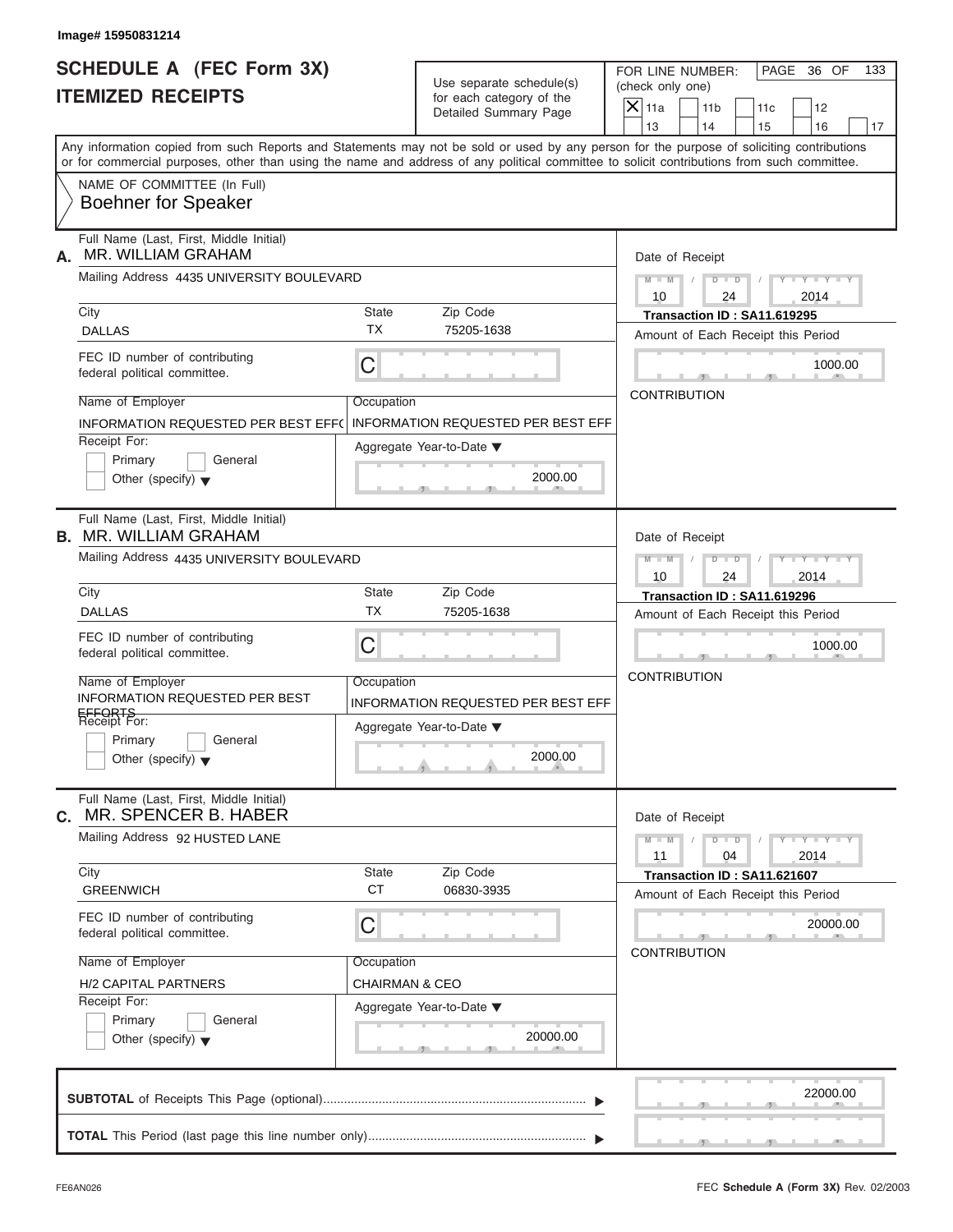| <b>ITEMIZED RECEIPTS</b>                                                                                                              |                        | Use separate schedule(s)<br>for each category of the                             | (check only one)                                                                                                                                                                                                                                                                        |
|---------------------------------------------------------------------------------------------------------------------------------------|------------------------|----------------------------------------------------------------------------------|-----------------------------------------------------------------------------------------------------------------------------------------------------------------------------------------------------------------------------------------------------------------------------------------|
|                                                                                                                                       |                        | Detailed Summary Page                                                            | $\overline{X} _{11a}$<br>11 <sub>b</sub><br>11c<br>12<br>13<br>14<br>15<br>16<br>17                                                                                                                                                                                                     |
|                                                                                                                                       |                        |                                                                                  | Any information copied from such Reports and Statements may not be sold or used by any person for the purpose of soliciting contributions<br>or for commercial purposes, other than using the name and address of any political committee to solicit contributions from such committee. |
| NAME OF COMMITTEE (In Full)<br><b>Boehner for Speaker</b>                                                                             |                        |                                                                                  |                                                                                                                                                                                                                                                                                         |
| Full Name (Last, First, Middle Initial)<br>MS. SUSAN HAFIZOGLU<br>А.                                                                  |                        |                                                                                  | Date of Receipt                                                                                                                                                                                                                                                                         |
| Mailing Address 5422 71ST STREET                                                                                                      |                        |                                                                                  | $D$ $\Box$ $D$<br>$Y - Y - Y - Y - Y$<br>$M - M$ /<br>$\sqrt{ }$<br>10<br>21<br>2014                                                                                                                                                                                                    |
| City<br><b>LUBBOCK</b>                                                                                                                | State<br><b>TX</b>     | Zip Code<br>79424-2000                                                           | Transaction ID: SA11.618652<br>Amount of Each Receipt this Period                                                                                                                                                                                                                       |
| FEC ID number of contributing<br>federal political committee.                                                                         | $\mathsf C$            |                                                                                  | 2500.00                                                                                                                                                                                                                                                                                 |
| Name of Employer<br>INFORMATION REQUESTED PER BEST EFF(<br>Receipt For:<br>Primary<br>General<br>Other (specify) $\blacktriangledown$ | Occupation             | <b>INFORMATION REQUESTED PER BEST EFF</b><br>Aggregate Year-to-Date ▼<br>2500.00 | <b>CONTRIBUTION</b>                                                                                                                                                                                                                                                                     |
| Full Name (Last, First, Middle Initial)<br><b>B.</b> MR. KENT R. HANCE                                                                |                        |                                                                                  | Date of Receipt                                                                                                                                                                                                                                                                         |
| Mailing Address PO BOX 4226                                                                                                           |                        |                                                                                  | $D - I - D$<br>$Y = Y = Y - Y$<br>$M - M$<br>$\sqrt{2}$<br>10<br>31<br>2014                                                                                                                                                                                                             |
| City<br><b>LUBBOCK</b>                                                                                                                | State<br><b>TX</b>     | Zip Code<br>79409-0003                                                           | Transaction ID: SA11.621103                                                                                                                                                                                                                                                             |
| FEC ID number of contributing<br>federal political committee.                                                                         | C                      |                                                                                  | Amount of Each Receipt this Period<br>5000.00                                                                                                                                                                                                                                           |
| Name of Employer<br><b>HANCE &amp; GAMBLE PC</b>                                                                                      | Occupation<br>ATTORNEY |                                                                                  | <b>CONTRIBUTION</b>                                                                                                                                                                                                                                                                     |
| Receipt For:<br>Primary<br>General<br>Other (specify) $\blacktriangledown$                                                            |                        | Aggregate Year-to-Date ▼<br>5000.00                                              |                                                                                                                                                                                                                                                                                         |
| Full Name (Last, First, Middle Initial)<br><b>MS. NANCY NASH HARPER</b><br>С.                                                         |                        |                                                                                  | Date of Receipt                                                                                                                                                                                                                                                                         |
| Mailing Address PO BOX 1988                                                                                                           |                        |                                                                                  | $Y - Y - Y - Y - Y$<br>$M - M$<br>$D$ $\Box$ $D$<br>2014<br>10<br>31                                                                                                                                                                                                                    |
| City<br><b>AUSTIN</b>                                                                                                                 | State<br><b>TX</b>     | Zip Code<br>78767-1988                                                           | Transaction ID: SA11.621102<br>Amount of Each Receipt this Period                                                                                                                                                                                                                       |
| FEC ID number of contributing<br>federal political committee.                                                                         | C                      |                                                                                  | 1000.00<br><b>CONTRIBUTION</b>                                                                                                                                                                                                                                                          |
| Name of Employer                                                                                                                      | Occupation             |                                                                                  |                                                                                                                                                                                                                                                                                         |
| CAPITOL CHEVROLET<br>Receipt For:                                                                                                     | <b>CAR SALES</b>       |                                                                                  |                                                                                                                                                                                                                                                                                         |
| Primary<br>General<br>Other (specify) $\blacktriangledown$                                                                            |                        | Aggregate Year-to-Date ▼<br>1000.00                                              |                                                                                                                                                                                                                                                                                         |
|                                                                                                                                       |                        |                                                                                  | 8500.00                                                                                                                                                                                                                                                                                 |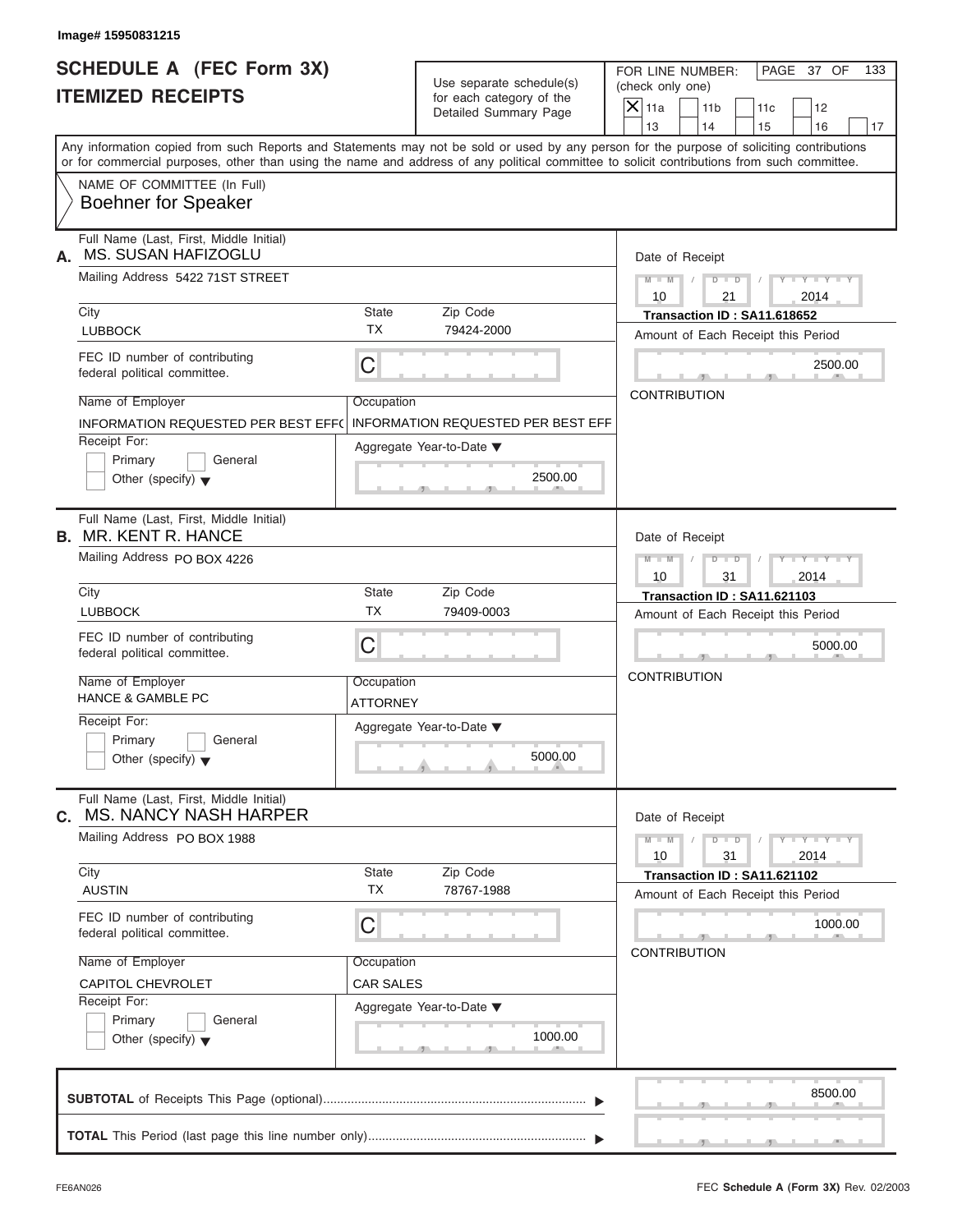| <b>SCHEDULE A (FEC Form 3X)</b>                                                                                                                                                                                                                                                         |                                                      |                                      | FOR LINE NUMBER:            |                      |                                    | PAGE 38 OF                  | 133 |
|-----------------------------------------------------------------------------------------------------------------------------------------------------------------------------------------------------------------------------------------------------------------------------------------|------------------------------------------------------|--------------------------------------|-----------------------------|----------------------|------------------------------------|-----------------------------|-----|
| <b>ITEMIZED RECEIPTS</b>                                                                                                                                                                                                                                                                | Use separate schedule(s)<br>for each category of the |                                      | (check only one)<br>$X$ 11a | 11 <sub>b</sub>      | 11c                                | 12                          |     |
|                                                                                                                                                                                                                                                                                         |                                                      | Detailed Summary Page                | 13                          | 14                   | 15                                 | 16                          | 17  |
| Any information copied from such Reports and Statements may not be sold or used by any person for the purpose of soliciting contributions<br>or for commercial purposes, other than using the name and address of any political committee to solicit contributions from such committee. |                                                      |                                      |                             |                      |                                    |                             |     |
| NAME OF COMMITTEE (In Full)<br><b>Boehner for Speaker</b>                                                                                                                                                                                                                               |                                                      |                                      |                             |                      |                                    |                             |     |
| Full Name (Last, First, Middle Initial)<br>MR. JUSTIN ROSS HARTFIELD<br>А.                                                                                                                                                                                                              |                                                      |                                      |                             | Date of Receipt      |                                    |                             |     |
| Mailing Address 41 DISCOVERY                                                                                                                                                                                                                                                            |                                                      |                                      | $M - M$ /<br>10             | $D$ $D$<br>24        | $\sqrt{ }$                         | $Y - Y - Y - Y - Y$<br>2014 |     |
| City<br><b>IRVINE</b>                                                                                                                                                                                                                                                                   | State<br>CA                                          | Zip Code<br>92618-3150               |                             |                      | Transaction ID: SA11.619303        |                             |     |
|                                                                                                                                                                                                                                                                                         |                                                      |                                      |                             |                      | Amount of Each Receipt this Period |                             |     |
| FEC ID number of contributing<br>federal political committee.                                                                                                                                                                                                                           | С                                                    |                                      |                             |                      |                                    | 1000.00                     |     |
| Name of Employer                                                                                                                                                                                                                                                                        | Occupation                                           |                                      |                             | <b>CONTRIBUTION</b>  |                                    |                             |     |
| <b>GHOST GROUP</b>                                                                                                                                                                                                                                                                      | <b>MANAGER</b>                                       |                                      |                             |                      |                                    |                             |     |
| Receipt For:<br>Primary<br>General<br>Other (specify) $\blacktriangledown$                                                                                                                                                                                                              |                                                      | Aggregate Year-to-Date ▼<br>1000.00  |                             |                      |                                    |                             |     |
| Full Name (Last, First, Middle Initial)<br><b>B. MR. PRESTON H. HASKELL</b>                                                                                                                                                                                                             |                                                      |                                      |                             | Date of Receipt      |                                    |                             |     |
| Mailing Address 111 RIVERSIDE AVENUE                                                                                                                                                                                                                                                    |                                                      |                                      | $M = M - 1$<br>10           | $D - I - D$<br>28    | $\sqrt{2}$                         | $Y = Y = Y' - Y'$<br>2014   |     |
| City                                                                                                                                                                                                                                                                                    | State                                                | Zip Code                             |                             |                      | Transaction ID: SA11.619710        |                             |     |
| <b>JACKSONVILLE</b>                                                                                                                                                                                                                                                                     | <b>FL</b>                                            | 32202-4905                           |                             |                      | Amount of Each Receipt this Period |                             |     |
| FEC ID number of contributing<br>federal political committee.                                                                                                                                                                                                                           | C                                                    |                                      |                             |                      |                                    | 500.00                      |     |
| Name of Employer<br>THE HASKELL COMPANY                                                                                                                                                                                                                                                 | Occupation<br>CHAIRMAN                               |                                      | <b>CONTRIBUTION</b>         |                      |                                    |                             |     |
| Receipt For:<br>Primary<br>General<br>Other (specify) $\blacktriangledown$                                                                                                                                                                                                              |                                                      | Aggregate Year-to-Date ▼<br>500.00   |                             |                      |                                    |                             |     |
| Full Name (Last, First, Middle Initial)<br>MR. B. HELLER<br>C.                                                                                                                                                                                                                          |                                                      |                                      |                             | Date of Receipt      |                                    |                             |     |
| Mailing Address PO BOX 320845                                                                                                                                                                                                                                                           |                                                      |                                      | $M - M$<br>10               | $D$ $\Box$ $D$<br>31 |                                    | $Y - Y - Y - Y - Y$<br>2014 |     |
| City<br>ALEXANDRIA                                                                                                                                                                                                                                                                      | <b>State</b><br>VA                                   | Zip Code<br>22320-4845               |                             |                      | Transaction ID: SA11.621111        |                             |     |
| FEC ID number of contributing<br>federal political committee.                                                                                                                                                                                                                           | С                                                    |                                      |                             |                      | Amount of Each Receipt this Period | 25000.00                    |     |
|                                                                                                                                                                                                                                                                                         |                                                      |                                      |                             | <b>CONTRIBUTION</b>  |                                    |                             |     |
| Name of Employer                                                                                                                                                                                                                                                                        | Occupation                                           |                                      |                             |                      |                                    |                             |     |
| <b>SELF EMPLOYED</b><br>Receipt For:                                                                                                                                                                                                                                                    | <b>REAL ESTATE</b>                                   |                                      |                             |                      |                                    |                             |     |
| Primary<br>General<br>Other (specify) $\blacktriangledown$                                                                                                                                                                                                                              |                                                      | Aggregate Year-to-Date ▼<br>25000.00 |                             |                      |                                    |                             |     |
|                                                                                                                                                                                                                                                                                         |                                                      |                                      |                             |                      |                                    | 26500.00                    |     |
|                                                                                                                                                                                                                                                                                         |                                                      |                                      |                             |                      |                                    |                             |     |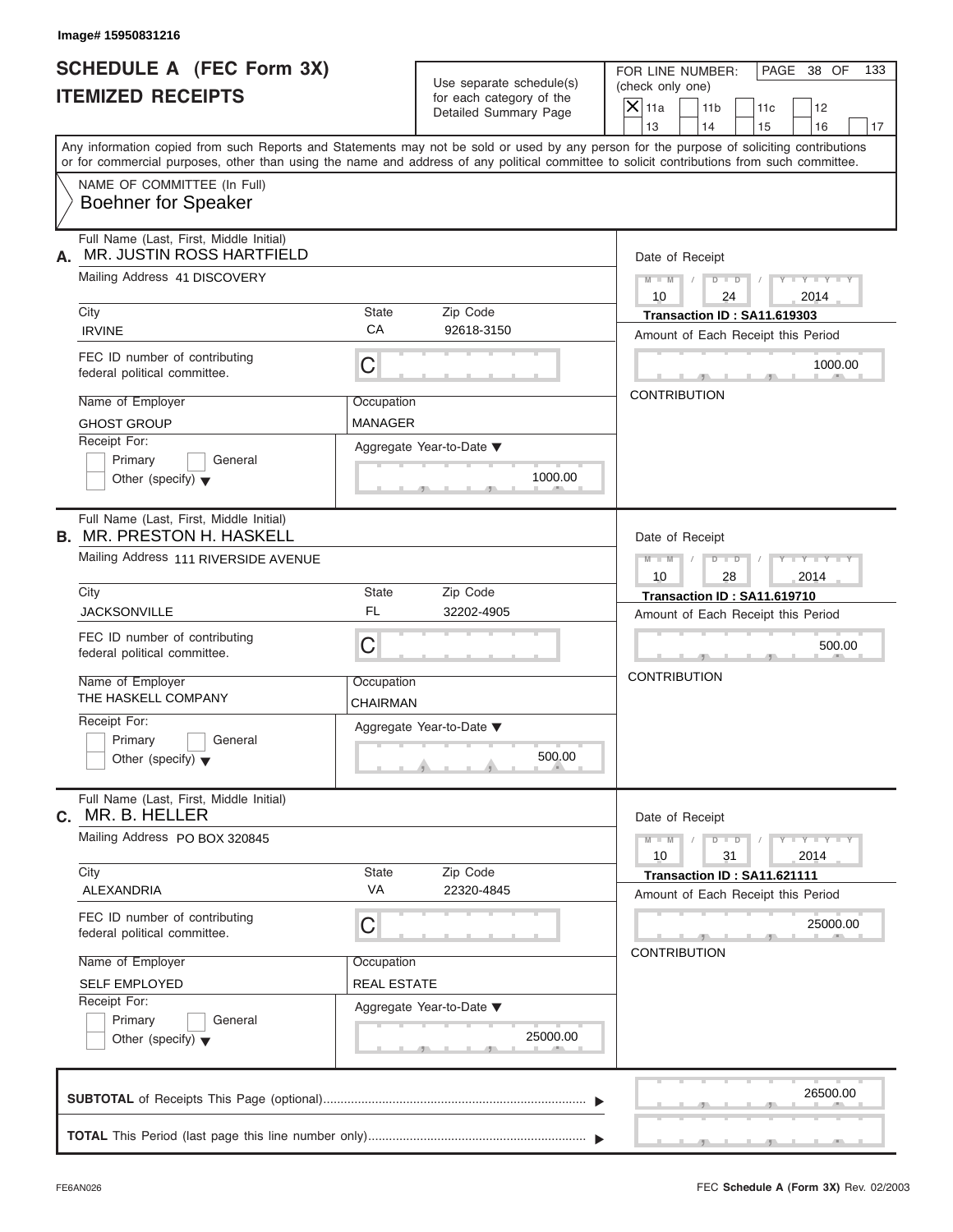|  | lmage# 15950831217 |  |
|--|--------------------|--|
|--|--------------------|--|

| Use separate schedule(s)<br>for each category of the<br>Detailed Summary Page<br>Zip Code<br>47006 | PAGE 39 OF<br>FOR LINE NUMBER:<br>133<br>(check only one)<br>$X$ 11a<br>11 <sub>b</sub><br>11c<br>12<br>13<br>14<br>15<br>16<br>17<br>Any information copied from such Reports and Statements may not be sold or used by any person for the purpose of soliciting contributions<br>or for commercial purposes, other than using the name and address of any political committee to solicit contributions from such committee.<br>Date of Receipt<br>$M - M$ /<br>$D$ $D$<br>$Y - Y - Y - Y - Y$<br>$\sqrt{ }$<br>04<br>2014<br>11<br>Transaction ID: SA11.621604<br>Amount of Each Receipt this Period |
|----------------------------------------------------------------------------------------------------|--------------------------------------------------------------------------------------------------------------------------------------------------------------------------------------------------------------------------------------------------------------------------------------------------------------------------------------------------------------------------------------------------------------------------------------------------------------------------------------------------------------------------------------------------------------------------------------------------------|
|                                                                                                    |                                                                                                                                                                                                                                                                                                                                                                                                                                                                                                                                                                                                        |
|                                                                                                    |                                                                                                                                                                                                                                                                                                                                                                                                                                                                                                                                                                                                        |
|                                                                                                    |                                                                                                                                                                                                                                                                                                                                                                                                                                                                                                                                                                                                        |
|                                                                                                    |                                                                                                                                                                                                                                                                                                                                                                                                                                                                                                                                                                                                        |
|                                                                                                    |                                                                                                                                                                                                                                                                                                                                                                                                                                                                                                                                                                                                        |
|                                                                                                    |                                                                                                                                                                                                                                                                                                                                                                                                                                                                                                                                                                                                        |
|                                                                                                    | 2500.00                                                                                                                                                                                                                                                                                                                                                                                                                                                                                                                                                                                                |
|                                                                                                    | <b>CONTRIBUTION</b>                                                                                                                                                                                                                                                                                                                                                                                                                                                                                                                                                                                    |
| Aggregate Year-to-Date ▼<br>2500.00                                                                |                                                                                                                                                                                                                                                                                                                                                                                                                                                                                                                                                                                                        |
|                                                                                                    | Date of Receipt                                                                                                                                                                                                                                                                                                                                                                                                                                                                                                                                                                                        |
|                                                                                                    | Y T Y T Y T<br>$M - M$<br>$D - D$<br>10<br>28<br>2014                                                                                                                                                                                                                                                                                                                                                                                                                                                                                                                                                  |
| Zip Code<br>45244-2595                                                                             | Transaction ID: SA11.619734<br>Amount of Each Receipt this Period                                                                                                                                                                                                                                                                                                                                                                                                                                                                                                                                      |
|                                                                                                    | 500.00                                                                                                                                                                                                                                                                                                                                                                                                                                                                                                                                                                                                 |
|                                                                                                    | <b>CONTRIBUTION</b>                                                                                                                                                                                                                                                                                                                                                                                                                                                                                                                                                                                    |
| 500.00                                                                                             |                                                                                                                                                                                                                                                                                                                                                                                                                                                                                                                                                                                                        |
|                                                                                                    | Date of Receipt                                                                                                                                                                                                                                                                                                                                                                                                                                                                                                                                                                                        |
|                                                                                                    | $Y - Y - Y - Y - Y$<br>$M - M$<br>$D$ $\Box$ $D$<br>2014<br>10<br>28                                                                                                                                                                                                                                                                                                                                                                                                                                                                                                                                   |
| 35226-3950                                                                                         | Transaction ID: SA11.619776<br>Amount of Each Receipt this Period                                                                                                                                                                                                                                                                                                                                                                                                                                                                                                                                      |
|                                                                                                    | 2500.00<br><b>CONTRIBUTION</b>                                                                                                                                                                                                                                                                                                                                                                                                                                                                                                                                                                         |
|                                                                                                    |                                                                                                                                                                                                                                                                                                                                                                                                                                                                                                                                                                                                        |
|                                                                                                    |                                                                                                                                                                                                                                                                                                                                                                                                                                                                                                                                                                                                        |
| 2500.00                                                                                            |                                                                                                                                                                                                                                                                                                                                                                                                                                                                                                                                                                                                        |
|                                                                                                    | Aggregate Year-to-Date ▼<br>Zip Code<br>Aggregate Year-to-Date ▼                                                                                                                                                                                                                                                                                                                                                                                                                                                                                                                                       |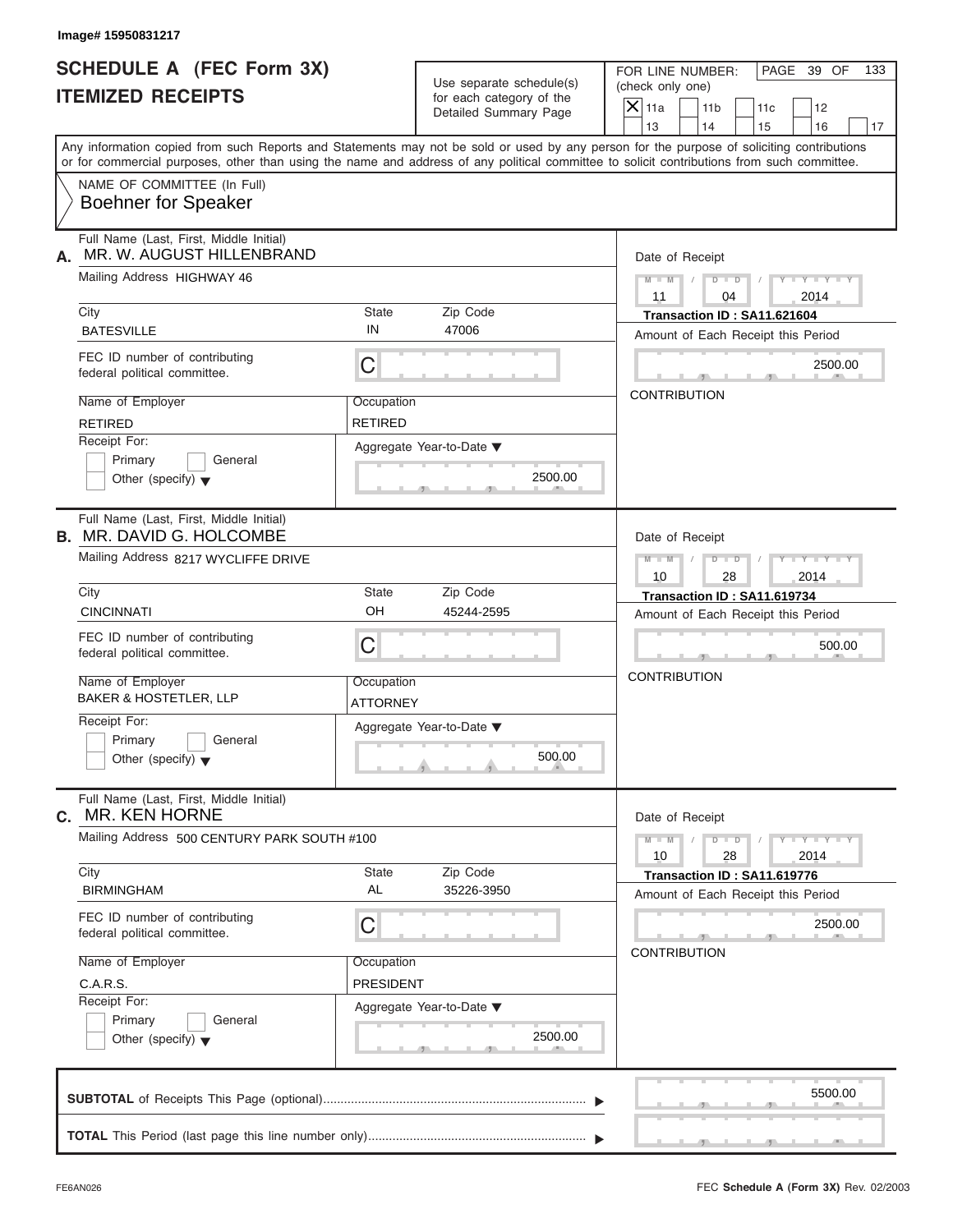| <b>SCHEDULE A (FEC Form 3X)</b><br><b>ITEMIZED RECEIPTS</b><br>Any information copied from such Reports and Statements may not be sold or used by any person for the purpose of soliciting contributions<br>or for commercial purposes, other than using the name and address of any political committee to solicit contributions from such committee.<br>NAME OF COMMITTEE (In Full)<br><b>Boehner for Speaker</b><br>Full Name (Last, First, Middle Initial)<br>MS. JENNIFER HOUSTON<br>А.<br>Mailing Address 2918 BANYAN BOULEVARD CIRCLE, NW<br>City<br><b>BOCA RATON</b><br>FEC ID number of contributing<br>C<br>federal political committee.<br>Name of Employer | Use separate schedule(s)<br>for each category of the<br>Detailed Summary Page<br>State<br>Zip Code<br>FL<br>33431-6335 | FOR LINE NUMBER:<br>PAGE 40 OF<br>133<br>(check only one)<br>$X$ 11a<br>11 <sub>b</sub><br>11c<br>12<br>13<br>14<br>15<br>16<br>17<br>Date of Receipt<br>$D$ $D$<br>$Y - Y - Y - Y - Y$<br>$M - M$ /<br>10<br>28<br>2014<br>Transaction ID: SA11.619749 |
|-------------------------------------------------------------------------------------------------------------------------------------------------------------------------------------------------------------------------------------------------------------------------------------------------------------------------------------------------------------------------------------------------------------------------------------------------------------------------------------------------------------------------------------------------------------------------------------------------------------------------------------------------------------------------|------------------------------------------------------------------------------------------------------------------------|---------------------------------------------------------------------------------------------------------------------------------------------------------------------------------------------------------------------------------------------------------|
|                                                                                                                                                                                                                                                                                                                                                                                                                                                                                                                                                                                                                                                                         |                                                                                                                        |                                                                                                                                                                                                                                                         |
|                                                                                                                                                                                                                                                                                                                                                                                                                                                                                                                                                                                                                                                                         |                                                                                                                        |                                                                                                                                                                                                                                                         |
|                                                                                                                                                                                                                                                                                                                                                                                                                                                                                                                                                                                                                                                                         |                                                                                                                        |                                                                                                                                                                                                                                                         |
|                                                                                                                                                                                                                                                                                                                                                                                                                                                                                                                                                                                                                                                                         |                                                                                                                        |                                                                                                                                                                                                                                                         |
|                                                                                                                                                                                                                                                                                                                                                                                                                                                                                                                                                                                                                                                                         |                                                                                                                        |                                                                                                                                                                                                                                                         |
|                                                                                                                                                                                                                                                                                                                                                                                                                                                                                                                                                                                                                                                                         |                                                                                                                        |                                                                                                                                                                                                                                                         |
|                                                                                                                                                                                                                                                                                                                                                                                                                                                                                                                                                                                                                                                                         |                                                                                                                        |                                                                                                                                                                                                                                                         |
|                                                                                                                                                                                                                                                                                                                                                                                                                                                                                                                                                                                                                                                                         |                                                                                                                        |                                                                                                                                                                                                                                                         |
|                                                                                                                                                                                                                                                                                                                                                                                                                                                                                                                                                                                                                                                                         |                                                                                                                        | Amount of Each Receipt this Period                                                                                                                                                                                                                      |
|                                                                                                                                                                                                                                                                                                                                                                                                                                                                                                                                                                                                                                                                         |                                                                                                                        | 1000.00                                                                                                                                                                                                                                                 |
|                                                                                                                                                                                                                                                                                                                                                                                                                                                                                                                                                                                                                                                                         | Occupation                                                                                                             | <b>CONTRIBUTION</b>                                                                                                                                                                                                                                     |
| THE GEO GROUP                                                                                                                                                                                                                                                                                                                                                                                                                                                                                                                                                                                                                                                           | <b>EXECUTIVE VICE PRESIDENT</b>                                                                                        |                                                                                                                                                                                                                                                         |
| Receipt For:                                                                                                                                                                                                                                                                                                                                                                                                                                                                                                                                                                                                                                                            | Aggregate Year-to-Date ▼                                                                                               |                                                                                                                                                                                                                                                         |
| Primary<br>General<br>Other (specify) $\blacktriangledown$                                                                                                                                                                                                                                                                                                                                                                                                                                                                                                                                                                                                              | 1000.00                                                                                                                |                                                                                                                                                                                                                                                         |
| Full Name (Last, First, Middle Initial)<br><b>B. MR. JOHN B. HOWARD</b>                                                                                                                                                                                                                                                                                                                                                                                                                                                                                                                                                                                                 | Date of Receipt                                                                                                        |                                                                                                                                                                                                                                                         |
| Mailing Address 32 BLUEBERRY LANE                                                                                                                                                                                                                                                                                                                                                                                                                                                                                                                                                                                                                                       |                                                                                                                        | $M - M$<br>$D - I - D$<br>Y TYTTYTTY<br>11<br>04<br>2014                                                                                                                                                                                                |
| City                                                                                                                                                                                                                                                                                                                                                                                                                                                                                                                                                                                                                                                                    | State<br>Zip Code                                                                                                      | Transaction ID: SA11.621614                                                                                                                                                                                                                             |
| <b>DARIEN</b>                                                                                                                                                                                                                                                                                                                                                                                                                                                                                                                                                                                                                                                           | <b>CT</b><br>06820-2509                                                                                                | Amount of Each Receipt this Period                                                                                                                                                                                                                      |
| FEC ID number of contributing<br>C<br>federal political committee.                                                                                                                                                                                                                                                                                                                                                                                                                                                                                                                                                                                                      |                                                                                                                        | 5000.00                                                                                                                                                                                                                                                 |
| Name of Employer<br>AQR CAPITAL MANAGEMENT                                                                                                                                                                                                                                                                                                                                                                                                                                                                                                                                                                                                                              | Occupation<br>COO/CFO                                                                                                  | <b>CONTRIBUTION</b>                                                                                                                                                                                                                                     |
| Receipt For:<br>Primary<br>General<br>Other (specify) $\blacktriangledown$                                                                                                                                                                                                                                                                                                                                                                                                                                                                                                                                                                                              | Aggregate Year-to-Date ▼<br>5000.00                                                                                    |                                                                                                                                                                                                                                                         |
| Full Name (Last, First, Middle Initial)<br>MR. ROBERT H. HOY JR.<br>С.                                                                                                                                                                                                                                                                                                                                                                                                                                                                                                                                                                                                  |                                                                                                                        | Date of Receipt                                                                                                                                                                                                                                         |
| Mailing Address 201 VILLA SERENA COURT                                                                                                                                                                                                                                                                                                                                                                                                                                                                                                                                                                                                                                  |                                                                                                                        | $Y = Y = Y + Y$<br>$M - M$<br>$D - D$<br>21<br>10<br>2014                                                                                                                                                                                               |
| City<br>EL PASO                                                                                                                                                                                                                                                                                                                                                                                                                                                                                                                                                                                                                                                         | State<br>Zip Code<br><b>TX</b><br>79922-1050                                                                           | Transaction ID: SA11.618589                                                                                                                                                                                                                             |
|                                                                                                                                                                                                                                                                                                                                                                                                                                                                                                                                                                                                                                                                         |                                                                                                                        | Amount of Each Receipt this Period                                                                                                                                                                                                                      |
| FEC ID number of contributing<br>С<br>federal political committee.                                                                                                                                                                                                                                                                                                                                                                                                                                                                                                                                                                                                      |                                                                                                                        | 1000.00<br><b>CONTRIBUTION</b>                                                                                                                                                                                                                          |
| Name of Employer                                                                                                                                                                                                                                                                                                                                                                                                                                                                                                                                                                                                                                                        | Occupation                                                                                                             |                                                                                                                                                                                                                                                         |
| <b>RETIRED</b>                                                                                                                                                                                                                                                                                                                                                                                                                                                                                                                                                                                                                                                          | RETIRED                                                                                                                |                                                                                                                                                                                                                                                         |
| Receipt For:<br>Primary<br>General<br>Other (specify) $\blacktriangledown$                                                                                                                                                                                                                                                                                                                                                                                                                                                                                                                                                                                              | Aggregate Year-to-Date ▼<br>1000.00                                                                                    |                                                                                                                                                                                                                                                         |
|                                                                                                                                                                                                                                                                                                                                                                                                                                                                                                                                                                                                                                                                         |                                                                                                                        | 7000.00                                                                                                                                                                                                                                                 |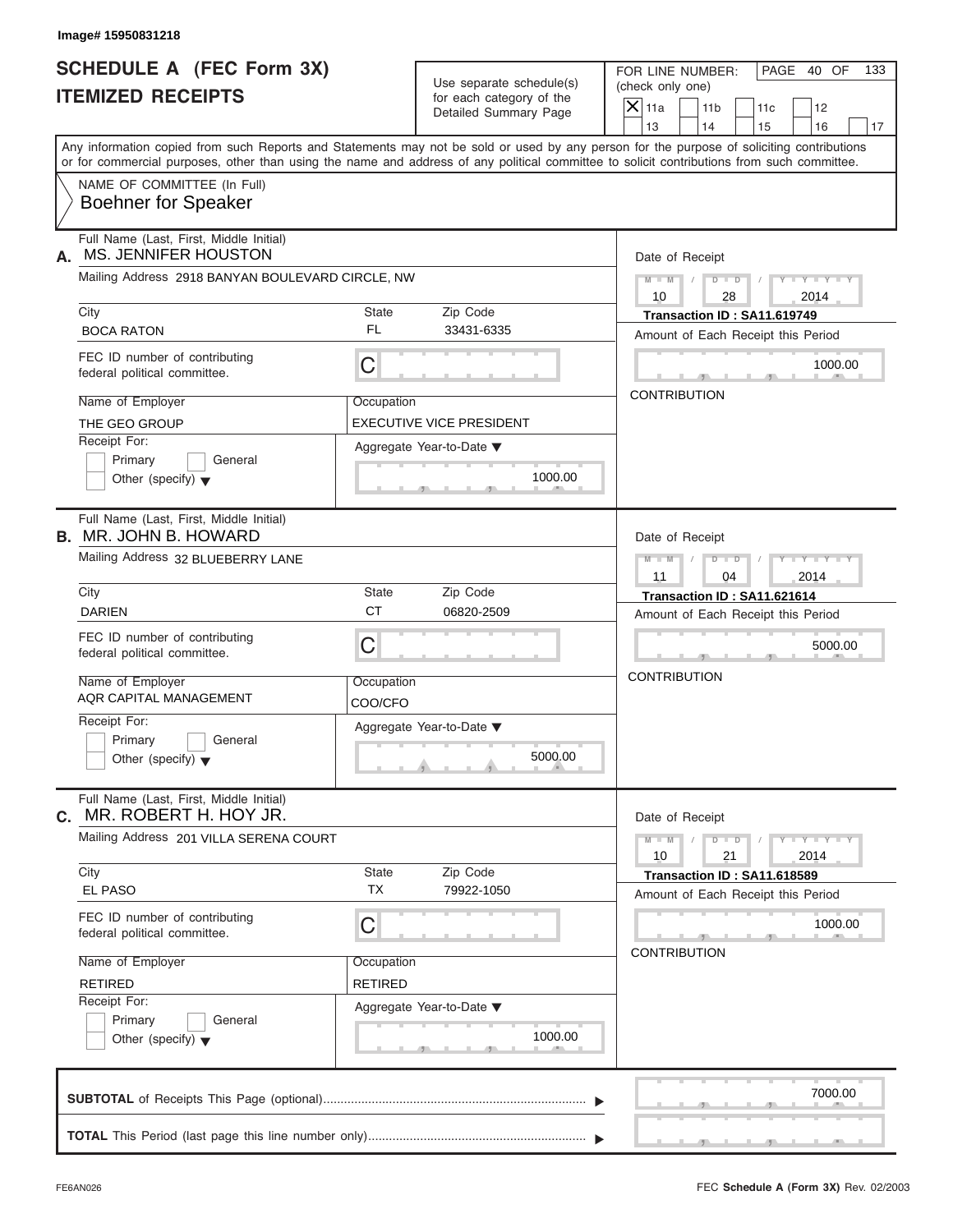| <b>SCHEDULE A (FEC Form 3X)</b>                                                                                                                                                                                                                                                         |                                                   |                          | FOR LINE NUMBER:    |                     |                                    | PAGE 41 OF                  | 133 |
|-----------------------------------------------------------------------------------------------------------------------------------------------------------------------------------------------------------------------------------------------------------------------------------------|---------------------------------------------------|--------------------------|---------------------|---------------------|------------------------------------|-----------------------------|-----|
|                                                                                                                                                                                                                                                                                         |                                                   | Use separate schedule(s) | (check only one)    |                     |                                    |                             |     |
| <b>ITEMIZED RECEIPTS</b>                                                                                                                                                                                                                                                                | for each category of the<br>Detailed Summary Page |                          | $X$ 11a             | 11 <sub>b</sub>     | 11c                                | 12                          |     |
|                                                                                                                                                                                                                                                                                         |                                                   |                          |                     | 14                  | 15                                 | 16                          | 17  |
| Any information copied from such Reports and Statements may not be sold or used by any person for the purpose of soliciting contributions<br>or for commercial purposes, other than using the name and address of any political committee to solicit contributions from such committee. |                                                   |                          |                     |                     |                                    |                             |     |
| NAME OF COMMITTEE (In Full)<br><b>Boehner for Speaker</b>                                                                                                                                                                                                                               |                                                   |                          |                     |                     |                                    |                             |     |
| Full Name (Last, First, Middle Initial)<br>MR. JOHN L. HURLEY SR.<br>А.                                                                                                                                                                                                                 |                                                   |                          |                     | Date of Receipt     |                                    |                             |     |
| Mailing Address 2195 IBIS ISLE ROAD<br><b>APARTMENT 2</b>                                                                                                                                                                                                                               |                                                   |                          | $M - M$ /<br>10     | $D$ $D$<br>28       |                                    | $Y - Y - Y - Y - Y$<br>2014 |     |
| City                                                                                                                                                                                                                                                                                    | State                                             | Zip Code                 |                     |                     | Transaction ID: SA11.619739        |                             |     |
| PALM BEACH                                                                                                                                                                                                                                                                              | FL                                                | 33480-5316               |                     |                     | Amount of Each Receipt this Period |                             |     |
| FEC ID number of contributing<br>federal political committee.                                                                                                                                                                                                                           | C                                                 |                          |                     |                     |                                    | 2600.00                     |     |
| Name of Employer                                                                                                                                                                                                                                                                        | Occupation                                        |                          | <b>CONTRIBUTION</b> |                     |                                    |                             |     |
| <b>SELF-EMPLOYED</b>                                                                                                                                                                                                                                                                    | <b>ATTORNEY</b>                                   |                          |                     |                     |                                    |                             |     |
| Receipt For:                                                                                                                                                                                                                                                                            | Aggregate Year-to-Date ▼                          |                          |                     |                     |                                    |                             |     |
| Primary<br>General                                                                                                                                                                                                                                                                      |                                                   |                          |                     |                     |                                    |                             |     |
| Other (specify) $\blacktriangledown$                                                                                                                                                                                                                                                    |                                                   | 2600.00                  |                     |                     |                                    |                             |     |
| Full Name (Last, First, Middle Initial)<br><b>B. MR. K. MICHAEL INGRAM</b>                                                                                                                                                                                                              |                                                   |                          |                     | Date of Receipt     |                                    |                             |     |
| Mailing Address 6094 EAST CHOLLA DRIVE                                                                                                                                                                                                                                                  |                                                   |                          | $M$ $M$             | $D - I - D$         |                                    | Y TYTTYTTY                  |     |
|                                                                                                                                                                                                                                                                                         |                                                   |                          | 10                  | 24                  |                                    | 2014                        |     |
| City                                                                                                                                                                                                                                                                                    | State                                             | Zip Code                 |                     |                     | Transaction ID: SA11.619278        |                             |     |
| PARADISE VALLEY                                                                                                                                                                                                                                                                         | AZ                                                | 85253-3032               |                     |                     | Amount of Each Receipt this Period |                             |     |
| FEC ID number of contributing<br>federal political committee.                                                                                                                                                                                                                           | C                                                 |                          |                     |                     |                                    | 2500.00                     |     |
| Name of Employer<br>EL DORADO HOLDINGS INC.                                                                                                                                                                                                                                             | Occupation<br>PRESIDENT                           |                          | <b>CONTRIBUTION</b> |                     |                                    |                             |     |
| Receipt For:                                                                                                                                                                                                                                                                            | Aggregate Year-to-Date ▼                          |                          |                     |                     |                                    |                             |     |
| Primary<br>General<br>Other (specify) $\blacktriangledown$                                                                                                                                                                                                                              |                                                   | 2500.00                  |                     |                     |                                    |                             |     |
| Full Name (Last, First, Middle Initial)<br>MR. FRANKLIN P. JOHNSON JR.<br>С.                                                                                                                                                                                                            |                                                   |                          |                     | Date of Receipt     |                                    |                             |     |
| Mailing Address 1411 EDGEWOOD DRIVE                                                                                                                                                                                                                                                     |                                                   |                          | $M - M$<br>10       | $D - D$<br>28       |                                    | $Y - Y - Y - Y - I$<br>2014 |     |
| City                                                                                                                                                                                                                                                                                    | State<br>CA                                       | Zip Code<br>94301-3118   |                     |                     | Transaction ID: SA11.619703        |                             |     |
| PALO ALTO                                                                                                                                                                                                                                                                               |                                                   |                          |                     |                     | Amount of Each Receipt this Period |                             |     |
| FEC ID number of contributing<br>federal political committee.                                                                                                                                                                                                                           | С                                                 |                          |                     |                     |                                    | 5000.00                     |     |
| Name of Employer                                                                                                                                                                                                                                                                        | Occupation                                        |                          |                     | <b>CONTRIBUTION</b> |                                    |                             |     |
| <b>SELF EMPLOYED</b>                                                                                                                                                                                                                                                                    | <b>BUSINESS MAN</b>                               |                          |                     |                     |                                    |                             |     |
| Receipt For:                                                                                                                                                                                                                                                                            | Aggregate Year-to-Date ▼                          |                          |                     |                     |                                    |                             |     |
| Primary<br>General<br>Other (specify) $\blacktriangledown$                                                                                                                                                                                                                              |                                                   | 23500.00                 |                     |                     |                                    |                             |     |
|                                                                                                                                                                                                                                                                                         |                                                   |                          |                     |                     |                                    | 10100.00                    |     |
|                                                                                                                                                                                                                                                                                         |                                                   |                          |                     |                     |                                    |                             |     |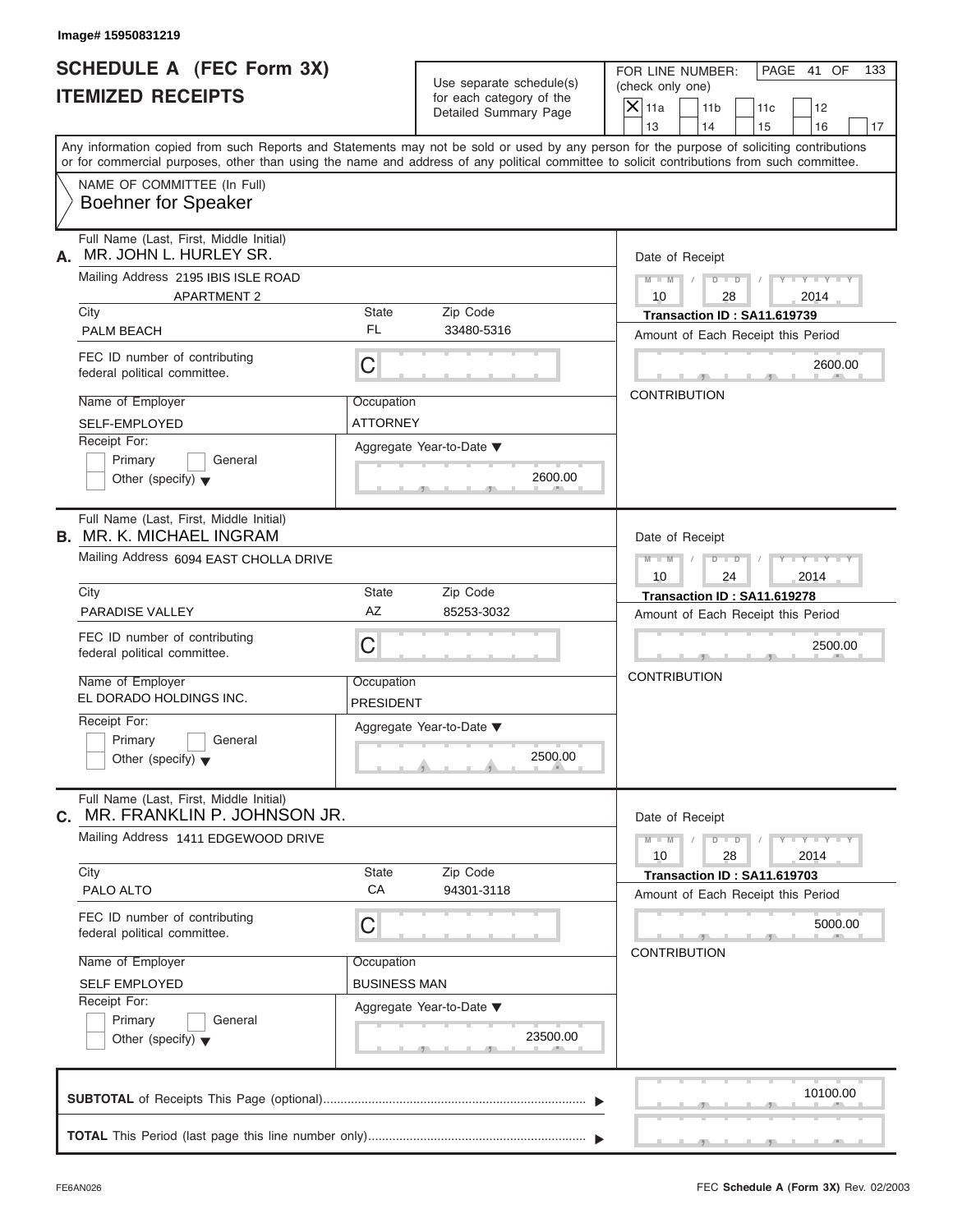| <b>SCHEDULE A (FEC Form 3X)</b><br><b>ITEMIZED RECEIPTS</b>                |                    | Use separate schedule(s)<br>for each category of the | PAGE 42 OF<br>FOR LINE NUMBER:<br>133<br>(check only one)                                                                                                                                                                                                                               |
|----------------------------------------------------------------------------|--------------------|------------------------------------------------------|-----------------------------------------------------------------------------------------------------------------------------------------------------------------------------------------------------------------------------------------------------------------------------------------|
|                                                                            |                    | Detailed Summary Page                                | $\overline{X} _{11a}$<br>11 <sub>b</sub><br>11c<br>12<br>13<br>14<br>15<br>16<br>17                                                                                                                                                                                                     |
|                                                                            |                    |                                                      | Any information copied from such Reports and Statements may not be sold or used by any person for the purpose of soliciting contributions<br>or for commercial purposes, other than using the name and address of any political committee to solicit contributions from such committee. |
| NAME OF COMMITTEE (In Full)<br><b>Boehner for Speaker</b>                  |                    |                                                      |                                                                                                                                                                                                                                                                                         |
| Full Name (Last, First, Middle Initial)<br>MR. PAUL G. JOHNSON<br>А.       |                    |                                                      | Date of Receipt                                                                                                                                                                                                                                                                         |
| Mailing Address 100 PGA TOUR BOULEVARD                                     |                    |                                                      | $D$ $\Box$ $D$<br>$Y - Y - Y - Y - Y$<br>$M - M$ /<br>$\sqrt{ }$<br>10<br>28<br>2014                                                                                                                                                                                                    |
| City                                                                       | State              | Zip Code                                             | Transaction ID: SA11.619718                                                                                                                                                                                                                                                             |
| PONTE VEDRA BEACH                                                          | FL                 | 32082-3046                                           | Amount of Each Receipt this Period                                                                                                                                                                                                                                                      |
| FEC ID number of contributing<br>federal political committee.              | $\mathsf C$        |                                                      | 2500.00                                                                                                                                                                                                                                                                                 |
| Name of Employer                                                           | Occupation         |                                                      | <b>CONTRIBUTION</b>                                                                                                                                                                                                                                                                     |
| <b>PGA TOUR</b>                                                            |                    | SVP, INTERNATIONAL BUSINESS                          |                                                                                                                                                                                                                                                                                         |
| Receipt For:<br>Primary<br>General<br>Other (specify) $\blacktriangledown$ |                    | Aggregate Year-to-Date ▼<br>2500.00                  |                                                                                                                                                                                                                                                                                         |
| Full Name (Last, First, Middle Initial)<br><b>B. RUSSELL A. JOHNSON</b>    |                    |                                                      | Date of Receipt                                                                                                                                                                                                                                                                         |
| Mailing Address 2777 YULUPA AVENUE                                         |                    |                                                      | $D - D$<br>$Y = Y = Y - Y$<br>$M - M$<br>$\sqrt{2}$                                                                                                                                                                                                                                     |
| #161<br>City                                                               | State              | Zip Code                                             | 10<br>21<br>2014                                                                                                                                                                                                                                                                        |
| <b>SANTA ROSA</b>                                                          | CA                 | 95405-8584                                           | Transaction ID: SA11.618587<br>Amount of Each Receipt this Period                                                                                                                                                                                                                       |
| FEC ID number of contributing<br>federal political committee.              | C                  |                                                      | 500.00                                                                                                                                                                                                                                                                                  |
| Name of Employer<br>R & C L.P.                                             | Occupation         | VENTURE CAPITALIST                                   | <b>CONTRIBUTION</b>                                                                                                                                                                                                                                                                     |
| Receipt For:<br>Primary<br>General<br>Other (specify) $\blacktriangledown$ |                    | Aggregate Year-to-Date ▼<br>500.00                   |                                                                                                                                                                                                                                                                                         |
| Full Name (Last, First, Middle Initial)<br>MR. STEVEN J. JOHNSTON<br>С.    |                    |                                                      | Date of Receipt                                                                                                                                                                                                                                                                         |
| Mailing Address 390 S. WAYNESVILLE ROAD                                    |                    |                                                      | $Y - Y - Y - Y - Y$<br>$M - M$<br>$D$ $\Box$ $D$<br>2014<br>11<br>04                                                                                                                                                                                                                    |
| City<br><b>OREGONIA</b>                                                    | <b>State</b><br>OH | Zip Code<br>45054-9403                               | Transaction ID: SA11.621601<br>Amount of Each Receipt this Period                                                                                                                                                                                                                       |
| FEC ID number of contributing<br>federal political committee.              | C                  |                                                      | 1000.00<br><b>CONTRIBUTION</b>                                                                                                                                                                                                                                                          |
| Name of Employer                                                           | Occupation         |                                                      |                                                                                                                                                                                                                                                                                         |
| CINCINNATI FINANCIAL CORP                                                  | CEO                |                                                      |                                                                                                                                                                                                                                                                                         |
| Receipt For:<br>Primary<br>General<br>Other (specify) $\blacktriangledown$ |                    | Aggregate Year-to-Date ▼<br>1000.00                  |                                                                                                                                                                                                                                                                                         |
|                                                                            |                    |                                                      | 4000.00                                                                                                                                                                                                                                                                                 |
|                                                                            |                    |                                                      |                                                                                                                                                                                                                                                                                         |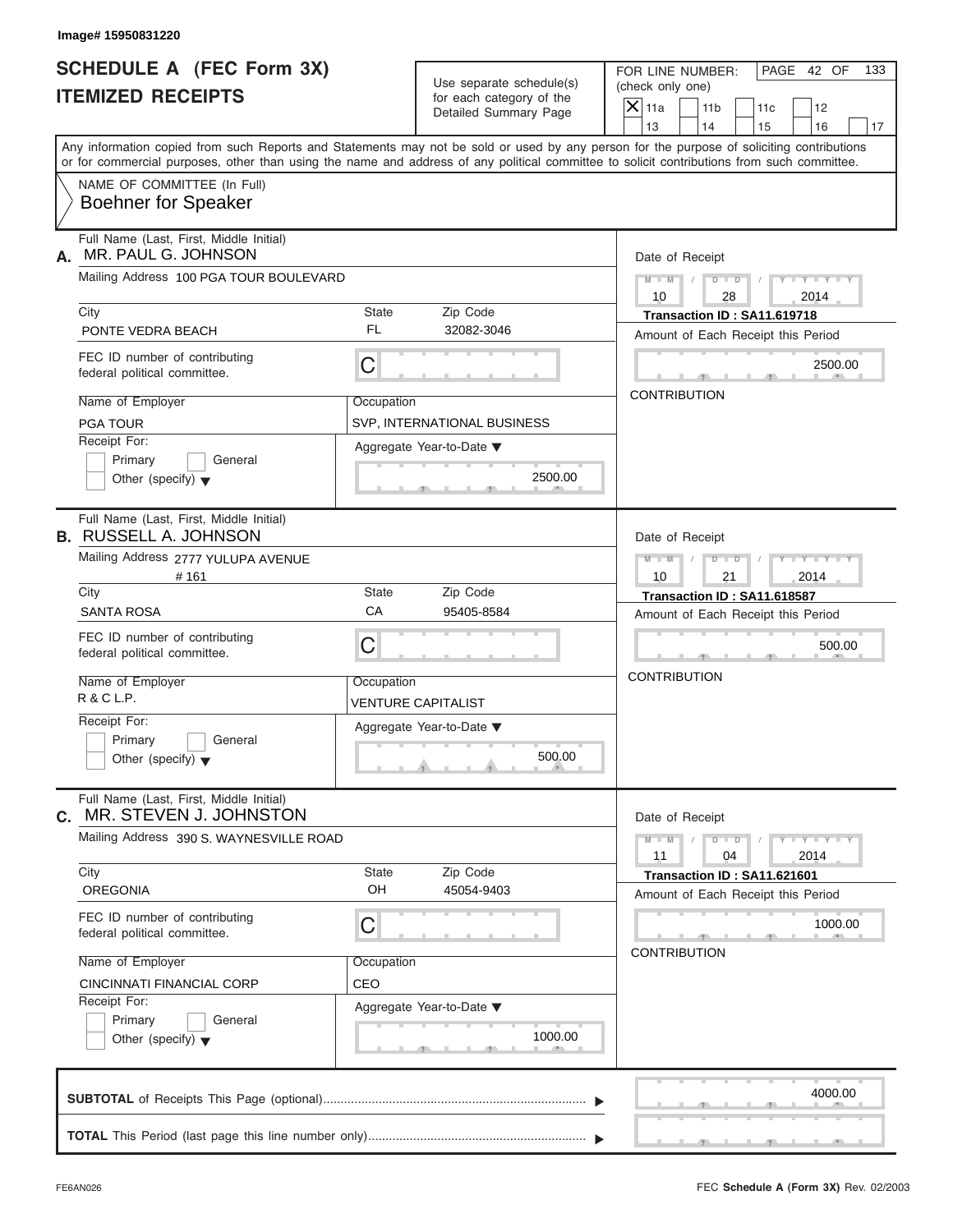| <b>SCHEDULE A (FEC Form 3X)</b><br><b>ITEMIZED RECEIPTS</b>                                                                                                                                                                                                                             |                                      | Use separate schedule(s)<br>for each category of the | FOR LINE NUMBER:<br>(check only one) |                       |                                                                   | PAGE 43 OF                  | 133 |
|-----------------------------------------------------------------------------------------------------------------------------------------------------------------------------------------------------------------------------------------------------------------------------------------|--------------------------------------|------------------------------------------------------|--------------------------------------|-----------------------|-------------------------------------------------------------------|-----------------------------|-----|
|                                                                                                                                                                                                                                                                                         |                                      | Detailed Summary Page                                |                                      | 11 <sub>b</sub><br>14 | 11c<br>15                                                         | 12<br>16                    | 17  |
| Any information copied from such Reports and Statements may not be sold or used by any person for the purpose of soliciting contributions<br>or for commercial purposes, other than using the name and address of any political committee to solicit contributions from such committee. |                                      |                                                      | 13                                   |                       |                                                                   |                             |     |
| NAME OF COMMITTEE (In Full)<br><b>Boehner for Speaker</b>                                                                                                                                                                                                                               |                                      |                                                      |                                      |                       |                                                                   |                             |     |
| Full Name (Last, First, Middle Initial)<br>MR. MANUEL KADRE<br>А.                                                                                                                                                                                                                       |                                      |                                                      |                                      | Date of Receipt       |                                                                   |                             |     |
| Mailing Address 5345 HAMMOCK DRIVE                                                                                                                                                                                                                                                      |                                      |                                                      | $M - M$ /<br>10                      | $D$ $D$<br>28         |                                                                   | $Y - Y - Y - Y - Y$<br>2014 |     |
| City<br><b>CORAL GABLES</b>                                                                                                                                                                                                                                                             | State<br>FL                          | Zip Code<br>33156-2103                               |                                      |                       | Transaction ID: SA11.619773<br>Amount of Each Receipt this Period |                             |     |
| FEC ID number of contributing<br>federal political committee.                                                                                                                                                                                                                           | C                                    |                                                      |                                      |                       |                                                                   | 5000.00                     |     |
| Name of Employer<br><b>MBB AUTO LLC</b>                                                                                                                                                                                                                                                 | Occupation<br>CHAIRMAN AND CEO       |                                                      | <b>CONTRIBUTION</b>                  |                       |                                                                   |                             |     |
| Receipt For:<br>Primary<br>General<br>Other (specify) $\blacktriangledown$                                                                                                                                                                                                              |                                      | Aggregate Year-to-Date ▼<br>5000.00                  |                                      |                       |                                                                   |                             |     |
| Full Name (Last, First, Middle Initial)<br><b>B. ADNAN KALFA</b>                                                                                                                                                                                                                        |                                      |                                                      |                                      | Date of Receipt       |                                                                   |                             |     |
| Mailing Address 11037 WARNER AVENUE                                                                                                                                                                                                                                                     |                                      |                                                      | $M - M$<br>10                        | $D - I - D$<br>21     |                                                                   | Y TYTTYTTY<br>2014          |     |
| City<br><b>FOUNTAIN VALLEY</b>                                                                                                                                                                                                                                                          | State<br>CA                          | Zip Code<br>92708-4007                               |                                      |                       | Transaction ID: SA11.618653<br>Amount of Each Receipt this Period |                             |     |
| FEC ID number of contributing<br>federal political committee.                                                                                                                                                                                                                           | C                                    |                                                      |                                      |                       |                                                                   | 5000.00                     |     |
| Name of Employer<br>MMX WEB INC.                                                                                                                                                                                                                                                        | Occupation<br><b>FINANCE MANAGER</b> |                                                      | <b>CONTRIBUTION</b>                  |                       |                                                                   |                             |     |
| Receipt For:<br>Primary<br>General<br>Other (specify) $\blacktriangledown$                                                                                                                                                                                                              |                                      | Aggregate Year-to-Date ▼<br>5000.00                  |                                      |                       |                                                                   |                             |     |
| Full Name (Last, First, Middle Initial)<br><b>MR. ARTHUR KEISER</b><br>С.                                                                                                                                                                                                               |                                      |                                                      |                                      | Date of Receipt       |                                                                   |                             |     |
| Mailing Address 6069 NW 87TH AVENUE                                                                                                                                                                                                                                                     |                                      |                                                      | $M - M$<br>10                        | $D - D$<br>28         |                                                                   | $Y = Y = Y$<br>2014         |     |
| City<br><b>PARKLAND</b>                                                                                                                                                                                                                                                                 | State<br><b>FL</b>                   | Zip Code<br>33067-5002                               |                                      |                       | Transaction ID: SA11.619723<br>Amount of Each Receipt this Period |                             |     |
| FEC ID number of contributing<br>federal political committee.                                                                                                                                                                                                                           | С                                    |                                                      |                                      |                       |                                                                   | 5000.00                     |     |
| Name of Employer<br><b>KEISER UNIVERISTY</b>                                                                                                                                                                                                                                            | Occupation<br>CHANCELLOR             |                                                      |                                      | <b>CONTRIBUTION</b>   |                                                                   |                             |     |
| Receipt For:<br>Primary<br>General<br>Other (specify) $\blacktriangledown$                                                                                                                                                                                                              |                                      | Aggregate Year-to-Date ▼<br>14000.00                 |                                      |                       |                                                                   |                             |     |
|                                                                                                                                                                                                                                                                                         |                                      |                                                      |                                      |                       |                                                                   | 15000.00                    |     |
|                                                                                                                                                                                                                                                                                         |                                      |                                                      |                                      |                       |                                                                   |                             |     |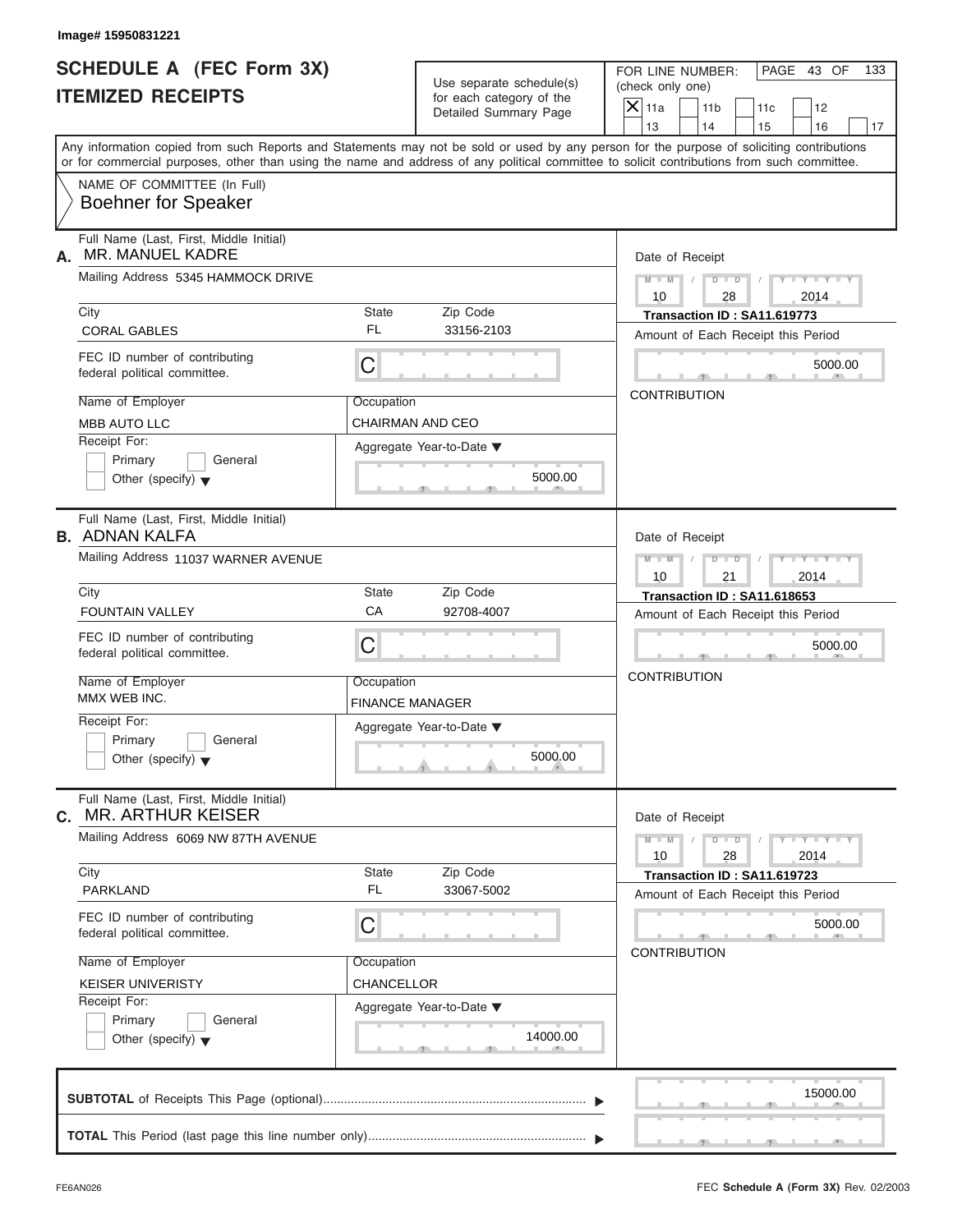| Image# 15950831222                                                         |                                |                                                                               |                                                                                                                                                                                                                                                                                         |
|----------------------------------------------------------------------------|--------------------------------|-------------------------------------------------------------------------------|-----------------------------------------------------------------------------------------------------------------------------------------------------------------------------------------------------------------------------------------------------------------------------------------|
| <b>SCHEDULE A (FEC Form 3X)</b><br><b>ITEMIZED RECEIPTS</b>                |                                | Use separate schedule(s)<br>for each category of the<br>Detailed Summary Page | FOR LINE NUMBER:<br>PAGE 44 OF<br>133<br>(check only one)<br>$\mathsf{X}$ 11a<br>11 <sub>b</sub><br>11c<br>12<br>13<br>14<br>15<br>16<br>17                                                                                                                                             |
|                                                                            |                                |                                                                               | Any information copied from such Reports and Statements may not be sold or used by any person for the purpose of soliciting contributions<br>or for commercial purposes, other than using the name and address of any political committee to solicit contributions from such committee. |
| NAME OF COMMITTEE (In Full)<br><b>Boehner for Speaker</b>                  |                                |                                                                               |                                                                                                                                                                                                                                                                                         |
| Full Name (Last, First, Middle Initial)<br><b>MS. ALLISON KELLER</b><br>А. |                                |                                                                               | Date of Receipt                                                                                                                                                                                                                                                                         |
| Mailing Address 100 PGA TOUR BLVD.                                         |                                |                                                                               | $M - M$<br>$D$ $D$<br>$Y - Y - Y$<br>10<br>28<br>2014                                                                                                                                                                                                                                   |
| City                                                                       | State                          | Zip Code                                                                      | Transaction ID: SA11.619715                                                                                                                                                                                                                                                             |
| PONTE VEDRA BEACH                                                          | <b>FL</b>                      | 32082-3046                                                                    | Amount of Each Receipt this Period                                                                                                                                                                                                                                                      |
| FEC ID number of contributing<br>federal political committee.              | C                              |                                                                               | 2500.00                                                                                                                                                                                                                                                                                 |
| Name of Employer                                                           | Occupation                     |                                                                               | <b>CONTRIBUTION</b>                                                                                                                                                                                                                                                                     |
| <b>PGA TOUR</b>                                                            |                                | EVP HR & LIASON TO POLICY BOARD                                               |                                                                                                                                                                                                                                                                                         |
| Receipt For:<br>Primary<br>General<br>Other (specify) $\blacktriangledown$ |                                | Aggregate Year-to-Date ▼<br>2500.00                                           |                                                                                                                                                                                                                                                                                         |
| Full Name (Last, First, Middle Initial)<br><b>B. CELAL KESKIN</b>          |                                |                                                                               | Date of Receipt                                                                                                                                                                                                                                                                         |
| Mailing Address 13306 LOINA SIERRA                                         |                                |                                                                               | $D - I - D$<br>$M - M$<br>$Y = Y - Y - T$<br>2014<br>10<br>21                                                                                                                                                                                                                           |
| City                                                                       | State                          | Zip Code                                                                      | Transaction ID: SA11.618649                                                                                                                                                                                                                                                             |
| <b>SAN ANTONIO</b>                                                         | <b>TX</b>                      | 78233                                                                         | Amount of Each Receipt this Period                                                                                                                                                                                                                                                      |
| FEC ID number of contributing<br>federal political committee.              | C                              |                                                                               | 2500.00                                                                                                                                                                                                                                                                                 |
| Name of Employer<br><b>HARMONY PUBLIC SCHOOLS</b>                          | Occupation<br><b>PRINCIPAL</b> |                                                                               | <b>CONTRIBUTION</b>                                                                                                                                                                                                                                                                     |
| Receipt For:<br>Primary<br>General<br>Other (specify) $\blacktriangledown$ |                                | Aggregate Year-to-Date ▼<br>2500.00                                           |                                                                                                                                                                                                                                                                                         |
| Full Name (Last, First, Middle Initial)<br>MRS. DOROTHY A. KISTLER<br>С.   |                                |                                                                               | Date of Receipt                                                                                                                                                                                                                                                                         |
| Mailing Address 169 GRANDA AVENUE                                          |                                |                                                                               | $M - M$<br>$Y = Y$<br>$D$ $D$<br>21<br>2014<br>10                                                                                                                                                                                                                                       |
| City<br>LONG BEACH                                                         | State<br>CA                    | Zip Code<br>90803-3257                                                        | Transaction ID: SA11.618644<br>Amount of Each Receipt this Period                                                                                                                                                                                                                       |
| FEC ID number of contributing<br>federal political committee.              | С                              |                                                                               | 500.00<br><b>CONTRIBUTION</b>                                                                                                                                                                                                                                                           |
| Name of Employer                                                           | Occupation                     |                                                                               |                                                                                                                                                                                                                                                                                         |
| <b>RETIRED</b>                                                             | <b>RETIRED</b>                 |                                                                               |                                                                                                                                                                                                                                                                                         |
| Receipt For:<br>Primary<br>General<br>Other (specify) $\blacktriangledown$ |                                | Aggregate Year-to-Date ▼<br>1000.00                                           |                                                                                                                                                                                                                                                                                         |
|                                                                            |                                |                                                                               | 5500.00                                                                                                                                                                                                                                                                                 |
|                                                                            |                                |                                                                               |                                                                                                                                                                                                                                                                                         |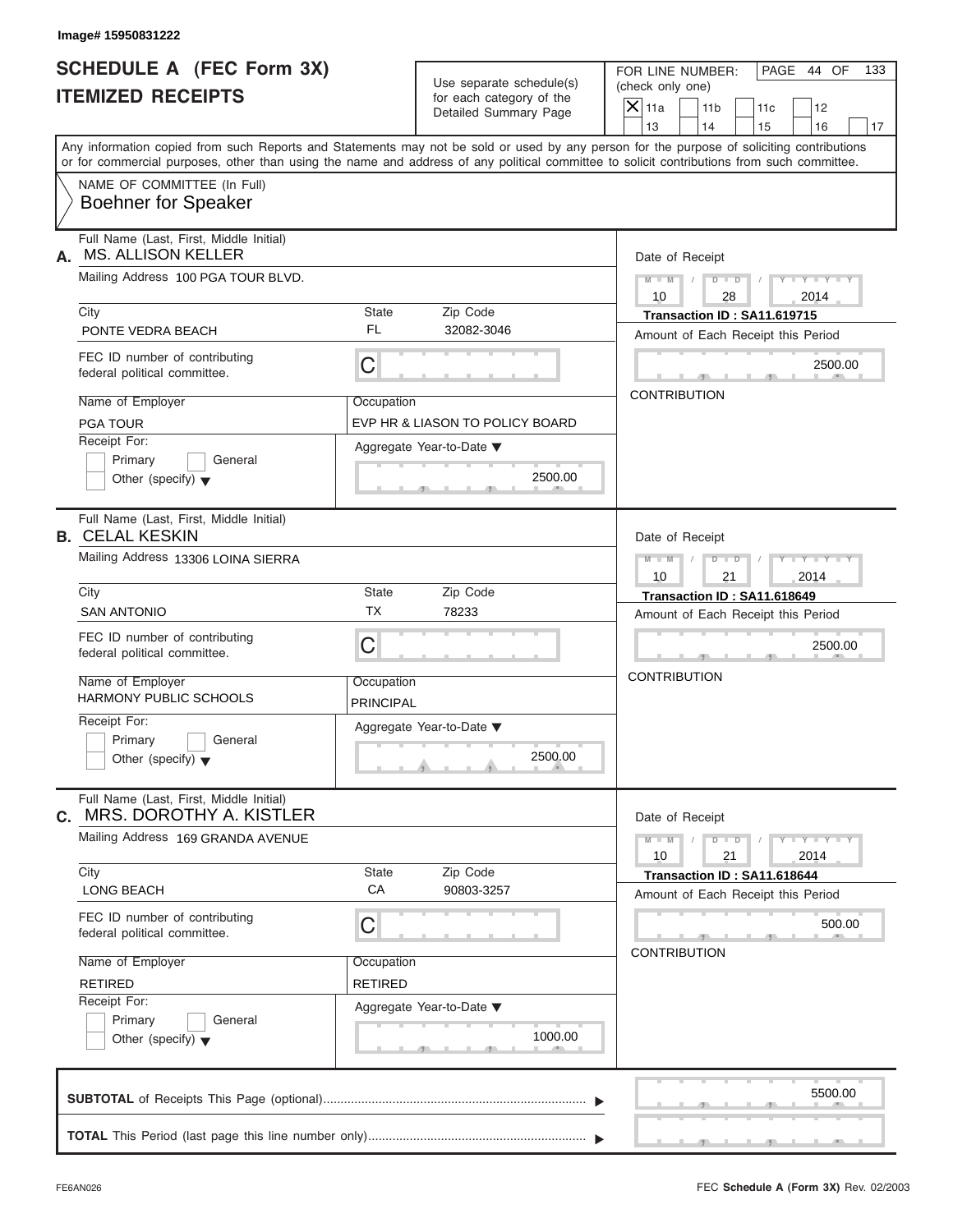| <b>ITEMIZED RECEIPTS</b>                                                                                                                                                                                                                                                                | <b>SCHEDULE A (FEC Form 3X)</b> | Use separate schedule(s)<br>for each category of the | FOR LINE NUMBER:<br>(check only one) |                       |                                                                   | PAGE 45 OF                  | 133 |
|-----------------------------------------------------------------------------------------------------------------------------------------------------------------------------------------------------------------------------------------------------------------------------------------|---------------------------------|------------------------------------------------------|--------------------------------------|-----------------------|-------------------------------------------------------------------|-----------------------------|-----|
|                                                                                                                                                                                                                                                                                         |                                 | Detailed Summary Page                                | $X$ 11a<br>13                        | 11 <sub>b</sub><br>14 | 11c<br>15                                                         | 12<br>16                    | 17  |
| Any information copied from such Reports and Statements may not be sold or used by any person for the purpose of soliciting contributions<br>or for commercial purposes, other than using the name and address of any political committee to solicit contributions from such committee. |                                 |                                                      |                                      |                       |                                                                   |                             |     |
| NAME OF COMMITTEE (In Full)<br><b>Boehner for Speaker</b>                                                                                                                                                                                                                               |                                 |                                                      |                                      |                       |                                                                   |                             |     |
| Full Name (Last, First, Middle Initial)<br>MRS. DEBRA M. KOEBEL<br>А.                                                                                                                                                                                                                   |                                 |                                                      |                                      | Date of Receipt       |                                                                   |                             |     |
| Mailing Address 2311 BAYVIEW LANE                                                                                                                                                                                                                                                       |                                 |                                                      | $M - M$ /<br>10                      | 28                    | $D$ $\Box$ $D$<br>$\sqrt{2}$                                      | $Y - Y - Y - Y - Y$<br>2014 |     |
| City<br><b>NORTH MIAMI</b>                                                                                                                                                                                                                                                              | <b>State</b><br>FL              | Zip Code<br>33181-2433                               |                                      |                       | Transaction ID: SA11.619770<br>Amount of Each Receipt this Period |                             |     |
| FEC ID number of contributing<br>federal political committee.                                                                                                                                                                                                                           | $\mathsf C$                     |                                                      |                                      |                       |                                                                   | 5000.00                     |     |
| Name of Employer<br>SOUTH FLORIDA AUTO DEALERS ASSN.                                                                                                                                                                                                                                    | Occupation<br><b>EXECUTIVE</b>  |                                                      |                                      | <b>CONTRIBUTION</b>   |                                                                   |                             |     |
| Receipt For:<br>Primary<br>General<br>Other (specify) $\blacktriangledown$                                                                                                                                                                                                              |                                 | Aggregate Year-to-Date ▼<br>5000.00                  |                                      |                       |                                                                   |                             |     |
| Full Name (Last, First, Middle Initial)<br><b>B. MR. AARON KOELSCH</b>                                                                                                                                                                                                                  |                                 |                                                      |                                      | Date of Receipt       |                                                                   |                             |     |
| Mailing Address 4904 KEATING ROAD NW                                                                                                                                                                                                                                                    |                                 |                                                      | $M$ $M$ $/$<br>11                    | $D$ $D$<br>24         | $\sqrt{2}$                                                        | $Y = Y = Y' - Y'$<br>2014   |     |
| City<br><b>OLYMPIA</b>                                                                                                                                                                                                                                                                  | <b>State</b><br><b>WA</b>       | Zip Code<br>98502-9535                               |                                      |                       | Transaction ID: SA11.622090                                       |                             |     |
| FEC ID number of contributing<br>federal political committee.                                                                                                                                                                                                                           | C                               |                                                      |                                      |                       | Amount of Each Receipt this Period                                | 5000.00                     |     |
| Name of Employer<br>KOELSCH SENIOR COMMUNITIES                                                                                                                                                                                                                                          | Occupation<br>PRESIDENT & CEO   |                                                      | <b>CONTRIBUTION</b>                  |                       |                                                                   |                             |     |
| Receipt For:<br>Primary<br>General<br>Other (specify) $\blacktriangledown$                                                                                                                                                                                                              |                                 | Aggregate Year-to-Date ▼<br>5000.00                  |                                      |                       |                                                                   |                             |     |
| Full Name (Last, First, Middle Initial)<br>MR. GREG LAMANTIA<br>С.                                                                                                                                                                                                                      |                                 |                                                      |                                      | Date of Receipt       |                                                                   |                             |     |
| Mailing Address 3900 NORTH MCCOLL ROAD<br>City                                                                                                                                                                                                                                          | State                           | Zip Code                                             | $M - M$<br>10                        | $D$ $\Box$ $D$<br>24  |                                                                   | $Y - Y - Y - Y - Y$<br>2014 |     |
| <b>MCALLEN</b>                                                                                                                                                                                                                                                                          | <b>TX</b>                       | 78501-9160                                           |                                      |                       | Transaction ID: SA11.619273<br>Amount of Each Receipt this Period |                             |     |
| FEC ID number of contributing<br>federal political committee.                                                                                                                                                                                                                           | С                               |                                                      |                                      | <b>CONTRIBUTION</b>   |                                                                   | 5000.00                     |     |
| Name of Employer<br><b>L &amp; F DISTRIBUTORS</b>                                                                                                                                                                                                                                       | Occupation<br>DISTRIBUTOR       |                                                      |                                      |                       |                                                                   |                             |     |
| Receipt For:<br>Primary<br>General<br>Other (specify) $\blacktriangledown$                                                                                                                                                                                                              |                                 | Aggregate Year-to-Date ▼<br>11900.00                 |                                      |                       |                                                                   |                             |     |
|                                                                                                                                                                                                                                                                                         |                                 |                                                      |                                      |                       |                                                                   | 15000.00                    |     |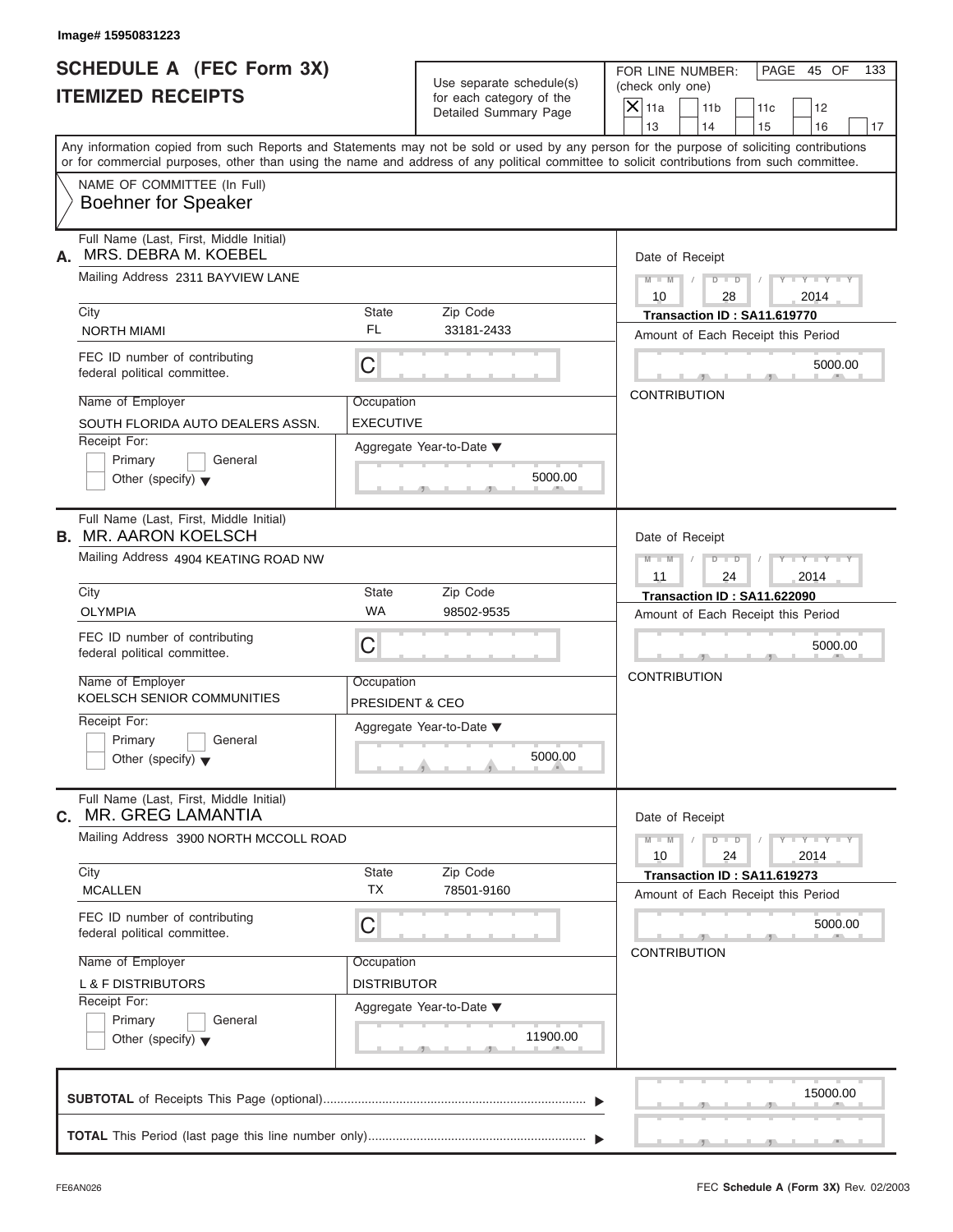| <b>SCHEDULE A (FEC Form 3X)</b>                                       |                        |                                                   |                                                                                                                                                                                                                                                                                         |  |
|-----------------------------------------------------------------------|------------------------|---------------------------------------------------|-----------------------------------------------------------------------------------------------------------------------------------------------------------------------------------------------------------------------------------------------------------------------------------------|--|
|                                                                       |                        | Use separate schedule(s)                          | FOR LINE NUMBER:<br>PAGE 46 OF<br>133<br>(check only one)                                                                                                                                                                                                                               |  |
| <b>ITEMIZED RECEIPTS</b>                                              |                        | for each category of the<br>Detailed Summary Page | $\overline{X} _{11a}$<br>11 <sub>b</sub><br>11c<br>12                                                                                                                                                                                                                                   |  |
|                                                                       |                        |                                                   | 13<br>14<br>15<br>16<br>17                                                                                                                                                                                                                                                              |  |
|                                                                       |                        |                                                   | Any information copied from such Reports and Statements may not be sold or used by any person for the purpose of soliciting contributions<br>or for commercial purposes, other than using the name and address of any political committee to solicit contributions from such committee. |  |
| NAME OF COMMITTEE (In Full)<br><b>Boehner for Speaker</b>             |                        |                                                   |                                                                                                                                                                                                                                                                                         |  |
| Full Name (Last, First, Middle Initial)<br>MR. JOE LAMANTIA JR.<br>А. |                        |                                                   | Date of Receipt                                                                                                                                                                                                                                                                         |  |
| Mailing Address 3900 NORTH MCCOLL ROAD                                |                        |                                                   | $M-M$ / $D+D$ /<br>$Y - Y - Y - Y - Y$<br>10<br>21<br>2014                                                                                                                                                                                                                              |  |
| City                                                                  | State<br>Zip Code      |                                                   |                                                                                                                                                                                                                                                                                         |  |
| <b>MCALLEN</b>                                                        | <b>TX</b>              | 78501-9160                                        | Amount of Each Receipt this Period                                                                                                                                                                                                                                                      |  |
| FEC ID number of contributing<br>federal political committee.         | C                      |                                                   | 2500.00                                                                                                                                                                                                                                                                                 |  |
| Name of Employer                                                      | Occupation             |                                                   | <b>CONTRIBUTION</b>                                                                                                                                                                                                                                                                     |  |
| L & F DISTRIBUTORS, LLC                                               | <b>PRINCIPAL OWNER</b> |                                                   |                                                                                                                                                                                                                                                                                         |  |
| Receipt For:                                                          |                        | Aggregate Year-to-Date ▼                          |                                                                                                                                                                                                                                                                                         |  |
| Primary<br>General                                                    |                        |                                                   |                                                                                                                                                                                                                                                                                         |  |
| Other (specify) $\blacktriangledown$                                  |                        | 2500.00                                           |                                                                                                                                                                                                                                                                                         |  |
| Full Name (Last, First, Middle Initial)<br><b>B.</b> WALTER J. LEDDA  |                        |                                                   | Date of Receipt                                                                                                                                                                                                                                                                         |  |
| Mailing Address 675 ANTON BOULEVARD                                   |                        |                                                   | $Y = Y = Y - Y$<br>$M$ $M$ $/$                                                                                                                                                                                                                                                          |  |
|                                                                       |                        |                                                   | 10<br>23<br>2014                                                                                                                                                                                                                                                                        |  |
| City                                                                  | State                  | Zip Code                                          | Transaction ID: SA11.619275                                                                                                                                                                                                                                                             |  |
| <b>COSTA MESA</b>                                                     | CA                     | 92626-7011                                        | Amount of Each Receipt this Period                                                                                                                                                                                                                                                      |  |
| FEC ID number of contributing<br>federal political committee.         | C                      |                                                   | 10000.00                                                                                                                                                                                                                                                                                |  |
| Name of Employer<br>MORGAN DREXEN, INC.                               | Occupation<br>CEO      |                                                   | <b>CONTRIBUTION</b>                                                                                                                                                                                                                                                                     |  |
| Receipt For:                                                          |                        | Aggregate Year-to-Date ▼                          |                                                                                                                                                                                                                                                                                         |  |
| Primary<br>General                                                    |                        |                                                   |                                                                                                                                                                                                                                                                                         |  |
| Other (specify) $\blacktriangledown$                                  |                        | 10000.00                                          |                                                                                                                                                                                                                                                                                         |  |
| Full Name (Last, First, Middle Initial)<br>MR. GREGORY LEE<br>С.      |                        |                                                   | Date of Receipt                                                                                                                                                                                                                                                                         |  |
| Mailing Address 200 SOUTH ORANGE AVENUE<br><b>SUITE 2300</b>          |                        |                                                   | $Y - Y - Y - Y - Y$<br>$M - M$<br>$D$ $\Box$ $D$<br>28<br>10<br>2014                                                                                                                                                                                                                    |  |
| City                                                                  | State<br><b>FL</b>     | Zip Code                                          | Transaction ID: SA11.619732                                                                                                                                                                                                                                                             |  |
| <b>ORLANDO</b>                                                        |                        | 32801-3455                                        | Amount of Each Receipt this Period                                                                                                                                                                                                                                                      |  |
| FEC ID number of contributing<br>federal political committee.         | C                      |                                                   | 500.00                                                                                                                                                                                                                                                                                  |  |
| Name of Employer                                                      | Occupation             |                                                   | <b>CONTRIBUTION</b>                                                                                                                                                                                                                                                                     |  |
| <b>BAKER &amp; HOSTETLER, LLP</b>                                     | <b>ATTORNEY</b>        |                                                   |                                                                                                                                                                                                                                                                                         |  |
| Receipt For:                                                          |                        | Aggregate Year-to-Date ▼                          |                                                                                                                                                                                                                                                                                         |  |
| Primary<br>General<br>Other (specify) $\blacktriangledown$            |                        | 500.00                                            |                                                                                                                                                                                                                                                                                         |  |
|                                                                       |                        |                                                   | 13000.00                                                                                                                                                                                                                                                                                |  |
|                                                                       |                        |                                                   |                                                                                                                                                                                                                                                                                         |  |
|                                                                       |                        |                                                   |                                                                                                                                                                                                                                                                                         |  |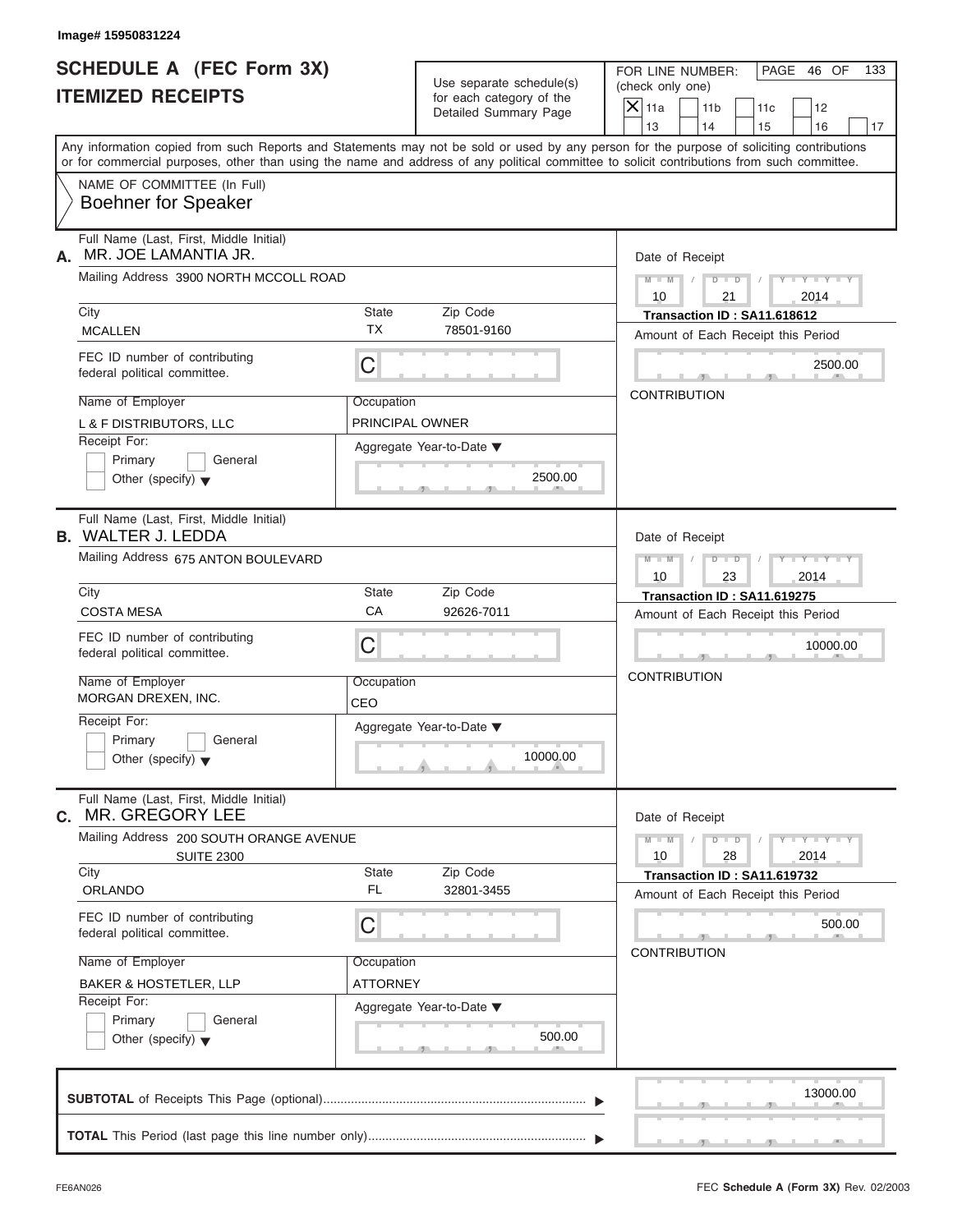| Image# 15950831225<br><b>SCHEDULE A (FEC Form 3X)</b>                      |                                |                                                                               | FOR LINE NUMBER:<br>PAGE 47 OF<br>133                                                                                                                                                                                                                                                                     |
|----------------------------------------------------------------------------|--------------------------------|-------------------------------------------------------------------------------|-----------------------------------------------------------------------------------------------------------------------------------------------------------------------------------------------------------------------------------------------------------------------------------------------------------|
| <b>ITEMIZED RECEIPTS</b>                                                   |                                | Use separate schedule(s)<br>for each category of the<br>Detailed Summary Page | (check only one)<br>$\mathsf{X}$ 11a<br>11 <sub>b</sub><br>11c<br>12<br>13<br>14                                                                                                                                                                                                                          |
|                                                                            |                                |                                                                               | 15<br>16<br>17<br>Any information copied from such Reports and Statements may not be sold or used by any person for the purpose of soliciting contributions<br>or for commercial purposes, other than using the name and address of any political committee to solicit contributions from such committee. |
| NAME OF COMMITTEE (In Full)<br><b>Boehner for Speaker</b>                  |                                |                                                                               |                                                                                                                                                                                                                                                                                                           |
| Full Name (Last, First, Middle Initial)<br>MR. PATRICK P. LEE<br>А.        |                                |                                                                               | Date of Receipt                                                                                                                                                                                                                                                                                           |
| Mailing Address 45 BRYANT WOODS NORTH                                      |                                |                                                                               | $D$ $\Box$ $D$<br>$Y - Y - Y - Y - Y$<br>$M - M$ /                                                                                                                                                                                                                                                        |
| City<br><b>EAST AMHERST</b>                                                | State<br><b>NY</b>             | Zip Code<br>14051                                                             | 11<br>24<br>2014<br>Transaction ID: SA11.622080<br>Amount of Each Receipt this Period                                                                                                                                                                                                                     |
| FEC ID number of contributing<br>federal political committee.              | С                              |                                                                               | 3000.00                                                                                                                                                                                                                                                                                                   |
| Name of Employer<br><b>RETIRED</b>                                         | Occupation<br><b>RETIRED</b>   |                                                                               | <b>CONTRIBUTION</b>                                                                                                                                                                                                                                                                                       |
| Receipt For:<br>Primary<br>General<br>Other (specify) $\blacktriangledown$ |                                | Aggregate Year-to-Date ▼<br>3000.00                                           |                                                                                                                                                                                                                                                                                                           |
| Full Name (Last, First, Middle Initial)<br><b>B.</b> MR. JAY LEUPP         | Date of Receipt                |                                                                               |                                                                                                                                                                                                                                                                                                           |
| Mailing Address 2045 GERI LANE                                             |                                |                                                                               | $M - M$<br>$D - I - D$<br>$Y - Y - Y - Y - Y$<br>10<br>31<br>2014                                                                                                                                                                                                                                         |
| City<br><b>HILLSBOROUGH</b>                                                | <b>State</b><br>CA             | Zip Code<br>94010-6321                                                        | Transaction ID: SA11.621110                                                                                                                                                                                                                                                                               |
| FEC ID number of contributing<br>federal political committee.              | C                              |                                                                               | Amount of Each Receipt this Period<br>1000.00                                                                                                                                                                                                                                                             |
| Name of Employer<br><b>LAZARD ASSET MANAGEMENT</b>                         | Occupation<br><b>EXECUTIVE</b> |                                                                               | <b>CONTRIBUTION</b>                                                                                                                                                                                                                                                                                       |
| Receipt For:<br>Primary<br>General<br>Other (specify) $\blacktriangledown$ |                                | Aggregate Year-to-Date ▼<br>1000.00                                           |                                                                                                                                                                                                                                                                                                           |
| Full Name (Last, First, Middle Initial)<br>MR. JOHN M. LIEW<br>С.          |                                |                                                                               | Date of Receipt                                                                                                                                                                                                                                                                                           |
| Mailing Address 2 GREENWICH PLAZA<br>THIRD FLOOR                           |                                |                                                                               | $Y = Y = Y + Y$<br>$M - M$<br>$D - D$<br>11<br>24<br>2014                                                                                                                                                                                                                                                 |
| City<br><b>GREENWICH</b>                                                   | State<br><b>CT</b>             | Zip Code<br>06830-6353                                                        | Transaction ID: SA11.622089<br>Amount of Each Receipt this Period                                                                                                                                                                                                                                         |
| FEC ID number of contributing<br>federal political committee.              | С                              |                                                                               | 37400.00<br><b>CONTRIBUTION</b>                                                                                                                                                                                                                                                                           |
| Name of Employer                                                           | Occupation                     |                                                                               |                                                                                                                                                                                                                                                                                                           |
| <b>AQR CAPITAL</b><br>Receipt For:                                         | <b>FUND MANAGER</b>            |                                                                               |                                                                                                                                                                                                                                                                                                           |
| Primary<br>General<br>Other (specify) $\blacktriangledown$                 |                                | Aggregate Year-to-Date ▼<br>37400.00                                          |                                                                                                                                                                                                                                                                                                           |
|                                                                            |                                |                                                                               | 41400.00                                                                                                                                                                                                                                                                                                  |
|                                                                            |                                |                                                                               |                                                                                                                                                                                                                                                                                                           |

S S S , , .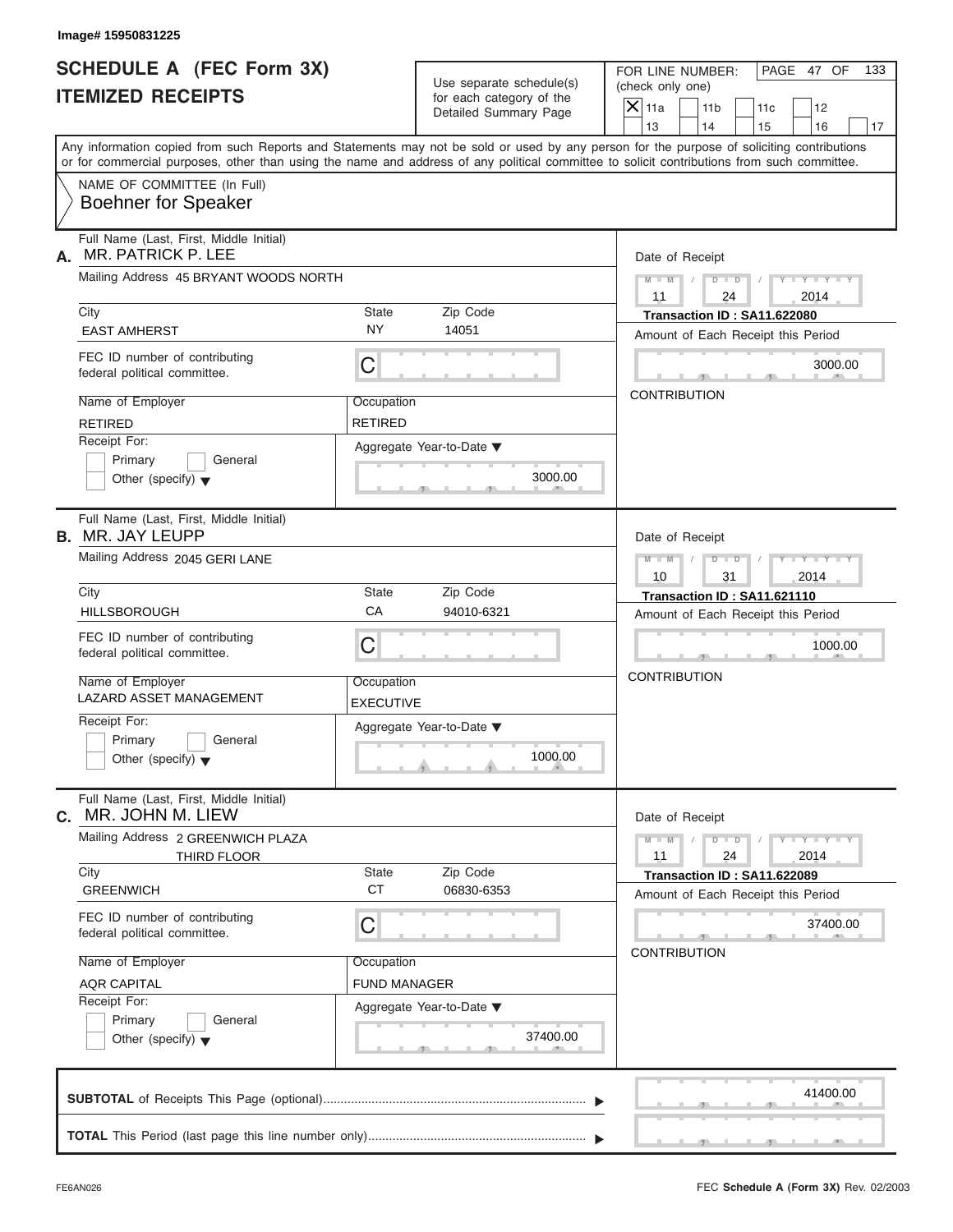| <b>SCHEDULE A (FEC Form 3X)</b>                                            |                               |                                                   |                                                                                                                                                                                                                                                                                         |
|----------------------------------------------------------------------------|-------------------------------|---------------------------------------------------|-----------------------------------------------------------------------------------------------------------------------------------------------------------------------------------------------------------------------------------------------------------------------------------------|
|                                                                            |                               | Use separate schedule(s)                          | PAGE 48 OF<br>FOR LINE NUMBER:<br>(check only one)                                                                                                                                                                                                                                      |
| <b>ITEMIZED RECEIPTS</b>                                                   |                               | for each category of the<br>Detailed Summary Page | $X$ 11a<br>11 <sub>b</sub><br>11c<br>12                                                                                                                                                                                                                                                 |
|                                                                            |                               |                                                   | 13<br>14<br>15<br>16                                                                                                                                                                                                                                                                    |
|                                                                            |                               |                                                   | Any information copied from such Reports and Statements may not be sold or used by any person for the purpose of soliciting contributions<br>or for commercial purposes, other than using the name and address of any political committee to solicit contributions from such committee. |
| NAME OF COMMITTEE (In Full)<br><b>Boehner for Speaker</b>                  |                               |                                                   |                                                                                                                                                                                                                                                                                         |
| Full Name (Last, First, Middle Initial)<br><b>ROBERT LITTELL</b><br>А.     |                               |                                                   | Date of Receipt                                                                                                                                                                                                                                                                         |
| Mailing Address 14503 CLIFTY COURT                                         |                               |                                                   | $M - M$ /<br>$D$ $D$ $/$<br>$Y - Y - Y - Y - Y$<br>10<br>20<br>2014                                                                                                                                                                                                                     |
| City                                                                       | State                         | Zip Code                                          | Transaction ID: SA11.622095                                                                                                                                                                                                                                                             |
| <b>TAMPA</b>                                                               | <b>FL</b>                     | 33624-2600                                        | Amount of Each Receipt this Period                                                                                                                                                                                                                                                      |
| FEC ID number of contributing<br>federal political committee.              | C                             |                                                   | 33.00                                                                                                                                                                                                                                                                                   |
| Name of Employer                                                           | Occupation                    |                                                   | <b>CONTRIBUTION</b>                                                                                                                                                                                                                                                                     |
| <b>US TREASURY</b>                                                         | <b>DIABLED VETERAN</b>        |                                                   |                                                                                                                                                                                                                                                                                         |
| Receipt For:                                                               |                               | Aggregate Year-to-Date ▼                          |                                                                                                                                                                                                                                                                                         |
| Primary<br>General<br>Other (specify) $\blacktriangledown$                 |                               | 297.00                                            |                                                                                                                                                                                                                                                                                         |
| Full Name (Last, First, Middle Initial)<br><b>B. ROBERT LITTELL</b>        |                               |                                                   | Date of Receipt                                                                                                                                                                                                                                                                         |
| Mailing Address 14503 CLIFTY COURT                                         |                               |                                                   | Y T Y T Y T<br>$M$ $M$ $/$<br>$D - D$<br>11<br>20<br>2014                                                                                                                                                                                                                               |
| City                                                                       | State                         | Zip Code                                          | Transaction ID: SA11.622100                                                                                                                                                                                                                                                             |
| <b>TAMPA</b>                                                               | <b>FL</b>                     | 33624-2600                                        | Amount of Each Receipt this Period                                                                                                                                                                                                                                                      |
| FEC ID number of contributing<br>federal political committee.              | C                             |                                                   | 33.00                                                                                                                                                                                                                                                                                   |
| Name of Employer<br><b>US TREASURY</b>                                     | Occupation<br>DIABLED VETERAN |                                                   | <b>CONTRIBUTION</b>                                                                                                                                                                                                                                                                     |
| Receipt For:<br>Primary<br>General<br>Other (specify) $\blacktriangledown$ |                               | Aggregate Year-to-Date ▼<br>297.00                |                                                                                                                                                                                                                                                                                         |
| Full Name (Last, First, Middle Initial)<br>MR. JAMES H. LITTLE<br>C.       |                               |                                                   | Date of Receipt                                                                                                                                                                                                                                                                         |
| Mailing Address P.O. BOX 1180                                              |                               |                                                   | $Y - Y - Y - Y - Y$<br>$M - M$<br>$D$ $\Box$ $D$<br>2014<br>10<br>24                                                                                                                                                                                                                    |
| City<br><b>TALLEVAST</b>                                                   | State<br>FL                   | Zip Code<br>34270-1180                            | Transaction ID: SA11.619283                                                                                                                                                                                                                                                             |
|                                                                            |                               |                                                   | Amount of Each Receipt this Period                                                                                                                                                                                                                                                      |
| FEC ID number of contributing<br>federal political committee.              | С                             |                                                   | 1000.00                                                                                                                                                                                                                                                                                 |
| Name of Employer                                                           | Occupation                    |                                                   | <b>CONTRIBUTION</b>                                                                                                                                                                                                                                                                     |
| <b>RETIRED</b>                                                             | RETIRED                       |                                                   |                                                                                                                                                                                                                                                                                         |
| Receipt For:                                                               |                               | Aggregate Year-to-Date ▼                          |                                                                                                                                                                                                                                                                                         |
| Primary<br>General<br>Other (specify) $\blacktriangledown$                 |                               | 1000.00                                           |                                                                                                                                                                                                                                                                                         |
|                                                                            |                               |                                                   | 1066.00                                                                                                                                                                                                                                                                                 |
|                                                                            |                               |                                                   |                                                                                                                                                                                                                                                                                         |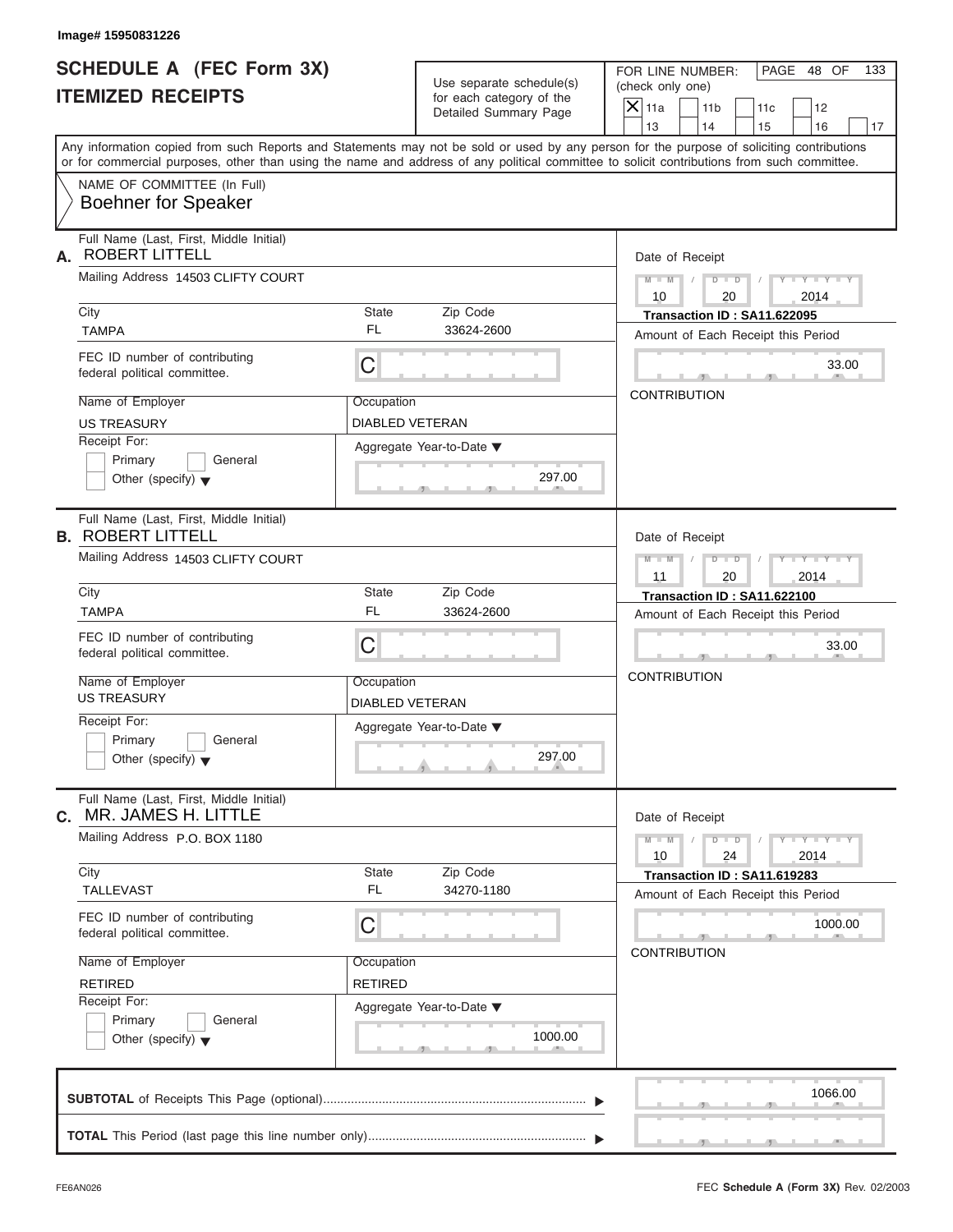| <b>SCHEDULE A (FEC Form 3X)</b><br><b>ITEMIZED RECEIPTS</b>                |                                | Use separate schedule(s)<br>for each category of the<br>Detailed Summary Page | PAGE 49 OF<br>FOR LINE NUMBER:<br>133<br>(check only one)<br>$\overline{X}$ 11a<br>11 <sub>b</sub><br>11c<br>12                                                                                                                                                                                                       |
|----------------------------------------------------------------------------|--------------------------------|-------------------------------------------------------------------------------|-----------------------------------------------------------------------------------------------------------------------------------------------------------------------------------------------------------------------------------------------------------------------------------------------------------------------|
|                                                                            |                                |                                                                               | 13<br>14<br>15<br>16<br>17<br>Any information copied from such Reports and Statements may not be sold or used by any person for the purpose of soliciting contributions<br>or for commercial purposes, other than using the name and address of any political committee to solicit contributions from such committee. |
| NAME OF COMMITTEE (In Full)<br><b>Boehner for Speaker</b>                  |                                |                                                                               |                                                                                                                                                                                                                                                                                                                       |
| Full Name (Last, First, Middle Initial)<br>MR. MARK A. LONGORIA<br>А.      |                                |                                                                               | Date of Receipt                                                                                                                                                                                                                                                                                                       |
| Mailing Address 11519 OCOTILLO DRIVE                                       |                                |                                                                               | $D$ $D$<br>$Y - Y - Y - Y - Y$<br>$M - M$ /<br>10<br>28<br>2014                                                                                                                                                                                                                                                       |
| City<br><b>HOUSTON</b>                                                     | State<br><b>TX</b>             | Zip Code<br>77095-4854                                                        | Transaction ID: SA11.619766<br>Amount of Each Receipt this Period                                                                                                                                                                                                                                                     |
| FEC ID number of contributing<br>federal political committee.              | C                              |                                                                               | 2600.00                                                                                                                                                                                                                                                                                                               |
| Name of Employer<br>DTC DRUG TESTING CORPORATION                           | Occupation<br>SALES            |                                                                               | <b>CONTRIBUTION</b>                                                                                                                                                                                                                                                                                                   |
| Receipt For:<br>Primary<br>General<br>Other (specify) $\blacktriangledown$ |                                | Aggregate Year-to-Date ▼<br>2600.00                                           |                                                                                                                                                                                                                                                                                                                       |
| Full Name (Last, First, Middle Initial)<br><b>B. MR. JOHN D. LONGWELL</b>  |                                |                                                                               | Date of Receipt                                                                                                                                                                                                                                                                                                       |
| Mailing Address 7340 VIEWPOINT ROAD                                        |                                |                                                                               | $M$ $M$<br>$D - I - D$<br>$Y - Y - Y - Y - Y$<br>10<br>31<br>2014                                                                                                                                                                                                                                                     |
| City<br><b>APTOS</b>                                                       | State<br>CA                    | Zip Code<br>95003-3307                                                        | Transaction ID: SA11.621126<br>Amount of Each Receipt this Period                                                                                                                                                                                                                                                     |
| FEC ID number of contributing<br>federal political committee.              | C                              |                                                                               | 1000.00                                                                                                                                                                                                                                                                                                               |
| Name of Employer<br><b>RETIRED</b>                                         | Occupation<br><b>PHYSICIAN</b> |                                                                               | <b>CONTRIBUTION</b>                                                                                                                                                                                                                                                                                                   |
| Receipt For:<br>Primary<br>General<br>Other (specify) $\blacktriangledown$ |                                | Aggregate Year-to-Date ▼<br>1000.00                                           |                                                                                                                                                                                                                                                                                                                       |
| Full Name (Last, First, Middle Initial)<br><b>MR. CHARLES LOWE</b><br>С.   |                                |                                                                               | Date of Receipt                                                                                                                                                                                                                                                                                                       |
| Mailing Address 902 SEASAGE DRIVE<br>City                                  | State                          | Zip Code                                                                      | $Y - Y - Y - Y - Y$<br>$M - M$<br>$D$ $\Box$ $D$<br>10<br>21<br>2014                                                                                                                                                                                                                                                  |
| DELRAY BEACH                                                               | <b>FL</b>                      | 33483-6628                                                                    | Transaction ID: SA11.618645<br>Amount of Each Receipt this Period                                                                                                                                                                                                                                                     |
| FEC ID number of contributing<br>federal political committee.              | С                              |                                                                               | 1000.00<br><b>CONTRIBUTION</b>                                                                                                                                                                                                                                                                                        |
| Name of Employer<br><b>ENCOREFUNDING</b>                                   | Occupation<br><b>CFO</b>       |                                                                               |                                                                                                                                                                                                                                                                                                                       |
| Receipt For:<br>Primary<br>General<br>Other (specify) $\blacktriangledown$ |                                | Aggregate Year-to-Date ▼<br>1000.00                                           |                                                                                                                                                                                                                                                                                                                       |
|                                                                            |                                |                                                                               | 4600.00                                                                                                                                                                                                                                                                                                               |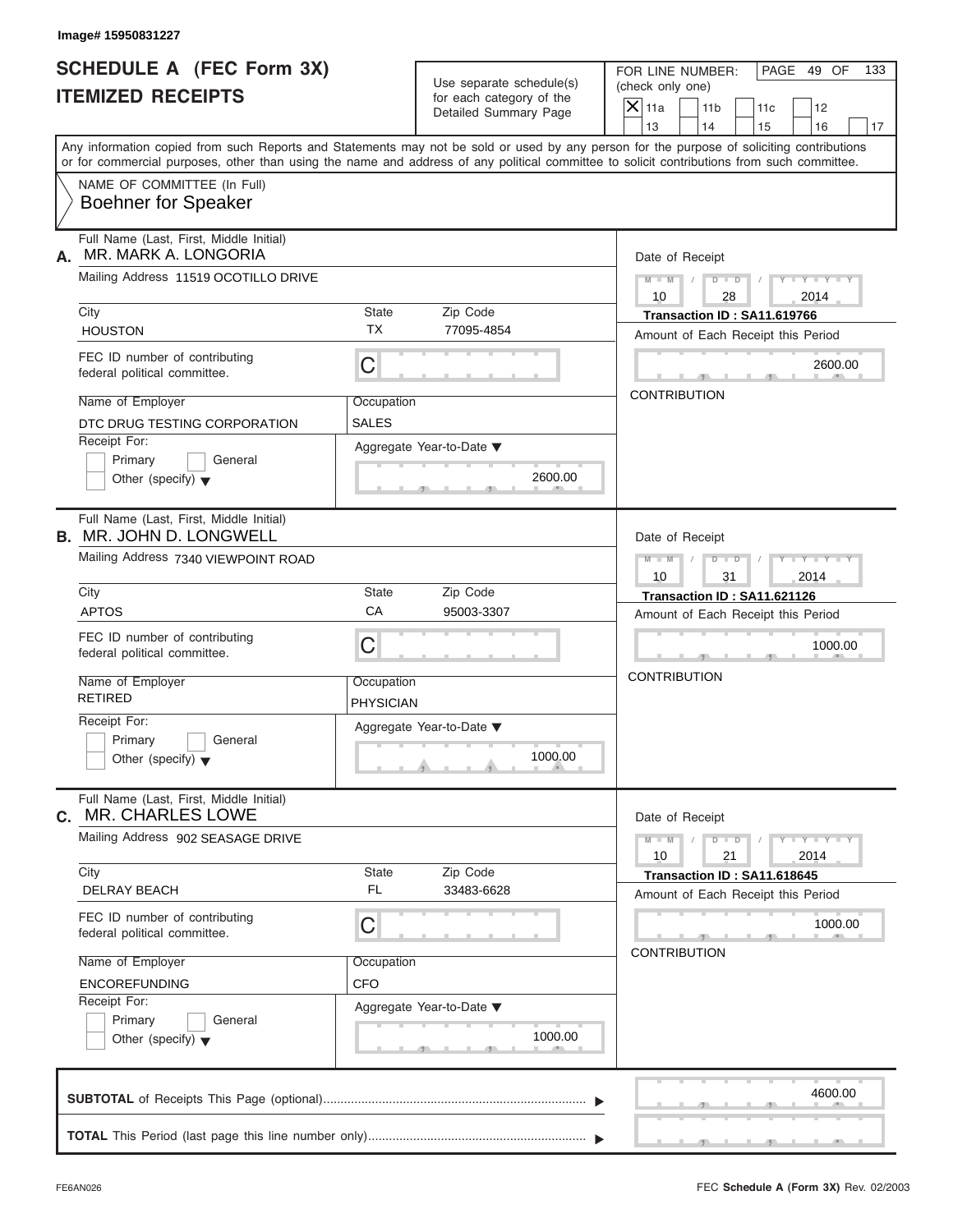| Image# 15950831228                                                                                                                                                                                                                                                                      |                                |                                                      |                                      |                                                                   |           |                             |     |
|-----------------------------------------------------------------------------------------------------------------------------------------------------------------------------------------------------------------------------------------------------------------------------------------|--------------------------------|------------------------------------------------------|--------------------------------------|-------------------------------------------------------------------|-----------|-----------------------------|-----|
| <b>SCHEDULE A (FEC Form 3X)</b><br><b>ITEMIZED RECEIPTS</b>                                                                                                                                                                                                                             |                                | Use separate schedule(s)<br>for each category of the | FOR LINE NUMBER:<br>(check only one) |                                                                   |           | PAGE 50 OF                  | 133 |
|                                                                                                                                                                                                                                                                                         |                                | Detailed Summary Page                                | $X$ 11a<br>13                        | 11 <sub>b</sub><br>14                                             | 11c<br>15 | 12<br>16                    | 17  |
| Any information copied from such Reports and Statements may not be sold or used by any person for the purpose of soliciting contributions<br>or for commercial purposes, other than using the name and address of any political committee to solicit contributions from such committee. |                                |                                                      |                                      |                                                                   |           |                             |     |
| NAME OF COMMITTEE (In Full)<br><b>Boehner for Speaker</b>                                                                                                                                                                                                                               |                                |                                                      |                                      |                                                                   |           |                             |     |
| Full Name (Last, First, Middle Initial)<br>MRS. CHARLOTTE M. LUCAS<br>А.                                                                                                                                                                                                                |                                |                                                      | Date of Receipt                      |                                                                   |           |                             |     |
| Mailing Address 3199 HARRISON WAY                                                                                                                                                                                                                                                       |                                |                                                      | $M - M$<br>10                        | $D$ $D$<br>23                                                     |           | $Y - Y - Y - Y - Y$<br>2014 |     |
| City<br>CORYDON                                                                                                                                                                                                                                                                         | State<br>IN                    | Zip Code<br>47112-6903                               |                                      | Transaction ID: SA11.620277<br>Amount of Each Receipt this Period |           |                             |     |
| FEC ID number of contributing<br>federal political committee.                                                                                                                                                                                                                           | C                              |                                                      |                                      |                                                                   |           | 12500.00                    |     |
| Name of Employer<br><b>HOMEMAKER</b>                                                                                                                                                                                                                                                    | Occupation<br><b>HOMEMAKER</b> |                                                      | <b>CONTRIBUTION</b>                  |                                                                   |           |                             |     |
| Receipt For:<br>Primary<br>General<br>Other (specify) $\blacktriangledown$                                                                                                                                                                                                              |                                | Aggregate Year-to-Date ▼<br>12500.00                 |                                      |                                                                   |           |                             |     |
| Full Name (Last, First, Middle Initial)<br><b>B. MR. FORREST LUCAS</b>                                                                                                                                                                                                                  |                                |                                                      | Date of Receipt                      |                                                                   |           |                             |     |
| Mailing Address 3199 HARRISON WAY NW                                                                                                                                                                                                                                                    |                                |                                                      | $M$ $M$<br>10                        | $D - I - D$<br>23                                                 |           | $Y - Y - Y - Y - Y$<br>2014 |     |
| City                                                                                                                                                                                                                                                                                    | State<br>IN                    | Zip Code                                             |                                      | Transaction ID: SA11.620278                                       |           |                             |     |
| CORYDON                                                                                                                                                                                                                                                                                 |                                | 47112-6903                                           |                                      | Amount of Each Receipt this Period                                |           |                             |     |
| FEC ID number of contributing<br>federal political committee.                                                                                                                                                                                                                           | C                              |                                                      |                                      |                                                                   |           | 12500.00                    |     |
| Name of Employer<br>LUCAS OIL CO.                                                                                                                                                                                                                                                       | Occupation<br>OWNER            |                                                      | <b>CONTRIBUTION</b>                  |                                                                   |           |                             |     |
| Receipt For:<br>Primary<br>General<br>Other (specify) $\blacktriangledown$                                                                                                                                                                                                              |                                | Aggregate Year-to-Date ▼<br>12500.00                 |                                      |                                                                   |           |                             |     |
| Full Name (Last, First, Middle Initial)<br>MR. RICHARD L. LUEBKE<br>С.                                                                                                                                                                                                                  |                                |                                                      | Date of Receipt                      |                                                                   |           |                             |     |
| Mailing Address 6975 EAST HACIENDA REPOSO                                                                                                                                                                                                                                               |                                |                                                      | $M - M$<br>10                        | $D - D$<br>31                                                     |           | $Y - Y - Y - Y - I$<br>2014 |     |
| City<br><b>TUSCON</b>                                                                                                                                                                                                                                                                   | State<br>AZ                    | Zip Code<br>85715-4918                               |                                      | Transaction ID: SA11.621124<br>Amount of Each Receipt this Period |           |                             |     |
| FEC ID number of contributing<br>federal political committee.                                                                                                                                                                                                                           | С                              |                                                      | <b>CONTRIBUTION</b>                  |                                                                   |           | 7500.00                     |     |
| Name of Employer                                                                                                                                                                                                                                                                        | Occupation                     |                                                      |                                      |                                                                   |           |                             |     |
| PIMA MEDICAL INSTITUTE<br>Receipt For:                                                                                                                                                                                                                                                  |                                | CEO AND CHAIRMAN                                     |                                      |                                                                   |           |                             |     |
| Primary<br>General<br>Other (specify) $\blacktriangledown$                                                                                                                                                                                                                              |                                | Aggregate Year-to-Date ▼<br>7500.00                  |                                      |                                                                   |           |                             |     |
|                                                                                                                                                                                                                                                                                         |                                |                                                      |                                      |                                                                   |           | 32500.00                    |     |
|                                                                                                                                                                                                                                                                                         |                                |                                                      |                                      |                                                                   |           |                             |     |

S S S , , .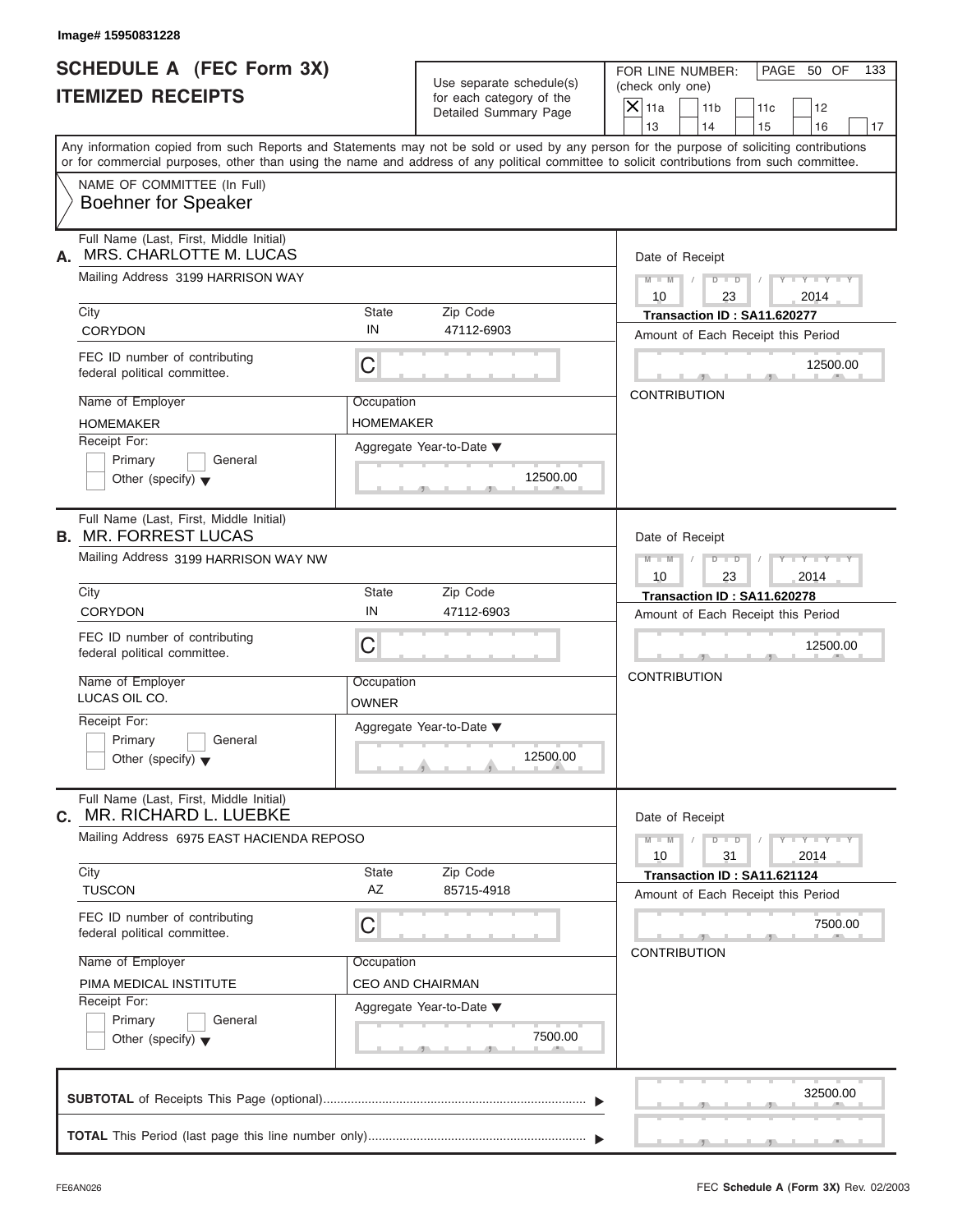| Image# 15950831229                                                                                                                         |                                                      |                                                                                                                                           |
|--------------------------------------------------------------------------------------------------------------------------------------------|------------------------------------------------------|-------------------------------------------------------------------------------------------------------------------------------------------|
| <b>SCHEDULE A (FEC Form 3X)</b><br><b>ITEMIZED RECEIPTS</b>                                                                                | Use separate schedule(s)<br>for each category of the | PAGE 51 OF<br>FOR LINE NUMBER:<br>133<br>(check only one)                                                                                 |
|                                                                                                                                            | Detailed Summary Page                                | $\overline{X}$ 11a<br>11 <sub>b</sub><br>11c<br>12<br>13<br>14<br>15<br>16<br>17                                                          |
| or for commercial purposes, other than using the name and address of any political committee to solicit contributions from such committee. |                                                      | Any information copied from such Reports and Statements may not be sold or used by any person for the purpose of soliciting contributions |
| NAME OF COMMITTEE (In Full)<br><b>Boehner for Speaker</b>                                                                                  |                                                      |                                                                                                                                           |
| Full Name (Last, First, Middle Initial)<br><b>OREN LUKATZ</b><br>А.                                                                        |                                                      | Date of Receipt                                                                                                                           |
| Mailing Address 410 SOUTH RAMPART BOULEVARD<br><b>UNIT 440</b>                                                                             |                                                      | $D$ $\Box$ $D$<br>$Y - Y - Y - Y - Y$<br>$M - M$ /<br>$\sqrt{ }$<br>10<br>21<br>2014                                                      |
| City                                                                                                                                       | Zip Code<br>State                                    | Transaction ID: SA11.618634                                                                                                               |
| <b>LAS VEGAS</b>                                                                                                                           | <b>NV</b><br>89145-5726                              | Amount of Each Receipt this Period                                                                                                        |
| FEC ID number of contributing<br>federal political committee.                                                                              | C                                                    | 17600.00                                                                                                                                  |
| Name of Employer                                                                                                                           | Occupation                                           | <b>CONTRIBUTION</b>                                                                                                                       |
| <b>STUDENT</b>                                                                                                                             | <b>STUDENT</b>                                       |                                                                                                                                           |
| Receipt For:                                                                                                                               | Aggregate Year-to-Date ▼                             |                                                                                                                                           |
| Primary<br>General<br>Other (specify) $\blacktriangledown$                                                                                 | 17600.00                                             |                                                                                                                                           |
| Full Name (Last, First, Middle Initial)<br><b>B. YASMIN LUKATZ</b>                                                                         |                                                      | Date of Receipt                                                                                                                           |
| Mailing Address 410 SOUTH RAMPART BOULEVARD<br><b>UNIT 440</b>                                                                             |                                                      | $D - D$<br>Y T Y T Y T<br>$M - M$<br>10<br>21<br>2014                                                                                     |
| City                                                                                                                                       | Zip Code<br><b>State</b>                             | Transaction ID: SA11.618632                                                                                                               |
| <b>LAS VEGAS</b>                                                                                                                           | <b>NV</b><br>89145-5726                              | Amount of Each Receipt this Period                                                                                                        |
| FEC ID number of contributing<br>federal political committee.                                                                              | C                                                    | 17600.00                                                                                                                                  |
| Name of Employer<br><b>SELF EMPLOYED</b>                                                                                                   | Occupation<br>SELF EMPLOYED                          | <b>CONTRIBUTION</b>                                                                                                                       |
| Receipt For:                                                                                                                               | Aggregate Year-to-Date ▼                             |                                                                                                                                           |
| Primary<br>General<br>Other (specify) $\blacktriangledown$                                                                                 | 17600.00                                             |                                                                                                                                           |
| Full Name (Last, First, Middle Initial)<br><b>MR. HUGH MAGUIRE</b><br>C.                                                                   |                                                      | Date of Receipt                                                                                                                           |
| Mailing Address 25970 JUNIPERO AVENUE                                                                                                      |                                                      | $M - M$<br>$D$ $\Box$ $D$<br>$Y - Y - Y - Y - I$<br>2014<br>10<br>21                                                                      |
| City<br>CARMEL                                                                                                                             | Zip Code<br>State<br>CA<br>93923-9209                | Transaction ID: SA11.618592<br>Amount of Each Receipt this Period                                                                         |
| FEC ID number of contributing<br>federal political committee.                                                                              | C                                                    | 500.00                                                                                                                                    |
| Name of Employer                                                                                                                           | Occupation                                           | <b>CONTRIBUTION</b>                                                                                                                       |
| <b>RETIRED</b>                                                                                                                             | <b>RETIRED</b>                                       |                                                                                                                                           |
| Receipt For:                                                                                                                               | Aggregate Year-to-Date ▼                             |                                                                                                                                           |
| Other (specify) $\blacktriangledown$                                                                                                       | 500.00                                               |                                                                                                                                           |
|                                                                                                                                            |                                                      | 35700.00                                                                                                                                  |
| Primary<br>General                                                                                                                         |                                                      |                                                                                                                                           |

S S S , , .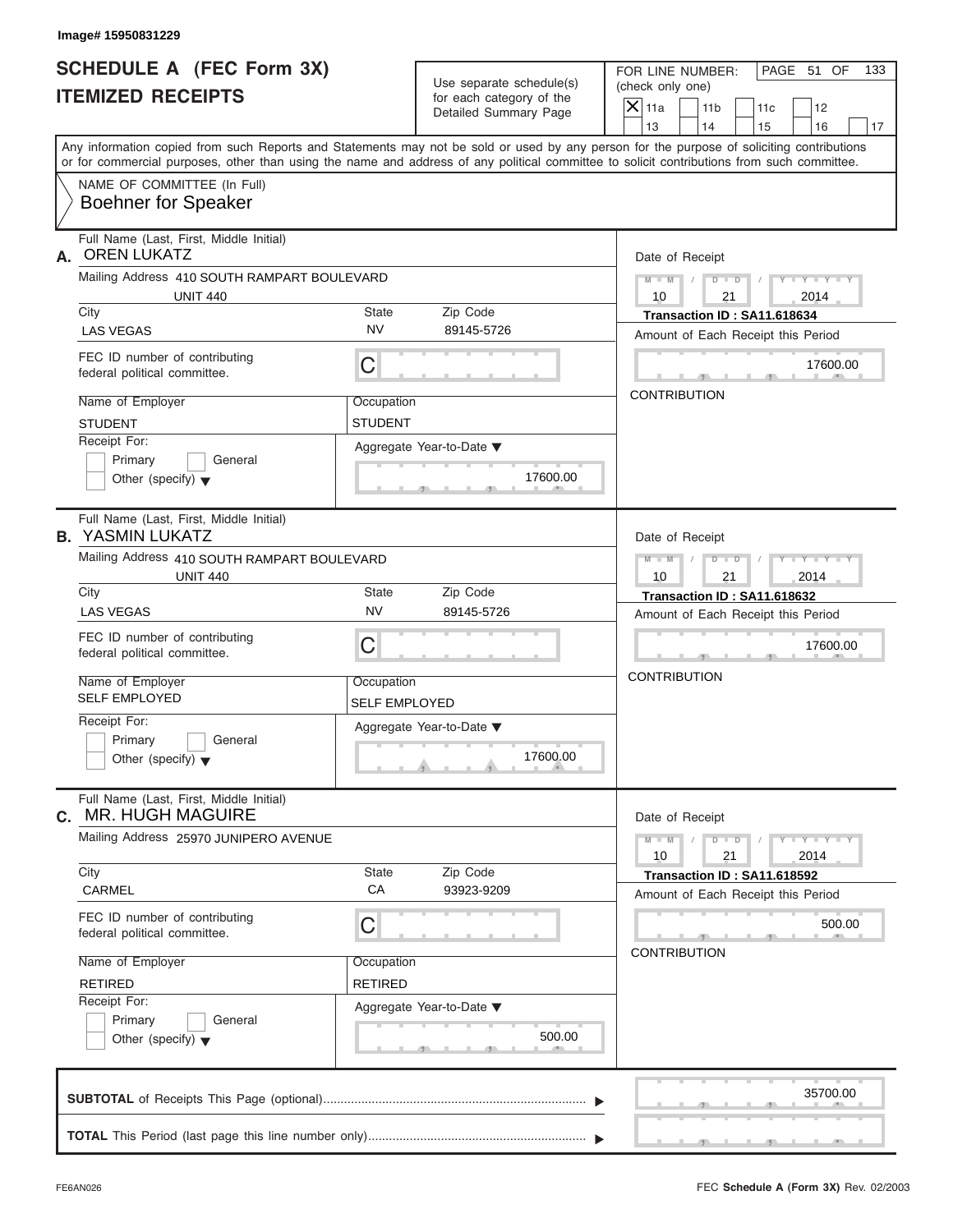| <b>SCHEDULE A (FEC Form 3X)</b>                                                                                                                                                                                                                                                         |                              |                                                   | FOR LINE NUMBER:    |                           |                                    | PAGE 52 OF                  | 133 |
|-----------------------------------------------------------------------------------------------------------------------------------------------------------------------------------------------------------------------------------------------------------------------------------------|------------------------------|---------------------------------------------------|---------------------|---------------------------|------------------------------------|-----------------------------|-----|
|                                                                                                                                                                                                                                                                                         |                              | Use separate schedule(s)                          | (check only one)    |                           |                                    |                             |     |
| <b>ITEMIZED RECEIPTS</b>                                                                                                                                                                                                                                                                |                              | for each category of the<br>Detailed Summary Page | $X$ 11a             | 11 <sub>b</sub>           | 11c                                | 12                          |     |
|                                                                                                                                                                                                                                                                                         |                              |                                                   | 13                  | 14                        | 15                                 | 16                          | 17  |
| Any information copied from such Reports and Statements may not be sold or used by any person for the purpose of soliciting contributions<br>or for commercial purposes, other than using the name and address of any political committee to solicit contributions from such committee. |                              |                                                   |                     |                           |                                    |                             |     |
| NAME OF COMMITTEE (In Full)<br><b>Boehner for Speaker</b>                                                                                                                                                                                                                               |                              |                                                   |                     |                           |                                    |                             |     |
| Full Name (Last, First, Middle Initial)<br><b>MR. MARCEL MAIER</b><br>А.                                                                                                                                                                                                                |                              |                                                   | Date of Receipt     |                           |                                    |                             |     |
| Mailing Address 1108 SE 7TH STREET                                                                                                                                                                                                                                                      |                              |                                                   | 10                  | $M = M$ / $D = D$ /<br>28 |                                    | $Y - Y - Y - Y - Y$<br>2014 |     |
| City                                                                                                                                                                                                                                                                                    | State                        | Zip Code                                          |                     |                           | Transaction ID: SA11.619741        |                             |     |
| <b>FORT LAUDERDALE</b>                                                                                                                                                                                                                                                                  | FL                           | 33301-3026                                        |                     |                           | Amount of Each Receipt this Period |                             |     |
| FEC ID number of contributing<br>federal political committee.                                                                                                                                                                                                                           | C                            |                                                   |                     |                           |                                    | 500.00                      |     |
| Name of Employer                                                                                                                                                                                                                                                                        | Occupation                   |                                                   | <b>CONTRIBUTION</b> |                           |                                    |                             |     |
| <b>GEO GROUP</b>                                                                                                                                                                                                                                                                        | VP, TAX                      |                                                   |                     |                           |                                    |                             |     |
| Receipt For:<br>Primary<br>General<br>Other (specify) $\blacktriangledown$                                                                                                                                                                                                              |                              | Aggregate Year-to-Date ▼<br>500.00                |                     |                           |                                    |                             |     |
| Full Name (Last, First, Middle Initial)<br><b>B.</b> MR. SHAYN P. MARCH                                                                                                                                                                                                                 |                              |                                                   | Date of Receipt     |                           |                                    |                             |     |
| Mailing Address 12501 NW 75TH STREET                                                                                                                                                                                                                                                    |                              |                                                   | $M = M - 1$<br>10   | $D - D$<br>28             | $\sqrt{2}$                         | $Y = Y = Y - Y$<br>2014     |     |
| City                                                                                                                                                                                                                                                                                    | State                        | Zip Code                                          |                     |                           | Transaction ID: SA11.619743        |                             |     |
| <b>PARKLAND</b>                                                                                                                                                                                                                                                                         | <b>FL</b>                    | 33076-4203                                        |                     |                           | Amount of Each Receipt this Period |                             |     |
| FEC ID number of contributing<br>federal political committee.                                                                                                                                                                                                                           | С                            |                                                   |                     |                           |                                    | 500.00                      |     |
| Name of Employer<br><b>GEO GROUP</b>                                                                                                                                                                                                                                                    | Occupation<br><b>FINANCE</b> |                                                   | <b>CONTRIBUTION</b> |                           |                                    |                             |     |
| Receipt For:<br>Primary<br>General<br>Other (specify) $\blacktriangledown$                                                                                                                                                                                                              |                              | Aggregate Year-to-Date ▼<br>500.00                |                     |                           |                                    |                             |     |
| Full Name (Last, First, Middle Initial)<br>MR. DONALD R. MARGO II<br>С.                                                                                                                                                                                                                 |                              |                                                   | Date of Receipt     |                           |                                    |                             |     |
| Mailing Address 201 EAST MAIN DRIVE<br><b>SUITE 1603</b>                                                                                                                                                                                                                                |                              |                                                   | $M - M$<br>10       | $D$ $\Box$ $D$<br>21      |                                    | $Y - Y - Y - Y - Y$<br>2014 |     |
| City<br>EL PASO                                                                                                                                                                                                                                                                         | <b>State</b><br><b>TX</b>    | Zip Code<br>79901-1365                            |                     |                           | Transaction ID: SA11.618596        |                             |     |
|                                                                                                                                                                                                                                                                                         |                              |                                                   |                     |                           | Amount of Each Receipt this Period |                             |     |
| FEC ID number of contributing<br>federal political committee.                                                                                                                                                                                                                           | С                            |                                                   |                     |                           |                                    | 5000.00                     |     |
| Name of Employer                                                                                                                                                                                                                                                                        | Occupation                   |                                                   | <b>CONTRIBUTION</b> |                           |                                    |                             |     |
| <b>MARGO PARTNERS INC.</b>                                                                                                                                                                                                                                                              | <b>OWNER</b>                 |                                                   |                     |                           |                                    |                             |     |
| Receipt For:                                                                                                                                                                                                                                                                            |                              | Aggregate Year-to-Date ▼                          |                     |                           |                                    |                             |     |
| Primary<br>General<br>Other (specify) $\blacktriangledown$                                                                                                                                                                                                                              |                              | 5000.00                                           |                     |                           |                                    |                             |     |
|                                                                                                                                                                                                                                                                                         |                              |                                                   |                     |                           |                                    | 6000.00                     |     |
|                                                                                                                                                                                                                                                                                         |                              |                                                   |                     |                           |                                    |                             |     |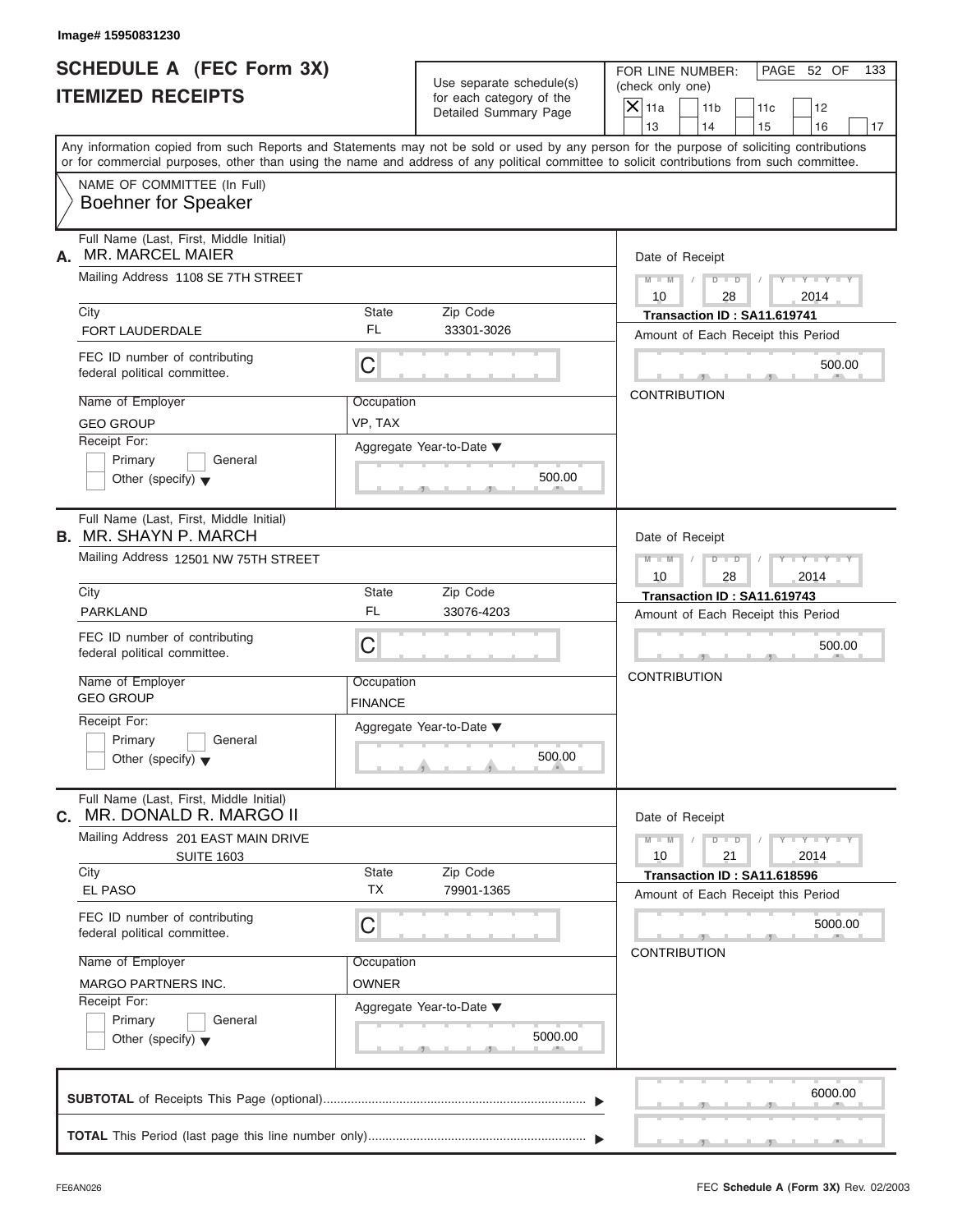| Image# 15950831231                                                                                                                                                                                                                                                                      |                             |                                                      |                                      |                      |                                                                   |                              |     |
|-----------------------------------------------------------------------------------------------------------------------------------------------------------------------------------------------------------------------------------------------------------------------------------------|-----------------------------|------------------------------------------------------|--------------------------------------|----------------------|-------------------------------------------------------------------|------------------------------|-----|
| <b>SCHEDULE A (FEC Form 3X)</b><br><b>ITEMIZED RECEIPTS</b>                                                                                                                                                                                                                             |                             | Use separate schedule(s)<br>for each category of the | FOR LINE NUMBER:<br>(check only one) |                      |                                                                   | PAGE 53 OF                   | 133 |
|                                                                                                                                                                                                                                                                                         |                             | Detailed Summary Page                                | $\mathsf{X}$ 11a                     | 11 <sub>b</sub>      | 11c                                                               | 12                           |     |
| Any information copied from such Reports and Statements may not be sold or used by any person for the purpose of soliciting contributions<br>or for commercial purposes, other than using the name and address of any political committee to solicit contributions from such committee. |                             |                                                      | 13                                   | 14                   | 15                                                                | 16                           | 17  |
| NAME OF COMMITTEE (In Full)<br><b>Boehner for Speaker</b>                                                                                                                                                                                                                               |                             |                                                      |                                      |                      |                                                                   |                              |     |
| Full Name (Last, First, Middle Initial)<br>MR. ALEX MARTINS<br>А.                                                                                                                                                                                                                       |                             |                                                      | Date of Receipt                      |                      |                                                                   |                              |     |
| Mailing Address 2703 PHILLIPS PARK COURT                                                                                                                                                                                                                                                |                             |                                                      | $M$ $M$ $/$<br>10                    | $D$ $\Box$ $D$<br>31 | $\sqrt{ }$                                                        | $Y - Y - Y - Y - Y$<br>2014  |     |
| City                                                                                                                                                                                                                                                                                    | <b>State</b>                | Zip Code                                             |                                      |                      | Transaction ID: SA11.621109                                       |                              |     |
| <b>WINTER PARK</b>                                                                                                                                                                                                                                                                      | FL                          | 32789-6162                                           |                                      |                      | Amount of Each Receipt this Period                                |                              |     |
| FEC ID number of contributing<br>federal political committee.                                                                                                                                                                                                                           | $\mathsf C$                 |                                                      |                                      |                      |                                                                   | 10000.00                     |     |
| Name of Employer                                                                                                                                                                                                                                                                        | Occupation                  |                                                      | <b>CONTRIBUTION</b>                  |                      |                                                                   |                              |     |
| <b>ORLANDO MAGIC</b>                                                                                                                                                                                                                                                                    | <b>CHIEF EXECUTIVE</b>      |                                                      |                                      |                      |                                                                   |                              |     |
| Receipt For:<br>Primary<br>General<br>Other (specify) $\blacktriangledown$                                                                                                                                                                                                              |                             | Aggregate Year-to-Date ▼<br>10000.00                 |                                      |                      |                                                                   |                              |     |
| Full Name (Last, First, Middle Initial)<br><b>B. MR. GARY C. MARTIN</b><br>Mailing Address P.O. BOX 91588                                                                                                                                                                               |                             |                                                      | Date of Receipt<br>$M - M$<br>10     | $D - D$<br>21        |                                                                   | Y T Y T Y T<br>2014          |     |
| City                                                                                                                                                                                                                                                                                    | <b>State</b>                | Zip Code                                             |                                      |                      | Transaction ID: SA11.618656                                       |                              |     |
| <b>ALRINGTON</b>                                                                                                                                                                                                                                                                        | <b>TX</b>                   | 76015-0088                                           |                                      |                      | Amount of Each Receipt this Period                                |                              |     |
| FEC ID number of contributing<br>federal political committee.                                                                                                                                                                                                                           | C                           |                                                      |                                      |                      |                                                                   | 5000.00                      |     |
| Name of Employer<br>MARTIN SPROCKET & GEAR, INC.                                                                                                                                                                                                                                        | Occupation<br>VICE CHAIRMAN |                                                      | <b>CONTRIBUTION</b>                  |                      |                                                                   |                              |     |
| Receipt For:<br>Primary<br>General<br>Other (specify) $\blacktriangledown$                                                                                                                                                                                                              |                             | Aggregate Year-to-Date ▼<br>5000.00                  |                                      |                      |                                                                   |                              |     |
| Full Name (Last, First, Middle Initial)<br>MR. JOEL H. MCKINNON<br>С.                                                                                                                                                                                                                   |                             |                                                      | Date of Receipt                      |                      |                                                                   |                              |     |
| Mailing Address 701 VIA BELLA                                                                                                                                                                                                                                                           |                             |                                                      | $M - M$<br>10                        | $D$ $\Box$ $D$<br>28 |                                                                   | $-1 - Y - 1 - Y - 1$<br>2014 |     |
| City<br><b>WINTER PARK</b>                                                                                                                                                                                                                                                              | State<br>FL                 | Zip Code<br>32789-2717                               |                                      |                      | Transaction ID: SA11.619719<br>Amount of Each Receipt this Period |                              |     |
| FEC ID number of contributing<br>federal political committee.                                                                                                                                                                                                                           | C                           |                                                      |                                      |                      |                                                                   | 250.00                       |     |
| Name of Employer                                                                                                                                                                                                                                                                        | Occupation                  |                                                      | <b>CONTRIBUTION</b>                  |                      |                                                                   |                              |     |
| <b>MCKINNON &amp; ASSOCIATES</b>                                                                                                                                                                                                                                                        | <b>CONSULTANT</b>           |                                                      |                                      |                      |                                                                   |                              |     |
| Receipt For:                                                                                                                                                                                                                                                                            |                             | Aggregate Year-to-Date ▼                             |                                      |                      |                                                                   |                              |     |
| Primary<br>General<br>Other (specify) $\blacktriangledown$                                                                                                                                                                                                                              |                             | 250.00                                               |                                      |                      |                                                                   |                              |     |
|                                                                                                                                                                                                                                                                                         |                             |                                                      |                                      |                      |                                                                   | 15250.00                     |     |
|                                                                                                                                                                                                                                                                                         |                             |                                                      |                                      |                      |                                                                   |                              |     |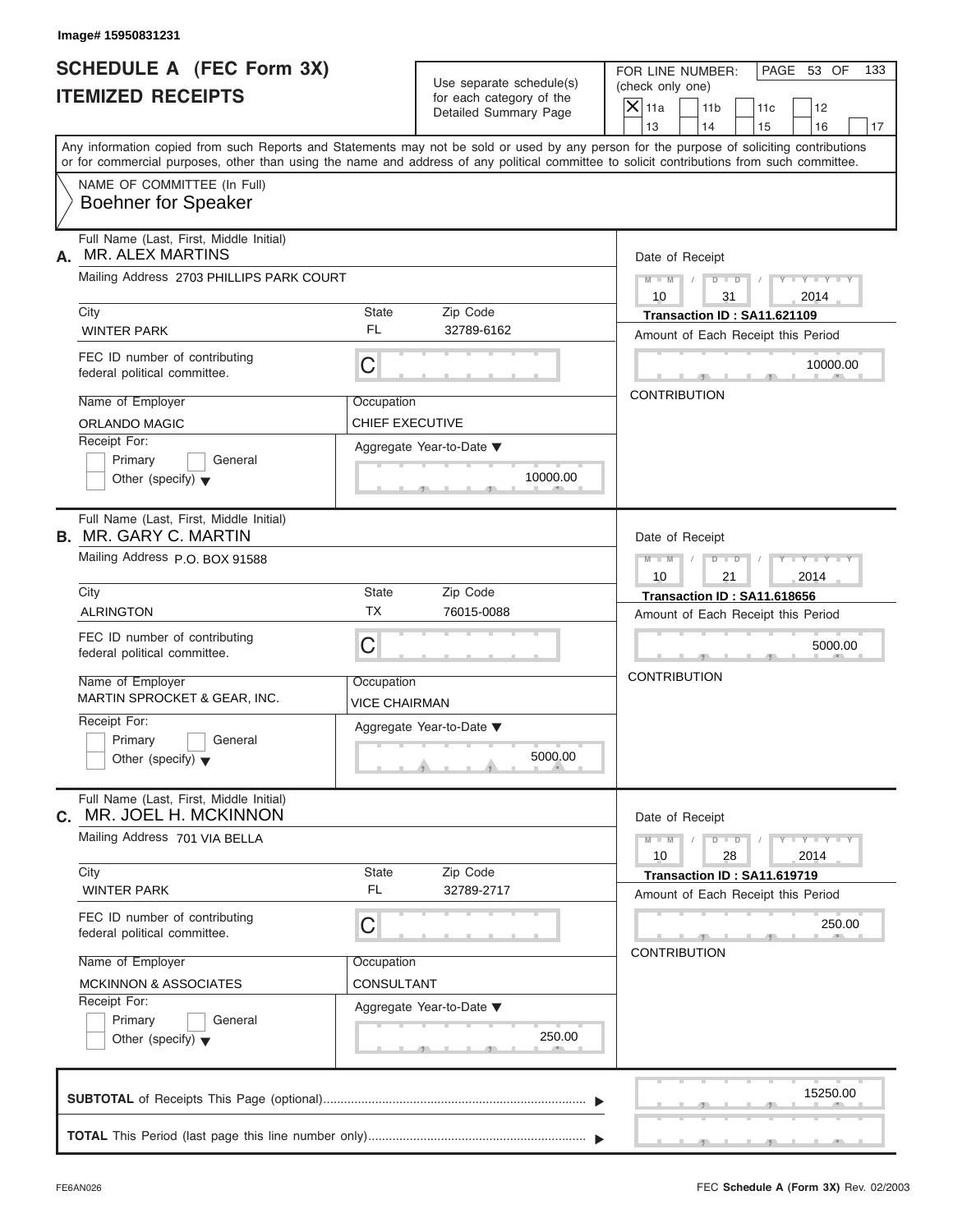| Image# 15950831232                                                                                                                                                                                                                                                                      |                         |                                                      |                          |                                                                   |           |                         |     |
|-----------------------------------------------------------------------------------------------------------------------------------------------------------------------------------------------------------------------------------------------------------------------------------------|-------------------------|------------------------------------------------------|--------------------------|-------------------------------------------------------------------|-----------|-------------------------|-----|
| <b>SCHEDULE A (FEC Form 3X)</b><br><b>ITEMIZED RECEIPTS</b>                                                                                                                                                                                                                             |                         | Use separate schedule(s)<br>for each category of the | (check only one)         | FOR LINE NUMBER:                                                  |           | PAGE 54 OF              | 133 |
|                                                                                                                                                                                                                                                                                         |                         | Detailed Summary Page                                | $\overline{X}$ 11a<br>13 | 11 <sub>b</sub><br>14                                             | 11c<br>15 | 12<br>16                | 17  |
| Any information copied from such Reports and Statements may not be sold or used by any person for the purpose of soliciting contributions<br>or for commercial purposes, other than using the name and address of any political committee to solicit contributions from such committee. |                         |                                                      |                          |                                                                   |           |                         |     |
| NAME OF COMMITTEE (In Full)<br><b>Boehner for Speaker</b>                                                                                                                                                                                                                               |                         |                                                      |                          |                                                                   |           |                         |     |
| Full Name (Last, First, Middle Initial)<br>MR. GREGORY MCLAUGHLIN<br>А.                                                                                                                                                                                                                 |                         |                                                      |                          | Date of Receipt                                                   |           |                         |     |
| Mailing Address 12 STILL WATER                                                                                                                                                                                                                                                          |                         |                                                      | $M - M$<br>10            | $D$ $D$<br>28                                                     |           | $Y - Y - Y - Y$<br>2014 |     |
| City                                                                                                                                                                                                                                                                                    | State                   | Zip Code                                             |                          | Transaction ID: SA11.619708                                       |           |                         |     |
| NEWPORT COAST                                                                                                                                                                                                                                                                           | CA                      | 92657-1642                                           |                          | Amount of Each Receipt this Period                                |           |                         |     |
| FEC ID number of contributing<br>federal political committee.                                                                                                                                                                                                                           | С                       |                                                      |                          |                                                                   |           | 1000.00                 |     |
| Name of Employer<br><b>PGA TOUR</b>                                                                                                                                                                                                                                                     | Occupation<br>PRESIDENT |                                                      | <b>CONTRIBUTION</b>      |                                                                   |           |                         |     |
| Receipt For:                                                                                                                                                                                                                                                                            |                         |                                                      |                          |                                                                   |           |                         |     |
| Primary<br>General<br>Other (specify) $\blacktriangledown$                                                                                                                                                                                                                              |                         | Aggregate Year-to-Date ▼<br>1000.00                  |                          |                                                                   |           |                         |     |
| Full Name (Last, First, Middle Initial)<br><b>B. MR. W. RODNEY MCMULLEN</b>                                                                                                                                                                                                             |                         |                                                      |                          | Date of Receipt                                                   |           |                         |     |
| Mailing Address 7338 WATERPOINT LANE                                                                                                                                                                                                                                                    |                         |                                                      | $M - M$<br>10            | $D - I - D$<br>21                                                 |           | $Y = Y = Y - Y$<br>2014 |     |
| City                                                                                                                                                                                                                                                                                    | State                   | Zip Code                                             |                          | Transaction ID: SA11.618605                                       |           |                         |     |
| <b>CINCINNATI</b>                                                                                                                                                                                                                                                                       | OH                      | 45255-3925                                           |                          | Amount of Each Receipt this Period                                |           |                         |     |
| FEC ID number of contributing<br>federal political committee.                                                                                                                                                                                                                           | С                       |                                                      |                          |                                                                   |           | 2500.00                 |     |
| Name of Employer<br>THE KROGER COMPANY                                                                                                                                                                                                                                                  | Occupation<br>CEO       |                                                      | <b>CONTRIBUTION</b>      |                                                                   |           |                         |     |
| Receipt For:                                                                                                                                                                                                                                                                            |                         | Aggregate Year-to-Date ▼                             |                          |                                                                   |           |                         |     |
| Primary<br>General<br>Other (specify) $\blacktriangledown$                                                                                                                                                                                                                              |                         | 2500.00                                              |                          |                                                                   |           |                         |     |
| Full Name (Last, First, Middle Initial)<br><b>MR. PAUL MEARS III</b><br>C.                                                                                                                                                                                                              |                         |                                                      |                          | Date of Receipt                                                   |           |                         |     |
| Mailing Address 1354 SPRING LAKE DRIVE                                                                                                                                                                                                                                                  |                         |                                                      | $M - M$<br>10            | $D$ $\Box$ $D$<br>28                                              |           | $Y - Y - Y - Y$<br>2014 |     |
| City<br>ORLANDO                                                                                                                                                                                                                                                                         | State<br><b>FL</b>      | Zip Code<br>32804-7127                               |                          | Transaction ID: SA11.619726<br>Amount of Each Receipt this Period |           |                         |     |
| FEC ID number of contributing<br>federal political committee.                                                                                                                                                                                                                           | С                       |                                                      |                          |                                                                   |           | 2000.00                 |     |
| Name of Employer                                                                                                                                                                                                                                                                        | Occupation              |                                                      |                          | <b>CONTRIBUTION</b>                                               |           |                         |     |
| <b>MEARS DESTINATION SERVICES</b>                                                                                                                                                                                                                                                       |                         | <b>PRESIDENT &amp; DIRECTOR</b>                      |                          |                                                                   |           |                         |     |
| Receipt For:                                                                                                                                                                                                                                                                            |                         | Aggregate Year-to-Date ▼                             |                          |                                                                   |           |                         |     |
| Primary<br>General<br>Other (specify) $\blacktriangledown$                                                                                                                                                                                                                              |                         | 2000.00                                              |                          |                                                                   |           |                         |     |
|                                                                                                                                                                                                                                                                                         |                         |                                                      |                          |                                                                   |           | 5500.00                 |     |
|                                                                                                                                                                                                                                                                                         |                         |                                                      |                          |                                                                   |           |                         |     |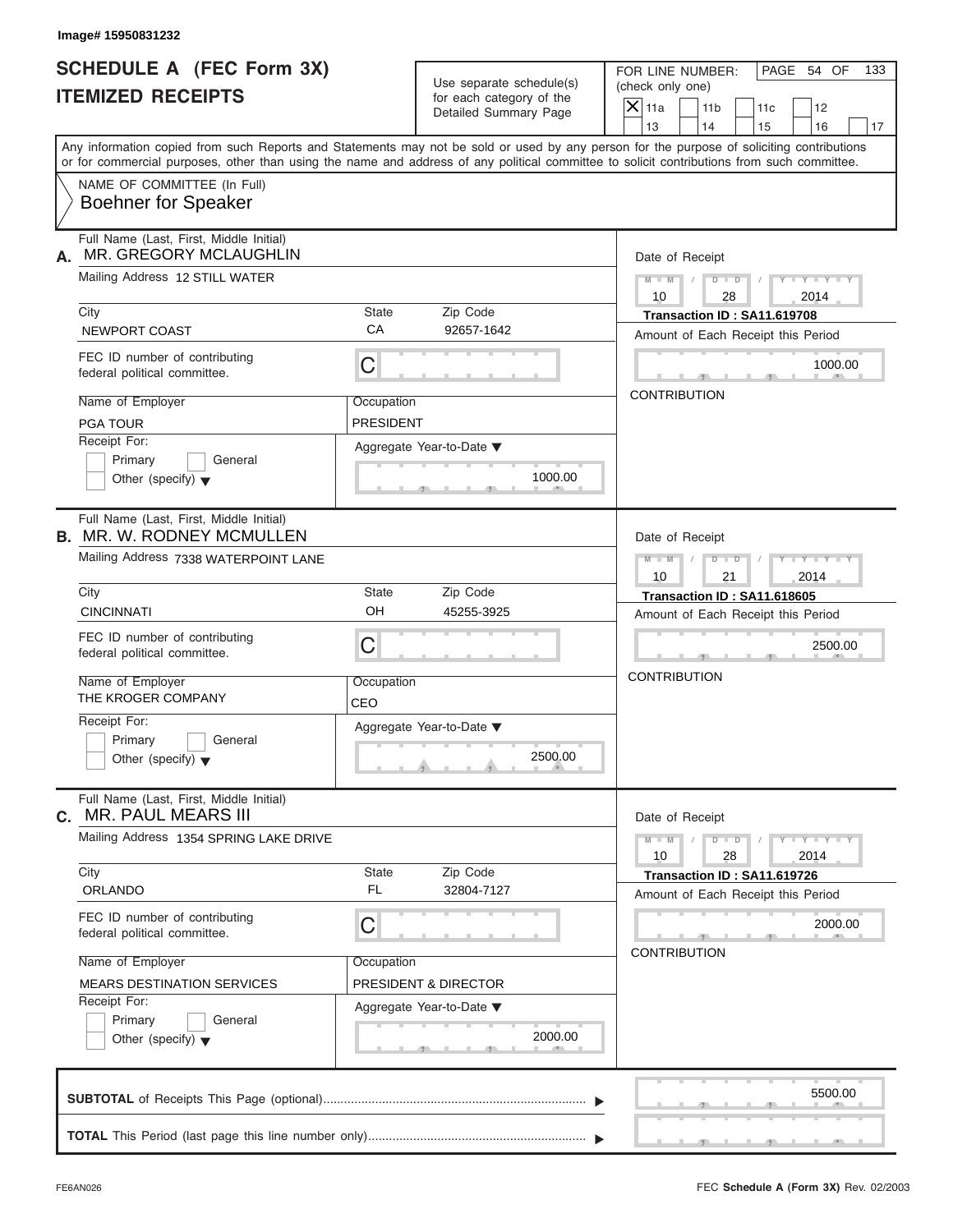| Image# 15950831233                                                                                                                                                        |                               |                                                                               |                                                                                                                                             |
|---------------------------------------------------------------------------------------------------------------------------------------------------------------------------|-------------------------------|-------------------------------------------------------------------------------|---------------------------------------------------------------------------------------------------------------------------------------------|
| <b>SCHEDULE A (FEC Form 3X)</b><br><b>ITEMIZED RECEIPTS</b>                                                                                                               |                               | Use separate schedule(s)<br>for each category of the<br>Detailed Summary Page | PAGE 55 OF<br>FOR LINE NUMBER:<br>133<br>(check only one)<br>$\mathsf{X}$ 11a<br>11 <sub>b</sub><br>11c<br>12<br>13<br>14<br>15<br>16<br>17 |
| or for commercial purposes, other than using the name and address of any political committee to solicit contributions from such committee.<br>NAME OF COMMITTEE (In Full) |                               |                                                                               | Any information copied from such Reports and Statements may not be sold or used by any person for the purpose of soliciting contributions   |
| <b>Boehner for Speaker</b>                                                                                                                                                |                               |                                                                               |                                                                                                                                             |
| Full Name (Last, First, Middle Initial)<br><b>FREDERICK A. MENOWITZ</b><br>А.                                                                                             |                               |                                                                               | Date of Receipt                                                                                                                             |
| Mailing Address 2100 S OCEAN BOULEVARD<br>APT. 608N                                                                                                                       |                               |                                                                               | $D$ $\Box$ $D$<br>$Y - Y - Y - Y - Y$<br>$M - M$<br>10<br>21<br>2014                                                                        |
| City                                                                                                                                                                      | State                         | Zip Code                                                                      | Transaction ID: SA11.618642                                                                                                                 |
| <b>PALM BEACH</b>                                                                                                                                                         | FL                            | 33480-5227                                                                    | Amount of Each Receipt this Period                                                                                                          |
| FEC ID number of contributing<br>federal political committee.                                                                                                             | C                             |                                                                               | 5000.00                                                                                                                                     |
| Name of Employer                                                                                                                                                          | Occupation                    |                                                                               | <b>CONTRIBUTION</b>                                                                                                                         |
| <b>SELF EMPLOYED</b>                                                                                                                                                      | R.E. INVESTOR                 |                                                                               |                                                                                                                                             |
| Receipt For:<br>Primary<br>General<br>Other (specify) $\blacktriangledown$                                                                                                |                               | Aggregate Year-to-Date ▼<br>5000.00                                           |                                                                                                                                             |
| Full Name (Last, First, Middle Initial)<br><b>B. MR. DAVID MILLER</b>                                                                                                     |                               |                                                                               | Date of Receipt                                                                                                                             |
| Mailing Address 1422 EDINGER AVENUE<br><b>SUITE 230</b>                                                                                                                   |                               |                                                                               | $M - M$<br>$D$ $\Box$ $D$ $\Box$<br>Y T Y T Y T<br>10<br>31<br>2014                                                                         |
| City                                                                                                                                                                      | State                         | Zip Code                                                                      | Transaction ID: SA11.621129                                                                                                                 |
| <b>TUSTIN</b>                                                                                                                                                             | CA                            | 92780-6298                                                                    | Amount of Each Receipt this Period                                                                                                          |
| FEC ID number of contributing<br>federal political committee.                                                                                                             | C                             |                                                                               | 2500.00                                                                                                                                     |
| Name of Employer<br><b>ALG</b>                                                                                                                                            | Occupation<br><b>ATTORNEY</b> |                                                                               | <b>CONTRIBUTION</b>                                                                                                                         |
| Receipt For:<br>Primary<br>General<br>Other (specify) $\blacktriangledown$                                                                                                |                               | Aggregate Year-to-Date ▼<br>2500.00                                           |                                                                                                                                             |
| Full Name (Last, First, Middle Initial)<br>MR. WILLIAM C. MILLER<br>C.                                                                                                    |                               |                                                                               | Date of Receipt                                                                                                                             |
| Mailing Address 300 NEW JERSEY AVENUE NW                                                                                                                                  |                               |                                                                               | $M - M$<br>$D$ $\Box$ $D$<br>$Y - Y - Y - Y - I$<br>10<br>31<br>2014                                                                        |
| City<br><b>WASHINGTON</b>                                                                                                                                                 | State<br>DC                   | Zip Code<br>20001-2030                                                        | Transaction ID: SA11.621132<br>Amount of Each Receipt this Period                                                                           |
| FEC ID number of contributing<br>federal political committee.                                                                                                             | C                             |                                                                               | 5000.00                                                                                                                                     |
| Name of Employer                                                                                                                                                          | Occupation                    |                                                                               | <b>CONTRIBUTION</b>                                                                                                                         |
| <b>BUSINESS ROUNDTABLE</b>                                                                                                                                                |                               | SENIOR VICE PRESIDENT                                                         |                                                                                                                                             |
| Receipt For:<br>Primary<br>General<br>Other (specify) $\blacktriangledown$                                                                                                |                               | Aggregate Year-to-Date ▼<br>5000.00                                           |                                                                                                                                             |
|                                                                                                                                                                           |                               |                                                                               | 12500.00                                                                                                                                    |
|                                                                                                                                                                           |                               |                                                                               |                                                                                                                                             |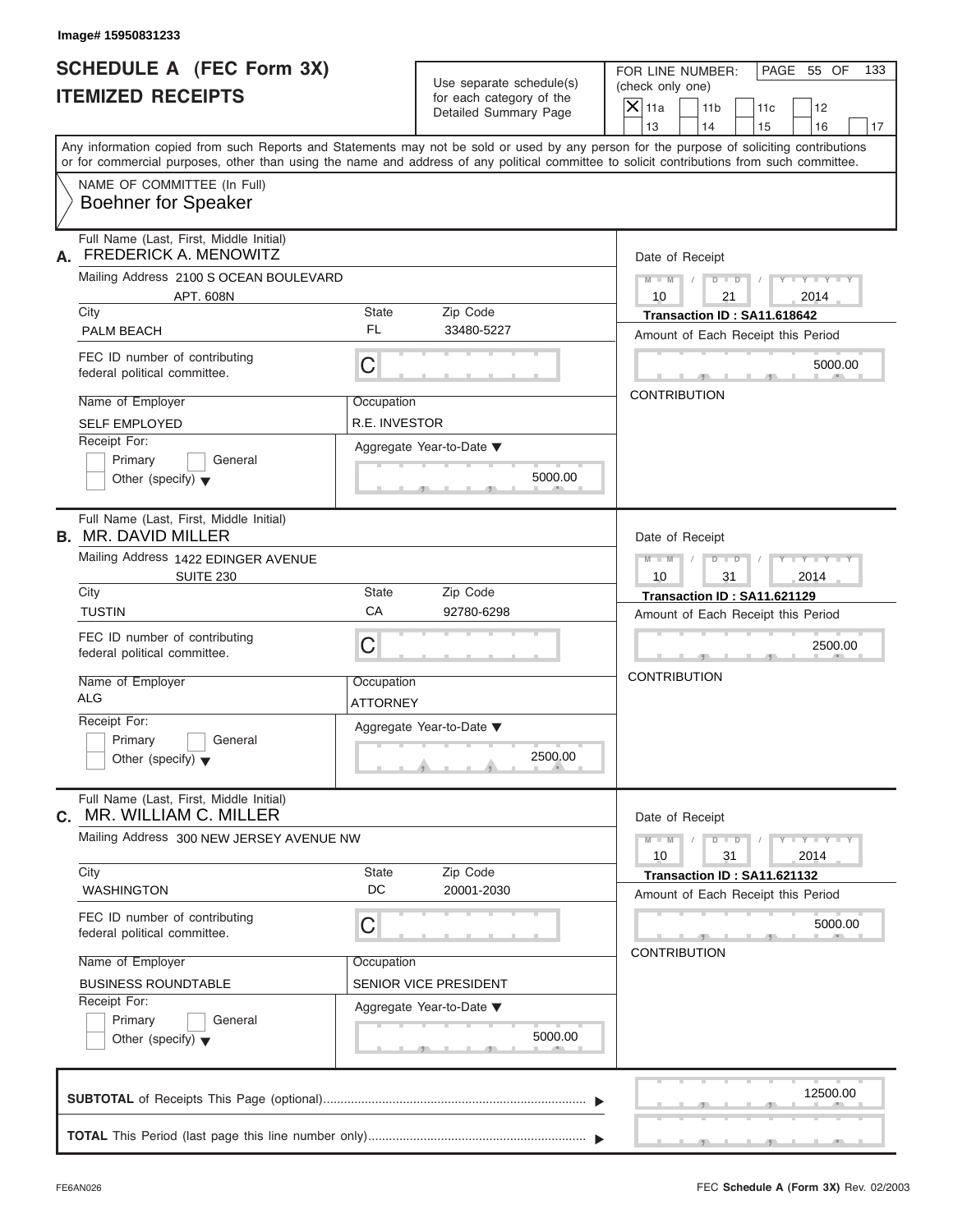| Image# 15950831234                                                          |             |                          |                                                                                                                                            |
|-----------------------------------------------------------------------------|-------------|--------------------------|--------------------------------------------------------------------------------------------------------------------------------------------|
| <b>SCHEDULE A (FEC Form 3X)</b>                                             |             | Use separate schedule(s) | PAGE 56 OF<br>FOR LINE NUMBER:                                                                                                             |
| <b>ITEMIZED RECEIPTS</b>                                                    |             | for each category of the | (check only one)<br>$\mathsf{X}$ 11a<br>11 <sub>b</sub>                                                                                    |
|                                                                             |             | Detailed Summary Page    | 11c<br>12<br>13<br>14<br>15<br>16                                                                                                          |
|                                                                             |             |                          | Any information copied from such Reports and Statements may not be sold or used by any person for the purpose of soliciting contributions  |
|                                                                             |             |                          | or for commercial purposes, other than using the name and address of any political committee to solicit contributions from such committee. |
| NAME OF COMMITTEE (In Full)<br><b>Boehner for Speaker</b>                   |             |                          |                                                                                                                                            |
| Full Name (Last, First, Middle Initial)<br>MS. ESTHER L. MORENO<br>А.       |             |                          | Date of Receipt                                                                                                                            |
| Mailing Address 3500 CRYSTAL VIEW COURT                                     |             |                          | $D$ $D$<br>$Y - Y - Y - Y - Y$<br>$M - M$ /<br>10<br>28<br>2014                                                                            |
| City                                                                        | State       | Zip Code                 | Transaction ID: SA11.619745                                                                                                                |
| <b>MIAMI</b>                                                                | FL          | 33133-4025               | Amount of Each Receipt this Period                                                                                                         |
| FEC ID number of contributing<br>federal political committee.               | C           |                          | 1000.00                                                                                                                                    |
| Name of Employer                                                            | Occupation  |                          | <b>CONTRIBUTION</b>                                                                                                                        |
| AKERMAN, LLP                                                                | LAWYER      |                          |                                                                                                                                            |
| Receipt For:                                                                |             | Aggregate Year-to-Date ▼ |                                                                                                                                            |
| Primary<br>General                                                          |             |                          |                                                                                                                                            |
| Other (specify) $\blacktriangledown$                                        |             | 1000.00                  |                                                                                                                                            |
| Full Name (Last, First, Middle Initial)<br><b>B.</b> MR. JOHN W. MORGAN     |             |                          | Date of Receipt                                                                                                                            |
| Mailing Address 1957 SW MONTGOMERY DRIVE                                    |             |                          | $M - M$<br>$D - I - D$<br>$Y - Y - Y - Y - Y$                                                                                              |
|                                                                             |             |                          | 11<br>04<br>2014                                                                                                                           |
| City                                                                        | State       | Zip Code                 | Transaction ID: SA11.621608                                                                                                                |
| <b>PORTLAND</b>                                                             | <b>OR</b>   | 97201-2440               | Amount of Each Receipt this Period                                                                                                         |
| FEC ID number of contributing<br>federal political committee.               | С           |                          | 5000.00                                                                                                                                    |
| Name of Employer                                                            | Occupation  |                          | <b>CONTRIBUTION</b>                                                                                                                        |
| <b>AVAMERE</b>                                                              | CEO         |                          |                                                                                                                                            |
| Receipt For:                                                                |             | Aggregate Year-to-Date ▼ |                                                                                                                                            |
| Primary<br>General<br>Other (specify) $\blacktriangledown$                  |             | 5000.00                  |                                                                                                                                            |
| Full Name (Last, First, Middle Initial)<br><b>MS. DENISE MORRISEY</b><br>С. |             |                          | Date of Receipt                                                                                                                            |
| Mailing Address 7400 PARK TERRACE DRIVE                                     |             |                          | $Y = Y = Y + Y$<br>$M - M$<br>$D - D$<br>21<br>10<br>2014                                                                                  |
| City<br>ALEXANDRIA                                                          | State<br>VA | Zip Code<br>22307-2039   | Transaction ID: SA11.618638                                                                                                                |
|                                                                             |             |                          | Amount of Each Receipt this Period                                                                                                         |
| FEC ID number of contributing<br>federal political committee.               | С           |                          | 10000.00                                                                                                                                   |
| Name of Employer                                                            | Occupation  |                          | <b>CONTRIBUTION</b>                                                                                                                        |
| CAPITOL COUNSEL                                                             | CONSULTANT  |                          |                                                                                                                                            |
| Receipt For:                                                                |             | Aggregate Year-to-Date ▼ |                                                                                                                                            |
| Primary<br>General<br>Other (specify) $\blacktriangledown$                  |             | 10000.00                 |                                                                                                                                            |
|                                                                             |             |                          | 16000.00                                                                                                                                   |
|                                                                             |             |                          |                                                                                                                                            |
|                                                                             |             |                          |                                                                                                                                            |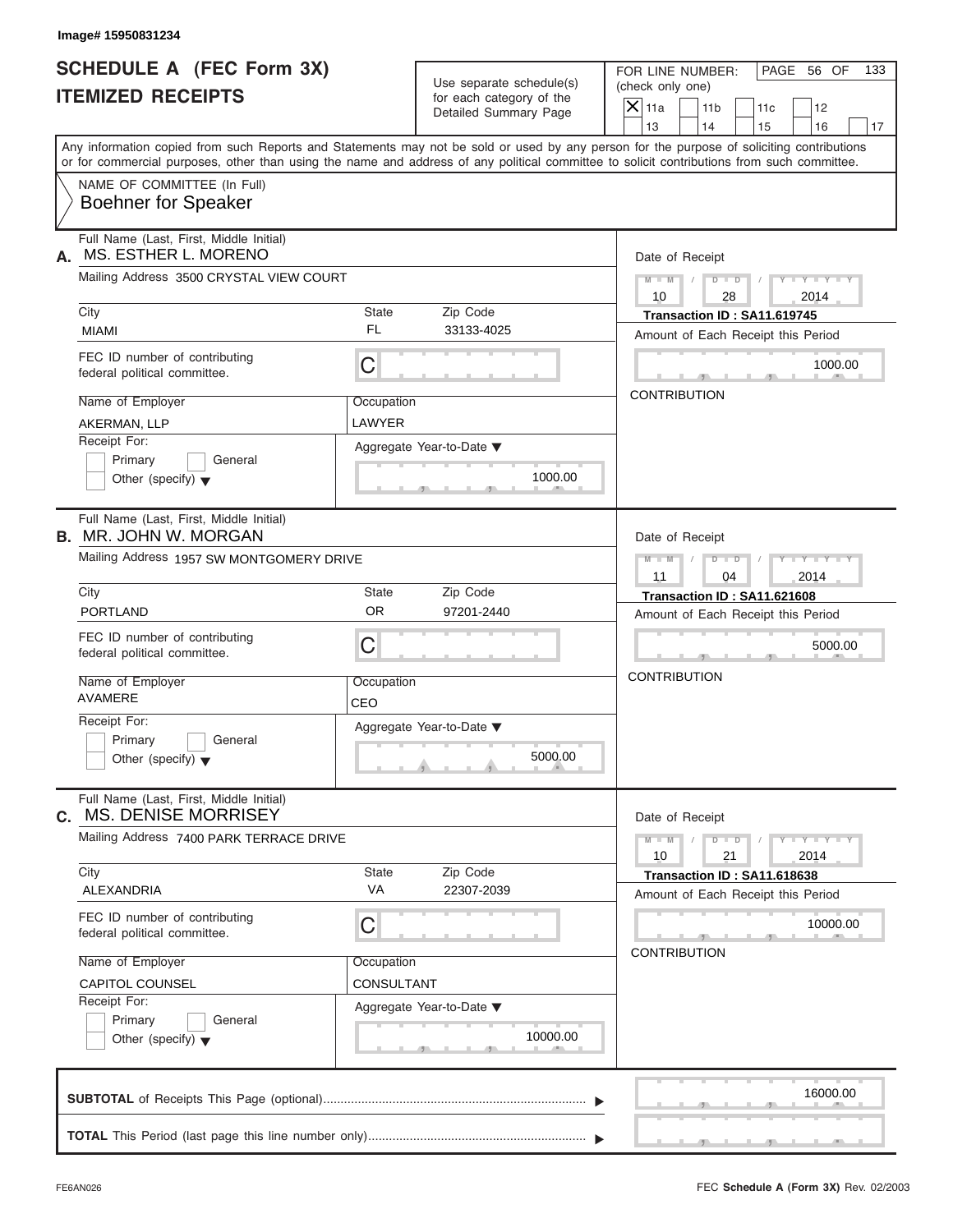| Image# 15950831235                                                         |                                        |                                                                               |                                                                                                                                                                                                                                                                                         |
|----------------------------------------------------------------------------|----------------------------------------|-------------------------------------------------------------------------------|-----------------------------------------------------------------------------------------------------------------------------------------------------------------------------------------------------------------------------------------------------------------------------------------|
| <b>SCHEDULE A (FEC Form 3X)</b><br><b>ITEMIZED RECEIPTS</b>                |                                        | Use separate schedule(s)<br>for each category of the<br>Detailed Summary Page | PAGE 57 OF<br>FOR LINE NUMBER:<br>133<br>(check only one)<br>$\mathsf{X}$ 11a<br>11 <sub>b</sub><br>11c<br>12<br>13<br>14<br>15<br>16<br>17                                                                                                                                             |
|                                                                            |                                        |                                                                               | Any information copied from such Reports and Statements may not be sold or used by any person for the purpose of soliciting contributions<br>or for commercial purposes, other than using the name and address of any political committee to solicit contributions from such committee. |
| NAME OF COMMITTEE (In Full)<br><b>Boehner for Speaker</b>                  |                                        |                                                                               |                                                                                                                                                                                                                                                                                         |
| Full Name (Last, First, Middle Initial)<br><b>MR. JERRY MOYES</b><br>А.    |                                        |                                                                               | Date of Receipt                                                                                                                                                                                                                                                                         |
| Mailing Address 13327 N. 65TH DRIVE                                        |                                        |                                                                               | $D$ $\Box$ $D$<br>$Y - Y - Y - Y - Y$<br>$M - M$ /<br>10<br>24<br>2014                                                                                                                                                                                                                  |
| City<br><b>GLENDALE</b>                                                    | State<br>AZ                            | Zip Code<br>85304-1005                                                        | Transaction ID: SA11.619290<br>Amount of Each Receipt this Period                                                                                                                                                                                                                       |
| FEC ID number of contributing<br>federal political committee.              | C                                      |                                                                               | 2500.00                                                                                                                                                                                                                                                                                 |
| Name of Employer<br><b>SWIFT TRANSPORTATION</b>                            | Occupation<br><b>FOUNDER &amp; CEO</b> |                                                                               | <b>CONTRIBUTION</b>                                                                                                                                                                                                                                                                     |
| Receipt For:<br>Primary<br>General<br>Other (specify) $\blacktriangledown$ |                                        | Aggregate Year-to-Date ▼<br>2500.00                                           |                                                                                                                                                                                                                                                                                         |
| Full Name (Last, First, Middle Initial)<br><b>B. MR. OSCAR MUNOZ</b>       |                                        |                                                                               | Date of Receipt                                                                                                                                                                                                                                                                         |
| Mailing Address 500 WATER STREET                                           |                                        |                                                                               | $M - M$<br>$D - I - D$<br>$Y - Y - Y - Y - Y$<br>10<br>28<br>2014                                                                                                                                                                                                                       |
| City<br><b>JACKSONVILLE</b>                                                | State<br><b>FL</b>                     | Zip Code<br>32202-4423                                                        | Transaction ID: SA11.619709<br>Amount of Each Receipt this Period                                                                                                                                                                                                                       |
| FEC ID number of contributing<br>federal political committee.              | C                                      |                                                                               | 2500.00                                                                                                                                                                                                                                                                                 |
| Name of Employer<br><b>CSX TRANSPORTATION</b>                              | Occupation<br><b>EXECUTIVE</b>         |                                                                               | <b>CONTRIBUTION</b>                                                                                                                                                                                                                                                                     |
| Receipt For:<br>Primary<br>General<br>Other (specify) $\blacktriangledown$ |                                        | Aggregate Year-to-Date ▼<br>2500.00                                           |                                                                                                                                                                                                                                                                                         |
| Full Name (Last, First, Middle Initial)<br>MR. ROBERT NORCROSS<br>С.       |                                        |                                                                               | Date of Receipt                                                                                                                                                                                                                                                                         |
| Mailing Address 7400 NEW KA GRANGE ROAD<br>City                            | State                                  | Zip Code                                                                      | $Y - Y - Y - Y - Y$<br>$M - M$<br>$D - D$<br>10<br>21<br>2014<br>Transaction ID: SA11.618658                                                                                                                                                                                            |
| <b>LOUISVILLE</b>                                                          | KY                                     | 40222-4870                                                                    | Amount of Each Receipt this Period                                                                                                                                                                                                                                                      |
| FEC ID number of contributing<br>federal political committee.              | С                                      |                                                                               | 5000.00<br><b>CONTRIBUTION</b>                                                                                                                                                                                                                                                          |
| Name of Employer<br>PRESTIGE HEALTHCARE<br>Receipt For:                    | Occupation<br>CEO                      |                                                                               |                                                                                                                                                                                                                                                                                         |
| Primary<br>General<br>Other (specify) $\blacktriangledown$                 |                                        | Aggregate Year-to-Date ▼<br>5000.00                                           |                                                                                                                                                                                                                                                                                         |
|                                                                            |                                        |                                                                               | 10000.00                                                                                                                                                                                                                                                                                |
|                                                                            |                                        |                                                                               |                                                                                                                                                                                                                                                                                         |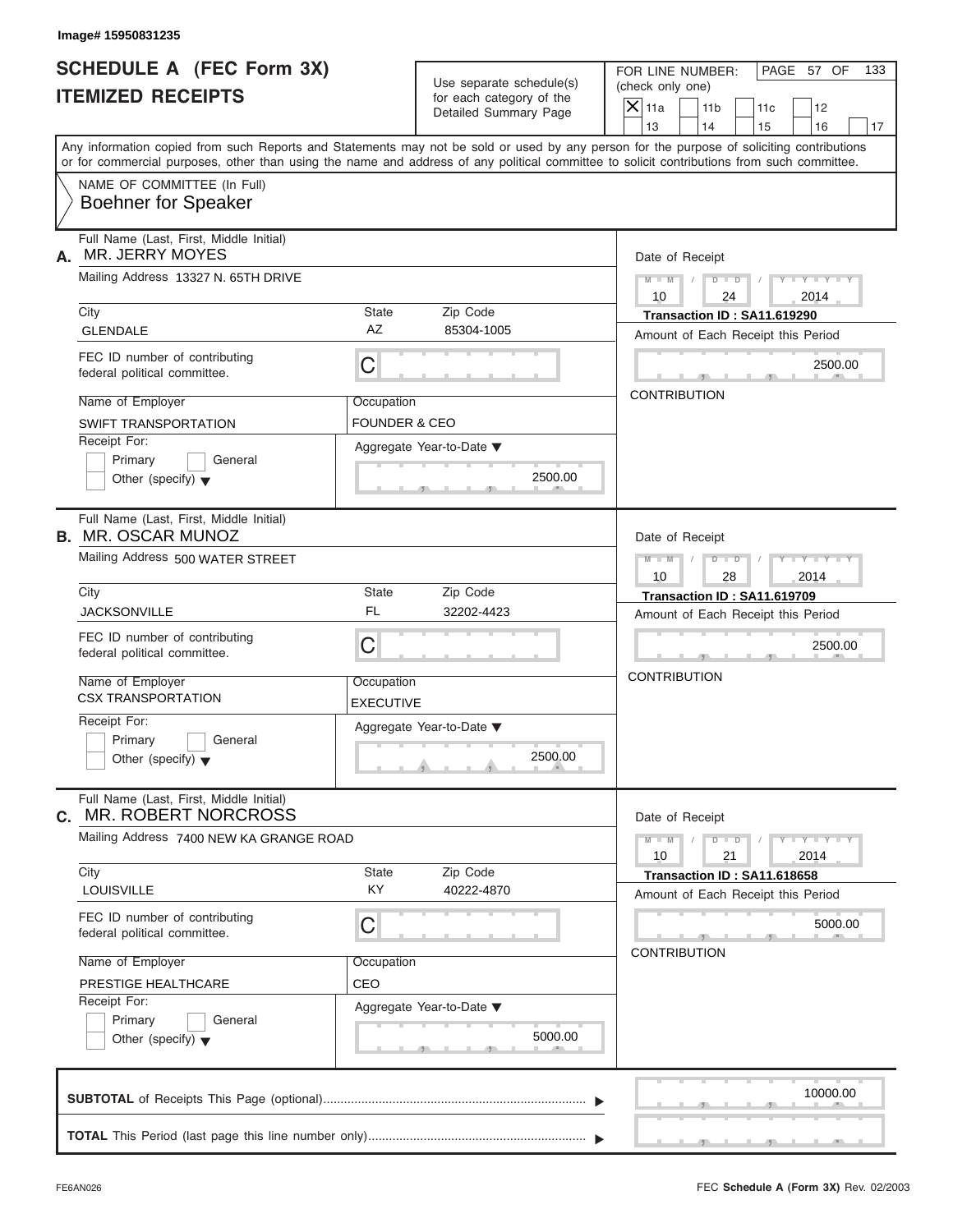| <b>ITEMIZED RECEIPTS</b><br>NAME OF COMMITTEE (In Full)<br><b>Boehner for Speaker</b><br>Full Name (Last, First, Middle Initial)<br><b>MR. ROBERT NORCROSS</b><br>Mailing Address 7400 NEW KA GRANGE ROAD<br>City<br><b>State</b><br><b>KY</b><br>LOUISVILLE<br>FEC ID number of contributing<br>С<br>federal political committee.<br>Name of Employer<br>Occupation<br>CEO<br>PRESTIGE HEALTHCARE<br>Receipt For:<br>Primary<br>General<br>Other (specify) $\blacktriangledown$<br>Full Name (Last, First, Middle Initial)<br>Mailing Address 7400 NEW KA GRANGE ROAD<br>City<br><b>State</b><br>KY<br>LOUISVILLE | Use separate schedule(s)<br>for each category of the<br>Detailed Summary Page<br>Zip Code<br>40222-4870 | (check only one)<br>$\overline{X}$ 11a<br>11 <sub>b</sub><br>11c<br>12<br>13<br>14<br>15<br>16<br>17<br>Date of Receipt<br>$D$ $D$<br>$M - M$<br>$Y - Y - Y - Y - I$<br>$\sqrt{2}$<br>10<br>21<br>2014 |
|--------------------------------------------------------------------------------------------------------------------------------------------------------------------------------------------------------------------------------------------------------------------------------------------------------------------------------------------------------------------------------------------------------------------------------------------------------------------------------------------------------------------------------------------------------------------------------------------------------------------|---------------------------------------------------------------------------------------------------------|--------------------------------------------------------------------------------------------------------------------------------------------------------------------------------------------------------|
|                                                                                                                                                                                                                                                                                                                                                                                                                                                                                                                                                                                                                    |                                                                                                         |                                                                                                                                                                                                        |
| Any information copied from such Reports and Statements may not be sold or used by any person for the purpose of soliciting contributions<br>or for commercial purposes, other than using the name and address of any political committee to solicit contributions from such committee.<br>А.<br><b>B. MR. ROBERT NORCROSS</b>                                                                                                                                                                                                                                                                                     |                                                                                                         |                                                                                                                                                                                                        |
|                                                                                                                                                                                                                                                                                                                                                                                                                                                                                                                                                                                                                    |                                                                                                         |                                                                                                                                                                                                        |
|                                                                                                                                                                                                                                                                                                                                                                                                                                                                                                                                                                                                                    |                                                                                                         |                                                                                                                                                                                                        |
|                                                                                                                                                                                                                                                                                                                                                                                                                                                                                                                                                                                                                    |                                                                                                         |                                                                                                                                                                                                        |
|                                                                                                                                                                                                                                                                                                                                                                                                                                                                                                                                                                                                                    |                                                                                                         |                                                                                                                                                                                                        |
|                                                                                                                                                                                                                                                                                                                                                                                                                                                                                                                                                                                                                    |                                                                                                         | Transaction ID: SA11.619265A<br>Amount of Each Receipt this Period                                                                                                                                     |
|                                                                                                                                                                                                                                                                                                                                                                                                                                                                                                                                                                                                                    |                                                                                                         | 5000.00                                                                                                                                                                                                |
|                                                                                                                                                                                                                                                                                                                                                                                                                                                                                                                                                                                                                    |                                                                                                         | <b>CONTRIBUTION</b>                                                                                                                                                                                    |
|                                                                                                                                                                                                                                                                                                                                                                                                                                                                                                                                                                                                                    | Aggregate Year-to-Date ▼<br>5000.00                                                                     | CHARGED BACK \$5,000.00 ON 10/24/2014                                                                                                                                                                  |
|                                                                                                                                                                                                                                                                                                                                                                                                                                                                                                                                                                                                                    |                                                                                                         | Date of Receipt                                                                                                                                                                                        |
|                                                                                                                                                                                                                                                                                                                                                                                                                                                                                                                                                                                                                    |                                                                                                         | $M - M$<br>$D$ $\Box$ $D$ $\Box$<br>$Y = Y = Y' + Y'$<br>$\sqrt{2}$<br>2014<br>10<br>24                                                                                                                |
|                                                                                                                                                                                                                                                                                                                                                                                                                                                                                                                                                                                                                    | Zip Code<br>40222-4870                                                                                  | Transaction ID: SA11.619265B<br>Amount of Each Receipt this Period                                                                                                                                     |
| FEC ID number of contributing<br>С<br>federal political committee.                                                                                                                                                                                                                                                                                                                                                                                                                                                                                                                                                 |                                                                                                         | $-5000.00$                                                                                                                                                                                             |
| Name of Employer<br>Occupation<br>PRESTIGE HEALTHCARE<br>CEO                                                                                                                                                                                                                                                                                                                                                                                                                                                                                                                                                       |                                                                                                         | <b>CONTRIBUTION</b>                                                                                                                                                                                    |
| Receipt For:<br>Primary<br>General<br>Other (specify) $\blacktriangledown$                                                                                                                                                                                                                                                                                                                                                                                                                                                                                                                                         | Aggregate Year-to-Date ▼<br>5000.00                                                                     | CHARGED BACK-ORIG CONTRIBUTION 10/21/14                                                                                                                                                                |
| Full Name (Last, First, Middle Initial)<br><b>c. MS. SIVIAN OCHSHORN</b>                                                                                                                                                                                                                                                                                                                                                                                                                                                                                                                                           |                                                                                                         | Date of Receipt                                                                                                                                                                                        |
| Mailing Address 410 SOUTH RAMPARD BOULEVARD<br><b>UNIT 440</b><br>City<br><b>State</b>                                                                                                                                                                                                                                                                                                                                                                                                                                                                                                                             |                                                                                                         | $Y - Y - Y - Y - Y$<br>$M - M$<br>$D$ $\Box$ $D$<br>21<br>2014<br>10                                                                                                                                   |
| <b>NV</b><br><b>LAS VEGAS</b>                                                                                                                                                                                                                                                                                                                                                                                                                                                                                                                                                                                      | Zip Code<br>89145-5726                                                                                  | Transaction ID: SA11.618639<br>Amount of Each Receipt this Period                                                                                                                                      |
| FEC ID number of contributing<br>С<br>federal political committee.                                                                                                                                                                                                                                                                                                                                                                                                                                                                                                                                                 |                                                                                                         | 50000.00<br><b>CONTRIBUTION</b>                                                                                                                                                                        |
| Name of Employer<br>Occupation<br><b>SELF</b>                                                                                                                                                                                                                                                                                                                                                                                                                                                                                                                                                                      | <b>BUSINESS OWNER</b>                                                                                   |                                                                                                                                                                                                        |
| Receipt For:<br>Primary<br>General<br>Other (specify) $\blacktriangledown$                                                                                                                                                                                                                                                                                                                                                                                                                                                                                                                                         | Aggregate Year-to-Date ▼<br>50000.00                                                                    |                                                                                                                                                                                                        |
|                                                                                                                                                                                                                                                                                                                                                                                                                                                                                                                                                                                                                    |                                                                                                         |                                                                                                                                                                                                        |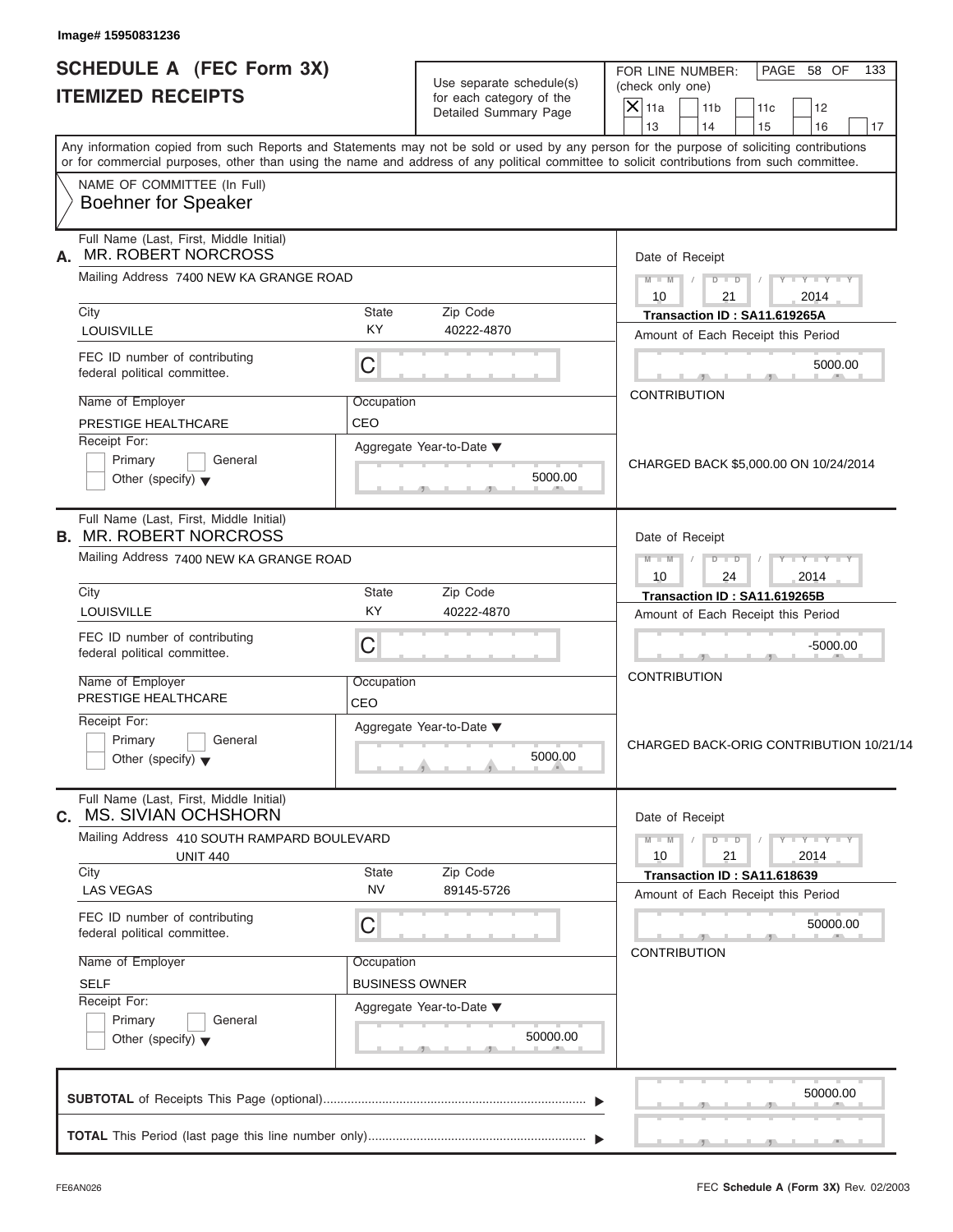| lmage# 15950831237 |
|--------------------|
|--------------------|

| <b>SCHEDULE A (FEC Form 3X)</b>                                    |                  | Use separate schedule(s) | PAGE 59 OF<br>FOR LINE NUMBER:<br>133<br>(check only one)                                                                                  |
|--------------------------------------------------------------------|------------------|--------------------------|--------------------------------------------------------------------------------------------------------------------------------------------|
| <b>ITEMIZED RECEIPTS</b>                                           |                  | for each category of the | $\overline{X}$ 11a<br>11 <sub>b</sub>                                                                                                      |
|                                                                    |                  | Detailed Summary Page    | 11c<br>12<br>13<br>14<br>15<br>16<br>17                                                                                                    |
|                                                                    |                  |                          | Any information copied from such Reports and Statements may not be sold or used by any person for the purpose of soliciting contributions  |
|                                                                    |                  |                          | or for commercial purposes, other than using the name and address of any political committee to solicit contributions from such committee. |
| NAME OF COMMITTEE (In Full)                                        |                  |                          |                                                                                                                                            |
| <b>Boehner for Speaker</b>                                         |                  |                          |                                                                                                                                            |
| Full Name (Last, First, Middle Initial)<br>MR. PABLO E. PAEZ<br>А. |                  |                          | Date of Receipt                                                                                                                            |
| Mailing Address 561 PEPPERGRASS RUN                                |                  |                          | $M = M \qquad / \qquad D = D \qquad /$<br>$Y - Y - Y - Y - Y$<br>10<br>28<br>2014                                                          |
| City                                                               | State            | Zip Code                 | Transaction ID: SA11.619767                                                                                                                |
| <b>WEST PALM BEACH</b>                                             | FL               | 33411-4234               | Amount of Each Receipt this Period                                                                                                         |
| FEC ID number of contributing<br>federal political committee.      | $\mathsf C$      |                          | 1000.00                                                                                                                                    |
| Name of Employer                                                   | Occupation       |                          | <b>CONTRIBUTION</b>                                                                                                                        |
| THE GEO GROUP                                                      | <b>EXECUTIVE</b> |                          |                                                                                                                                            |
| Receipt For:                                                       |                  | Aggregate Year-to-Date ▼ |                                                                                                                                            |
| Primary<br>General                                                 |                  |                          |                                                                                                                                            |
| Other (specify) $\blacktriangledown$                               |                  | 1000.00                  |                                                                                                                                            |
| Full Name (Last, First, Middle Initial)                            |                  |                          |                                                                                                                                            |
| <b>B. MR. RAYMOND PALACIOS</b>                                     |                  |                          | Date of Receipt                                                                                                                            |
| Mailing Address 637 WILLOW GLEN DRIVE                              |                  |                          | $D - D$<br>$Y = Y = Y - Y$<br>$M$ $M$ $I$<br>$\sqrt{ }$<br>2014<br>10<br>21                                                                |
| City                                                               | <b>State</b>     | Zip Code                 | Transaction ID: SA11.618613                                                                                                                |
| <b>EL PASO</b>                                                     | <b>TX</b>        | 79922-2210               | Amount of Each Receipt this Period                                                                                                         |
| FEC ID number of contributing<br>federal political committee.      | C                |                          | 1000.00                                                                                                                                    |
| Name of Employer                                                   | Occupation       |                          | <b>CONTRIBUTION</b>                                                                                                                        |
| <b>BRAVO AUTOS</b>                                                 | OWNER            |                          |                                                                                                                                            |
| Receipt For:                                                       |                  | Aggregate Year-to-Date ▼ |                                                                                                                                            |
| Primary<br>General                                                 |                  |                          |                                                                                                                                            |
| Other (specify) $\blacktriangledown$                               |                  | 1000.00                  |                                                                                                                                            |
| Full Name (Last, First, Middle Initial)<br>MR. JEFF PARAVANO<br>С. |                  |                          | Date of Receipt                                                                                                                            |
| Mailing Address 881 CHINQUAPIN ROAD                                |                  |                          | $Y - Y - Y - Y - Y$<br>$M - M$<br>$D$ $\Box$ $D$<br>10<br>28<br>2014                                                                       |
| City                                                               | State            | Zip Code                 | Transaction ID: SA11.619725                                                                                                                |
| <b>MCLEAN</b>                                                      | VA               | 22102-1039               | Amount of Each Receipt this Period                                                                                                         |
| FEC ID number of contributing<br>federal political committee.      | C                |                          | 1000.00                                                                                                                                    |
| Name of Employer                                                   | Occupation       |                          | <b>CONTRIBUTION</b>                                                                                                                        |
| <b>BAKER &amp; HOSTETLER, LLP</b>                                  | ATTORNEY         |                          |                                                                                                                                            |
| Receipt For:                                                       |                  | Aggregate Year-to-Date ▼ |                                                                                                                                            |
| Primary<br>General                                                 |                  |                          |                                                                                                                                            |
| Other (specify) $\blacktriangledown$                               |                  | 1000.00                  |                                                                                                                                            |
|                                                                    |                  |                          |                                                                                                                                            |
|                                                                    |                  |                          | 3000.00                                                                                                                                    |
|                                                                    |                  |                          |                                                                                                                                            |
|                                                                    |                  |                          |                                                                                                                                            |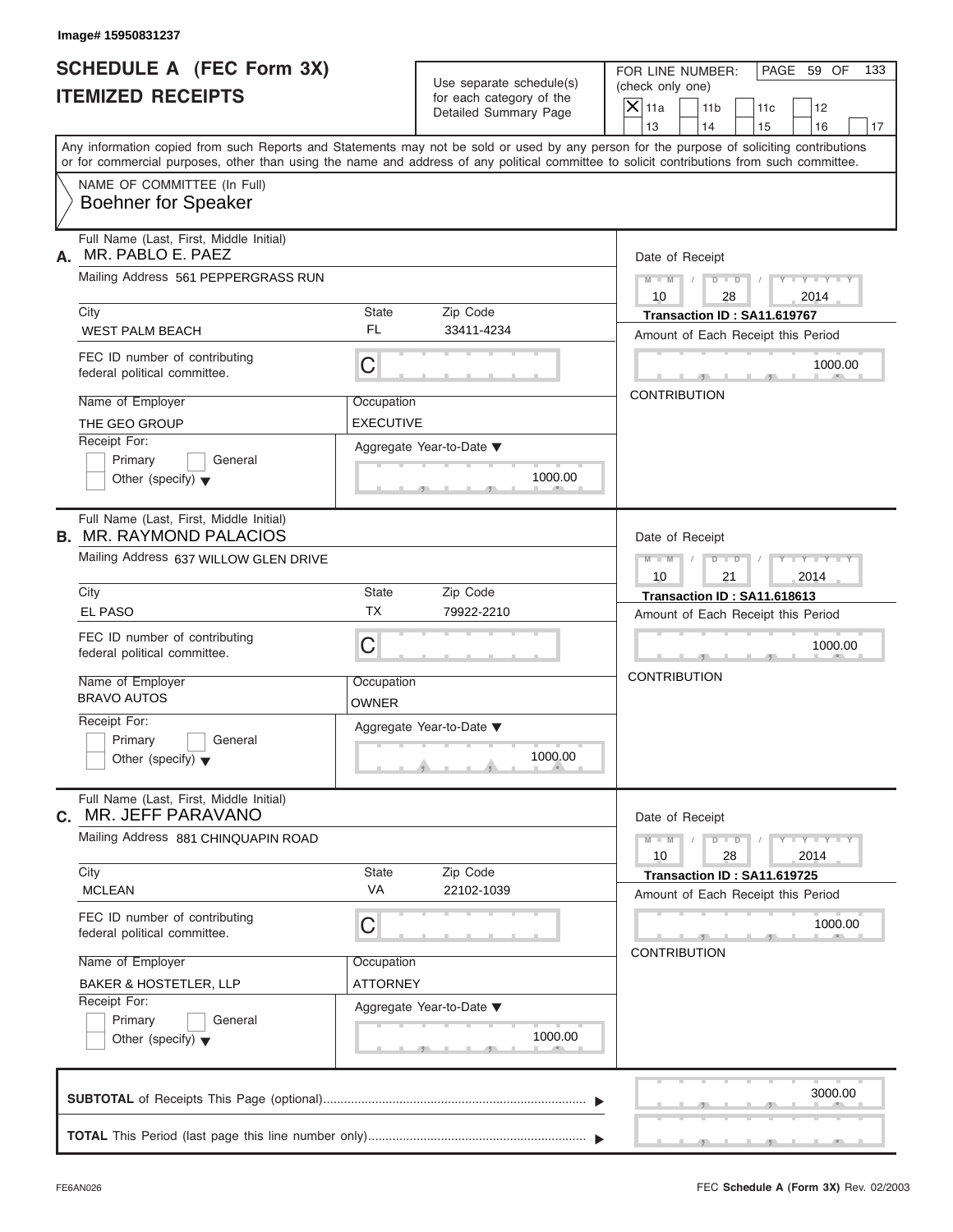| Image# 15950831238                                                                                                                                                                                                                                                                      |                          |                                                      |                     |                                                         |                                                                   |                             |     |
|-----------------------------------------------------------------------------------------------------------------------------------------------------------------------------------------------------------------------------------------------------------------------------------------|--------------------------|------------------------------------------------------|---------------------|---------------------------------------------------------|-------------------------------------------------------------------|-----------------------------|-----|
| <b>SCHEDULE A (FEC Form 3X)</b><br><b>ITEMIZED RECEIPTS</b>                                                                                                                                                                                                                             |                          | Use separate schedule(s)<br>for each category of the |                     | FOR LINE NUMBER:<br>(check only one)<br>11 <sub>b</sub> | 11c                                                               | PAGE 60 OF<br>12            | 133 |
|                                                                                                                                                                                                                                                                                         |                          | Detailed Summary Page                                | $X$ 11a<br>13       | 14                                                      | 15                                                                | 16                          | 17  |
| Any information copied from such Reports and Statements may not be sold or used by any person for the purpose of soliciting contributions<br>or for commercial purposes, other than using the name and address of any political committee to solicit contributions from such committee. |                          |                                                      |                     |                                                         |                                                                   |                             |     |
| NAME OF COMMITTEE (In Full)<br><b>Boehner for Speaker</b>                                                                                                                                                                                                                               |                          |                                                      |                     |                                                         |                                                                   |                             |     |
| Full Name (Last, First, Middle Initial)<br>DR. RECAYI REG PECEN<br>А.                                                                                                                                                                                                                   |                          |                                                      | Date of Receipt     |                                                         |                                                                   |                             |     |
| Mailing Address 14427 LAKEPOINT BEND LANE                                                                                                                                                                                                                                               |                          |                                                      | $M - M$ /<br>10     | $D$ $\Box$ $D$<br>21                                    | $\sqrt{2}$                                                        | $Y - Y - Y - Y - Y$<br>2014 |     |
| City                                                                                                                                                                                                                                                                                    | <b>State</b>             | Zip Code                                             |                     |                                                         | Transaction ID: SA11.618600                                       |                             |     |
| <b>CYPRESS</b>                                                                                                                                                                                                                                                                          | <b>TX</b>                | 77429-6176                                           |                     |                                                         | Amount of Each Receipt this Period                                |                             |     |
| FEC ID number of contributing<br>federal political committee.                                                                                                                                                                                                                           | C                        |                                                      |                     |                                                         |                                                                   | 500.00                      |     |
| Name of Employer                                                                                                                                                                                                                                                                        | Occupation               |                                                      | <b>CONTRIBUTION</b> |                                                         |                                                                   |                             |     |
| NORTH AMERICAN UNIVERSITY                                                                                                                                                                                                                                                               |                          | PRESIDENT AND PROFESSOR                              |                     |                                                         |                                                                   |                             |     |
| Receipt For:                                                                                                                                                                                                                                                                            |                          | Aggregate Year-to-Date ▼                             |                     |                                                         |                                                                   |                             |     |
| Primary<br>General<br>Other (specify) $\blacktriangledown$                                                                                                                                                                                                                              |                          | 500.00                                               |                     |                                                         |                                                                   |                             |     |
| Full Name (Last, First, Middle Initial)<br><b>B.</b> MR. UMIT PECEN                                                                                                                                                                                                                     |                          |                                                      | Date of Receipt     |                                                         |                                                                   |                             |     |
| Mailing Address 12738 ANTONIA STREET                                                                                                                                                                                                                                                    |                          |                                                      | $M - M$<br>10       | $D - I$<br>21                                           |                                                                   | $Y = Y = Y' - Y'$<br>2014   |     |
| City                                                                                                                                                                                                                                                                                    | State                    | Zip Code                                             |                     |                                                         | Transaction ID: SA11.618598                                       |                             |     |
| <b>STAFFORD</b>                                                                                                                                                                                                                                                                         | <b>TX</b>                | 77477-4583                                           |                     |                                                         | Amount of Each Receipt this Period                                |                             |     |
| FEC ID number of contributing<br>federal political committee.                                                                                                                                                                                                                           | C                        |                                                      |                     |                                                         |                                                                   | 2500.00                     |     |
| Name of Employer<br><b>US FINANCIAL</b>                                                                                                                                                                                                                                                 | Occupation<br>CEO        |                                                      | <b>CONTRIBUTION</b> |                                                         |                                                                   |                             |     |
| Receipt For:                                                                                                                                                                                                                                                                            |                          | Aggregate Year-to-Date ▼                             |                     |                                                         |                                                                   |                             |     |
| Primary<br>General<br>Other (specify) $\blacktriangledown$                                                                                                                                                                                                                              |                          | 2500.00                                              |                     |                                                         |                                                                   |                             |     |
| Full Name (Last, First, Middle Initial)<br>MR. SCOTT PEELEN<br>С.                                                                                                                                                                                                                       |                          |                                                      | Date of Receipt     |                                                         |                                                                   |                             |     |
| Mailing Address 201 WEST CANTON AVENUE #150                                                                                                                                                                                                                                             |                          |                                                      | $M - M$<br>10       | $D$ $\Box$ $D$<br>28                                    |                                                                   | $Y - Y - Y - Y - Y$<br>2014 |     |
| City<br><b>WINTER PARK</b>                                                                                                                                                                                                                                                              | State<br><b>FL</b>       | Zip Code<br>32789-3171                               |                     |                                                         | Transaction ID: SA11.619777<br>Amount of Each Receipt this Period |                             |     |
| FEC ID number of contributing<br>federal political committee.                                                                                                                                                                                                                           | С                        |                                                      |                     |                                                         |                                                                   | 250.00                      |     |
| Name of Employer                                                                                                                                                                                                                                                                        | Occupation               |                                                      | <b>CONTRIBUTION</b> |                                                         |                                                                   |                             |     |
| MORENO, PEELEN & COMPANY, LLC                                                                                                                                                                                                                                                           | <b>FINANCIAL PLANNER</b> |                                                      |                     |                                                         |                                                                   |                             |     |
| Receipt For:                                                                                                                                                                                                                                                                            |                          | Aggregate Year-to-Date ▼                             |                     |                                                         |                                                                   |                             |     |
| Primary<br>General<br>Other (specify) $\blacktriangledown$                                                                                                                                                                                                                              |                          | 250.00                                               |                     |                                                         |                                                                   |                             |     |
|                                                                                                                                                                                                                                                                                         |                          |                                                      |                     |                                                         |                                                                   | 3250.00                     |     |
|                                                                                                                                                                                                                                                                                         |                          |                                                      |                     |                                                         |                                                                   |                             |     |

 $\frac{1}{\sqrt{2}}$  ,  $\frac{1}{\sqrt{2}}$  ,  $\frac{1}{\sqrt{2}}$  ,  $\frac{1}{\sqrt{2}}$  ,  $\frac{1}{\sqrt{2}}$  ,  $\frac{1}{\sqrt{2}}$  ,  $\frac{1}{\sqrt{2}}$  ,  $\frac{1}{\sqrt{2}}$  ,  $\frac{1}{\sqrt{2}}$  ,  $\frac{1}{\sqrt{2}}$  ,  $\frac{1}{\sqrt{2}}$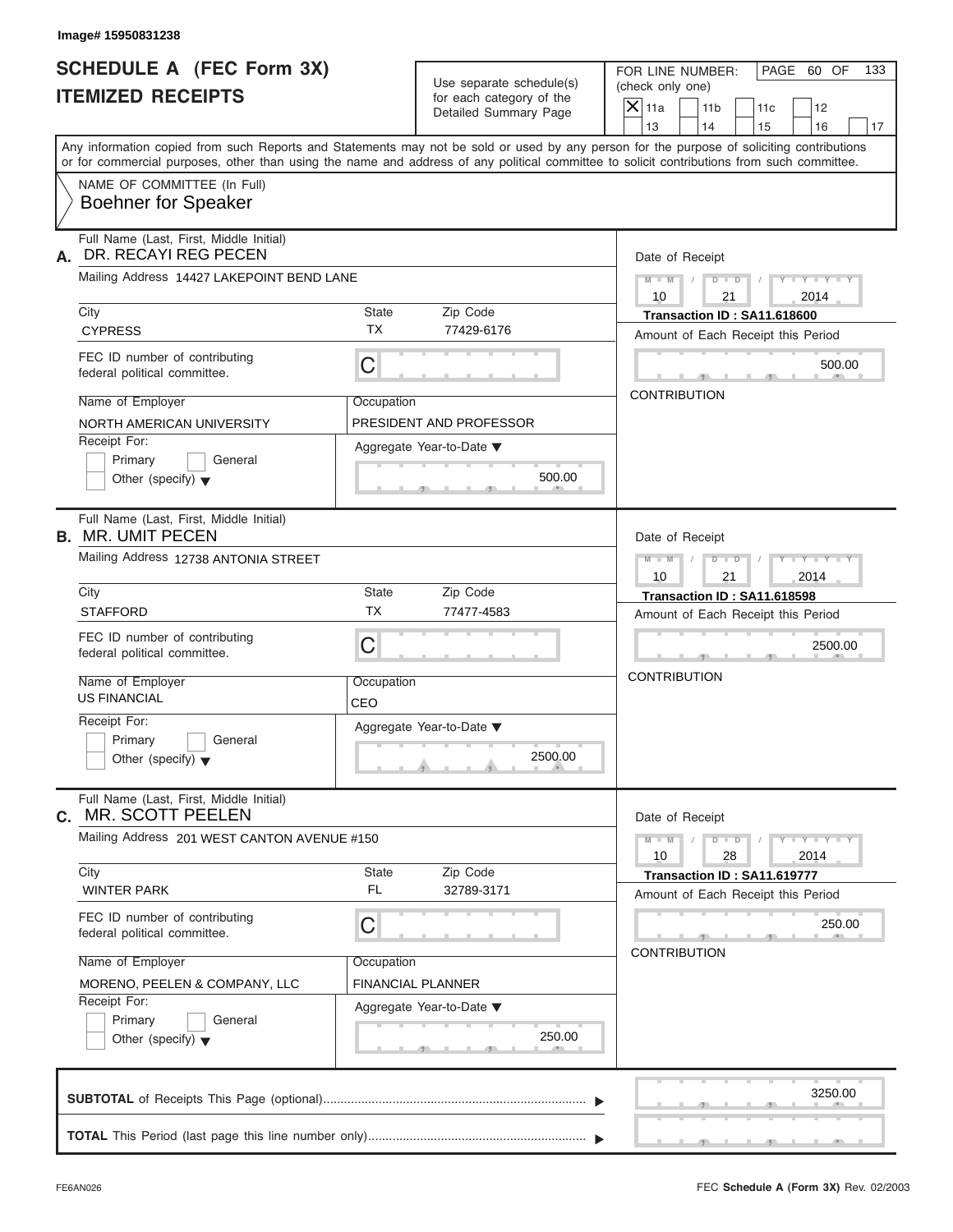| <b>SCHEDULE A (FEC Form 3X)</b>                                             |                        |                                                      | PAGE 61 OF<br>FOR LINE NUMBER:<br>133                                                                                                                                                                                                                                                   |  |  |  |  |
|-----------------------------------------------------------------------------|------------------------|------------------------------------------------------|-----------------------------------------------------------------------------------------------------------------------------------------------------------------------------------------------------------------------------------------------------------------------------------------|--|--|--|--|
| <b>ITEMIZED RECEIPTS</b>                                                    |                        | Use separate schedule(s)<br>for each category of the | (check only one)                                                                                                                                                                                                                                                                        |  |  |  |  |
|                                                                             |                        | Detailed Summary Page                                | $X$ 11a<br>11 <sub>b</sub><br>11c<br>12                                                                                                                                                                                                                                                 |  |  |  |  |
|                                                                             |                        |                                                      | 13<br>14<br>15<br>16<br>17                                                                                                                                                                                                                                                              |  |  |  |  |
|                                                                             |                        |                                                      | Any information copied from such Reports and Statements may not be sold or used by any person for the purpose of soliciting contributions<br>or for commercial purposes, other than using the name and address of any political committee to solicit contributions from such committee. |  |  |  |  |
| NAME OF COMMITTEE (In Full)<br><b>Boehner for Speaker</b>                   |                        |                                                      |                                                                                                                                                                                                                                                                                         |  |  |  |  |
| Full Name (Last, First, Middle Initial)<br><b>VAL LAMANTIA PEISEN</b><br>А. |                        |                                                      | Date of Receipt                                                                                                                                                                                                                                                                         |  |  |  |  |
| Mailing Address 112 WEST JACKSON AVENUE                                     |                        |                                                      | $D$ $\Box$ $D$<br>$Y - Y - Y - Y - Y$<br>$M - M$ /<br>$\sqrt{ }$<br>10<br>21<br>2014                                                                                                                                                                                                    |  |  |  |  |
| City                                                                        | <b>State</b>           | Zip Code                                             | Transaction ID: SA11.618607                                                                                                                                                                                                                                                             |  |  |  |  |
| <b>MCALLEN</b>                                                              | <b>TX</b>              | 78501-1133                                           | Amount of Each Receipt this Period                                                                                                                                                                                                                                                      |  |  |  |  |
| FEC ID number of contributing<br>federal political committee.               | C                      |                                                      | 2500.00                                                                                                                                                                                                                                                                                 |  |  |  |  |
| Name of Employer                                                            | Occupation             |                                                      | <b>CONTRIBUTION</b>                                                                                                                                                                                                                                                                     |  |  |  |  |
| <b>L&amp;F DISTRIBUTORS</b>                                                 | <b>DISTRIBUTOR</b>     |                                                      |                                                                                                                                                                                                                                                                                         |  |  |  |  |
| Receipt For:                                                                |                        | Aggregate Year-to-Date ▼                             |                                                                                                                                                                                                                                                                                         |  |  |  |  |
| Primary<br>General<br>Other (specify) $\blacktriangledown$                  |                        | 7500.00                                              |                                                                                                                                                                                                                                                                                         |  |  |  |  |
|                                                                             |                        |                                                      |                                                                                                                                                                                                                                                                                         |  |  |  |  |
| Full Name (Last, First, Middle Initial)<br><b>B. MR. MITCHELL PIERCE</b>    |                        |                                                      | Date of Receipt                                                                                                                                                                                                                                                                         |  |  |  |  |
| Mailing Address 1530 N. SHADOW MOUNTAIN ROAD                                |                        |                                                      | $D - I - D$<br>$Y - Y - Y - Y - Y$<br>$M - M$                                                                                                                                                                                                                                           |  |  |  |  |
|                                                                             |                        |                                                      | 10<br>24<br>2014                                                                                                                                                                                                                                                                        |  |  |  |  |
| City                                                                        | State                  | Zip Code                                             | Transaction ID: SA11.619284                                                                                                                                                                                                                                                             |  |  |  |  |
| PARADISE VALLEY                                                             | AZ                     | 85253                                                | Amount of Each Receipt this Period                                                                                                                                                                                                                                                      |  |  |  |  |
| FEC ID number of contributing<br>federal political committee.               | C                      |                                                      | 500.00                                                                                                                                                                                                                                                                                  |  |  |  |  |
| Name of Employer                                                            | Occupation             |                                                      | <b>CONTRIBUTION</b>                                                                                                                                                                                                                                                                     |  |  |  |  |
| <b>AVONDALE NISSAN</b>                                                      | <b>MANAGING MEMBER</b> |                                                      |                                                                                                                                                                                                                                                                                         |  |  |  |  |
| Receipt For:                                                                |                        | Aggregate Year-to-Date ▼                             |                                                                                                                                                                                                                                                                                         |  |  |  |  |
| Primary<br>General<br>Other (specify) $\blacktriangledown$                  |                        | 500.00                                               |                                                                                                                                                                                                                                                                                         |  |  |  |  |
| Full Name (Last, First, Middle Initial)<br>MR. CHESTER J. PIPKIN<br>С.      |                        |                                                      | Date of Receipt                                                                                                                                                                                                                                                                         |  |  |  |  |
| Mailing Address 12045 EAST WATERFRONT DRIVE                                 |                        |                                                      | $Y - Y - Y - Y - Y$<br>$M - M$<br>$D$ $\Box$ $D$<br>21<br>10<br>2014                                                                                                                                                                                                                    |  |  |  |  |
| City<br><b>PLAYA VISTA</b>                                                  | State<br>CA            | Zip Code<br>90094-2536                               | Transaction ID: SA11.618648<br>Amount of Each Receipt this Period                                                                                                                                                                                                                       |  |  |  |  |
| FEC ID number of contributing<br>federal political committee.               | С                      |                                                      | 1000.00                                                                                                                                                                                                                                                                                 |  |  |  |  |
| Name of Employer                                                            | Occupation             |                                                      | <b>CONTRIBUTION</b>                                                                                                                                                                                                                                                                     |  |  |  |  |
| <b>BELKIN INTERNATIONAL</b>                                                 | CEO                    |                                                      |                                                                                                                                                                                                                                                                                         |  |  |  |  |
| Receipt For:                                                                |                        | Aggregate Year-to-Date ▼                             |                                                                                                                                                                                                                                                                                         |  |  |  |  |
| Primary<br>General<br>Other (specify) $\blacktriangledown$                  |                        | 1000.00                                              |                                                                                                                                                                                                                                                                                         |  |  |  |  |
|                                                                             |                        |                                                      | 4000.00                                                                                                                                                                                                                                                                                 |  |  |  |  |
|                                                                             |                        |                                                      |                                                                                                                                                                                                                                                                                         |  |  |  |  |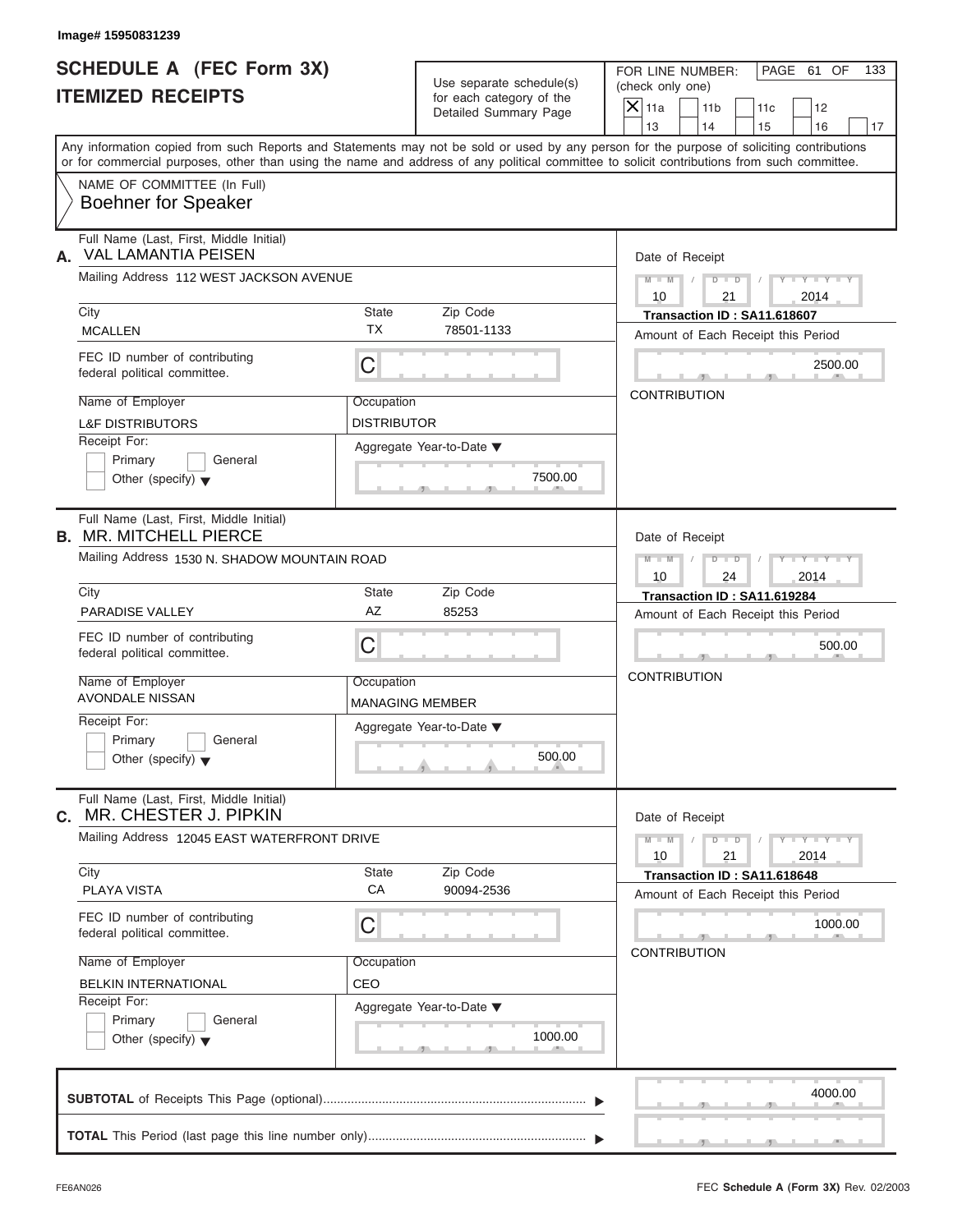| Image# 15950831240                                                                                                                         |                |                                                      |                                                                                                                                           |
|--------------------------------------------------------------------------------------------------------------------------------------------|----------------|------------------------------------------------------|-------------------------------------------------------------------------------------------------------------------------------------------|
| <b>SCHEDULE A (FEC Form 3X)</b><br><b>ITEMIZED RECEIPTS</b>                                                                                |                | Use separate schedule(s)<br>for each category of the | PAGE 62 OF<br>FOR LINE NUMBER:<br>133<br>(check only one)<br>$\overline{X}$ 11a<br>11 <sub>b</sub><br>11c<br>12                           |
|                                                                                                                                            |                | Detailed Summary Page                                | 13<br>14<br>15<br>16<br>17                                                                                                                |
| or for commercial purposes, other than using the name and address of any political committee to solicit contributions from such committee. |                |                                                      | Any information copied from such Reports and Statements may not be sold or used by any person for the purpose of soliciting contributions |
| NAME OF COMMITTEE (In Full)<br><b>Boehner for Speaker</b>                                                                                  |                |                                                      |                                                                                                                                           |
| Full Name (Last, First, Middle Initial)<br><b>KACEY PLAISANCE</b><br>А.                                                                    |                |                                                      | Date of Receipt                                                                                                                           |
| Mailing Address 547 KAREN AVENUE                                                                                                           |                |                                                      | $D - D$<br>$M - M$<br>$Y - Y - Y - Y$<br>10<br>28<br>2014                                                                                 |
| City                                                                                                                                       | State          | Zip Code                                             | Transaction ID: SA11.619737                                                                                                               |
| <b>ALAMONTE SPRINGS</b>                                                                                                                    | <b>FL</b>      | 32701-3635                                           | Amount of Each Receipt this Period                                                                                                        |
| FEC ID number of contributing<br>federal political committee.                                                                              | C              |                                                      | 1000.00                                                                                                                                   |
| Name of Employer                                                                                                                           | Occupation     |                                                      | <b>CONTRIBUTION</b>                                                                                                                       |
| <b>EXPERTUS LABORATORIES</b>                                                                                                               |                | VICE PRESIDENT OF SALES                              |                                                                                                                                           |
| Receipt For:                                                                                                                               |                | Aggregate Year-to-Date ▼                             |                                                                                                                                           |
| Primary<br>General<br>Other (specify) $\blacktriangledown$                                                                                 |                | 1000.00                                              |                                                                                                                                           |
| Full Name (Last, First, Middle Initial)<br><b>B. MR. RUSSELL A. POST</b>                                                                   |                |                                                      | Date of Receipt                                                                                                                           |
| Mailing Address 35 OCEAN REEF DRIVE<br><b>SUITE 120</b>                                                                                    |                |                                                      | $D - I - D$<br>Y T Y T Y T<br>$M - M$<br>2014<br>11<br>24                                                                                 |
| City                                                                                                                                       | State          | Zip Code                                             | Transaction ID: SA11.622082                                                                                                               |
| <b>KEY LARGO</b>                                                                                                                           | <b>FL</b>      | 33037-5259                                           | Amount of Each Receipt this Period                                                                                                        |
| FEC ID number of contributing<br>federal political committee.                                                                              | C              |                                                      | 3000.00                                                                                                                                   |
| Name of Employer<br>SOTHEBY'S INTERNATIONAL REALTY                                                                                         | Occupation     | REAL ESTATE PROFESSIONAL                             | <b>CONTRIBUTION</b>                                                                                                                       |
| Receipt For:<br>Primary<br>General<br>Other (specify) $\blacktriangledown$                                                                 |                | Aggregate Year-to-Date ▼<br>3000.00                  |                                                                                                                                           |
| Full Name (Last, First, Middle Initial)<br><b>MS. LINDA PRINN</b><br>С.                                                                    |                |                                                      | Date of Receipt                                                                                                                           |
| Mailing Address 19700 FAIRCHILD<br>#105                                                                                                    |                |                                                      | $M - M$<br>$D$ $\Box$ $D$<br>$T - Y = T - Y = T$<br>2014<br>11<br>04                                                                      |
| City                                                                                                                                       | State<br>CA    | Zip Code                                             | Transaction ID: SA11.621625                                                                                                               |
| <b>IRVINE</b>                                                                                                                              |                | 92612-2512                                           | Amount of Each Receipt this Period                                                                                                        |
| FEC ID number of contributing<br>federal political committee.                                                                              | С              |                                                      | 5000.00                                                                                                                                   |
| Name of Employer                                                                                                                           | Occupation     |                                                      | <b>CONTRIBUTION</b>                                                                                                                       |
| <b>RETIRED</b>                                                                                                                             | <b>RETIRED</b> |                                                      |                                                                                                                                           |
| Receipt For:<br>Primary<br>General<br>Other (specify) $\blacktriangledown$                                                                 |                | Aggregate Year-to-Date ▼<br>5000.00                  |                                                                                                                                           |
|                                                                                                                                            |                |                                                      | 9000.00                                                                                                                                   |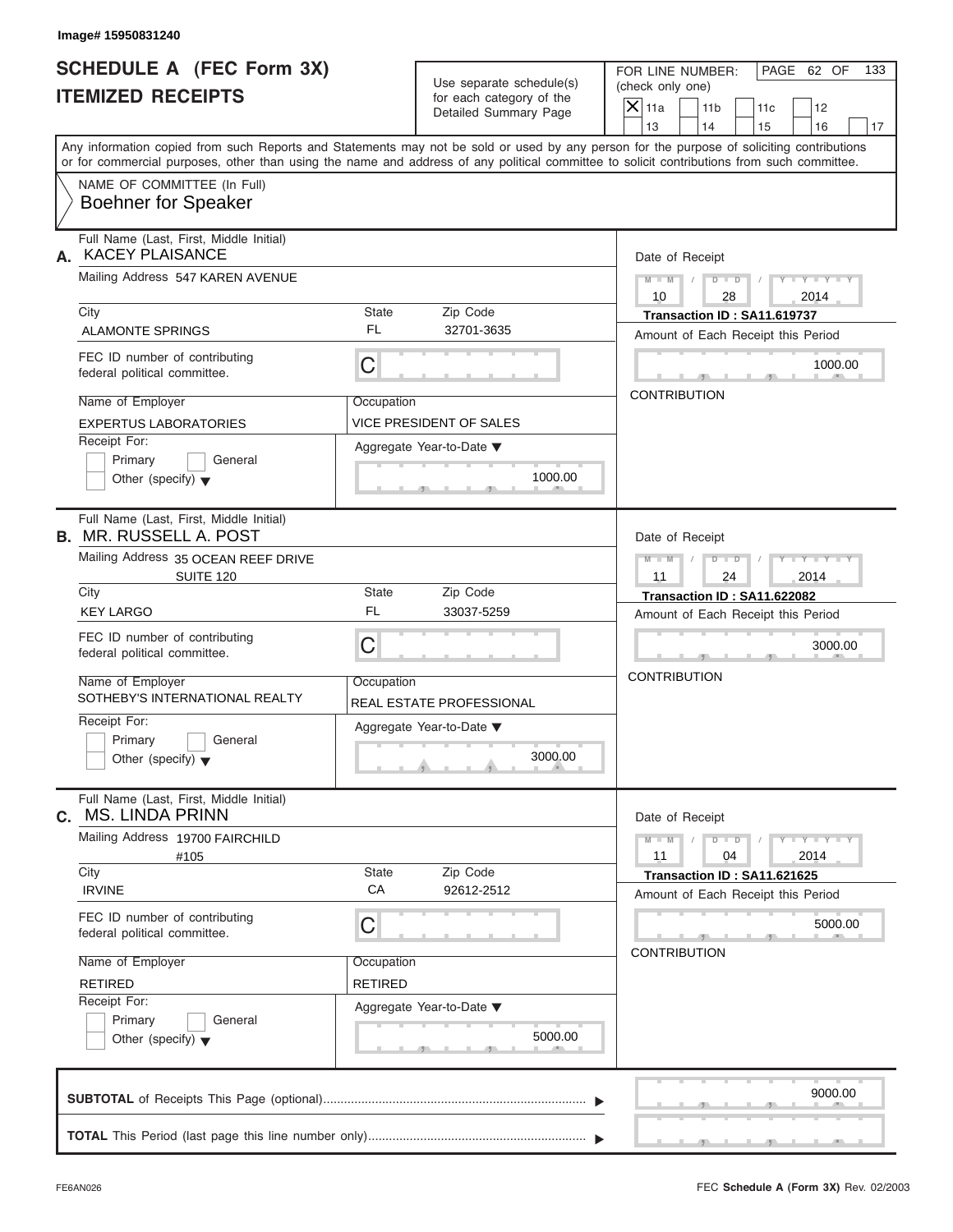|                                                                                                                                                                                                                                                                                         | Image# 15950831241                                                           |                  |                                                                               |                                                                                                                           |
|-----------------------------------------------------------------------------------------------------------------------------------------------------------------------------------------------------------------------------------------------------------------------------------------|------------------------------------------------------------------------------|------------------|-------------------------------------------------------------------------------|---------------------------------------------------------------------------------------------------------------------------|
| <b>SCHEDULE A (FEC Form 3X)</b><br><b>ITEMIZED RECEIPTS</b>                                                                                                                                                                                                                             |                                                                              |                  | Use separate schedule(s)<br>for each category of the<br>Detailed Summary Page | PAGE 63 OF<br>FOR LINE NUMBER:<br>133<br>(check only one)<br>$\mathsf{X} _{\mathsf{11a}}$<br>11 <sub>b</sub><br>11c<br>12 |
| Any information copied from such Reports and Statements may not be sold or used by any person for the purpose of soliciting contributions<br>or for commercial purposes, other than using the name and address of any political committee to solicit contributions from such committee. |                                                                              |                  |                                                                               | 13<br>14<br>15<br>16<br>17                                                                                                |
|                                                                                                                                                                                                                                                                                         | NAME OF COMMITTEE (In Full)<br><b>Boehner for Speaker</b>                    |                  |                                                                               |                                                                                                                           |
| А.                                                                                                                                                                                                                                                                                      | Full Name (Last, First, Middle Initial)<br>MR. JOHN RAWLSON                  |                  |                                                                               | Date of Receipt                                                                                                           |
|                                                                                                                                                                                                                                                                                         | Mailing Address 9953 LAKE GEORGIA DRIVE                                      |                  |                                                                               | $D$ $D$<br>$Y - Y - Y$<br>$M - M$<br>10<br>28<br>2014                                                                     |
|                                                                                                                                                                                                                                                                                         | City                                                                         | State            | Zip Code                                                                      | Transaction ID: SA11.619736                                                                                               |
|                                                                                                                                                                                                                                                                                         | <b>ORLANDO</b>                                                               | FL               | 32817-3120                                                                    | Amount of Each Receipt this Period                                                                                        |
|                                                                                                                                                                                                                                                                                         | FEC ID number of contributing<br>federal political committee.                | С                |                                                                               | 250.00                                                                                                                    |
|                                                                                                                                                                                                                                                                                         | Name of Employer                                                             | Occupation       |                                                                               | <b>CONTRIBUTION</b>                                                                                                       |
|                                                                                                                                                                                                                                                                                         | ARMORY HILL ADVOCATES                                                        | <b>PRESIDENT</b> |                                                                               |                                                                                                                           |
|                                                                                                                                                                                                                                                                                         | Receipt For:<br>Primary<br>General<br>Other (specify) $\blacktriangledown$   |                  | Aggregate Year-to-Date $\blacktriangledown$<br>250.00                         |                                                                                                                           |
|                                                                                                                                                                                                                                                                                         | Full Name (Last, First, Middle Initial)<br><b>B. MS. ANNE CHETTLE REINKE</b> |                  |                                                                               | Date of Receipt                                                                                                           |
|                                                                                                                                                                                                                                                                                         | Mailing Address 2803 RIDE ROAD DRIVE                                         |                  |                                                                               | $D$ $D$<br>$M - M$<br>$Y = Y - Y - T$                                                                                     |
|                                                                                                                                                                                                                                                                                         | City                                                                         | State            | Zip Code                                                                      | 2014<br>10<br>28                                                                                                          |
|                                                                                                                                                                                                                                                                                         | ALEXANDRIA                                                                   | VA               | 22302-2407                                                                    | Transaction ID: SA11.619711<br>Amount of Each Receipt this Period                                                         |
|                                                                                                                                                                                                                                                                                         | FEC ID number of contributing<br>federal political committee.                | С                |                                                                               | 1000.00                                                                                                                   |
|                                                                                                                                                                                                                                                                                         | Name of Employer<br><b>CSX CORPORATION</b>                                   | Occupation       | VICE PRESIDENT - FEDERAL LEGISLATION                                          | <b>CONTRIBUTION</b>                                                                                                       |
|                                                                                                                                                                                                                                                                                         | Receipt For:<br>Primary<br>General<br>Other (specify) $\blacktriangledown$   |                  | Aggregate Year-to-Date ▼<br>1000.00                                           |                                                                                                                           |
| С.                                                                                                                                                                                                                                                                                      | Full Name (Last, First, Middle Initial)<br>MR. WILLIAM RINALDO               |                  |                                                                               | Date of Receipt                                                                                                           |
|                                                                                                                                                                                                                                                                                         | Mailing Address P.O. BOX 3972                                                |                  |                                                                               | $Y = Y$<br>$M - M$<br>$D$ $D$<br>2014<br>11<br>24                                                                         |
|                                                                                                                                                                                                                                                                                         | City<br><b>SCRANTON</b>                                                      | State<br>PA      | Zip Code<br>18505-0972                                                        | Transaction ID: SA11.622083<br>Amount of Each Receipt this Period                                                         |
|                                                                                                                                                                                                                                                                                         | FEC ID number of contributing<br>federal political committee.                | С                |                                                                               | 16000.00                                                                                                                  |
|                                                                                                                                                                                                                                                                                         | Name of Employer                                                             | Occupation       |                                                                               | <b>CONTRIBUTION</b>                                                                                                       |
|                                                                                                                                                                                                                                                                                         | LAW OFFICES OF WILLIAM J. RINALDI                                            | ATTORNEY         |                                                                               |                                                                                                                           |
|                                                                                                                                                                                                                                                                                         | Receipt For:                                                                 |                  | Aggregate Year-to-Date ▼                                                      |                                                                                                                           |
|                                                                                                                                                                                                                                                                                         | Primary<br>General<br>Other (specify) $\blacktriangledown$                   |                  | 16000.00                                                                      |                                                                                                                           |
|                                                                                                                                                                                                                                                                                         |                                                                              |                  |                                                                               | 17250.00                                                                                                                  |
|                                                                                                                                                                                                                                                                                         |                                                                              |                  |                                                                               |                                                                                                                           |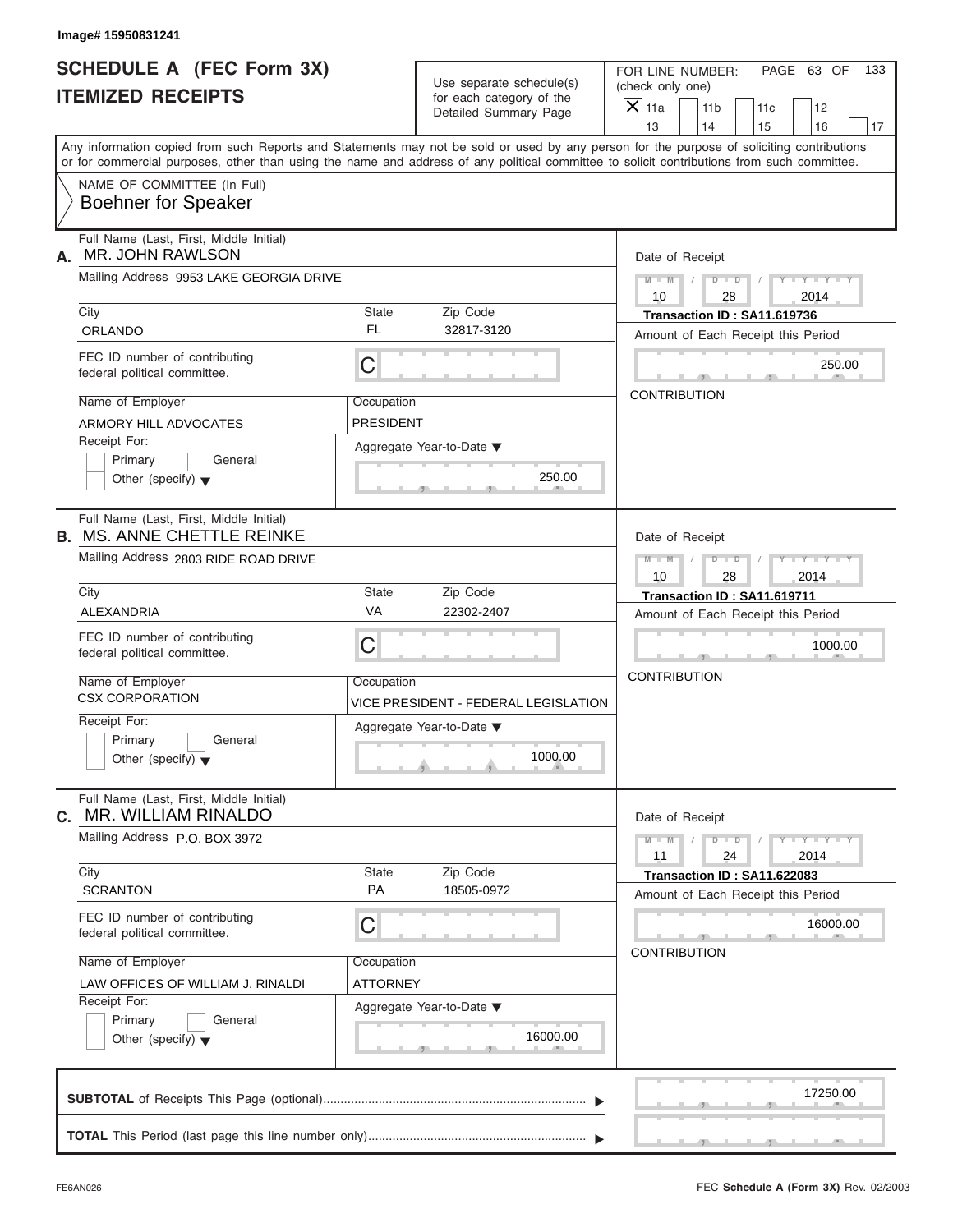| Image# 15950831242                                                                                                                                                                                                                                                                      |                      |                                                      |                     |                                      |                                    |                             |     |
|-----------------------------------------------------------------------------------------------------------------------------------------------------------------------------------------------------------------------------------------------------------------------------------------|----------------------|------------------------------------------------------|---------------------|--------------------------------------|------------------------------------|-----------------------------|-----|
| <b>SCHEDULE A (FEC Form 3X)</b><br><b>ITEMIZED RECEIPTS</b>                                                                                                                                                                                                                             |                      | Use separate schedule(s)<br>for each category of the |                     | FOR LINE NUMBER:<br>(check only one) |                                    | PAGE 64 OF                  | 133 |
|                                                                                                                                                                                                                                                                                         |                      | Detailed Summary Page                                | $X$ 11a<br>13       | 11 <sub>b</sub><br>14                | 11c<br>15                          | 12<br>16                    | 17  |
| Any information copied from such Reports and Statements may not be sold or used by any person for the purpose of soliciting contributions<br>or for commercial purposes, other than using the name and address of any political committee to solicit contributions from such committee. |                      |                                                      |                     |                                      |                                    |                             |     |
| NAME OF COMMITTEE (In Full)<br><b>Boehner for Speaker</b>                                                                                                                                                                                                                               |                      |                                                      |                     |                                      |                                    |                             |     |
| Full Name (Last, First, Middle Initial)<br>MRS. BARBARA ROBERTSON<br>А.                                                                                                                                                                                                                 |                      |                                                      | Date of Receipt     |                                      |                                    |                             |     |
| Mailing Address 601 JEFFERSON STREET<br><b>SUITE 3600</b>                                                                                                                                                                                                                               |                      |                                                      | $M - M$<br>10       | $D$ $D$<br>21                        |                                    | $Y - Y - Y - Y - Y$<br>2014 |     |
| City                                                                                                                                                                                                                                                                                    | State                | Zip Code                                             |                     |                                      | Transaction ID: SA11.618585        |                             |     |
| <b>HOUSTON</b>                                                                                                                                                                                                                                                                          | <b>TX</b>            | 77002-7906                                           |                     |                                      | Amount of Each Receipt this Period |                             |     |
| FEC ID number of contributing<br>federal political committee.                                                                                                                                                                                                                           | C                    |                                                      |                     |                                      |                                    | 5000.00                     |     |
| Name of Employer                                                                                                                                                                                                                                                                        | Occupation           |                                                      | <b>CONTRIBUTION</b> |                                      |                                    |                             |     |
| <b>HOMEMAKER</b>                                                                                                                                                                                                                                                                        | <b>HOMEMAKER</b>     |                                                      |                     |                                      |                                    |                             |     |
| Receipt For:<br>Primary<br>General<br>Other (specify) $\blacktriangledown$                                                                                                                                                                                                              |                      | Aggregate Year-to-Date ▼<br>5000.00                  |                     |                                      |                                    |                             |     |
| Full Name (Last, First, Middle Initial)<br><b>B. MR. STEPHEN RODDENBERRY</b>                                                                                                                                                                                                            |                      |                                                      | Date of Receipt     |                                      |                                    |                             |     |
| Mailing Address 1 SE 3RD AVENUE<br><b>SUITE 2500</b>                                                                                                                                                                                                                                    |                      |                                                      | $M$ $M$<br>10       | $D - D$<br>28                        |                                    | $Y - Y - Y - Y - Y$<br>2014 |     |
| City                                                                                                                                                                                                                                                                                    | State                | Zip Code                                             |                     |                                      | Transaction ID: SA11.619752        |                             |     |
| <b>MIAMI</b>                                                                                                                                                                                                                                                                            | <b>FL</b>            | 33131-1700                                           |                     |                                      | Amount of Each Receipt this Period |                             |     |
| FEC ID number of contributing<br>federal political committee.                                                                                                                                                                                                                           | C                    |                                                      |                     |                                      |                                    | 2600.00                     |     |
| Name of Employer<br>AKERMAN, LLP                                                                                                                                                                                                                                                        | Occupation<br>LAWYER |                                                      | <b>CONTRIBUTION</b> |                                      |                                    |                             |     |
| Receipt For:<br>Primary<br>General<br>Other (specify) $\blacktriangledown$                                                                                                                                                                                                              |                      | Aggregate Year-to-Date ▼<br>2600.00                  |                     |                                      |                                    |                             |     |
| Full Name (Last, First, Middle Initial)<br>C. HON JOHN D. ROOD                                                                                                                                                                                                                          |                      |                                                      | Date of Receipt     |                                      |                                    |                             |     |
| Mailing Address 3020 HARTLEY ROAD<br><b>SUITE 300</b>                                                                                                                                                                                                                                   |                      |                                                      | $M - M$<br>10       | $D$ $\Box$ $D$<br>28                 |                                    | $Y - Y - Y - Y - Y$<br>2014 |     |
| City                                                                                                                                                                                                                                                                                    | State                | Zip Code                                             |                     |                                      | Transaction ID: SA11.619720        |                             |     |
| <b>JACKSONVILLE</b>                                                                                                                                                                                                                                                                     | FL                   | 32257-8207                                           |                     |                                      | Amount of Each Receipt this Period |                             |     |
| FEC ID number of contributing<br>federal political committee.                                                                                                                                                                                                                           | С                    |                                                      |                     |                                      |                                    | 5000.00                     |     |
| Name of Employer                                                                                                                                                                                                                                                                        | Occupation           |                                                      | <b>CONTRIBUTION</b> |                                      |                                    |                             |     |
| THE VESTCOR COMPANIES                                                                                                                                                                                                                                                                   | CHAIRMAN             |                                                      |                     |                                      |                                    |                             |     |
| Receipt For:<br>Primary<br>General<br>Other (specify) $\blacktriangledown$                                                                                                                                                                                                              |                      | Aggregate Year-to-Date ▼<br>5000.00                  |                     |                                      |                                    |                             |     |
|                                                                                                                                                                                                                                                                                         |                      |                                                      |                     |                                      |                                    | 12600.00                    |     |
|                                                                                                                                                                                                                                                                                         |                      |                                                      |                     |                                      |                                    |                             |     |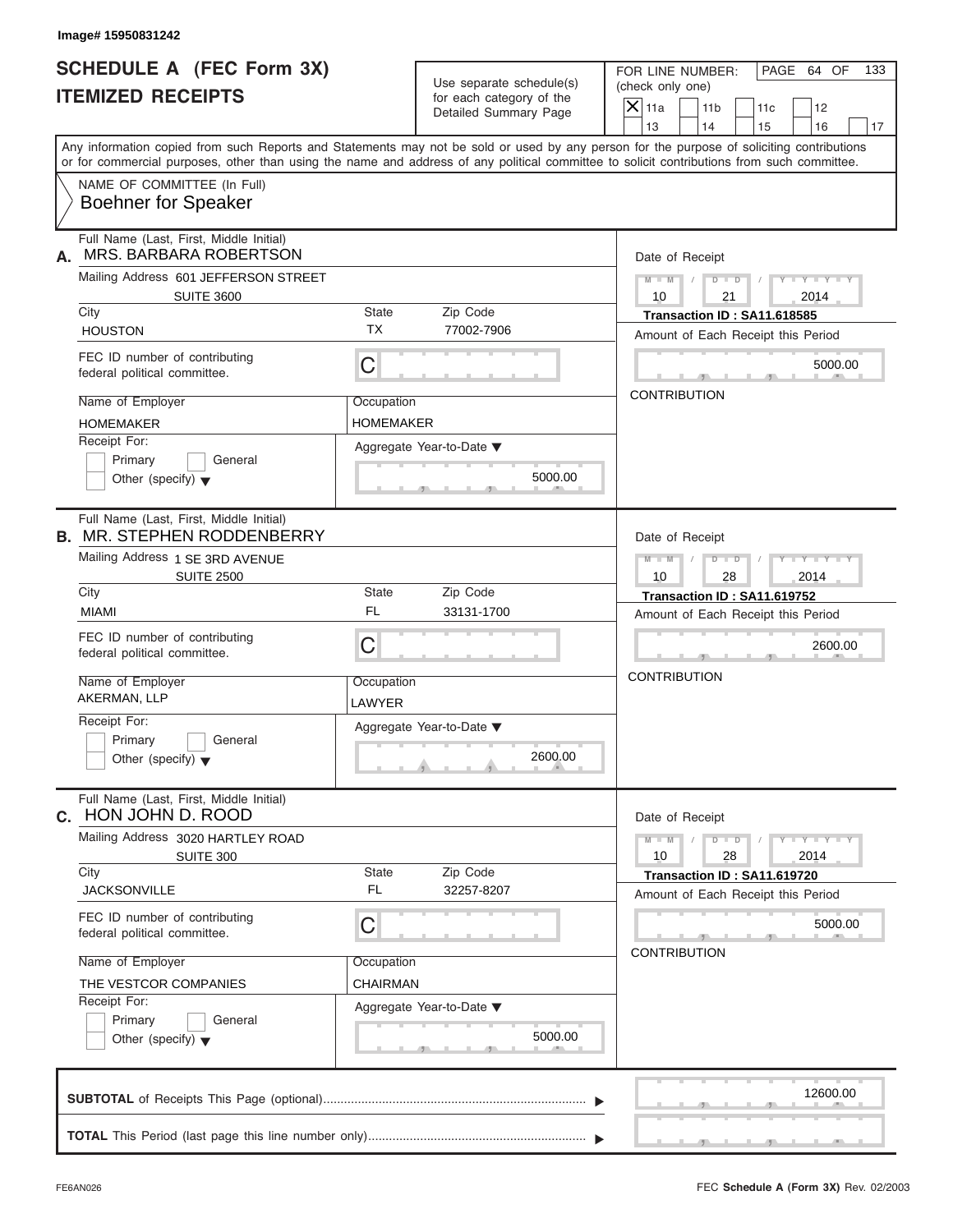| Image# 15950831243                                                           |                    |                                                      |                                                                                                                                                                                                                                                                                         |
|------------------------------------------------------------------------------|--------------------|------------------------------------------------------|-----------------------------------------------------------------------------------------------------------------------------------------------------------------------------------------------------------------------------------------------------------------------------------------|
| <b>SCHEDULE A (FEC Form 3X)</b><br><b>ITEMIZED RECEIPTS</b>                  |                    | Use separate schedule(s)<br>for each category of the | PAGE 65 OF<br>FOR LINE NUMBER:<br>133<br>(check only one)                                                                                                                                                                                                                               |
|                                                                              |                    | Detailed Summary Page                                | $\mathsf{X}$ 11a<br>11 <sub>b</sub><br>12<br>11c<br>13<br>14<br>15<br>16                                                                                                                                                                                                                |
|                                                                              |                    |                                                      | Any information copied from such Reports and Statements may not be sold or used by any person for the purpose of soliciting contributions<br>or for commercial purposes, other than using the name and address of any political committee to solicit contributions from such committee. |
| NAME OF COMMITTEE (In Full)<br><b>Boehner for Speaker</b>                    |                    |                                                      |                                                                                                                                                                                                                                                                                         |
| Full Name (Last, First, Middle Initial)<br>MR. MATTHEW K. ROSE<br>А.         |                    |                                                      | Date of Receipt                                                                                                                                                                                                                                                                         |
| Mailing Address 1110 POST OAK PLACE                                          |                    |                                                      | $D$ $\Box$ $D$<br>$Y - Y - Y - Y - Y$<br>$M - M$<br>12<br>2014<br>11                                                                                                                                                                                                                    |
| City                                                                         | State              | Zip Code                                             | Transaction ID: SA11.621724                                                                                                                                                                                                                                                             |
| <b>WESTLAKE</b>                                                              | <b>TX</b>          | 76262-9013                                           | Amount of Each Receipt this Period                                                                                                                                                                                                                                                      |
| FEC ID number of contributing<br>federal political committee.                | С                  |                                                      | 48450.02                                                                                                                                                                                                                                                                                |
| Name of Employer                                                             | Occupation         |                                                      | <b>CONTRIBUTION</b>                                                                                                                                                                                                                                                                     |
| <b>BNSF RAILWAY COMPANY</b>                                                  | CEO                |                                                      |                                                                                                                                                                                                                                                                                         |
| Receipt For:<br>Primary<br>General<br>Other (specify) $\blacktriangledown$   |                    | Aggregate Year-to-Date ▼<br>48450.00                 |                                                                                                                                                                                                                                                                                         |
| Full Name (Last, First, Middle Initial)<br><b>B. MR. EDWARD P. ROSKI JR.</b> |                    |                                                      | Date of Receipt                                                                                                                                                                                                                                                                         |
| Mailing Address 13191 CROSSROADS PARKWAY NORTH                               |                    |                                                      | $M - M$<br>$D$ $D$<br>Y T Y T Y T                                                                                                                                                                                                                                                       |
|                                                                              |                    |                                                      | 10<br>31<br>2014                                                                                                                                                                                                                                                                        |
| City                                                                         | State              | Zip Code                                             | Transaction ID: SA11.621112                                                                                                                                                                                                                                                             |
| <b>CITY OF INDUSTRY</b>                                                      | CA                 | 91746-3421                                           | Amount of Each Receipt this Period                                                                                                                                                                                                                                                      |
| FEC ID number of contributing<br>federal political committee.                | С                  |                                                      | 25000.00                                                                                                                                                                                                                                                                                |
| Name of Employer<br>MAJESTIC REALTY CO.                                      | Occupation         | CHAIRMAN AND CEO                                     | <b>CONTRIBUTION</b>                                                                                                                                                                                                                                                                     |
| Receipt For:                                                                 |                    | Aggregate Year-to-Date ▼                             |                                                                                                                                                                                                                                                                                         |
| Primary<br>General<br>Other (specify) $\blacktriangledown$                   |                    | 35000.00                                             |                                                                                                                                                                                                                                                                                         |
| Full Name (Last, First, Middle Initial)<br>c. DR. TIMOTHY P. ROTH            |                    |                                                      | Date of Receipt                                                                                                                                                                                                                                                                         |
| Mailing Address 6301 EL RISCO DRIVE                                          |                    |                                                      | $M - M$<br>$D - D$<br>$Y = Y + Y + T$<br>2014<br>10<br>21                                                                                                                                                                                                                               |
| City<br><b>EL PASO</b>                                                       | State<br><b>TX</b> | Zip Code<br>79912-2507                               | Transaction ID: SA11.618614<br>Amount of Each Receipt this Period                                                                                                                                                                                                                       |
| FEC ID number of contributing<br>federal political committee.                | С                  |                                                      | 500.00                                                                                                                                                                                                                                                                                  |
| Name of Employer                                                             | Occupation         |                                                      | <b>CONTRIBUTION</b>                                                                                                                                                                                                                                                                     |
| THE UNIVERSITY OF TEXAS AT EL PASO                                           |                    | DEPARTMENT OF ECONOMICS AND FINAN                    |                                                                                                                                                                                                                                                                                         |
| Receipt For:                                                                 |                    | Aggregate Year-to-Date ▼                             |                                                                                                                                                                                                                                                                                         |
| Primary<br>General<br>Other (specify) $\blacktriangledown$                   |                    | 500.00                                               |                                                                                                                                                                                                                                                                                         |
|                                                                              |                    |                                                      | 73950.02                                                                                                                                                                                                                                                                                |
|                                                                              |                    |                                                      |                                                                                                                                                                                                                                                                                         |
|                                                                              |                    |                                                      |                                                                                                                                                                                                                                                                                         |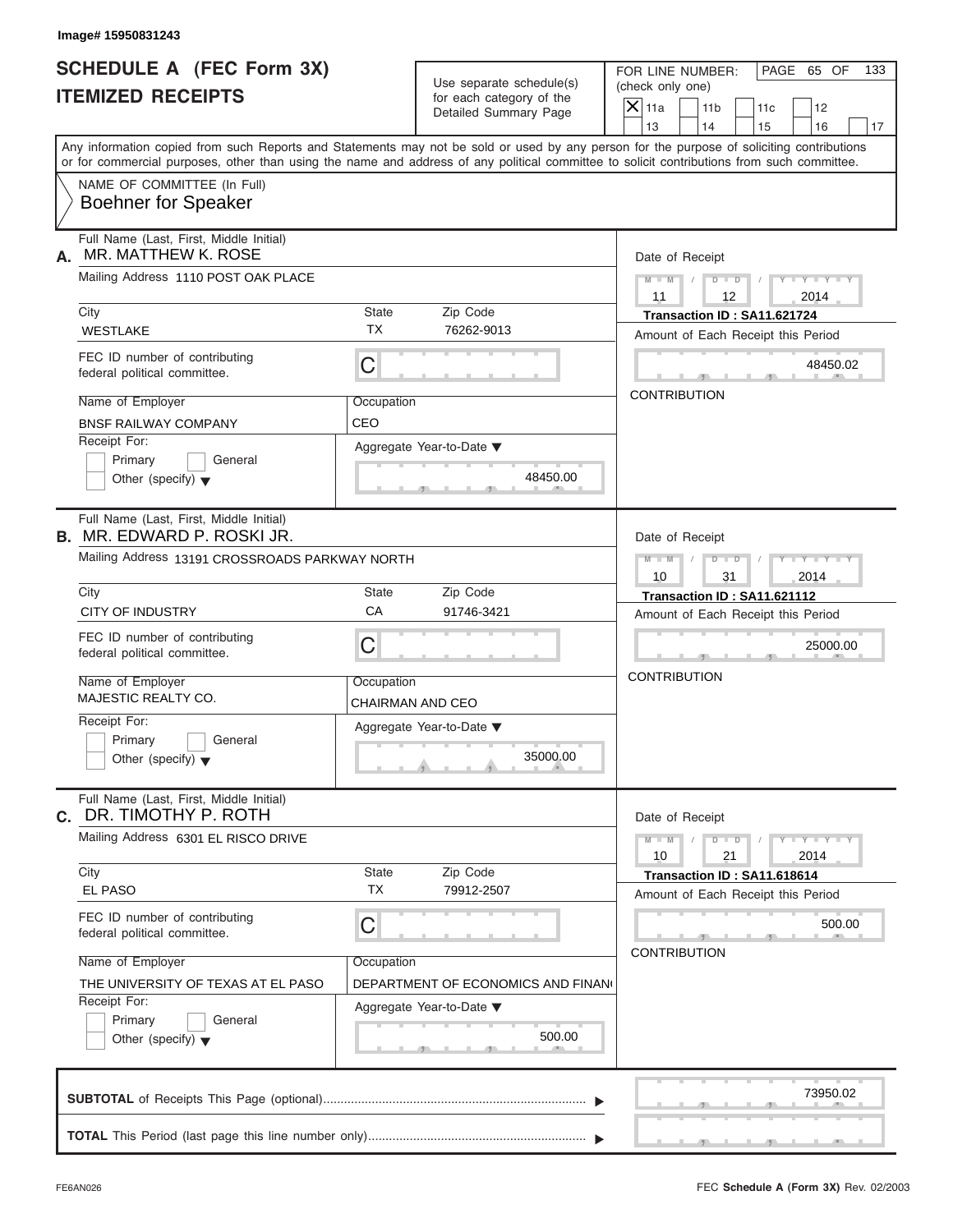| Image# 15950831244<br><b>SCHEDULE A (FEC Form 3X)</b>                                                                                      |                      | Use separate schedule(s)                          | PAGE 66 OF<br>FOR LINE NUMBER:<br>133<br>(check only one)                                                                                 |
|--------------------------------------------------------------------------------------------------------------------------------------------|----------------------|---------------------------------------------------|-------------------------------------------------------------------------------------------------------------------------------------------|
| <b>ITEMIZED RECEIPTS</b>                                                                                                                   |                      | for each category of the<br>Detailed Summary Page | $X$ 11a<br>11 <sub>b</sub><br>11c<br>12<br>13<br>14<br>15<br>16<br>17                                                                     |
| or for commercial purposes, other than using the name and address of any political committee to solicit contributions from such committee. |                      |                                                   | Any information copied from such Reports and Statements may not be sold or used by any person for the purpose of soliciting contributions |
| NAME OF COMMITTEE (In Full)<br><b>Boehner for Speaker</b>                                                                                  |                      |                                                   |                                                                                                                                           |
| Full Name (Last, First, Middle Initial)<br><b>MR. SERGIO SALANI</b><br>А.                                                                  |                      |                                                   | Date of Receipt                                                                                                                           |
| Mailing Address 1266 SW 21ST LANE                                                                                                          |                      |                                                   | $M - M$ /<br>$D$ $\Box$ $D$<br>$Y - Y - Y - Y - Y$<br>$\sqrt{ }$                                                                          |
| City<br><b>BOCA RATON</b>                                                                                                                  | State<br><b>FL</b>   | Zip Code<br>33486-6649                            | 10<br>31<br>2014<br>Transaction ID: SA11.621108                                                                                           |
| FEC ID number of contributing<br>federal political committee.                                                                              | C                    |                                                   | Amount of Each Receipt this Period<br>500.00                                                                                              |
| Name of Employer<br>OXFORD INTERNATIONAL GROUP                                                                                             | Occupation<br>CEO    |                                                   | <b>CONTRIBUTION</b>                                                                                                                       |
| Receipt For:<br>Primary<br>General<br>Other (specify) $\blacktriangledown$                                                                 |                      | Aggregate Year-to-Date ▼<br>500.00                |                                                                                                                                           |
| Full Name (Last, First, Middle Initial)<br><b>B. MR. PETER SALOMON</b>                                                                     |                      |                                                   | Date of Receipt                                                                                                                           |
| Mailing Address 1 SE 3RD AVENUE<br>FLOOR 28                                                                                                |                      |                                                   | Y T Y T Y T<br>$M - M$<br>$D - D$<br>10<br>28<br>2014                                                                                     |
| City<br><b>MIAMI</b>                                                                                                                       | State<br><b>FL</b>   | Zip Code<br>33131-1715                            | Transaction ID: SA11.619747<br>Amount of Each Receipt this Period                                                                         |
| FEC ID number of contributing<br>federal political committee.                                                                              | C                    |                                                   | 1000.00                                                                                                                                   |
| Name of Employer<br>AKERMAN, LLP                                                                                                           | Occupation<br>LAWYER |                                                   | <b>CONTRIBUTION</b>                                                                                                                       |
| Receipt For:<br>Primary<br>General<br>Other (specify) $\blacktriangledown$                                                                 |                      | Aggregate Year-to-Date ▼<br>1000.00               |                                                                                                                                           |
| Full Name (Last, First, Middle Initial)<br>MR. JOHN R. SAUNDERS<br>C.                                                                      |                      |                                                   | Date of Receipt                                                                                                                           |
| Mailing Address 4040 MACARTHUR BOULEVARD<br><b>SUITE 300</b>                                                                               |                      |                                                   | $Y - Y - Y - Y - Y$<br>$M - M$<br>$D$ $\Box$ $D$<br>2014<br>10<br>23                                                                      |
| City<br>NEWPORT BEACH                                                                                                                      | State<br>CA          | Zip Code<br>92660-2500                            | Transaction ID: SA11.619274<br>Amount of Each Receipt this Period                                                                         |
| FEC ID number of contributing<br>federal political committee.                                                                              | С                    |                                                   | 5000.00<br><b>CONTRIBUTION</b>                                                                                                            |
| Name of Employer<br>SAUNDERS PROPERTY CO./ LONDON COIN                                                                                     | Occupation           | PROPERTY INVESTOR/ NUMISMATIST                    |                                                                                                                                           |
| Receipt For:<br>Primary<br>General<br>Other (specify) $\blacktriangledown$                                                                 |                      | Aggregate Year-to-Date ▼<br>5000.00               |                                                                                                                                           |
|                                                                                                                                            |                      |                                                   | 6500.00                                                                                                                                   |
|                                                                                                                                            |                      |                                                   |                                                                                                                                           |

S S S , , .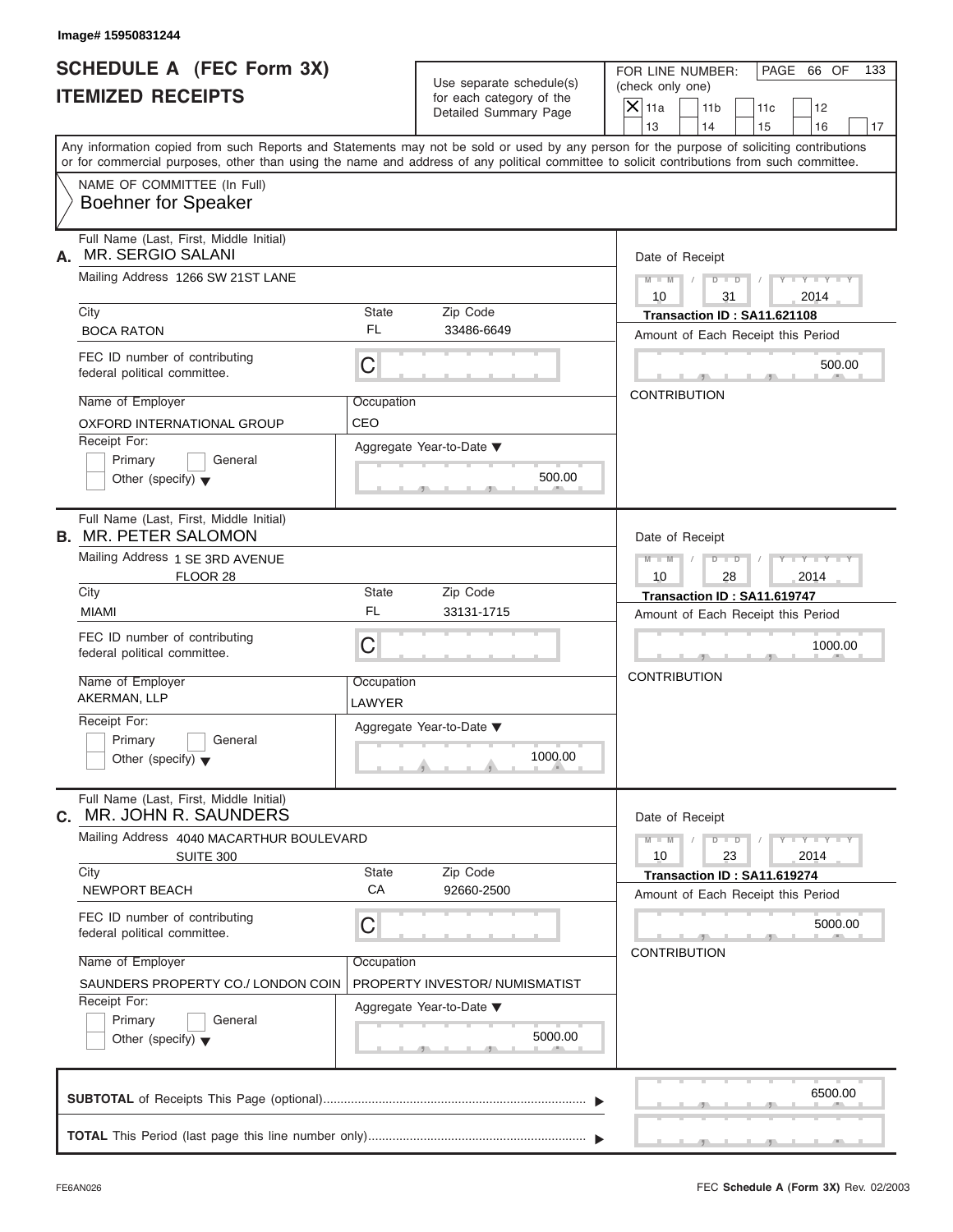| Image# 15950831245                                                                                                                                                                                                                                                                      |                                                                                                                |                                      |                                                      |                        |                                                                   |           |                                                             |     |
|-----------------------------------------------------------------------------------------------------------------------------------------------------------------------------------------------------------------------------------------------------------------------------------------|----------------------------------------------------------------------------------------------------------------|--------------------------------------|------------------------------------------------------|------------------------|-------------------------------------------------------------------|-----------|-------------------------------------------------------------|-----|
| <b>SCHEDULE A (FEC Form 3X)</b><br><b>ITEMIZED RECEIPTS</b>                                                                                                                                                                                                                             |                                                                                                                |                                      | Use separate schedule(s)<br>for each category of the |                        | FOR LINE NUMBER:<br>(check only one)                              |           | PAGE 67 OF                                                  | 133 |
|                                                                                                                                                                                                                                                                                         |                                                                                                                |                                      | Detailed Summary Page                                | $\mathsf{X}$ 11a<br>13 | 11 <sub>b</sub><br>14                                             | 11c<br>15 | 12<br>16                                                    | 17  |
| Any information copied from such Reports and Statements may not be sold or used by any person for the purpose of soliciting contributions<br>or for commercial purposes, other than using the name and address of any political committee to solicit contributions from such committee. |                                                                                                                |                                      |                                                      |                        |                                                                   |           |                                                             |     |
|                                                                                                                                                                                                                                                                                         | NAME OF COMMITTEE (In Full)<br><b>Boehner for Speaker</b>                                                      |                                      |                                                      |                        |                                                                   |           |                                                             |     |
| А.                                                                                                                                                                                                                                                                                      | Full Name (Last, First, Middle Initial)<br><b>MR. TOM SAUNDERS</b>                                             |                                      |                                                      |                        | Date of Receipt                                                   |           |                                                             |     |
|                                                                                                                                                                                                                                                                                         | Mailing Address IVOR & CO.                                                                                     |                                      |                                                      | $M - M$                | $D - D$                                                           |           | $Y - Y - Y - Y$                                             |     |
|                                                                                                                                                                                                                                                                                         | 812 PARK AVENUE SUITE 2C                                                                                       |                                      |                                                      | 10                     | 31                                                                |           | 2014                                                        |     |
| City<br><b>NEW YORK</b>                                                                                                                                                                                                                                                                 |                                                                                                                | State<br><b>NY</b>                   | Zip Code<br>10021-2759                               |                        | Transaction ID: SA11.621125<br>Amount of Each Receipt this Period |           |                                                             |     |
|                                                                                                                                                                                                                                                                                         | FEC ID number of contributing<br>federal political committee.                                                  | С                                    |                                                      |                        |                                                                   |           | 7600.00                                                     |     |
|                                                                                                                                                                                                                                                                                         | Name of Employer<br>IVOR & CO., LLC                                                                            | Occupation<br><b>PRESIDENT</b>       |                                                      |                        | <b>CONTRIBUTION</b>                                               |           |                                                             |     |
| Receipt For:                                                                                                                                                                                                                                                                            | Primary<br>General<br>Other (specify) $\blacktriangledown$                                                     |                                      | Aggregate Year-to-Date ▼<br>7600.00                  |                        |                                                                   |           |                                                             |     |
|                                                                                                                                                                                                                                                                                         | Full Name (Last, First, Middle Initial)<br><b>B.</b> MR. JOHN J. SCHIFF JR.<br>Mailing Address P.O. BOX 145496 |                                      |                                                      |                        | Date of Receipt                                                   |           |                                                             |     |
|                                                                                                                                                                                                                                                                                         |                                                                                                                |                                      |                                                      | $M - M$<br>11          | $D - I - D$<br>04                                                 |           | Y T Y T Y T<br>2014                                         |     |
| City                                                                                                                                                                                                                                                                                    |                                                                                                                | State                                | Zip Code                                             |                        | Transaction ID: SA11.621600                                       |           |                                                             |     |
| <b>FAIRFIELD</b>                                                                                                                                                                                                                                                                        |                                                                                                                | OH                                   | 45250-5496                                           |                        | Amount of Each Receipt this Period                                |           |                                                             |     |
|                                                                                                                                                                                                                                                                                         | FEC ID number of contributing<br>federal political committee.                                                  | C                                    |                                                      |                        |                                                                   |           | 16400.00                                                    |     |
|                                                                                                                                                                                                                                                                                         | Name of Employer<br>JOHN J. & THOMAS R. SCHIFF & CO., INC.                                                     | Occupation<br><b>INSURANCE SALES</b> |                                                      |                        | <b>CONTRIBUTION</b>                                               |           |                                                             |     |
| Receipt For:                                                                                                                                                                                                                                                                            | Primary<br>General<br>Other (specify) $\blacktriangledown$                                                     |                                      | Aggregate Year-to-Date ▼<br>19000.00                 |                        |                                                                   |           |                                                             |     |
| С.                                                                                                                                                                                                                                                                                      | Full Name (Last, First, Middle Initial)<br>MR. JOHN J. SCHIFF JR.                                              |                                      |                                                      |                        | Date of Receipt                                                   |           |                                                             |     |
|                                                                                                                                                                                                                                                                                         | Mailing Address P.O. BOX 145496                                                                                |                                      |                                                      | $M - M$<br>11          | $D$ $\Box$ $D$<br>24                                              |           | $\mathbf{I} = \mathbf{Y} + \mathbf{I} - \mathbf{Y}$<br>2014 |     |
| City<br><b>FAIRFIELD</b>                                                                                                                                                                                                                                                                |                                                                                                                | <b>State</b><br>OH                   | Zip Code<br>45250-5496                               |                        | Transaction ID: SA11.622076<br>Amount of Each Receipt this Period |           |                                                             |     |
|                                                                                                                                                                                                                                                                                         | FEC ID number of contributing<br>federal political committee.                                                  | С                                    |                                                      |                        |                                                                   |           | 2600.00                                                     |     |
|                                                                                                                                                                                                                                                                                         | Name of Employer                                                                                               | Occupation                           |                                                      |                        | <b>CONTRIBUTION</b>                                               |           |                                                             |     |
|                                                                                                                                                                                                                                                                                         | JOHN J. & THOMAS R. SCHIFF & CO., INC.                                                                         | <b>INSURANCE SALES</b>               |                                                      |                        |                                                                   |           |                                                             |     |
| Receipt For:                                                                                                                                                                                                                                                                            | Primary<br>General<br>Other (specify) $\blacktriangledown$                                                     |                                      | Aggregate Year-to-Date ▼<br>19000.00                 |                        |                                                                   |           |                                                             |     |
|                                                                                                                                                                                                                                                                                         |                                                                                                                |                                      |                                                      |                        |                                                                   |           | 26600.00                                                    |     |
|                                                                                                                                                                                                                                                                                         |                                                                                                                |                                      |                                                      |                        |                                                                   |           |                                                             |     |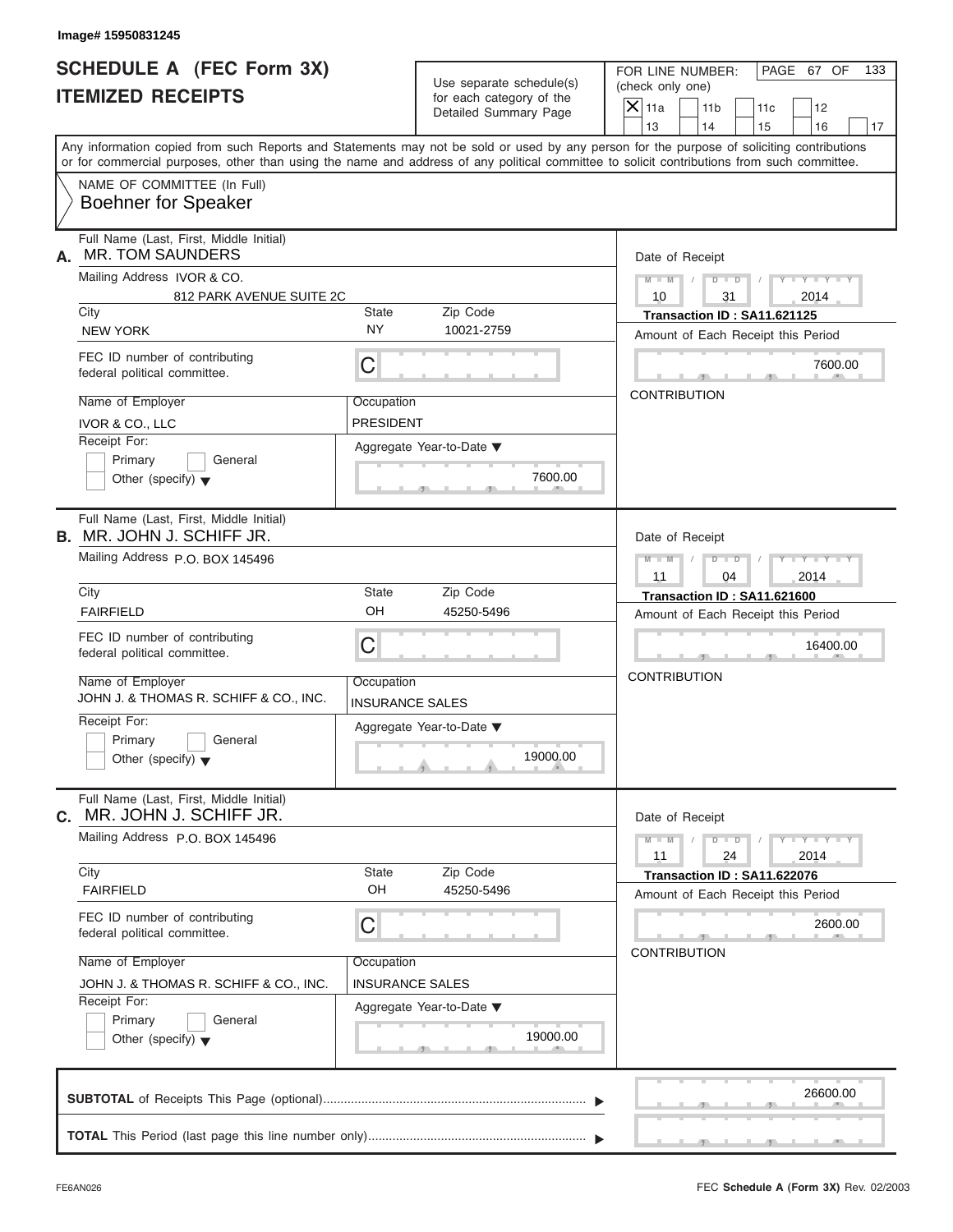| Image# 15950831246<br><b>SCHEDULE A (FEC Form 3X)</b><br><b>ITEMIZED RECEIPTS</b> |                      | Use separate schedule(s)                          | PAGE 68 OF<br>FOR LINE NUMBER:<br>133<br>(check only one)                                                                                                                                                                                                                               |
|-----------------------------------------------------------------------------------|----------------------|---------------------------------------------------|-----------------------------------------------------------------------------------------------------------------------------------------------------------------------------------------------------------------------------------------------------------------------------------------|
|                                                                                   |                      | for each category of the<br>Detailed Summary Page | $X$ 11a<br>11 <sub>b</sub><br>11c<br>12<br>13<br>14<br>15<br>16<br>17                                                                                                                                                                                                                   |
|                                                                                   |                      |                                                   | Any information copied from such Reports and Statements may not be sold or used by any person for the purpose of soliciting contributions<br>or for commercial purposes, other than using the name and address of any political committee to solicit contributions from such committee. |
| NAME OF COMMITTEE (In Full)<br><b>Boehner for Speaker</b>                         |                      |                                                   |                                                                                                                                                                                                                                                                                         |
| Full Name (Last, First, Middle Initial)<br>MS. ANN M. SCHLARB<br>А.               |                      |                                                   | Date of Receipt                                                                                                                                                                                                                                                                         |
| Mailing Address 500 SOUTH OCEAN BOULEVARD #308                                    |                      |                                                   | $D$ $\Box$ $D$<br>$Y - Y - Y - Y - Y$<br>$M - M$ /<br>$\sqrt{2}$                                                                                                                                                                                                                        |
| City                                                                              | <b>State</b>         | Zip Code                                          | 10<br>28<br>2014<br>Transaction ID: SA11.619765                                                                                                                                                                                                                                         |
| <b>BOCA RATON</b>                                                                 | FL                   | 33432-6288                                        | Amount of Each Receipt this Period                                                                                                                                                                                                                                                      |
| FEC ID number of contributing<br>federal political committee.                     | C                    |                                                   | 2600.00                                                                                                                                                                                                                                                                                 |
| Name of Employer                                                                  | Occupation           |                                                   | <b>CONTRIBUTION</b>                                                                                                                                                                                                                                                                     |
| <b>SELF EMPLOYED</b>                                                              | <b>SELF EMPLOYED</b> |                                                   |                                                                                                                                                                                                                                                                                         |
| Receipt For:                                                                      |                      | Aggregate Year-to-Date ▼                          |                                                                                                                                                                                                                                                                                         |
| Primary<br>General<br>Other (specify) $\blacktriangledown$                        |                      | 2600.00                                           |                                                                                                                                                                                                                                                                                         |
| Full Name (Last, First, Middle Initial)<br><b>B. MR. NATHAN SCHULTE</b>           |                      |                                                   | Date of Receipt                                                                                                                                                                                                                                                                         |
| Mailing Address 14 LYNNBROOK ROAD                                                 |                      |                                                   | $D - I - D$<br>$Y = Y = Y' - Y'$<br>$M - M$<br>$\sqrt{ }$<br>10<br>28<br>2014                                                                                                                                                                                                           |
| City                                                                              | <b>State</b>         | Zip Code                                          | Transaction ID: SA11.619753                                                                                                                                                                                                                                                             |
| ST. LOUIS                                                                         | <b>MO</b>            | 63131-2903                                        | Amount of Each Receipt this Period                                                                                                                                                                                                                                                      |
| FEC ID number of contributing<br>federal political committee.                     | C                    |                                                   | 2600.00                                                                                                                                                                                                                                                                                 |
| Name of Employer<br><b>KEEFE GROUP</b>                                            | Occupation<br>CEO    |                                                   | <b>CONTRIBUTION</b>                                                                                                                                                                                                                                                                     |
| Receipt For:                                                                      |                      | Aggregate Year-to-Date ▼                          |                                                                                                                                                                                                                                                                                         |
| Primary<br>General<br>Other (specify) $\blacktriangledown$                        |                      | 2600.00                                           |                                                                                                                                                                                                                                                                                         |
| Full Name (Last, First, Middle Initial)<br>MR. JOHN SEMCKEN<br>С.                 |                      |                                                   | Date of Receipt                                                                                                                                                                                                                                                                         |
| Mailing Address 1820 HOLMBY AVENUE<br>#5                                          |                      |                                                   | $Y - Y - Y - Y - Y$<br>$M - M$<br>$D$ $\Box$ $D$<br>21<br>10<br>2014                                                                                                                                                                                                                    |
| City<br><b>LOS ANGELES</b>                                                        | <b>State</b><br>CA   | Zip Code<br>90025-4996                            | Transaction ID: SA11.618647<br>Amount of Each Receipt this Period                                                                                                                                                                                                                       |
| FEC ID number of contributing<br>federal political committee.                     | С                    |                                                   | 3000.00                                                                                                                                                                                                                                                                                 |
| Name of Employer                                                                  | Occupation           |                                                   | <b>CONTRIBUTION</b>                                                                                                                                                                                                                                                                     |
| NAJESTIC REALTY CO.                                                               | <b>REAL ESTATE</b>   |                                                   |                                                                                                                                                                                                                                                                                         |
| Receipt For:                                                                      |                      | Aggregate Year-to-Date ▼                          |                                                                                                                                                                                                                                                                                         |
| Primary<br>General<br>Other (specify) $\blacktriangledown$                        |                      | 3000.00                                           |                                                                                                                                                                                                                                                                                         |
|                                                                                   |                      |                                                   | 8200.00                                                                                                                                                                                                                                                                                 |
|                                                                                   |                      |                                                   |                                                                                                                                                                                                                                                                                         |

S S S , , .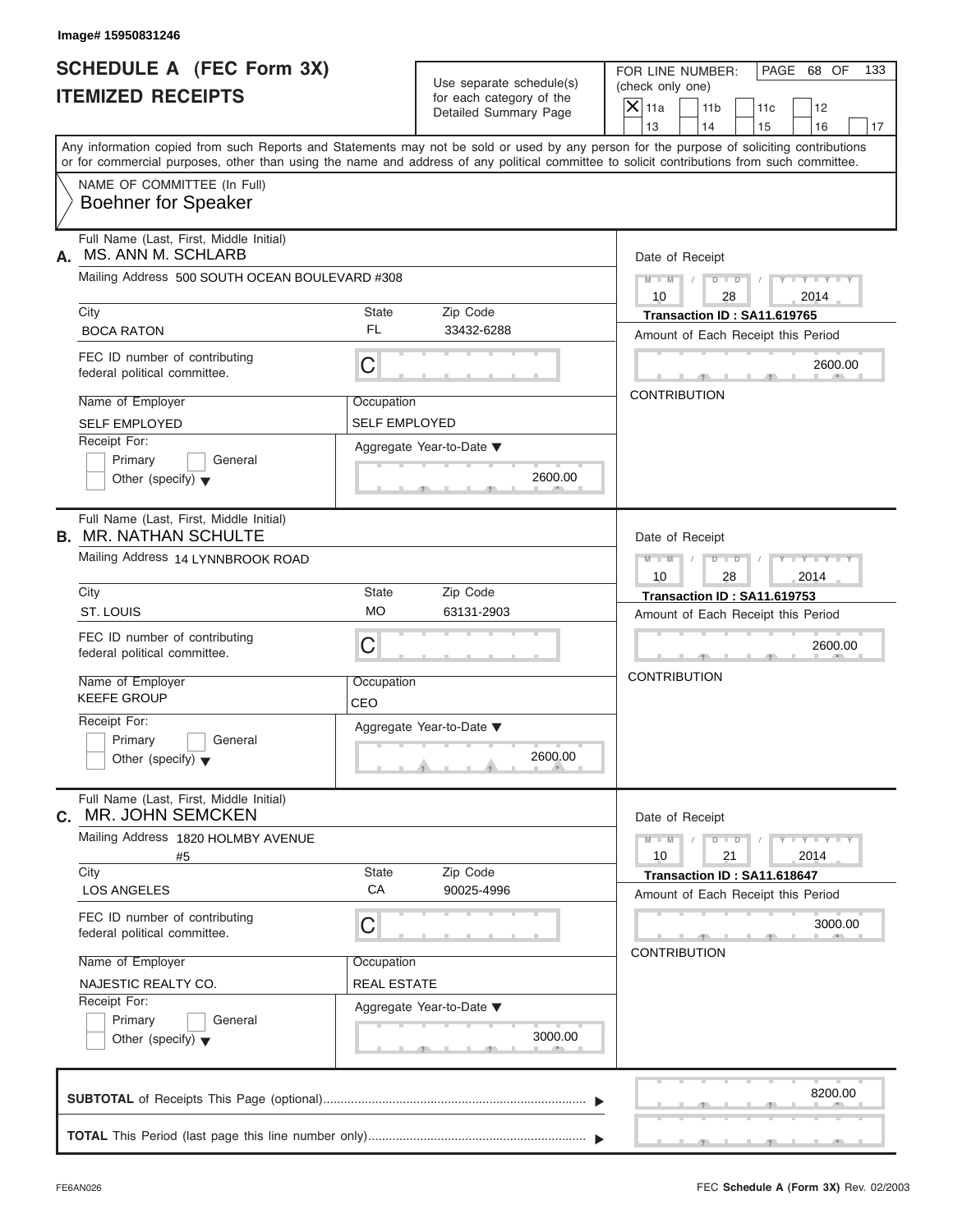| Image# 15950831247                                                                                                                                                                                                                                                                      |                               |                                                      |                                                                   |                             |     |
|-----------------------------------------------------------------------------------------------------------------------------------------------------------------------------------------------------------------------------------------------------------------------------------------|-------------------------------|------------------------------------------------------|-------------------------------------------------------------------|-----------------------------|-----|
| <b>SCHEDULE A (FEC Form 3X)</b><br><b>ITEMIZED RECEIPTS</b>                                                                                                                                                                                                                             |                               | Use separate schedule(s)<br>for each category of the | FOR LINE NUMBER:<br>(check only one)                              | PAGE 69 OF                  | 133 |
|                                                                                                                                                                                                                                                                                         |                               | Detailed Summary Page                                | $\mathsf{X}$ 11a<br>11 <sub>b</sub>                               | 11c<br>12                   |     |
| Any information copied from such Reports and Statements may not be sold or used by any person for the purpose of soliciting contributions<br>or for commercial purposes, other than using the name and address of any political committee to solicit contributions from such committee. |                               |                                                      | 13<br>14                                                          | 15<br>16                    | 17  |
| NAME OF COMMITTEE (In Full)<br><b>Boehner for Speaker</b>                                                                                                                                                                                                                               |                               |                                                      |                                                                   |                             |     |
| Full Name (Last, First, Middle Initial)<br>MR. HEWITT B. SHAW JR.<br>А.                                                                                                                                                                                                                 |                               |                                                      | Date of Receipt                                                   |                             |     |
| Mailing Address PNC CENTER<br>1900 EAST NINTH STREET SUITE 3200                                                                                                                                                                                                                         |                               |                                                      | $D$ $\Box$ $D$<br>$M - M$ /<br>10<br>28                           | $Y - Y - Y - Y - Y$<br>2014 |     |
| City                                                                                                                                                                                                                                                                                    | State<br>OH                   | Zip Code                                             | Transaction ID: SA11.619724                                       |                             |     |
| <b>CLEVELAND</b>                                                                                                                                                                                                                                                                        |                               | 44114-3404                                           | Amount of Each Receipt this Period                                |                             |     |
| FEC ID number of contributing<br>federal political committee.                                                                                                                                                                                                                           | C                             |                                                      |                                                                   | 1000.00                     |     |
| Name of Employer<br><b>BAKER &amp; HOSTETLER LLP</b>                                                                                                                                                                                                                                    | Occupation<br><b>ATTORNEY</b> |                                                      | <b>CONTRIBUTION</b>                                               |                             |     |
| Receipt For:<br>Primary<br>General<br>Other (specify) $\blacktriangledown$                                                                                                                                                                                                              |                               | Aggregate Year-to-Date ▼<br>1000.00                  |                                                                   |                             |     |
| Full Name (Last, First, Middle Initial)<br><b>B. MRS. SHIRLEY D. SHIPLEY</b>                                                                                                                                                                                                            |                               |                                                      | Date of Receipt                                                   |                             |     |
| Mailing Address 33 CARD SOUND ROAD                                                                                                                                                                                                                                                      |                               |                                                      | $M - M$<br>$D - I - D$                                            | $Y - Y - Y - Y - Y$         |     |
| City                                                                                                                                                                                                                                                                                    | State                         | Zip Code                                             | 11<br>24<br>Transaction ID: SA11.622079                           | 2014                        |     |
| <b>KEY LARGO</b>                                                                                                                                                                                                                                                                        | <b>FL</b>                     | 33037-3771                                           | Amount of Each Receipt this Period                                |                             |     |
| FEC ID number of contributing<br>federal political committee.                                                                                                                                                                                                                           | C                             |                                                      |                                                                   | 2500.00                     |     |
| Name of Employer<br>SHIPLEY ENERGY                                                                                                                                                                                                                                                      | Occupation<br>CHAIRMAN        |                                                      | <b>CONTRIBUTION</b>                                               |                             |     |
| Receipt For:<br>Primary<br>General<br>Other (specify) $\blacktriangledown$                                                                                                                                                                                                              |                               | Aggregate Year-to-Date ▼<br>2500.00                  |                                                                   |                             |     |
| Full Name (Last, First, Middle Initial)<br><b>MR. FRANK SINGER</b><br>С.                                                                                                                                                                                                                |                               |                                                      | Date of Receipt                                                   |                             |     |
| Mailing Address 3552 VENTURE DRIVE                                                                                                                                                                                                                                                      |                               |                                                      | $M - M$<br>$D - D$<br>21<br>10                                    | $Y = Y = Y$<br>2014         |     |
| City<br><b>HUNTINGTON BEACH</b>                                                                                                                                                                                                                                                         | <b>State</b><br>CA            | Zip Code<br>92649-2536                               | Transaction ID: SA11.618591<br>Amount of Each Receipt this Period |                             |     |
| FEC ID number of contributing<br>federal political committee.                                                                                                                                                                                                                           | С                             |                                                      | <b>CONTRIBUTION</b>                                               | 1000.00                     |     |
| Name of Employer                                                                                                                                                                                                                                                                        | Occupation                    |                                                      |                                                                   |                             |     |
| SELF-EMPLOYED                                                                                                                                                                                                                                                                           | INVESTOR                      |                                                      |                                                                   |                             |     |
| Receipt For:<br>Primary<br>General<br>Other (specify) $\blacktriangledown$                                                                                                                                                                                                              |                               | Aggregate Year-to-Date ▼<br>1000.00                  |                                                                   |                             |     |
|                                                                                                                                                                                                                                                                                         |                               |                                                      |                                                                   | 4500.00                     |     |
|                                                                                                                                                                                                                                                                                         |                               |                                                      |                                                                   |                             |     |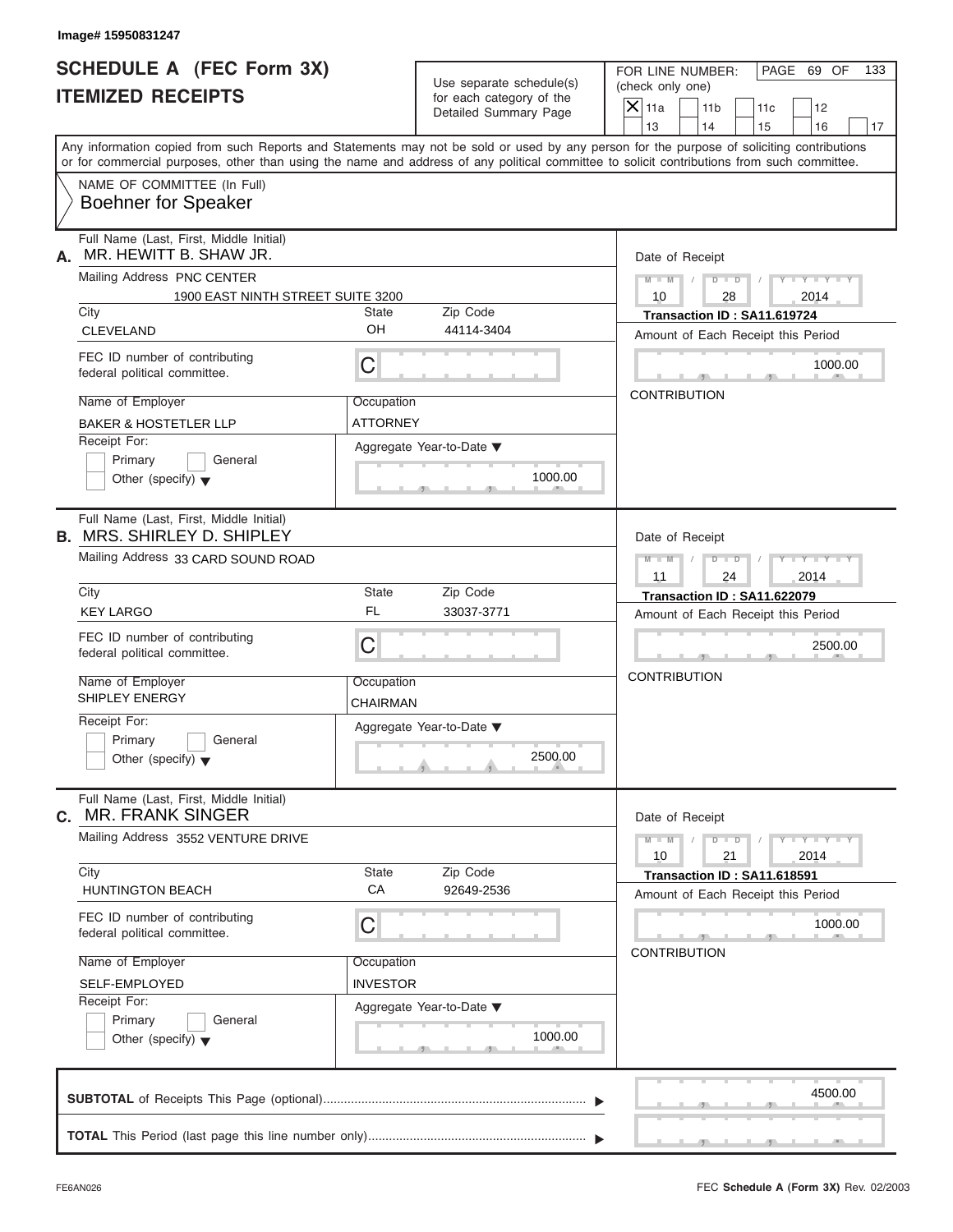| Image# 15950831248                                                                                                                        |                         |                                                      |                                                                                                                                                                    |
|-------------------------------------------------------------------------------------------------------------------------------------------|-------------------------|------------------------------------------------------|--------------------------------------------------------------------------------------------------------------------------------------------------------------------|
| <b>SCHEDULE A (FEC Form 3X)</b><br><b>ITEMIZED RECEIPTS</b>                                                                               |                         | Use separate schedule(s)<br>for each category of the | PAGE 70 OF<br>FOR LINE NUMBER:<br>133<br>(check only one)                                                                                                          |
|                                                                                                                                           |                         | Detailed Summary Page                                | $\mathsf{X}$ 11a<br>11 <sub>b</sub><br>12<br>11c                                                                                                                   |
| Any information copied from such Reports and Statements may not be sold or used by any person for the purpose of soliciting contributions |                         |                                                      | 13<br>14<br>15<br>16<br>or for commercial purposes, other than using the name and address of any political committee to solicit contributions from such committee. |
| NAME OF COMMITTEE (In Full)<br><b>Boehner for Speaker</b>                                                                                 |                         |                                                      |                                                                                                                                                                    |
| Full Name (Last, First, Middle Initial)<br>MR. DAVID L. SLATER<br>А.                                                                      |                         |                                                      | Date of Receipt                                                                                                                                                    |
| Mailing Address 16901 MARINA BAY DRIVE                                                                                                    |                         |                                                      | $D$ $D$<br>$Y - Y - Y - Y - Y$<br>$M$ $M$ $/$<br>$\sqrt{ }$<br>10<br>21<br>2014                                                                                    |
| City                                                                                                                                      | State                   | Zip Code                                             | Transaction ID: SA11.618633                                                                                                                                        |
| <b>HUNTINGTON BEACH</b>                                                                                                                   | <b>CA</b>               | 92649-2915                                           | Amount of Each Receipt this Period                                                                                                                                 |
| FEC ID number of contributing<br>federal political committee.                                                                             | $\mathsf C$             |                                                      | 3000.00                                                                                                                                                            |
| Name of Employer                                                                                                                          | Occupation              |                                                      | <b>CONTRIBUTION</b>                                                                                                                                                |
| SIGNAL HILL PETROLEUM                                                                                                                     | <b>EXECUTIVE</b>        |                                                      |                                                                                                                                                                    |
| Receipt For:<br>Primary<br>General<br>Other (specify) $\blacktriangledown$                                                                |                         | Aggregate Year-to-Date ▼<br>3000.00                  |                                                                                                                                                                    |
| Full Name (Last, First, Middle Initial)<br><b>B. MR. KEVIN SMITH</b>                                                                      |                         |                                                      | Date of Receipt                                                                                                                                                    |
| Mailing Address 569 ASILOMAR BOULEVARD                                                                                                    |                         |                                                      | $M - M$<br>$D - D$<br>Y T Y T Y T<br>2014<br>10<br>21                                                                                                              |
| City                                                                                                                                      | State                   | Zip Code                                             | Transaction ID: SA11.618595                                                                                                                                        |
| PACIFIC GROVE                                                                                                                             | CA                      | 93950-3701                                           | Amount of Each Receipt this Period                                                                                                                                 |
| FEC ID number of contributing<br>federal political committee.                                                                             | C                       |                                                      | 500.00                                                                                                                                                             |
| Name of Employer<br>ANDRIL FIREPLACE COTTAGES. INC.                                                                                       | Occupation<br>PRESIDENT |                                                      | <b>CONTRIBUTION</b>                                                                                                                                                |
| Receipt For:<br>Primary<br>General<br>Other (specify) $\blacktriangledown$                                                                |                         | Aggregate Year-to-Date ▼<br>500.00                   |                                                                                                                                                                    |
| Full Name (Last, First, Middle Initial)<br><b>MRS. LUCY C. STITZER</b><br>С.                                                              |                         |                                                      | Date of Receipt                                                                                                                                                    |
| Mailing Address 290 ROUND HILL ROAD                                                                                                       |                         |                                                      | $M - M$<br>$D$ $\Box$ $D$<br>$-1 - Y - 1 - Y - 1$<br>24<br>2014<br>11                                                                                              |
| City<br><b>GREENWICH</b>                                                                                                                  | State<br><b>CT</b>      | Zip Code<br>06831-3360                               | Transaction ID: SA11.622084<br>Amount of Each Receipt this Period                                                                                                  |
| FEC ID number of contributing<br>federal political committee.                                                                             | C                       |                                                      | 7400.00                                                                                                                                                            |
| Name of Employer                                                                                                                          | Occupation              |                                                      | <b>CONTRIBUTION</b>                                                                                                                                                |
| <b>WAYCROSSE INC.</b><br>Receipt For:                                                                                                     | CHAIRMAN                |                                                      |                                                                                                                                                                    |
| Primary<br>General<br>Other (specify) $\blacktriangledown$                                                                                |                         | Aggregate Year-to-Date ▼<br>37400.00                 |                                                                                                                                                                    |
|                                                                                                                                           |                         |                                                      | 10900.00                                                                                                                                                           |
|                                                                                                                                           |                         |                                                      |                                                                                                                                                                    |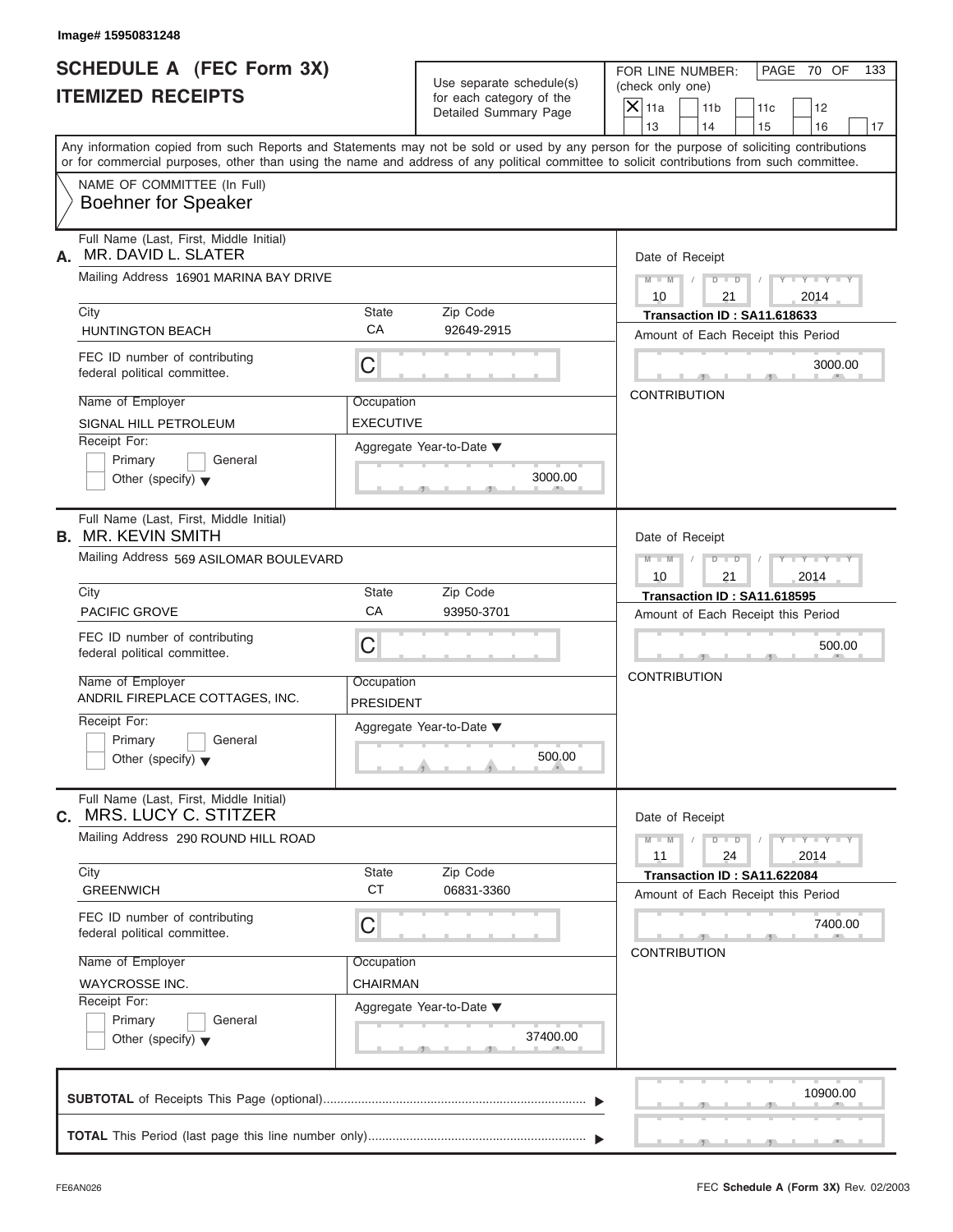| Image# 15950831249                                                                                                                         |                               |                                                      |                                                                                                                                           |
|--------------------------------------------------------------------------------------------------------------------------------------------|-------------------------------|------------------------------------------------------|-------------------------------------------------------------------------------------------------------------------------------------------|
| <b>SCHEDULE A (FEC Form 3X)</b><br><b>ITEMIZED RECEIPTS</b>                                                                                |                               | Use separate schedule(s)<br>for each category of the | PAGE 71 OF<br>FOR LINE NUMBER:<br>133<br>(check only one)<br>$\mathsf{X}$ 11a                                                             |
|                                                                                                                                            |                               | Detailed Summary Page                                | 11 <sub>b</sub><br>11c<br>12<br>13<br>14<br>15<br>16                                                                                      |
| or for commercial purposes, other than using the name and address of any political committee to solicit contributions from such committee. |                               |                                                      | Any information copied from such Reports and Statements may not be sold or used by any person for the purpose of soliciting contributions |
| NAME OF COMMITTEE (In Full)<br><b>Boehner for Speaker</b>                                                                                  |                               |                                                      |                                                                                                                                           |
| Full Name (Last, First, Middle Initial)<br>MRS. LUCY C. STITZER<br>А.                                                                      |                               |                                                      | Date of Receipt                                                                                                                           |
| Mailing Address 290 ROUND HILL ROAD                                                                                                        |                               |                                                      | $D$ $D$<br>$Y - Y - Y - Y - Y$<br>$M - M$ /<br>11<br>24<br>2014                                                                           |
| City<br><b>GREENWICH</b>                                                                                                                   | <b>State</b><br><b>CT</b>     | Zip Code<br>06831-3360                               | Transaction ID: SA11.622085<br>Amount of Each Receipt this Period                                                                         |
| FEC ID number of contributing<br>federal political committee.                                                                              | C                             |                                                      | 5000.00                                                                                                                                   |
| Name of Employer<br>WAYCROSSE INC.                                                                                                         | Occupation<br><b>CHAIRMAN</b> |                                                      | <b>CONTRIBUTION</b>                                                                                                                       |
| Receipt For:<br>Primary<br>General<br>Other (specify) $\blacktriangledown$                                                                 |                               | Aggregate Year-to-Date ▼<br>37400.00                 |                                                                                                                                           |
| Full Name (Last, First, Middle Initial)<br><b>B. MR. MARK STITZER</b>                                                                      |                               |                                                      | Date of Receipt                                                                                                                           |
| Mailing Address 290 ROUND HILL ROAD                                                                                                        |                               |                                                      | $M - M$<br>$D - I - D$<br>Y TYTTYTTY<br>11<br>24<br>2014                                                                                  |
| City                                                                                                                                       | <b>State</b>                  | Zip Code                                             | Transaction ID: SA11.622086                                                                                                               |
| <b>GREENWICH</b>                                                                                                                           | <b>CT</b>                     | 06831-3360                                           | Amount of Each Receipt this Period                                                                                                        |
| FEC ID number of contributing<br>federal political committee.                                                                              | C                             |                                                      | 7300.00                                                                                                                                   |
| Name of Employer<br><b>HAMLIN CAPITAL</b>                                                                                                  | Occupation<br>CEO             |                                                      | <b>CONTRIBUTION</b>                                                                                                                       |
| Receipt For:                                                                                                                               |                               | Aggregate Year-to-Date ▼                             |                                                                                                                                           |
| Primary<br>General<br>Other (specify) $\blacktriangledown$                                                                                 |                               | 37300.00                                             |                                                                                                                                           |
| Full Name (Last, First, Middle Initial)<br><b>MR. MARK STITZER</b><br>С.                                                                   |                               |                                                      | Date of Receipt                                                                                                                           |
| Mailing Address 290 ROUND HILL ROAD                                                                                                        |                               |                                                      | $Y - Y - Y - Y - Y$<br>$M - M$<br>$D - D$<br>11<br>24<br>2014                                                                             |
| City<br><b>GREENWICH</b>                                                                                                                   | State<br><b>CT</b>            | Zip Code<br>06831-3360                               | Transaction ID: SA11.622087<br>Amount of Each Receipt this Period                                                                         |
| FEC ID number of contributing<br>federal political committee.                                                                              | С                             |                                                      | 5000.00<br><b>CONTRIBUTION</b>                                                                                                            |
| Name of Employer                                                                                                                           | Occupation                    |                                                      |                                                                                                                                           |
| <b>HAMLIN CAPITAL</b>                                                                                                                      | CEO                           |                                                      |                                                                                                                                           |
| Receipt For:<br>Primary<br>General                                                                                                         |                               | Aggregate Year-to-Date ▼                             |                                                                                                                                           |
| Other (specify) $\blacktriangledown$                                                                                                       |                               | 37300.00                                             |                                                                                                                                           |
|                                                                                                                                            |                               |                                                      | 17300.00                                                                                                                                  |
|                                                                                                                                            |                               |                                                      |                                                                                                                                           |

S S S , , .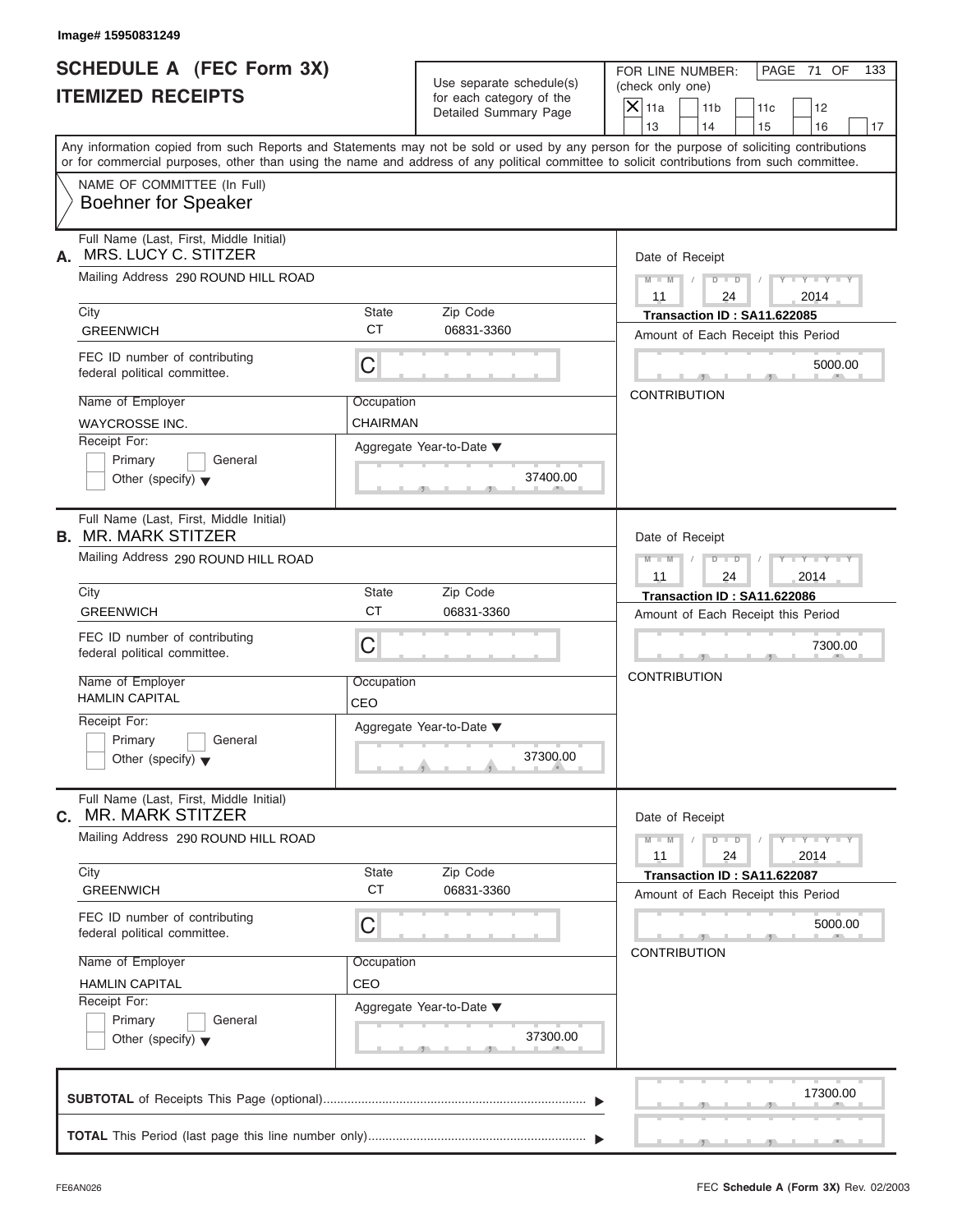| Image# 15950831250                                                           |                    |                                                      |                                                                                                                                                                                                                                                                                         |     |
|------------------------------------------------------------------------------|--------------------|------------------------------------------------------|-----------------------------------------------------------------------------------------------------------------------------------------------------------------------------------------------------------------------------------------------------------------------------------------|-----|
| <b>SCHEDULE A (FEC Form 3X)</b><br><b>ITEMIZED RECEIPTS</b>                  |                    | Use separate schedule(s)<br>for each category of the | PAGE 72 OF<br>FOR LINE NUMBER:<br>(check only one)                                                                                                                                                                                                                                      | 133 |
|                                                                              |                    | Detailed Summary Page                                | $\mathsf{X}$ 11a<br>11 <sub>b</sub><br>11c<br>12<br>13<br>14<br>15<br>16                                                                                                                                                                                                                | 17  |
|                                                                              |                    |                                                      | Any information copied from such Reports and Statements may not be sold or used by any person for the purpose of soliciting contributions<br>or for commercial purposes, other than using the name and address of any political committee to solicit contributions from such committee. |     |
| NAME OF COMMITTEE (In Full)<br><b>Boehner for Speaker</b>                    |                    |                                                      |                                                                                                                                                                                                                                                                                         |     |
| Full Name (Last, First, Middle Initial)<br>MR. JEFFREY STRUNK<br>А.          |                    |                                                      | Date of Receipt                                                                                                                                                                                                                                                                         |     |
| Mailing Address 1099 NEW YORK AVE<br><b>SUITE 500</b>                        |                    |                                                      | $M - M$<br>$D$ $D$<br>$Y - Y - Y - Y$<br>10<br>28<br>2014                                                                                                                                                                                                                               |     |
| City                                                                         | State              | Zip Code                                             | Transaction ID: SA11.619763                                                                                                                                                                                                                                                             |     |
| <b>WASHINGTON</b>                                                            | DC                 | 20001-4453                                           | Amount of Each Receipt this Period                                                                                                                                                                                                                                                      |     |
| FEC ID number of contributing<br>federal political committee.                | С                  |                                                      | 1000.00                                                                                                                                                                                                                                                                                 |     |
| Name of Employer                                                             | Occupation         |                                                      | <b>CONTRIBUTION</b>                                                                                                                                                                                                                                                                     |     |
| <b>LOBBYIST</b>                                                              | <b>FORBES TATE</b> |                                                      |                                                                                                                                                                                                                                                                                         |     |
| Receipt For:<br>Primary<br>General<br>Other (specify) $\blacktriangledown$   |                    | Aggregate Year-to-Date ▼<br>3500.00                  |                                                                                                                                                                                                                                                                                         |     |
| Full Name (Last, First, Middle Initial)<br><b>B. MR. JASON R. SUTHERLAND</b> |                    |                                                      | Date of Receipt                                                                                                                                                                                                                                                                         |     |
| Mailing Address 28 HARBOUR DRIVE SOUTH                                       |                    |                                                      | $D - I - D$<br>$M - M$<br>$Y - Y - Y - Y - Y$                                                                                                                                                                                                                                           |     |
|                                                                              |                    |                                                      | 2014<br>10<br>28                                                                                                                                                                                                                                                                        |     |
| City                                                                         | State              | Zip Code                                             | Transaction ID: SA11.619771                                                                                                                                                                                                                                                             |     |
| <b>OCEAN RIDGE</b>                                                           | <b>FL</b>          | 33435-6213                                           | Amount of Each Receipt this Period                                                                                                                                                                                                                                                      |     |
| FEC ID number of contributing<br>federal political committee.                | С                  |                                                      | 2500.00                                                                                                                                                                                                                                                                                 |     |
| Name of Employer<br><b>DRB CAPITAL LLC</b>                                   | Occupation         | DIRECTOR OF CAPITAL MARKETS                          | <b>CONTRIBUTION</b>                                                                                                                                                                                                                                                                     |     |
| Receipt For:<br>Primary<br>General<br>Other (specify) $\blacktriangledown$   |                    | Aggregate Year-to-Date ▼<br>2500.00                  |                                                                                                                                                                                                                                                                                         |     |
| Full Name (Last, First, Middle Initial)<br>MR. JOSEPH SWINBANK<br>C.         |                    |                                                      | Date of Receipt                                                                                                                                                                                                                                                                         |     |
| Mailing Address P.O. BOX 19129                                               |                    |                                                      | $M - M$<br>$D - D$<br>$Y - Y - Y - Y - Y$<br>2014<br>10<br>21                                                                                                                                                                                                                           |     |
| City<br><b>HOUSTON</b>                                                       | State<br><b>TX</b> | Zip Code<br>77224-9129                               | Transaction ID: SA11.618616                                                                                                                                                                                                                                                             |     |
|                                                                              |                    |                                                      | Amount of Each Receipt this Period                                                                                                                                                                                                                                                      |     |
| FEC ID number of contributing<br>federal political committee.                | С                  |                                                      | 2500.00                                                                                                                                                                                                                                                                                 |     |
| Name of Employer                                                             | Occupation         |                                                      | <b>CONTRIBUTION</b>                                                                                                                                                                                                                                                                     |     |
| SPRINT WASTE SERVICES                                                        | <b>OWNER</b>       |                                                      |                                                                                                                                                                                                                                                                                         |     |
| Receipt For:<br>Primary<br>General<br>Other (specify) $\blacktriangledown$   |                    | Aggregate Year-to-Date ▼<br>2500.00                  |                                                                                                                                                                                                                                                                                         |     |
|                                                                              |                    |                                                      | 6000.00                                                                                                                                                                                                                                                                                 |     |
|                                                                              |                    |                                                      |                                                                                                                                                                                                                                                                                         |     |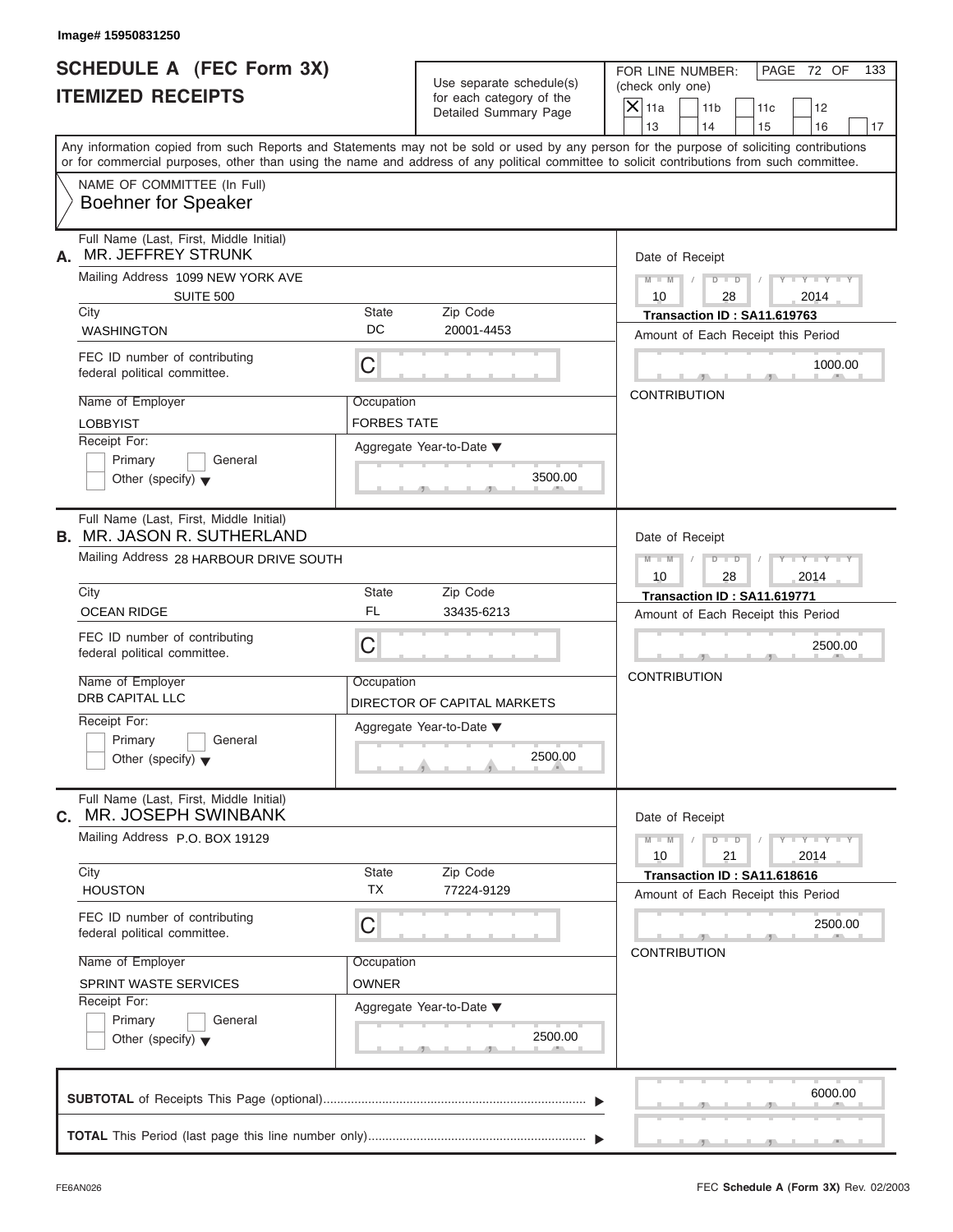| Image# 15950831251                                                                                                                                                                                                                                                                      |                                |                                                      |                                                                                                               |
|-----------------------------------------------------------------------------------------------------------------------------------------------------------------------------------------------------------------------------------------------------------------------------------------|--------------------------------|------------------------------------------------------|---------------------------------------------------------------------------------------------------------------|
| <b>SCHEDULE A (FEC Form 3X)</b><br><b>ITEMIZED RECEIPTS</b>                                                                                                                                                                                                                             |                                | Use separate schedule(s)<br>for each category of the | PAGE 73 OF<br>FOR LINE NUMBER:<br>133<br>(check only one)<br>$\mathsf{X}$ 11a<br>11 <sub>b</sub><br>11c<br>12 |
|                                                                                                                                                                                                                                                                                         |                                | Detailed Summary Page                                | 13<br>14<br>15<br>16                                                                                          |
| Any information copied from such Reports and Statements may not be sold or used by any person for the purpose of soliciting contributions<br>or for commercial purposes, other than using the name and address of any political committee to solicit contributions from such committee. |                                |                                                      |                                                                                                               |
| NAME OF COMMITTEE (In Full)<br><b>Boehner for Speaker</b>                                                                                                                                                                                                                               |                                |                                                      |                                                                                                               |
| Full Name (Last, First, Middle Initial)<br>MR. HARIT TALWAR<br>А.                                                                                                                                                                                                                       |                                |                                                      | Date of Receipt                                                                                               |
| Mailing Address 2500 LAKE COOK ROAD                                                                                                                                                                                                                                                     |                                |                                                      | $D$ $D$<br>$Y - Y - Y - Y - Y$<br>$M - M$ /<br>10<br>24<br>2014                                               |
| City<br><b>RIVERWOODS</b>                                                                                                                                                                                                                                                               | State<br>IL                    | Zip Code<br>60015-3851                               | Transaction ID: SA11.619271<br>Amount of Each Receipt this Period                                             |
| FEC ID number of contributing<br>federal political committee.                                                                                                                                                                                                                           | C                              |                                                      | 2000.00                                                                                                       |
| Name of Employer<br>DISCOVER FINANCIAL SERVICES                                                                                                                                                                                                                                         | Occupation<br><b>EXECUTIVE</b> |                                                      | <b>CONTRIBUTION</b>                                                                                           |
| Receipt For:<br>Primary<br>General<br>Other (specify) $\blacktriangledown$                                                                                                                                                                                                              |                                | Aggregate Year-to-Date ▼<br>2000.00                  |                                                                                                               |
| Full Name (Last, First, Middle Initial)<br><b>B. MR. TIMOTHY TANKE</b>                                                                                                                                                                                                                  |                                |                                                      | Date of Receipt                                                                                               |
| Mailing Address 1237 QUAIL RIDGE DRIVE                                                                                                                                                                                                                                                  |                                |                                                      | $M$ $M$<br>$D - I - D$<br>Y TYTTYTTY<br>10<br>24<br>2014                                                      |
| City                                                                                                                                                                                                                                                                                    | State                          | Zip Code                                             | Transaction ID: SA11.619272                                                                                   |
| <b>ONEIDA</b>                                                                                                                                                                                                                                                                           | WI                             | 54155-8654                                           | Amount of Each Receipt this Period                                                                            |
| FEC ID number of contributing<br>federal political committee.                                                                                                                                                                                                                           | C                              |                                                      | 2500.00                                                                                                       |
| Name of Employer<br>CARDIOLOGY ASSOCS BELLIN HEALTH                                                                                                                                                                                                                                     | Occupation<br>CARDIOLOGIST     |                                                      | <b>CONTRIBUTION</b>                                                                                           |
| Receipt For:<br>Primary<br>General                                                                                                                                                                                                                                                      |                                | Aggregate Year-to-Date ▼                             |                                                                                                               |
| Other (specify) $\blacktriangledown$                                                                                                                                                                                                                                                    |                                | 2500.00                                              |                                                                                                               |
| Full Name (Last, First, Middle Initial)<br>MR. DAN TATE<br>С.                                                                                                                                                                                                                           |                                |                                                      | Date of Receipt                                                                                               |
| Mailing Address 700 13TH STREET NW<br><b>SUITE 400</b>                                                                                                                                                                                                                                  |                                |                                                      | $Y - Y - Y - Y - Y$<br>$M - M$<br>$D - D$<br>10<br>28<br>2014                                                 |
| City<br><b>WASHINGTON</b>                                                                                                                                                                                                                                                               | State<br>DC                    | Zip Code<br>20005-6621                               | Transaction ID: SA11.619706<br>Amount of Each Receipt this Period                                             |
| FEC ID number of contributing<br>federal political committee.                                                                                                                                                                                                                           | С                              |                                                      | 1000.00<br><b>CONTRIBUTION</b>                                                                                |
| Name of Employer                                                                                                                                                                                                                                                                        | Occupation                     |                                                      |                                                                                                               |
| DAN TATE, LLC                                                                                                                                                                                                                                                                           | CONSULTANT                     |                                                      |                                                                                                               |
| Receipt For:<br>Primary<br>General                                                                                                                                                                                                                                                      |                                | Aggregate Year-to-Date ▼                             |                                                                                                               |
| Other (specify) $\blacktriangledown$                                                                                                                                                                                                                                                    |                                | 1000.00                                              |                                                                                                               |
|                                                                                                                                                                                                                                                                                         |                                |                                                      | 5500.00                                                                                                       |
|                                                                                                                                                                                                                                                                                         |                                |                                                      |                                                                                                               |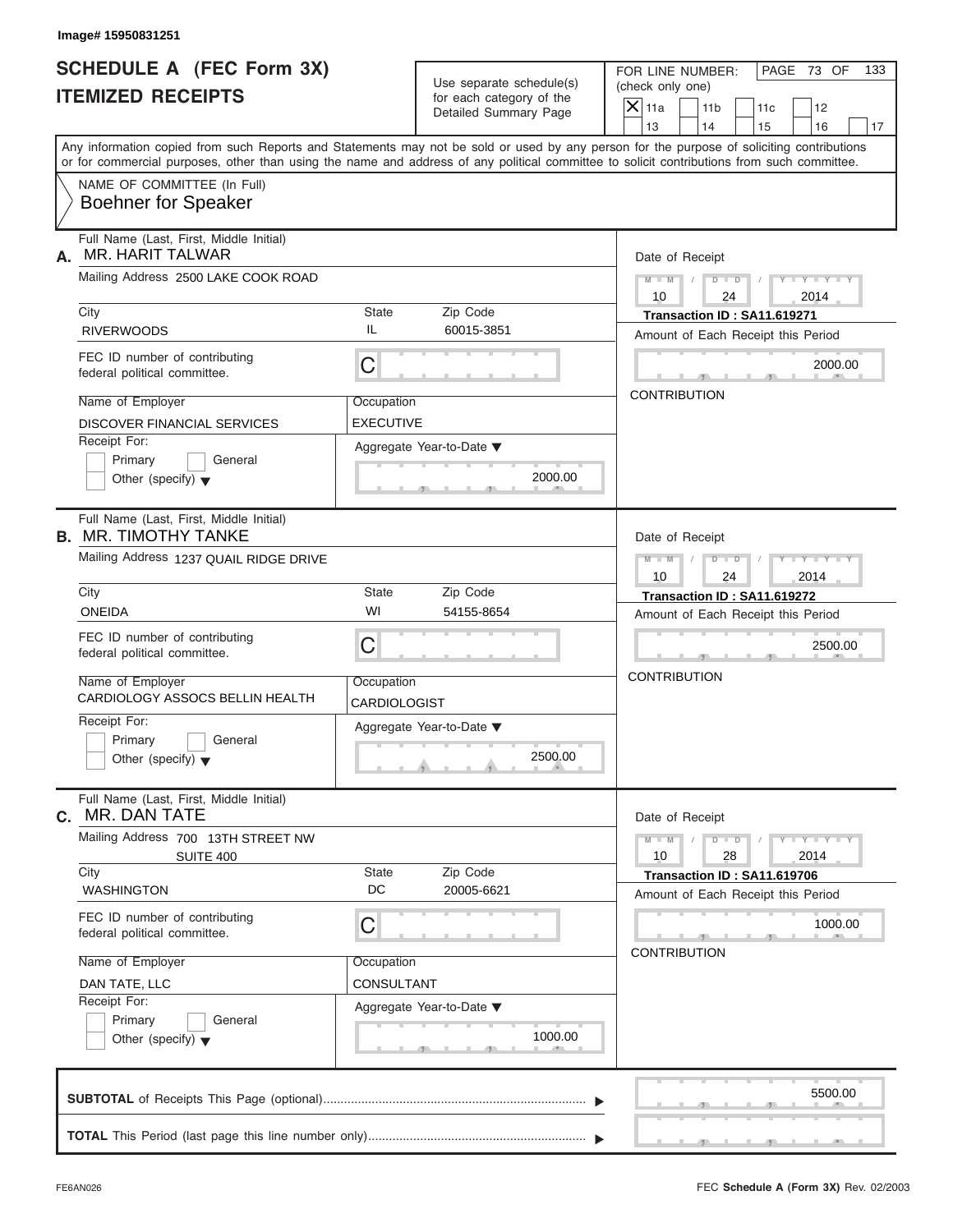| lmage# 15950831252 |  |
|--------------------|--|
|--------------------|--|

| Image# 15950831252                                                           |                                                      |                                                                                                                                                                                                                                                                                         |
|------------------------------------------------------------------------------|------------------------------------------------------|-----------------------------------------------------------------------------------------------------------------------------------------------------------------------------------------------------------------------------------------------------------------------------------------|
| <b>SCHEDULE A (FEC Form 3X)</b><br><b>ITEMIZED RECEIPTS</b>                  | Use separate schedule(s)<br>for each category of the | PAGE 74 OF<br>FOR LINE NUMBER:<br>133<br>(check only one)                                                                                                                                                                                                                               |
|                                                                              | Detailed Summary Page                                | $X$ 11a<br>11 <sub>b</sub><br>11c<br>12<br>13<br>14<br>15<br>16<br>17                                                                                                                                                                                                                   |
|                                                                              |                                                      | Any information copied from such Reports and Statements may not be sold or used by any person for the purpose of soliciting contributions<br>or for commercial purposes, other than using the name and address of any political committee to solicit contributions from such committee. |
| NAME OF COMMITTEE (In Full)<br><b>Boehner for Speaker</b>                    |                                                      |                                                                                                                                                                                                                                                                                         |
| Full Name (Last, First, Middle Initial)<br>MR. ROBERT G. THOMSON<br>А.       |                                                      | Date of Receipt                                                                                                                                                                                                                                                                         |
| Mailing Address 15 WEST SNAPPER POINT DRIVE                                  |                                                      | $D$ $\Box$ $D$<br>$Y - Y - Y - Y - Y$<br>$M - M$ /<br>$\sqrt{2}$                                                                                                                                                                                                                        |
| City                                                                         | Zip Code<br><b>State</b>                             | 10<br>31<br>2014<br>Transaction ID: SA11.621106                                                                                                                                                                                                                                         |
| <b>KEY LARGO</b>                                                             | FL<br>33037-3736                                     | Amount of Each Receipt this Period                                                                                                                                                                                                                                                      |
| FEC ID number of contributing<br>federal political committee.                | C                                                    | 3000.00                                                                                                                                                                                                                                                                                 |
| Name of Employer                                                             | Occupation                                           | <b>CONTRIBUTION</b>                                                                                                                                                                                                                                                                     |
| <b>SELF EMPLOYED</b>                                                         | <b>INVESTOR</b>                                      |                                                                                                                                                                                                                                                                                         |
| Receipt For:                                                                 | Aggregate Year-to-Date ▼                             |                                                                                                                                                                                                                                                                                         |
| Primary<br>General<br>Other (specify) $\blacktriangledown$                   | 3000.00                                              |                                                                                                                                                                                                                                                                                         |
| Full Name (Last, First, Middle Initial)<br><b>B.</b> MRS. LARISA A. THURSTON |                                                      | Date of Receipt                                                                                                                                                                                                                                                                         |
| Mailing Address 411 N. NEW RIVER DRIVE EAST<br>APARTMENT 3103                |                                                      | $D - I$<br>$Y - Y - Y - Y - Y$<br>$M - M$<br>10<br>28<br>2014                                                                                                                                                                                                                           |
| City                                                                         | Zip Code<br><b>State</b>                             | Transaction ID: SA11.619740                                                                                                                                                                                                                                                             |
| <b>FORT LAUDERDALE</b>                                                       | <b>FL</b><br>33301-3183                              | Amount of Each Receipt this Period                                                                                                                                                                                                                                                      |
| FEC ID number of contributing<br>federal political committee.                | C                                                    | 500.00                                                                                                                                                                                                                                                                                  |
| Name of Employer<br>THE GEO GROUP                                            | Occupation<br>VP                                     | <b>CONTRIBUTION</b>                                                                                                                                                                                                                                                                     |
| Receipt For:                                                                 | Aggregate Year-to-Date ▼                             |                                                                                                                                                                                                                                                                                         |
| Primary<br>General<br>Other (specify) $\blacktriangledown$                   | 500.00                                               |                                                                                                                                                                                                                                                                                         |
| Full Name (Last, First, Middle Initial)<br><b>MR. CHARLIE TOMM</b><br>С.     |                                                      | Date of Receipt                                                                                                                                                                                                                                                                         |
| Mailing Address 4963 DIXIE LANDING DRIVE                                     |                                                      | $Y - Y - Y - Y - Y$<br>$M - M$<br>$D$ $\Box$ $D$<br>10<br>28<br>2014                                                                                                                                                                                                                    |
| City<br><b>JACKSONVILLE</b>                                                  | State<br>Zip Code<br><b>FL</b><br>32224-1838         | Transaction ID: SA11.619712<br>Amount of Each Receipt this Period                                                                                                                                                                                                                       |
| FEC ID number of contributing<br>federal political committee.                | С                                                    | 1000.00                                                                                                                                                                                                                                                                                 |
| Name of Employer                                                             | Occupation                                           | <b>CONTRIBUTION</b>                                                                                                                                                                                                                                                                     |
| <b>BRUMOS AUTOMOTIVE</b>                                                     | PRESIDENT & CEO                                      |                                                                                                                                                                                                                                                                                         |
| Receipt For:                                                                 | Aggregate Year-to-Date ▼                             |                                                                                                                                                                                                                                                                                         |
| Primary<br>General<br>Other (specify) $\blacktriangledown$                   | 1000.00                                              |                                                                                                                                                                                                                                                                                         |
|                                                                              |                                                      | 4500.00                                                                                                                                                                                                                                                                                 |
|                                                                              |                                                      |                                                                                                                                                                                                                                                                                         |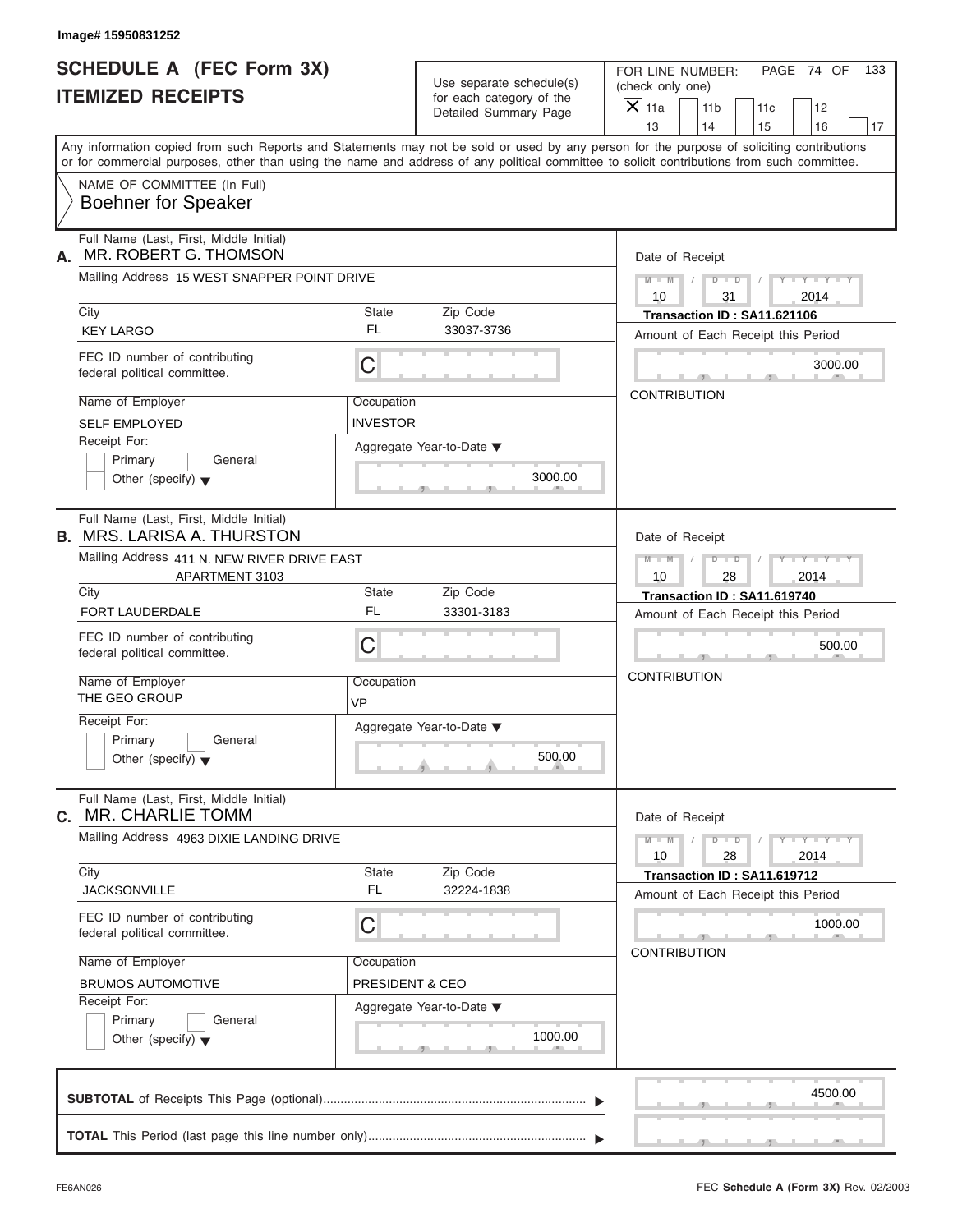| Image# 15950831253                                                         |                               |                                                      |                                                                                                                                                                                                                                                                                         |
|----------------------------------------------------------------------------|-------------------------------|------------------------------------------------------|-----------------------------------------------------------------------------------------------------------------------------------------------------------------------------------------------------------------------------------------------------------------------------------------|
| <b>SCHEDULE A (FEC Form 3X)</b><br><b>ITEMIZED RECEIPTS</b>                |                               | Use separate schedule(s)<br>for each category of the | PAGE 75 OF<br>FOR LINE NUMBER:<br>133<br>(check only one)<br>$\overline{X}$ 11a<br>11 <sub>b</sub><br>11c<br>12                                                                                                                                                                         |
|                                                                            |                               | Detailed Summary Page                                | 13<br>14<br>15<br>16<br>17                                                                                                                                                                                                                                                              |
|                                                                            |                               |                                                      | Any information copied from such Reports and Statements may not be sold or used by any person for the purpose of soliciting contributions<br>or for commercial purposes, other than using the name and address of any political committee to solicit contributions from such committee. |
| NAME OF COMMITTEE (In Full)<br><b>Boehner for Speaker</b>                  |                               |                                                      |                                                                                                                                                                                                                                                                                         |
| Full Name (Last, First, Middle Initial)<br>MR. J. ROBERT TULLIS<br>А.      |                               |                                                      | Date of Receipt                                                                                                                                                                                                                                                                         |
| Mailing Address 1000 E. PENN                                               |                               |                                                      | $M - M$<br>$D$ $D$<br>$Y - Y - Y - Y$<br>04<br>2014<br>11                                                                                                                                                                                                                               |
| City<br><b>BOISE</b>                                                       | State<br>ID                   | Zip Code<br>83706-4440                               | Transaction ID: SA11.621612<br>Amount of Each Receipt this Period                                                                                                                                                                                                                       |
| FEC ID number of contributing<br>federal political committee.              | C                             |                                                      | 500.00                                                                                                                                                                                                                                                                                  |
| Name of Employer<br>SCP GLOBAL TECHNOLOGIES, INC.                          | Occupation<br><b>DIRECTOR</b> |                                                      | <b>CONTRIBUTION</b>                                                                                                                                                                                                                                                                     |
| Receipt For:<br>Primary<br>General<br>Other (specify) $\blacktriangledown$ |                               | Aggregate Year-to-Date ▼<br>500.00                   |                                                                                                                                                                                                                                                                                         |
| Full Name (Last, First, Middle Initial)<br><b>B. MR. ROBERT TYBOR</b>      |                               |                                                      | Date of Receipt                                                                                                                                                                                                                                                                         |
| Mailing Address 27745 MESA DEL TORO ROAD                                   |                               |                                                      | $D - I - D$<br>Y T Y T Y T<br>$M - M$<br>2014<br>10<br>24                                                                                                                                                                                                                               |
| City                                                                       | State                         | Zip Code                                             | Transaction ID: SA11.619302                                                                                                                                                                                                                                                             |
| <b>SALINAS</b>                                                             | CA                            | 93908-8943                                           | Amount of Each Receipt this Period                                                                                                                                                                                                                                                      |
| FEC ID number of contributing<br>federal political committee.              | C                             |                                                      | 500.00                                                                                                                                                                                                                                                                                  |
| Name of Employer<br>CENTRAL COAST AUDIOLOGY, INC.                          | Occupation                    | SMALL BUSINESS OWNER                                 | <b>CONTRIBUTION</b>                                                                                                                                                                                                                                                                     |
| Receipt For:                                                               |                               | Aggregate Year-to-Date ▼                             |                                                                                                                                                                                                                                                                                         |
| Primary<br>General<br>Other (specify) $\blacktriangledown$                 |                               | 500.00                                               |                                                                                                                                                                                                                                                                                         |
| Full Name (Last, First, Middle Initial)<br>C. ABDULLAH UZUNDENE            |                               |                                                      | Date of Receipt                                                                                                                                                                                                                                                                         |
| Mailing Address 8607 SNOW GOOSE                                            |                               |                                                      | $M - M$<br>$D$ $\Box$ $D$<br>$Y + Y + Y + Y$<br>2014<br>10<br>21                                                                                                                                                                                                                        |
| City<br><b>SAN ANTONIO</b>                                                 | State<br><b>TX</b>            | Zip Code<br>78245-1396                               | Transaction ID: SA11.618651<br>Amount of Each Receipt this Period                                                                                                                                                                                                                       |
| FEC ID number of contributing<br>federal political committee.              | С                             |                                                      | 2500.00<br><b>CONTRIBUTION</b>                                                                                                                                                                                                                                                          |
| Name of Employer                                                           | Occupation                    |                                                      |                                                                                                                                                                                                                                                                                         |
| HARMONY SCIENCE ACADEMY - SAN ANTOI<br>Receipt For:                        |                               | <b>ASSISTANT PRINCIPAL</b>                           |                                                                                                                                                                                                                                                                                         |
| Primary<br>General                                                         |                               | Aggregate Year-to-Date ▼                             |                                                                                                                                                                                                                                                                                         |
| Other (specify) $\blacktriangledown$                                       |                               | 2500.00                                              |                                                                                                                                                                                                                                                                                         |
|                                                                            |                               |                                                      | 3500.00                                                                                                                                                                                                                                                                                 |
|                                                                            |                               |                                                      |                                                                                                                                                                                                                                                                                         |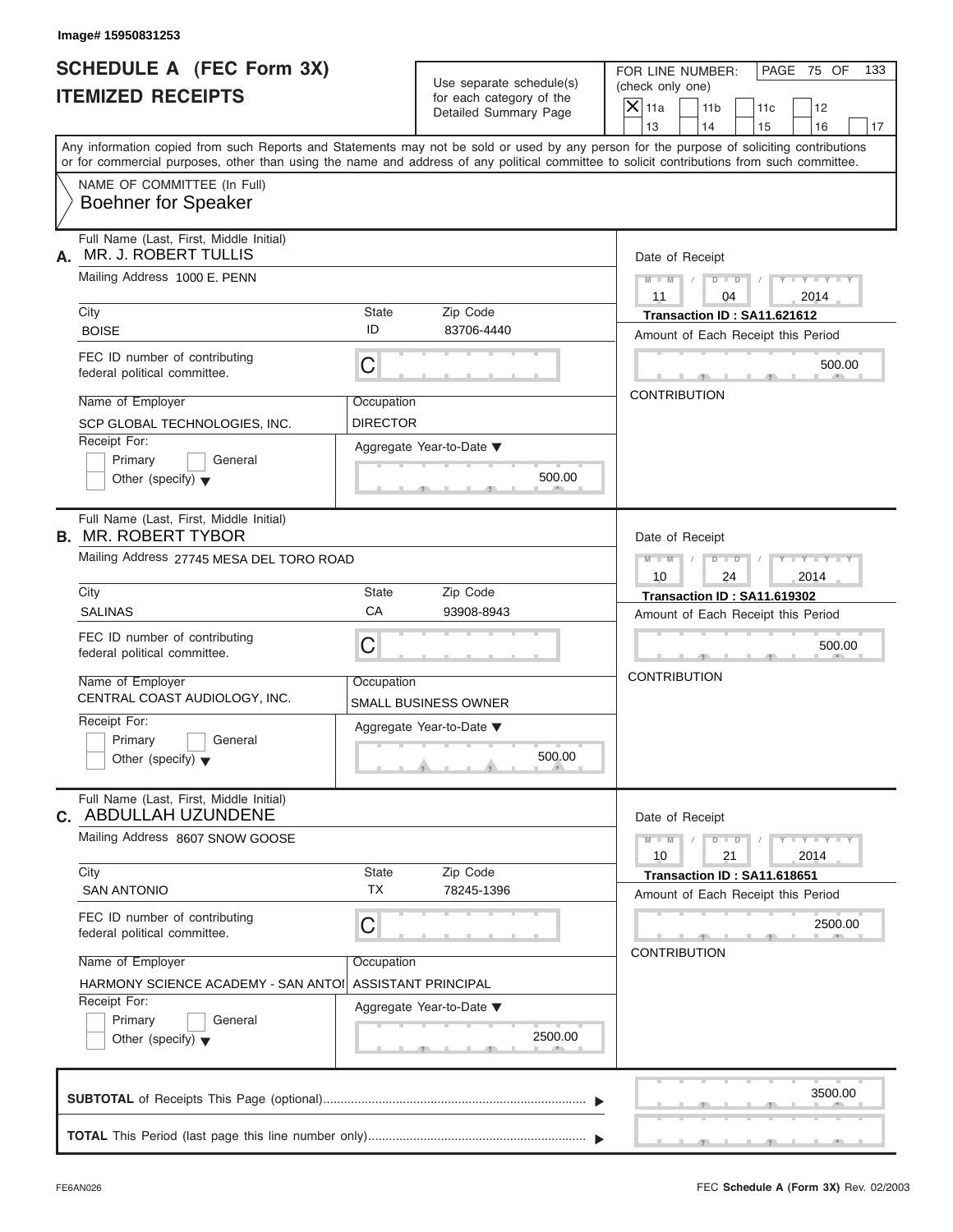| Image# 15950831254                                                         |                           |                                                      |                                                                                                                                                                                                                                                                                         |
|----------------------------------------------------------------------------|---------------------------|------------------------------------------------------|-----------------------------------------------------------------------------------------------------------------------------------------------------------------------------------------------------------------------------------------------------------------------------------------|
| <b>SCHEDULE A (FEC Form 3X)</b><br><b>ITEMIZED RECEIPTS</b>                |                           | Use separate schedule(s)<br>for each category of the | PAGE 76 OF<br>FOR LINE NUMBER:<br>133<br>(check only one)                                                                                                                                                                                                                               |
|                                                                            |                           | Detailed Summary Page                                | $\mathsf{X}$ 11a<br>11 <sub>b</sub><br>11c<br>12<br>13<br>14<br>15<br>16<br>17                                                                                                                                                                                                          |
|                                                                            |                           |                                                      | Any information copied from such Reports and Statements may not be sold or used by any person for the purpose of soliciting contributions<br>or for commercial purposes, other than using the name and address of any political committee to solicit contributions from such committee. |
| NAME OF COMMITTEE (In Full)<br><b>Boehner for Speaker</b>                  |                           |                                                      |                                                                                                                                                                                                                                                                                         |
| Full Name (Last, First, Middle Initial)<br>MR. DAVID J. VENTURELLA<br>А.   |                           |                                                      | Date of Receipt                                                                                                                                                                                                                                                                         |
| Mailing Address 3642 NW 24TH TERRACE                                       |                           |                                                      | $D - D$<br>$M - M$<br>$Y - Y - Y - Y$<br>10<br>28<br>2014                                                                                                                                                                                                                               |
| City                                                                       | State                     | Zip Code                                             | Transaction ID: SA11.619756                                                                                                                                                                                                                                                             |
| <b>BOCA RATON</b>                                                          | FL                        | 33431-5406                                           | Amount of Each Receipt this Period                                                                                                                                                                                                                                                      |
| FEC ID number of contributing<br>federal political committee.              | C                         |                                                      | 2600.00                                                                                                                                                                                                                                                                                 |
| Name of Employer                                                           | Occupation                |                                                      | <b>CONTRIBUTION</b>                                                                                                                                                                                                                                                                     |
| THE GEO GROUP                                                              |                           | SENIOR VICE PRESIDENT                                |                                                                                                                                                                                                                                                                                         |
| Receipt For:                                                               |                           | Aggregate Year-to-Date ▼                             |                                                                                                                                                                                                                                                                                         |
| Primary<br>General<br>Other (specify) $\blacktriangledown$                 |                           | 2600.00                                              |                                                                                                                                                                                                                                                                                         |
| Full Name (Last, First, Middle Initial)<br><b>B.</b> MR. TY M. VOTAW       |                           |                                                      | Date of Receipt                                                                                                                                                                                                                                                                         |
| Mailing Address 185 NORTH ROSCOE BOULEVARD                                 |                           |                                                      | $M - M$<br>$D - I - D$<br>Y T Y T Y T                                                                                                                                                                                                                                                   |
|                                                                            |                           |                                                      | 2014<br>10<br>28                                                                                                                                                                                                                                                                        |
| City                                                                       | State<br><b>FL</b>        | Zip Code                                             | Transaction ID: SA11.619716                                                                                                                                                                                                                                                             |
| PONTE VEDRA BEACH                                                          |                           | 32082-3209                                           | Amount of Each Receipt this Period                                                                                                                                                                                                                                                      |
| FEC ID number of contributing<br>federal political committee.              | C                         |                                                      | 2500.00                                                                                                                                                                                                                                                                                 |
| Name of Employer                                                           | Occupation                |                                                      | <b>CONTRIBUTION</b>                                                                                                                                                                                                                                                                     |
| <b>PGA TOUR</b>                                                            |                           | EVP & CHIEF MARKETING OFFICER                        |                                                                                                                                                                                                                                                                                         |
| Receipt For:<br>Primary<br>General<br>Other (specify) $\blacktriangledown$ |                           | Aggregate Year-to-Date ▼<br>2500.00                  |                                                                                                                                                                                                                                                                                         |
| Full Name (Last, First, Middle Initial)<br>MR. MICHAEL J. WARD<br>С.       |                           |                                                      | Date of Receipt                                                                                                                                                                                                                                                                         |
| Mailing Address 3338 SUNNYSIDE DR                                          |                           |                                                      | $M - M$<br>$D$ $\Box$ $D$<br>$\mathbf{I} = \mathbf{Y} + \mathbf{I} - \mathbf{Y}$<br>2014<br>10<br>28                                                                                                                                                                                    |
| City<br><b>JACKSONVILLE</b>                                                | State<br>FL               | Zip Code<br>32207-5235                               | Transaction ID: SA11.619705<br>Amount of Each Receipt this Period                                                                                                                                                                                                                       |
| FEC ID number of contributing<br>federal political committee.              | С                         |                                                      | 2500.00                                                                                                                                                                                                                                                                                 |
| Name of Employer                                                           | Occupation                |                                                      | <b>CONTRIBUTION</b>                                                                                                                                                                                                                                                                     |
| <b>CSX CORPORATION</b>                                                     | <b>CHAIRMAN &amp; CEO</b> |                                                      |                                                                                                                                                                                                                                                                                         |
| Receipt For:                                                               |                           | Aggregate Year-to-Date ▼                             |                                                                                                                                                                                                                                                                                         |
| Primary<br>General<br>Other (specify) $\blacktriangledown$                 |                           | 2500.00                                              |                                                                                                                                                                                                                                                                                         |
|                                                                            |                           |                                                      | 7600.00                                                                                                                                                                                                                                                                                 |
|                                                                            |                           |                                                      |                                                                                                                                                                                                                                                                                         |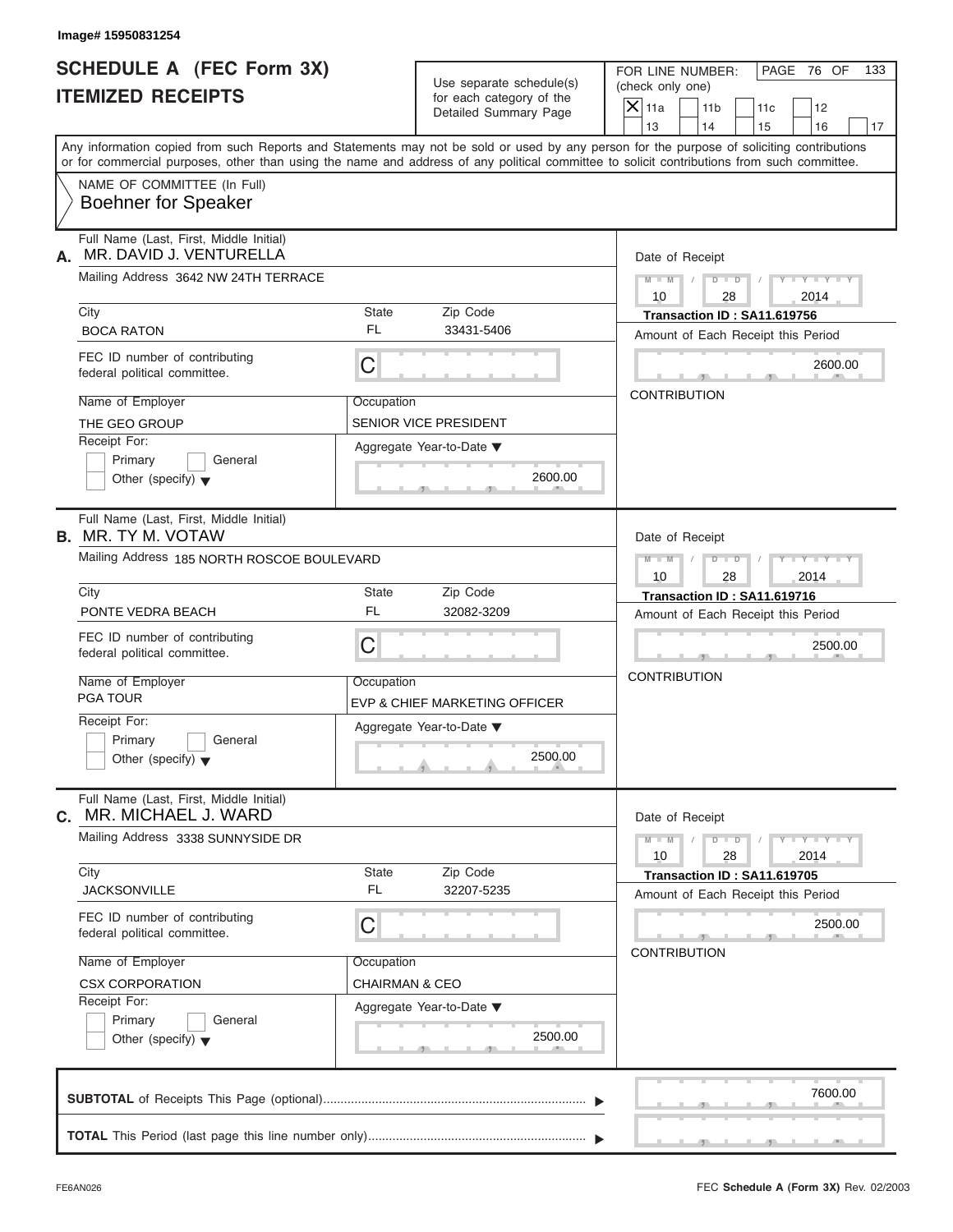| Image# 15950831255                                                         |                               |                                                                               |                                                                                                                                                                                                                                                                                                                       |
|----------------------------------------------------------------------------|-------------------------------|-------------------------------------------------------------------------------|-----------------------------------------------------------------------------------------------------------------------------------------------------------------------------------------------------------------------------------------------------------------------------------------------------------------------|
| <b>SCHEDULE A (FEC Form 3X)</b><br><b>ITEMIZED RECEIPTS</b>                |                               | Use separate schedule(s)<br>for each category of the<br>Detailed Summary Page | PAGE 77 OF<br>FOR LINE NUMBER:<br>133<br>(check only one)<br>$\mathsf{X}$ 11a<br>11 <sub>b</sub><br>12<br>11c                                                                                                                                                                                                         |
|                                                                            |                               |                                                                               | 13<br>14<br>15<br>16<br>17<br>Any information copied from such Reports and Statements may not be sold or used by any person for the purpose of soliciting contributions<br>or for commercial purposes, other than using the name and address of any political committee to solicit contributions from such committee. |
| NAME OF COMMITTEE (In Full)<br><b>Boehner for Speaker</b>                  |                               |                                                                               |                                                                                                                                                                                                                                                                                                                       |
| Full Name (Last, First, Middle Initial)<br>MR. SCOTT WASSERMAN<br>А.       |                               |                                                                               | Date of Receipt                                                                                                                                                                                                                                                                                                       |
| Mailing Address 7720 SW 124TH TERRACE                                      |                               |                                                                               | $D$ $\Box$ $D$<br>$Y - Y - Y - Y - Y$<br>$M - M$<br>$\sqrt{ }$<br>10<br>28<br>2014                                                                                                                                                                                                                                    |
| City<br><b>MIAMI</b>                                                       | State<br>FL                   | Zip Code<br>33156-6057                                                        | Transaction ID: SA11.619744<br>Amount of Each Receipt this Period                                                                                                                                                                                                                                                     |
| FEC ID number of contributing<br>federal political committee.              | $\mathsf C$                   |                                                                               | 1000.00                                                                                                                                                                                                                                                                                                               |
| Name of Employer<br>AKERMAN, LLP                                           | Occupation<br><b>ATTORNEY</b> |                                                                               | <b>CONTRIBUTION</b>                                                                                                                                                                                                                                                                                                   |
| Receipt For:<br>Primary<br>General<br>Other (specify) $\blacktriangledown$ |                               | Aggregate Year-to-Date ▼<br>1000.00                                           |                                                                                                                                                                                                                                                                                                                       |
| Full Name (Last, First, Middle Initial)<br><b>B. MR. DANIEL WEBSTER</b>    |                               |                                                                               | Date of Receipt                                                                                                                                                                                                                                                                                                       |
| Mailing Address 610 SOUTH BOULEVARD                                        |                               |                                                                               | $M - M$<br>$D - D$<br>Y T Y T Y T<br>2014<br>10<br>28                                                                                                                                                                                                                                                                 |
| City<br><b>TAMPA</b>                                                       | <b>State</b><br><b>FL</b>     | Zip Code<br>33606-2693                                                        | Transaction ID: SA11.619728                                                                                                                                                                                                                                                                                           |
| FEC ID number of contributing<br>federal political committee.              | C                             |                                                                               | Amount of Each Receipt this Period<br>5000.00                                                                                                                                                                                                                                                                         |
| Name of Employer<br>N/A                                                    | Occupation<br>RETIRED         |                                                                               | <b>CONTRIBUTION</b>                                                                                                                                                                                                                                                                                                   |
| Receipt For:<br>Primary<br>General<br>Other (specify) $\blacktriangledown$ |                               | Aggregate Year-to-Date ▼<br>5000.00                                           |                                                                                                                                                                                                                                                                                                                       |
| Full Name (Last, First, Middle Initial)<br>MR. KARL M. WEILER<br>С.        |                               |                                                                               | Date of Receipt                                                                                                                                                                                                                                                                                                       |
| Mailing Address 1 WEILER DRIVE                                             |                               |                                                                               | $M - M$<br>$D$ $\Box$ $D$<br>$Y - Y - Y - Y - I$<br>11<br>04<br>2014                                                                                                                                                                                                                                                  |
| City<br>LANCASTER                                                          | <b>State</b><br>PA            | Zip Code<br>17601                                                             | Transaction ID: SA11.621605<br>Amount of Each Receipt this Period                                                                                                                                                                                                                                                     |
| FEC ID number of contributing<br>federal political committee.              | C                             |                                                                               | 3000.00<br><b>CONTRIBUTION</b>                                                                                                                                                                                                                                                                                        |
| Name of Employer<br><b>WEILER CORPORATION</b>                              | Occupation<br>CHAIRMAN        |                                                                               |                                                                                                                                                                                                                                                                                                                       |
| Receipt For:<br>Primary<br>General<br>Other (specify) $\blacktriangledown$ |                               | Aggregate Year-to-Date ▼<br>3000.00                                           |                                                                                                                                                                                                                                                                                                                       |
|                                                                            |                               |                                                                               | 9000.00                                                                                                                                                                                                                                                                                                               |
|                                                                            |                               |                                                                               |                                                                                                                                                                                                                                                                                                                       |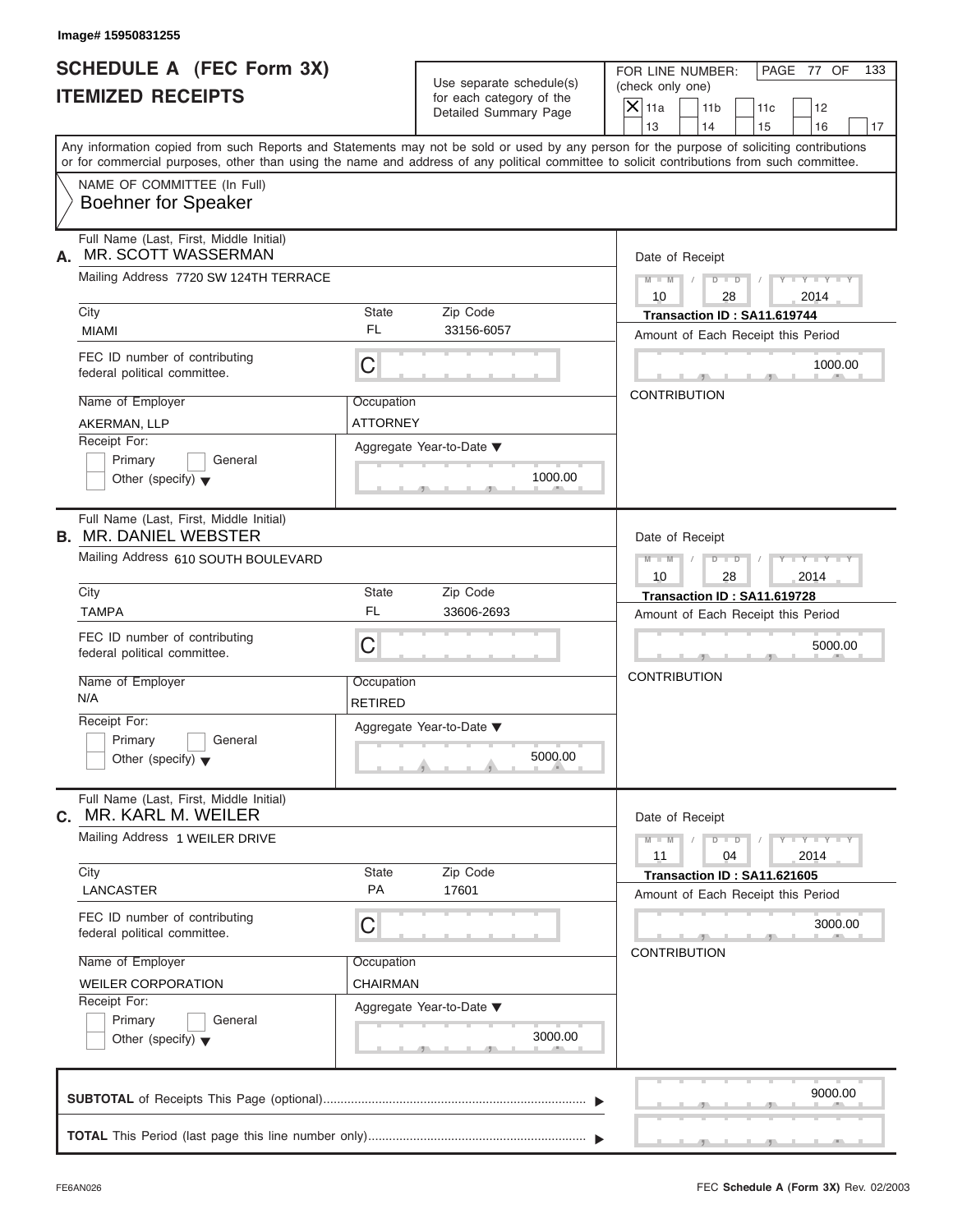| Image# 15950831256                                                                                                                         |                  |                                    |                     |                                                           |                                    |                             |    |
|--------------------------------------------------------------------------------------------------------------------------------------------|------------------|------------------------------------|---------------------|-----------------------------------------------------------|------------------------------------|-----------------------------|----|
| <b>SCHEDULE A (FEC Form 3X)</b>                                                                                                            |                  | Use separate schedule(s)           |                     | PAGE 78 OF<br>FOR LINE NUMBER:<br>133<br>(check only one) |                                    |                             |    |
| <b>ITEMIZED RECEIPTS</b>                                                                                                                   |                  | for each category of the           | $X$ 11a             | 11 <sub>b</sub>                                           |                                    |                             |    |
|                                                                                                                                            |                  | Detailed Summary Page              | 13                  | 14                                                        | 11c<br>15                          | 12<br>16                    | 17 |
| Any information copied from such Reports and Statements may not be sold or used by any person for the purpose of soliciting contributions  |                  |                                    |                     |                                                           |                                    |                             |    |
| or for commercial purposes, other than using the name and address of any political committee to solicit contributions from such committee. |                  |                                    |                     |                                                           |                                    |                             |    |
| NAME OF COMMITTEE (In Full)<br><b>Boehner for Speaker</b>                                                                                  |                  |                                    |                     |                                                           |                                    |                             |    |
| Full Name (Last, First, Middle Initial)<br>MR. RODERICK C. WENDY<br>А.                                                                     |                  |                                    |                     | Date of Receipt                                           |                                    |                             |    |
| Mailing Address 2120 FOIRMOUNT ST.                                                                                                         |                  |                                    | $M - M$<br>11       | $D$ $D$<br>24                                             |                                    | $Y - Y - Y - Y - Y$<br>2014 |    |
| City                                                                                                                                       | <b>State</b>     | Zip Code                           |                     |                                                           | Transaction ID: SA11.622092        |                             |    |
| <b>KLAMATH FALLS</b>                                                                                                                       | <b>OR</b>        | 97601-1536                         |                     |                                                           | Amount of Each Receipt this Period |                             |    |
| FEC ID number of contributing<br>federal political committee.                                                                              | С                |                                    |                     |                                                           |                                    | 10000.00                    |    |
| Name of Employer                                                                                                                           | Occupation       |                                    |                     | <b>CONTRIBUTION</b>                                       |                                    |                             |    |
| JELA-WEN, INC.                                                                                                                             | <b>EXECUTIVE</b> |                                    |                     |                                                           |                                    |                             |    |
| Receipt For:                                                                                                                               |                  | Aggregate Year-to-Date ▼           |                     |                                                           |                                    |                             |    |
| Primary<br>General                                                                                                                         |                  |                                    |                     |                                                           |                                    |                             |    |
| Other (specify) $\blacktriangledown$                                                                                                       |                  | 10000.00                           |                     |                                                           |                                    |                             |    |
| Full Name (Last, First, Middle Initial)<br><b>B. LANNY WILES</b>                                                                           |                  |                                    |                     | Date of Receipt                                           |                                    |                             |    |
| Mailing Address 2110 OAK HAMMOCK DRIVE                                                                                                     |                  |                                    | $M$ $M$             | $D - I - D$                                               |                                    | Y TYTTYTTY                  |    |
|                                                                                                                                            |                  |                                    | 10                  | 28                                                        |                                    | 2014                        |    |
| City                                                                                                                                       | <b>State</b>     | Zip Code                           |                     |                                                           | Transaction ID: SA11.619707        |                             |    |
| PONTE VEDRA                                                                                                                                | <b>FL</b>        | 32082-3725                         |                     |                                                           | Amount of Each Receipt this Period |                             |    |
| FEC ID number of contributing<br>federal political committee.                                                                              | C                |                                    |                     |                                                           |                                    | 1000.00                     |    |
| Name of Employer                                                                                                                           | Occupation       |                                    | <b>CONTRIBUTION</b> |                                                           |                                    |                             |    |
| <b>INFORMATION REQUESTED PER BEST</b>                                                                                                      |                  | INFORMATION REQUESTED PER BEST EFF |                     |                                                           |                                    |                             |    |
| EFFORTS<br>Receipt For:                                                                                                                    |                  | Aggregate Year-to-Date ▼           |                     |                                                           |                                    |                             |    |
| Primary<br>General<br>Other (specify) $\blacktriangledown$                                                                                 |                  | 1000.00                            |                     |                                                           |                                    |                             |    |
| Full Name (Last, First, Middle Initial)<br><b>MR. LARRY WILLIAMS</b><br>С.                                                                 |                  |                                    |                     | Date of Receipt                                           |                                    |                             |    |
| Mailing Address P.O. BOX 8126                                                                                                              |                  |                                    | $M - M$<br>10       | $D - D$<br>24                                             |                                    | $Y = Y = Y + Y$<br>2014     |    |
| City<br><b>BOISE</b>                                                                                                                       | State<br>ID      | Zip Code<br>83707-2126             |                     |                                                           | Transaction ID: SA11.619294        |                             |    |
|                                                                                                                                            |                  |                                    |                     |                                                           | Amount of Each Receipt this Period |                             |    |
| FEC ID number of contributing<br>federal political committee.                                                                              | С                |                                    |                     | <b>CONTRIBUTION</b>                                       |                                    | 500.00                      |    |
| Name of Employer                                                                                                                           | Occupation       |                                    |                     |                                                           |                                    |                             |    |
| <b>TREE TOP RANCHES</b>                                                                                                                    | <b>OWNER</b>     |                                    |                     |                                                           |                                    |                             |    |
| Receipt For:                                                                                                                               |                  | Aggregate Year-to-Date ▼           |                     |                                                           |                                    |                             |    |
| Primary<br>General<br>Other (specify) $\blacktriangledown$                                                                                 |                  | 500.00                             |                     |                                                           |                                    |                             |    |
|                                                                                                                                            |                  |                                    |                     |                                                           |                                    | 11500.00                    |    |
|                                                                                                                                            |                  |                                    |                     |                                                           |                                    |                             |    |
|                                                                                                                                            |                  |                                    |                     |                                                           |                                    |                             |    |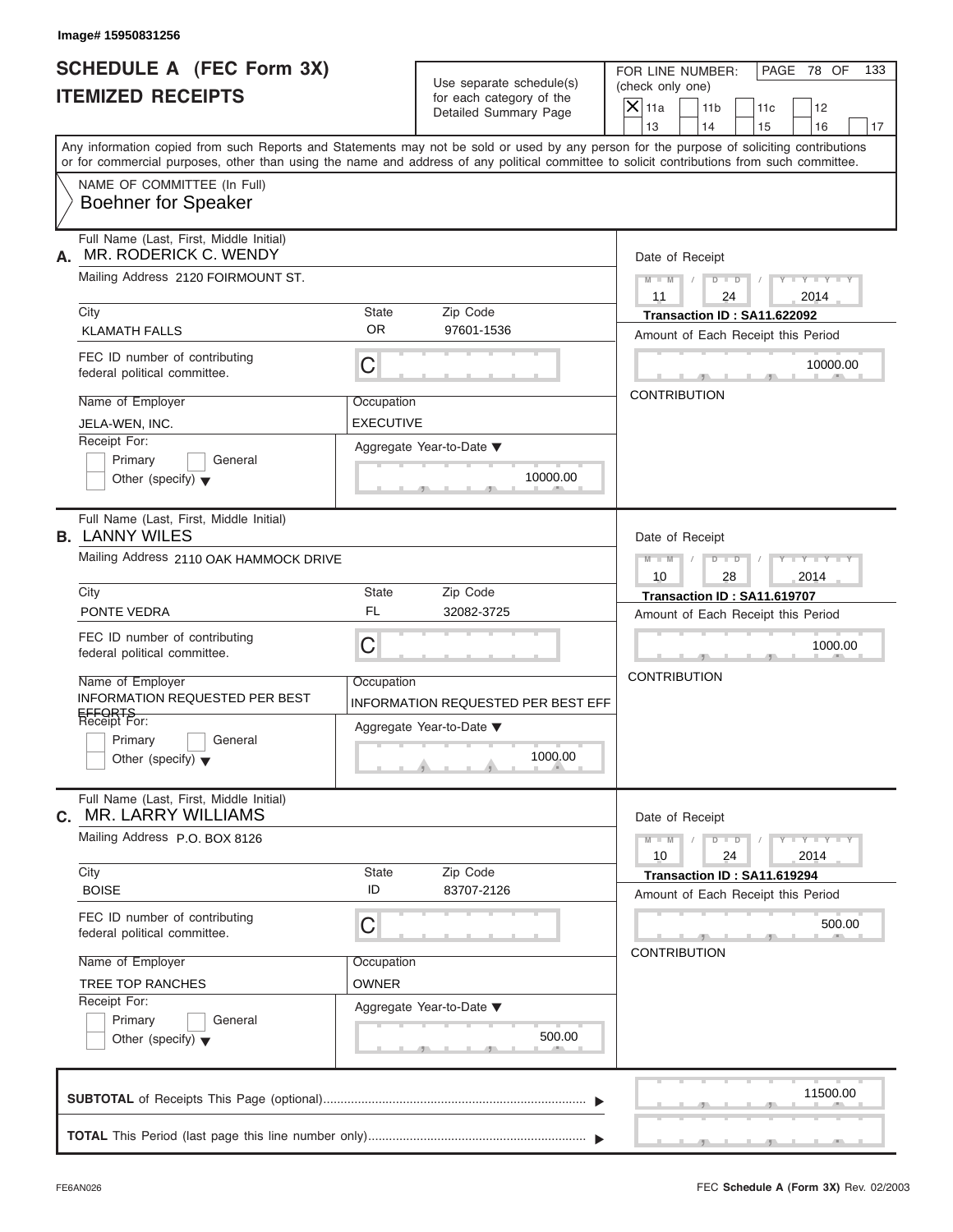| Image# 15950831257                                                         |                                      |                                                                               |                                                                                                                                                                                                                                                                                                                       |
|----------------------------------------------------------------------------|--------------------------------------|-------------------------------------------------------------------------------|-----------------------------------------------------------------------------------------------------------------------------------------------------------------------------------------------------------------------------------------------------------------------------------------------------------------------|
| <b>SCHEDULE A (FEC Form 3X)</b><br><b>ITEMIZED RECEIPTS</b>                |                                      | Use separate schedule(s)<br>for each category of the<br>Detailed Summary Page | PAGE 79 OF<br>FOR LINE NUMBER:<br>133<br>(check only one)<br>$\mathsf{X}$ 11a<br>11 <sub>b</sub><br>11c<br>12                                                                                                                                                                                                         |
|                                                                            |                                      |                                                                               | 13<br>14<br>15<br>16<br>17<br>Any information copied from such Reports and Statements may not be sold or used by any person for the purpose of soliciting contributions<br>or for commercial purposes, other than using the name and address of any political committee to solicit contributions from such committee. |
| NAME OF COMMITTEE (In Full)<br><b>Boehner for Speaker</b>                  |                                      |                                                                               |                                                                                                                                                                                                                                                                                                                       |
| Full Name (Last, First, Middle Initial)<br>DIANE B. WILSEY<br>А.           |                                      |                                                                               | Date of Receipt                                                                                                                                                                                                                                                                                                       |
| Mailing Address 2590 JACKSON STREET                                        |                                      |                                                                               | $D - D$<br>$M - M$<br>$Y - Y - Y - Y - Y$<br>10<br>31<br>2014                                                                                                                                                                                                                                                         |
| City<br><b>SAN FRANCISCO</b>                                               | State<br>CA                          | Zip Code<br>94115-1121                                                        | Transaction ID: SA11.621115<br>Amount of Each Receipt this Period                                                                                                                                                                                                                                                     |
| FEC ID number of contributing<br>federal political committee.              | C                                    |                                                                               | 20000.00                                                                                                                                                                                                                                                                                                              |
| Name of Employer<br>A. WILSEY PROPERTIES CO.                               | Occupation<br>CEO/OWNER              |                                                                               | <b>CONTRIBUTION</b>                                                                                                                                                                                                                                                                                                   |
| Receipt For:<br>Primary<br>General<br>Other (specify) $\blacktriangledown$ |                                      | Aggregate Year-to-Date ▼<br>20000.00                                          |                                                                                                                                                                                                                                                                                                                       |
| Full Name (Last, First, Middle Initial)<br><b>B.</b> MR. SCOTT T. WILSON   |                                      |                                                                               | Date of Receipt                                                                                                                                                                                                                                                                                                       |
| Mailing Address 131 SPRING HILL DRIVE                                      |                                      |                                                                               | $M - M$<br>$D - I - D$<br>Y T Y T Y T<br>2014<br>10<br>31                                                                                                                                                                                                                                                             |
| City<br><b>BOERNE</b>                                                      | State<br><b>TX</b>                   | Zip Code<br>78006-8613                                                        | Transaction ID: SA11.621101<br>Amount of Each Receipt this Period                                                                                                                                                                                                                                                     |
| FEC ID number of contributing<br>federal political committee.              | C                                    |                                                                               | 1000.00                                                                                                                                                                                                                                                                                                               |
| Name of Employer<br>JENNINGS ANDERSON FORD                                 | Occupation<br><b>GENERAL MANAGER</b> |                                                                               | <b>CONTRIBUTION</b>                                                                                                                                                                                                                                                                                                   |
| Receipt For:<br>Primary<br>General<br>Other (specify) $\blacktriangledown$ |                                      | Aggregate Year-to-Date ▼<br>1000.00                                           |                                                                                                                                                                                                                                                                                                                       |
| Full Name (Last, First, Middle Initial)<br>MR. BILL WINN<br>С.             |                                      |                                                                               | Date of Receipt                                                                                                                                                                                                                                                                                                       |
| Mailing Address 4883 EAST LA PALMA AVE<br><b>UNIT 505</b>                  |                                      |                                                                               | $M - M$<br>$D$ $\Box$ $D$<br>$\mathbf{I} = \mathbf{Y} - \mathbf{I} - \mathbf{Y} - \mathbf{I}$<br>2014<br>10<br>31                                                                                                                                                                                                     |
| City<br>ANAHEIM                                                            | <b>State</b><br>CA                   | Zip Code<br>92807-1957                                                        | Transaction ID: SA11.621130<br>Amount of Each Receipt this Period                                                                                                                                                                                                                                                     |
| FEC ID number of contributing<br>federal political committee.              | С                                    |                                                                               | 1000.00<br><b>CONTRIBUTION</b>                                                                                                                                                                                                                                                                                        |
| Name of Employer<br>SSI                                                    | Occupation<br><b>HR MANAGER</b>      |                                                                               |                                                                                                                                                                                                                                                                                                                       |
| Receipt For:<br>Primary<br>General<br>Other (specify) $\blacktriangledown$ |                                      | Aggregate Year-to-Date ▼<br>1000.00                                           |                                                                                                                                                                                                                                                                                                                       |
|                                                                            |                                      |                                                                               | 22000.00                                                                                                                                                                                                                                                                                                              |
|                                                                            |                                      |                                                                               |                                                                                                                                                                                                                                                                                                                       |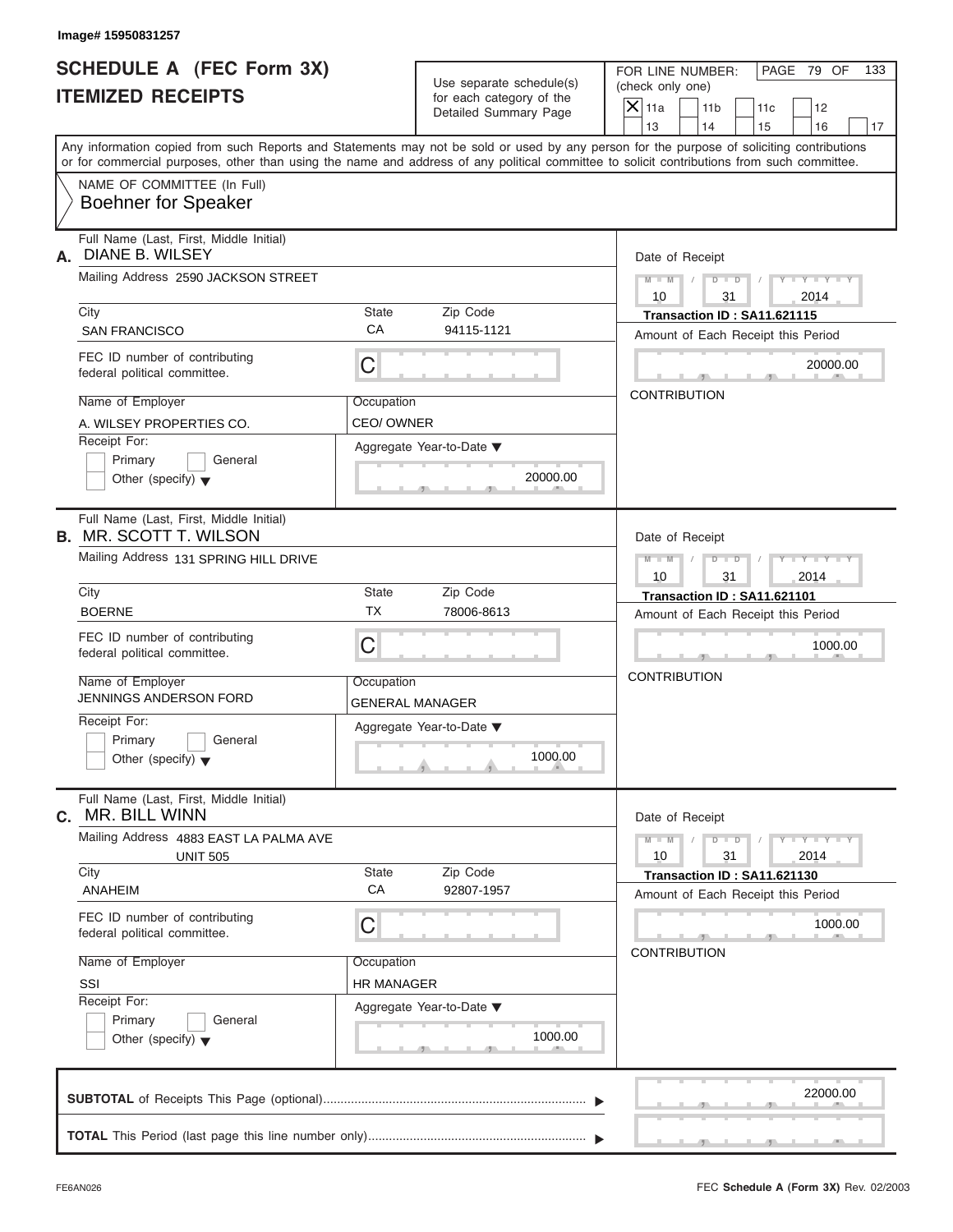| <b>SCHEDULE A (FEC Form 3X)</b><br><b>ITEMIZED RECEIPTS</b>                |                        | Use separate schedule(s)<br>for each category of the<br>Detailed Summary Page | PAGE 80 OF<br>FOR LINE NUMBER:<br>133<br>(check only one)<br>$\mathsf{X}$ 11a<br>11 <sub>b</sub><br>12<br>11c<br>13<br>14<br>15<br>16<br>17                                                                                                                                             |
|----------------------------------------------------------------------------|------------------------|-------------------------------------------------------------------------------|-----------------------------------------------------------------------------------------------------------------------------------------------------------------------------------------------------------------------------------------------------------------------------------------|
|                                                                            |                        |                                                                               | Any information copied from such Reports and Statements may not be sold or used by any person for the purpose of soliciting contributions<br>or for commercial purposes, other than using the name and address of any political committee to solicit contributions from such committee. |
| NAME OF COMMITTEE (In Full)<br><b>Boehner for Speaker</b>                  |                        |                                                                               |                                                                                                                                                                                                                                                                                         |
| Full Name (Last, First, Middle Initial)<br>MR. BILL L. WOLTENS<br>А.       |                        |                                                                               | Date of Receipt                                                                                                                                                                                                                                                                         |
| Mailing Address 1108 LAVACA                                                |                        |                                                                               | $D$ $D$<br>$Y - Y - Y - Y - Y$<br>$M - M$<br>$\sqrt{ }$                                                                                                                                                                                                                                 |
| <b>SUITE 800</b><br>City                                                   | State                  | Zip Code                                                                      | 10<br>31<br>2014                                                                                                                                                                                                                                                                        |
| <b>AUSTIN</b>                                                              | <b>TX</b>              | 78701-2181                                                                    | Transaction ID: SA11.621100<br>Amount of Each Receipt this Period                                                                                                                                                                                                                       |
| FEC ID number of contributing<br>federal political committee.              | $\mathsf C$            |                                                                               | 500.00                                                                                                                                                                                                                                                                                  |
| Name of Employer                                                           | Occupation             |                                                                               | <b>CONTRIBUTION</b>                                                                                                                                                                                                                                                                     |
| TEXAS AUTOMOBILE DEALERS ASSOCIATIC                                        |                        | <b>ASSOCIATION EXECUTIVE</b>                                                  |                                                                                                                                                                                                                                                                                         |
| Receipt For:<br>Primary<br>General<br>Other (specify) $\blacktriangledown$ |                        | Aggregate Year-to-Date ▼<br>500.00                                            |                                                                                                                                                                                                                                                                                         |
| Full Name (Last, First, Middle Initial)<br><b>B. MR. LEONARD W. WOOD</b>   |                        |                                                                               | Date of Receipt                                                                                                                                                                                                                                                                         |
| Mailing Address 17 BAY BRIDGE ROAD                                         |                        |                                                                               | $M - M$<br>$D - D$<br>Y T Y T Y T<br>2014<br>11<br>04                                                                                                                                                                                                                                   |
| City                                                                       | State                  | Zip Code                                                                      | Transaction ID: SA11.621615                                                                                                                                                                                                                                                             |
| <b>KEY LARGO</b>                                                           | <b>FL</b>              | 33037-3779                                                                    | Amount of Each Receipt this Period                                                                                                                                                                                                                                                      |
| FEC ID number of contributing<br>federal political committee.              | C                      |                                                                               | 3000.00                                                                                                                                                                                                                                                                                 |
| Name of Employer<br><b>GLJ PARTNERS</b>                                    | Occupation<br>CHAIRMAN |                                                                               | <b>CONTRIBUTION</b>                                                                                                                                                                                                                                                                     |
| Receipt For:<br>Primary<br>General<br>Other (specify) $\blacktriangledown$ |                        | Aggregate Year-to-Date ▼<br>3000.00                                           |                                                                                                                                                                                                                                                                                         |
| Full Name (Last, First, Middle Initial)<br><b>MRS. ANDREA WYNN</b><br>С.   |                        |                                                                               | Date of Receipt                                                                                                                                                                                                                                                                         |
| Mailing Address 3131 LAS VEGAS BLVD S                                      |                        |                                                                               | $M - M$<br>$D$ $\Box$ $D$<br>$Y - Y - Y - Y - Y$<br>10<br>31<br>2014                                                                                                                                                                                                                    |
| City<br><b>LAS VEGAS</b>                                                   | State<br><b>NV</b>     | Zip Code<br>89109-1967                                                        | Transaction ID: SA11.621113<br>Amount of Each Receipt this Period                                                                                                                                                                                                                       |
| FEC ID number of contributing<br>federal political committee.              | С                      |                                                                               | 25000.00                                                                                                                                                                                                                                                                                |
| Name of Employer                                                           | Occupation             |                                                                               | <b>CONTRIBUTION</b>                                                                                                                                                                                                                                                                     |
| <b>UNEMPLOYED</b>                                                          | HOMEMAKER              |                                                                               |                                                                                                                                                                                                                                                                                         |
| Receipt For:<br>Primary<br>General<br>Other (specify) $\blacktriangledown$ |                        | Aggregate Year-to-Date ▼<br>50000.00                                          |                                                                                                                                                                                                                                                                                         |
|                                                                            |                        |                                                                               |                                                                                                                                                                                                                                                                                         |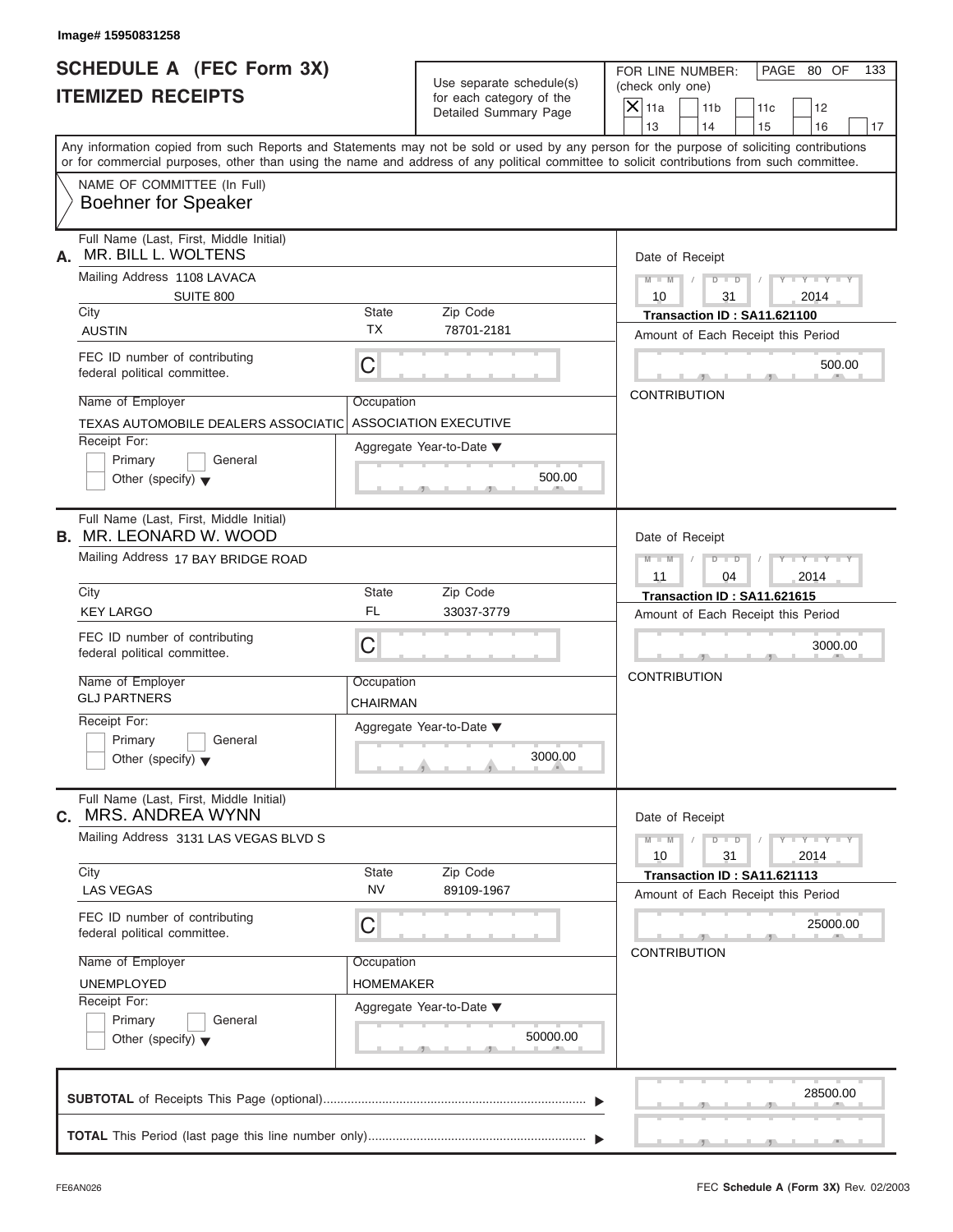| <b>SCHEDULE A (FEC Form 3X)</b>                                                                                                            |                                              | Use separate schedule(s)<br>for each category of the | FOR LINE NUMBER:<br>PAGE 81 OF<br>133<br>(check only one)                                                                                 |  |  |  |
|--------------------------------------------------------------------------------------------------------------------------------------------|----------------------------------------------|------------------------------------------------------|-------------------------------------------------------------------------------------------------------------------------------------------|--|--|--|
| <b>ITEMIZED RECEIPTS</b>                                                                                                                   |                                              |                                                      | $X$ 11a<br>11 <sub>b</sub><br>11c<br>12                                                                                                   |  |  |  |
|                                                                                                                                            | Detailed Summary Page                        |                                                      | 13<br>14<br>15<br>16                                                                                                                      |  |  |  |
| or for commercial purposes, other than using the name and address of any political committee to solicit contributions from such committee. |                                              |                                                      | Any information copied from such Reports and Statements may not be sold or used by any person for the purpose of soliciting contributions |  |  |  |
| NAME OF COMMITTEE (In Full)<br><b>Boehner for Speaker</b>                                                                                  |                                              |                                                      |                                                                                                                                           |  |  |  |
| Full Name (Last, First, Middle Initial)<br>MR. STEPHEN WYNN<br>А.                                                                          |                                              |                                                      | Date of Receipt                                                                                                                           |  |  |  |
| Mailing Address 3131 LAS VEGAS BOULEVARD SOUTH                                                                                             |                                              |                                                      | $D$ $\Box$ $D$<br>$Y - Y - Y - Y - Y$<br>$M - M$ /<br>10<br>31<br>2014                                                                    |  |  |  |
| City                                                                                                                                       | Zip Code<br>State                            |                                                      | Transaction ID: SA11.621114                                                                                                               |  |  |  |
| <b>LAS VEGAS</b>                                                                                                                           | <b>NV</b><br>89109-1967                      |                                                      | Amount of Each Receipt this Period                                                                                                        |  |  |  |
| FEC ID number of contributing<br>federal political committee.                                                                              | С                                            |                                                      | 25000.00                                                                                                                                  |  |  |  |
| Name of Employer                                                                                                                           | Occupation                                   |                                                      | <b>CONTRIBUTION</b>                                                                                                                       |  |  |  |
| <b>WYNN RESORTS</b>                                                                                                                        | <b>PRESIDENT</b>                             |                                                      |                                                                                                                                           |  |  |  |
| Receipt For:                                                                                                                               |                                              |                                                      |                                                                                                                                           |  |  |  |
| Primary<br>General                                                                                                                         | Aggregate Year-to-Date ▼                     |                                                      |                                                                                                                                           |  |  |  |
| Other (specify) $\blacktriangledown$                                                                                                       |                                              | 50000.00                                             |                                                                                                                                           |  |  |  |
| Full Name (Last, First, Middle Initial)<br><b>B. SEYFULLAH YAVUZ</b>                                                                       |                                              |                                                      | Date of Receipt                                                                                                                           |  |  |  |
| Mailing Address 7601 GATEWAY BOULEVARD                                                                                                     |                                              |                                                      | $D - I - D$<br>Y TYTTYTTY<br>$M - M$                                                                                                      |  |  |  |
| APT. #723                                                                                                                                  |                                              |                                                      | 10<br>21<br>2014                                                                                                                          |  |  |  |
| City                                                                                                                                       | <b>State</b><br>Zip Code                     |                                                      | Transaction ID: SA11.618655                                                                                                               |  |  |  |
| LIVE OAK                                                                                                                                   | <b>TX</b><br>78233-2755                      |                                                      | Amount of Each Receipt this Period                                                                                                        |  |  |  |
| FEC ID number of contributing<br>federal political committee.                                                                              | C                                            |                                                      | 2500.00                                                                                                                                   |  |  |  |
| Name of Employer                                                                                                                           | Occupation                                   |                                                      | <b>CONTRIBUTION</b>                                                                                                                       |  |  |  |
| <b>INFORMATION REQUESTED PER BEST</b>                                                                                                      | INFORMATION REQUESTED PER BEST EFF           |                                                      |                                                                                                                                           |  |  |  |
| EFFORTS<br>Receipt For:                                                                                                                    | Aggregate Year-to-Date ▼                     |                                                      |                                                                                                                                           |  |  |  |
| Primary<br>General<br>Other (specify) $\blacktriangledown$                                                                                 |                                              | 2500.00                                              |                                                                                                                                           |  |  |  |
| Full Name (Last, First, Middle Initial)<br><b>MR. YALCIN YAZICI</b><br>С.                                                                  |                                              |                                                      | Date of Receipt                                                                                                                           |  |  |  |
| Mailing Address 1200 POST OAK BOUELVARD<br>APARTMENT 3101                                                                                  |                                              |                                                      | $Y - Y - Y - Y - I$<br>$M - M$<br>$D - D$<br>10<br>21<br>2014                                                                             |  |  |  |
| City<br><b>HOUSTON</b>                                                                                                                     | State<br>Zip Code<br><b>TX</b><br>77056-3270 |                                                      | Transaction ID: SA11.618601                                                                                                               |  |  |  |
|                                                                                                                                            |                                              |                                                      | Amount of Each Receipt this Period                                                                                                        |  |  |  |
| FEC ID number of contributing<br>federal political committee.                                                                              | С                                            |                                                      | 2500.00                                                                                                                                   |  |  |  |
| Name of Employer                                                                                                                           | Occupation                                   |                                                      | <b>CONTRIBUTION</b>                                                                                                                       |  |  |  |
| AUTO BY ZACK, INC.                                                                                                                         | <b>OWNER</b>                                 |                                                      |                                                                                                                                           |  |  |  |
| Receipt For:                                                                                                                               | Aggregate Year-to-Date ▼                     |                                                      |                                                                                                                                           |  |  |  |
| Primary<br>General<br>Other (specify) $\blacktriangledown$                                                                                 |                                              | 2500.00                                              |                                                                                                                                           |  |  |  |
|                                                                                                                                            |                                              |                                                      | 30000.00                                                                                                                                  |  |  |  |
|                                                                                                                                            |                                              |                                                      |                                                                                                                                           |  |  |  |
|                                                                                                                                            |                                              |                                                      |                                                                                                                                           |  |  |  |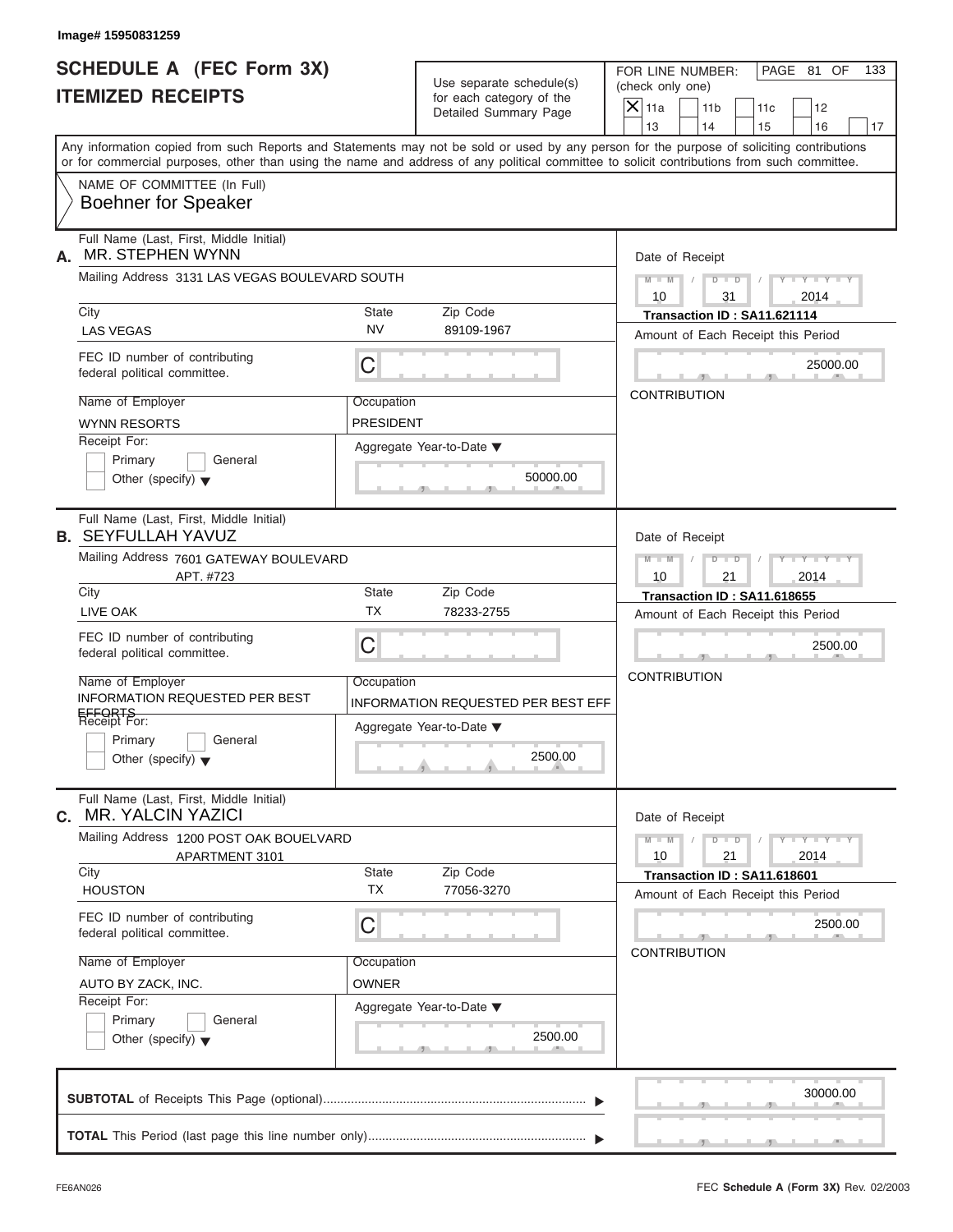| Image# 15950831260<br><b>SCHEDULE A (FEC Form 3X)</b>                   |                                                   |                                                                                                                                                                         |  |  |  |
|-------------------------------------------------------------------------|---------------------------------------------------|-------------------------------------------------------------------------------------------------------------------------------------------------------------------------|--|--|--|
|                                                                         | Use separate schedule(s)                          | PAGE 82 OF<br>FOR LINE NUMBER:<br>133<br>(check only one)                                                                                                               |  |  |  |
| <b>ITEMIZED RECEIPTS</b>                                                | for each category of the<br>Detailed Summary Page | $X$ 11a<br>11 <sub>b</sub><br>11c<br>12                                                                                                                                 |  |  |  |
|                                                                         |                                                   | 13<br>14<br>15<br>16<br>17<br>Any information copied from such Reports and Statements may not be sold or used by any person for the purpose of soliciting contributions |  |  |  |
|                                                                         |                                                   | or for commercial purposes, other than using the name and address of any political committee to solicit contributions from such committee.                              |  |  |  |
| NAME OF COMMITTEE (In Full)<br><b>Boehner for Speaker</b>               |                                                   |                                                                                                                                                                         |  |  |  |
| Full Name (Last, First, Middle Initial)<br><b>GULSAH YILDIRIM</b><br>А. |                                                   | Date of Receipt                                                                                                                                                         |  |  |  |
| Mailing Address 2410 WOOD CHSE TRAIL                                    |                                                   | $D$ $\Box$ $D$<br>$Y - Y - Y - Y - Y$<br>$M - M$ /<br>$\sqrt{2}$<br>10<br>21<br>2014                                                                                    |  |  |  |
| City                                                                    | <b>State</b><br>Zip Code                          | Transaction ID: SA11.618654                                                                                                                                             |  |  |  |
| <b>AUSTIN</b>                                                           | <b>TX</b><br>78728-4413                           | Amount of Each Receipt this Period                                                                                                                                      |  |  |  |
| FEC ID number of contributing<br>federal political committee.           | C                                                 | 2500.00                                                                                                                                                                 |  |  |  |
| Name of Employer                                                        | Occupation                                        | <b>CONTRIBUTION</b>                                                                                                                                                     |  |  |  |
| <b>HARMONY SCHOOLS AUSTIN</b>                                           | SPECIAL EDUCATION DIRECTOR                        |                                                                                                                                                                         |  |  |  |
| Receipt For:                                                            | Aggregate Year-to-Date ▼                          |                                                                                                                                                                         |  |  |  |
| Primary<br>General<br>Other (specify) $\blacktriangledown$              | 2500.00                                           |                                                                                                                                                                         |  |  |  |
| Full Name (Last, First, Middle Initial)<br><b>B.</b> MR. HAROLD L. YOH  |                                                   | Date of Receipt                                                                                                                                                         |  |  |  |
| Mailing Address 22 CHANNEL CAY ROAD                                     |                                                   | $D - I - D$<br>$Y = Y = Y' - Y'$<br>$M - M$<br>$\sqrt{ }$<br>10<br>31<br>2014                                                                                           |  |  |  |
| City                                                                    | Zip Code<br><b>State</b>                          | Transaction ID: SA11.621107                                                                                                                                             |  |  |  |
| <b>KEY LARGO</b>                                                        | <b>FL</b><br>33037-5401                           | Amount of Each Receipt this Period                                                                                                                                      |  |  |  |
| FEC ID number of contributing<br>federal political committee.           | C                                                 | 3000.00                                                                                                                                                                 |  |  |  |
| Name of Employer<br><b>RETIRED</b>                                      | Occupation<br><b>RETIRED</b>                      | <b>CONTRIBUTION</b>                                                                                                                                                     |  |  |  |
| Receipt For:                                                            | Aggregate Year-to-Date ▼                          |                                                                                                                                                                         |  |  |  |
| Primary<br>General<br>Other (specify) $\blacktriangledown$              | 3000.00                                           |                                                                                                                                                                         |  |  |  |
| Full Name (Last, First, Middle Initial)<br>MR. JOHN F. ZIRIH<br>С.      |                                                   | Date of Receipt                                                                                                                                                         |  |  |  |
| Mailing Address 2100 PIPERS FIELD DRIVE<br>#11                          |                                                   | $Y - Y - Y - Y - Y$<br>$M - M$<br>$D$ $\Box$ $D$<br>23<br>10<br>2014                                                                                                    |  |  |  |
| City<br><b>AUSTIN</b>                                                   | Zip Code<br>State<br><b>TX</b><br>78758-2546      | Transaction ID: SA11.619276<br>Amount of Each Receipt this Period                                                                                                       |  |  |  |
| FEC ID number of contributing<br>federal political committee.           | С                                                 | 2500.00                                                                                                                                                                 |  |  |  |
| Name of Employer                                                        | Occupation                                        | <b>CONTRIBUTION</b>                                                                                                                                                     |  |  |  |
| SELF-EMPLOYED                                                           | <b>ENGINEER/BROKER</b>                            |                                                                                                                                                                         |  |  |  |
| Receipt For:                                                            | Aggregate Year-to-Date ▼                          |                                                                                                                                                                         |  |  |  |
| Primary<br>General<br>Other (specify) $\blacktriangledown$              | 2500.00                                           |                                                                                                                                                                         |  |  |  |
|                                                                         |                                                   | 8000.00                                                                                                                                                                 |  |  |  |
|                                                                         |                                                   |                                                                                                                                                                         |  |  |  |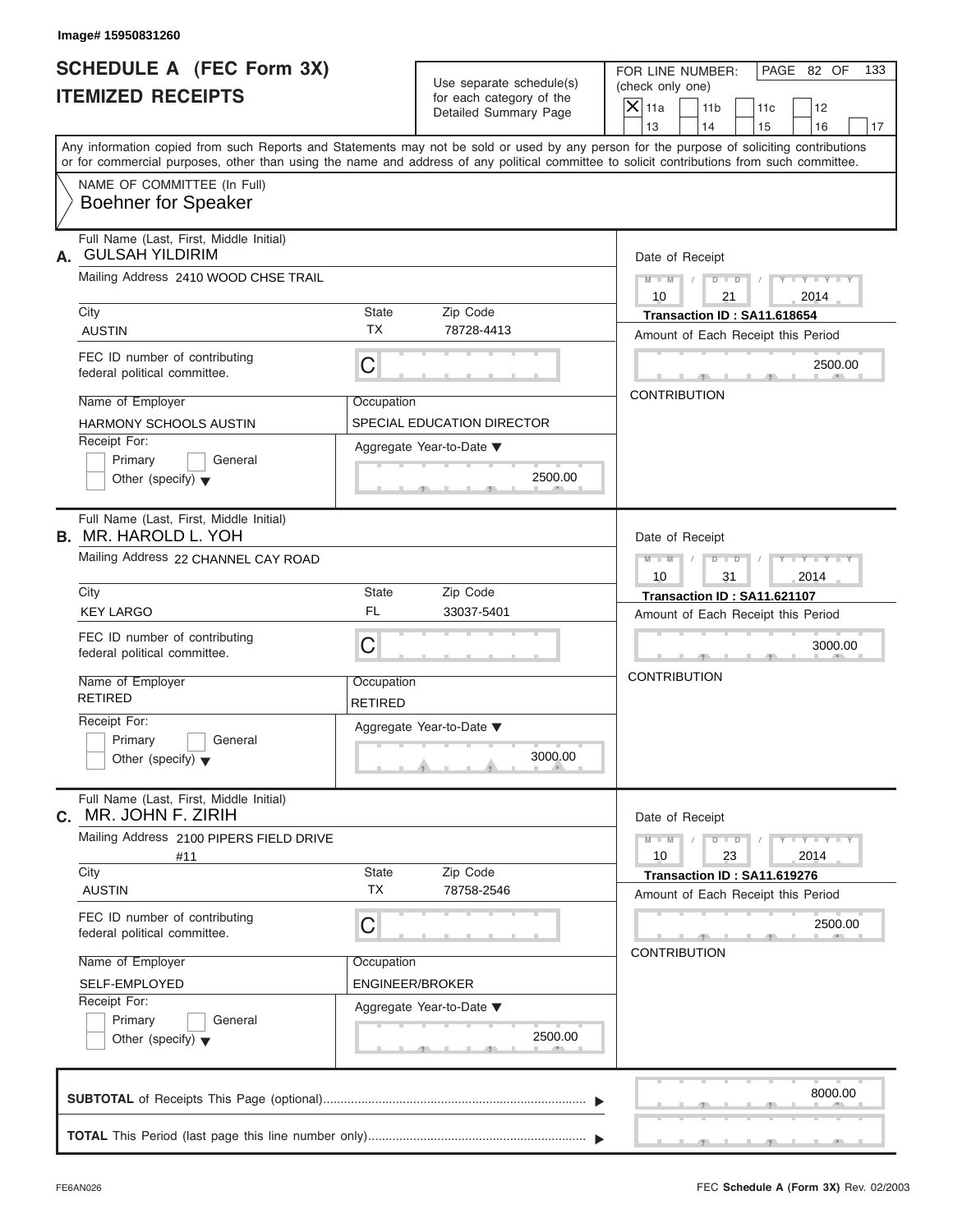| <b>SCHEDULE A (FEC Form 3X)</b><br><b>ITEMIZED RECEIPTS</b>                                                                                                                                                                                                                                                                                          | Use separate schedule(s)<br>for each category of the<br>Detailed Summary Page | PAGE 83 OF<br>FOR LINE NUMBER:<br>133<br>(check only one)<br>$\overline{X}$ 11a<br>11 <sub>b</sub><br>11c<br>12<br>13<br>14<br>15<br>16<br>17                                       |
|------------------------------------------------------------------------------------------------------------------------------------------------------------------------------------------------------------------------------------------------------------------------------------------------------------------------------------------------------|-------------------------------------------------------------------------------|-------------------------------------------------------------------------------------------------------------------------------------------------------------------------------------|
| Any information copied from such Reports and Statements may not be sold or used by any person for the purpose of soliciting contributions<br>or for commercial purposes, other than using the name and address of any political committee to solicit contributions from such committee.<br>NAME OF COMMITTEE (In Full)<br><b>Boehner for Speaker</b> |                                                                               |                                                                                                                                                                                     |
| Full Name (Last, First, Middle Initial)<br>MR. GEORGE ZOLEY<br>А.<br>Mailing Address 621 NW 53RD STREET<br>SUITE 700<br>City<br><b>FL</b><br><b>BOCA RATON</b><br>FEC ID number of contributing<br>$\mathsf C$<br>federal political committee.                                                                                                       | <b>State</b><br>Zip Code<br>33487-8242                                        | Date of Receipt<br>$M - M$<br>$D$ $D$<br>$Y - Y - Y - Y$<br>10<br>28<br>2014<br>Transaction ID: SA11.619758<br>Amount of Each Receipt this Period<br>5200.00<br><b>CONTRIBUTION</b> |
| Name of Employer<br>THE GEO GROUP, INC.<br>Receipt For:<br>Primary<br>General<br>Other (specify) $\blacktriangledown$                                                                                                                                                                                                                                | Occupation<br>CHAIRMAN AND CEO<br>Aggregate Year-to-Date ▼<br>5200.00         |                                                                                                                                                                                     |
| Full Name (Last, First, Middle Initial)<br><b>B. ALLIANCE OF BANKERS FOR WISCONSIN</b><br>Mailing Address 4721 S. BILTMORE LANE<br>City<br>WI<br><b>MADISON</b>                                                                                                                                                                                      | <b>State</b><br>Zip Code<br>53718-2107                                        | Date of Receipt<br>$M - M$<br>$D$ $D$<br>$Y - Y - Y - Y - Y$<br>10<br>21<br>2014<br>Transaction ID: SA11.618623<br>Amount of Each Receipt this Period                               |
| FEC ID number of contributing<br>C<br>federal political committee.<br>Name of Employer                                                                                                                                                                                                                                                               | Occupation                                                                    | 1250.00<br><b>STATE COMMITTEE</b>                                                                                                                                                   |
| Receipt For:<br>Primary<br>General<br>Other (specify) $\blacktriangledown$                                                                                                                                                                                                                                                                           | Aggregate Year-to-Date ▼<br>1250.00                                           | [MEMO ITEM]<br>NOTE: CONDUIT MEMO-SEE DETAIL ON LINE 11<br>SEE ATTRIBUTION BELOW                                                                                                    |
| Full Name (Last, First, Middle Initial)<br>C. MICHAEL FINN<br>Mailing Address 808 ST. AUGUSTINE ROAD                                                                                                                                                                                                                                                 |                                                                               | Date of Receipt<br>$Y - Y - Y - Y - Y$<br>$M - M$<br>$D$ $\Box$ $D$<br>2014<br>10<br>21                                                                                             |
| City<br>COLGATE<br>FEC ID number of contributing                                                                                                                                                                                                                                                                                                     | <b>State</b><br>Zip Code<br>WI<br>53017-9713                                  | Transaction ID: SA11.618626<br>Amount of Each Receipt this Period                                                                                                                   |
| C<br>federal political committee.<br>Name of Employer<br><b>ASSOCIATED BANK</b><br>Receipt For:<br>Primary<br>General<br>Other (specify) $\blacktriangledown$                                                                                                                                                                                        | Occupation<br>CRE SR REGIONAL MANAGER<br>Aggregate Year-to-Date ▼<br>250.00   | 250.00<br><b>CONTRIBUTION</b><br>NOTE: CONDUIT DETAIL-ALLIANCE OF BANKERS<br>FOR WISCONSIN                                                                                          |
|                                                                                                                                                                                                                                                                                                                                                      |                                                                               | 5450.00                                                                                                                                                                             |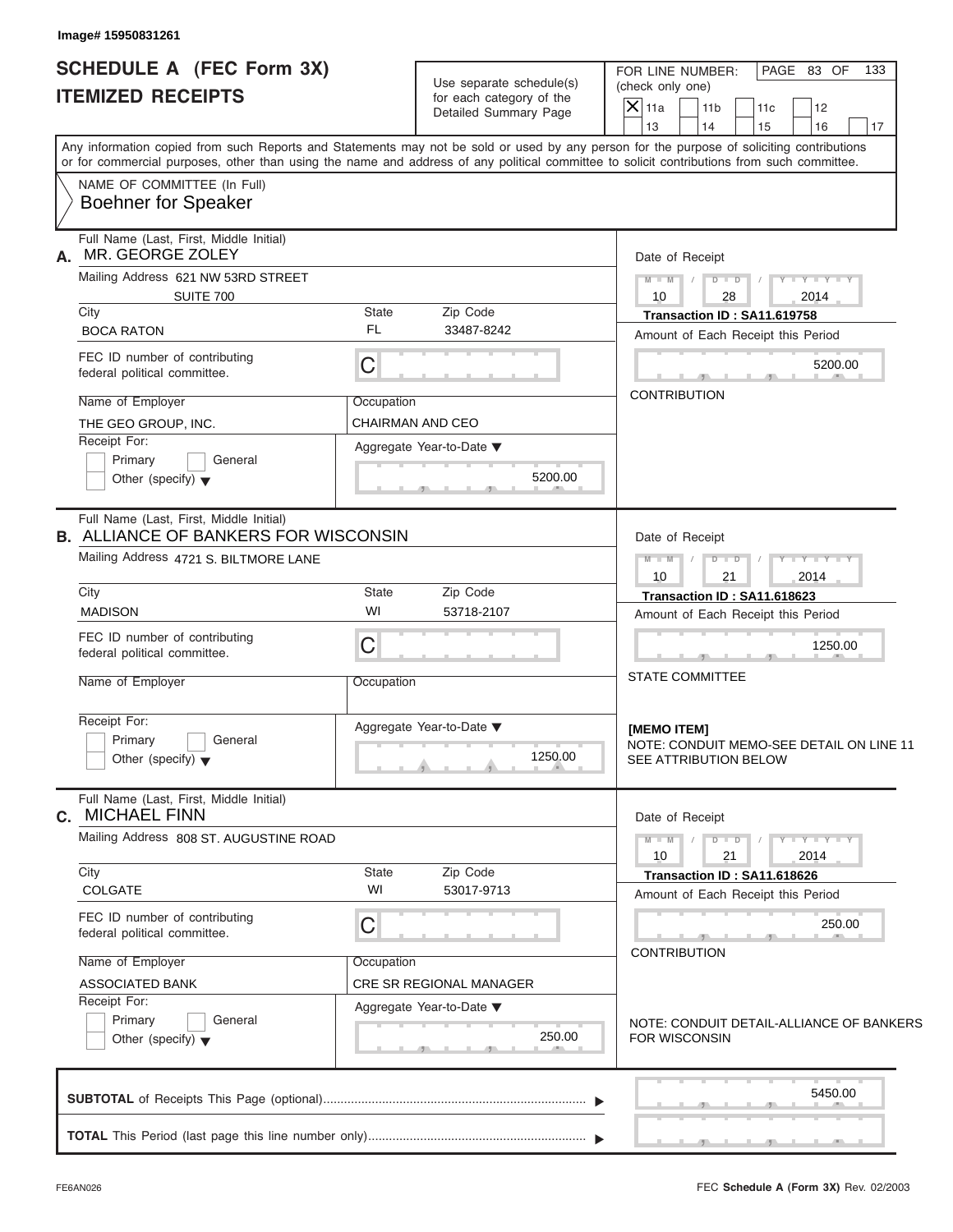| <b>SCHEDULE A (FEC Form 3X)</b><br><b>ITEMIZED RECEIPTS</b>                                                                                                                                                                                                                             |                    | Use separate schedule(s)<br>for each category of the<br>Detailed Summary Page | FOR LINE NUMBER:<br>(check only one)<br>$\overline{X}$ 11a<br>13 | 11 <sub>b</sub><br>14       | 11c<br>15  | PAGE 84 OF<br>12<br>16      |          | 133<br>17 |
|-----------------------------------------------------------------------------------------------------------------------------------------------------------------------------------------------------------------------------------------------------------------------------------------|--------------------|-------------------------------------------------------------------------------|------------------------------------------------------------------|-----------------------------|------------|-----------------------------|----------|-----------|
| Any information copied from such Reports and Statements may not be sold or used by any person for the purpose of soliciting contributions<br>or for commercial purposes, other than using the name and address of any political committee to solicit contributions from such committee. |                    |                                                                               |                                                                  |                             |            |                             |          |           |
| NAME OF COMMITTEE (In Full)<br><b>Boehner for Speaker</b>                                                                                                                                                                                                                               |                    |                                                                               |                                                                  |                             |            |                             |          |           |
| Full Name (Last, First, Middle Initial)<br><b>DENIS HOGAN</b><br>А.<br>Mailing Address 201 ROSEMONT DRIVE                                                                                                                                                                               |                    |                                                                               | Date of Receipt<br>$M - M$<br>10                                 | $D$ $\Box$ $D$<br>21        | $\sqrt{ }$ | $Y - Y - Y - Y - Y$<br>2014 |          |           |
| City                                                                                                                                                                                                                                                                                    | <b>State</b>       | Zip Code                                                                      |                                                                  | Transaction ID: SA11.618625 |            |                             |          |           |
| <b>GREEN BAY</b>                                                                                                                                                                                                                                                                        | WI                 | 54301-2614                                                                    | Amount of Each Receipt this Period                               |                             |            |                             |          |           |
| FEC ID number of contributing<br>federal political committee.                                                                                                                                                                                                                           | C                  |                                                                               |                                                                  |                             |            |                             | 1000.00  |           |
| Name of Employer                                                                                                                                                                                                                                                                        | Occupation         |                                                                               | <b>CONTRIBUTION</b>                                              |                             |            |                             |          |           |
| <b>ASSOCIATED BANK</b>                                                                                                                                                                                                                                                                  |                    | <b>COMMERCIAL BANKER</b>                                                      |                                                                  |                             |            |                             |          |           |
| Receipt For:<br>Primary<br>General<br>Other (specify) $\blacktriangledown$                                                                                                                                                                                                              |                    | Aggregate Year-to-Date ▼<br>1000.00                                           | NOTE: CONDUIT DETAIL-ALLIANCE OF BANKERS<br><b>FOR WISCONSIN</b> |                             |            |                             |          |           |
| Full Name (Last, First, Middle Initial)<br><b>B. GILA RIVER INDIAN COMMUNITY</b>                                                                                                                                                                                                        |                    |                                                                               |                                                                  | Date of Receipt             |            |                             |          |           |
| Mailing Address P.O. BOX 2160                                                                                                                                                                                                                                                           |                    |                                                                               | $M - M$<br>10                                                    | $D$ $D$<br>24               |            | $Y = Y = Y' - Y'$<br>2014   |          |           |
| City<br><b>SACATON</b>                                                                                                                                                                                                                                                                  | <b>State</b><br>AZ | Zip Code                                                                      |                                                                  | Transaction ID: SA11.619270 |            |                             |          |           |
|                                                                                                                                                                                                                                                                                         |                    | 85147-0055                                                                    | Amount of Each Receipt this Period                               |                             |            |                             |          |           |
| FEC ID number of contributing<br>federal political committee.                                                                                                                                                                                                                           | C                  |                                                                               |                                                                  |                             |            |                             | 10000.00 |           |
| Name of Employer                                                                                                                                                                                                                                                                        | Occupation         |                                                                               | <b>CONTRIBUTION</b>                                              |                             |            |                             |          |           |
| Receipt For:<br>Primary<br>General                                                                                                                                                                                                                                                      |                    | Aggregate Year-to-Date ▼                                                      | <b>CONTRIBUTION FROM INDIAN TRIBE</b>                            |                             |            |                             |          |           |
| Other (specify) $\blacktriangledown$                                                                                                                                                                                                                                                    |                    | 10000.00                                                                      |                                                                  |                             |            |                             |          |           |
| Full Name (Last, First, Middle Initial)<br>C. MCNA HEALTH CARE HOLDINGS, LLC                                                                                                                                                                                                            |                    |                                                                               | Date of Receipt                                                  |                             |            |                             |          |           |
| Mailing Address 200 WEST CYPRESS CREEK ROAD<br>STE. 500                                                                                                                                                                                                                                 |                    |                                                                               | $M - M$<br>10                                                    | $D$ $\Box$ $D$<br>28        |            | $Y - Y - Y - Y - Y$<br>2014 |          |           |
| City<br>FT LAUDERDALE                                                                                                                                                                                                                                                                   | State<br>FL        | Zip Code<br>33309-2338                                                        | Amount of Each Receipt this Period                               | Transaction ID: SA11.619738 |            |                             |          |           |
| FEC ID number of contributing<br>federal political committee.                                                                                                                                                                                                                           | С                  |                                                                               |                                                                  |                             |            |                             | 25000.00 |           |
| Name of Employer                                                                                                                                                                                                                                                                        | Occupation         |                                                                               | <b>CONTRIBUTION</b>                                              |                             |            |                             |          |           |
| Receipt For:                                                                                                                                                                                                                                                                            |                    | Aggregate Year-to-Date ▼                                                      |                                                                  |                             |            |                             |          |           |
| Primary<br>General<br>Other (specify) $\blacktriangledown$                                                                                                                                                                                                                              |                    | 25000.00                                                                      | SEE PARTNER MEMO                                                 |                             |            |                             |          |           |
|                                                                                                                                                                                                                                                                                         |                    |                                                                               |                                                                  |                             |            |                             | 36000.00 |           |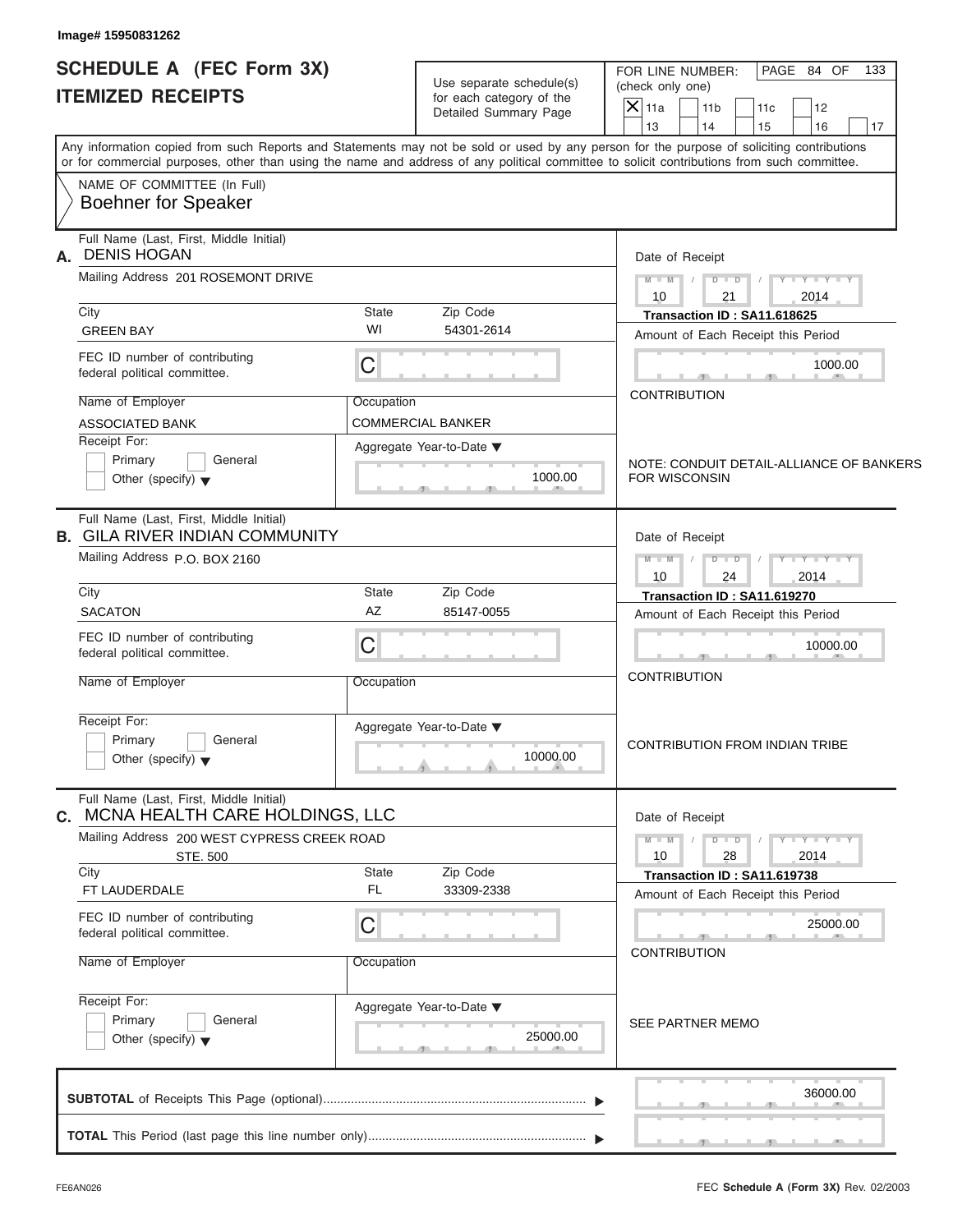| <b>SCHEDULE A (FEC Form 3X)</b>                                                                | Use separate schedule(s)                          | FOR LINE NUMBER:<br>PAGE 85 OF<br>133<br>(check only one)                                                                                                                                                                                                                               |  |  |  |
|------------------------------------------------------------------------------------------------|---------------------------------------------------|-----------------------------------------------------------------------------------------------------------------------------------------------------------------------------------------------------------------------------------------------------------------------------------------|--|--|--|
| <b>ITEMIZED RECEIPTS</b>                                                                       | for each category of the<br>Detailed Summary Page | $\overline{X} _{11a}$<br>11 <sub>b</sub><br>11c<br>12<br>13<br>14<br>15<br>16<br>17                                                                                                                                                                                                     |  |  |  |
|                                                                                                |                                                   | Any information copied from such Reports and Statements may not be sold or used by any person for the purpose of soliciting contributions<br>or for commercial purposes, other than using the name and address of any political committee to solicit contributions from such committee. |  |  |  |
| NAME OF COMMITTEE (In Full)<br><b>Boehner for Speaker</b>                                      |                                                   |                                                                                                                                                                                                                                                                                         |  |  |  |
| Full Name (Last, First, Middle Initial)<br>DR. JEFFREY FEINGOLD<br>А.                          |                                                   | Date of Receipt                                                                                                                                                                                                                                                                         |  |  |  |
| Mailing Address 3230 W COMMERCIAL BOULEVARD                                                    |                                                   | $D$ $D$ $I$<br>$M - M$ /<br>$Y = Y = Y - Y$                                                                                                                                                                                                                                             |  |  |  |
| SUITE 190<br>City                                                                              | Zip Code<br>State                                 | 10<br>28<br>2014<br>Transaction ID: SA11.619760                                                                                                                                                                                                                                         |  |  |  |
| FORT LAUDERDALE                                                                                | FL<br>33309-3400                                  | Amount of Each Receipt this Period                                                                                                                                                                                                                                                      |  |  |  |
| FEC ID number of contributing<br>federal political committee.                                  | $\mathsf C$                                       | 25000.00                                                                                                                                                                                                                                                                                |  |  |  |
| Name of Employer                                                                               | Occupation                                        | <b>CONTRIBUTION</b>                                                                                                                                                                                                                                                                     |  |  |  |
| <b>MCNA DENTAL PLANS</b>                                                                       | <b>PRESIDENT</b>                                  |                                                                                                                                                                                                                                                                                         |  |  |  |
| Receipt For:                                                                                   | Aggregate Year-to-Date ▼                          | [MEMO ITEM]                                                                                                                                                                                                                                                                             |  |  |  |
| Primary<br>General                                                                             |                                                   | PARTNER MEMO-MCNA HEALTH CARE HOLDINGS.                                                                                                                                                                                                                                                 |  |  |  |
| Other (specify) $\blacktriangledown$                                                           | 25000.00                                          | LLC                                                                                                                                                                                                                                                                                     |  |  |  |
| Full Name (Last, First, Middle Initial)<br><b>B. MEDICALODGES POLITICAL ADVISORY FUND, LLC</b> |                                                   | Date of Receipt                                                                                                                                                                                                                                                                         |  |  |  |
| Mailing Address P.O. BOX 509                                                                   |                                                   | $M$ $M$ $/$<br>$Y - Y - Y - Y - Y$                                                                                                                                                                                                                                                      |  |  |  |
|                                                                                                |                                                   | 2014<br>10<br>24                                                                                                                                                                                                                                                                        |  |  |  |
| City<br>COFFEYVILLE                                                                            | Zip Code<br>State<br>KS<br>67337-0509             | Transaction ID: SA11.619267                                                                                                                                                                                                                                                             |  |  |  |
|                                                                                                |                                                   | Amount of Each Receipt this Period                                                                                                                                                                                                                                                      |  |  |  |
| FEC ID number of contributing<br>federal political committee.                                  | $\mathsf C$                                       | 5000.00                                                                                                                                                                                                                                                                                 |  |  |  |
| Name of Employer                                                                               | Occupation                                        | <b>CONTRIBUTION</b>                                                                                                                                                                                                                                                                     |  |  |  |
|                                                                                                |                                                   |                                                                                                                                                                                                                                                                                         |  |  |  |
| Receipt For:                                                                                   | Aggregate Year-to-Date ▼                          |                                                                                                                                                                                                                                                                                         |  |  |  |
| Primary<br>General                                                                             |                                                   | SEE PARTNER ITEMIZATION                                                                                                                                                                                                                                                                 |  |  |  |
| Other (specify) $\blacktriangledown$                                                           | 5000.00                                           |                                                                                                                                                                                                                                                                                         |  |  |  |
| Full Name (Last, First, Middle Initial)<br><b>C. GAREN COX</b>                                 |                                                   | Date of Receipt                                                                                                                                                                                                                                                                         |  |  |  |
| Mailing Address 201 W. 8TH STREET                                                              |                                                   | $M - M$<br>$Y - Y - Y - Y - Y$<br>$D$ $D$                                                                                                                                                                                                                                               |  |  |  |
|                                                                                                |                                                   | 2014<br>10<br>24                                                                                                                                                                                                                                                                        |  |  |  |
| City<br>COFFEYVILLE                                                                            | Zip Code<br>State<br>KS<br>67337                  | Transaction ID: SA11a.112414a                                                                                                                                                                                                                                                           |  |  |  |
|                                                                                                |                                                   | Amount of Each Receipt this Period                                                                                                                                                                                                                                                      |  |  |  |
| FEC ID number of contributing<br>federal political committee.                                  | $\mathsf C$                                       | 5000.00                                                                                                                                                                                                                                                                                 |  |  |  |
|                                                                                                |                                                   | <b>CONTRIBUTION</b>                                                                                                                                                                                                                                                                     |  |  |  |
| Name of Employer                                                                               | Occupation                                        |                                                                                                                                                                                                                                                                                         |  |  |  |
| MEDICALODGES LLC<br>Receipt For:                                                               | <b>EXECUTIVE</b>                                  |                                                                                                                                                                                                                                                                                         |  |  |  |
| Primary<br>General                                                                             | Aggregate Year-to-Date ▼                          | [MEMO ITEM]<br>PARTNER MEMO-MEDICALODGES POLITICAL                                                                                                                                                                                                                                      |  |  |  |
| Other (specify) $\blacktriangledown$                                                           | 5000.00                                           | <b>ADVISORY LLC</b>                                                                                                                                                                                                                                                                     |  |  |  |
|                                                                                                |                                                   |                                                                                                                                                                                                                                                                                         |  |  |  |
|                                                                                                |                                                   | 5000.00                                                                                                                                                                                                                                                                                 |  |  |  |
|                                                                                                |                                                   |                                                                                                                                                                                                                                                                                         |  |  |  |
|                                                                                                |                                                   | 1477566.02                                                                                                                                                                                                                                                                              |  |  |  |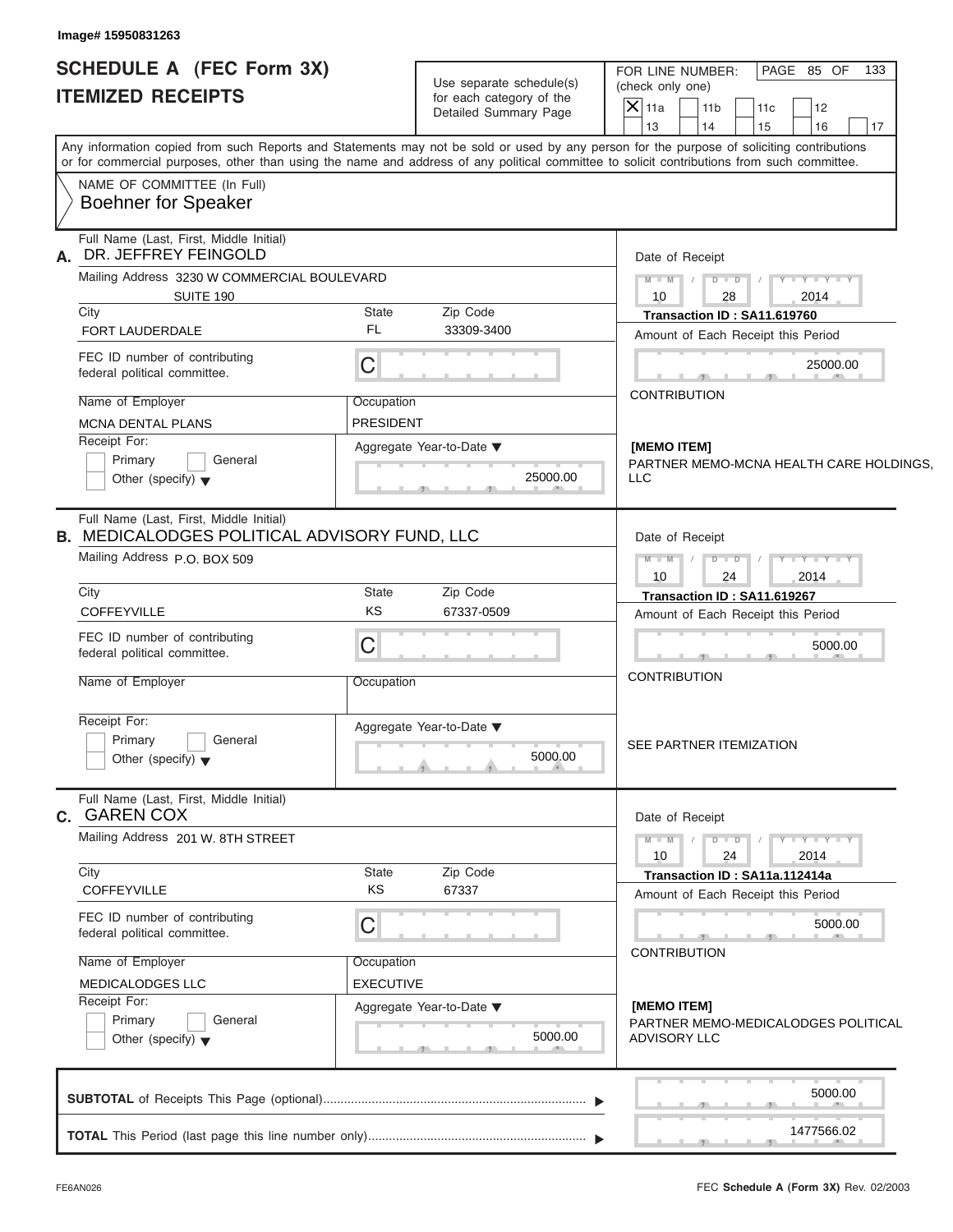| Image# 15950831264                                                                      |                    |                                                      |                                                                                                                                                                                                                                                                                         |
|-----------------------------------------------------------------------------------------|--------------------|------------------------------------------------------|-----------------------------------------------------------------------------------------------------------------------------------------------------------------------------------------------------------------------------------------------------------------------------------------|
| <b>SCHEDULE A (FEC Form 3X)</b><br><b>ITEMIZED RECEIPTS</b>                             |                    | Use separate schedule(s)<br>for each category of the | PAGE 86 OF<br>FOR LINE NUMBER:<br>133<br>(check only one)                                                                                                                                                                                                                               |
|                                                                                         |                    | Detailed Summary Page                                | $ \mathsf{X} $ 11c<br>11 <sub>b</sub><br>11a<br>12<br>13<br>14<br>15<br>16<br>17                                                                                                                                                                                                        |
|                                                                                         |                    |                                                      | Any information copied from such Reports and Statements may not be sold or used by any person for the purpose of soliciting contributions<br>or for commercial purposes, other than using the name and address of any political committee to solicit contributions from such committee. |
| NAME OF COMMITTEE (In Full)<br><b>Boehner for Speaker</b>                               |                    |                                                      |                                                                                                                                                                                                                                                                                         |
| Full Name (Last, First, Middle Initial)<br><b>IOWANS FOR LATHAM</b><br>А.               |                    |                                                      | Date of Receipt                                                                                                                                                                                                                                                                         |
| Mailing Address 675 N. WASHINGTON STREET<br><b>SUITE 410</b>                            |                    |                                                      | $D$ $\Box$ $D$<br>$Y - Y - Y - Y - Y$<br>$M - M$ /<br>$\sqrt{ }$<br>10<br>31<br>2014                                                                                                                                                                                                    |
| City                                                                                    | <b>State</b>       | Zip Code                                             | Transaction ID: SA11.621095                                                                                                                                                                                                                                                             |
| ALEXANDRIA                                                                              | <b>VA</b>          | 22314-1939                                           | Amount of Each Receipt this Period                                                                                                                                                                                                                                                      |
| FEC ID number of contributing<br>federal political committee.                           | С                  | C00287045                                            | 5000.00                                                                                                                                                                                                                                                                                 |
| Name of Employer                                                                        | Occupation         |                                                      | <b>CONTRIBUTION</b>                                                                                                                                                                                                                                                                     |
| Receipt For:<br>Primary<br>General<br>Other (specify) $\blacktriangledown$              |                    | Aggregate Year-to-Date ▼<br>5000.00                  |                                                                                                                                                                                                                                                                                         |
| Full Name (Last, First, Middle Initial)<br><b>B. MICA FOR CONGRESS</b>                  |                    |                                                      | Date of Receipt                                                                                                                                                                                                                                                                         |
| Mailing Address P.O. BOX 181546                                                         |                    |                                                      | $D - I$<br>$Y = Y = Y' - Y'$<br>$M - M$<br>$\sqrt{ }$<br>10<br>28<br>2014                                                                                                                                                                                                               |
| City                                                                                    | <b>State</b>       | Zip Code                                             | Transaction ID: SA11.619727                                                                                                                                                                                                                                                             |
| CASSELBERRY                                                                             | FL                 | 32718-1546                                           | Amount of Each Receipt this Period                                                                                                                                                                                                                                                      |
| FEC ID number of contributing<br>federal political committee.                           | С                  | C00283051                                            | 1000.00                                                                                                                                                                                                                                                                                 |
| Name of Employer                                                                        | Occupation         |                                                      | <b>CONTRIBUTION</b>                                                                                                                                                                                                                                                                     |
| Receipt For:<br>Primary<br>General<br>Other (specify) $\blacktriangledown$              |                    | Aggregate Year-to-Date ▼<br>1000.00                  |                                                                                                                                                                                                                                                                                         |
| Full Name (Last, First, Middle Initial)<br>AIR TRANSPORT SERVICES GROUP, INC. PAC<br>С. |                    |                                                      | Date of Receipt                                                                                                                                                                                                                                                                         |
| Mailing Address 145 HUNTER DRIVE                                                        |                    |                                                      | $Y - Y - Y - Y - Y$<br>$M - M$<br>$D$ $\Box$ $D$<br>10<br>31<br>2014                                                                                                                                                                                                                    |
| City<br><b>WILMINGTON</b>                                                               | <b>State</b><br>OH | Zip Code<br>45177-9550                               | Transaction ID: SA11.621088<br>Amount of Each Receipt this Period                                                                                                                                                                                                                       |
| FEC ID number of contributing<br>federal political committee.                           | С                  | C00238311                                            | 1500.00                                                                                                                                                                                                                                                                                 |
| Name of Employer                                                                        | Occupation         |                                                      | <b>CONTRIBUTION</b>                                                                                                                                                                                                                                                                     |
| Receipt For:<br>Primary<br>General<br>Other (specify) $\blacktriangledown$              |                    | Aggregate Year-to-Date ▼<br>1500.00                  |                                                                                                                                                                                                                                                                                         |
|                                                                                         |                    |                                                      | 7500.00                                                                                                                                                                                                                                                                                 |
|                                                                                         |                    |                                                      |                                                                                                                                                                                                                                                                                         |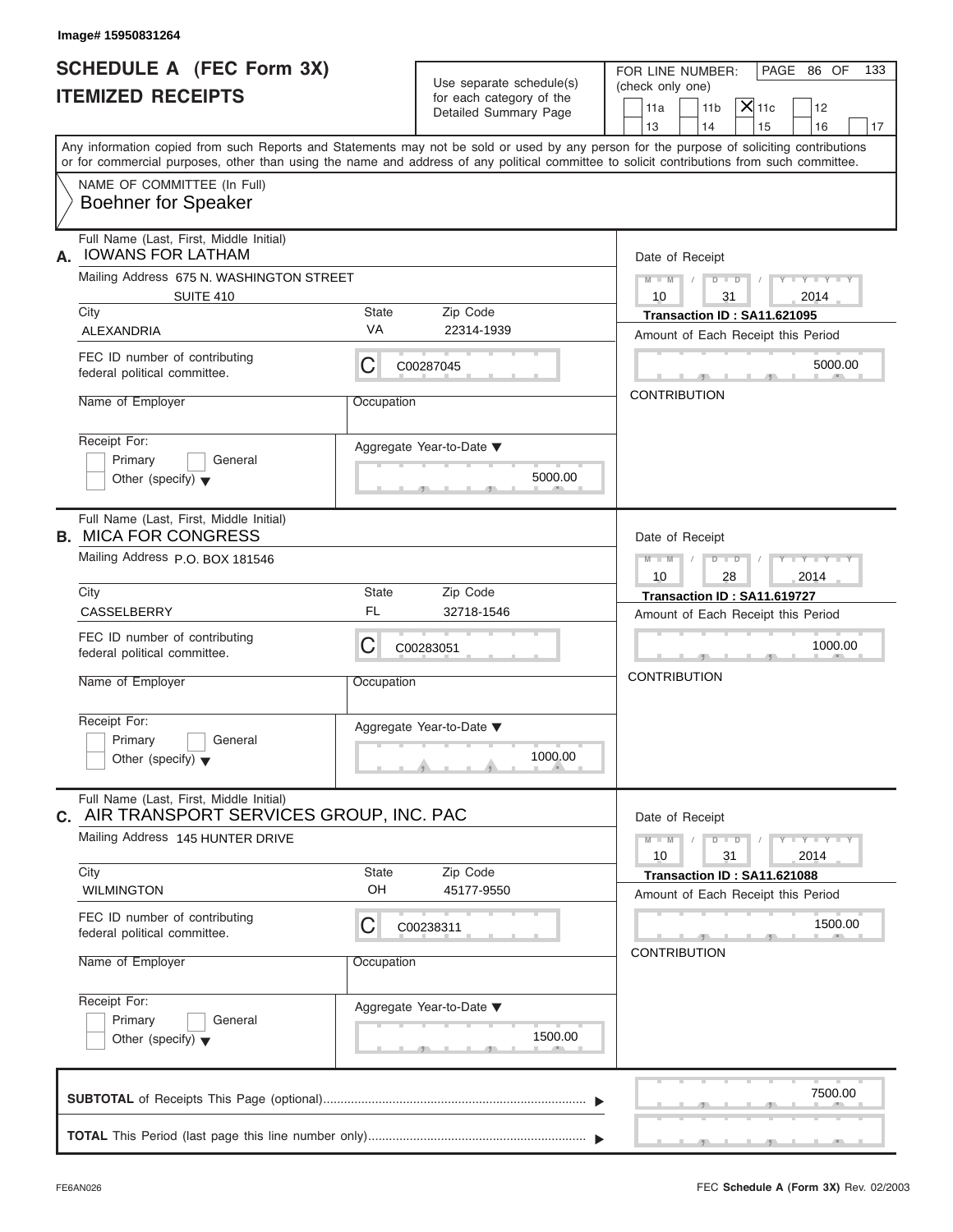| Image# 15950831265                                                                                                                                              |                           |                                                        |                                                                                                                                                                                                                                                                                         |
|-----------------------------------------------------------------------------------------------------------------------------------------------------------------|---------------------------|--------------------------------------------------------|-----------------------------------------------------------------------------------------------------------------------------------------------------------------------------------------------------------------------------------------------------------------------------------------|
| <b>SCHEDULE A (FEC Form 3X)</b><br><b>ITEMIZED RECEIPTS</b>                                                                                                     |                           | Use separate schedule(s)<br>for each category of the   | PAGE 87 OF<br>FOR LINE NUMBER:<br>133<br>(check only one)<br>$X$ 11c<br>11a<br>11 <sub>b</sub><br>12                                                                                                                                                                                    |
|                                                                                                                                                                 |                           | Detailed Summary Page                                  | 13<br>14<br>15<br>16<br>17                                                                                                                                                                                                                                                              |
|                                                                                                                                                                 |                           |                                                        | Any information copied from such Reports and Statements may not be sold or used by any person for the purpose of soliciting contributions<br>or for commercial purposes, other than using the name and address of any political committee to solicit contributions from such committee. |
| NAME OF COMMITTEE (In Full)<br><b>Boehner for Speaker</b>                                                                                                       |                           |                                                        |                                                                                                                                                                                                                                                                                         |
| Full Name (Last, First, Middle Initial)<br>ALLIED PILOTS ASSOCIATION PAC<br>А.                                                                                  |                           |                                                        | Date of Receipt                                                                                                                                                                                                                                                                         |
| Mailing Address 14600 TRINITY BLVD.<br><b>SUITE 500</b>                                                                                                         |                           |                                                        | $D$ $D$ $I$<br>$Y - Y - Y - Y - Y$<br>$M - M$<br>$\sqrt{2}$<br>10<br>31<br>2014                                                                                                                                                                                                         |
| City                                                                                                                                                            | <b>State</b>              | Zip Code                                               | Transaction ID: SA11.621091                                                                                                                                                                                                                                                             |
| FORT WORTH                                                                                                                                                      | <b>TX</b>                 | 76155-2559                                             | Amount of Each Receipt this Period                                                                                                                                                                                                                                                      |
| FEC ID number of contributing<br>federal political committee.                                                                                                   | С                         | C00267849                                              | 1000.00                                                                                                                                                                                                                                                                                 |
| Name of Employer                                                                                                                                                | Occupation                |                                                        | <b>CONTRIBUTION</b>                                                                                                                                                                                                                                                                     |
| Receipt For:<br>Primary<br>General<br>Other (specify) $\blacktriangledown$                                                                                      |                           | Aggregate Year-to-Date $\blacktriangledown$<br>3500.00 |                                                                                                                                                                                                                                                                                         |
| Full Name (Last, First, Middle Initial)<br><b>B. AMERICAN ASSOCIATION OF CLINICAL ENDOCRINOLOGISTS PAC</b><br>Mailing Address 245 RIVERSIDE AVENUE<br>SUITE 200 |                           |                                                        | Date of Receipt<br>$M = M - 1$<br>$D$ $D$<br>$Y = Y = Y' - Y'$<br>$\sqrt{2}$<br>10<br>28<br>2014                                                                                                                                                                                        |
| City                                                                                                                                                            | <b>State</b>              | Zip Code                                               | Transaction ID: SA11.619696                                                                                                                                                                                                                                                             |
| <b>JACKSONVILLE</b>                                                                                                                                             | FL                        | 32202-4933                                             | Amount of Each Receipt this Period                                                                                                                                                                                                                                                      |
| FEC ID number of contributing<br>federal political committee.                                                                                                   | С                         | C00368365                                              | 1000.00                                                                                                                                                                                                                                                                                 |
| Name of Employer                                                                                                                                                | Occupation                |                                                        | <b>CONTRIBUTION</b>                                                                                                                                                                                                                                                                     |
| Receipt For:<br>Primary<br>General<br>Other (specify) $\blacktriangledown$                                                                                      |                           | Aggregate Year-to-Date ▼<br>1000.00                    |                                                                                                                                                                                                                                                                                         |
| Full Name (Last, First, Middle Initial)<br>C. AMERICAN AIR LIQUID HOLDINGS INC PAC                                                                              |                           |                                                        | Date of Receipt                                                                                                                                                                                                                                                                         |
| Mailing Address 2700 POST OAK BOULEVARD<br><b>SUITE 1800</b>                                                                                                    |                           |                                                        | $M - M$<br>$D$ $\Box$ $D$<br>$Y - Y - Y - Y - I$<br>11<br>2014<br>04                                                                                                                                                                                                                    |
| City<br><b>HOUSTON</b>                                                                                                                                          | <b>State</b><br><b>TX</b> | Zip Code<br>77056-5797                                 | Transaction ID: SA11.621619<br>Amount of Each Receipt this Period                                                                                                                                                                                                                       |
| FEC ID number of contributing<br>federal political committee.                                                                                                   | С                         | C00314054                                              | 2000.00<br><b>CONTRIBUTION</b>                                                                                                                                                                                                                                                          |
| Name of Employer                                                                                                                                                | Occupation                |                                                        |                                                                                                                                                                                                                                                                                         |
| Receipt For:<br>Primary<br>General<br>Other (specify) $\blacktriangledown$                                                                                      |                           | Aggregate Year-to-Date ▼<br>3000.00                    |                                                                                                                                                                                                                                                                                         |
|                                                                                                                                                                 |                           |                                                        | 4000.00                                                                                                                                                                                                                                                                                 |
|                                                                                                                                                                 |                           |                                                        |                                                                                                                                                                                                                                                                                         |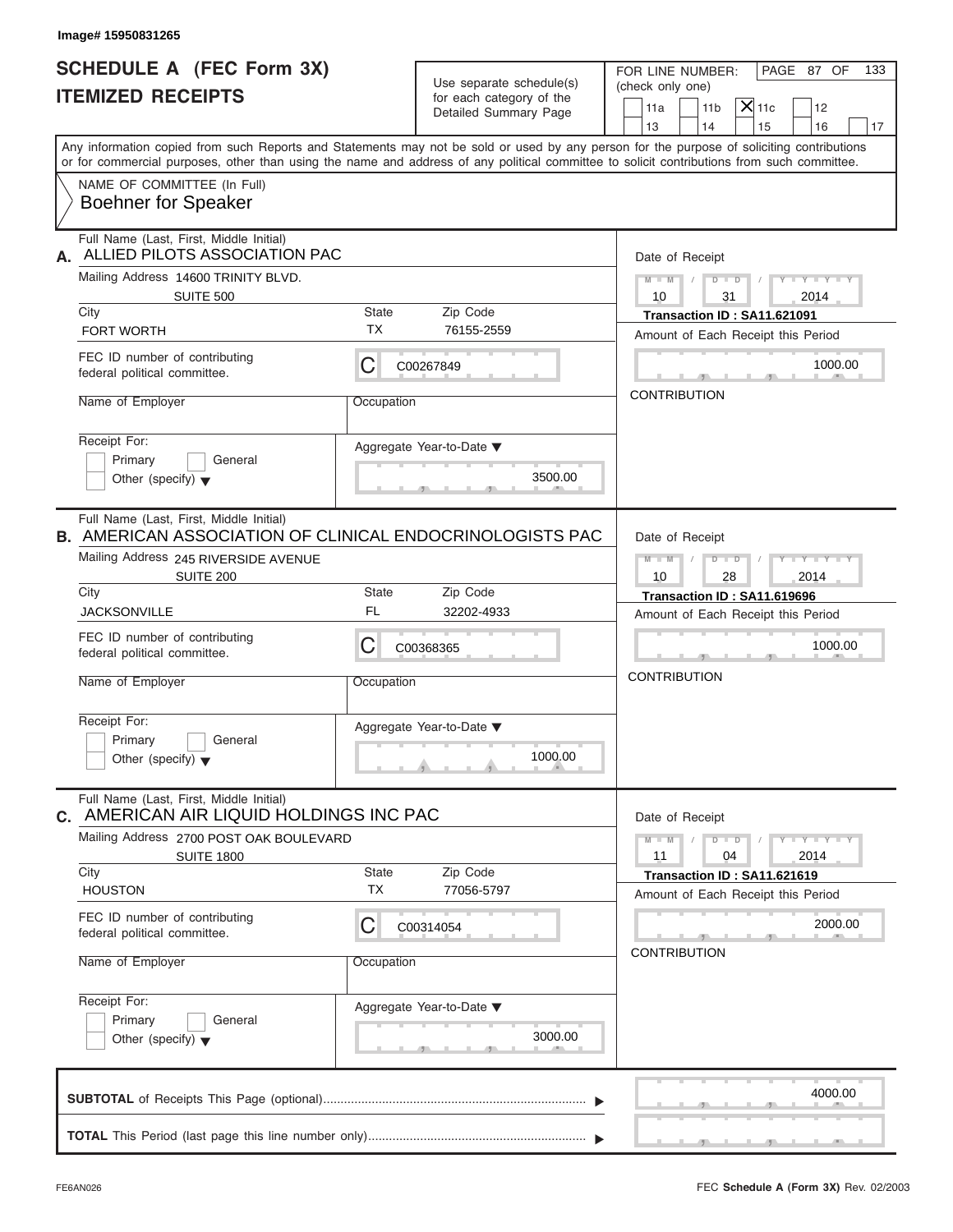| Image# 15950831266                                                                         |             |                                                      |                                                                                                                                                                                                                                                                                         |
|--------------------------------------------------------------------------------------------|-------------|------------------------------------------------------|-----------------------------------------------------------------------------------------------------------------------------------------------------------------------------------------------------------------------------------------------------------------------------------------|
| <b>SCHEDULE A (FEC Form 3X)</b><br><b>ITEMIZED RECEIPTS</b>                                |             | Use separate schedule(s)<br>for each category of the | PAGE 88 OF<br>FOR LINE NUMBER:<br>133<br>(check only one)<br>$X$ 11c                                                                                                                                                                                                                    |
|                                                                                            |             | Detailed Summary Page                                | 11a<br>11 <sub>b</sub><br>12<br>13<br>14<br>15<br>16<br>17                                                                                                                                                                                                                              |
|                                                                                            |             |                                                      | Any information copied from such Reports and Statements may not be sold or used by any person for the purpose of soliciting contributions<br>or for commercial purposes, other than using the name and address of any political committee to solicit contributions from such committee. |
| NAME OF COMMITTEE (In Full)<br><b>Boehner for Speaker</b>                                  |             |                                                      |                                                                                                                                                                                                                                                                                         |
| Full Name (Last, First, Middle Initial)<br>AT&T FEDERAL PAC<br>А.                          |             |                                                      | Date of Receipt                                                                                                                                                                                                                                                                         |
| Mailing Address 32 AVENUE OF THE AMERICAS                                                  |             |                                                      | $M - M$ /<br>$D$ $\Box$ $D$<br>$Y - Y - Y - Y - Y$<br>$\sqrt{ }$<br>10<br>31<br>2014                                                                                                                                                                                                    |
| City                                                                                       | State       | Zip Code                                             | Transaction ID: SA11.621090                                                                                                                                                                                                                                                             |
| <b>NEW YORK</b>                                                                            | <b>NY</b>   | 10013-2473                                           | Amount of Each Receipt this Period                                                                                                                                                                                                                                                      |
| FEC ID number of contributing<br>federal political committee.                              | С           | C00109017                                            | 5000.00                                                                                                                                                                                                                                                                                 |
| Name of Employer                                                                           | Occupation  |                                                      | <b>CONTRIBUTION</b>                                                                                                                                                                                                                                                                     |
| Receipt For:<br>Primary<br>General<br>Other (specify) $\blacktriangledown$                 |             | Aggregate Year-to-Date ▼<br>10000.00                 |                                                                                                                                                                                                                                                                                         |
| Full Name (Last, First, Middle Initial)<br><b>B.</b> AUTONATION PAC                        |             |                                                      | Date of Receipt                                                                                                                                                                                                                                                                         |
| Mailing Address 200 SW 1ST AVENUE                                                          |             |                                                      | Y T Y T Y T<br>$M - M$<br>$D - D$                                                                                                                                                                                                                                                       |
| City                                                                                       | State       | Zip Code                                             | 10<br>28<br>2014<br>Transaction ID: SA11.619697                                                                                                                                                                                                                                         |
| <b>FORT LAUDERDALE</b>                                                                     | <b>FL</b>   | 33301-1875                                           | Amount of Each Receipt this Period                                                                                                                                                                                                                                                      |
| FEC ID number of contributing<br>federal political committee.                              | С           | C00330514                                            | 5000.00                                                                                                                                                                                                                                                                                 |
| Name of Employer                                                                           | Occupation  |                                                      | <b>CONTRIBUTION</b>                                                                                                                                                                                                                                                                     |
| Receipt For:<br>Primary<br>General<br>Other (specify) $\blacktriangledown$                 |             | Aggregate Year-to-Date ▼<br>5000.00                  |                                                                                                                                                                                                                                                                                         |
| Full Name (Last, First, Middle Initial)<br>C. BAKER & HOSTETLER POLITICAL ACTION COMMITTEE |             |                                                      | Date of Receipt                                                                                                                                                                                                                                                                         |
| Mailing Address 1050 CONNECTICUT AVENUE NW<br><b>SUITE 1100</b>                            |             |                                                      | $Y = Y = Y + Y$<br>$M - M$<br>$D$ $\Box$ $D$<br>2014<br>10<br>28                                                                                                                                                                                                                        |
| City<br><b>WASHINGTON</b>                                                                  | State<br>DC | Zip Code<br>20036-5318                               | Transaction ID: SA11.619699                                                                                                                                                                                                                                                             |
| FEC ID number of contributing<br>federal political committee.                              | С           | C00174227                                            | Amount of Each Receipt this Period<br>5000.00                                                                                                                                                                                                                                           |
| Name of Employer                                                                           | Occupation  |                                                      | <b>CONTRIBUTION</b>                                                                                                                                                                                                                                                                     |
| Receipt For:<br>Primary<br>General<br>Other (specify) $\blacktriangledown$                 |             | Aggregate Year-to-Date ▼<br>5000.00                  |                                                                                                                                                                                                                                                                                         |
|                                                                                            |             |                                                      | 15000.00                                                                                                                                                                                                                                                                                |
|                                                                                            |             |                                                      |                                                                                                                                                                                                                                                                                         |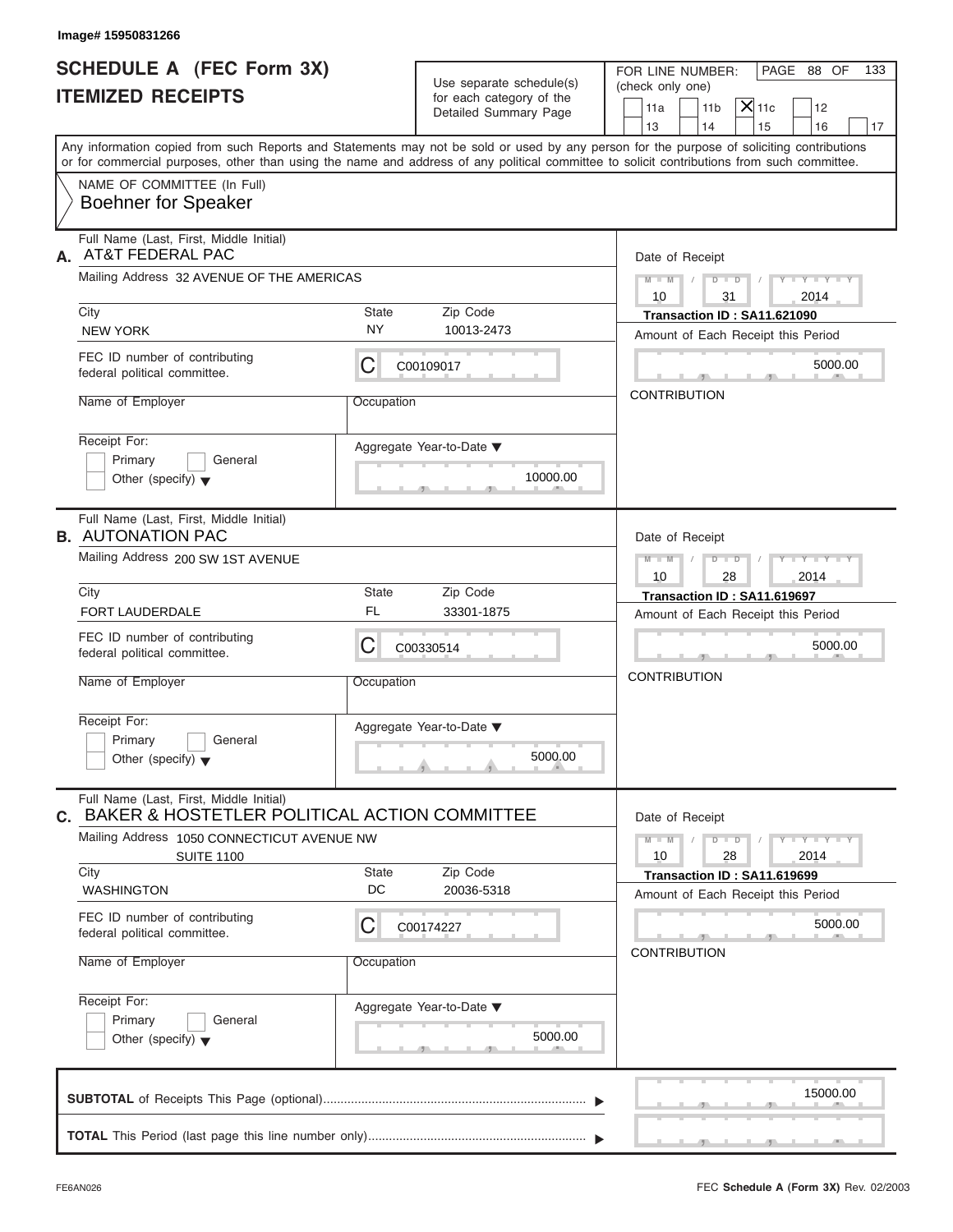| Image# 15950831267<br><b>SCHEDULE A (FEC Form 3X)</b><br><b>ITEMIZED RECEIPTS</b>                                                                                                                       |                              | Use separate schedule(s)<br>for each category of the<br>Detailed Summary Page | PAGE 89 OF<br>FOR LINE NUMBER:<br>133<br>(check only one)<br>$X$ 11c<br>11 <sub>b</sub><br>11a<br>12                                                                    |
|---------------------------------------------------------------------------------------------------------------------------------------------------------------------------------------------------------|------------------------------|-------------------------------------------------------------------------------|-------------------------------------------------------------------------------------------------------------------------------------------------------------------------|
|                                                                                                                                                                                                         |                              |                                                                               | 14<br>13<br>15<br>16<br>17<br>Any information copied from such Reports and Statements may not be sold or used by any person for the purpose of soliciting contributions |
| or for commercial purposes, other than using the name and address of any political committee to solicit contributions from such committee.<br>NAME OF COMMITTEE (In Full)<br><b>Boehner for Speaker</b> |                              |                                                                               |                                                                                                                                                                         |
| Full Name (Last, First, Middle Initial)<br><b>BRACEPAC</b><br>А.<br>Mailing Address 2000 K STREET NW<br>SUITE 500                                                                                       |                              |                                                                               | Date of Receipt<br>$D$ $D$<br>$Y - Y - Y - Y - Y$<br>$M - M$ /<br>04<br>2014<br>11                                                                                      |
| City                                                                                                                                                                                                    | State<br>DC                  | Zip Code                                                                      | Transaction ID: SA11.621618                                                                                                                                             |
| <b>WASHINGTON</b><br>FEC ID number of contributing<br>federal political committee.                                                                                                                      | С                            | 20006-1809<br>C00021295                                                       | Amount of Each Receipt this Period<br>3500.00                                                                                                                           |
| Name of Employer<br>Receipt For:<br>Primary<br>General<br>Other (specify) $\blacktriangledown$                                                                                                          | Occupation                   | Aggregate Year-to-Date ▼<br>3500.00                                           | <b>CONTRIBUTION</b>                                                                                                                                                     |
| Full Name (Last, First, Middle Initial)<br><b>B. CNL FINANCIAL GROUP INC POLITICAL ACTION COMMITTEE</b><br>Mailing Address 450 S ORANGE AVENUE<br><b>SUITE 1400</b><br>City                             | State                        | Zip Code                                                                      | Date of Receipt<br>$M - M$<br>$D - I - D$<br>Y TYTTYTTY<br>10<br>28<br>2014<br>Transaction ID: SA11.619693                                                              |
| <b>ORLANDO</b><br>FEC ID number of contributing<br>federal political committee.<br>Name of Employer                                                                                                     | <b>FL</b><br>С<br>Occupation | 32801-3358<br>C00454314                                                       | Amount of Each Receipt this Period<br>2000.00<br><b>CONTRIBUTION</b>                                                                                                    |
| Receipt For:<br>Primary<br>General<br>Other (specify) $\blacktriangledown$                                                                                                                              |                              | Aggregate Year-to-Date ▼<br>2000.00                                           |                                                                                                                                                                         |
| Full Name (Last, First, Middle Initial)<br><b>C. COHNREZNICK PAC</b>                                                                                                                                    |                              |                                                                               | Date of Receipt                                                                                                                                                         |
| Mailing Address 7501 WISCONSIN AVENUE<br>SUITE 400E<br>City                                                                                                                                             | <b>State</b>                 | Zip Code                                                                      | $Y = Y = Y + Y$<br>$M - M$<br>$D$ $\Box$ $D$<br>10<br>21<br>2014<br>Transaction ID: SA11.618622                                                                         |
| <b>BETHESDA</b><br>FEC ID number of contributing                                                                                                                                                        | <b>MD</b>                    | 20814-6583                                                                    | Amount of Each Receipt this Period                                                                                                                                      |
| federal political committee.<br>Name of Employer                                                                                                                                                        | С<br>Occupation              | C00547216                                                                     | 5000.00<br><b>CONTRIBUTION</b>                                                                                                                                          |
| Receipt For:<br>Primary<br>General<br>Other (specify) $\blacktriangledown$                                                                                                                              |                              | Aggregate Year-to-Date ▼<br>10000.00                                          |                                                                                                                                                                         |
|                                                                                                                                                                                                         |                              |                                                                               | 10500.00                                                                                                                                                                |
|                                                                                                                                                                                                         |                              |                                                                               |                                                                                                                                                                         |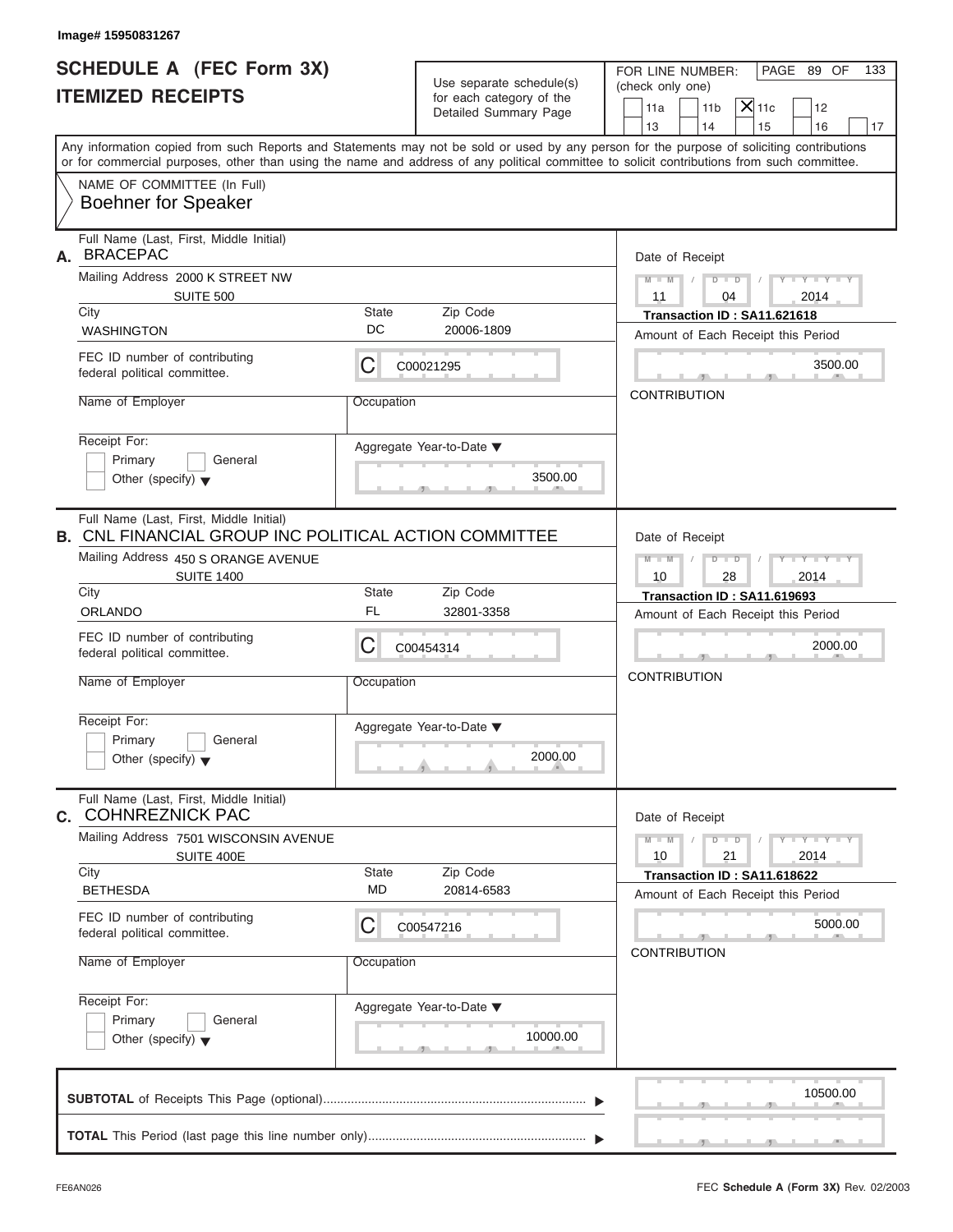| Image# 15950831268                                                                                                                         |                    |                                                                               |                                                                                                                                               |
|--------------------------------------------------------------------------------------------------------------------------------------------|--------------------|-------------------------------------------------------------------------------|-----------------------------------------------------------------------------------------------------------------------------------------------|
| <b>SCHEDULE A (FEC Form 3X)</b><br><b>ITEMIZED RECEIPTS</b>                                                                                |                    | Use separate schedule(s)<br>for each category of the<br>Detailed Summary Page | PAGE 90 OF<br>FOR LINE NUMBER:<br>133<br>(check only one)<br>$ \mathsf{X} $ 11c<br>11 <sub>b</sub><br>11a<br>12<br>13<br>14<br>15<br>16<br>17 |
| or for commercial purposes, other than using the name and address of any political committee to solicit contributions from such committee. |                    |                                                                               | Any information copied from such Reports and Statements may not be sold or used by any person for the purpose of soliciting contributions     |
| NAME OF COMMITTEE (In Full)<br><b>Boehner for Speaker</b>                                                                                  |                    |                                                                               |                                                                                                                                               |
| Full Name (Last, First, Middle Initial)<br>CONCRETE REINFORCING STEEL INSTITUTE PAC<br>А.                                                  |                    |                                                                               | Date of Receipt                                                                                                                               |
| Mailing Address 933 NORTH PLUM GOVE ROAD                                                                                                   |                    |                                                                               | $D$ $\Box$ $D$<br>$M - M$ /<br>$Y - Y - Y - Y - Y$<br>$\sqrt{2}$<br>11<br>24<br>2014                                                          |
| City                                                                                                                                       | <b>State</b>       | Zip Code                                                                      | Transaction ID: SA11.622091                                                                                                                   |
| <b>SCHAUMBURG</b>                                                                                                                          | IL                 | 60173-4767                                                                    | Amount of Each Receipt this Period                                                                                                            |
| FEC ID number of contributing<br>federal political committee.                                                                              | С                  | C00565614                                                                     | 1000.00                                                                                                                                       |
| Name of Employer                                                                                                                           | Occupation         |                                                                               | <b>CONTRIBUTION</b>                                                                                                                           |
| Receipt For:<br>Primary<br>General<br>Other (specify) $\blacktriangledown$                                                                 |                    | Aggregate Year-to-Date ▼<br>1000.00                                           |                                                                                                                                               |
| Full Name (Last, First, Middle Initial)<br><b>B. DELTA AIR LINES PAC</b>                                                                   |                    |                                                                               | Date of Receipt                                                                                                                               |
| Mailing Address 1212 NEW YORK AVENUE NW<br><b>SUITE 200</b>                                                                                |                    |                                                                               | $D - I$<br>$Y - Y - Y - Y - Y$<br>$M - M$<br>10<br>21<br>2014                                                                                 |
| City                                                                                                                                       | <b>State</b>       | Zip Code                                                                      | Transaction ID: SA11.618619                                                                                                                   |
| <b>WASHINGTON</b>                                                                                                                          | DC                 | 20005-6609                                                                    | Amount of Each Receipt this Period                                                                                                            |
| FEC ID number of contributing<br>federal political committee.                                                                              | С                  | C00104802                                                                     | 10000.00                                                                                                                                      |
| Name of Employer                                                                                                                           | Occupation         |                                                                               | <b>CONTRIBUTION</b>                                                                                                                           |
| Receipt For:<br>Primary<br>General<br>Other (specify) $\blacktriangledown$                                                                 |                    | Aggregate Year-to-Date ▼<br>10000.00                                          |                                                                                                                                               |
| Full Name (Last, First, Middle Initial)<br>DIRECT SUPPLY INC. PARTNERS PAC (DSI PARTNERS PAC)<br>С.                                        |                    |                                                                               | Date of Receipt                                                                                                                               |
| Mailing Address 6767 N INDUSTRIAL ROAD                                                                                                     |                    |                                                                               | $M - M$<br>$D$ $\Box$ $D$<br>$Y - Y - Y - Y - Y$<br>10<br>21<br>2014                                                                          |
| City<br>MILWAUKEE                                                                                                                          | <b>State</b><br>WI | Zip Code<br>53223-5815                                                        | Transaction ID: SA11.618621<br>Amount of Each Receipt this Period                                                                             |
| FEC ID number of contributing<br>federal political committee.                                                                              | С                  | C00409516                                                                     | 10000.00<br><b>CONTRIBUTION</b>                                                                                                               |
| Name of Employer                                                                                                                           | Occupation         |                                                                               |                                                                                                                                               |
| Receipt For:<br>Primary<br>General<br>Other (specify) $\blacktriangledown$                                                                 |                    | Aggregate Year-to-Date ▼<br>30000.00                                          |                                                                                                                                               |
|                                                                                                                                            |                    |                                                                               | 21000.00                                                                                                                                      |
|                                                                                                                                            |                    |                                                                               |                                                                                                                                               |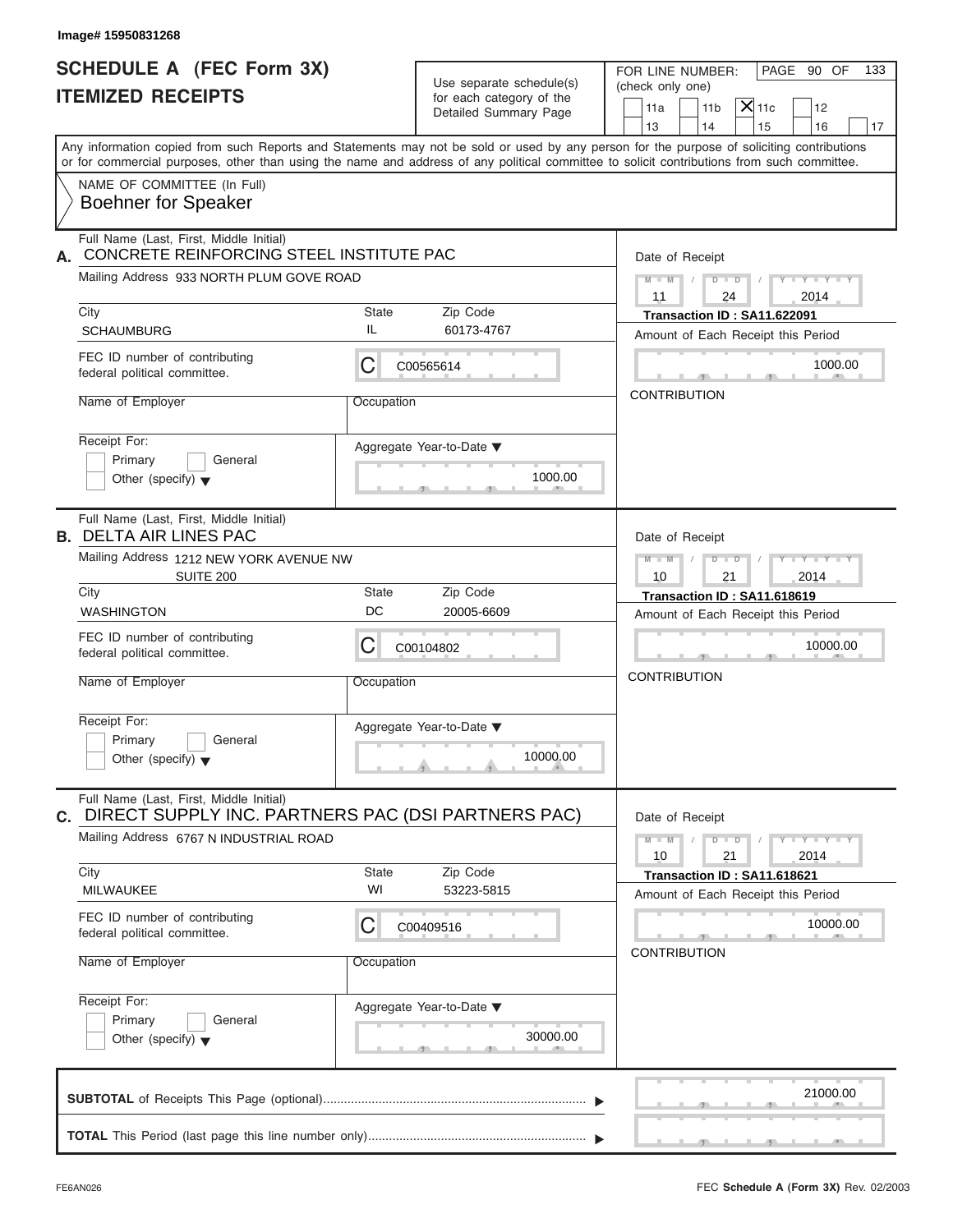| Image# 15950831269                                                                                 |                           |                                                                               |                                                                                                                                                                         |
|----------------------------------------------------------------------------------------------------|---------------------------|-------------------------------------------------------------------------------|-------------------------------------------------------------------------------------------------------------------------------------------------------------------------|
| <b>SCHEDULE A (FEC Form 3X)</b><br><b>ITEMIZED RECEIPTS</b>                                        |                           | Use separate schedule(s)<br>for each category of the<br>Detailed Summary Page | PAGE 91 OF<br>FOR LINE NUMBER:<br>133<br>(check only one)<br>$ \mathsf{X} $ 11c<br>11 <sub>b</sub><br>11a<br>12                                                         |
|                                                                                                    |                           |                                                                               | 13<br>14<br>15<br>16<br>17<br>Any information copied from such Reports and Statements may not be sold or used by any person for the purpose of soliciting contributions |
| NAME OF COMMITTEE (In Full)<br><b>Boehner for Speaker</b>                                          |                           |                                                                               | or for commercial purposes, other than using the name and address of any political committee to solicit contributions from such committee.                              |
|                                                                                                    |                           |                                                                               |                                                                                                                                                                         |
| Full Name (Last, First, Middle Initial)<br>ELECTRICAL CONTRACTORS POLITICAL ACTION COMMITTEE<br>А. |                           |                                                                               | Date of Receipt                                                                                                                                                         |
| Mailing Address 3 BETHESDA METRO CENTER                                                            |                           |                                                                               | $D$ $D$<br>$M - M$ /<br>$Y - Y - Y - Y - Y$<br>$\sqrt{2}$                                                                                                               |
| <b>SUITE 1100</b>                                                                                  |                           |                                                                               | 10<br>24<br>2014                                                                                                                                                        |
| City<br><b>BETHESDA</b>                                                                            | <b>State</b><br><b>MD</b> | Zip Code<br>20814-6302                                                        | Transaction ID: SA11.619266                                                                                                                                             |
|                                                                                                    |                           |                                                                               | Amount of Each Receipt this Period                                                                                                                                      |
| FEC ID number of contributing<br>federal political committee.                                      | С                         | C00113811                                                                     | 5000.00                                                                                                                                                                 |
| Name of Employer                                                                                   | Occupation                |                                                                               | <b>CONTRIBUTION</b>                                                                                                                                                     |
| Receipt For:<br>Primary<br>General<br>Other (specify) $\blacktriangledown$                         |                           | Aggregate Year-to-Date $\blacktriangledown$<br>10000.00                       |                                                                                                                                                                         |
| Full Name (Last, First, Middle Initial)<br><b>B. FIFTH THIRD BANCORP PAC</b>                       |                           |                                                                               | Date of Receipt                                                                                                                                                         |
| Mailing Address 550 EAST WALNUT STREET                                                             |                           |                                                                               | $D - I$<br>$Y = Y = Y' - Y'$<br>$M - M$<br>$\sqrt{ }$<br>11<br>24<br>2014                                                                                               |
| City<br><b>COLUMBUS</b>                                                                            | <b>State</b><br>OH        | Zip Code<br>43215-5323                                                        | Transaction ID: SA11.622075                                                                                                                                             |
|                                                                                                    |                           |                                                                               | Amount of Each Receipt this Period                                                                                                                                      |
| FEC ID number of contributing<br>federal political committee.                                      | С                         | C00290502                                                                     | 5000.00                                                                                                                                                                 |
| Name of Employer                                                                                   | Occupation                |                                                                               | <b>CONTRIBUTION</b>                                                                                                                                                     |
| Receipt For:<br>Primary<br>General<br>Other (specify) $\blacktriangledown$                         |                           | Aggregate Year-to-Date ▼<br>10000.00                                          |                                                                                                                                                                         |
| Full Name (Last, First, Middle Initial)<br><b>FLUOR CORPORATION PAC</b><br>С.                      |                           |                                                                               | Date of Receipt                                                                                                                                                         |
| Mailing Address 403 EAST CAPITOL STREET                                                            |                           |                                                                               | $Y - Y - Y - Y - Y$<br>$M - M$<br>$D$ $\Box$ $D$<br>2014<br>10<br>21                                                                                                    |
| City<br><b>WASHINGTON</b>                                                                          | State<br>DC               | Zip Code<br>20003-3810                                                        | Transaction ID: SA11.618618<br>Amount of Each Receipt this Period                                                                                                       |
| FEC ID number of contributing<br>federal political committee.                                      | С                         | C00034132                                                                     | 5000.00                                                                                                                                                                 |
| Name of Employer                                                                                   | Occupation                |                                                                               | <b>CONTRIBUTION</b>                                                                                                                                                     |
| Receipt For:<br>Primary<br>General<br>Other (specify) $\blacktriangledown$                         |                           | Aggregate Year-to-Date ▼<br>15000.00                                          |                                                                                                                                                                         |
|                                                                                                    |                           |                                                                               | 15000.00                                                                                                                                                                |
|                                                                                                    |                           |                                                                               |                                                                                                                                                                         |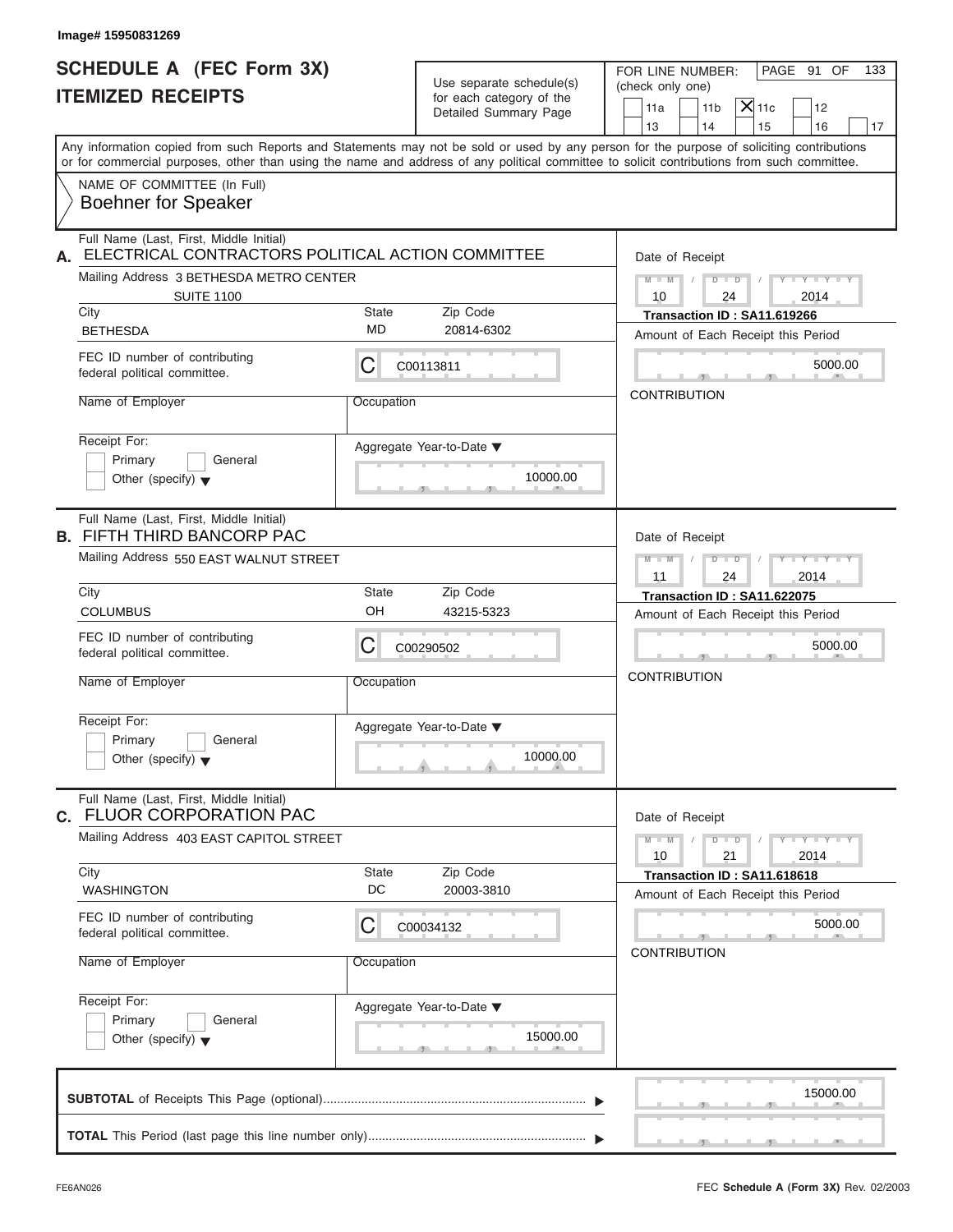| <b>SCHEDULE A (FEC Form 3X)</b><br><b>ITEMIZED RECEIPTS</b>                        |                    | Use separate schedule(s)<br>for each category of the<br>Detailed Summary Page | PAGE 92 OF<br>FOR LINE NUMBER:<br>133<br>(check only one)<br>$X$ 11c<br>11 <sub>b</sub><br>11a<br>12<br>14<br>13<br>15<br>16                                                                                                                                                            |
|------------------------------------------------------------------------------------|--------------------|-------------------------------------------------------------------------------|-----------------------------------------------------------------------------------------------------------------------------------------------------------------------------------------------------------------------------------------------------------------------------------------|
|                                                                                    |                    |                                                                               | Any information copied from such Reports and Statements may not be sold or used by any person for the purpose of soliciting contributions<br>or for commercial purposes, other than using the name and address of any political committee to solicit contributions from such committee. |
| NAME OF COMMITTEE (In Full)<br><b>Boehner for Speaker</b>                          |                    |                                                                               |                                                                                                                                                                                                                                                                                         |
| Full Name (Last, First, Middle Initial)<br><b>GRAYROBINSON PAC</b><br>А.           |                    |                                                                               | Date of Receipt                                                                                                                                                                                                                                                                         |
| Mailing Address 301 EAST PINE STREET                                               |                    |                                                                               | $D$ $D$<br>$Y - Y - Y - Y - Y$<br>$M - M$ /                                                                                                                                                                                                                                             |
| <b>SUITE 1400</b><br>City                                                          | State              | Zip Code                                                                      | 10<br>28<br>2014<br>Transaction ID: SA11.619698                                                                                                                                                                                                                                         |
| ORLANDO                                                                            | FL                 | 32801-2741                                                                    | Amount of Each Receipt this Period                                                                                                                                                                                                                                                      |
| FEC ID number of contributing<br>federal political committee.                      | С                  | C00224790                                                                     | 1000.00                                                                                                                                                                                                                                                                                 |
| Name of Employer                                                                   | Occupation         |                                                                               | <b>CONTRIBUTION</b>                                                                                                                                                                                                                                                                     |
| Receipt For:<br>Primary<br>General<br>Other (specify) $\blacktriangledown$         |                    | Aggregate Year-to-Date ▼<br>1000.00                                           |                                                                                                                                                                                                                                                                                         |
| Full Name (Last, First, Middle Initial)<br><b>B. HCA INC. GOOD GOVERNMENT FUND</b> |                    |                                                                               | Date of Receipt                                                                                                                                                                                                                                                                         |
| Mailing Address ONE PARK PLAZA<br>PO BOX 550                                       |                    |                                                                               | $M$ $M$<br>$D - I - D$<br>$Y - Y - Y - Y - Y$<br>10<br>21<br>2014                                                                                                                                                                                                                       |
| City                                                                               | State              | Zip Code                                                                      | Transaction ID: SA11.618620                                                                                                                                                                                                                                                             |
| <b>NASHVILLE</b>                                                                   | <b>TN</b>          | 37203-6527                                                                    | Amount of Each Receipt this Period                                                                                                                                                                                                                                                      |
| FEC ID number of contributing<br>federal political committee.                      | С                  | C00067231                                                                     | 5000.00                                                                                                                                                                                                                                                                                 |
| Name of Employer                                                                   | Occupation         |                                                                               | <b>CONTRIBUTION</b>                                                                                                                                                                                                                                                                     |
| Receipt For:<br>Primary<br>General<br>Other (specify) $\blacktriangledown$         |                    | Aggregate Year-to-Date ▼<br>5000.00                                           |                                                                                                                                                                                                                                                                                         |
| Full Name (Last, First, Middle Initial)<br>MCGUIRE WOODS LLP PAC<br>С.             |                    |                                                                               | Date of Receipt                                                                                                                                                                                                                                                                         |
| Mailing Address 901 E CARY STREET                                                  |                    |                                                                               | $Y = Y = Y$<br>$M - M$<br>$D - D$<br>2014<br>10<br>28                                                                                                                                                                                                                                   |
| City<br><b>RICHMOND</b>                                                            | <b>State</b><br>VA | Zip Code<br>23219-4063                                                        | Transaction ID: SA11.619692                                                                                                                                                                                                                                                             |
| FEC ID number of contributing<br>federal political committee.                      | С                  | C00225342                                                                     | Amount of Each Receipt this Period<br>5000.00                                                                                                                                                                                                                                           |
| Name of Employer                                                                   | Occupation         |                                                                               | <b>CONTRIBUTION</b>                                                                                                                                                                                                                                                                     |
| Receipt For:<br>Primary<br>General<br>Other (specify) $\blacktriangledown$         |                    | Aggregate Year-to-Date ▼<br>17000.00                                          |                                                                                                                                                                                                                                                                                         |
|                                                                                    |                    |                                                                               | 11000.00                                                                                                                                                                                                                                                                                |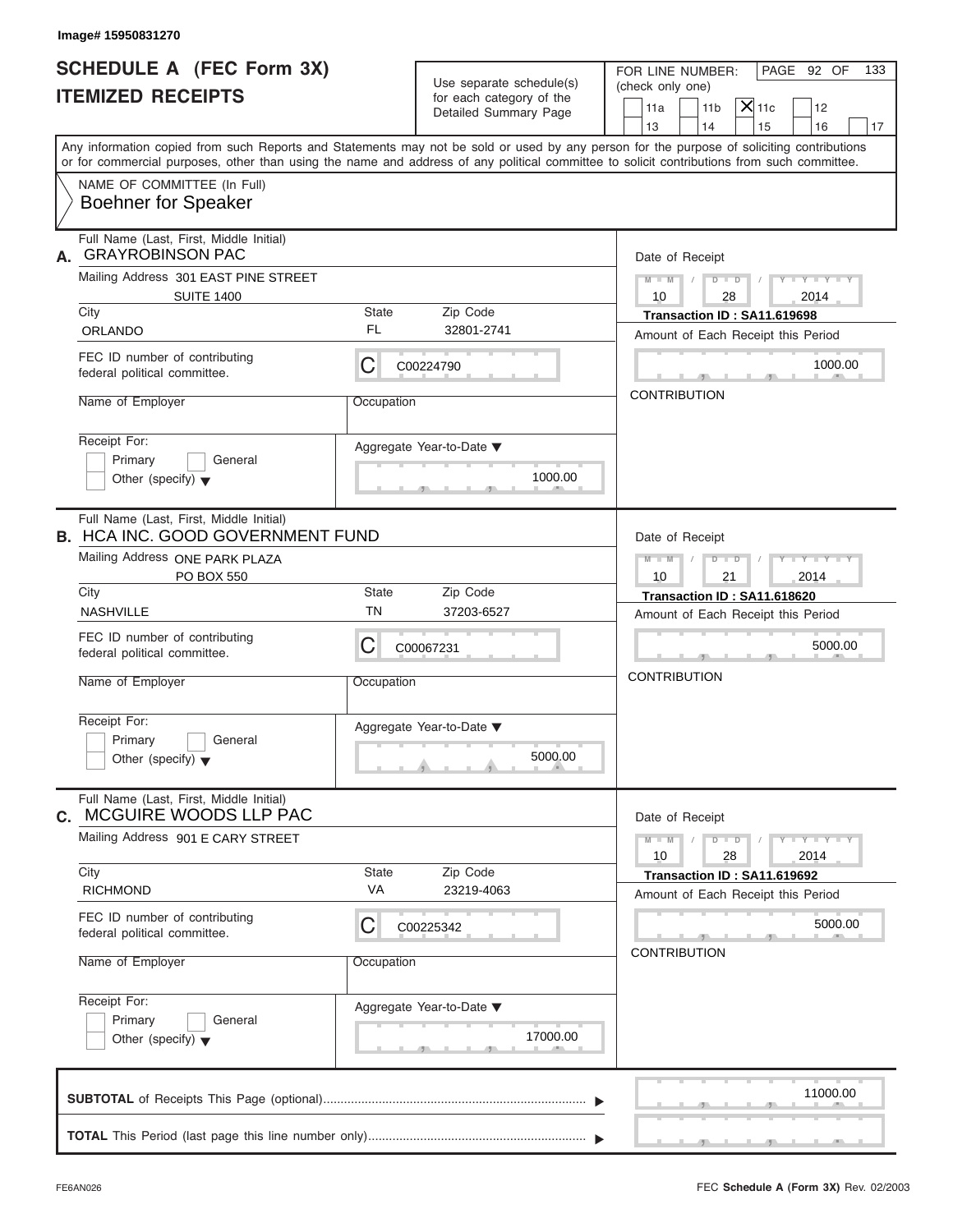| Image# 15950831271                                                                                          |                    |                                                                               |                                                                                                                                                                                                                                                                                         |
|-------------------------------------------------------------------------------------------------------------|--------------------|-------------------------------------------------------------------------------|-----------------------------------------------------------------------------------------------------------------------------------------------------------------------------------------------------------------------------------------------------------------------------------------|
| <b>SCHEDULE A (FEC Form 3X)</b><br><b>ITEMIZED RECEIPTS</b>                                                 |                    | Use separate schedule(s)<br>for each category of the<br>Detailed Summary Page | PAGE 93 OF<br>FOR LINE NUMBER:<br>133<br>(check only one)<br>$ \mathsf{X} $ 11c<br>11 <sub>b</sub><br>11a<br>12<br>13<br>14<br>15<br>16<br>17                                                                                                                                           |
|                                                                                                             |                    |                                                                               | Any information copied from such Reports and Statements may not be sold or used by any person for the purpose of soliciting contributions<br>or for commercial purposes, other than using the name and address of any political committee to solicit contributions from such committee. |
| NAME OF COMMITTEE (In Full)<br><b>Boehner for Speaker</b>                                                   |                    |                                                                               |                                                                                                                                                                                                                                                                                         |
| Full Name (Last, First, Middle Initial)<br>OLDCASTLE MATERIALS, INC. PAC<br>А.                              |                    |                                                                               | Date of Receipt                                                                                                                                                                                                                                                                         |
| Mailing Address 101 CONSTITUTION AVENUE NW<br>SUITE 600                                                     |                    |                                                                               | $D$ $D$ $/$<br>$Y - Y - Y - Y - Y$<br>$M - M$ /<br>10<br>21<br>2014                                                                                                                                                                                                                     |
| City<br><b>WASHINGTON</b>                                                                                   | State<br>DC        | Zip Code<br>20001-2133                                                        | Transaction ID: SA11.618617<br>Amount of Each Receipt this Period                                                                                                                                                                                                                       |
| FEC ID number of contributing<br>federal political committee.                                               | С                  | C00346353                                                                     | 5000.00                                                                                                                                                                                                                                                                                 |
| Name of Employer                                                                                            | Occupation         |                                                                               | <b>CONTRIBUTION</b>                                                                                                                                                                                                                                                                     |
| Receipt For:<br>Primary<br>General<br>Other (specify) $\bullet$                                             |                    | Aggregate Year-to-Date ▼<br>10000.00                                          |                                                                                                                                                                                                                                                                                         |
| Full Name (Last, First, Middle Initial)<br><b>B. PGA TOUR INC POLITICAL ACTION COMMITTEE (PGA TOUR PAC)</b> |                    |                                                                               | Date of Receipt                                                                                                                                                                                                                                                                         |
| Mailing Address 112 PGA BLVD                                                                                |                    |                                                                               | $M = M - 1$<br>$D - I - D$<br>$Y = Y = Y' - Y'$<br>$\sqrt{2}$<br>10<br>28<br>2014                                                                                                                                                                                                       |
| City<br>PONTE VEDRA BEACH                                                                                   | State<br>FL        | Zip Code<br>32082                                                             | Transaction ID: SA11.619761<br>Amount of Each Receipt this Period                                                                                                                                                                                                                       |
| FEC ID number of contributing<br>federal political committee.                                               | С                  | C00196428                                                                     | 10000.00                                                                                                                                                                                                                                                                                |
| Name of Employer                                                                                            | Occupation         |                                                                               | <b>CONTRIBUTION</b>                                                                                                                                                                                                                                                                     |
| Receipt For:<br>Primary<br>General<br>Other (specify) $\blacktriangledown$                                  |                    | Aggregate Year-to-Date ▼<br>10000.00                                          |                                                                                                                                                                                                                                                                                         |
| Full Name (Last, First, Middle Initial)<br>C. PROMOTING OUR REPUBLICAN TEAM PAC                             |                    |                                                                               | Date of Receipt                                                                                                                                                                                                                                                                         |
| Mailing Address 8331 LITTLE HARBOR DR                                                                       |                    |                                                                               | $Y - Y - Y - Y - Y$<br>$M - M$<br>$D$ $\Box$ $D$<br>24<br>2014<br>10                                                                                                                                                                                                                    |
| City<br><b>CINCINNATI</b>                                                                                   | <b>State</b><br>OH | Zip Code<br>45244-2768                                                        | Transaction ID: SA11.619268<br>Amount of Each Receipt this Period                                                                                                                                                                                                                       |
| FEC ID number of contributing<br>federal political committee.                                               | С                  | C00440032                                                                     | 5000.00<br><b>CONTRIBUTION</b>                                                                                                                                                                                                                                                          |
| Name of Employer                                                                                            | Occupation         |                                                                               |                                                                                                                                                                                                                                                                                         |
| Receipt For:<br>Primary<br>General<br>Other (specify) $\blacktriangledown$                                  |                    | Aggregate Year-to-Date ▼<br>5000.00                                           |                                                                                                                                                                                                                                                                                         |
|                                                                                                             |                    |                                                                               | 20000.00                                                                                                                                                                                                                                                                                |
|                                                                                                             |                    |                                                                               |                                                                                                                                                                                                                                                                                         |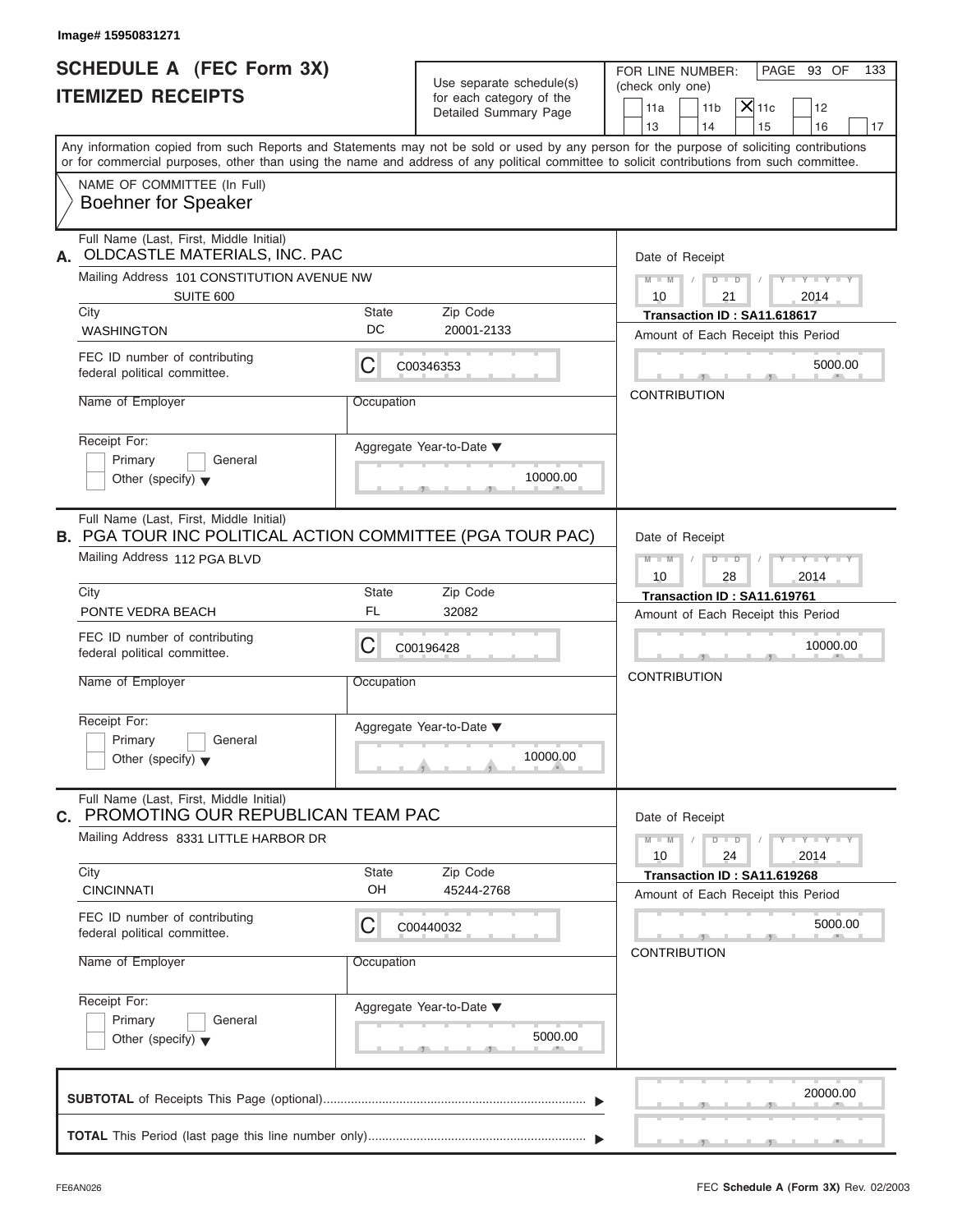| Image# 15950831272                                                                                     |             |                          |                                                                                                                                            |  |  |  |
|--------------------------------------------------------------------------------------------------------|-------------|--------------------------|--------------------------------------------------------------------------------------------------------------------------------------------|--|--|--|
| <b>SCHEDULE A (FEC Form 3X)</b><br><b>ITEMIZED RECEIPTS</b>                                            |             | Use separate schedule(s) | PAGE 94 OF<br>FOR LINE NUMBER:<br>133<br>(check only one)                                                                                  |  |  |  |
|                                                                                                        |             | for each category of the | $X$ 11c                                                                                                                                    |  |  |  |
|                                                                                                        |             | Detailed Summary Page    | 11 <sub>b</sub><br>11a<br>12<br>14<br>13<br>15<br>16<br>17                                                                                 |  |  |  |
|                                                                                                        |             |                          | Any information copied from such Reports and Statements may not be sold or used by any person for the purpose of soliciting contributions  |  |  |  |
|                                                                                                        |             |                          | or for commercial purposes, other than using the name and address of any political committee to solicit contributions from such committee. |  |  |  |
| NAME OF COMMITTEE (In Full)<br><b>Boehner for Speaker</b>                                              |             |                          |                                                                                                                                            |  |  |  |
| Full Name (Last, First, Middle Initial)<br>RAYONIER ADVANCED MATERIALS, INC. GOOD GOVERNMENT COMMITTEE |             |                          | Date of Receipt                                                                                                                            |  |  |  |
| Mailing Address 1301 RIVERPLACE BOULEVARD                                                              |             |                          | $D$ $D$<br>$Y - Y - Y - Y - Y$<br>$M - M$                                                                                                  |  |  |  |
| <b>SUITE 2300</b>                                                                                      |             |                          | 10<br>21<br>2014                                                                                                                           |  |  |  |
| City<br><b>JACKSONVILLE</b>                                                                            | State<br>FL | Zip Code<br>32207-9062   | Transaction ID: SA11.618624<br>Amount of Each Receipt this Period                                                                          |  |  |  |
| FEC ID number of contributing                                                                          |             |                          |                                                                                                                                            |  |  |  |
| federal political committee.                                                                           | С           | C00566760                | 2000.00                                                                                                                                    |  |  |  |
| Name of Employer                                                                                       | Occupation  |                          | <b>CONTRIBUTION</b>                                                                                                                        |  |  |  |
| Receipt For:                                                                                           |             |                          |                                                                                                                                            |  |  |  |
| Primary<br>General                                                                                     |             | Aggregate Year-to-Date ▼ |                                                                                                                                            |  |  |  |
| Other (specify) $\blacktriangledown$                                                                   |             | 2000.00                  |                                                                                                                                            |  |  |  |
| Full Name (Last, First, Middle Initial)                                                                |             |                          |                                                                                                                                            |  |  |  |
| <b>B. RIO TINTO AMERICA INC. PAC</b>                                                                   |             |                          | Date of Receipt                                                                                                                            |  |  |  |
| Mailing Address 4700 DAY BREAK PARKWAY                                                                 |             |                          | $M$ $M$<br>$D - I - D$<br>Y TYTTYTTY<br>10<br>28<br>2014                                                                                   |  |  |  |
| City                                                                                                   | State       | Zip Code                 | Transaction ID: SA11.619695                                                                                                                |  |  |  |
| SOUTH JORDAN                                                                                           | UT          | 84095-5120               | Amount of Each Receipt this Period                                                                                                         |  |  |  |
| FEC ID number of contributing<br>federal political committee.                                          | С           | C00243675                | 1000.00                                                                                                                                    |  |  |  |
| Name of Employer                                                                                       | Occupation  |                          | <b>CONTRIBUTION</b>                                                                                                                        |  |  |  |
| Receipt For:                                                                                           |             | Aggregate Year-to-Date ▼ |                                                                                                                                            |  |  |  |
| Primary<br>General                                                                                     |             |                          |                                                                                                                                            |  |  |  |
| Other (specify) $\blacktriangledown$                                                                   |             | 1000.00                  |                                                                                                                                            |  |  |  |
| Full Name (Last, First, Middle Initial)<br>THE GEO GROUP, INC. POLITICAL ACTION COMMITTEE              |             |                          | Date of Receipt                                                                                                                            |  |  |  |
| Mailing Address 621 NW 53RD STREET                                                                     |             |                          | $M - M$<br>$D - D$<br>$Y - Y - Y - Y - Y$<br>10<br>28<br>2014                                                                              |  |  |  |
| SUITE 700<br>City                                                                                      | State       | Zip Code                 | Transaction ID: SA11.619694                                                                                                                |  |  |  |
| <b>BOCA RATON</b>                                                                                      | <b>FL</b>   | 33487-8242               | Amount of Each Receipt this Period                                                                                                         |  |  |  |
| FEC ID number of contributing<br>federal political committee.                                          | С           | C00382150                | 10000.00                                                                                                                                   |  |  |  |
| Name of Employer                                                                                       | Occupation  |                          | <b>CONTRIBUTION</b>                                                                                                                        |  |  |  |
| Receipt For:                                                                                           |             | Aggregate Year-to-Date ▼ |                                                                                                                                            |  |  |  |
| Primary<br>General<br>Other (specify) $\blacktriangledown$                                             |             | 35000.00                 |                                                                                                                                            |  |  |  |
|                                                                                                        |             |                          |                                                                                                                                            |  |  |  |
|                                                                                                        |             |                          | 13000.00                                                                                                                                   |  |  |  |
|                                                                                                        |             |                          |                                                                                                                                            |  |  |  |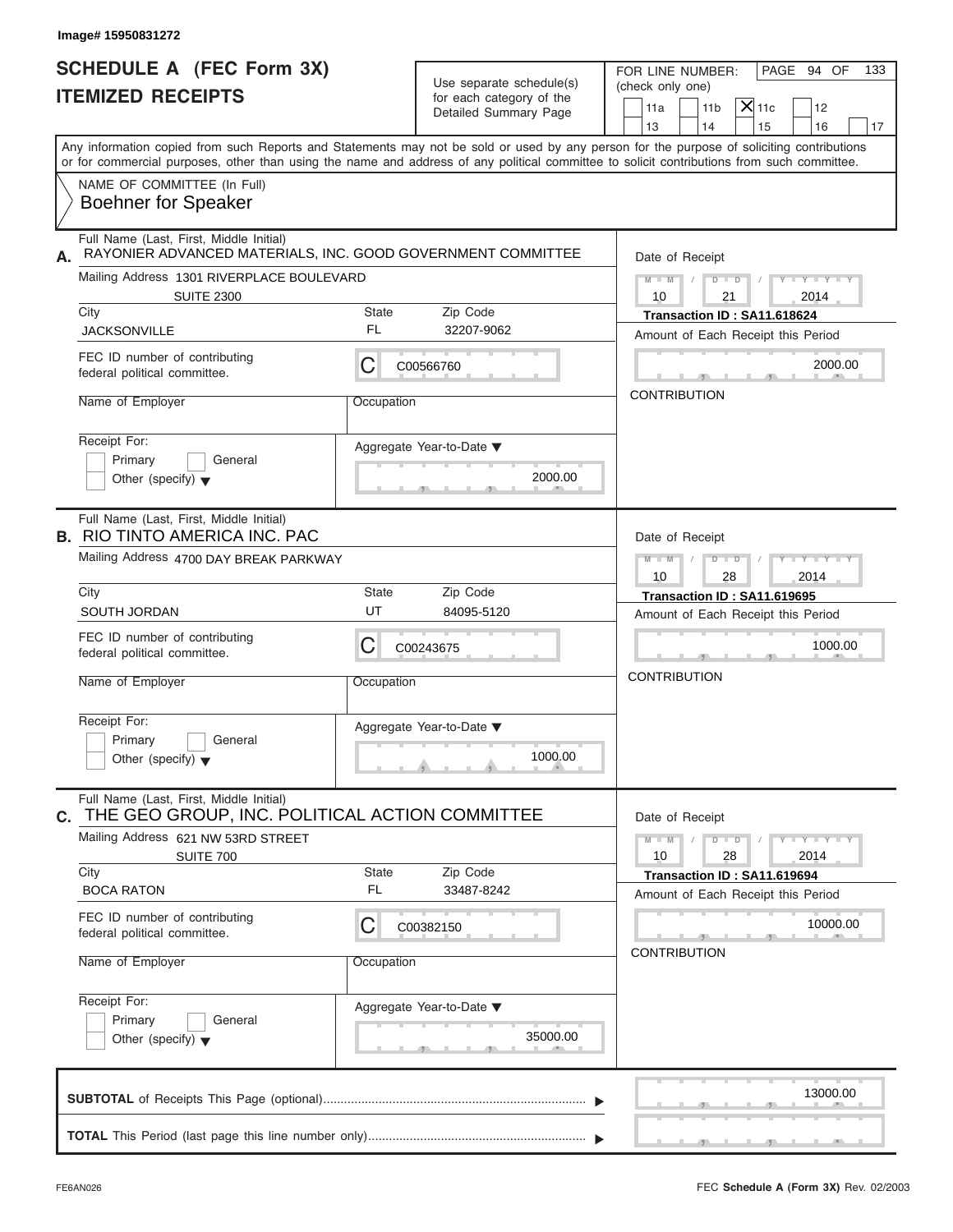|    | Image# 15950831273                                                                                                                                                                                                                                                                      |            |                                                                               |                                                                                                                                    |
|----|-----------------------------------------------------------------------------------------------------------------------------------------------------------------------------------------------------------------------------------------------------------------------------------------|------------|-------------------------------------------------------------------------------|------------------------------------------------------------------------------------------------------------------------------------|
|    | <b>SCHEDULE A (FEC Form 3X)</b><br><b>ITEMIZED RECEIPTS</b>                                                                                                                                                                                                                             |            | Use separate schedule(s)<br>for each category of the<br>Detailed Summary Page | FOR LINE NUMBER:<br>PAGE 95 OF<br>133<br>(check only one)<br>$X$ 11c<br>11a<br>11 <sub>b</sub><br>12<br>14<br>13<br>15<br>16<br>17 |
|    | Any information copied from such Reports and Statements may not be sold or used by any person for the purpose of soliciting contributions<br>or for commercial purposes, other than using the name and address of any political committee to solicit contributions from such committee. |            |                                                                               |                                                                                                                                    |
|    | NAME OF COMMITTEE (In Full)<br><b>Boehner for Speaker</b>                                                                                                                                                                                                                               |            |                                                                               |                                                                                                                                    |
| Α. | Full Name (Last, First, Middle Initial)<br><b>WAKE PAC</b>                                                                                                                                                                                                                              |            |                                                                               | Date of Receipt                                                                                                                    |
|    | Mailing Address 33 NORTHFIELD AVENUE                                                                                                                                                                                                                                                    |            |                                                                               | $M - M$<br>$D$ $D$<br>$Y - Y - Y - Y - Y$<br>11<br>04<br>2014                                                                      |
|    | City                                                                                                                                                                                                                                                                                    | State      | Zip Code                                                                      | Transaction ID: SA11.621620                                                                                                        |
|    | <b>EDISON</b>                                                                                                                                                                                                                                                                           | <b>NJ</b>  | 08837-3806                                                                    | Amount of Each Receipt this Period                                                                                                 |
|    | FEC ID number of contributing<br>federal political committee.                                                                                                                                                                                                                           | C          | C00489005                                                                     | 2500.00                                                                                                                            |
|    | Name of Employer                                                                                                                                                                                                                                                                        | Occupation |                                                                               | <b>CONTRIBUTION</b>                                                                                                                |
|    | Receipt For:<br>Primary<br>General<br>Other (specify) $\blacktriangledown$                                                                                                                                                                                                              |            | Aggregate Year-to-Date ▼<br>5000.00                                           |                                                                                                                                    |
|    | Full Name (Last, First, Middle Initial)<br><b>B. WELLPOINT INC. WELLPAC</b>                                                                                                                                                                                                             |            | Date of Receipt                                                               |                                                                                                                                    |
|    | Mailing Address 120 MONUMENT CIRCLE                                                                                                                                                                                                                                                     |            |                                                                               | $M - M$<br>$D - I - D$<br>Y TYTTYTTY<br>2014<br>10<br>31                                                                           |
|    | City                                                                                                                                                                                                                                                                                    | State      | Zip Code                                                                      | Transaction ID: SA11.621089                                                                                                        |
|    | <b>INDIANAPOLIS</b>                                                                                                                                                                                                                                                                     | IN         | 46204-4906                                                                    | Amount of Each Receipt this Period                                                                                                 |
|    | FEC ID number of contributing<br>federal political committee.                                                                                                                                                                                                                           | С          | C00197228                                                                     | 5000.00                                                                                                                            |
|    | Name of Employer                                                                                                                                                                                                                                                                        | Occupation |                                                                               | <b>CONTRIBUTION</b>                                                                                                                |
|    | Receipt For:<br>Primary<br>General<br>Other (specify) $\blacktriangledown$                                                                                                                                                                                                              |            | Aggregate Year-to-Date ▼<br>5000.00                                           |                                                                                                                                    |
| C. | Full Name (Last, First, Middle Initial)                                                                                                                                                                                                                                                 |            |                                                                               | Date of Receipt                                                                                                                    |
|    | <b>Mailing Address</b>                                                                                                                                                                                                                                                                  |            |                                                                               | $M - M$<br>$D$ $\Box$ $D$<br>$Y - Y - Y - Y - Y$                                                                                   |
|    | City                                                                                                                                                                                                                                                                                    | State      | Zip Code                                                                      | Amount of Each Receipt this Period                                                                                                 |
|    | FEC ID number of contributing<br>federal political committee.                                                                                                                                                                                                                           | C          |                                                                               |                                                                                                                                    |
|    | Name of Employer                                                                                                                                                                                                                                                                        | Occupation |                                                                               |                                                                                                                                    |
|    | Receipt For:<br>Primary<br>General<br>Other (specify) $\blacktriangledown$                                                                                                                                                                                                              |            | Aggregate Year-to-Date ▼<br>$-9$                                              |                                                                                                                                    |
|    |                                                                                                                                                                                                                                                                                         |            |                                                                               | 7500.00                                                                                                                            |
|    |                                                                                                                                                                                                                                                                                         |            |                                                                               | 124500.00                                                                                                                          |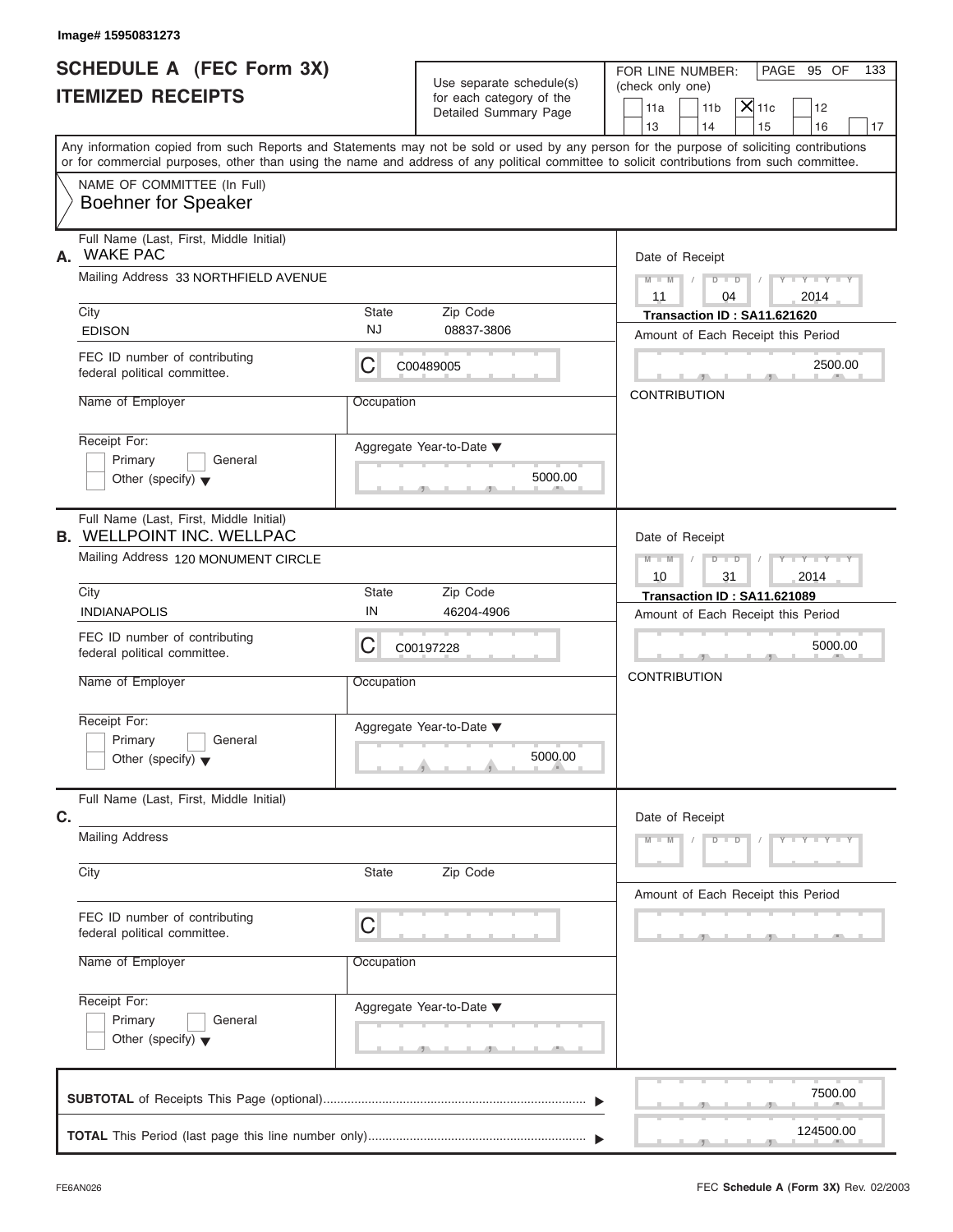| <b>SCHEDULE B (FEC Form 3X)</b><br><b>ITEMIZED DISBURSEMENTS</b>                                                                                                                                                                                                                        | Use separate schedule(s)<br>for each category of the<br>Detailed Summary Page   | PAGE 96 OF 133<br>FOR LINE NUMBER:<br>(check only one)<br>$\vert$ $\chi$ 21b<br>22<br>23<br>24<br>25<br>26<br>27<br>28a<br>28 <sub>b</sub><br>28 <sub>c</sub><br>29<br>30 <sub>b</sub> |
|-----------------------------------------------------------------------------------------------------------------------------------------------------------------------------------------------------------------------------------------------------------------------------------------|---------------------------------------------------------------------------------|----------------------------------------------------------------------------------------------------------------------------------------------------------------------------------------|
| Any information copied from such Reports and Statements may not be sold or used by any person for the purpose of soliciting contributions<br>or for commercial purposes, other than using the name and address of any political committee to solicit contributions from such committee. |                                                                                 |                                                                                                                                                                                        |
| NAME OF COMMITTEE (In Full)<br><b>Boehner for Speaker</b>                                                                                                                                                                                                                               |                                                                                 |                                                                                                                                                                                        |
| Full Name (Last, First, Middle Initial)<br>A. THOMAS ANDREWS                                                                                                                                                                                                                            |                                                                                 | Date of Disbursement                                                                                                                                                                   |
| Mailing Address 320 FIRST ST., SE                                                                                                                                                                                                                                                       |                                                                                 | $T - Y = T - Y = T - Y$<br>$M - M$<br>$D$ $D$<br>2014<br>11<br>21                                                                                                                      |
| City<br><b>WASHINGTON</b>                                                                                                                                                                                                                                                               | <b>State</b><br>Zip Code<br>DC<br>20003                                         | <b>Transaction ID: SB.42</b>                                                                                                                                                           |
| Purpose of Disbursement<br><b>TRAVEL CONSULTING</b><br>Candidate Name                                                                                                                                                                                                                   |                                                                                 | Amount of Each Disbursement this Period                                                                                                                                                |
| Office Sought:<br>House                                                                                                                                                                                                                                                                 | Category/<br><b>Type</b><br>Disbursement For:                                   | 4500.00                                                                                                                                                                                |
| Senate<br>President<br>State:<br>District:                                                                                                                                                                                                                                              | Primary<br>General<br>Other (specify) $\blacktriangledown$                      |                                                                                                                                                                                        |
| Full Name (Last, First, Middle Initial)<br>B. MARIA I. DIESEL<br>Mailing Address 1533 JOHNNYS WAY                                                                                                                                                                                       |                                                                                 | Date of Disbursement<br>$-1 - Y - 1 - Y - 1 - Y$<br>$M - M$<br>$D$ $D$<br>2014<br>11<br>13                                                                                             |
| City<br><b>WEST CHESTER</b>                                                                                                                                                                                                                                                             | Zip Code<br><b>State</b><br><b>PA</b><br>19382                                  | <b>Transaction ID: SB.39</b>                                                                                                                                                           |
| Purpose of Disbursement<br><b>FUNDRAISING CONSULTING</b><br>Candidate Name                                                                                                                                                                                                              | Category/<br><b>Type</b>                                                        | Amount of Each Disbursement this Period<br>3399.00                                                                                                                                     |
| Office Sought:<br>House<br>Senate<br>President<br>State:<br>District:                                                                                                                                                                                                                   | Disbursement For:<br>Primary<br>General<br>Other (specify) $\blacktriangledown$ | $\overline{\phantom{a}}$                                                                                                                                                               |
| Full Name (Last, First, Middle Initial)<br>C. CAITLIN FRANKLIN                                                                                                                                                                                                                          |                                                                                 | Date of Disbursement                                                                                                                                                                   |
| Mailing Address 320 FIRST STREET, SE                                                                                                                                                                                                                                                    |                                                                                 | $T - Y$ $T - Y$ $T - Y$<br>$M - M$<br>$\overline{D}$<br>$\Box$<br>2014<br>10<br>31                                                                                                     |
| City<br><b>WASHINGTON</b>                                                                                                                                                                                                                                                               | Zip Code<br><b>State</b><br>DC<br>20036                                         | <b>Transaction ID: SB.46</b>                                                                                                                                                           |
| Purpose of Disbursement<br><b>SALARY</b><br>Candidate Name                                                                                                                                                                                                                              | Category/<br>Type                                                               | Amount of Each Disbursement this Period<br>1443.40                                                                                                                                     |
| Office Sought:<br>House<br>Senate<br>President<br>State:<br>District:                                                                                                                                                                                                                   | Disbursement For:<br>Primary<br>General<br>Other (specify) $\blacktriangledown$ |                                                                                                                                                                                        |
|                                                                                                                                                                                                                                                                                         |                                                                                 |                                                                                                                                                                                        |

ı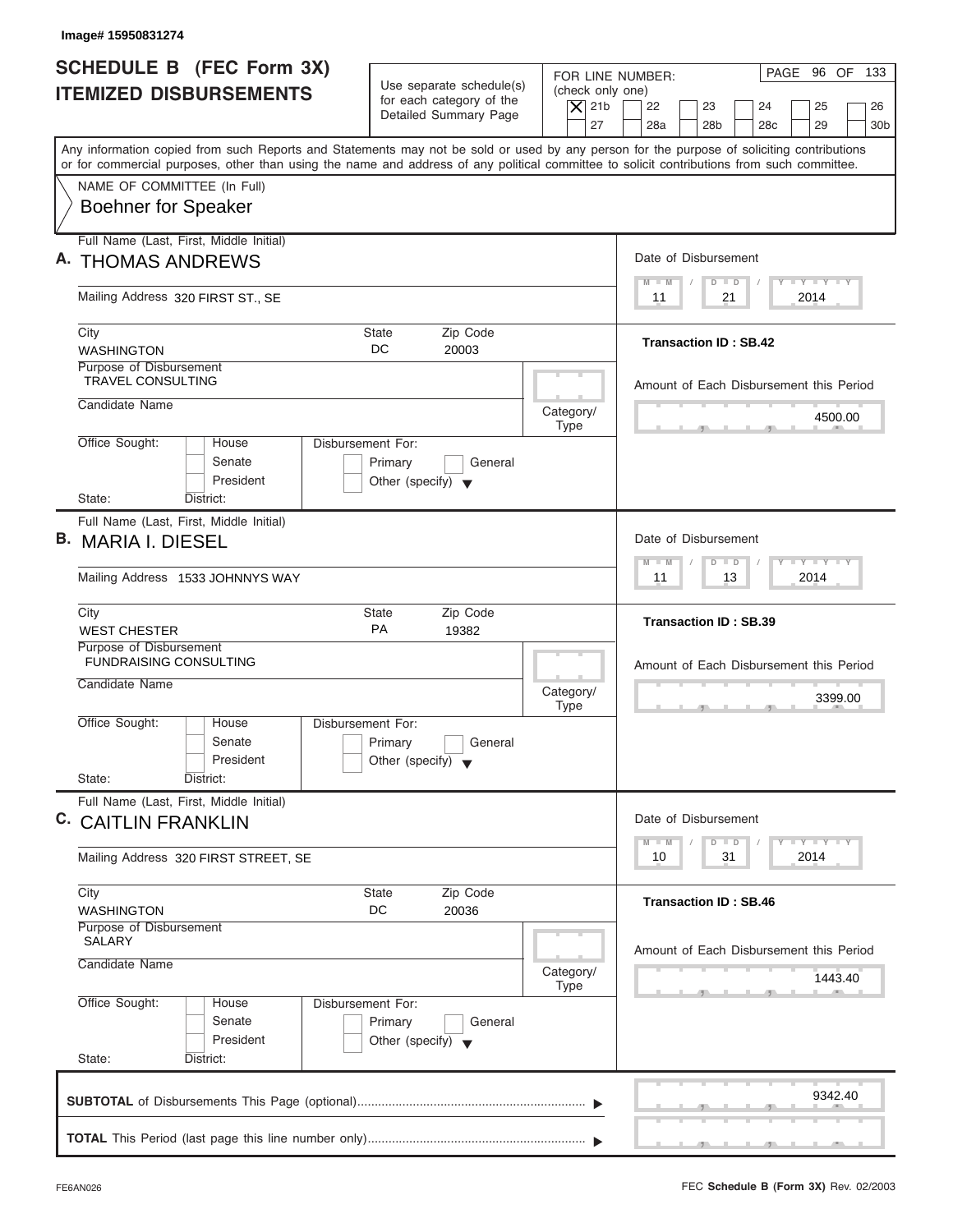| <b>SCHEDULE B (FEC Form 3X)</b><br><b>ITEMIZED DISBURSEMENTS</b>                                                                           | Use separate schedule(s)<br>for each category of the<br>Detailed Summary Page   | PAGE 97 OF 133<br>FOR LINE NUMBER:<br>(check only one)<br>$\vert$ $\chi$ 21b<br>22<br>23<br>24<br>25<br>26<br>27<br>28a<br>28 <sub>b</sub><br>28 <sub>c</sub><br>29<br>30 <sub>b</sub> |
|--------------------------------------------------------------------------------------------------------------------------------------------|---------------------------------------------------------------------------------|----------------------------------------------------------------------------------------------------------------------------------------------------------------------------------------|
| or for commercial purposes, other than using the name and address of any political committee to solicit contributions from such committee. |                                                                                 | Any information copied from such Reports and Statements may not be sold or used by any person for the purpose of soliciting contributions                                              |
| NAME OF COMMITTEE (In Full)<br><b>Boehner for Speaker</b>                                                                                  |                                                                                 |                                                                                                                                                                                        |
| Full Name (Last, First, Middle Initial)<br><b>CAITLIN FRANKLIN</b>                                                                         |                                                                                 | Date of Disbursement                                                                                                                                                                   |
| Mailing Address 320 FIRST STREET, SE                                                                                                       |                                                                                 | $T - Y = T - Y = T - Y$<br>$M - M$<br>$D$ $D$<br>2014<br>11<br>14                                                                                                                      |
| City<br><b>WASHINGTON</b>                                                                                                                  | Zip Code<br><b>State</b><br>DC<br>20036                                         | <b>Transaction ID: SB.62</b>                                                                                                                                                           |
| Purpose of Disbursement<br><b>SALARY</b><br>Candidate Name                                                                                 |                                                                                 | Amount of Each Disbursement this Period                                                                                                                                                |
| Office Sought:<br>House                                                                                                                    | Category/<br><b>Type</b><br>Disbursement For:                                   | 1443.39                                                                                                                                                                                |
| Senate<br>President<br>State:<br>District:                                                                                                 | Primary<br>General<br>Other (specify) $\blacktriangledown$                      |                                                                                                                                                                                        |
| Full Name (Last, First, Middle Initial)<br><b>B. CORY FRITZ</b>                                                                            |                                                                                 | Date of Disbursement<br>$-1 - Y - 1 - Y - 1 - Y$<br>$M - M$<br>$D$ $D$                                                                                                                 |
| Mailing Address 320 FIRST STREET, SE                                                                                                       | 2014<br>10<br>31                                                                |                                                                                                                                                                                        |
| City<br><b>WASHINGTON</b><br>Purpose of Disbursement                                                                                       | Zip Code<br><b>State</b><br>DC<br>20003                                         | <b>Transaction ID: SB.47</b>                                                                                                                                                           |
| <b>SALARY</b><br>Candidate Name                                                                                                            | Category/<br><b>Type</b>                                                        | Amount of Each Disbursement this Period<br>635.56                                                                                                                                      |
| Office Sought:<br>House<br>Senate<br>President<br>State:<br>District:                                                                      | Disbursement For:<br>Primary<br>General<br>Other (specify) $\blacktriangledown$ | $-7$                                                                                                                                                                                   |
| Full Name (Last, First, Middle Initial)<br>C. CORY FRITZ                                                                                   |                                                                                 | Date of Disbursement                                                                                                                                                                   |
| Mailing Address 320 FIRST STREET, SE                                                                                                       |                                                                                 | $T - Y$ $T - Y$ $T - Y$<br>$M - M$<br>$\overline{D}$<br>$\Box$<br>2014<br>14<br>11                                                                                                     |
| City<br><b>WASHINGTON</b>                                                                                                                  | Zip Code<br><b>State</b><br>DC<br>20003                                         | <b>Transaction ID: SB.63</b>                                                                                                                                                           |
| Purpose of Disbursement<br><b>SALARY</b><br>Candidate Name                                                                                 | Category/<br><b>Type</b>                                                        | Amount of Each Disbursement this Period<br>635.55                                                                                                                                      |
| Office Sought:<br>House<br>Senate<br>President                                                                                             | Disbursement For:<br>Primary<br>General<br>Other (specify) $\blacktriangledown$ |                                                                                                                                                                                        |
| State:<br>District:                                                                                                                        |                                                                                 |                                                                                                                                                                                        |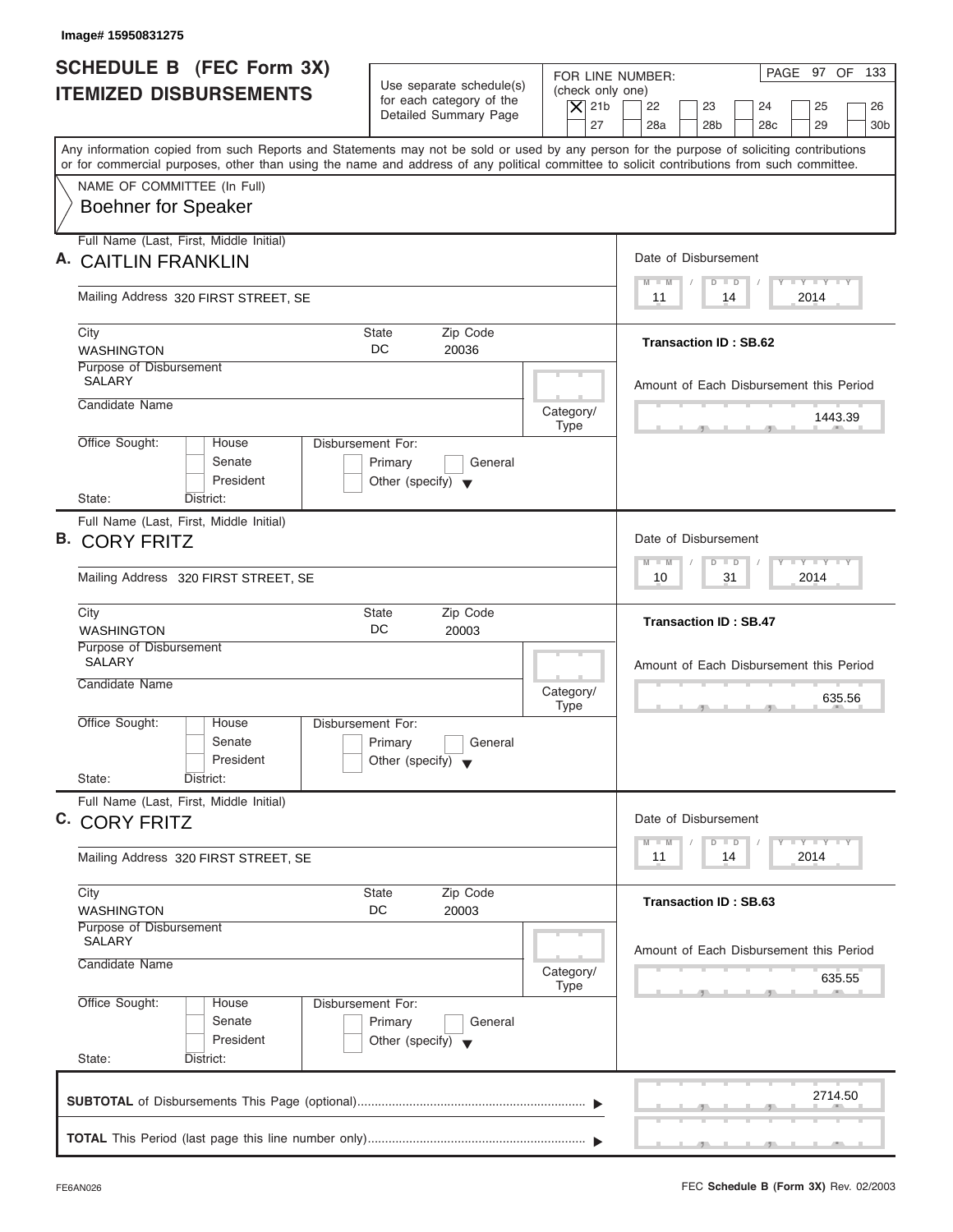| Image# 15950831276                                                                                                                                                                                                                                                                      |                                                                                 |                                                                  |                                                                                                                                                                                                                                                                                                                                                                                                                                            |
|-----------------------------------------------------------------------------------------------------------------------------------------------------------------------------------------------------------------------------------------------------------------------------------------|---------------------------------------------------------------------------------|------------------------------------------------------------------|--------------------------------------------------------------------------------------------------------------------------------------------------------------------------------------------------------------------------------------------------------------------------------------------------------------------------------------------------------------------------------------------------------------------------------------------|
| <b>SCHEDULE B (FEC Form 3X)</b><br><b>ITEMIZED DISBURSEMENTS</b>                                                                                                                                                                                                                        | Use separate schedule(s)<br>for each category of the<br>Detailed Summary Page   | FOR LINE NUMBER:<br>(check only one)<br>$ \mathsf{X} $ 21b<br>27 | PAGE 98 OF 133<br>22<br>23<br>24<br>25<br>26<br>28a<br>28 <sub>b</sub><br>28 <sub>c</sub><br>29<br>30 <sub>b</sub>                                                                                                                                                                                                                                                                                                                         |
| Any information copied from such Reports and Statements may not be sold or used by any person for the purpose of soliciting contributions<br>or for commercial purposes, other than using the name and address of any political committee to solicit contributions from such committee. |                                                                                 |                                                                  |                                                                                                                                                                                                                                                                                                                                                                                                                                            |
| NAME OF COMMITTEE (In Full)<br><b>Boehner for Speaker</b>                                                                                                                                                                                                                               |                                                                                 |                                                                  |                                                                                                                                                                                                                                                                                                                                                                                                                                            |
| Full Name (Last, First, Middle Initial)<br>A. LAUREN HAMEL                                                                                                                                                                                                                              |                                                                                 |                                                                  | Date of Disbursement                                                                                                                                                                                                                                                                                                                                                                                                                       |
| Mailing Address 320 FIRST STREET SE                                                                                                                                                                                                                                                     |                                                                                 |                                                                  | $T - Y = T - Y = T - Y$<br>$M - M$<br>$D$ $D$<br>31<br>2014<br>10                                                                                                                                                                                                                                                                                                                                                                          |
| City<br><b>WASHINGTON</b>                                                                                                                                                                                                                                                               | Zip Code<br><b>State</b><br>DC<br>20003                                         |                                                                  | <b>Transaction ID: SB.48</b>                                                                                                                                                                                                                                                                                                                                                                                                               |
| Purpose of Disbursement<br><b>SALARY</b><br>Candidate Name                                                                                                                                                                                                                              |                                                                                 |                                                                  | Amount of Each Disbursement this Period                                                                                                                                                                                                                                                                                                                                                                                                    |
| Office Sought:<br>House                                                                                                                                                                                                                                                                 | Disbursement For:                                                               | Category/<br><b>Type</b>                                         | 1328.47<br>$-7$                                                                                                                                                                                                                                                                                                                                                                                                                            |
| Senate<br>President                                                                                                                                                                                                                                                                     | Primary<br>General<br>Other (specify) $\blacktriangledown$                      |                                                                  |                                                                                                                                                                                                                                                                                                                                                                                                                                            |
| State:<br>District:                                                                                                                                                                                                                                                                     |                                                                                 |                                                                  |                                                                                                                                                                                                                                                                                                                                                                                                                                            |
| Full Name (Last, First, Middle Initial)<br><b>B. LAUREN HAMEL</b>                                                                                                                                                                                                                       |                                                                                 |                                                                  | Date of Disbursement                                                                                                                                                                                                                                                                                                                                                                                                                       |
| Mailing Address 320 FIRST STREET SE                                                                                                                                                                                                                                                     |                                                                                 |                                                                  | $-1 - Y - 1 - Y - 1 - Y$<br>$M - M$<br>$D$ $D$<br>2014<br>11<br>14                                                                                                                                                                                                                                                                                                                                                                         |
| City<br><b>WASHINGTON</b>                                                                                                                                                                                                                                                               | Zip Code<br><b>State</b><br>DC<br>20003                                         |                                                                  | <b>Transaction ID: SB.64</b>                                                                                                                                                                                                                                                                                                                                                                                                               |
| Purpose of Disbursement<br><b>SALARY</b>                                                                                                                                                                                                                                                |                                                                                 |                                                                  | Amount of Each Disbursement this Period                                                                                                                                                                                                                                                                                                                                                                                                    |
| Candidate Name                                                                                                                                                                                                                                                                          |                                                                                 | Category/<br><b>Type</b>                                         | 1328.48<br>$\cdots$                                                                                                                                                                                                                                                                                                                                                                                                                        |
| Office Sought:<br>House<br>Senate<br>President                                                                                                                                                                                                                                          | Disbursement For:<br>Primary<br>General<br>Other (specify) $\blacktriangledown$ |                                                                  |                                                                                                                                                                                                                                                                                                                                                                                                                                            |
| State:<br>District:                                                                                                                                                                                                                                                                     |                                                                                 |                                                                  |                                                                                                                                                                                                                                                                                                                                                                                                                                            |
| Full Name (Last, First, Middle Initial)<br>C. CATHERINE HANSEN                                                                                                                                                                                                                          |                                                                                 |                                                                  | Date of Disbursement                                                                                                                                                                                                                                                                                                                                                                                                                       |
| Mailing Address 320 FIRST STREET SE                                                                                                                                                                                                                                                     |                                                                                 |                                                                  | $\frac{1}{2} \frac{1}{2} \frac{1}{2} \frac{1}{2} \frac{1}{2} \frac{1}{2} \frac{1}{2} \frac{1}{2} \frac{1}{2} \frac{1}{2} \frac{1}{2} \frac{1}{2} \frac{1}{2} \frac{1}{2} \frac{1}{2} \frac{1}{2} \frac{1}{2} \frac{1}{2} \frac{1}{2} \frac{1}{2} \frac{1}{2} \frac{1}{2} \frac{1}{2} \frac{1}{2} \frac{1}{2} \frac{1}{2} \frac{1}{2} \frac{1}{2} \frac{1}{2} \frac{1}{2} \frac{1}{2} \frac{$<br>$M - M$<br>$\Box$<br>D<br>2014<br>10<br>31 |
| City<br><b>WASHINGTON</b>                                                                                                                                                                                                                                                               | Zip Code<br><b>State</b><br>DC<br>20003                                         |                                                                  | <b>Transaction ID: SB.49</b>                                                                                                                                                                                                                                                                                                                                                                                                               |
| Purpose of Disbursement<br><b>SALARY</b><br>Candidate Name                                                                                                                                                                                                                              |                                                                                 | Category/                                                        | Amount of Each Disbursement this Period<br>786.98                                                                                                                                                                                                                                                                                                                                                                                          |
| Office Sought:<br>House<br>Senate<br>President<br>State:<br>District:                                                                                                                                                                                                                   | Disbursement For:<br>Primary<br>General<br>Other (specify) $\blacktriangledown$ | <b>Type</b>                                                      |                                                                                                                                                                                                                                                                                                                                                                                                                                            |
|                                                                                                                                                                                                                                                                                         |                                                                                 |                                                                  | 3443.93                                                                                                                                                                                                                                                                                                                                                                                                                                    |
|                                                                                                                                                                                                                                                                                         |                                                                                 |                                                                  |                                                                                                                                                                                                                                                                                                                                                                                                                                            |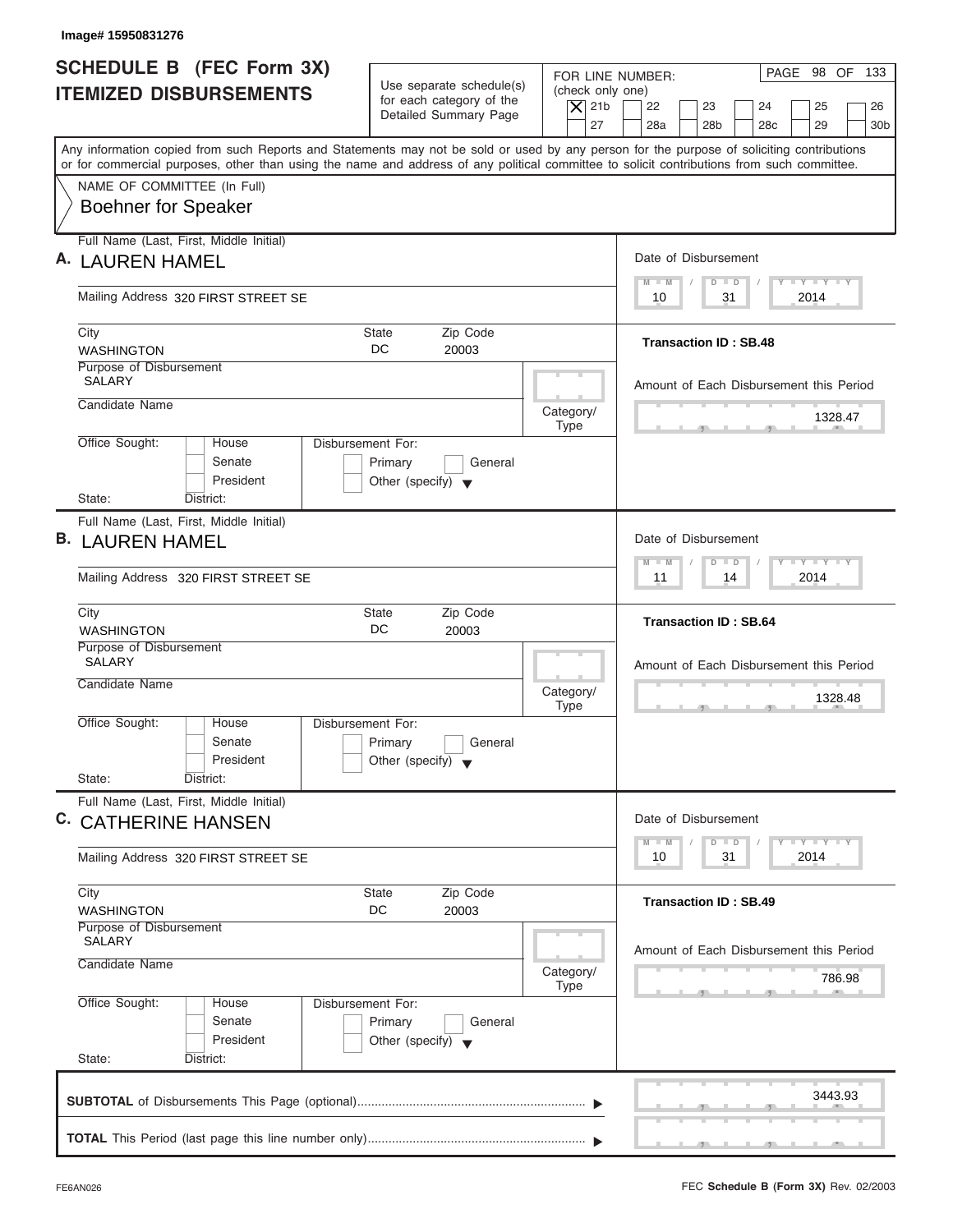| Image# 15950831277                                                                                                                                                                                                                                                                      |                                                                                 |                                                                                                                                                                                        |
|-----------------------------------------------------------------------------------------------------------------------------------------------------------------------------------------------------------------------------------------------------------------------------------------|---------------------------------------------------------------------------------|----------------------------------------------------------------------------------------------------------------------------------------------------------------------------------------|
| <b>SCHEDULE B (FEC Form 3X)</b><br><b>ITEMIZED DISBURSEMENTS</b>                                                                                                                                                                                                                        | Use separate schedule(s)<br>for each category of the<br>Detailed Summary Page   | PAGE 99 OF 133<br>FOR LINE NUMBER:<br>(check only one)<br>$\vert$ $\chi$ 21b<br>22<br>23<br>24<br>25<br>26<br>27<br>28a<br>28 <sub>b</sub><br>28 <sub>c</sub><br>29<br>30 <sub>b</sub> |
| Any information copied from such Reports and Statements may not be sold or used by any person for the purpose of soliciting contributions<br>or for commercial purposes, other than using the name and address of any political committee to solicit contributions from such committee. |                                                                                 |                                                                                                                                                                                        |
| NAME OF COMMITTEE (In Full)<br><b>Boehner for Speaker</b>                                                                                                                                                                                                                               |                                                                                 |                                                                                                                                                                                        |
| Full Name (Last, First, Middle Initial)<br><b>CATHERINE HANSEN</b>                                                                                                                                                                                                                      |                                                                                 | Date of Disbursement                                                                                                                                                                   |
| Mailing Address 320 FIRST STREET SE                                                                                                                                                                                                                                                     |                                                                                 | $T - Y = T - Y = T - Y$<br>$M - M$<br>$D$ $D$<br>2014<br>11<br>14                                                                                                                      |
| City<br><b>WASHINGTON</b>                                                                                                                                                                                                                                                               | <b>State</b><br>Zip Code<br>DC<br>20003                                         | <b>Transaction ID: SB.65</b>                                                                                                                                                           |
| Purpose of Disbursement<br><b>SALARY</b><br>Candidate Name                                                                                                                                                                                                                              |                                                                                 | Amount of Each Disbursement this Period                                                                                                                                                |
| Office Sought:<br>House                                                                                                                                                                                                                                                                 | Category/<br><b>Type</b><br>Disbursement For:                                   | 786.99                                                                                                                                                                                 |
| Senate<br>President<br>State:<br>District:                                                                                                                                                                                                                                              | Primary<br>General<br>Other (specify) $\blacktriangledown$                      |                                                                                                                                                                                        |
| Full Name (Last, First, Middle Initial)<br><b>B. GRACE HUFFMAN</b>                                                                                                                                                                                                                      |                                                                                 | Date of Disbursement                                                                                                                                                                   |
| Mailing Address 320 FIRST ST., SE                                                                                                                                                                                                                                                       |                                                                                 | $-1 - Y - 1 - Y - 1 - Y$<br>$M - M$<br>$D$ $D$<br>2014<br>10<br>31                                                                                                                     |
| City<br><b>WASHINGTON</b>                                                                                                                                                                                                                                                               | Zip Code<br><b>State</b><br>DC<br>20003                                         | <b>Transaction ID: SB.50</b>                                                                                                                                                           |
| Purpose of Disbursement<br><b>SALARY</b><br>Candidate Name                                                                                                                                                                                                                              | Category/                                                                       | Amount of Each Disbursement this Period                                                                                                                                                |
| Office Sought:<br>House                                                                                                                                                                                                                                                                 | <b>Type</b><br>Disbursement For:                                                | 184.40<br>$\sim$                                                                                                                                                                       |
| Senate<br>President<br>State:<br>District:                                                                                                                                                                                                                                              | Primary<br>General<br>Other (specify) $\blacktriangledown$                      |                                                                                                                                                                                        |
| Full Name (Last, First, Middle Initial)<br>C. GRACE HUFFMAN                                                                                                                                                                                                                             |                                                                                 | Date of Disbursement                                                                                                                                                                   |
| Mailing Address 320 FIRST ST., SE                                                                                                                                                                                                                                                       |                                                                                 | $T - Y$ $T - Y$ $T - Y$<br>$M - M$<br>$\overline{D}$<br>$\Box$<br>2014<br>11<br>14                                                                                                     |
| City<br><b>WASHINGTON</b>                                                                                                                                                                                                                                                               | Zip Code<br><b>State</b><br>DC<br>20003                                         | <b>Transaction ID: SB.66</b>                                                                                                                                                           |
| Purpose of Disbursement<br><b>SALARY</b><br>Candidate Name                                                                                                                                                                                                                              | Category/<br>Type                                                               | Amount of Each Disbursement this Period<br>184.39                                                                                                                                      |
| Office Sought:<br>House<br>Senate<br>President<br>State:<br>District:                                                                                                                                                                                                                   | Disbursement For:<br>Primary<br>General<br>Other (specify) $\blacktriangledown$ |                                                                                                                                                                                        |
|                                                                                                                                                                                                                                                                                         |                                                                                 | 1155.78                                                                                                                                                                                |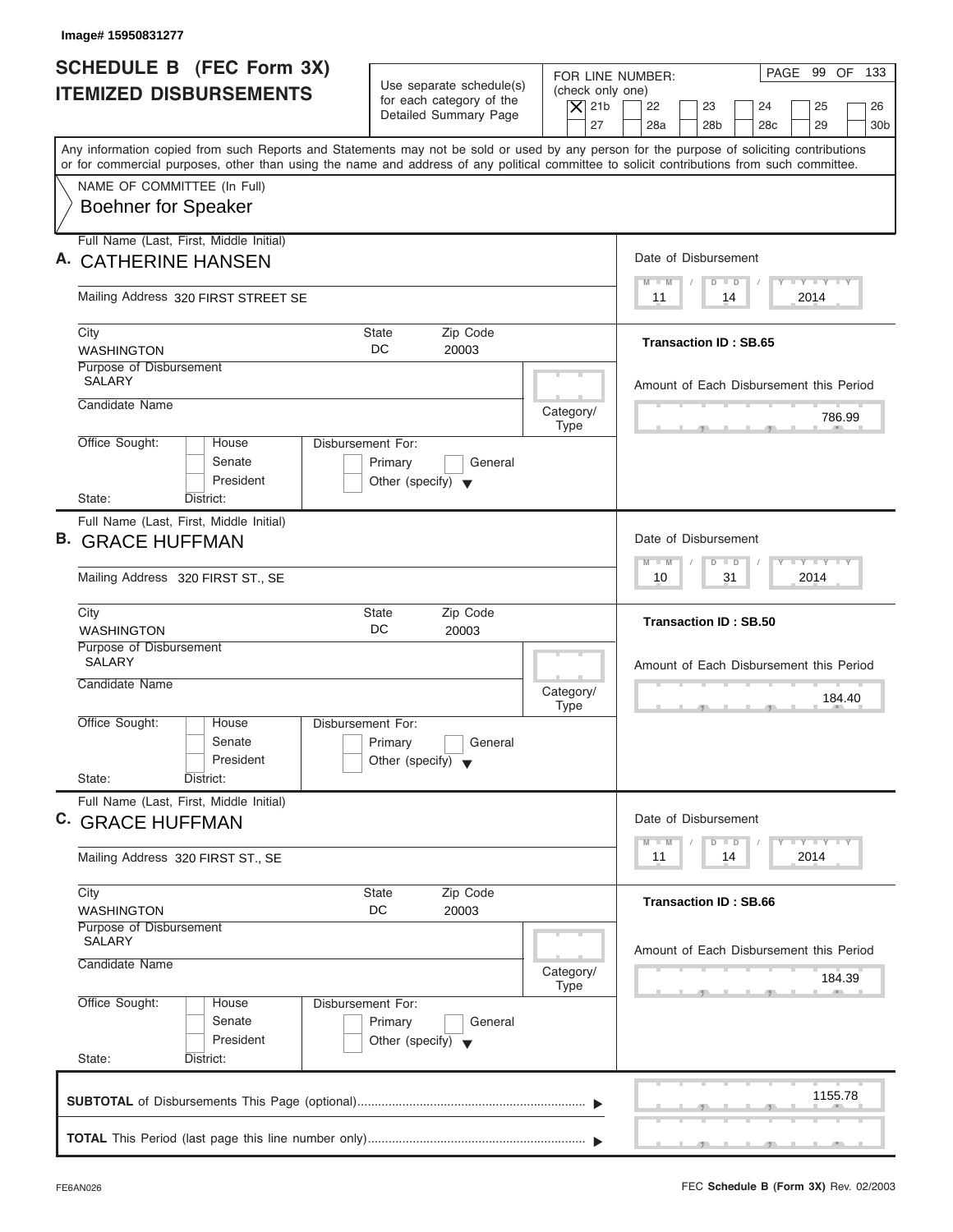| Image# 15950831278                                                                                                                                                                                                                                                                      |                                                                               |                                                            |                                                                                |
|-----------------------------------------------------------------------------------------------------------------------------------------------------------------------------------------------------------------------------------------------------------------------------------------|-------------------------------------------------------------------------------|------------------------------------------------------------|--------------------------------------------------------------------------------|
| <b>SCHEDULE B (FEC Form 3X)</b><br><b>ITEMIZED DISBURSEMENTS</b>                                                                                                                                                                                                                        | Use separate schedule(s)<br>for each category of the<br>Detailed Summary Page | FOR LINE NUMBER:<br>(check only one)<br>$\vert$ $\chi$ 21b | PAGE 100 OF 133<br>22<br>23<br>24<br>25<br>26                                  |
| Any information copied from such Reports and Statements may not be sold or used by any person for the purpose of soliciting contributions<br>or for commercial purposes, other than using the name and address of any political committee to solicit contributions from such committee. |                                                                               | 27                                                         | 28a<br>28 <sub>b</sub><br>28 <sub>c</sub><br>29<br>30 <sub>b</sub>             |
| NAME OF COMMITTEE (In Full)                                                                                                                                                                                                                                                             |                                                                               |                                                            |                                                                                |
| <b>Boehner for Speaker</b>                                                                                                                                                                                                                                                              |                                                                               |                                                            |                                                                                |
| Full Name (Last, First, Middle Initial)<br>A. KEVIN W. MCGRANN                                                                                                                                                                                                                          |                                                                               |                                                            | Date of Disbursement                                                           |
|                                                                                                                                                                                                                                                                                         |                                                                               |                                                            | $T - Y = T - Y = T - Y$<br>$M - M$<br>$D$ $D$<br>2014<br>10<br>31              |
| Mailing Address 320 FIRST ST., SE                                                                                                                                                                                                                                                       |                                                                               |                                                            |                                                                                |
| City<br><b>WASHINGTON</b>                                                                                                                                                                                                                                                               | <b>State</b><br>Zip Code<br>DC<br>20003                                       |                                                            | <b>Transaction ID: SB.51</b>                                                   |
| Purpose of Disbursement<br><b>SALARY</b>                                                                                                                                                                                                                                                |                                                                               |                                                            | Amount of Each Disbursement this Period                                        |
| Candidate Name                                                                                                                                                                                                                                                                          |                                                                               | Category/                                                  |                                                                                |
| Office Sought:<br>House                                                                                                                                                                                                                                                                 | Disbursement For:                                                             | <b>Type</b>                                                | 184.40                                                                         |
| Senate<br>President                                                                                                                                                                                                                                                                     | Primary<br>General<br>Other (specify) $\blacktriangledown$                    |                                                            |                                                                                |
| State:<br>District:                                                                                                                                                                                                                                                                     |                                                                               |                                                            |                                                                                |
| Full Name (Last, First, Middle Initial)<br><b>B. KEVIN W. MCGRANN</b>                                                                                                                                                                                                                   |                                                                               |                                                            | Date of Disbursement                                                           |
| Mailing Address 320 FIRST ST., SE                                                                                                                                                                                                                                                       |                                                                               |                                                            | $-1 - Y - 1 - Y - 1 - Y$<br>$M - M$<br>$D$ $D$<br>2014<br>11<br>14             |
| City<br><b>WASHINGTON</b>                                                                                                                                                                                                                                                               | Zip Code<br><b>State</b><br>DC<br>20003                                       |                                                            | <b>Transaction ID: SB.67</b>                                                   |
| Purpose of Disbursement<br><b>SALARY</b>                                                                                                                                                                                                                                                |                                                                               |                                                            | Amount of Each Disbursement this Period                                        |
| Candidate Name                                                                                                                                                                                                                                                                          |                                                                               | Category/<br><b>Type</b>                                   | 184.39                                                                         |
| Office Sought:<br>House                                                                                                                                                                                                                                                                 | Disbursement For:                                                             |                                                            |                                                                                |
| Senate<br>President                                                                                                                                                                                                                                                                     | Primary<br>General<br>Other (specify) $\blacktriangledown$                    |                                                            |                                                                                |
| State:<br>District:                                                                                                                                                                                                                                                                     |                                                                               |                                                            |                                                                                |
| Full Name (Last, First, Middle Initial)<br>C. GRANT SAUNDERS                                                                                                                                                                                                                            |                                                                               |                                                            | Date of Disbursement                                                           |
| Mailing Address 320 FIRST STREET SE                                                                                                                                                                                                                                                     |                                                                               |                                                            | $T - Y = Y - I - Y$<br>$M - M$<br>$\overline{D}$<br>$\Box$<br>2014<br>10<br>31 |
| City<br><b>WASHINGTON</b>                                                                                                                                                                                                                                                               | Zip Code<br><b>State</b><br>DC<br>20003                                       |                                                            | <b>Transaction ID: SB.52</b>                                                   |
| Purpose of Disbursement<br><b>SALARY</b>                                                                                                                                                                                                                                                |                                                                               |                                                            |                                                                                |
| Candidate Name                                                                                                                                                                                                                                                                          |                                                                               | Category/                                                  | Amount of Each Disbursement this Period<br>191.40                              |
| Office Sought:<br>House                                                                                                                                                                                                                                                                 | Disbursement For:                                                             | <b>Type</b>                                                |                                                                                |
| Senate<br>President                                                                                                                                                                                                                                                                     | Primary<br>General                                                            |                                                            |                                                                                |
| State:<br>District:                                                                                                                                                                                                                                                                     | Other (specify) $\blacktriangledown$                                          |                                                            |                                                                                |
|                                                                                                                                                                                                                                                                                         |                                                                               |                                                            |                                                                                |
|                                                                                                                                                                                                                                                                                         |                                                                               |                                                            | 560.19                                                                         |

ı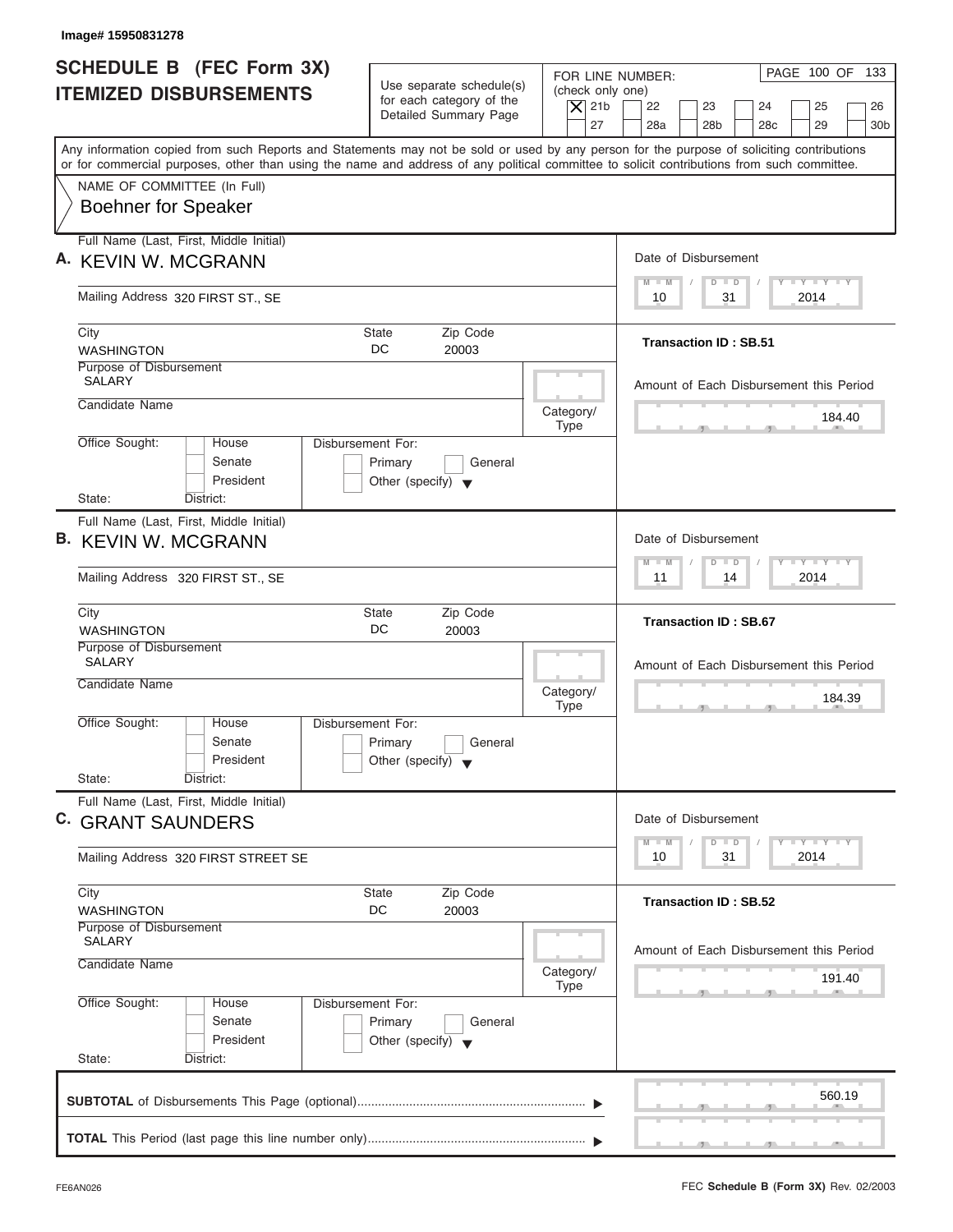| Image# 15950831279                                                                                                                                                                                                                                                                      |                                                                                                |                                                                                                                                                                                         |
|-----------------------------------------------------------------------------------------------------------------------------------------------------------------------------------------------------------------------------------------------------------------------------------------|------------------------------------------------------------------------------------------------|-----------------------------------------------------------------------------------------------------------------------------------------------------------------------------------------|
| <b>SCHEDULE B (FEC Form 3X)</b><br><b>ITEMIZED DISBURSEMENTS</b>                                                                                                                                                                                                                        | Use separate schedule(s)<br>for each category of the<br>Detailed Summary Page                  | PAGE 101 OF 133<br>FOR LINE NUMBER:<br>(check only one)<br>$\overline{X}$ 21b<br>22<br>23<br>24<br>25<br>26<br>27<br>28a<br>28 <sub>b</sub><br>28 <sub>c</sub><br>29<br>30 <sub>b</sub> |
| Any information copied from such Reports and Statements may not be sold or used by any person for the purpose of soliciting contributions<br>or for commercial purposes, other than using the name and address of any political committee to solicit contributions from such committee. |                                                                                                |                                                                                                                                                                                         |
| NAME OF COMMITTEE (In Full)<br><b>Boehner for Speaker</b>                                                                                                                                                                                                                               |                                                                                                |                                                                                                                                                                                         |
| Full Name (Last, First, Middle Initial)<br>A. GRANT SAUNDERS                                                                                                                                                                                                                            |                                                                                                | Date of Disbursement                                                                                                                                                                    |
| Mailing Address 320 FIRST STREET SE                                                                                                                                                                                                                                                     |                                                                                                | $T - Y = T - Y = T - Y$<br>$D$ $D$<br>$M - M$<br>2014<br>11<br>14                                                                                                                       |
| City<br><b>WASHINGTON</b>                                                                                                                                                                                                                                                               | Zip Code<br><b>State</b><br>DC<br>20003                                                        | <b>Transaction ID: SB.68</b>                                                                                                                                                            |
| Purpose of Disbursement<br><b>SALARY</b>                                                                                                                                                                                                                                                |                                                                                                | Amount of Each Disbursement this Period                                                                                                                                                 |
| Candidate Name                                                                                                                                                                                                                                                                          | Category/<br><b>Type</b>                                                                       | 191.39                                                                                                                                                                                  |
| Office Sought:<br>House<br>Senate<br>President                                                                                                                                                                                                                                          | Disbursement For:<br>Primary<br>General<br>Other (specify) $\blacktriangledown$                |                                                                                                                                                                                         |
| State:<br>District:<br>Full Name (Last, First, Middle Initial)<br><b>B. EMILY STIER</b>                                                                                                                                                                                                 |                                                                                                | Date of Disbursement                                                                                                                                                                    |
| Mailing Address 320 FIRST ST., SE                                                                                                                                                                                                                                                       |                                                                                                | $-1 - Y - 1 - Y - 1 - Y$<br>$M - M$<br>$\Box$<br>$\overline{D}$<br>31<br>2014<br>10                                                                                                     |
| City<br><b>WASHINGTON</b>                                                                                                                                                                                                                                                               | Zip Code<br><b>State</b><br>DC<br>20003                                                        | <b>Transaction ID: SB.53</b>                                                                                                                                                            |
| Purpose of Disbursement<br><b>SALARY</b><br>Candidate Name                                                                                                                                                                                                                              | Category/                                                                                      | Amount of Each Disbursement this Period<br>262.71                                                                                                                                       |
| Office Sought:<br>House<br>Senate<br>President<br>State:<br>District:                                                                                                                                                                                                                   | <b>Type</b><br>Disbursement For:<br>Primary<br>General<br>Other (specify) $\blacktriangledown$ | $-7$                                                                                                                                                                                    |
| Full Name (Last, First, Middle Initial)<br>C. EMILY STIER                                                                                                                                                                                                                               |                                                                                                | Date of Disbursement                                                                                                                                                                    |
| Mailing Address 320 FIRST ST., SE                                                                                                                                                                                                                                                       |                                                                                                | $\mathbf{I}$ $\mathbf{Y}$ $\mathbf{I}$ $\mathbf{Y}$ $\mathbf{I}$ $\mathbf{Y}$<br>$M - M$<br>$\Box$<br>D<br>2014<br>11<br>14                                                             |
| City<br><b>WASHINGTON</b>                                                                                                                                                                                                                                                               | Zip Code<br><b>State</b><br>DC<br>20003                                                        | <b>Transaction ID: SB.69</b>                                                                                                                                                            |
| Purpose of Disbursement<br><b>SALARY</b><br>Candidate Name                                                                                                                                                                                                                              | Category/<br><b>Type</b>                                                                       | Amount of Each Disbursement this Period<br>262.72                                                                                                                                       |
| Office Sought:<br>House<br>Senate<br>President<br>State:<br>District:                                                                                                                                                                                                                   | Disbursement For:<br>Primary<br>General<br>Other (specify) $\blacktriangledown$                |                                                                                                                                                                                         |
|                                                                                                                                                                                                                                                                                         |                                                                                                | 716.82                                                                                                                                                                                  |
|                                                                                                                                                                                                                                                                                         |                                                                                                |                                                                                                                                                                                         |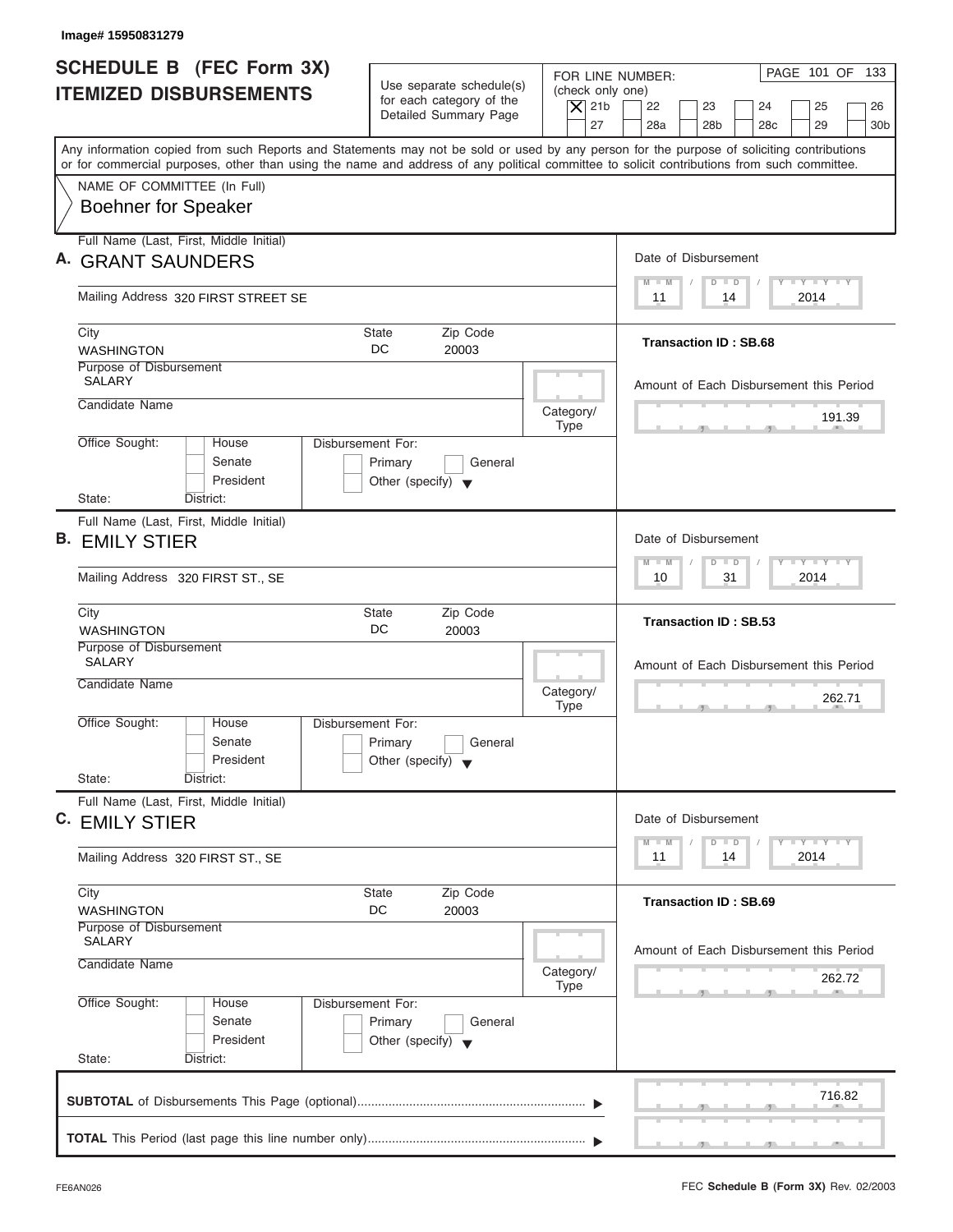| Image# 15950831280                                                                                                                                                                                                                                                                      |                                                                                 |                                                                  |                                                                                                                             |
|-----------------------------------------------------------------------------------------------------------------------------------------------------------------------------------------------------------------------------------------------------------------------------------------|---------------------------------------------------------------------------------|------------------------------------------------------------------|-----------------------------------------------------------------------------------------------------------------------------|
| <b>SCHEDULE B (FEC Form 3X)</b><br><b>ITEMIZED DISBURSEMENTS</b>                                                                                                                                                                                                                        | Use separate schedule(s)<br>for each category of the<br>Detailed Summary Page   | FOR LINE NUMBER:<br>(check only one)<br>$\overline{X}$ 21b<br>27 | PAGE 102 OF 133<br>22<br>23<br>24<br>25<br>26<br>28a<br>28 <sub>b</sub><br>28 <sub>c</sub><br>29<br>30 <sub>b</sub>         |
| Any information copied from such Reports and Statements may not be sold or used by any person for the purpose of soliciting contributions<br>or for commercial purposes, other than using the name and address of any political committee to solicit contributions from such committee. |                                                                                 |                                                                  |                                                                                                                             |
| NAME OF COMMITTEE (In Full)<br><b>Boehner for Speaker</b>                                                                                                                                                                                                                               |                                                                                 |                                                                  |                                                                                                                             |
| Full Name (Last, First, Middle Initial)                                                                                                                                                                                                                                                 |                                                                                 |                                                                  |                                                                                                                             |
| <b>CAPITOL HILL CLUB</b>                                                                                                                                                                                                                                                                |                                                                                 |                                                                  | Date of Disbursement<br>$\mathbf{I} = \mathbf{Y} - \mathbf{I} - \mathbf{Y} - \mathbf{I} - \mathbf{Y}$<br>$M - M$<br>$D$ $D$ |
| Mailing Address 300 FIRST STREET SE                                                                                                                                                                                                                                                     |                                                                                 |                                                                  | 12<br>2014<br>11                                                                                                            |
| City<br><b>WASHINGTON</b>                                                                                                                                                                                                                                                               | Zip Code<br><b>State</b><br>DC<br>20003                                         |                                                                  | <b>Transaction ID: SB.31</b>                                                                                                |
| Purpose of Disbursement<br><b>EVENT CATERING</b>                                                                                                                                                                                                                                        |                                                                                 |                                                                  | Amount of Each Disbursement this Period                                                                                     |
| Candidate Name                                                                                                                                                                                                                                                                          |                                                                                 | Category/<br><b>Type</b>                                         | 1018.71                                                                                                                     |
| Office Sought:<br>House<br>Senate<br>President                                                                                                                                                                                                                                          | Disbursement For:<br>Primary<br>General<br>Other (specify) $\blacktriangledown$ |                                                                  |                                                                                                                             |
| State:<br>District:<br>Full Name (Last, First, Middle Initial)                                                                                                                                                                                                                          |                                                                                 |                                                                  |                                                                                                                             |
| В.<br><b>CHAIN BRIDGE BANK</b>                                                                                                                                                                                                                                                          |                                                                                 |                                                                  | Date of Disbursement                                                                                                        |
| Mailing Address 1445 A LAUGHLIN AVE.                                                                                                                                                                                                                                                    |                                                                                 |                                                                  | $\mathbf{I} = \mathbf{Y} - \mathbf{I} - \mathbf{Y} - \mathbf{I} - \mathbf{Y}$<br>$M - M$<br>$D$ $D$<br>03<br>2014<br>11     |
| City<br><b>MCLEAN</b>                                                                                                                                                                                                                                                                   | Zip Code<br><b>State</b><br>VA<br>22101                                         |                                                                  | <b>Transaction ID: SB.59</b>                                                                                                |
| Purpose of Disbursement<br><b>MERCHANT FEES</b>                                                                                                                                                                                                                                         |                                                                                 |                                                                  | Amount of Each Disbursement this Period                                                                                     |
| Candidate Name                                                                                                                                                                                                                                                                          |                                                                                 | Category/<br><b>Type</b>                                         | 30826.82<br>$\overline{\phantom{a}}$                                                                                        |
| Office Sought:<br>House<br>Senate<br>President<br>State:<br>District:                                                                                                                                                                                                                   | Disbursement For:<br>Primary<br>General<br>Other (specify) $\blacktriangledown$ |                                                                  |                                                                                                                             |
| Full Name (Last, First, Middle Initial)<br>C. CHAIN BRIDGE BANK                                                                                                                                                                                                                         |                                                                                 |                                                                  | Date of Disbursement                                                                                                        |
| Mailing Address 1445 A LAUGHLIN AVE.                                                                                                                                                                                                                                                    |                                                                                 |                                                                  | $T - Y$ $T - Y$<br>$M - M$<br>$\Box$<br>D<br>2014<br>11<br>14                                                               |
| City<br><b>MCLEAN</b>                                                                                                                                                                                                                                                                   | Zip Code<br><b>State</b><br>VA<br>22101                                         |                                                                  | <b>Transaction ID: SB.72</b>                                                                                                |
| Purpose of Disbursement<br><b>SEE MEMOS</b>                                                                                                                                                                                                                                             |                                                                                 |                                                                  |                                                                                                                             |
| Candidate Name                                                                                                                                                                                                                                                                          |                                                                                 | Category/<br><b>Type</b>                                         | Amount of Each Disbursement this Period<br>20722.01                                                                         |
| Office Sought:<br>House<br>Senate<br>President                                                                                                                                                                                                                                          | Disbursement For:<br>Primary<br>General<br>Other (specify) $\blacktriangledown$ |                                                                  |                                                                                                                             |
| State:<br>District:                                                                                                                                                                                                                                                                     |                                                                                 |                                                                  |                                                                                                                             |
|                                                                                                                                                                                                                                                                                         |                                                                                 |                                                                  | 52567.54                                                                                                                    |
|                                                                                                                                                                                                                                                                                         |                                                                                 |                                                                  |                                                                                                                             |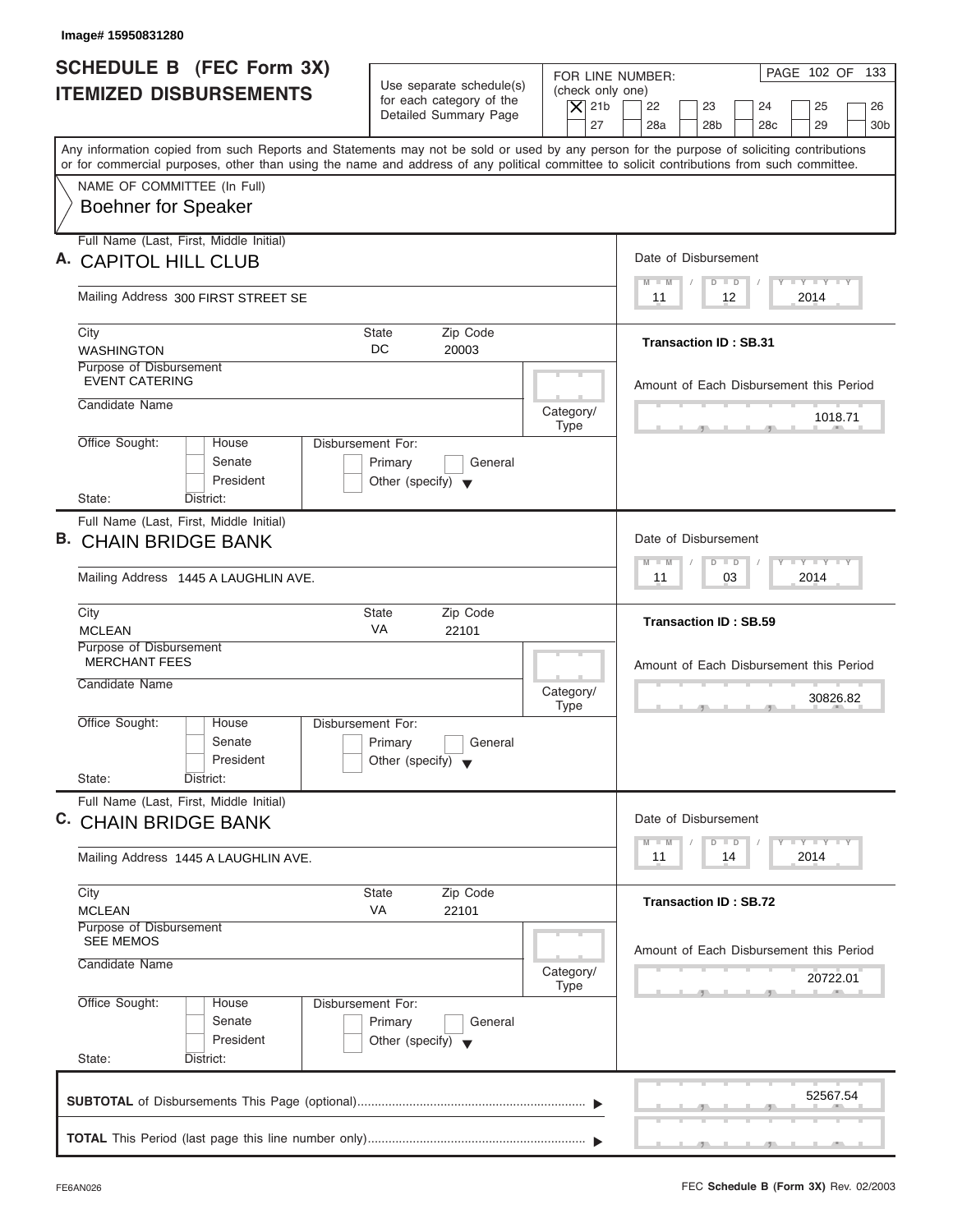| <b>SCHEDULE B (FEC Form 3X)</b>                                                                                                                                                                                                                                                         |                                                                                                                               |                                                                                                                                         |
|-----------------------------------------------------------------------------------------------------------------------------------------------------------------------------------------------------------------------------------------------------------------------------------------|-------------------------------------------------------------------------------------------------------------------------------|-----------------------------------------------------------------------------------------------------------------------------------------|
| <b>ITEMIZED DISBURSEMENTS</b>                                                                                                                                                                                                                                                           | Use separate schedule(s)<br>(check only one)<br>for each category of the<br>$ \mathsf{X} $ 21b<br>Detailed Summary Page<br>27 | PAGE 103 OF 133<br>FOR LINE NUMBER:<br>22<br>23<br>24<br>25<br>26<br>28a<br>28 <sub>b</sub><br>28 <sub>c</sub><br>29<br>30 <sub>b</sub> |
| Any information copied from such Reports and Statements may not be sold or used by any person for the purpose of soliciting contributions<br>or for commercial purposes, other than using the name and address of any political committee to solicit contributions from such committee. |                                                                                                                               |                                                                                                                                         |
| NAME OF COMMITTEE (In Full)<br><b>Boehner for Speaker</b>                                                                                                                                                                                                                               |                                                                                                                               |                                                                                                                                         |
| Full Name (Last, First, Middle Initial)<br>A. CONGRESSIONAL LIQUOR                                                                                                                                                                                                                      |                                                                                                                               | Date of Disbursement                                                                                                                    |
| Mailing Address 404 FIRST ST., SE                                                                                                                                                                                                                                                       |                                                                                                                               | $T - Y = T - Y = T - Y$<br>$D$ $D$<br>$M$ $M$<br>2014<br>11<br>14                                                                       |
| City<br><b>WASHINGTON</b>                                                                                                                                                                                                                                                               | Zip Code<br><b>State</b><br>DC<br>20003                                                                                       | Transaction ID: SB21BCC.11142                                                                                                           |
| Purpose of Disbursement<br><b>EVENT CATERING</b>                                                                                                                                                                                                                                        |                                                                                                                               | Amount of Each Disbursement this Period                                                                                                 |
| Candidate Name                                                                                                                                                                                                                                                                          | Category/<br><b>Type</b>                                                                                                      | 446.32<br>$-$<br>$-7$                                                                                                                   |
| Office Sought:<br>House<br>Senate<br>President<br>State:<br>District:                                                                                                                                                                                                                   | Disbursement For:<br>Primary<br>General<br>Other (specify) $\blacktriangledown$                                               | <b>IMEMO ITEMI</b>                                                                                                                      |
| Full Name (Last, First, Middle Initial)<br><b>B. MORTON'S</b><br>Mailing Address 1050CONNECTICUT AVE., NW                                                                                                                                                                               |                                                                                                                               | Date of Disbursement<br>$-1 - Y - 1 - Y - 1 - Y$<br>$\Box$<br>$M - M$<br>$\overline{D}$<br>2014<br>11<br>14                             |
| City<br><b>WASHINGTON</b>                                                                                                                                                                                                                                                               | Zip Code<br><b>State</b><br>DC<br>20036                                                                                       | Transaction ID: SB21BCC.11141                                                                                                           |
| Purpose of Disbursement<br><b>EVENT CATERING</b><br>Candidate Name                                                                                                                                                                                                                      | Category/<br><b>Type</b>                                                                                                      | Amount of Each Disbursement this Period<br>2027.00<br>$\sim$                                                                            |
| Office Sought:<br>House<br>Senate<br>President<br>State:<br>District:                                                                                                                                                                                                                   | Disbursement For:<br>Primary<br>General<br>Other (specify) $\blacktriangledown$                                               | [MEMO ITEM]                                                                                                                             |
| Full Name (Last, First, Middle Initial)<br>C. PPS PARKING INC                                                                                                                                                                                                                           |                                                                                                                               | Date of Disbursement                                                                                                                    |
| Mailing Address 1800 E. GARRY AVE                                                                                                                                                                                                                                                       |                                                                                                                               | $T - Y$ $T - Y$<br>$M - M$<br>$\overline{D}$<br>$\Box$<br>2014<br>11<br>14                                                              |
| City<br>SANTA ANA                                                                                                                                                                                                                                                                       | <b>State</b><br>Zip Code<br>СA<br>92705                                                                                       | Transaction ID: SB21BCC.11143                                                                                                           |
| Purpose of Disbursement<br><b>VALET PARKING</b><br>Candidate Name                                                                                                                                                                                                                       | Category/<br><b>Type</b>                                                                                                      | Amount of Each Disbursement this Period<br>1630.00                                                                                      |
| Office Sought:<br>House<br>Senate                                                                                                                                                                                                                                                       | Disbursement For:<br>Primary<br>General                                                                                       | - 51<br>[MEMO ITEM]                                                                                                                     |

I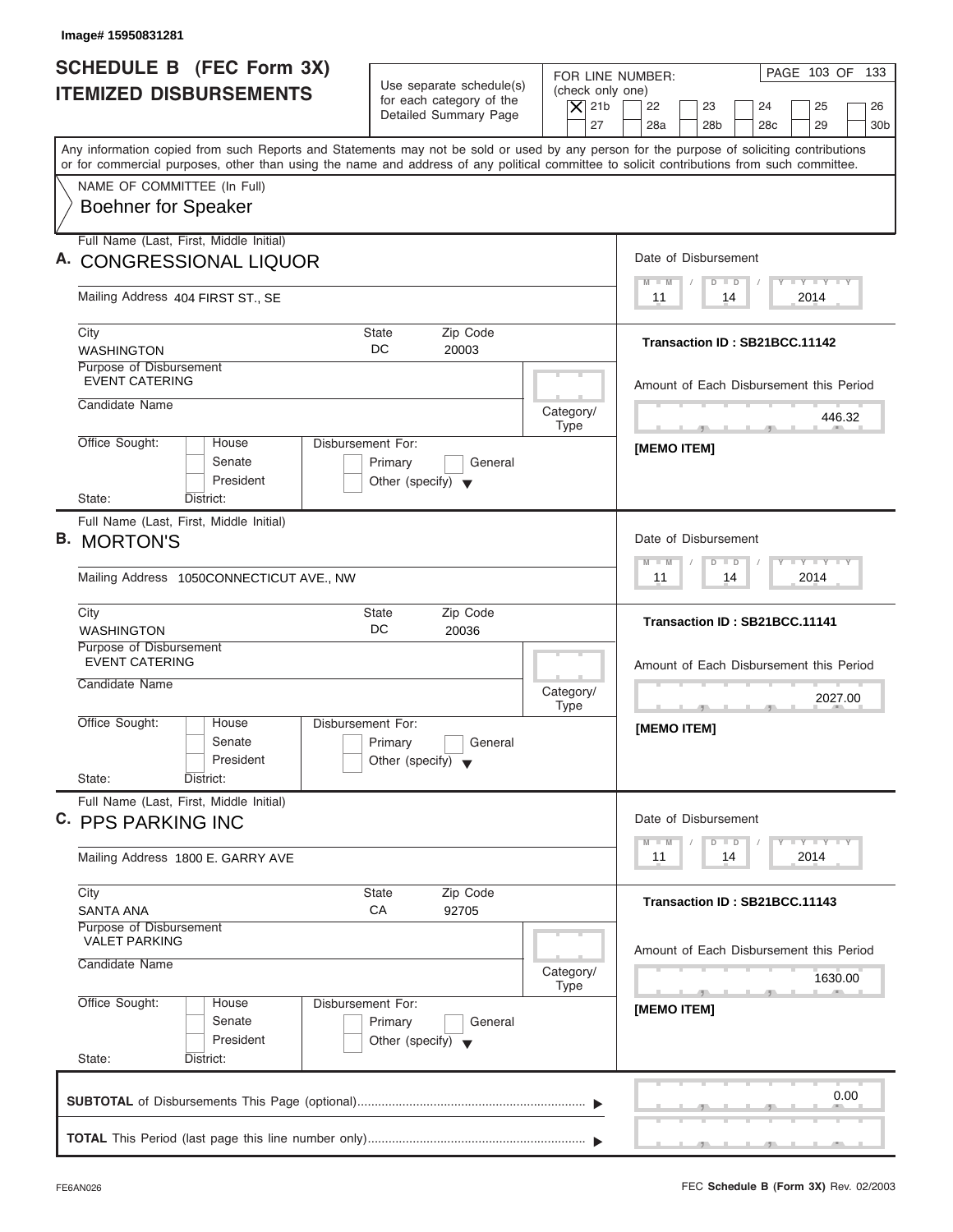| <b>SCHEDULE B (FEC Form 3X)</b><br>FOR LINE NUMBER:<br>Use separate schedule(s)<br>(check only one)<br><b>ITEMIZED DISBURSEMENTS</b><br>for each category of the<br>$\overline{X}$ 21b<br>22<br>23<br>24<br>25<br>Detailed Summary Page<br>27<br>28a<br>28 <sub>b</sub><br>28 <sub>c</sub><br>29<br>Any information copied from such Reports and Statements may not be sold or used by any person for the purpose of soliciting contributions<br>or for commercial purposes, other than using the name and address of any political committee to solicit contributions from such committee.<br>NAME OF COMMITTEE (In Full)<br><b>Boehner for Speaker</b><br>Full Name (Last, First, Middle Initial)<br>Date of Disbursement<br>A. STAPLES<br>$T - Y = T - Y = T - Y$<br>$M - M$<br>$D$ $D$<br>Mailing Address 1104 W. BROAD ST<br>2014<br>11<br>14<br>City<br><b>State</b><br>Zip Code<br>Transaction ID: SB21BCC.11146<br><b>VA</b><br><b>FALLS CHURCH</b><br>22046<br>Purpose of Disbursement<br><b>OFFICE SUPPLIES</b><br>Candidate Name<br>Category/<br><b>Type</b><br>Office Sought:<br>Disbursement For:<br>House<br><b>IMEMO ITEMI</b><br>Senate<br>Primary<br>General<br>President<br>Other (specify) $\blacktriangledown$<br>State:<br>District:<br>Full Name (Last, First, Middle Initial)<br><b>B. THE ISLAND HOTEL</b><br>Date of Disbursement<br>$-1 - Y - 1 - Y - 1 - Y$<br>$M - M$<br>$D$ $D$<br>2014<br>Mailing Address 690 NEWPORT CENTER DR.<br>11<br>14<br>Zip Code<br>City<br><b>State</b><br>Transaction ID: SB21BCC.11144<br>CA<br>92660<br><b>NEWPORT BEACH</b><br>Purpose of Disbursement<br><b>EVENT CATERING</b><br>Candidate Name<br>Category/<br><b>Type</b><br>$-7$<br>Office Sought:<br>House<br>Disbursement For:<br>[MEMO ITEM]<br>Senate<br>Primary<br>General<br>President<br>Other (specify) $\blacktriangledown$<br>State:<br>District:<br>Full Name (Last, First, Middle Initial)<br>Date of Disbursement<br>C. THE SWEET LOBBY<br>$T - Y$ $T - Y$<br>$M - M$<br>$\overline{D}$<br>$\Box$<br>2014<br>11<br>14<br>Mailing Address 404 8TH ST., SE<br>Zip Code<br>City<br><b>State</b><br>Transaction ID: SB21BCC.1114<br>DC<br><b>WASHINGTON</b><br>20003<br>Purpose of Disbursement<br><b>EVENT CATERING</b><br>Amount of Each Disbursement this Period<br>Candidate Name<br>Category/<br>413.42<br><b>Type</b><br>Office Sought:<br>Disbursement For:<br>House<br>[MEMO ITEM]<br>Senate<br>Primary<br>General<br>President<br>Other (specify) $\blacktriangledown$<br>State:<br>District: |  |  |                                         |  |
|---------------------------------------------------------------------------------------------------------------------------------------------------------------------------------------------------------------------------------------------------------------------------------------------------------------------------------------------------------------------------------------------------------------------------------------------------------------------------------------------------------------------------------------------------------------------------------------------------------------------------------------------------------------------------------------------------------------------------------------------------------------------------------------------------------------------------------------------------------------------------------------------------------------------------------------------------------------------------------------------------------------------------------------------------------------------------------------------------------------------------------------------------------------------------------------------------------------------------------------------------------------------------------------------------------------------------------------------------------------------------------------------------------------------------------------------------------------------------------------------------------------------------------------------------------------------------------------------------------------------------------------------------------------------------------------------------------------------------------------------------------------------------------------------------------------------------------------------------------------------------------------------------------------------------------------------------------------------------------------------------------------------------------------------------------------------------------------------------------------------------------------------------------------------------------------------------------------------------------------------------------------------------------------------------------------------------------------------------------------------------------------------------------------------------------------------------------------------------------------------------------------------------------|--|--|-----------------------------------------|--|
|                                                                                                                                                                                                                                                                                                                                                                                                                                                                                                                                                                                                                                                                                                                                                                                                                                                                                                                                                                                                                                                                                                                                                                                                                                                                                                                                                                                                                                                                                                                                                                                                                                                                                                                                                                                                                                                                                                                                                                                                                                                                                                                                                                                                                                                                                                                                                                                                                                                                                                                                 |  |  | PAGE 104 OF 133<br>26                   |  |
|                                                                                                                                                                                                                                                                                                                                                                                                                                                                                                                                                                                                                                                                                                                                                                                                                                                                                                                                                                                                                                                                                                                                                                                                                                                                                                                                                                                                                                                                                                                                                                                                                                                                                                                                                                                                                                                                                                                                                                                                                                                                                                                                                                                                                                                                                                                                                                                                                                                                                                                                 |  |  | 30 <sub>b</sub>                         |  |
|                                                                                                                                                                                                                                                                                                                                                                                                                                                                                                                                                                                                                                                                                                                                                                                                                                                                                                                                                                                                                                                                                                                                                                                                                                                                                                                                                                                                                                                                                                                                                                                                                                                                                                                                                                                                                                                                                                                                                                                                                                                                                                                                                                                                                                                                                                                                                                                                                                                                                                                                 |  |  |                                         |  |
|                                                                                                                                                                                                                                                                                                                                                                                                                                                                                                                                                                                                                                                                                                                                                                                                                                                                                                                                                                                                                                                                                                                                                                                                                                                                                                                                                                                                                                                                                                                                                                                                                                                                                                                                                                                                                                                                                                                                                                                                                                                                                                                                                                                                                                                                                                                                                                                                                                                                                                                                 |  |  |                                         |  |
|                                                                                                                                                                                                                                                                                                                                                                                                                                                                                                                                                                                                                                                                                                                                                                                                                                                                                                                                                                                                                                                                                                                                                                                                                                                                                                                                                                                                                                                                                                                                                                                                                                                                                                                                                                                                                                                                                                                                                                                                                                                                                                                                                                                                                                                                                                                                                                                                                                                                                                                                 |  |  |                                         |  |
|                                                                                                                                                                                                                                                                                                                                                                                                                                                                                                                                                                                                                                                                                                                                                                                                                                                                                                                                                                                                                                                                                                                                                                                                                                                                                                                                                                                                                                                                                                                                                                                                                                                                                                                                                                                                                                                                                                                                                                                                                                                                                                                                                                                                                                                                                                                                                                                                                                                                                                                                 |  |  |                                         |  |
|                                                                                                                                                                                                                                                                                                                                                                                                                                                                                                                                                                                                                                                                                                                                                                                                                                                                                                                                                                                                                                                                                                                                                                                                                                                                                                                                                                                                                                                                                                                                                                                                                                                                                                                                                                                                                                                                                                                                                                                                                                                                                                                                                                                                                                                                                                                                                                                                                                                                                                                                 |  |  |                                         |  |
|                                                                                                                                                                                                                                                                                                                                                                                                                                                                                                                                                                                                                                                                                                                                                                                                                                                                                                                                                                                                                                                                                                                                                                                                                                                                                                                                                                                                                                                                                                                                                                                                                                                                                                                                                                                                                                                                                                                                                                                                                                                                                                                                                                                                                                                                                                                                                                                                                                                                                                                                 |  |  |                                         |  |
|                                                                                                                                                                                                                                                                                                                                                                                                                                                                                                                                                                                                                                                                                                                                                                                                                                                                                                                                                                                                                                                                                                                                                                                                                                                                                                                                                                                                                                                                                                                                                                                                                                                                                                                                                                                                                                                                                                                                                                                                                                                                                                                                                                                                                                                                                                                                                                                                                                                                                                                                 |  |  |                                         |  |
|                                                                                                                                                                                                                                                                                                                                                                                                                                                                                                                                                                                                                                                                                                                                                                                                                                                                                                                                                                                                                                                                                                                                                                                                                                                                                                                                                                                                                                                                                                                                                                                                                                                                                                                                                                                                                                                                                                                                                                                                                                                                                                                                                                                                                                                                                                                                                                                                                                                                                                                                 |  |  |                                         |  |
|                                                                                                                                                                                                                                                                                                                                                                                                                                                                                                                                                                                                                                                                                                                                                                                                                                                                                                                                                                                                                                                                                                                                                                                                                                                                                                                                                                                                                                                                                                                                                                                                                                                                                                                                                                                                                                                                                                                                                                                                                                                                                                                                                                                                                                                                                                                                                                                                                                                                                                                                 |  |  | Amount of Each Disbursement this Period |  |
|                                                                                                                                                                                                                                                                                                                                                                                                                                                                                                                                                                                                                                                                                                                                                                                                                                                                                                                                                                                                                                                                                                                                                                                                                                                                                                                                                                                                                                                                                                                                                                                                                                                                                                                                                                                                                                                                                                                                                                                                                                                                                                                                                                                                                                                                                                                                                                                                                                                                                                                                 |  |  | 15.84                                   |  |
|                                                                                                                                                                                                                                                                                                                                                                                                                                                                                                                                                                                                                                                                                                                                                                                                                                                                                                                                                                                                                                                                                                                                                                                                                                                                                                                                                                                                                                                                                                                                                                                                                                                                                                                                                                                                                                                                                                                                                                                                                                                                                                                                                                                                                                                                                                                                                                                                                                                                                                                                 |  |  |                                         |  |
|                                                                                                                                                                                                                                                                                                                                                                                                                                                                                                                                                                                                                                                                                                                                                                                                                                                                                                                                                                                                                                                                                                                                                                                                                                                                                                                                                                                                                                                                                                                                                                                                                                                                                                                                                                                                                                                                                                                                                                                                                                                                                                                                                                                                                                                                                                                                                                                                                                                                                                                                 |  |  |                                         |  |
|                                                                                                                                                                                                                                                                                                                                                                                                                                                                                                                                                                                                                                                                                                                                                                                                                                                                                                                                                                                                                                                                                                                                                                                                                                                                                                                                                                                                                                                                                                                                                                                                                                                                                                                                                                                                                                                                                                                                                                                                                                                                                                                                                                                                                                                                                                                                                                                                                                                                                                                                 |  |  |                                         |  |
|                                                                                                                                                                                                                                                                                                                                                                                                                                                                                                                                                                                                                                                                                                                                                                                                                                                                                                                                                                                                                                                                                                                                                                                                                                                                                                                                                                                                                                                                                                                                                                                                                                                                                                                                                                                                                                                                                                                                                                                                                                                                                                                                                                                                                                                                                                                                                                                                                                                                                                                                 |  |  |                                         |  |
|                                                                                                                                                                                                                                                                                                                                                                                                                                                                                                                                                                                                                                                                                                                                                                                                                                                                                                                                                                                                                                                                                                                                                                                                                                                                                                                                                                                                                                                                                                                                                                                                                                                                                                                                                                                                                                                                                                                                                                                                                                                                                                                                                                                                                                                                                                                                                                                                                                                                                                                                 |  |  |                                         |  |
|                                                                                                                                                                                                                                                                                                                                                                                                                                                                                                                                                                                                                                                                                                                                                                                                                                                                                                                                                                                                                                                                                                                                                                                                                                                                                                                                                                                                                                                                                                                                                                                                                                                                                                                                                                                                                                                                                                                                                                                                                                                                                                                                                                                                                                                                                                                                                                                                                                                                                                                                 |  |  |                                         |  |
|                                                                                                                                                                                                                                                                                                                                                                                                                                                                                                                                                                                                                                                                                                                                                                                                                                                                                                                                                                                                                                                                                                                                                                                                                                                                                                                                                                                                                                                                                                                                                                                                                                                                                                                                                                                                                                                                                                                                                                                                                                                                                                                                                                                                                                                                                                                                                                                                                                                                                                                                 |  |  |                                         |  |
|                                                                                                                                                                                                                                                                                                                                                                                                                                                                                                                                                                                                                                                                                                                                                                                                                                                                                                                                                                                                                                                                                                                                                                                                                                                                                                                                                                                                                                                                                                                                                                                                                                                                                                                                                                                                                                                                                                                                                                                                                                                                                                                                                                                                                                                                                                                                                                                                                                                                                                                                 |  |  |                                         |  |
|                                                                                                                                                                                                                                                                                                                                                                                                                                                                                                                                                                                                                                                                                                                                                                                                                                                                                                                                                                                                                                                                                                                                                                                                                                                                                                                                                                                                                                                                                                                                                                                                                                                                                                                                                                                                                                                                                                                                                                                                                                                                                                                                                                                                                                                                                                                                                                                                                                                                                                                                 |  |  |                                         |  |
|                                                                                                                                                                                                                                                                                                                                                                                                                                                                                                                                                                                                                                                                                                                                                                                                                                                                                                                                                                                                                                                                                                                                                                                                                                                                                                                                                                                                                                                                                                                                                                                                                                                                                                                                                                                                                                                                                                                                                                                                                                                                                                                                                                                                                                                                                                                                                                                                                                                                                                                                 |  |  | Amount of Each Disbursement this Period |  |
|                                                                                                                                                                                                                                                                                                                                                                                                                                                                                                                                                                                                                                                                                                                                                                                                                                                                                                                                                                                                                                                                                                                                                                                                                                                                                                                                                                                                                                                                                                                                                                                                                                                                                                                                                                                                                                                                                                                                                                                                                                                                                                                                                                                                                                                                                                                                                                                                                                                                                                                                 |  |  | 12000.00                                |  |
|                                                                                                                                                                                                                                                                                                                                                                                                                                                                                                                                                                                                                                                                                                                                                                                                                                                                                                                                                                                                                                                                                                                                                                                                                                                                                                                                                                                                                                                                                                                                                                                                                                                                                                                                                                                                                                                                                                                                                                                                                                                                                                                                                                                                                                                                                                                                                                                                                                                                                                                                 |  |  |                                         |  |
|                                                                                                                                                                                                                                                                                                                                                                                                                                                                                                                                                                                                                                                                                                                                                                                                                                                                                                                                                                                                                                                                                                                                                                                                                                                                                                                                                                                                                                                                                                                                                                                                                                                                                                                                                                                                                                                                                                                                                                                                                                                                                                                                                                                                                                                                                                                                                                                                                                                                                                                                 |  |  |                                         |  |
|                                                                                                                                                                                                                                                                                                                                                                                                                                                                                                                                                                                                                                                                                                                                                                                                                                                                                                                                                                                                                                                                                                                                                                                                                                                                                                                                                                                                                                                                                                                                                                                                                                                                                                                                                                                                                                                                                                                                                                                                                                                                                                                                                                                                                                                                                                                                                                                                                                                                                                                                 |  |  |                                         |  |
|                                                                                                                                                                                                                                                                                                                                                                                                                                                                                                                                                                                                                                                                                                                                                                                                                                                                                                                                                                                                                                                                                                                                                                                                                                                                                                                                                                                                                                                                                                                                                                                                                                                                                                                                                                                                                                                                                                                                                                                                                                                                                                                                                                                                                                                                                                                                                                                                                                                                                                                                 |  |  |                                         |  |
|                                                                                                                                                                                                                                                                                                                                                                                                                                                                                                                                                                                                                                                                                                                                                                                                                                                                                                                                                                                                                                                                                                                                                                                                                                                                                                                                                                                                                                                                                                                                                                                                                                                                                                                                                                                                                                                                                                                                                                                                                                                                                                                                                                                                                                                                                                                                                                                                                                                                                                                                 |  |  |                                         |  |
|                                                                                                                                                                                                                                                                                                                                                                                                                                                                                                                                                                                                                                                                                                                                                                                                                                                                                                                                                                                                                                                                                                                                                                                                                                                                                                                                                                                                                                                                                                                                                                                                                                                                                                                                                                                                                                                                                                                                                                                                                                                                                                                                                                                                                                                                                                                                                                                                                                                                                                                                 |  |  |                                         |  |
|                                                                                                                                                                                                                                                                                                                                                                                                                                                                                                                                                                                                                                                                                                                                                                                                                                                                                                                                                                                                                                                                                                                                                                                                                                                                                                                                                                                                                                                                                                                                                                                                                                                                                                                                                                                                                                                                                                                                                                                                                                                                                                                                                                                                                                                                                                                                                                                                                                                                                                                                 |  |  |                                         |  |
|                                                                                                                                                                                                                                                                                                                                                                                                                                                                                                                                                                                                                                                                                                                                                                                                                                                                                                                                                                                                                                                                                                                                                                                                                                                                                                                                                                                                                                                                                                                                                                                                                                                                                                                                                                                                                                                                                                                                                                                                                                                                                                                                                                                                                                                                                                                                                                                                                                                                                                                                 |  |  |                                         |  |
|                                                                                                                                                                                                                                                                                                                                                                                                                                                                                                                                                                                                                                                                                                                                                                                                                                                                                                                                                                                                                                                                                                                                                                                                                                                                                                                                                                                                                                                                                                                                                                                                                                                                                                                                                                                                                                                                                                                                                                                                                                                                                                                                                                                                                                                                                                                                                                                                                                                                                                                                 |  |  |                                         |  |
|                                                                                                                                                                                                                                                                                                                                                                                                                                                                                                                                                                                                                                                                                                                                                                                                                                                                                                                                                                                                                                                                                                                                                                                                                                                                                                                                                                                                                                                                                                                                                                                                                                                                                                                                                                                                                                                                                                                                                                                                                                                                                                                                                                                                                                                                                                                                                                                                                                                                                                                                 |  |  |                                         |  |
|                                                                                                                                                                                                                                                                                                                                                                                                                                                                                                                                                                                                                                                                                                                                                                                                                                                                                                                                                                                                                                                                                                                                                                                                                                                                                                                                                                                                                                                                                                                                                                                                                                                                                                                                                                                                                                                                                                                                                                                                                                                                                                                                                                                                                                                                                                                                                                                                                                                                                                                                 |  |  |                                         |  |
|                                                                                                                                                                                                                                                                                                                                                                                                                                                                                                                                                                                                                                                                                                                                                                                                                                                                                                                                                                                                                                                                                                                                                                                                                                                                                                                                                                                                                                                                                                                                                                                                                                                                                                                                                                                                                                                                                                                                                                                                                                                                                                                                                                                                                                                                                                                                                                                                                                                                                                                                 |  |  |                                         |  |
|                                                                                                                                                                                                                                                                                                                                                                                                                                                                                                                                                                                                                                                                                                                                                                                                                                                                                                                                                                                                                                                                                                                                                                                                                                                                                                                                                                                                                                                                                                                                                                                                                                                                                                                                                                                                                                                                                                                                                                                                                                                                                                                                                                                                                                                                                                                                                                                                                                                                                                                                 |  |  |                                         |  |
|                                                                                                                                                                                                                                                                                                                                                                                                                                                                                                                                                                                                                                                                                                                                                                                                                                                                                                                                                                                                                                                                                                                                                                                                                                                                                                                                                                                                                                                                                                                                                                                                                                                                                                                                                                                                                                                                                                                                                                                                                                                                                                                                                                                                                                                                                                                                                                                                                                                                                                                                 |  |  |                                         |  |

I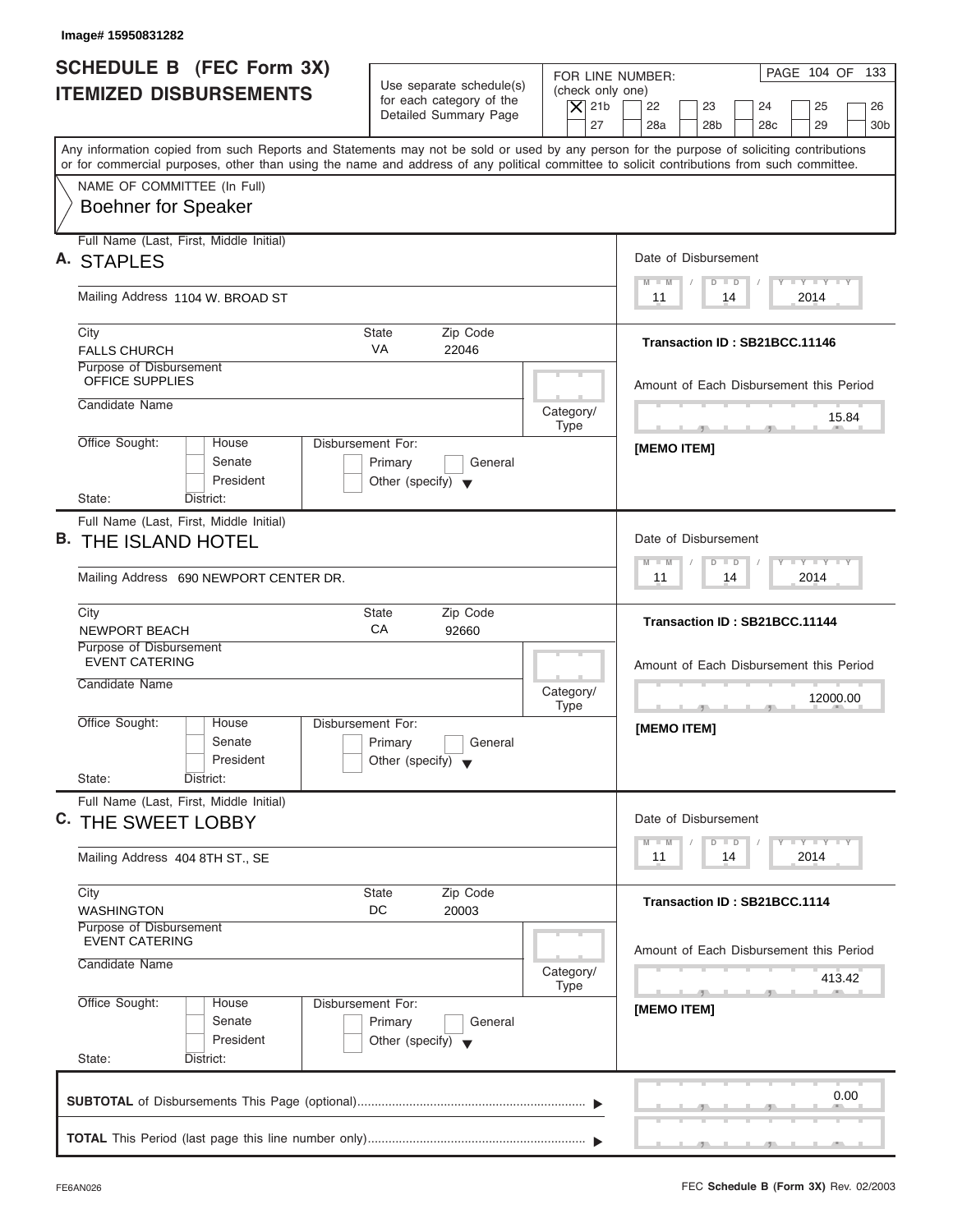| <b>SCHEDULE B</b> (FEC Form 3X)<br>FOR LINE NUMBER:<br>Use separate schedule(s)<br>(check only one)<br><b>ITEMIZED DISBURSEMENTS</b><br>for each category of the<br>$\overline{X}$ 21b<br>22<br>23<br>24<br>25<br>Detailed Summary Page<br>27<br>28a<br>28 <sub>b</sub><br>28 <sub>c</sub><br>29<br>Any information copied from such Reports and Statements may not be sold or used by any person for the purpose of soliciting contributions<br>or for commercial purposes, other than using the name and address of any political committee to solicit contributions from such committee.<br>NAME OF COMMITTEE (In Full)<br><b>Boehner for Speaker</b><br>Full Name (Last, First, Middle Initial)<br>Date of Disbursement<br>A. USPS<br>$T - Y = T - Y = T - Y$<br>$M - M$<br>$D$ $D$<br>Mailing Address 800 K ST, NW<br>2014<br>11<br>14<br>Zip Code<br>City<br><b>State</b><br>Transaction ID: SB21BCC.11145<br>DC<br><b>WASHINGTON</b><br>20001<br>Purpose of Disbursement<br><b>POSTAGE</b><br>Candidate Name<br>Category/<br>4134.00<br><b>Type</b><br><b>All All And All And All And All And All And All And All And All And All And All And All And All And All And All And All And All And All And All And All And All And All And All And All And All And All And All And All And A</b><br>$-7-$<br>Office Sought:<br>Disbursement For:<br>House<br><b>IMEMO ITEMI</b><br>Senate<br>Primary<br>General<br>President<br>Other (specify) $\blacktriangledown$<br>State:<br>District:<br>Full Name (Last, First, Middle Initial)<br><b>B. CINCYFAVORITES.COM</b><br>Date of Disbursement<br><b>LEYTEY LEY</b><br>$M - M$<br>$D$ $D$<br>12 <sup>°</sup><br>2014<br>Mailing Address 109 ILLINOIS AVE<br>11<br>Zip Code<br>City<br><b>State</b><br><b>Transaction ID: SB.32</b><br>OH<br><b>CINCINNATI</b><br>45215<br>Purpose of Disbursement<br><b>EVENT CATERING</b><br>Candidate Name<br>Category/<br>1534.47<br><b>Type</b><br>$\overline{\phantom{a}}$<br>Office Sought:<br>House<br>Disbursement For:<br>Senate<br>Primary<br>General<br>President<br>Other (specify) $\blacktriangledown$<br>State:<br>District:<br>Full Name (Last, First, Middle Initial)<br>Date of Disbursement<br>C. CLARK SCHAEFER HACKETT<br>$T - Y$ $T - Y$<br>$M - M$<br>$\overline{D}$<br>$\Box$<br>2014<br>10<br>31<br>Mailing Address 160 N. BREIEL BLVD.<br>Zip Code<br>City<br><b>State</b><br><b>Transaction ID: SB.54</b><br>OH<br>45042<br><b>MIDDLETOWN</b><br>Purpose of Disbursement<br><b>ACCOUNTING</b><br>Candidate Name<br>Category/<br>80.00<br><b>Type</b><br>Office Sought:<br>Disbursement For:<br>House<br>Senate<br>Primary<br>General<br>President<br>Other (specify) $\blacktriangledown$<br>State:<br>District:<br>1614.47 | Image#15950831283 |  |                                          |
|------------------------------------------------------------------------------------------------------------------------------------------------------------------------------------------------------------------------------------------------------------------------------------------------------------------------------------------------------------------------------------------------------------------------------------------------------------------------------------------------------------------------------------------------------------------------------------------------------------------------------------------------------------------------------------------------------------------------------------------------------------------------------------------------------------------------------------------------------------------------------------------------------------------------------------------------------------------------------------------------------------------------------------------------------------------------------------------------------------------------------------------------------------------------------------------------------------------------------------------------------------------------------------------------------------------------------------------------------------------------------------------------------------------------------------------------------------------------------------------------------------------------------------------------------------------------------------------------------------------------------------------------------------------------------------------------------------------------------------------------------------------------------------------------------------------------------------------------------------------------------------------------------------------------------------------------------------------------------------------------------------------------------------------------------------------------------------------------------------------------------------------------------------------------------------------------------------------------------------------------------------------------------------------------------------------------------------------------------------------------------------------------------------------------------------------------------------------------------------------------------------------------------------------------------------------------------------------------------------------------------------------------------------------------------------------------------------------------------------------|-------------------|--|------------------------------------------|
|                                                                                                                                                                                                                                                                                                                                                                                                                                                                                                                                                                                                                                                                                                                                                                                                                                                                                                                                                                                                                                                                                                                                                                                                                                                                                                                                                                                                                                                                                                                                                                                                                                                                                                                                                                                                                                                                                                                                                                                                                                                                                                                                                                                                                                                                                                                                                                                                                                                                                                                                                                                                                                                                                                                                          |                   |  | PAGE 105 OF 133<br>26<br>30 <sub>b</sub> |
|                                                                                                                                                                                                                                                                                                                                                                                                                                                                                                                                                                                                                                                                                                                                                                                                                                                                                                                                                                                                                                                                                                                                                                                                                                                                                                                                                                                                                                                                                                                                                                                                                                                                                                                                                                                                                                                                                                                                                                                                                                                                                                                                                                                                                                                                                                                                                                                                                                                                                                                                                                                                                                                                                                                                          |                   |  |                                          |
|                                                                                                                                                                                                                                                                                                                                                                                                                                                                                                                                                                                                                                                                                                                                                                                                                                                                                                                                                                                                                                                                                                                                                                                                                                                                                                                                                                                                                                                                                                                                                                                                                                                                                                                                                                                                                                                                                                                                                                                                                                                                                                                                                                                                                                                                                                                                                                                                                                                                                                                                                                                                                                                                                                                                          |                   |  |                                          |
|                                                                                                                                                                                                                                                                                                                                                                                                                                                                                                                                                                                                                                                                                                                                                                                                                                                                                                                                                                                                                                                                                                                                                                                                                                                                                                                                                                                                                                                                                                                                                                                                                                                                                                                                                                                                                                                                                                                                                                                                                                                                                                                                                                                                                                                                                                                                                                                                                                                                                                                                                                                                                                                                                                                                          |                   |  |                                          |
|                                                                                                                                                                                                                                                                                                                                                                                                                                                                                                                                                                                                                                                                                                                                                                                                                                                                                                                                                                                                                                                                                                                                                                                                                                                                                                                                                                                                                                                                                                                                                                                                                                                                                                                                                                                                                                                                                                                                                                                                                                                                                                                                                                                                                                                                                                                                                                                                                                                                                                                                                                                                                                                                                                                                          |                   |  |                                          |
|                                                                                                                                                                                                                                                                                                                                                                                                                                                                                                                                                                                                                                                                                                                                                                                                                                                                                                                                                                                                                                                                                                                                                                                                                                                                                                                                                                                                                                                                                                                                                                                                                                                                                                                                                                                                                                                                                                                                                                                                                                                                                                                                                                                                                                                                                                                                                                                                                                                                                                                                                                                                                                                                                                                                          |                   |  |                                          |
|                                                                                                                                                                                                                                                                                                                                                                                                                                                                                                                                                                                                                                                                                                                                                                                                                                                                                                                                                                                                                                                                                                                                                                                                                                                                                                                                                                                                                                                                                                                                                                                                                                                                                                                                                                                                                                                                                                                                                                                                                                                                                                                                                                                                                                                                                                                                                                                                                                                                                                                                                                                                                                                                                                                                          |                   |  | Amount of Each Disbursement this Period  |
|                                                                                                                                                                                                                                                                                                                                                                                                                                                                                                                                                                                                                                                                                                                                                                                                                                                                                                                                                                                                                                                                                                                                                                                                                                                                                                                                                                                                                                                                                                                                                                                                                                                                                                                                                                                                                                                                                                                                                                                                                                                                                                                                                                                                                                                                                                                                                                                                                                                                                                                                                                                                                                                                                                                                          |                   |  |                                          |
|                                                                                                                                                                                                                                                                                                                                                                                                                                                                                                                                                                                                                                                                                                                                                                                                                                                                                                                                                                                                                                                                                                                                                                                                                                                                                                                                                                                                                                                                                                                                                                                                                                                                                                                                                                                                                                                                                                                                                                                                                                                                                                                                                                                                                                                                                                                                                                                                                                                                                                                                                                                                                                                                                                                                          |                   |  |                                          |
|                                                                                                                                                                                                                                                                                                                                                                                                                                                                                                                                                                                                                                                                                                                                                                                                                                                                                                                                                                                                                                                                                                                                                                                                                                                                                                                                                                                                                                                                                                                                                                                                                                                                                                                                                                                                                                                                                                                                                                                                                                                                                                                                                                                                                                                                                                                                                                                                                                                                                                                                                                                                                                                                                                                                          |                   |  |                                          |
|                                                                                                                                                                                                                                                                                                                                                                                                                                                                                                                                                                                                                                                                                                                                                                                                                                                                                                                                                                                                                                                                                                                                                                                                                                                                                                                                                                                                                                                                                                                                                                                                                                                                                                                                                                                                                                                                                                                                                                                                                                                                                                                                                                                                                                                                                                                                                                                                                                                                                                                                                                                                                                                                                                                                          |                   |  |                                          |
|                                                                                                                                                                                                                                                                                                                                                                                                                                                                                                                                                                                                                                                                                                                                                                                                                                                                                                                                                                                                                                                                                                                                                                                                                                                                                                                                                                                                                                                                                                                                                                                                                                                                                                                                                                                                                                                                                                                                                                                                                                                                                                                                                                                                                                                                                                                                                                                                                                                                                                                                                                                                                                                                                                                                          |                   |  |                                          |
|                                                                                                                                                                                                                                                                                                                                                                                                                                                                                                                                                                                                                                                                                                                                                                                                                                                                                                                                                                                                                                                                                                                                                                                                                                                                                                                                                                                                                                                                                                                                                                                                                                                                                                                                                                                                                                                                                                                                                                                                                                                                                                                                                                                                                                                                                                                                                                                                                                                                                                                                                                                                                                                                                                                                          |                   |  |                                          |
|                                                                                                                                                                                                                                                                                                                                                                                                                                                                                                                                                                                                                                                                                                                                                                                                                                                                                                                                                                                                                                                                                                                                                                                                                                                                                                                                                                                                                                                                                                                                                                                                                                                                                                                                                                                                                                                                                                                                                                                                                                                                                                                                                                                                                                                                                                                                                                                                                                                                                                                                                                                                                                                                                                                                          |                   |  | Amount of Each Disbursement this Period  |
|                                                                                                                                                                                                                                                                                                                                                                                                                                                                                                                                                                                                                                                                                                                                                                                                                                                                                                                                                                                                                                                                                                                                                                                                                                                                                                                                                                                                                                                                                                                                                                                                                                                                                                                                                                                                                                                                                                                                                                                                                                                                                                                                                                                                                                                                                                                                                                                                                                                                                                                                                                                                                                                                                                                                          |                   |  |                                          |
|                                                                                                                                                                                                                                                                                                                                                                                                                                                                                                                                                                                                                                                                                                                                                                                                                                                                                                                                                                                                                                                                                                                                                                                                                                                                                                                                                                                                                                                                                                                                                                                                                                                                                                                                                                                                                                                                                                                                                                                                                                                                                                                                                                                                                                                                                                                                                                                                                                                                                                                                                                                                                                                                                                                                          |                   |  |                                          |
|                                                                                                                                                                                                                                                                                                                                                                                                                                                                                                                                                                                                                                                                                                                                                                                                                                                                                                                                                                                                                                                                                                                                                                                                                                                                                                                                                                                                                                                                                                                                                                                                                                                                                                                                                                                                                                                                                                                                                                                                                                                                                                                                                                                                                                                                                                                                                                                                                                                                                                                                                                                                                                                                                                                                          |                   |  |                                          |
|                                                                                                                                                                                                                                                                                                                                                                                                                                                                                                                                                                                                                                                                                                                                                                                                                                                                                                                                                                                                                                                                                                                                                                                                                                                                                                                                                                                                                                                                                                                                                                                                                                                                                                                                                                                                                                                                                                                                                                                                                                                                                                                                                                                                                                                                                                                                                                                                                                                                                                                                                                                                                                                                                                                                          |                   |  |                                          |
|                                                                                                                                                                                                                                                                                                                                                                                                                                                                                                                                                                                                                                                                                                                                                                                                                                                                                                                                                                                                                                                                                                                                                                                                                                                                                                                                                                                                                                                                                                                                                                                                                                                                                                                                                                                                                                                                                                                                                                                                                                                                                                                                                                                                                                                                                                                                                                                                                                                                                                                                                                                                                                                                                                                                          |                   |  |                                          |
|                                                                                                                                                                                                                                                                                                                                                                                                                                                                                                                                                                                                                                                                                                                                                                                                                                                                                                                                                                                                                                                                                                                                                                                                                                                                                                                                                                                                                                                                                                                                                                                                                                                                                                                                                                                                                                                                                                                                                                                                                                                                                                                                                                                                                                                                                                                                                                                                                                                                                                                                                                                                                                                                                                                                          |                   |  |                                          |
|                                                                                                                                                                                                                                                                                                                                                                                                                                                                                                                                                                                                                                                                                                                                                                                                                                                                                                                                                                                                                                                                                                                                                                                                                                                                                                                                                                                                                                                                                                                                                                                                                                                                                                                                                                                                                                                                                                                                                                                                                                                                                                                                                                                                                                                                                                                                                                                                                                                                                                                                                                                                                                                                                                                                          |                   |  | Amount of Each Disbursement this Period  |
|                                                                                                                                                                                                                                                                                                                                                                                                                                                                                                                                                                                                                                                                                                                                                                                                                                                                                                                                                                                                                                                                                                                                                                                                                                                                                                                                                                                                                                                                                                                                                                                                                                                                                                                                                                                                                                                                                                                                                                                                                                                                                                                                                                                                                                                                                                                                                                                                                                                                                                                                                                                                                                                                                                                                          |                   |  |                                          |
|                                                                                                                                                                                                                                                                                                                                                                                                                                                                                                                                                                                                                                                                                                                                                                                                                                                                                                                                                                                                                                                                                                                                                                                                                                                                                                                                                                                                                                                                                                                                                                                                                                                                                                                                                                                                                                                                                                                                                                                                                                                                                                                                                                                                                                                                                                                                                                                                                                                                                                                                                                                                                                                                                                                                          |                   |  |                                          |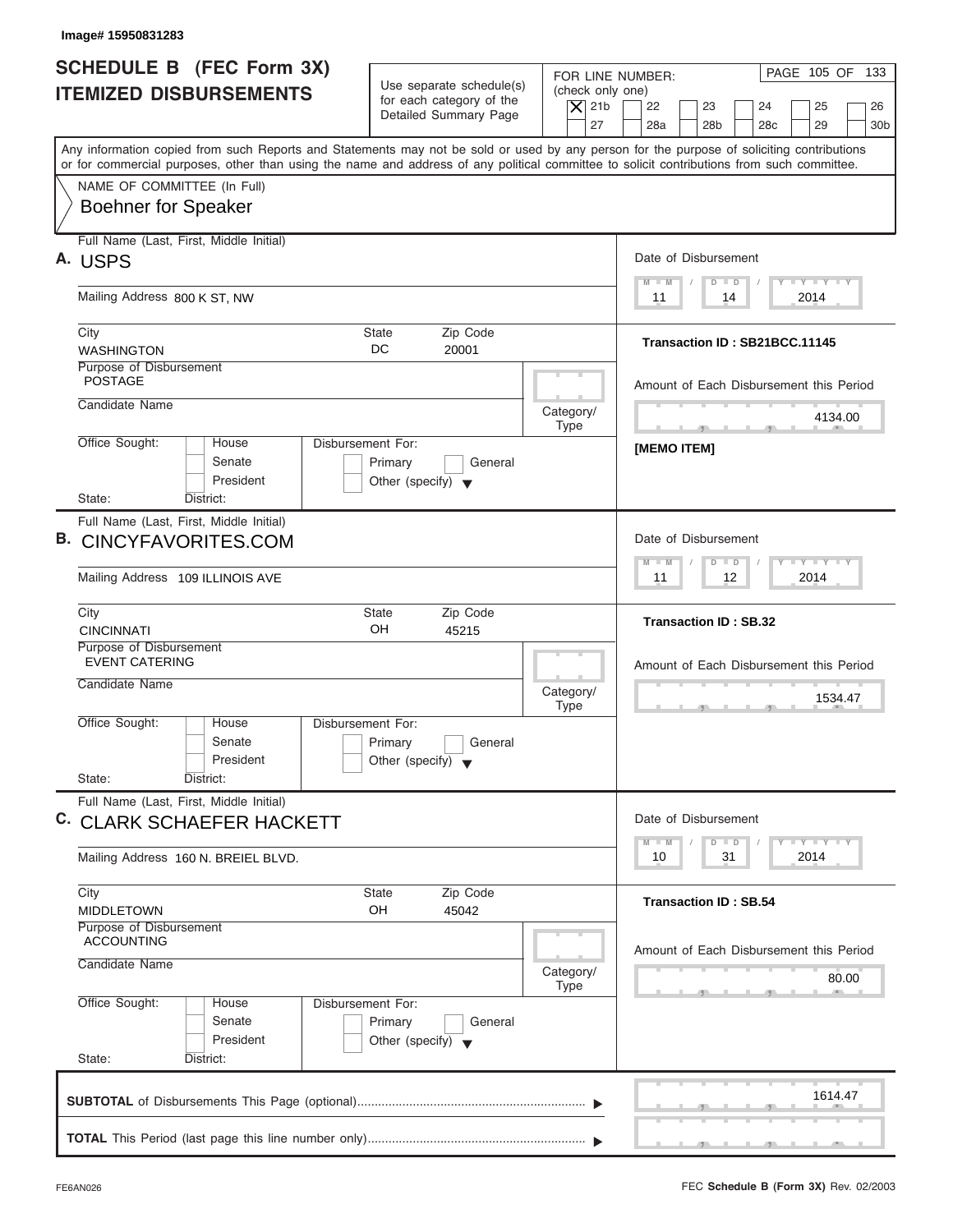| Image# 15950831284                                                                                                                                                                                                                                                                      |                                                                                 |                                                                  |                                                                                                                                                                                                                                                      |
|-----------------------------------------------------------------------------------------------------------------------------------------------------------------------------------------------------------------------------------------------------------------------------------------|---------------------------------------------------------------------------------|------------------------------------------------------------------|------------------------------------------------------------------------------------------------------------------------------------------------------------------------------------------------------------------------------------------------------|
| <b>SCHEDULE B</b> (FEC Form 3X)<br><b>ITEMIZED DISBURSEMENTS</b>                                                                                                                                                                                                                        | Use separate schedule(s)<br>for each category of the<br>Detailed Summary Page   | FOR LINE NUMBER:<br>(check only one)<br>$\overline{X}$ 21b<br>27 | PAGE 106 OF 133<br>22<br>23<br>24<br>25<br>26<br>28a<br>28 <sub>b</sub><br>29<br>30 <sub>b</sub><br>28 <sub>c</sub>                                                                                                                                  |
| Any information copied from such Reports and Statements may not be sold or used by any person for the purpose of soliciting contributions<br>or for commercial purposes, other than using the name and address of any political committee to solicit contributions from such committee. |                                                                                 |                                                                  |                                                                                                                                                                                                                                                      |
| NAME OF COMMITTEE (In Full)<br><b>Boehner for Speaker</b>                                                                                                                                                                                                                               |                                                                                 |                                                                  |                                                                                                                                                                                                                                                      |
| Full Name (Last, First, Middle Initial)<br>A. CLARK SCHAEFER HACKETT                                                                                                                                                                                                                    |                                                                                 |                                                                  | Date of Disbursement                                                                                                                                                                                                                                 |
| Mailing Address 160 N. BREIEL BLVD.                                                                                                                                                                                                                                                     |                                                                                 |                                                                  | $T - Y = T - Y = T - Y$<br>$D$ $D$<br>$M - M$<br>2014<br>11<br>14                                                                                                                                                                                    |
| City<br><b>MIDDLETOWN</b>                                                                                                                                                                                                                                                               | State<br>Zip Code<br>OH<br>45042                                                |                                                                  | <b>Transaction ID: SB.70</b>                                                                                                                                                                                                                         |
| Purpose of Disbursement<br><b>ACCOUNTING</b><br>Candidate Name                                                                                                                                                                                                                          |                                                                                 | Category/                                                        | Amount of Each Disbursement this Period                                                                                                                                                                                                              |
| Office Sought:<br>House<br>Senate<br>President<br>State:<br>District:                                                                                                                                                                                                                   | Disbursement For:<br>Primary<br>General<br>Other (specify) $\blacktriangledown$ | <b>Type</b>                                                      | 80.00                                                                                                                                                                                                                                                |
| Full Name (Last, First, Middle Initial)<br>B. CMDI<br>Mailing Address 1593 SPRING HILL ROAD, SUITE 400                                                                                                                                                                                  |                                                                                 |                                                                  | Date of Disbursement<br><b>LEYTEY LEY</b><br>$M - M$<br>$D$ $D$<br>29<br>2014<br>10                                                                                                                                                                  |
| City<br><b>TYSONS CORNER</b>                                                                                                                                                                                                                                                            | <b>State</b><br>Zip Code<br>VA<br>22182                                         |                                                                  | <b>Transaction ID: SB.20</b>                                                                                                                                                                                                                         |
| Purpose of Disbursement<br><b>DATABASE SERVICES</b><br>Candidate Name                                                                                                                                                                                                                   |                                                                                 | Category/<br><b>Type</b>                                         | Amount of Each Disbursement this Period<br>250.00<br>__                                                                                                                                                                                              |
| Office Sought:<br>House<br>Senate<br>President<br>State:<br>District:                                                                                                                                                                                                                   | Disbursement For:<br>Primary<br>General<br>Other (specify) $\blacktriangledown$ |                                                                  |                                                                                                                                                                                                                                                      |
| Full Name (Last, First, Middle Initial)<br>C. CONCUR                                                                                                                                                                                                                                    |                                                                                 |                                                                  | Date of Disbursement<br>$\frac{1}{2}$ $\frac{1}{2}$ $\frac{1}{2}$ $\frac{1}{2}$ $\frac{1}{2}$ $\frac{1}{2}$ $\frac{1}{2}$ $\frac{1}{2}$ $\frac{1}{2}$ $\frac{1}{2}$ $\frac{1}{2}$ $\frac{1}{2}$ $\frac{1}{2}$<br>$M - M$<br>$\overline{D}$<br>$\Box$ |
| Mailing Address 209 MADISON ST.                                                                                                                                                                                                                                                         |                                                                                 |                                                                  | 2014<br>10<br>22                                                                                                                                                                                                                                     |
| City<br>ALEXANDRIA                                                                                                                                                                                                                                                                      | Zip Code<br>State<br>VA<br>22314                                                |                                                                  | <b>Transaction ID: SB.43</b>                                                                                                                                                                                                                         |
| Purpose of Disbursement<br><b>SEE MEMOS</b><br>Candidate Name                                                                                                                                                                                                                           |                                                                                 | Category/                                                        | Amount of Each Disbursement this Period<br>926.60                                                                                                                                                                                                    |
| Office Sought:<br>House<br>Senate<br>President<br>State:<br>District:                                                                                                                                                                                                                   | Disbursement For:<br>Primary<br>General<br>Other (specify) $\blacktriangledown$ | Type                                                             |                                                                                                                                                                                                                                                      |
|                                                                                                                                                                                                                                                                                         |                                                                                 |                                                                  | 1256.60                                                                                                                                                                                                                                              |
|                                                                                                                                                                                                                                                                                         |                                                                                 |                                                                  |                                                                                                                                                                                                                                                      |

J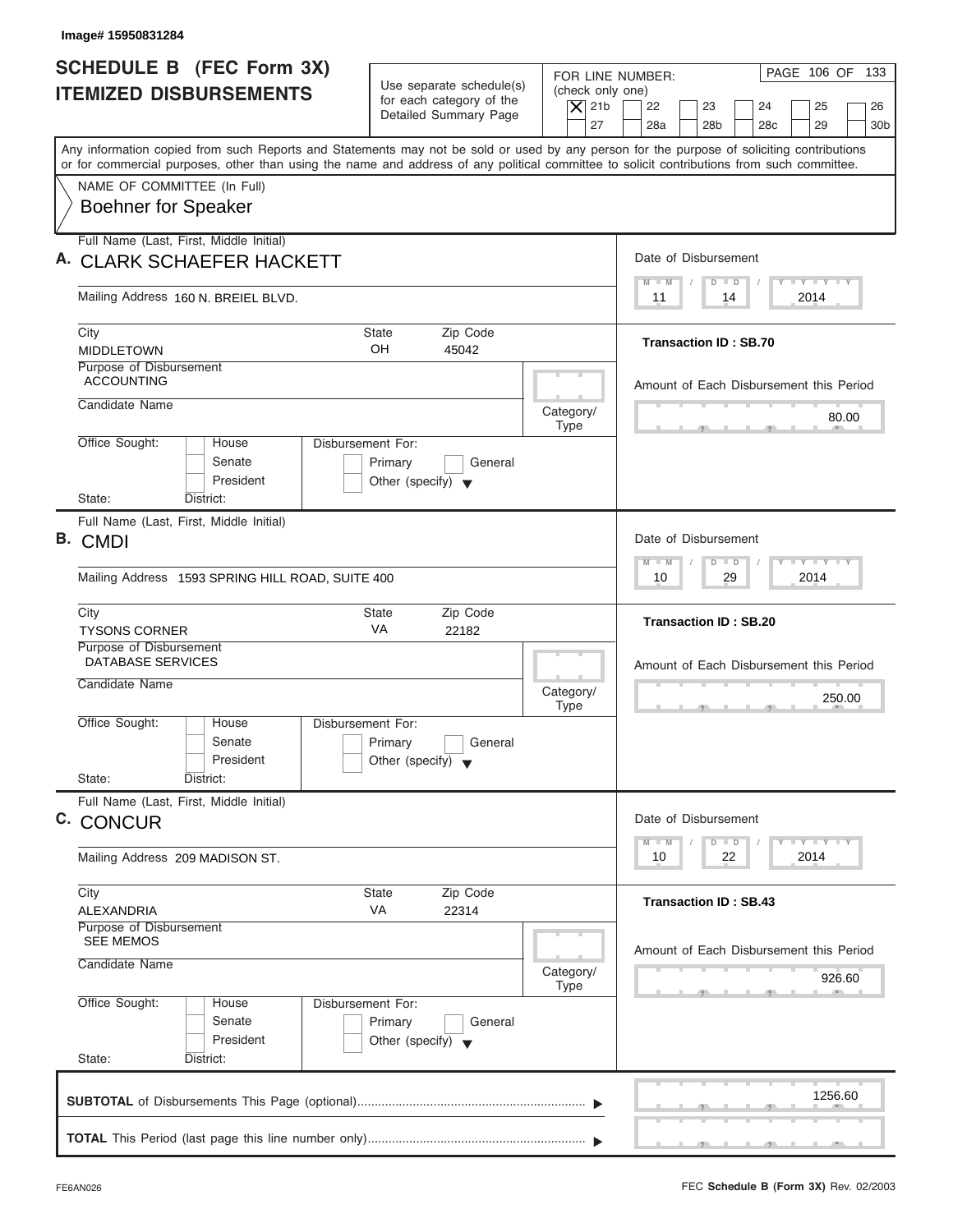| <b>SCHEDULE B</b> (FEC Form 3X)<br><b>ITEMIZED DISBURSEMENTS</b>                                                                                                                                                                                                                        | Use separate schedule(s)<br>for each category of the<br>Detailed Summary Page                  | PAGE 107 OF 133<br>FOR LINE NUMBER:<br>(check only one)<br>$\overline{X}$ 21b<br>22<br>23<br>24<br>25<br>26<br>27<br>28a<br>28 <sub>b</sub><br>28 <sub>c</sub><br>29<br>30 <sub>b</sub> |
|-----------------------------------------------------------------------------------------------------------------------------------------------------------------------------------------------------------------------------------------------------------------------------------------|------------------------------------------------------------------------------------------------|-----------------------------------------------------------------------------------------------------------------------------------------------------------------------------------------|
| Any information copied from such Reports and Statements may not be sold or used by any person for the purpose of soliciting contributions<br>or for commercial purposes, other than using the name and address of any political committee to solicit contributions from such committee. |                                                                                                |                                                                                                                                                                                         |
| NAME OF COMMITTEE (In Full)<br><b>Boehner for Speaker</b>                                                                                                                                                                                                                               |                                                                                                |                                                                                                                                                                                         |
| Full Name (Last, First, Middle Initial)<br>A. AVIS                                                                                                                                                                                                                                      |                                                                                                | Date of Disbursement                                                                                                                                                                    |
| Mailing Address 2951 MARKET STREET                                                                                                                                                                                                                                                      |                                                                                                | $T - Y = T - Y = T - Y$<br>$D$ $D$<br>$M - M$<br>2014<br>10<br>20                                                                                                                       |
| City<br>PHILADELPHIA                                                                                                                                                                                                                                                                    | Zip Code<br><b>State</b><br><b>PA</b><br>19103                                                 | Transaction ID: SB21BCC.919                                                                                                                                                             |
| Purpose of Disbursement<br><b>TRAVEL</b>                                                                                                                                                                                                                                                |                                                                                                | Amount of Each Disbursement this Period                                                                                                                                                 |
| Candidate Name                                                                                                                                                                                                                                                                          | Category/<br><b>Type</b>                                                                       | 584.82<br><b>The Contract Contract Contract Contract</b><br>$-7$                                                                                                                        |
| Office Sought:<br>House<br>Senate<br>President                                                                                                                                                                                                                                          | Disbursement For:<br>Primary<br>General<br>Other (specify) $\blacktriangledown$                | [MEMO ITEM]                                                                                                                                                                             |
| State:<br>District:<br>Full Name (Last, First, Middle Initial)<br>B. UBER                                                                                                                                                                                                               |                                                                                                | Date of Disbursement                                                                                                                                                                    |
| Mailing Address 1455 MARKET STREET                                                                                                                                                                                                                                                      |                                                                                                | $-1 - Y - 1 - Y - 1 - Y$<br>$D$ $D$<br>$M - M$<br>2014<br>10<br>20                                                                                                                      |
| City<br><b>SAN FRANCISCO</b>                                                                                                                                                                                                                                                            | Zip Code<br><b>State</b><br>CA<br>94103                                                        | Transaction ID: SB21BCC.920                                                                                                                                                             |
| Purpose of Disbursement<br><b>TRAVEL</b>                                                                                                                                                                                                                                                |                                                                                                | Amount of Each Disbursement this Period                                                                                                                                                 |
| Candidate Name                                                                                                                                                                                                                                                                          | Category/<br><b>Type</b>                                                                       | 31.12<br>$\cdots$                                                                                                                                                                       |
| Office Sought:<br>House<br>Senate<br>President                                                                                                                                                                                                                                          | Disbursement For:<br>Primary<br>General<br>Other (specify) $\blacktriangledown$                | [MEMO ITEM]                                                                                                                                                                             |
| State:<br>District:<br>Full Name (Last, First, Middle Initial)                                                                                                                                                                                                                          |                                                                                                |                                                                                                                                                                                         |
| C. UBER<br>Mailing Address 1455 MARKET STREET                                                                                                                                                                                                                                           |                                                                                                | Date of Disbursement<br>$\mathbf{I}$ $\mathbf{Y}$ $\mathbf{I}$ $\mathbf{Y}$ $\mathbf{I}$ $\mathbf{Y}$<br>$M - M$<br>$\overline{D}$<br>$\Box$<br>2014<br>10<br>20                        |
| City<br><b>SAN FRANCISCO</b>                                                                                                                                                                                                                                                            | Zip Code<br><b>State</b><br>CA<br>94103                                                        | Transaction ID: SB21BCC.921                                                                                                                                                             |
| Purpose of Disbursement<br><b>TRAVEL</b><br>Candidate Name                                                                                                                                                                                                                              | Category/                                                                                      | Amount of Each Disbursement this Period<br>34.00                                                                                                                                        |
| Office Sought:<br>House<br>Senate<br>President                                                                                                                                                                                                                                          | <b>Type</b><br>Disbursement For:<br>Primary<br>General<br>Other (specify) $\blacktriangledown$ | $-7$<br>[MEMO ITEM]                                                                                                                                                                     |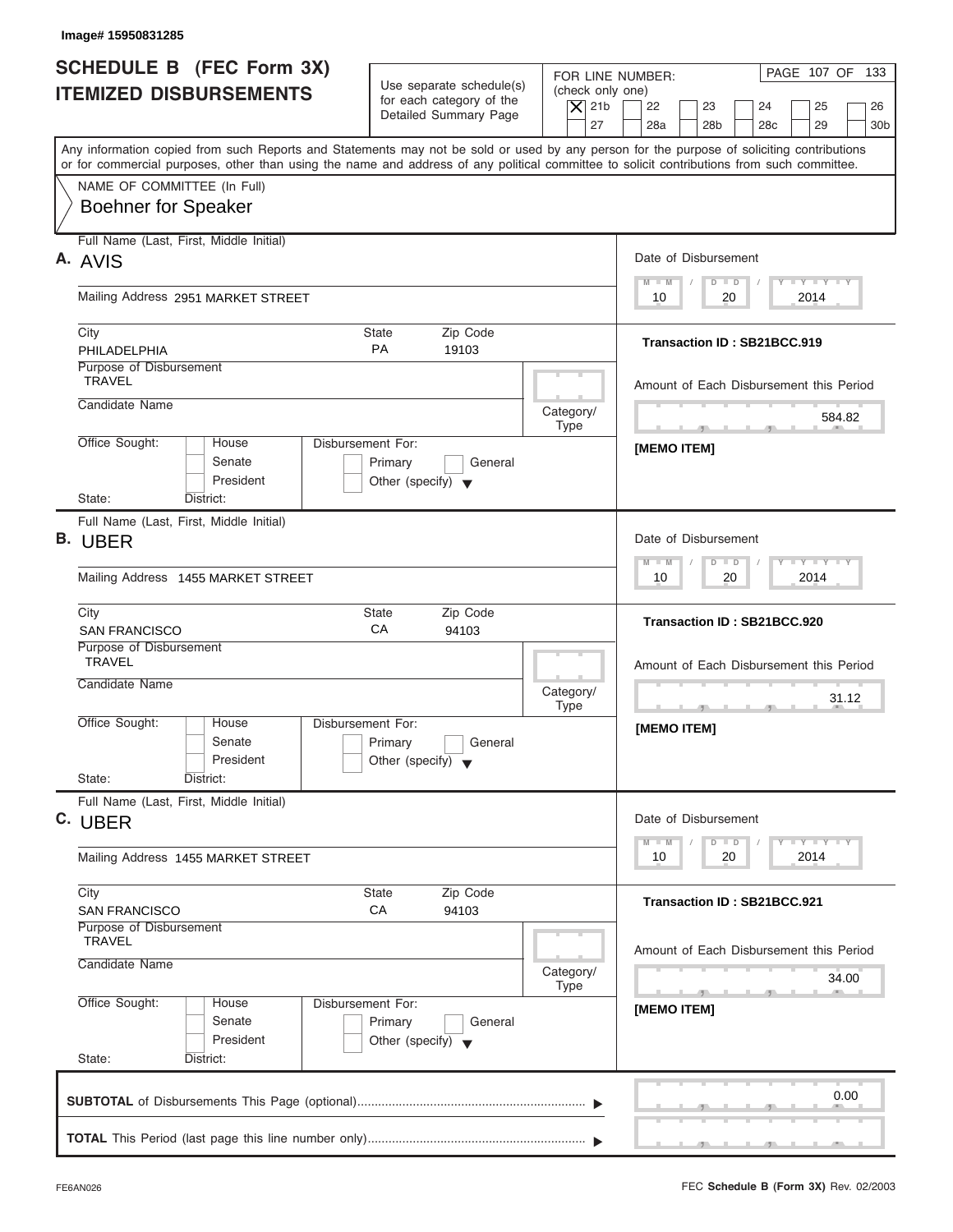| SCHEDULE B (FEC Form 3X)<br><b>ITEMIZED DISBURSEMENTS</b><br>Any information copied from such Reports and Statements may not be sold or used by any person for the purpose of soliciting contributions<br>or for commercial purposes, other than using the name and address of any political committee to solicit contributions from such committee.<br>NAME OF COMMITTEE (In Full)<br><b>Boehner for Speaker</b><br>Full Name (Last, First, Middle Initial)<br>A. CONCUR<br>Mailing Address 209 MADISON ST.<br>City<br><b>State</b><br><b>VA</b><br><b>ALEXANDRIA</b><br>Purpose of Disbursement<br><b>ACCOUNTING</b><br>Candidate Name | Use separate schedule(s)<br>for each category of the<br>Detailed Summary Page<br>Zip Code<br>22314 | FOR LINE NUMBER:<br>(check only one)<br>$\overline{X}$ 21b<br>27   | PAGE 108 OF 133<br>25<br>22<br>23<br>24<br>26<br>28a<br>28 <sub>b</sub><br>28 <sub>c</sub><br>29<br>30 <sub>b</sub><br>Date of Disbursement<br>$T - Y = T - Y = T - Y$<br>$M - M$<br>$D$ $D$<br>04<br>2014<br>11<br><b>Transaction ID: SB.61</b> |
|------------------------------------------------------------------------------------------------------------------------------------------------------------------------------------------------------------------------------------------------------------------------------------------------------------------------------------------------------------------------------------------------------------------------------------------------------------------------------------------------------------------------------------------------------------------------------------------------------------------------------------------|----------------------------------------------------------------------------------------------------|--------------------------------------------------------------------|--------------------------------------------------------------------------------------------------------------------------------------------------------------------------------------------------------------------------------------------------|
|                                                                                                                                                                                                                                                                                                                                                                                                                                                                                                                                                                                                                                          |                                                                                                    |                                                                    |                                                                                                                                                                                                                                                  |
|                                                                                                                                                                                                                                                                                                                                                                                                                                                                                                                                                                                                                                          |                                                                                                    |                                                                    |                                                                                                                                                                                                                                                  |
|                                                                                                                                                                                                                                                                                                                                                                                                                                                                                                                                                                                                                                          |                                                                                                    |                                                                    |                                                                                                                                                                                                                                                  |
|                                                                                                                                                                                                                                                                                                                                                                                                                                                                                                                                                                                                                                          |                                                                                                    |                                                                    |                                                                                                                                                                                                                                                  |
|                                                                                                                                                                                                                                                                                                                                                                                                                                                                                                                                                                                                                                          |                                                                                                    |                                                                    |                                                                                                                                                                                                                                                  |
|                                                                                                                                                                                                                                                                                                                                                                                                                                                                                                                                                                                                                                          |                                                                                                    |                                                                    |                                                                                                                                                                                                                                                  |
|                                                                                                                                                                                                                                                                                                                                                                                                                                                                                                                                                                                                                                          |                                                                                                    |                                                                    |                                                                                                                                                                                                                                                  |
|                                                                                                                                                                                                                                                                                                                                                                                                                                                                                                                                                                                                                                          |                                                                                                    |                                                                    |                                                                                                                                                                                                                                                  |
|                                                                                                                                                                                                                                                                                                                                                                                                                                                                                                                                                                                                                                          |                                                                                                    |                                                                    |                                                                                                                                                                                                                                                  |
|                                                                                                                                                                                                                                                                                                                                                                                                                                                                                                                                                                                                                                          |                                                                                                    |                                                                    |                                                                                                                                                                                                                                                  |
|                                                                                                                                                                                                                                                                                                                                                                                                                                                                                                                                                                                                                                          |                                                                                                    |                                                                    | Amount of Each Disbursement this Period                                                                                                                                                                                                          |
|                                                                                                                                                                                                                                                                                                                                                                                                                                                                                                                                                                                                                                          |                                                                                                    | Category/<br><b>Type</b>                                           | 148.47                                                                                                                                                                                                                                           |
| Office Sought:<br>Disbursement For:<br>House<br>Senate<br>Primary                                                                                                                                                                                                                                                                                                                                                                                                                                                                                                                                                                        | General                                                                                            |                                                                    |                                                                                                                                                                                                                                                  |
| President<br>Other (specify) $\blacktriangledown$                                                                                                                                                                                                                                                                                                                                                                                                                                                                                                                                                                                        |                                                                                                    |                                                                    |                                                                                                                                                                                                                                                  |
| State:<br>District:                                                                                                                                                                                                                                                                                                                                                                                                                                                                                                                                                                                                                      |                                                                                                    |                                                                    |                                                                                                                                                                                                                                                  |
| Full Name (Last, First, Middle Initial)<br><b>B. CONCUR</b>                                                                                                                                                                                                                                                                                                                                                                                                                                                                                                                                                                              |                                                                                                    |                                                                    | Date of Disbursement                                                                                                                                                                                                                             |
| Mailing Address 209 MADISON ST.                                                                                                                                                                                                                                                                                                                                                                                                                                                                                                                                                                                                          |                                                                                                    | $-1 - Y - 1 - Y - 1 - Y$<br>$M - M$<br>$D$ $D$<br>2014<br>11<br>21 |                                                                                                                                                                                                                                                  |
| City<br><b>State</b>                                                                                                                                                                                                                                                                                                                                                                                                                                                                                                                                                                                                                     | Zip Code                                                                                           |                                                                    | <b>Transaction ID: SB.73</b>                                                                                                                                                                                                                     |
| VA<br><b>ALEXANDRIA</b><br>Purpose of Disbursement                                                                                                                                                                                                                                                                                                                                                                                                                                                                                                                                                                                       | 22314                                                                                              |                                                                    |                                                                                                                                                                                                                                                  |
| <b>SEE MEMOS</b><br>Candidate Name                                                                                                                                                                                                                                                                                                                                                                                                                                                                                                                                                                                                       |                                                                                                    |                                                                    | Amount of Each Disbursement this Period                                                                                                                                                                                                          |
|                                                                                                                                                                                                                                                                                                                                                                                                                                                                                                                                                                                                                                          |                                                                                                    | Category/<br><b>Type</b>                                           | 3432.04<br>$\sim$                                                                                                                                                                                                                                |
| Office Sought:<br>House<br>Disbursement For:                                                                                                                                                                                                                                                                                                                                                                                                                                                                                                                                                                                             |                                                                                                    |                                                                    |                                                                                                                                                                                                                                                  |
| Senate<br>Primary<br>President<br>Other (specify) $\blacktriangledown$                                                                                                                                                                                                                                                                                                                                                                                                                                                                                                                                                                   | General                                                                                            |                                                                    |                                                                                                                                                                                                                                                  |
| State:<br>District:                                                                                                                                                                                                                                                                                                                                                                                                                                                                                                                                                                                                                      |                                                                                                    |                                                                    |                                                                                                                                                                                                                                                  |
| Full Name (Last, First, Middle Initial)<br>C. DELTA AIR                                                                                                                                                                                                                                                                                                                                                                                                                                                                                                                                                                                  |                                                                                                    |                                                                    | Date of Disbursement                                                                                                                                                                                                                             |
|                                                                                                                                                                                                                                                                                                                                                                                                                                                                                                                                                                                                                                          |                                                                                                    |                                                                    | $\overline{Y}$ $\overline{Y}$ $\overline{Y}$ $\overline{Y}$ $\overline{Y}$<br>$M - M$<br>$D$ $D$                                                                                                                                                 |
| Mailing Address P.O. BOX 20706                                                                                                                                                                                                                                                                                                                                                                                                                                                                                                                                                                                                           |                                                                                                    |                                                                    | 2014<br>11<br>19                                                                                                                                                                                                                                 |
| City<br><b>State</b><br>GA<br><b>ATLANTA</b>                                                                                                                                                                                                                                                                                                                                                                                                                                                                                                                                                                                             | Zip Code<br>30320                                                                                  |                                                                    | <b>Transaction ID: SB21BCC.915</b>                                                                                                                                                                                                               |
| Purpose of Disbursement<br><b>TRAVEL</b>                                                                                                                                                                                                                                                                                                                                                                                                                                                                                                                                                                                                 |                                                                                                    |                                                                    |                                                                                                                                                                                                                                                  |
| Candidate Name                                                                                                                                                                                                                                                                                                                                                                                                                                                                                                                                                                                                                           |                                                                                                    |                                                                    | Amount of Each Disbursement this Period                                                                                                                                                                                                          |
|                                                                                                                                                                                                                                                                                                                                                                                                                                                                                                                                                                                                                                          |                                                                                                    | Category/<br><b>Type</b>                                           | 229.10<br>-91                                                                                                                                                                                                                                    |
| Office Sought:<br>Disbursement For:<br>House<br>Senate<br>Primary                                                                                                                                                                                                                                                                                                                                                                                                                                                                                                                                                                        | General                                                                                            |                                                                    | [MEMO ITEM]                                                                                                                                                                                                                                      |
| President<br>Other (specify) $\blacktriangledown$                                                                                                                                                                                                                                                                                                                                                                                                                                                                                                                                                                                        |                                                                                                    |                                                                    |                                                                                                                                                                                                                                                  |
| State:<br>District:                                                                                                                                                                                                                                                                                                                                                                                                                                                                                                                                                                                                                      |                                                                                                    |                                                                    |                                                                                                                                                                                                                                                  |

ı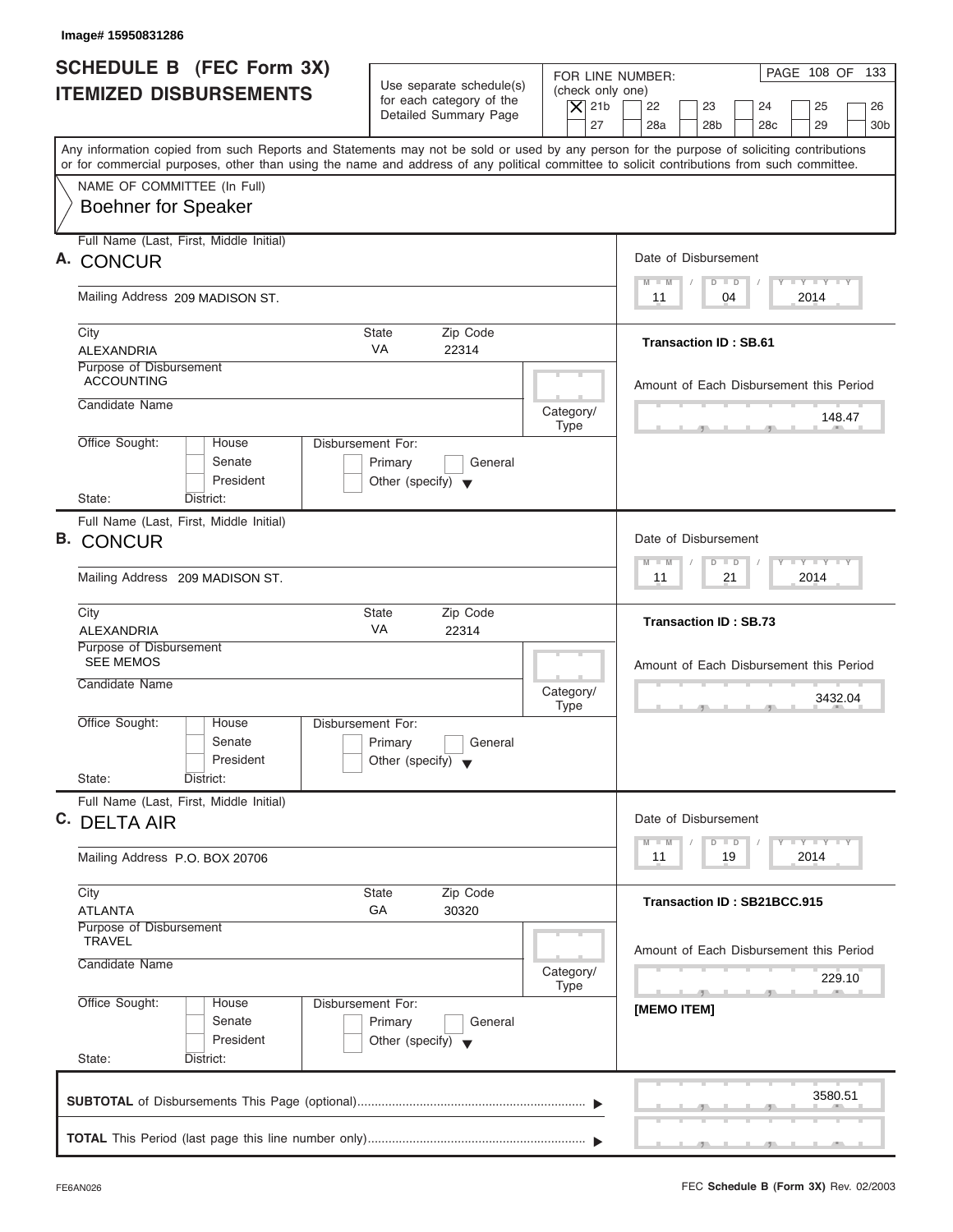| PAGE 109 OF 133<br>FOR LINE NUMBER:<br>(check only one)<br>$ \mathsf{X} $ 21b<br>22<br>23<br>24<br>25<br>26<br>28 <sub>b</sub><br>28 <sub>c</sub><br>29                                                                                                                                                                                                                                                                                        |
|------------------------------------------------------------------------------------------------------------------------------------------------------------------------------------------------------------------------------------------------------------------------------------------------------------------------------------------------------------------------------------------------------------------------------------------------|
| 28a<br>30 <sub>b</sub><br>Any information copied from such Reports and Statements may not be sold or used by any person for the purpose of soliciting contributions<br>or for commercial purposes, other than using the name and address of any political committee to solicit contributions from such committee.                                                                                                                              |
|                                                                                                                                                                                                                                                                                                                                                                                                                                                |
| Date of Disbursement                                                                                                                                                                                                                                                                                                                                                                                                                           |
| $T - Y = T - Y = T - Y$<br>$M - M$<br>$D$ $D$<br>19<br>2014<br>11                                                                                                                                                                                                                                                                                                                                                                              |
| Transaction ID: SB21BCC.916                                                                                                                                                                                                                                                                                                                                                                                                                    |
| Amount of Each Disbursement this Period                                                                                                                                                                                                                                                                                                                                                                                                        |
| 172.58                                                                                                                                                                                                                                                                                                                                                                                                                                         |
| [MEMO ITEM]                                                                                                                                                                                                                                                                                                                                                                                                                                    |
| Date of Disbursement                                                                                                                                                                                                                                                                                                                                                                                                                           |
| $-1 - Y - 1 - Y - 1 - Y$<br>$M - M$<br>$D$ $D$<br>19<br>2014<br>11                                                                                                                                                                                                                                                                                                                                                                             |
| Transaction ID: SB21BCC.917                                                                                                                                                                                                                                                                                                                                                                                                                    |
| Amount of Each Disbursement this Period<br>138.03<br>$-7$                                                                                                                                                                                                                                                                                                                                                                                      |
| [MEMO ITEM]                                                                                                                                                                                                                                                                                                                                                                                                                                    |
| Date of Disbursement<br>$\frac{1}{2} \frac{1}{2} \frac{1}{2} \frac{1}{2} \frac{1}{2} \frac{1}{2} \frac{1}{2} \frac{1}{2} \frac{1}{2} \frac{1}{2} \frac{1}{2} \frac{1}{2} \frac{1}{2} \frac{1}{2} \frac{1}{2} \frac{1}{2} \frac{1}{2} \frac{1}{2} \frac{1}{2} \frac{1}{2} \frac{1}{2} \frac{1}{2} \frac{1}{2} \frac{1}{2} \frac{1}{2} \frac{1}{2} \frac{1}{2} \frac{1}{2} \frac{1}{2} \frac{1}{2} \frac{1}{2} \frac{$<br>$M - M$<br>$\Box$<br>D |
| 2014<br>11<br>19                                                                                                                                                                                                                                                                                                                                                                                                                               |
| Transaction ID: SB21BCC.918                                                                                                                                                                                                                                                                                                                                                                                                                    |
| Amount of Each Disbursement this Period<br>226.86                                                                                                                                                                                                                                                                                                                                                                                              |
| -91<br>[MEMO ITEM]                                                                                                                                                                                                                                                                                                                                                                                                                             |
|                                                                                                                                                                                                                                                                                                                                                                                                                                                |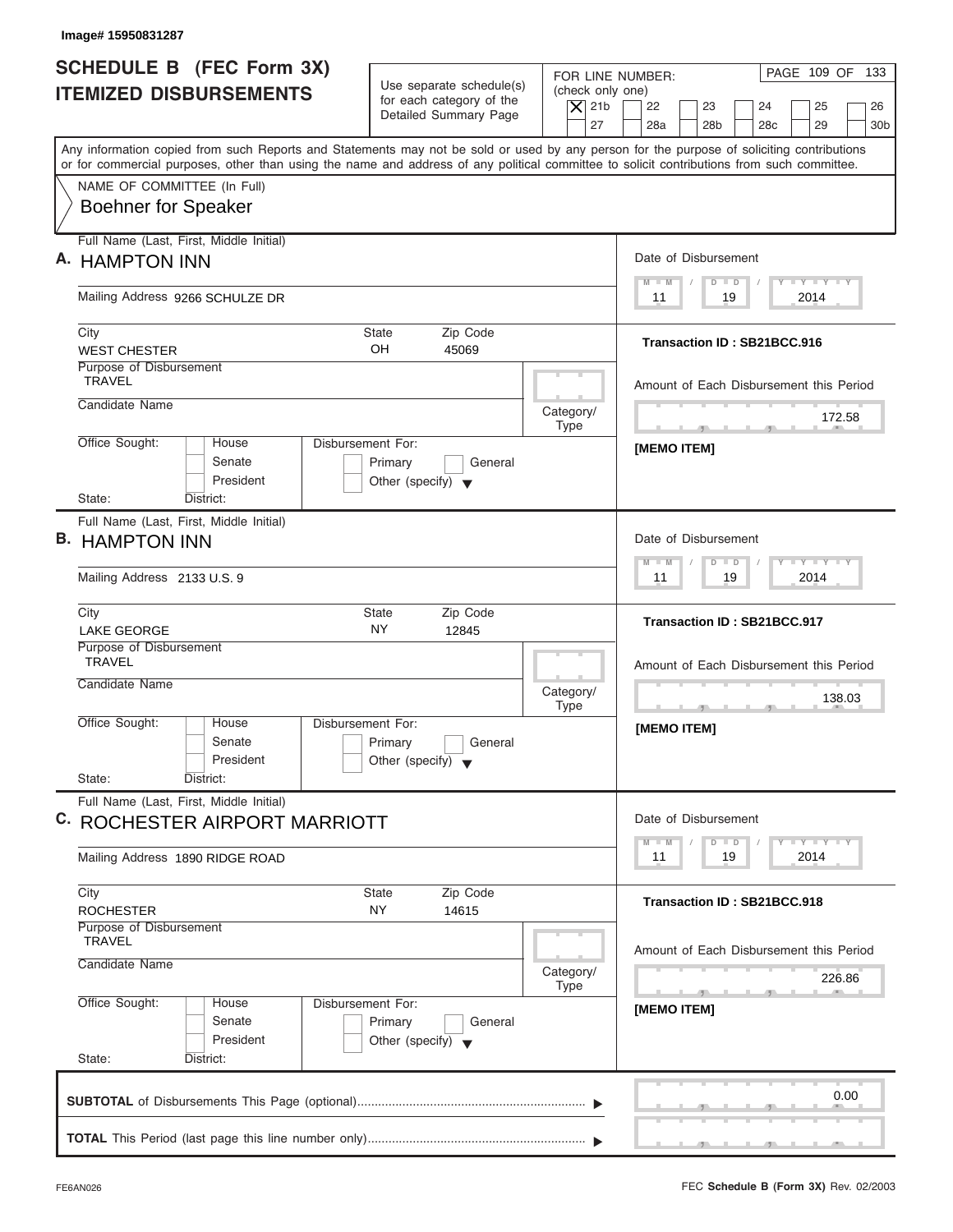| SCHEDULE B (FEC Form 3X)<br><b>ITEMIZED DISBURSEMENTS</b>                                                                                                                                                                                                                               | Use separate schedule(s)<br>for each category of the<br>Detailed Summary Page          | PAGE 110 OF 133<br>FOR LINE NUMBER:<br>(check only one)<br>$\vert$ $\chi$ 21b<br>22<br>23<br>24<br>25<br>26<br>27<br>28a<br>28 <sub>b</sub><br>28 <sub>c</sub><br>29<br>30 <sub>b</sub> |
|-----------------------------------------------------------------------------------------------------------------------------------------------------------------------------------------------------------------------------------------------------------------------------------------|----------------------------------------------------------------------------------------|-----------------------------------------------------------------------------------------------------------------------------------------------------------------------------------------|
| Any information copied from such Reports and Statements may not be sold or used by any person for the purpose of soliciting contributions<br>or for commercial purposes, other than using the name and address of any political committee to solicit contributions from such committee. |                                                                                        |                                                                                                                                                                                         |
| NAME OF COMMITTEE (In Full)<br><b>Boehner for Speaker</b>                                                                                                                                                                                                                               |                                                                                        |                                                                                                                                                                                         |
| Full Name (Last, First, Middle Initial)<br>A. U.S. AIRWAYS                                                                                                                                                                                                                              |                                                                                        | Date of Disbursement                                                                                                                                                                    |
| Mailing Address 4000 E. SKY HARBOR BLVD                                                                                                                                                                                                                                                 |                                                                                        | $D$ $D$<br>$M - M$<br>2014<br>11<br>19                                                                                                                                                  |
| City<br><b>PHOENIX</b>                                                                                                                                                                                                                                                                  | Zip Code<br>State<br>AZ<br>85034                                                       | Transaction ID: SB21BCC.903                                                                                                                                                             |
| Purpose of Disbursement<br><b>TRAVEL</b>                                                                                                                                                                                                                                                |                                                                                        | Amount of Each Disbursement this Period                                                                                                                                                 |
| Candidate Name                                                                                                                                                                                                                                                                          | Category/<br><b>Type</b>                                                               | 665.70<br><b>Contract Contract Contract Contract</b>                                                                                                                                    |
| Office Sought:<br>House<br>Senate<br>President<br>State:<br>District:                                                                                                                                                                                                                   | <b>Disbursement For:</b><br>Primary<br>General<br>Other (specify) $\blacktriangledown$ | <b>IMEMO ITEMI</b>                                                                                                                                                                      |
| Full Name (Last, First, Middle Initial)<br>B. U.S. AIRWAYS<br>Mailing Address 4000 E. SKY HARBOR BLVD                                                                                                                                                                                   |                                                                                        | Date of Disbursement<br>$-1 - Y - 1 - Y - 1 - Y$<br>$D$ $D$<br>$M - M$<br>2014<br>11<br>19                                                                                              |
| City<br><b>PHOENIX</b>                                                                                                                                                                                                                                                                  | Zip Code<br><b>State</b><br>AZ<br>85034                                                | Transaction ID: SB21BCC.904                                                                                                                                                             |
| Purpose of Disbursement<br><b>TRAVEL</b><br>Candidate Name                                                                                                                                                                                                                              | Category/<br><b>Type</b>                                                               | Amount of Each Disbursement this Period<br>1.50<br>$\cdots$<br>$-7$                                                                                                                     |
| Office Sought:<br>House<br>Senate<br>President<br>State:<br>District:                                                                                                                                                                                                                   | Disbursement For:<br>Primary<br>General<br>Other (specify) $\blacktriangledown$        | [MEMO ITEM]                                                                                                                                                                             |
| Full Name (Last, First, Middle Initial)<br>C. U.S. AIRWAYS                                                                                                                                                                                                                              |                                                                                        | Date of Disbursement<br>$\mathbf{I}$ $\mathbf{Y}$ $\mathbf{I}$ $\mathbf{Y}$ $\mathbf{I}$ $\mathbf{Y}$<br>$M - M$<br>$\overline{D}$<br>$\Box$                                            |
| Mailing Address 4000 E. SKY HARBOR BLVD                                                                                                                                                                                                                                                 |                                                                                        | 2014<br>11<br>19                                                                                                                                                                        |
| City<br><b>PHOENIX</b>                                                                                                                                                                                                                                                                  | Zip Code<br><b>State</b><br>AZ<br>85034                                                | Transaction ID: SB21BCC.905                                                                                                                                                             |
| Purpose of Disbursement<br><b>TRAVEL</b>                                                                                                                                                                                                                                                | Category/<br><b>Type</b>                                                               | Amount of Each Disbursement this Period<br>200.00<br>$-7$                                                                                                                               |
| Candidate Name                                                                                                                                                                                                                                                                          |                                                                                        |                                                                                                                                                                                         |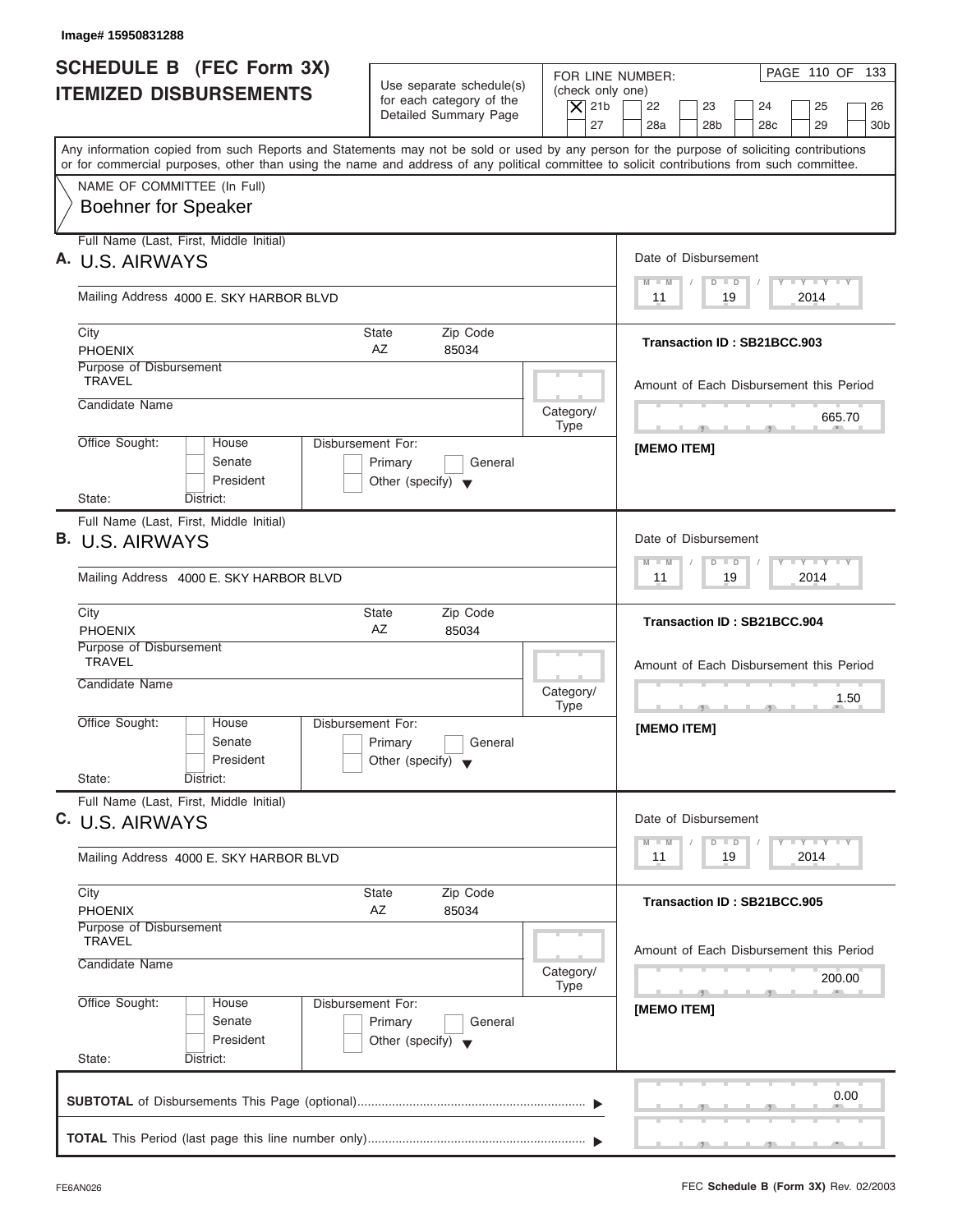| SCHEDULE B (FEC Form 3X)<br><b>ITEMIZED DISBURSEMENTS</b>                                                                                  | Use separate schedule(s)<br>for each category of the<br>Detailed Summary Page          | PAGE 111 OF 133<br>FOR LINE NUMBER:<br>(check only one)<br>$\vert$ $\chi$ 21b<br>22<br>23<br>24<br>25<br>26<br>27<br>28a<br>28 <sub>b</sub><br>28 <sub>c</sub><br>29<br>30 <sub>b</sub> |
|--------------------------------------------------------------------------------------------------------------------------------------------|----------------------------------------------------------------------------------------|-----------------------------------------------------------------------------------------------------------------------------------------------------------------------------------------|
| or for commercial purposes, other than using the name and address of any political committee to solicit contributions from such committee. |                                                                                        | Any information copied from such Reports and Statements may not be sold or used by any person for the purpose of soliciting contributions                                               |
| NAME OF COMMITTEE (In Full)<br><b>Boehner for Speaker</b>                                                                                  |                                                                                        |                                                                                                                                                                                         |
| Full Name (Last, First, Middle Initial)<br>A. U.S. AIRWAYS                                                                                 |                                                                                        | Date of Disbursement                                                                                                                                                                    |
| Mailing Address 4000 E. SKY HARBOR BLVD                                                                                                    |                                                                                        | $D$ $D$<br>$M - M$<br>2014<br>11<br>19                                                                                                                                                  |
| City<br><b>PHOENIX</b>                                                                                                                     | Zip Code<br>State<br>AZ<br>85034                                                       | Transaction ID: SB21BCC.906                                                                                                                                                             |
| Purpose of Disbursement<br><b>TRAVEL</b>                                                                                                   |                                                                                        | Amount of Each Disbursement this Period                                                                                                                                                 |
| Candidate Name                                                                                                                             | Category/<br><b>Type</b>                                                               | 25.00                                                                                                                                                                                   |
| Office Sought:<br>House<br>Senate<br>President<br>State:<br>District:                                                                      | <b>Disbursement For:</b><br>Primary<br>General<br>Other (specify) $\blacktriangledown$ | <b>IMEMO ITEMI</b>                                                                                                                                                                      |
| Full Name (Last, First, Middle Initial)<br>B. U.S. AIRWAYS<br>Mailing Address 4000 E. SKY HARBOR BLVD                                      |                                                                                        | Date of Disbursement<br>$-1 - Y - 1 - Y - 1 - Y$<br>$D$ $D$<br>$M - M$<br>2014<br>11<br>19                                                                                              |
| City<br><b>PHOENIX</b>                                                                                                                     | Zip Code<br><b>State</b><br>AZ<br>85034                                                | Transaction ID: SB21BCC.907                                                                                                                                                             |
| Purpose of Disbursement<br><b>TRAVEL</b><br>Candidate Name                                                                                 | Category/<br><b>Type</b>                                                               | Amount of Each Disbursement this Period<br>2.00<br>$-1$<br>$\sim$                                                                                                                       |
| Office Sought:<br>House<br>Senate<br>President<br>State:<br>District:                                                                      | Disbursement For:<br>Primary<br>General<br>Other (specify) $\blacktriangledown$        | [MEMO ITEM]                                                                                                                                                                             |
| Full Name (Last, First, Middle Initial)<br>C. U.S. AIRWAYS                                                                                 |                                                                                        | Date of Disbursement                                                                                                                                                                    |
| Mailing Address 4000 E. SKY HARBOR BLVD                                                                                                    |                                                                                        | $\mathbf{I}$ $\mathbf{Y}$ $\mathbf{I}$ $\mathbf{Y}$ $\mathbf{I}$ $\mathbf{Y}$<br>$M - M$<br>$\overline{D}$<br>$\Box$<br>2014<br>11<br>19                                                |
| City<br><b>PHOENIX</b>                                                                                                                     | Zip Code<br><b>State</b><br>AZ<br>85034                                                | Transaction ID: SB21BCC.908                                                                                                                                                             |
| Purpose of Disbursement<br><b>TRAVEL</b><br>Candidate Name                                                                                 | Category/<br><b>Type</b>                                                               | Amount of Each Disbursement this Period<br>206.60                                                                                                                                       |
|                                                                                                                                            | Disbursement For:                                                                      | $-7$                                                                                                                                                                                    |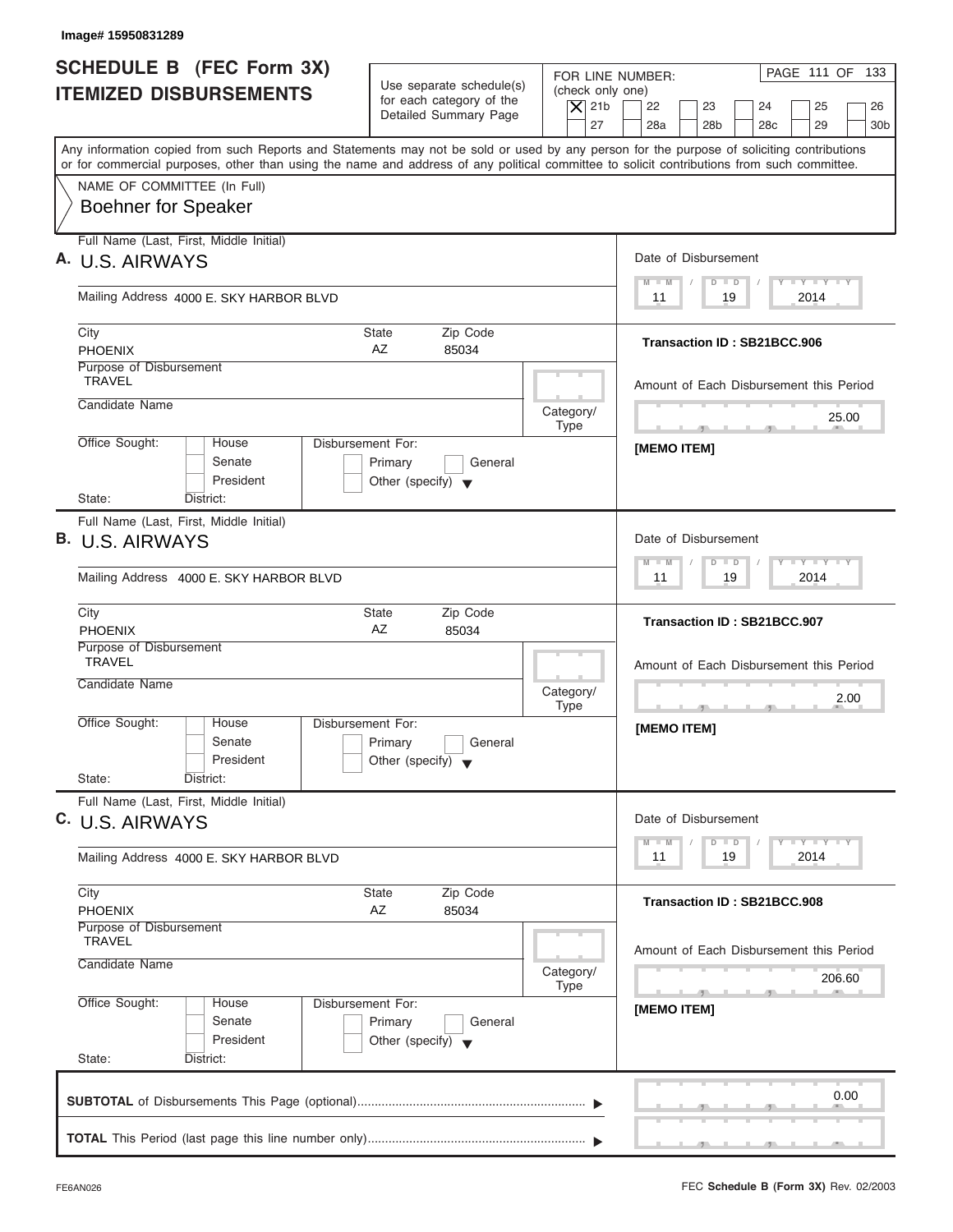| SCHEDULE B (FEC Form 3X)<br><b>ITEMIZED DISBURSEMENTS</b>                                             | Use separate schedule(s)<br>for each category of the<br>Detailed Summary Page          | PAGE 112 OF 133<br>FOR LINE NUMBER:<br>(check only one)<br>$\vert$ $\chi$ 21b<br>22<br>23<br>24<br>25<br>26<br>27<br>28a<br>28 <sub>b</sub><br>28 <sub>c</sub><br>29<br>30 <sub>b</sub>                                                                                                 |
|-------------------------------------------------------------------------------------------------------|----------------------------------------------------------------------------------------|-----------------------------------------------------------------------------------------------------------------------------------------------------------------------------------------------------------------------------------------------------------------------------------------|
|                                                                                                       |                                                                                        | Any information copied from such Reports and Statements may not be sold or used by any person for the purpose of soliciting contributions<br>or for commercial purposes, other than using the name and address of any political committee to solicit contributions from such committee. |
| NAME OF COMMITTEE (In Full)<br><b>Boehner for Speaker</b>                                             |                                                                                        |                                                                                                                                                                                                                                                                                         |
| Full Name (Last, First, Middle Initial)<br>A. U.S. AIRWAYS                                            |                                                                                        | Date of Disbursement                                                                                                                                                                                                                                                                    |
| Mailing Address 4000 E. SKY HARBOR BLVD                                                               |                                                                                        | $D$ $D$<br>$M - M$<br>2014<br>11<br>19                                                                                                                                                                                                                                                  |
| City<br><b>PHOENIX</b>                                                                                | Zip Code<br>State<br>AZ<br>85034                                                       | Transaction ID: SB21BCC.909                                                                                                                                                                                                                                                             |
| Purpose of Disbursement<br><b>TRAVEL</b>                                                              |                                                                                        | Amount of Each Disbursement this Period                                                                                                                                                                                                                                                 |
| Candidate Name                                                                                        | Category/<br><b>Type</b>                                                               | 404.10                                                                                                                                                                                                                                                                                  |
| Office Sought:<br>House<br>Senate<br>President<br>State:<br>District:                                 | <b>Disbursement For:</b><br>Primary<br>General<br>Other (specify) $\blacktriangledown$ | <b>IMEMO ITEMI</b>                                                                                                                                                                                                                                                                      |
| Full Name (Last, First, Middle Initial)<br>B. U.S. AIRWAYS<br>Mailing Address 4000 E. SKY HARBOR BLVD |                                                                                        | Date of Disbursement<br>$-1 - Y - 1 - Y - 1 - Y$<br>$D$ $D$<br>$M - M$<br>2014<br>11<br>19                                                                                                                                                                                              |
| City<br><b>PHOENIX</b>                                                                                | Zip Code<br><b>State</b><br>AZ<br>85034                                                | Transaction ID: SB21BCC.910                                                                                                                                                                                                                                                             |
| Purpose of Disbursement<br><b>TRAVEL</b><br>Candidate Name                                            | Category/<br><b>Type</b>                                                               | Amount of Each Disbursement this Period<br>25.00<br><u>.</u><br>$\sim$                                                                                                                                                                                                                  |
| Office Sought:<br>House<br>Senate<br>President<br>State:<br>District:                                 | Disbursement For:<br>Primary<br>General<br>Other (specify) $\blacktriangledown$        | [MEMO ITEM]                                                                                                                                                                                                                                                                             |
| Full Name (Last, First, Middle Initial)<br>C. U.S. AIRWAYS                                            |                                                                                        | Date of Disbursement<br>$\mathbf{I}$ $\mathbf{Y}$ $\mathbf{I}$ $\mathbf{Y}$ $\mathbf{I}$ $\mathbf{Y}$<br>$\overline{D}$<br>$\Box$                                                                                                                                                       |
| Mailing Address 4000 E. SKY HARBOR BLVD                                                               |                                                                                        | $M - M$<br>2014<br>11<br>19                                                                                                                                                                                                                                                             |
| City<br><b>PHOENIX</b>                                                                                | Zip Code<br><b>State</b><br>AZ<br>85034                                                | <b>Transaction ID: SB21BCC.911</b>                                                                                                                                                                                                                                                      |
| Purpose of Disbursement<br><b>TRAVEL</b><br>Candidate Name                                            | Category/<br><b>Type</b>                                                               | Amount of Each Disbursement this Period<br>25.00                                                                                                                                                                                                                                        |
|                                                                                                       | Disbursement For:                                                                      | $\sim$                                                                                                                                                                                                                                                                                  |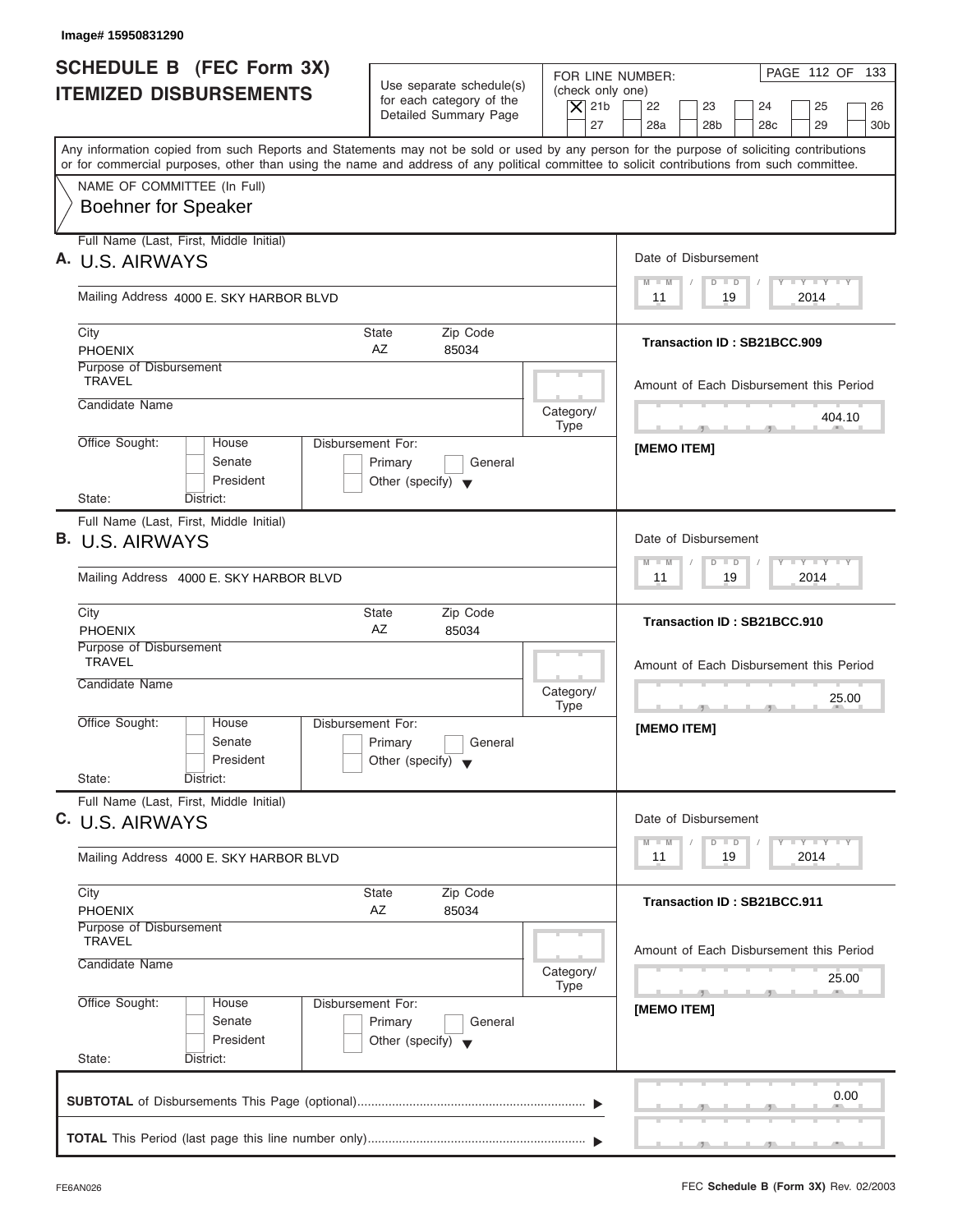| Image# 15950831291                                                                                                                                                                                                                                                                      |                                                                                        |                                                                  |                                                                                                                                              |
|-----------------------------------------------------------------------------------------------------------------------------------------------------------------------------------------------------------------------------------------------------------------------------------------|----------------------------------------------------------------------------------------|------------------------------------------------------------------|----------------------------------------------------------------------------------------------------------------------------------------------|
| <b>SCHEDULE B</b> (FEC Form 3X)<br><b>ITEMIZED DISBURSEMENTS</b>                                                                                                                                                                                                                        | Use separate schedule(s)<br>for each category of the<br>Detailed Summary Page          | FOR LINE NUMBER:<br>(check only one)<br>$\overline{X}$ 21b<br>27 | PAGE 113 OF 133<br>22<br>23<br>24<br>25<br>26<br>28a<br>28 <sub>b</sub><br>28 <sub>c</sub><br>29<br>30 <sub>b</sub>                          |
| Any information copied from such Reports and Statements may not be sold or used by any person for the purpose of soliciting contributions<br>or for commercial purposes, other than using the name and address of any political committee to solicit contributions from such committee. |                                                                                        |                                                                  |                                                                                                                                              |
| NAME OF COMMITTEE (In Full)<br><b>Boehner for Speaker</b>                                                                                                                                                                                                                               |                                                                                        |                                                                  |                                                                                                                                              |
| Full Name (Last, First, Middle Initial)<br>A. U.S. AIRWAYS                                                                                                                                                                                                                              |                                                                                        |                                                                  | Date of Disbursement                                                                                                                         |
| Mailing Address 4000 E. SKY HARBOR BLVD                                                                                                                                                                                                                                                 |                                                                                        |                                                                  | $T - Y = T - Y = T - Y$<br>$M - M$<br>$D$ $D$<br>2014<br>11<br>19                                                                            |
| City<br><b>PHOENIX</b>                                                                                                                                                                                                                                                                  | Zip Code<br>State<br>AZ<br>85034                                                       |                                                                  | Transaction ID: SB21BCC.912                                                                                                                  |
| Purpose of Disbursement<br><b>TRAVEL</b>                                                                                                                                                                                                                                                |                                                                                        |                                                                  | Amount of Each Disbursement this Period                                                                                                      |
| Candidate Name                                                                                                                                                                                                                                                                          |                                                                                        | Category/<br><b>Type</b>                                         | 25.00<br><b>Contract Contract Contract Contract</b>                                                                                          |
| Office Sought:<br>House<br>Senate<br>President                                                                                                                                                                                                                                          | <b>Disbursement For:</b><br>Primary<br>General<br>Other (specify) $\blacktriangledown$ |                                                                  | [MEMO ITEM]                                                                                                                                  |
| State:<br>District:<br>Full Name (Last, First, Middle Initial)                                                                                                                                                                                                                          |                                                                                        |                                                                  |                                                                                                                                              |
| B. U.S. AIRWAYS                                                                                                                                                                                                                                                                         |                                                                                        |                                                                  | Date of Disbursement                                                                                                                         |
| Mailing Address 4000 E. SKY HARBOR BLVD                                                                                                                                                                                                                                                 |                                                                                        |                                                                  | $-1 - Y - 1 - Y - 1 - Y$<br>$M - M$<br>$\Box$<br>$\Box$<br>19<br>2014<br>11                                                                  |
| City<br><b>PHOENIX</b>                                                                                                                                                                                                                                                                  | Zip Code<br>State<br>AZ<br>85034                                                       |                                                                  | Transaction ID: SB21BCC.913                                                                                                                  |
| Purpose of Disbursement<br><b>TRAVEL</b>                                                                                                                                                                                                                                                |                                                                                        |                                                                  | Amount of Each Disbursement this Period                                                                                                      |
| Candidate Name                                                                                                                                                                                                                                                                          |                                                                                        | Category/<br><b>Type</b>                                         | 27.00<br><u>.</u><br>$-7$                                                                                                                    |
| Office Sought:<br>House<br>Senate<br>President                                                                                                                                                                                                                                          | Disbursement For:<br>Primary<br>General<br>Other (specify) $\blacktriangledown$        |                                                                  | [MEMO ITEM]                                                                                                                                  |
| State:<br>District:<br>Full Name (Last, First, Middle Initial)                                                                                                                                                                                                                          |                                                                                        |                                                                  |                                                                                                                                              |
| C. U.S. AIRWAYS                                                                                                                                                                                                                                                                         |                                                                                        |                                                                  | Date of Disbursement<br>$\mathbf{I}$ $\mathbf{Y}$ $\mathbf{I}$ $\mathbf{Y}$ $\mathbf{I}$ $\mathbf{Y}$<br>$M - M$<br>$\overline{D}$<br>$\Box$ |
| Mailing Address 4000 E. SKY HARBOR BLVD                                                                                                                                                                                                                                                 |                                                                                        |                                                                  | 2014<br>11<br>19                                                                                                                             |
| City<br><b>PHOENIX</b>                                                                                                                                                                                                                                                                  | Zip Code<br>State<br>AZ<br>85034                                                       |                                                                  | Transaction ID: SB21BCC.914                                                                                                                  |
| Purpose of Disbursement<br><b>TRAVEL</b><br>Candidate Name                                                                                                                                                                                                                              |                                                                                        | Category/<br><b>Type</b>                                         | Amount of Each Disbursement this Period<br>60.00                                                                                             |
| Office Sought:<br>House<br>Senate<br>President<br>State:<br>District:                                                                                                                                                                                                                   | Disbursement For:<br>Primary<br>General<br>Other (specify) $\blacktriangledown$        |                                                                  | $-1$<br>[MEMO ITEM]                                                                                                                          |
|                                                                                                                                                                                                                                                                                         |                                                                                        |                                                                  | 0.00                                                                                                                                         |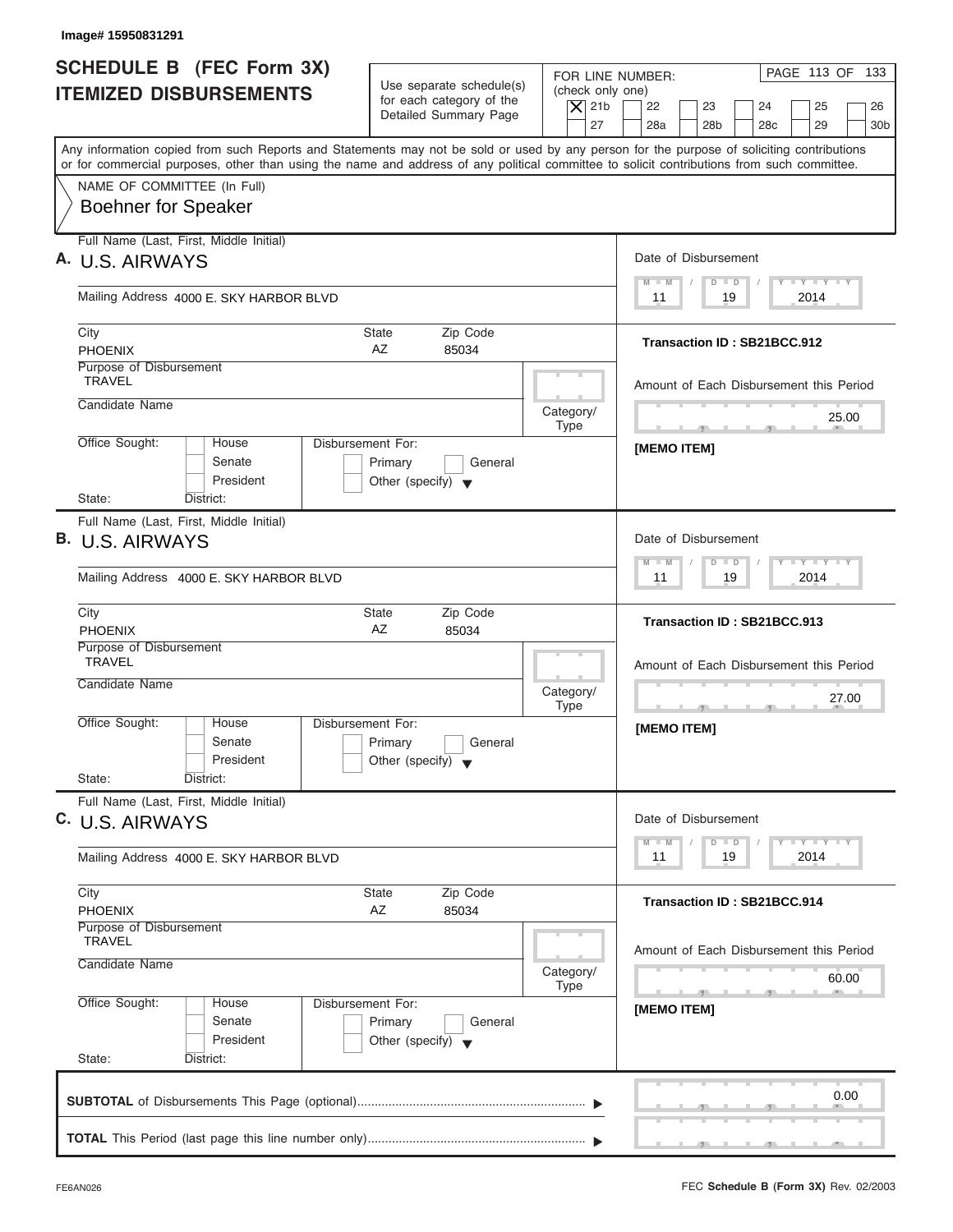| <b>SCHEDULE B (FEC Form 3X)</b><br><b>ITEMIZED DISBURSEMENTS</b><br>Any information copied from such Reports and Statements may not be sold or used by any person for the purpose of soliciting contributions<br>or for commercial purposes, other than using the name and address of any political committee to solicit contributions from such committee.<br>NAME OF COMMITTEE (In Full)<br><b>Boehner for Speaker</b> | Use separate schedule(s)<br>for each category of the<br>Detailed Summary Page   | (check only one)<br>$\vert$ $\chi$ 21b<br>27 | PAGE 114 OF 133<br>FOR LINE NUMBER:<br>22<br>23<br>24<br>25<br>26<br>28a<br>28 <sub>b</sub><br>28 <sub>c</sub><br>29<br>30 <sub>b</sub> |
|--------------------------------------------------------------------------------------------------------------------------------------------------------------------------------------------------------------------------------------------------------------------------------------------------------------------------------------------------------------------------------------------------------------------------|---------------------------------------------------------------------------------|----------------------------------------------|-----------------------------------------------------------------------------------------------------------------------------------------|
|                                                                                                                                                                                                                                                                                                                                                                                                                          |                                                                                 |                                              |                                                                                                                                         |
|                                                                                                                                                                                                                                                                                                                                                                                                                          |                                                                                 |                                              |                                                                                                                                         |
|                                                                                                                                                                                                                                                                                                                                                                                                                          |                                                                                 |                                              |                                                                                                                                         |
| Full Name (Last, First, Middle Initial)<br>A. UBER                                                                                                                                                                                                                                                                                                                                                                       |                                                                                 |                                              | Date of Disbursement                                                                                                                    |
| Mailing Address 1455 MARKET STREET                                                                                                                                                                                                                                                                                                                                                                                       |                                                                                 |                                              | $T - Y = T - Y = T - Y$<br>$D$ $D$<br>$M$ $M$<br>19<br>2014<br>11                                                                       |
| City<br><b>SAN FRANCISCO</b>                                                                                                                                                                                                                                                                                                                                                                                             | Zip Code<br><b>State</b><br>CA<br>94103                                         |                                              | Transaction ID: SB21BCC.891                                                                                                             |
| Purpose of Disbursement<br><b>TRAVEL</b>                                                                                                                                                                                                                                                                                                                                                                                 |                                                                                 |                                              | Amount of Each Disbursement this Period                                                                                                 |
| Candidate Name                                                                                                                                                                                                                                                                                                                                                                                                           |                                                                                 | Category/<br><b>Type</b>                     | 6.14<br>the control of the control of the con-                                                                                          |
| Office Sought:<br>House<br>Senate<br>President                                                                                                                                                                                                                                                                                                                                                                           | Disbursement For:<br>Primary<br>General<br>Other (specify) $\blacktriangledown$ |                                              | <b>IMEMO ITEMI</b>                                                                                                                      |
| State:<br>District:                                                                                                                                                                                                                                                                                                                                                                                                      |                                                                                 |                                              |                                                                                                                                         |
| Full Name (Last, First, Middle Initial)<br><b>B.</b> UBER                                                                                                                                                                                                                                                                                                                                                                |                                                                                 |                                              | Date of Disbursement                                                                                                                    |
| Mailing Address 1455 MARKET STREET                                                                                                                                                                                                                                                                                                                                                                                       |                                                                                 |                                              | $M - M$<br>$\Box$<br>$\Box$<br>19<br>2014<br>11                                                                                         |
| City<br><b>SAN FRANCISCO</b>                                                                                                                                                                                                                                                                                                                                                                                             | Zip Code<br>State<br>CA<br>94103                                                |                                              | Transaction ID: SB21BCC.892                                                                                                             |
| Purpose of Disbursement<br><b>TRAVEL</b>                                                                                                                                                                                                                                                                                                                                                                                 |                                                                                 |                                              | Amount of Each Disbursement this Period                                                                                                 |
| Candidate Name                                                                                                                                                                                                                                                                                                                                                                                                           |                                                                                 | Category/<br><b>Type</b>                     | 6.21<br>$\cdots$<br>$7^{\circ}$                                                                                                         |
| Office Sought:<br>House<br>Senate<br>President                                                                                                                                                                                                                                                                                                                                                                           | Disbursement For:<br>Primary<br>General<br>Other (specify) $\blacktriangledown$ |                                              | [MEMO ITEM]                                                                                                                             |
| State:<br>District:                                                                                                                                                                                                                                                                                                                                                                                                      |                                                                                 |                                              |                                                                                                                                         |
| Full Name (Last, First, Middle Initial)<br>C. UBER                                                                                                                                                                                                                                                                                                                                                                       |                                                                                 |                                              | Date of Disbursement<br><b>LY LY LY</b>                                                                                                 |
| Mailing Address 1455 MARKET STREET                                                                                                                                                                                                                                                                                                                                                                                       |                                                                                 |                                              | $M - M$<br>$\overline{D}$<br>$\Box$<br>2014<br>11<br>19                                                                                 |
| City<br><b>SAN FRANCISCO</b>                                                                                                                                                                                                                                                                                                                                                                                             | Zip Code<br><b>State</b><br>CA<br>94103                                         |                                              | Transaction ID: SB21BCC.893                                                                                                             |
| Purpose of Disbursement<br><b>TRAVEL</b><br>Candidate Name                                                                                                                                                                                                                                                                                                                                                               |                                                                                 | Category/<br><b>Type</b>                     | Amount of Each Disbursement this Period<br>7.54                                                                                         |
| Office Sought:<br>House<br>Senate<br>President<br>State:<br>District:                                                                                                                                                                                                                                                                                                                                                    | Disbursement For:<br>Primary<br>General<br>Other (specify) $\blacktriangledown$ |                                              | [MEMO ITEM]                                                                                                                             |
|                                                                                                                                                                                                                                                                                                                                                                                                                          |                                                                                 |                                              | 0.00                                                                                                                                    |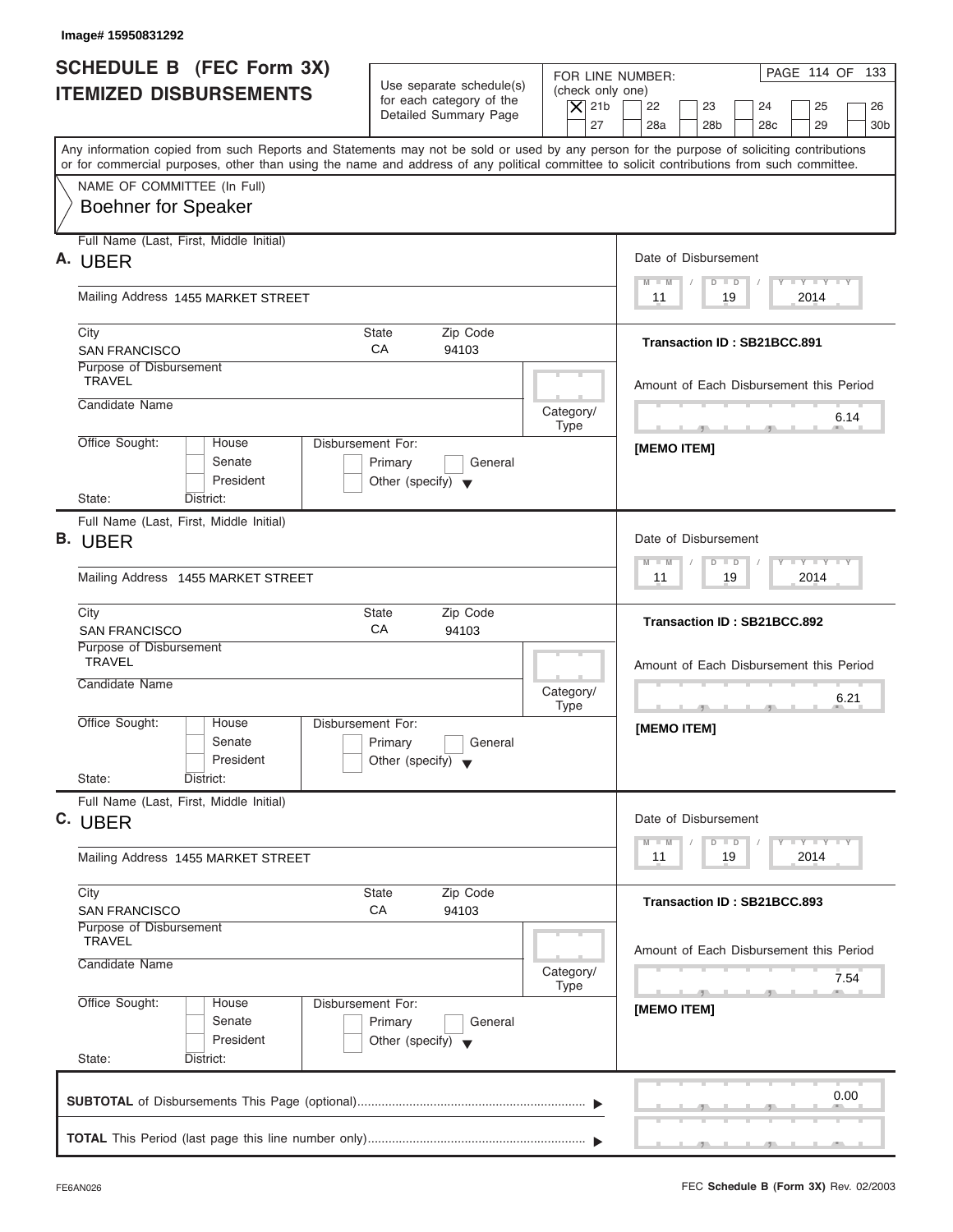| <b>SCHEDULE B (FEC Form 3X)</b><br><b>ITEMIZED DISBURSEMENTS</b>                                                                                                                                                                                                                        | Use separate schedule(s)<br>for each category of the<br>$\vert$ $\chi$ 21b<br>Detailed Summary Page<br>27 | PAGE 115 OF 133<br>FOR LINE NUMBER:<br>(check only one)<br>22<br>23<br>24<br>25<br>26<br>28a<br>28 <sub>b</sub><br>28 <sub>c</sub><br>29<br>30 <sub>b</sub> |
|-----------------------------------------------------------------------------------------------------------------------------------------------------------------------------------------------------------------------------------------------------------------------------------------|-----------------------------------------------------------------------------------------------------------|-------------------------------------------------------------------------------------------------------------------------------------------------------------|
| Any information copied from such Reports and Statements may not be sold or used by any person for the purpose of soliciting contributions<br>or for commercial purposes, other than using the name and address of any political committee to solicit contributions from such committee. |                                                                                                           |                                                                                                                                                             |
| NAME OF COMMITTEE (In Full)<br><b>Boehner for Speaker</b>                                                                                                                                                                                                                               |                                                                                                           |                                                                                                                                                             |
| Full Name (Last, First, Middle Initial)<br>A. UBER                                                                                                                                                                                                                                      |                                                                                                           | Date of Disbursement                                                                                                                                        |
| Mailing Address 1455 MARKET STREET                                                                                                                                                                                                                                                      |                                                                                                           | $T - Y = T - Y = T - Y$<br>$D$ $D$<br>$M$ $M$<br>19<br>2014<br>11                                                                                           |
| City<br><b>SAN FRANCISCO</b>                                                                                                                                                                                                                                                            | Zip Code<br><b>State</b><br>CA<br>94103                                                                   | Transaction ID: SB21BCC.894                                                                                                                                 |
| Purpose of Disbursement<br><b>TRAVEL</b>                                                                                                                                                                                                                                                |                                                                                                           | Amount of Each Disbursement this Period                                                                                                                     |
| Candidate Name                                                                                                                                                                                                                                                                          | Category/<br><b>Type</b>                                                                                  | 9.83                                                                                                                                                        |
| Office Sought:<br>House<br>Senate<br>President                                                                                                                                                                                                                                          | Disbursement For:<br>Primary<br>General<br>Other (specify) $\blacktriangledown$                           | <b>IMEMO ITEMI</b>                                                                                                                                          |
| State:<br>District:                                                                                                                                                                                                                                                                     |                                                                                                           |                                                                                                                                                             |
| Full Name (Last, First, Middle Initial)<br><b>B.</b> UBER                                                                                                                                                                                                                               |                                                                                                           | Date of Disbursement                                                                                                                                        |
| Mailing Address 1455 MARKET STREET                                                                                                                                                                                                                                                      |                                                                                                           | $-1 - Y - 1 - Y - 1 - Y$<br>$M - M$<br>$\Box$<br>$\Box$<br>19<br>2014<br>11                                                                                 |
| City<br><b>SAN FRANCISCO</b>                                                                                                                                                                                                                                                            | Zip Code<br>State<br>CA<br>94103                                                                          | Transaction ID: SB21BCC.895                                                                                                                                 |
| Purpose of Disbursement<br><b>TRAVEL</b>                                                                                                                                                                                                                                                |                                                                                                           | Amount of Each Disbursement this Period                                                                                                                     |
| Candidate Name                                                                                                                                                                                                                                                                          | Category/<br><b>Type</b>                                                                                  | 13.00<br>$-2$<br>$\overline{2}$                                                                                                                             |
| Office Sought:<br>House<br>Senate<br>President                                                                                                                                                                                                                                          | Disbursement For:<br>Primary<br>General<br>Other (specify) $\blacktriangledown$                           | [MEMO ITEM]                                                                                                                                                 |
| State:<br>District:                                                                                                                                                                                                                                                                     |                                                                                                           |                                                                                                                                                             |
| Full Name (Last, First, Middle Initial)<br>C. UBER                                                                                                                                                                                                                                      |                                                                                                           | Date of Disbursement<br>$\mathbf{I}$ $\mathbf{Y}$ $\mathbf{I}$ $\mathbf{Y}$ $\mathbf{I}$ $\mathbf{Y}$<br>$M - M$<br>$\overline{D}$<br>$\Box$                |
| Mailing Address 1455 MARKET STREET                                                                                                                                                                                                                                                      |                                                                                                           | 2014<br>11<br>19                                                                                                                                            |
| City<br><b>SAN FRANCISCO</b>                                                                                                                                                                                                                                                            | Zip Code<br><b>State</b><br>CA<br>94103                                                                   | Transaction ID: SB21BCC.896                                                                                                                                 |
| Purpose of Disbursement<br><b>TRAVEL</b><br>Candidate Name                                                                                                                                                                                                                              | Category/<br><b>Type</b>                                                                                  | Amount of Each Disbursement this Period<br>13.70                                                                                                            |
| Office Sought:<br>House<br>Senate<br>President<br>State:<br>District:                                                                                                                                                                                                                   | Disbursement For:<br>Primary<br>General<br>Other (specify) $\blacktriangledown$                           | $\overline{\phantom{a}}$<br>[MEMO ITEM]                                                                                                                     |
|                                                                                                                                                                                                                                                                                         |                                                                                                           |                                                                                                                                                             |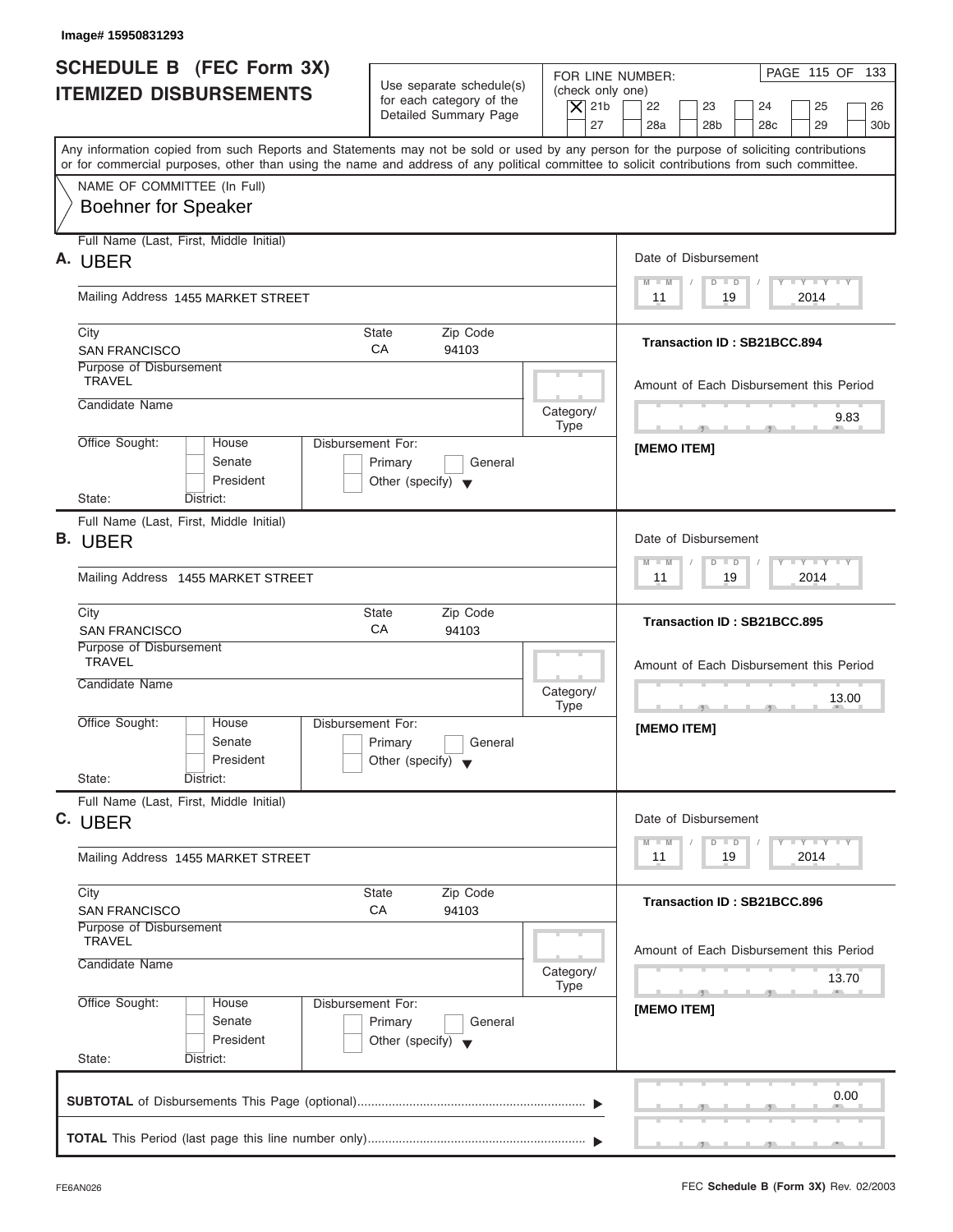| Image# 15950831294                                                                                                                                                                                                                                                                      |                                                                                 |                                                                  |                                                                                                                                              |
|-----------------------------------------------------------------------------------------------------------------------------------------------------------------------------------------------------------------------------------------------------------------------------------------|---------------------------------------------------------------------------------|------------------------------------------------------------------|----------------------------------------------------------------------------------------------------------------------------------------------|
| <b>SCHEDULE B (FEC Form 3X)</b><br><b>ITEMIZED DISBURSEMENTS</b>                                                                                                                                                                                                                        | Use separate schedule(s)<br>for each category of the<br>Detailed Summary Page   | FOR LINE NUMBER:<br>(check only one)<br>$\vert$ $\chi$ 21b<br>27 | PAGE 116 OF 133<br>22<br>23<br>24<br>25<br>26<br>28a<br>28 <sub>b</sub><br>28 <sub>c</sub><br>29<br>30 <sub>b</sub>                          |
| Any information copied from such Reports and Statements may not be sold or used by any person for the purpose of soliciting contributions<br>or for commercial purposes, other than using the name and address of any political committee to solicit contributions from such committee. |                                                                                 |                                                                  |                                                                                                                                              |
| NAME OF COMMITTEE (In Full)<br><b>Boehner for Speaker</b>                                                                                                                                                                                                                               |                                                                                 |                                                                  |                                                                                                                                              |
| Full Name (Last, First, Middle Initial)<br>А.<br><b>UBER</b>                                                                                                                                                                                                                            |                                                                                 |                                                                  | Date of Disbursement                                                                                                                         |
| Mailing Address 1455 MARKET STREET                                                                                                                                                                                                                                                      |                                                                                 |                                                                  | $T - Y = T - Y = T - Y$<br>$D$ $D$<br>$M$ $M$<br>19<br>2014<br>11                                                                            |
| City<br><b>SAN FRANCISCO</b>                                                                                                                                                                                                                                                            | Zip Code<br><b>State</b><br>CA<br>94103                                         |                                                                  | Transaction ID: SB21BCC.897                                                                                                                  |
| Purpose of Disbursement<br><b>TRAVEL</b>                                                                                                                                                                                                                                                |                                                                                 |                                                                  | Amount of Each Disbursement this Period                                                                                                      |
| Candidate Name                                                                                                                                                                                                                                                                          |                                                                                 | Category/<br><b>Type</b>                                         | 15.00<br><b>Contract Contract Contract Contract</b>                                                                                          |
| Office Sought:<br>House<br>Senate<br>President                                                                                                                                                                                                                                          | Disbursement For:<br>Primary<br>General<br>Other (specify) $\blacktriangledown$ |                                                                  | <b>IMEMO ITEMI</b>                                                                                                                           |
| State:<br>District:                                                                                                                                                                                                                                                                     |                                                                                 |                                                                  |                                                                                                                                              |
| Full Name (Last, First, Middle Initial)<br><b>B.</b> UBER                                                                                                                                                                                                                               |                                                                                 |                                                                  | Date of Disbursement                                                                                                                         |
| Mailing Address 1455 MARKET STREET                                                                                                                                                                                                                                                      |                                                                                 |                                                                  | $-1 - Y - 1 - Y - 1 - Y$<br>$M - M$<br>$\Box$<br>$\Box$<br>19<br>2014<br>11                                                                  |
| City<br><b>SAN FRANCISCO</b>                                                                                                                                                                                                                                                            | Zip Code<br>State<br>CA<br>94103                                                |                                                                  | Transaction ID: SB21BCC.898                                                                                                                  |
| Purpose of Disbursement<br><b>TRAVEL</b>                                                                                                                                                                                                                                                |                                                                                 |                                                                  | Amount of Each Disbursement this Period                                                                                                      |
| Candidate Name                                                                                                                                                                                                                                                                          |                                                                                 | Category/<br><b>Type</b>                                         | 26.00<br>$\overline{\phantom{a}}$<br>$\overline{2}$                                                                                          |
| Office Sought:<br>House<br>Senate<br>President                                                                                                                                                                                                                                          | Disbursement For:<br>Primary<br>General<br>Other (specify) $\blacktriangledown$ |                                                                  | [MEMO ITEM]                                                                                                                                  |
| State:<br>District:<br>Full Name (Last, First, Middle Initial)                                                                                                                                                                                                                          |                                                                                 |                                                                  |                                                                                                                                              |
| C. UBER                                                                                                                                                                                                                                                                                 |                                                                                 |                                                                  | Date of Disbursement<br>$\mathbf{I}$ $\mathbf{Y}$ $\mathbf{I}$ $\mathbf{Y}$ $\mathbf{I}$ $\mathbf{Y}$<br>$M - M$<br>$\overline{D}$<br>$\Box$ |
| Mailing Address 1455 MARKET STREET                                                                                                                                                                                                                                                      |                                                                                 |                                                                  | 2014<br>11<br>19                                                                                                                             |
| City<br><b>SAN FRANCISCO</b>                                                                                                                                                                                                                                                            | Zip Code<br>State<br>CA<br>94103                                                |                                                                  | Transaction ID: SB21BCC.899                                                                                                                  |
| Purpose of Disbursement<br><b>TRAVEL</b><br>Candidate Name                                                                                                                                                                                                                              |                                                                                 | Category/<br><b>Type</b>                                         | Amount of Each Disbursement this Period<br>27.00                                                                                             |
| Office Sought:<br>House<br>Senate<br>President<br>State:<br>District:                                                                                                                                                                                                                   | Disbursement For:<br>Primary<br>General<br>Other (specify) $\blacktriangledown$ |                                                                  | $\sim$<br>[MEMO ITEM]                                                                                                                        |
|                                                                                                                                                                                                                                                                                         |                                                                                 |                                                                  | 0.00                                                                                                                                         |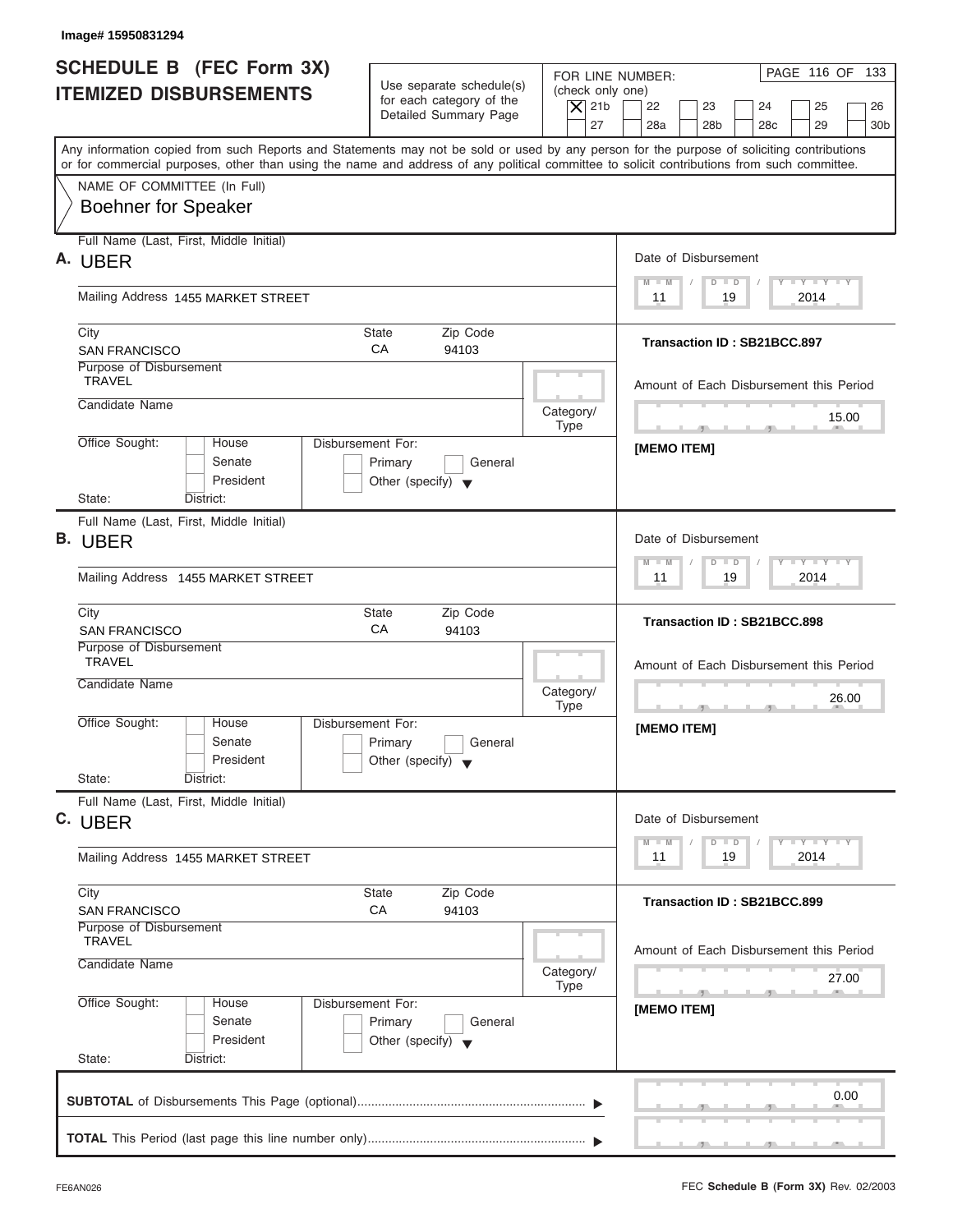| <b>SCHEDULE B (FEC Form 3X)</b><br><b>ITEMIZED DISBURSEMENTS</b>                                                                                                                                                                                                                        | Use separate schedule(s)<br>for each category of the<br>Detailed Summary Page   | FOR LINE NUMBER:<br>(check only one)<br>$\overline{X}$ 21b<br>22<br>23<br>24<br>27<br>28a<br>28 <sub>b</sub><br>28 <sub>c</sub> | PAGE 117 OF 133<br>25<br>26<br>29<br>30 <sub>b</sub> |
|-----------------------------------------------------------------------------------------------------------------------------------------------------------------------------------------------------------------------------------------------------------------------------------------|---------------------------------------------------------------------------------|---------------------------------------------------------------------------------------------------------------------------------|------------------------------------------------------|
| Any information copied from such Reports and Statements may not be sold or used by any person for the purpose of soliciting contributions<br>or for commercial purposes, other than using the name and address of any political committee to solicit contributions from such committee. |                                                                                 |                                                                                                                                 |                                                      |
| NAME OF COMMITTEE (In Full)<br><b>Boehner for Speaker</b>                                                                                                                                                                                                                               |                                                                                 |                                                                                                                                 |                                                      |
| Full Name (Last, First, Middle Initial)<br>A. UBER                                                                                                                                                                                                                                      |                                                                                 | Date of Disbursement                                                                                                            |                                                      |
| Mailing Address 1455 MARKET STREET                                                                                                                                                                                                                                                      |                                                                                 | $D$ $D$<br>$M - M$<br>19<br>11                                                                                                  | $T - Y = T - Y = T - Y$<br>2014                      |
| City<br><b>SAN FRANCISCO</b>                                                                                                                                                                                                                                                            | Zip Code<br>State<br>CA<br>94103                                                | Transaction ID: SB21BCC.900                                                                                                     |                                                      |
| Purpose of Disbursement<br><b>TRAVEL</b>                                                                                                                                                                                                                                                |                                                                                 | Amount of Each Disbursement this Period                                                                                         |                                                      |
| Candidate Name                                                                                                                                                                                                                                                                          |                                                                                 | Category/<br><b>Type</b><br><b>The Contract Contract Contract</b>                                                               | 28.00                                                |
| Office Sought:<br>House<br>Senate<br>President                                                                                                                                                                                                                                          | Disbursement For:<br>Primary<br>General<br>Other (specify) $\blacktriangledown$ | <b>IMEMO ITEMI</b>                                                                                                              |                                                      |
| State:<br>District:<br>Full Name (Last, First, Middle Initial)<br>B. UBER<br>Mailing Address 1455 MARKET STREET                                                                                                                                                                         |                                                                                 | Date of Disbursement<br>$M - M$<br>$D$ $D$<br>19<br>11                                                                          | $-1 - Y - 1 - Y - 1 - Y$<br>2014                     |
| City<br><b>SAN FRANCISCO</b>                                                                                                                                                                                                                                                            | Zip Code<br><b>State</b><br>CA<br>94103                                         | Transaction ID: SB21BCC.901                                                                                                     |                                                      |
| Purpose of Disbursement<br><b>TRAVEL</b><br>Candidate Name                                                                                                                                                                                                                              |                                                                                 | Amount of Each Disbursement this Period<br>Category/<br><b>Type</b><br>$-2$                                                     | 29.00                                                |
| Office Sought:<br>House<br>Senate<br>President<br>State:<br>District:                                                                                                                                                                                                                   | Disbursement For:<br>Primary<br>General<br>Other (specify) $\blacktriangledown$ | [MEMO ITEM]                                                                                                                     |                                                      |
| Full Name (Last, First, Middle Initial)<br>C. UBER                                                                                                                                                                                                                                      |                                                                                 | Date of Disbursement                                                                                                            | $Y - Y - Y$                                          |
| Mailing Address 1455 MARKET STREET                                                                                                                                                                                                                                                      |                                                                                 | $M - M$<br>$\overline{D}$<br>$\Box$<br>11<br>19                                                                                 | 2014                                                 |
| City<br><b>SAN FRANCISCO</b>                                                                                                                                                                                                                                                            | Zip Code<br><b>State</b><br>СA<br>94103                                         | Transaction ID: SB21BCC.902                                                                                                     |                                                      |
| Purpose of Disbursement<br><b>TRAVEL</b><br>Candidate Name                                                                                                                                                                                                                              |                                                                                 | Amount of Each Disbursement this Period<br>Category/<br>Type                                                                    | 32.00                                                |
| Office Sought:<br>House<br>Senate<br>President                                                                                                                                                                                                                                          | Disbursement For:<br>Primary<br>General<br>Other (specify) $\blacktriangledown$ | $\sim$<br>[MEMO ITEM]                                                                                                           |                                                      |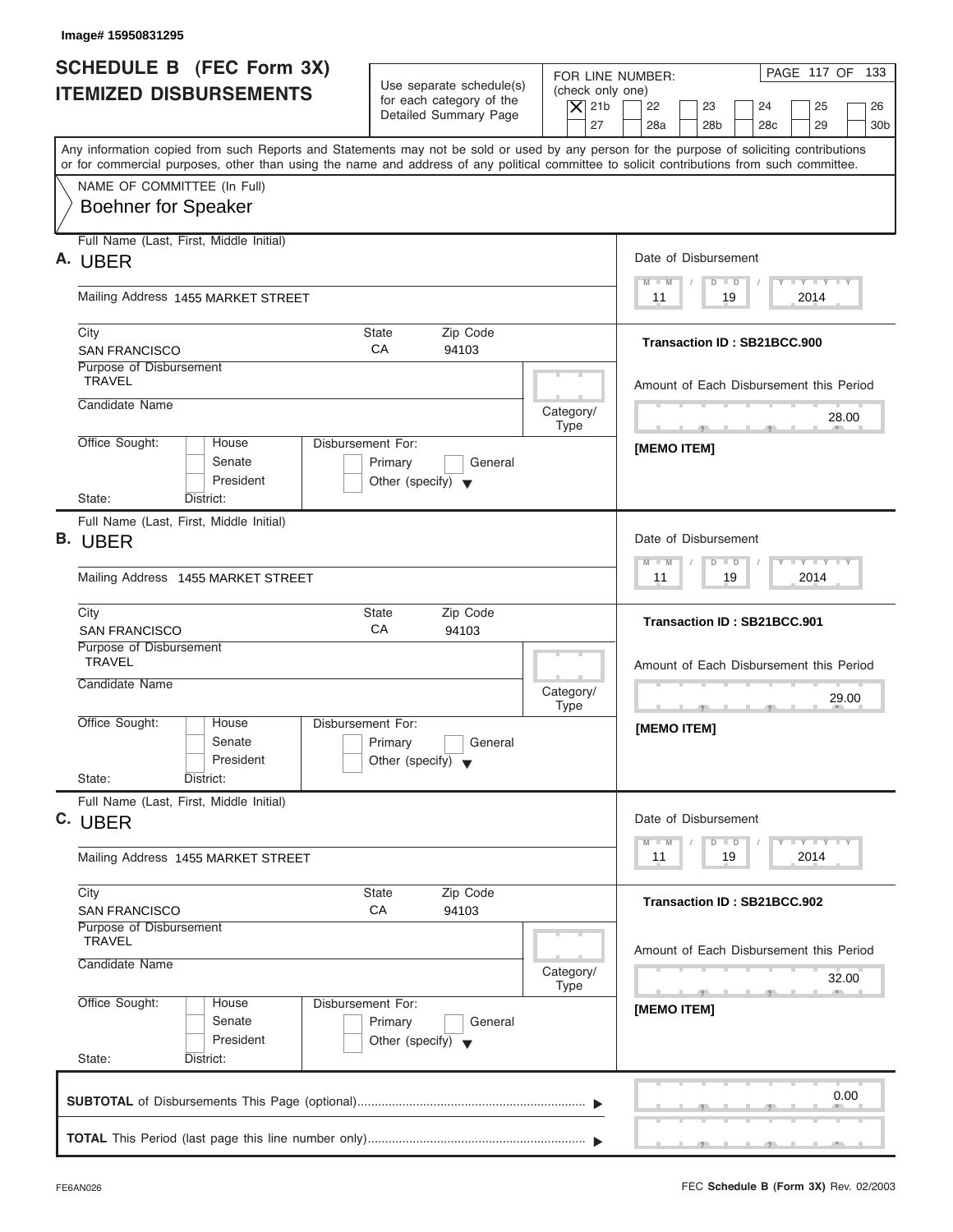| Image# 15950831296                                                                                                                                                                                                                                                                      |                                                            |                                              |                                                                                                  |
|-----------------------------------------------------------------------------------------------------------------------------------------------------------------------------------------------------------------------------------------------------------------------------------------|------------------------------------------------------------|----------------------------------------------|--------------------------------------------------------------------------------------------------|
| <b>SCHEDULE B (FEC Form 3X)</b>                                                                                                                                                                                                                                                         | Use separate schedule(s)                                   |                                              | PAGE 118 OF 133<br>FOR LINE NUMBER:                                                              |
| <b>ITEMIZED DISBURSEMENTS</b>                                                                                                                                                                                                                                                           | for each category of the<br>Detailed Summary Page          | (check only one)<br>$\vert$ $\chi$ 21b<br>27 | 22<br>23<br>24<br>25<br>26<br>28a<br>28 <sub>b</sub><br>28 <sub>c</sub><br>29<br>30 <sub>b</sub> |
| Any information copied from such Reports and Statements may not be sold or used by any person for the purpose of soliciting contributions<br>or for commercial purposes, other than using the name and address of any political committee to solicit contributions from such committee. |                                                            |                                              |                                                                                                  |
| NAME OF COMMITTEE (In Full)                                                                                                                                                                                                                                                             |                                                            |                                              |                                                                                                  |
| <b>Boehner for Speaker</b>                                                                                                                                                                                                                                                              |                                                            |                                              |                                                                                                  |
| Full Name (Last, First, Middle Initial)<br>A. DAVID HOROWITZ CONSULTING                                                                                                                                                                                                                 |                                                            |                                              | Date of Disbursement                                                                             |
| Mailing Address 26 GREY OWL SHADY CANYON                                                                                                                                                                                                                                                |                                                            |                                              | $T - Y = T - Y = T - Y$<br>$M - M$<br>$D$ $D$<br>29<br>2014<br>10                                |
| City                                                                                                                                                                                                                                                                                    | <b>State</b><br>Zip Code                                   |                                              |                                                                                                  |
| <b>IRVINE</b>                                                                                                                                                                                                                                                                           | CA<br>92603                                                |                                              | <b>Transaction ID: SB.15</b>                                                                     |
| Purpose of Disbursement<br><b>EVENT CATERING-SEE MEMO</b>                                                                                                                                                                                                                               |                                                            |                                              | Amount of Each Disbursement this Period                                                          |
| Candidate Name                                                                                                                                                                                                                                                                          |                                                            | Category/<br><b>Type</b>                     | 6619.81                                                                                          |
| Office Sought:<br>Disbursement For:<br>House<br>Senate<br>President                                                                                                                                                                                                                     | Primary<br>General<br>Other (specify) $\blacktriangledown$ |                                              |                                                                                                  |
| State:<br>District:                                                                                                                                                                                                                                                                     |                                                            |                                              |                                                                                                  |
| Full Name (Last, First, Middle Initial)<br><b>B. SIGNATURE PARTY RENTALS</b><br>Mailing Address 2211 S. SUSAN ST.                                                                                                                                                                       |                                                            |                                              | Date of Disbursement<br>$-1 - Y - 1 - Y - 1 - Y$<br>$M - M$<br>$D$ $D$<br>29<br>2014<br>10       |
| City                                                                                                                                                                                                                                                                                    | <b>State</b><br>Zip Code                                   |                                              |                                                                                                  |
| <b>SANTA ANA</b>                                                                                                                                                                                                                                                                        | CA<br>92704                                                |                                              | Transaction ID: SB21BDH.1114                                                                     |
| Purpose of Disbursement<br><b>EVENT CATERING</b>                                                                                                                                                                                                                                        |                                                            |                                              | Amount of Each Disbursement this Period                                                          |
| Candidate Name                                                                                                                                                                                                                                                                          |                                                            | Category/<br><b>Type</b>                     | 6619.81                                                                                          |
| Office Sought:<br>House<br>Disbursement For:<br>Senate<br>President                                                                                                                                                                                                                     | Primary<br>General<br>Other (specify) $\blacktriangledown$ |                                              | $-7$<br>[MEMO ITEM]<br>MEMO-DAVID HOROWITZ CONSULTING                                            |
| State:<br>District:                                                                                                                                                                                                                                                                     |                                                            |                                              |                                                                                                  |
| Full Name (Last, First, Middle Initial)<br>C. DELUXE BUSINESS PRODUCTS                                                                                                                                                                                                                  |                                                            |                                              | Date of Disbursement                                                                             |
| Mailing Address 10030 PHILIPP PKWY                                                                                                                                                                                                                                                      |                                                            |                                              | $T$ $T$ $T$ $T$ $T$ $T$ $T$ $T$ $T$<br>$M - M$<br>$D$ $D$<br>2014<br>11<br>04                    |
| City<br><b>STREETSBORO</b>                                                                                                                                                                                                                                                              | Zip Code<br><b>State</b><br>OH<br>44241                    |                                              | <b>Transaction ID: SB.60</b>                                                                     |
| Purpose of Disbursement<br>OFFICE SUPPLIES                                                                                                                                                                                                                                              |                                                            |                                              |                                                                                                  |
| Candidate Name                                                                                                                                                                                                                                                                          |                                                            | Category/                                    | Amount of Each Disbursement this Period<br>274.83                                                |
| Office Sought:<br>Disbursement For:<br>House                                                                                                                                                                                                                                            |                                                            | <b>Type</b>                                  |                                                                                                  |
| Senate                                                                                                                                                                                                                                                                                  | Primary<br>General                                         |                                              |                                                                                                  |
| President<br>State:<br>District:                                                                                                                                                                                                                                                        | Other (specify) $\blacktriangledown$                       |                                              |                                                                                                  |
|                                                                                                                                                                                                                                                                                         |                                                            |                                              | 6894.64                                                                                          |

ı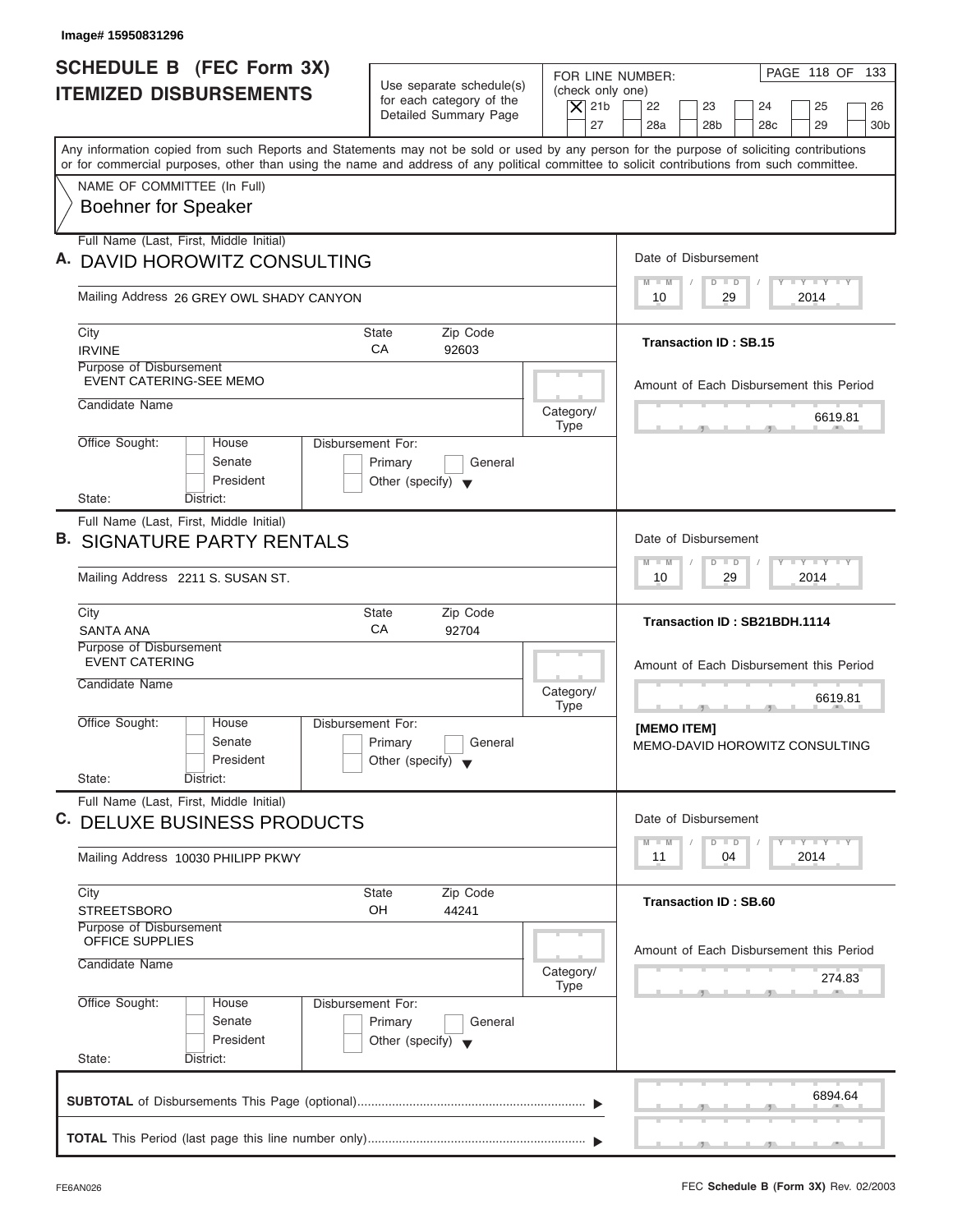| Image# 15950831297                                                                                                                         |                                                                                 |                                                            |                                                                                |
|--------------------------------------------------------------------------------------------------------------------------------------------|---------------------------------------------------------------------------------|------------------------------------------------------------|--------------------------------------------------------------------------------|
| <b>SCHEDULE B (FEC Form 3X)</b><br><b>ITEMIZED DISBURSEMENTS</b>                                                                           | Use separate schedule(s)<br>for each category of the                            | FOR LINE NUMBER:<br>(check only one)<br>$\vert$ $\chi$ 21b | PAGE 119 OF 133<br>22<br>23<br>24<br>25<br>26                                  |
| Any information copied from such Reports and Statements may not be sold or used by any person for the purpose of soliciting contributions  | Detailed Summary Page                                                           | 27                                                         | 28a<br>28 <sub>b</sub><br>28 <sub>c</sub><br>29<br>30 <sub>b</sub>             |
| or for commercial purposes, other than using the name and address of any political committee to solicit contributions from such committee. |                                                                                 |                                                            |                                                                                |
| NAME OF COMMITTEE (In Full)<br><b>Boehner for Speaker</b>                                                                                  |                                                                                 |                                                            |                                                                                |
| Full Name (Last, First, Middle Initial)                                                                                                    |                                                                                 |                                                            |                                                                                |
| A. DEPARTMENT OF EMPLOYMENT SERVICES                                                                                                       |                                                                                 |                                                            | Date of Disbursement                                                           |
| Mailing Address PO BOX 96664                                                                                                               |                                                                                 |                                                            | $T - Y = T - Y = T - Y$<br>$\blacksquare$<br>$D$ $D$<br>31<br>2014<br>10       |
| City                                                                                                                                       | Zip Code<br><b>State</b>                                                        |                                                            |                                                                                |
| <b>WASHINGTON</b>                                                                                                                          | DC<br>20090                                                                     |                                                            | <b>Transaction ID: SB.55</b>                                                   |
| Purpose of Disbursement<br><b>PAYROLL TAXES</b>                                                                                            |                                                                                 |                                                            | Amount of Each Disbursement this Period                                        |
| Candidate Name                                                                                                                             |                                                                                 | Category/                                                  | 225.21                                                                         |
|                                                                                                                                            | <b>Disbursement For:</b>                                                        | <b>Type</b>                                                |                                                                                |
| Office Sought:<br>House<br>Senate<br>President                                                                                             | Primary<br>General<br>Other (specify) $\blacktriangledown$                      |                                                            |                                                                                |
| State:<br>District:                                                                                                                        |                                                                                 |                                                            |                                                                                |
| Full Name (Last, First, Middle Initial)<br><b>DURABLE SAFETY PRODUCTS</b><br>В.                                                            |                                                                                 |                                                            | Date of Disbursement                                                           |
| Mailing Address 898 WATERWAY PLACE                                                                                                         |                                                                                 |                                                            | $-1 - Y - 1 - Y - 1 - Y$<br>M<br>W<br>$D$ $D$<br>2014<br>10<br>29              |
| City<br><b>LONGWOOD</b>                                                                                                                    | Zip Code<br>State<br>FL.<br>32750                                               |                                                            | <b>Transaction ID: SB.5</b>                                                    |
| Purpose of Disbursement<br><b>EVENT TSHIRTS/GIFT BAGS</b>                                                                                  |                                                                                 |                                                            | Amount of Each Disbursement this Period                                        |
| Candidate Name                                                                                                                             |                                                                                 | Category/<br><b>Type</b>                                   | 3130.08<br>$-7$                                                                |
| Office Sought:<br>House<br>Senate<br>President                                                                                             | Disbursement For:<br>Primary<br>General<br>Other (specify) $\blacktriangledown$ |                                                            |                                                                                |
| State:<br>District:                                                                                                                        |                                                                                 |                                                            |                                                                                |
| Full Name (Last, First, Middle Initial)<br>C. EAJ 1309 5TH STREET, LLC                                                                     |                                                                                 |                                                            | Date of Disbursement<br>$T - Y$ $T - Y$<br>$M - M$<br>$\overline{D}$<br>$\Box$ |
| Mailing Address 7200 WISCONSIN AVENUE SUITE 400                                                                                            |                                                                                 |                                                            | 2014<br>10<br>29                                                               |
| City<br><b>BETHESDA</b>                                                                                                                    | <b>State</b><br>Zip Code<br>MD<br>20814                                         |                                                            | <b>Transaction ID: SB.17</b>                                                   |
| Purpose of Disbursement<br><b>EVENT CATERING</b>                                                                                           |                                                                                 |                                                            |                                                                                |
| Candidate Name                                                                                                                             |                                                                                 | Category/<br><b>Type</b>                                   | Amount of Each Disbursement this Period<br>2500.00                             |
| Office Sought:<br>House<br>Senate<br>President<br>State:<br>District:                                                                      | Disbursement For:<br>Primary<br>General<br>Other (specify) $\blacktriangledown$ |                                                            |                                                                                |
|                                                                                                                                            |                                                                                 |                                                            |                                                                                |
|                                                                                                                                            |                                                                                 |                                                            | 5855.29                                                                        |
|                                                                                                                                            |                                                                                 |                                                            |                                                                                |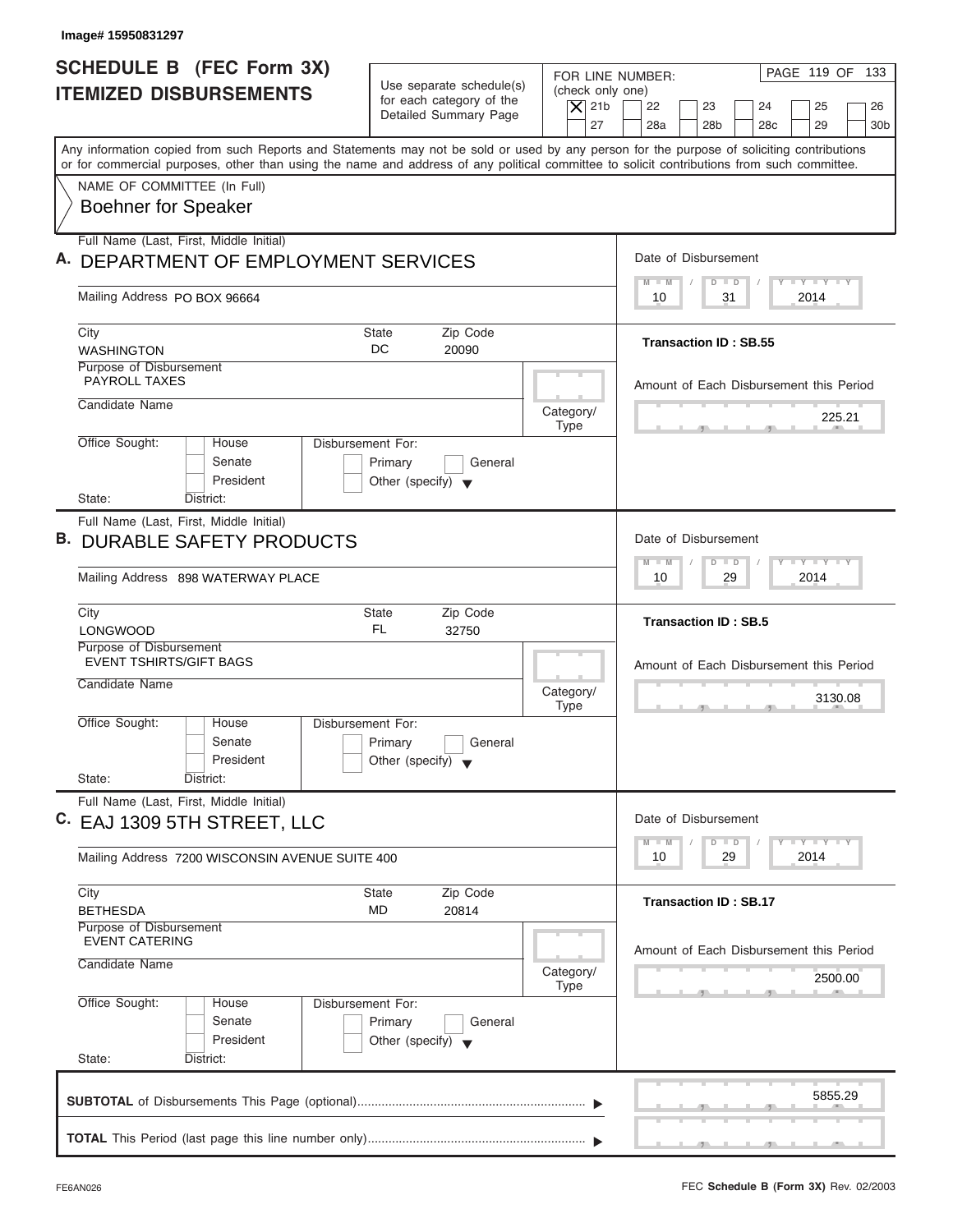| Image# 15950831298                                                                                                                                                                                                                                                                      |                                                                                                                               |                                                                                                                                                                                                                                               |
|-----------------------------------------------------------------------------------------------------------------------------------------------------------------------------------------------------------------------------------------------------------------------------------------|-------------------------------------------------------------------------------------------------------------------------------|-----------------------------------------------------------------------------------------------------------------------------------------------------------------------------------------------------------------------------------------------|
| <b>SCHEDULE B (FEC Form 3X)</b><br><b>ITEMIZED DISBURSEMENTS</b>                                                                                                                                                                                                                        | Use separate schedule(s)<br>(check only one)<br>for each category of the<br>$\overline{X}$ 21b<br>Detailed Summary Page<br>27 | PAGE 120 OF 133<br>FOR LINE NUMBER:<br>22<br>23<br>24<br>25<br>26<br>28a<br>28 <sub>b</sub><br>28 <sub>c</sub><br>29<br>30 <sub>b</sub>                                                                                                       |
| Any information copied from such Reports and Statements may not be sold or used by any person for the purpose of soliciting contributions<br>or for commercial purposes, other than using the name and address of any political committee to solicit contributions from such committee. |                                                                                                                               |                                                                                                                                                                                                                                               |
| NAME OF COMMITTEE (In Full)<br><b>Boehner for Speaker</b>                                                                                                                                                                                                                               |                                                                                                                               |                                                                                                                                                                                                                                               |
| Full Name (Last, First, Middle Initial)<br>A. ELEGANT BY DESIGN                                                                                                                                                                                                                         |                                                                                                                               | Date of Disbursement                                                                                                                                                                                                                          |
| Mailing Address 10661 ELLIS AVE SUITE H                                                                                                                                                                                                                                                 |                                                                                                                               | <b>LY LY LY</b><br>$M - M$<br>$D$ $D$<br>2014<br>10<br>29                                                                                                                                                                                     |
| City<br><b>FOUNTAIN VALLEY</b>                                                                                                                                                                                                                                                          | <b>State</b><br>Zip Code<br>CA<br>92708                                                                                       | <b>Transaction ID: SB.12</b>                                                                                                                                                                                                                  |
| Purpose of Disbursement<br><b>EVENT CATERING</b><br>Candidate Name                                                                                                                                                                                                                      |                                                                                                                               | Amount of Each Disbursement this Period                                                                                                                                                                                                       |
| Office Sought:<br>House                                                                                                                                                                                                                                                                 | Category/<br><b>Type</b><br>Disbursement For:                                                                                 | 324.00<br>$-7$                                                                                                                                                                                                                                |
| Senate<br>President<br>State:<br>District:                                                                                                                                                                                                                                              | Primary<br>General<br>Other (specify) $\blacktriangledown$                                                                    |                                                                                                                                                                                                                                               |
| Full Name (Last, First, Middle Initial)<br>B. EPIPHANY PRODUCTIONS, INC.                                                                                                                                                                                                                |                                                                                                                               | Date of Disbursement                                                                                                                                                                                                                          |
| Mailing Address 104 HUME AVENUE                                                                                                                                                                                                                                                         |                                                                                                                               | $\mathbf{I} = \mathbf{Y} - \mathbf{I} - \mathbf{Y} - \mathbf{I} - \mathbf{Y}$<br>$M - M$<br>$D$ $D$<br>29<br>2014<br>10                                                                                                                       |
| City<br>ALEXANDRIA                                                                                                                                                                                                                                                                      | Zip Code<br><b>State</b><br>VA<br>22301                                                                                       | <b>Transaction ID: SB.22</b>                                                                                                                                                                                                                  |
| Purpose of Disbursement<br>FUNDRAISING CONSULTING/CATERING<br>Candidate Name                                                                                                                                                                                                            | Category/<br><b>Type</b>                                                                                                      | Amount of Each Disbursement this Period<br>5346.20<br>$-7$                                                                                                                                                                                    |
| Office Sought:<br>House<br>Senate<br>President                                                                                                                                                                                                                                          | Disbursement For:<br>Primary<br>General<br>Other (specify) $\blacktriangledown$                                               |                                                                                                                                                                                                                                               |
| State:<br>District:<br>Full Name (Last, First, Middle Initial)                                                                                                                                                                                                                          |                                                                                                                               |                                                                                                                                                                                                                                               |
| C.<br>EPIPHANY PRODUCTIONS, INC.<br>Mailing Address 104 HUME AVENUE                                                                                                                                                                                                                     |                                                                                                                               | Date of Disbursement<br>$\frac{1}{2}$ $\frac{1}{2}$ $\frac{1}{2}$ $\frac{1}{2}$ $\frac{1}{2}$ $\frac{1}{2}$ $\frac{1}{2}$ $\frac{1}{2}$ $\frac{1}{2}$ $\frac{1}{2}$ $\frac{1}{2}$ $\frac{1}{2}$<br>$M - M$<br>D<br>$\Box$<br>2014<br>11<br>13 |
| City<br>ALEXANDRIA                                                                                                                                                                                                                                                                      | Zip Code<br><b>State</b><br>VA<br>22301                                                                                       | <b>Transaction ID: SB.38</b>                                                                                                                                                                                                                  |
| Purpose of Disbursement<br><b>FUNDRAISING CONSULTING</b><br>Candidate Name                                                                                                                                                                                                              | Category/<br><b>Type</b>                                                                                                      | Amount of Each Disbursement this Period<br>5228.14                                                                                                                                                                                            |
| Office Sought:<br>House<br>Senate<br>President<br>State:<br>District:                                                                                                                                                                                                                   | Disbursement For:<br>Primary<br>General<br>Other (specify) $\blacktriangledown$                                               |                                                                                                                                                                                                                                               |
|                                                                                                                                                                                                                                                                                         |                                                                                                                               | 10898.34                                                                                                                                                                                                                                      |
|                                                                                                                                                                                                                                                                                         |                                                                                                                               | $\mathcal{F}$ , and $\mathcal{F}$ , and $\mathcal{F}$ , and $\mathcal{F}$                                                                                                                                                                     |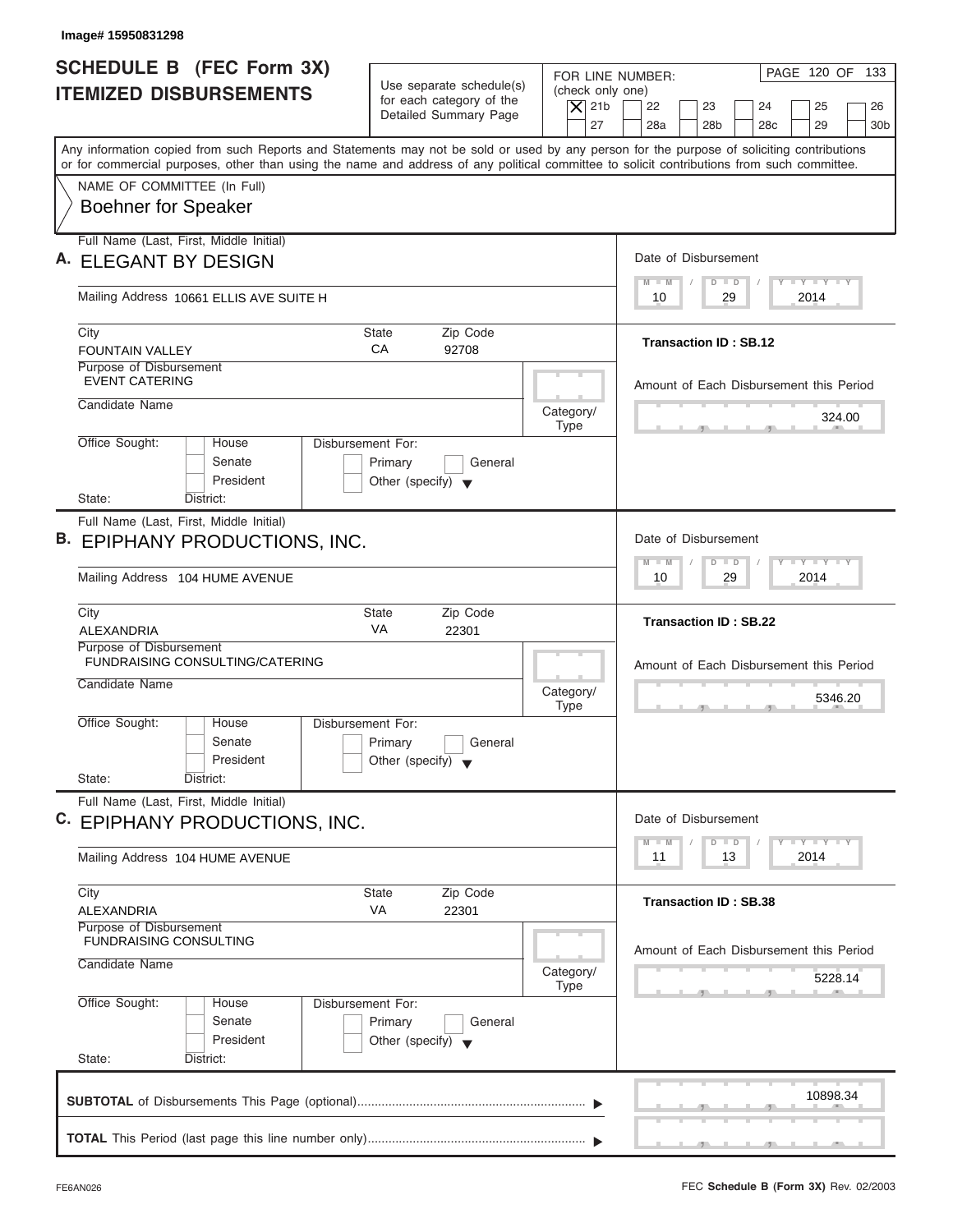| <b>SCHEDULE B (FEC Form 3X)</b><br><b>ITEMIZED DISBURSEMENTS</b>                                                                                                                                                                                                                        | Use separate schedule(s)<br>for each category of the<br>Detailed Summary Page   | FOR LINE NUMBER:<br>(check only one)<br>$\overline{X}$ 21b<br>27 | PAGE 121 OF 133<br>22<br>23<br>24<br>25<br>26<br>28a<br>28 <sub>b</sub><br>28 <sub>c</sub><br>29<br>30 <sub>b</sub> |
|-----------------------------------------------------------------------------------------------------------------------------------------------------------------------------------------------------------------------------------------------------------------------------------------|---------------------------------------------------------------------------------|------------------------------------------------------------------|---------------------------------------------------------------------------------------------------------------------|
| Any information copied from such Reports and Statements may not be sold or used by any person for the purpose of soliciting contributions<br>or for commercial purposes, other than using the name and address of any political committee to solicit contributions from such committee. |                                                                                 |                                                                  |                                                                                                                     |
| NAME OF COMMITTEE (In Full)<br><b>Boehner for Speaker</b>                                                                                                                                                                                                                               |                                                                                 |                                                                  |                                                                                                                     |
| Full Name (Last, First, Middle Initial)<br>А.<br><b>GERLINDE</b>                                                                                                                                                                                                                        |                                                                                 |                                                                  | Date of Disbursement                                                                                                |
| Mailing Address 6756 STIRLING ROAD                                                                                                                                                                                                                                                      |                                                                                 |                                                                  | <b>LY LY LY</b><br>$M - M$<br>$D$ $D$<br>12<br>2014<br>11                                                           |
| City<br><b>HOLLYWOOD</b>                                                                                                                                                                                                                                                                | <b>State</b><br>Zip Code<br>FL.<br>33024                                        |                                                                  | <b>Transaction ID: SB.28</b>                                                                                        |
| Purpose of Disbursement<br><b>EVENT CATERING</b>                                                                                                                                                                                                                                        |                                                                                 |                                                                  | Amount of Each Disbursement this Period                                                                             |
| Candidate Name                                                                                                                                                                                                                                                                          |                                                                                 | Category/<br><b>Type</b>                                         | 641.30                                                                                                              |
| Office Sought:<br>House<br>Senate<br>President<br>State:<br>District:                                                                                                                                                                                                                   | Disbursement For:<br>Primary<br>General<br>Other (specify) $\blacktriangledown$ |                                                                  |                                                                                                                     |
| Full Name (Last, First, Middle Initial)<br><b>B. HUCKABY DAVIS LISKER</b><br>Mailing Address 228 SOUTH WASHINGTON STREET, SUITE                                                                                                                                                         |                                                                                 |                                                                  | Date of Disbursement<br>$-1 - Y - 1 - Y - 1 - Y$<br>$M - M$<br>$D$ $D$<br>07<br>2014<br>11                          |
| City                                                                                                                                                                                                                                                                                    | Zip Code<br><b>State</b>                                                        |                                                                  |                                                                                                                     |
| <b>ALEXANDRIA</b>                                                                                                                                                                                                                                                                       | VA<br>22314                                                                     |                                                                  | <b>Transaction ID: SB.23</b>                                                                                        |
| Purpose of Disbursement<br><b>COMPLIANCE CONSULTING</b><br>Candidate Name                                                                                                                                                                                                               |                                                                                 | Category/<br><b>Type</b>                                         | Amount of Each Disbursement this Period<br>6017.69<br>$\sim$                                                        |
| Office Sought:<br>House<br>Senate<br>President<br>State:<br>District:                                                                                                                                                                                                                   | Disbursement For:<br>Primary<br>General<br>Other (specify) $\blacktriangledown$ |                                                                  |                                                                                                                     |
| Full Name (Last, First, Middle Initial)<br>C. HUCKABY DAVIS LISKER                                                                                                                                                                                                                      |                                                                                 |                                                                  | Date of Disbursement<br>$\Box$ $\Upsilon$ $\Box$ $\Upsilon$ $\Box$ $\Upsilon$                                       |
| Mailing Address 228 SOUTH WASHINGTON STREET, SUITE                                                                                                                                                                                                                                      |                                                                                 |                                                                  | $M - M$<br>$\Box$<br>D<br>2014<br>11<br>07                                                                          |
| City<br>ALEXANDRIA                                                                                                                                                                                                                                                                      | <b>State</b><br>Zip Code<br>VA<br>22314                                         |                                                                  | <b>Transaction ID: SB.24</b>                                                                                        |
| Purpose of Disbursement<br>VOID LOST CHECK ISSUED 8/14/14<br>Candidate Name                                                                                                                                                                                                             |                                                                                 | Category/<br><b>Type</b>                                         | Amount of Each Disbursement this Period<br>-6017.69                                                                 |
| Office Sought:<br>House<br>Senate<br>President<br>State:<br>District:                                                                                                                                                                                                                   | Disbursement For:<br>Primary<br>General<br>Other (specify) $\blacktriangledown$ |                                                                  |                                                                                                                     |
|                                                                                                                                                                                                                                                                                         |                                                                                 |                                                                  | 641.30                                                                                                              |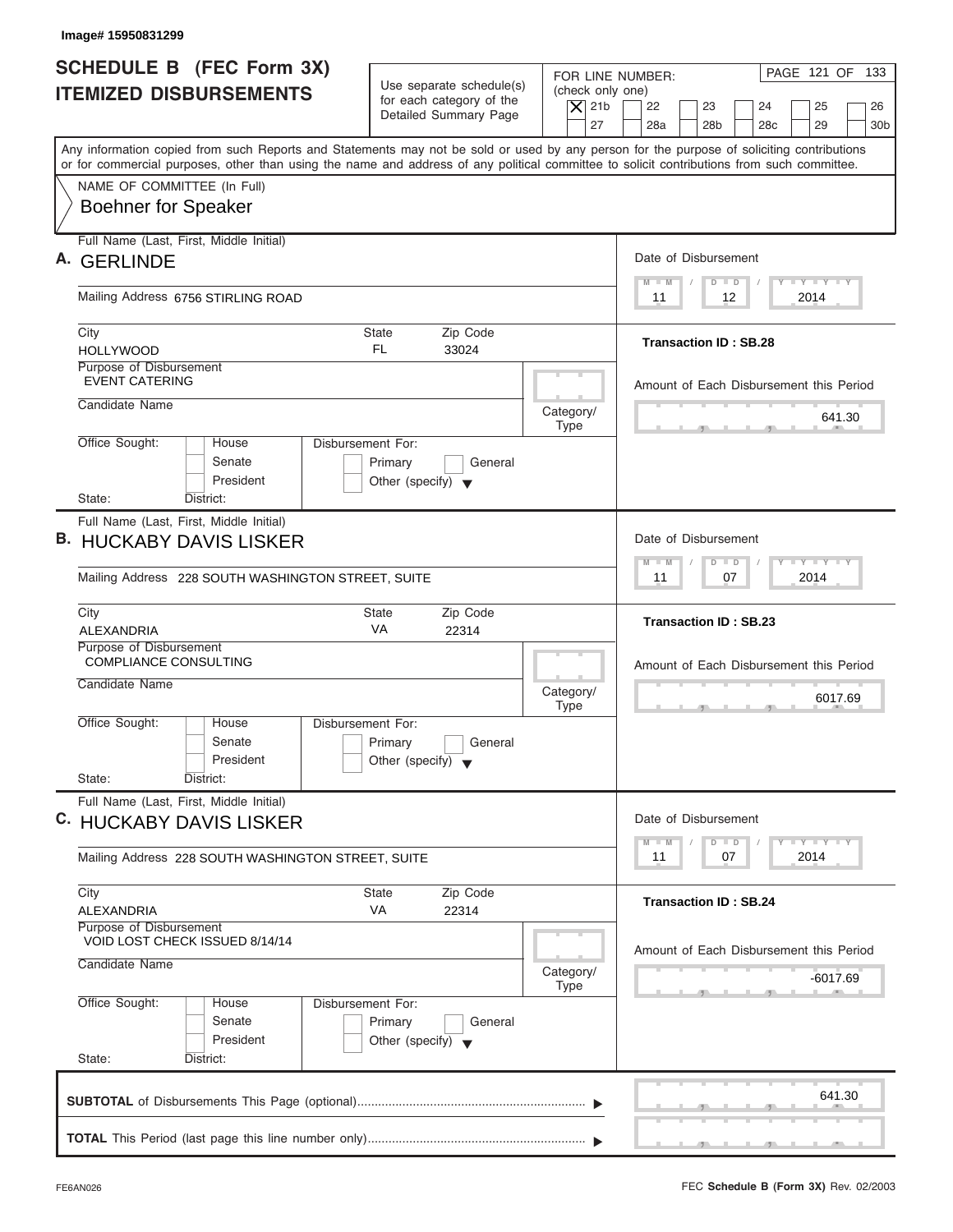| Image# 15950831300                                                                                                                         |                                                      |                          |                                                                                                  |
|--------------------------------------------------------------------------------------------------------------------------------------------|------------------------------------------------------|--------------------------|--------------------------------------------------------------------------------------------------|
| <b>SCHEDULE B (FEC Form 3X)</b>                                                                                                            |                                                      | FOR LINE NUMBER:         | PAGE 122 OF 133                                                                                  |
| <b>ITEMIZED DISBURSEMENTS</b>                                                                                                              | Use separate schedule(s)<br>for each category of the | (check only one)         |                                                                                                  |
|                                                                                                                                            | Detailed Summary Page                                | $\vert$ $\chi$ 21b<br>27 | 22<br>23<br>24<br>25<br>26<br>28a<br>28 <sub>b</sub><br>28 <sub>c</sub><br>29<br>30 <sub>b</sub> |
| Any information copied from such Reports and Statements may not be sold or used by any person for the purpose of soliciting contributions  |                                                      |                          |                                                                                                  |
| or for commercial purposes, other than using the name and address of any political committee to solicit contributions from such committee. |                                                      |                          |                                                                                                  |
| NAME OF COMMITTEE (In Full)                                                                                                                |                                                      |                          |                                                                                                  |
| <b>Boehner for Speaker</b>                                                                                                                 |                                                      |                          |                                                                                                  |
| Full Name (Last, First, Middle Initial)                                                                                                    |                                                      |                          |                                                                                                  |
| A. HUGHES PRODUCTION                                                                                                                       |                                                      |                          | Date of Disbursement                                                                             |
| Mailing Address P.O. BOX 3556                                                                                                              |                                                      |                          | $T - Y = T - Y = T - Y$<br>$M - M$<br>$D$ $D$<br>29<br>2014<br>10                                |
| City                                                                                                                                       | <b>State</b><br>Zip Code                             |                          |                                                                                                  |
| <b>JACKSON</b>                                                                                                                             | <b>WY</b><br>83001                                   |                          | <b>Transaction ID: SB.6</b>                                                                      |
| Purpose of Disbursement<br><b>EVENT PRODUCTION</b>                                                                                         |                                                      |                          |                                                                                                  |
| Candidate Name                                                                                                                             |                                                      |                          | Amount of Each Disbursement this Period                                                          |
|                                                                                                                                            |                                                      | Category/<br><b>Type</b> | 2555.00                                                                                          |
| Office Sought:<br>House                                                                                                                    | Disbursement For:                                    |                          |                                                                                                  |
| Senate                                                                                                                                     | Primary<br>General                                   |                          |                                                                                                  |
| President                                                                                                                                  | Other (specify) $\blacktriangledown$                 |                          |                                                                                                  |
| State:<br>District:                                                                                                                        |                                                      |                          |                                                                                                  |
| Full Name (Last, First, Middle Initial)                                                                                                    |                                                      |                          | Date of Disbursement                                                                             |
| B. IAO PROPERTY HOLDINGS, LLC                                                                                                              |                                                      |                          | <b>LEYTEY LEY</b><br>$M - M$<br>$D$ $D$                                                          |
| Mailing Address 27 D STREET, SE                                                                                                            |                                                      |                          | $12 \overline{ }$<br>2014<br>11                                                                  |
| City                                                                                                                                       | Zip Code<br><b>State</b>                             |                          | <b>Transaction ID: SB.26</b>                                                                     |
| <b>WASHINGTON</b>                                                                                                                          | DC<br>20003                                          |                          |                                                                                                  |
| Purpose of Disbursement<br><b>EVENT SITE RENTAL</b>                                                                                        |                                                      |                          | Amount of Each Disbursement this Period                                                          |
| Candidate Name                                                                                                                             |                                                      | Category/                |                                                                                                  |
|                                                                                                                                            |                                                      | <b>Type</b>              | 1455.00<br>$\sim$                                                                                |
| Office Sought:<br>House                                                                                                                    | Disbursement For:                                    |                          |                                                                                                  |
| Senate                                                                                                                                     | Primary<br>General                                   |                          |                                                                                                  |
| President<br>State:<br>District:                                                                                                           | Other (specify) $\blacktriangledown$                 |                          |                                                                                                  |
| Full Name (Last, First, Middle Initial)                                                                                                    |                                                      |                          |                                                                                                  |
| C. IMAGE AFTER PHOTOGRAPHY                                                                                                                 |                                                      |                          | Date of Disbursement                                                                             |
|                                                                                                                                            |                                                      |                          | $T - Y$ $T - Y$ $T - Y$<br>$M - M$<br>$\overline{D}$<br>$\Box$                                   |
| Mailing Address 3917 GALBRAITH ROAD                                                                                                        |                                                      |                          | 2014<br>10<br>29                                                                                 |
| City                                                                                                                                       | Zip Code<br><b>State</b>                             |                          |                                                                                                  |
| <b>CINCINNATI</b>                                                                                                                          | OH<br>45236                                          |                          | <b>Transaction ID: SB.7</b>                                                                      |
| Purpose of Disbursement<br><b>EVENT PHOTOGRAPHY</b>                                                                                        |                                                      |                          |                                                                                                  |
| Candidate Name                                                                                                                             |                                                      |                          | Amount of Each Disbursement this Period                                                          |
|                                                                                                                                            |                                                      | Category/<br><b>Type</b> | 525.00                                                                                           |
| Office Sought:<br>House                                                                                                                    | Disbursement For:                                    |                          |                                                                                                  |
| Senate                                                                                                                                     | Primary<br>General                                   |                          |                                                                                                  |
| President                                                                                                                                  | Other (specify) $\blacktriangledown$                 |                          |                                                                                                  |
| State:<br>District:                                                                                                                        |                                                      |                          |                                                                                                  |
|                                                                                                                                            |                                                      |                          | 4535.00                                                                                          |
|                                                                                                                                            |                                                      |                          |                                                                                                  |
|                                                                                                                                            |                                                      |                          |                                                                                                  |
|                                                                                                                                            |                                                      |                          |                                                                                                  |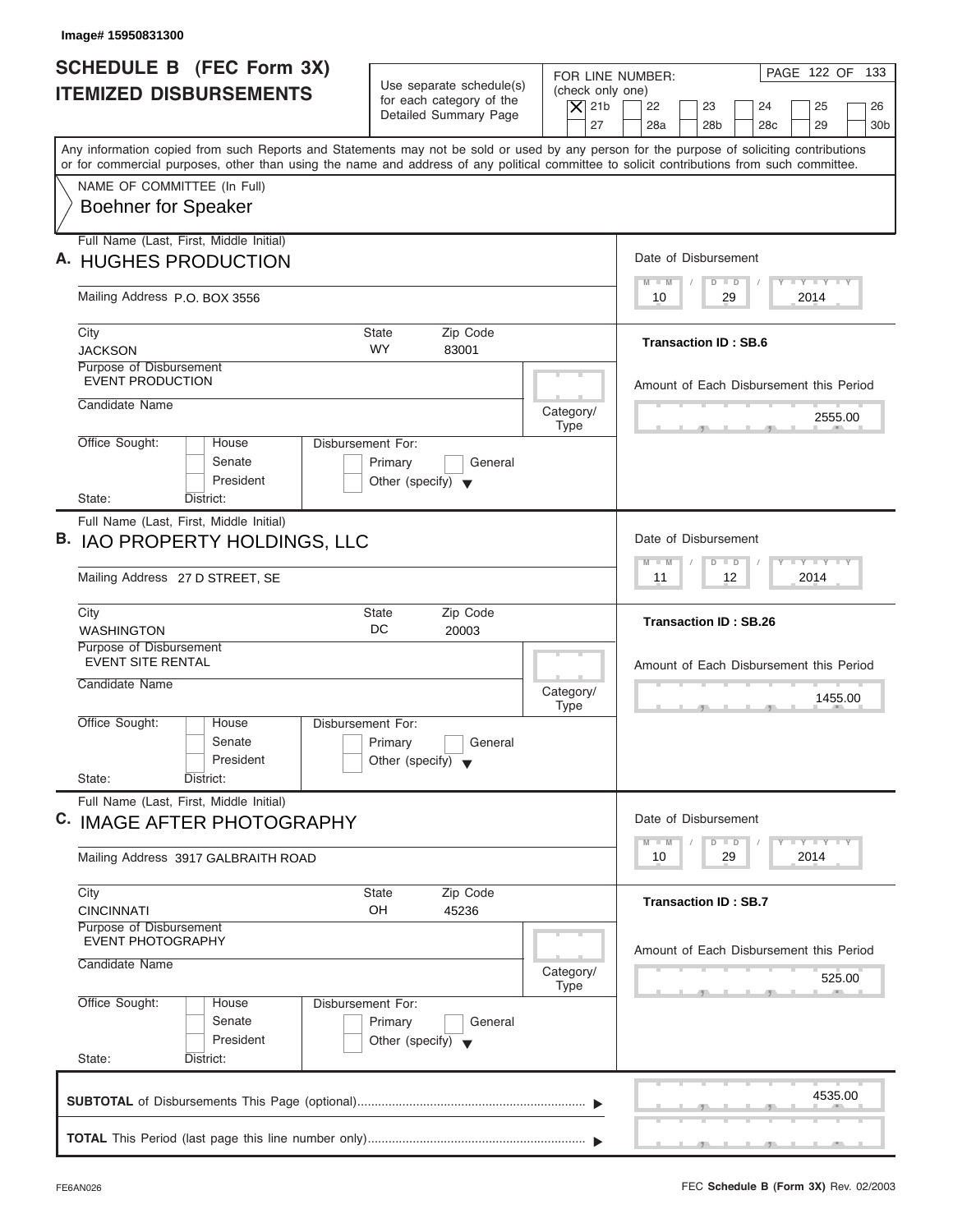| Image# 15950831301                                                                                                                                                                                                                                                                      |                                                                                 |                                                                  |                                                                                                                                                     |
|-----------------------------------------------------------------------------------------------------------------------------------------------------------------------------------------------------------------------------------------------------------------------------------------|---------------------------------------------------------------------------------|------------------------------------------------------------------|-----------------------------------------------------------------------------------------------------------------------------------------------------|
| <b>SCHEDULE B</b> (FEC Form 3X)<br><b>ITEMIZED DISBURSEMENTS</b>                                                                                                                                                                                                                        | Use separate schedule(s)<br>for each category of the<br>Detailed Summary Page   | FOR LINE NUMBER:<br>(check only one)<br>$\overline{X}$ 21b<br>27 | PAGE 123 OF 133<br>22<br>23<br>24<br>25<br>26<br>28a<br>28 <sub>b</sub><br>28 <sub>c</sub><br>29<br>30 <sub>b</sub>                                 |
| Any information copied from such Reports and Statements may not be sold or used by any person for the purpose of soliciting contributions<br>or for commercial purposes, other than using the name and address of any political committee to solicit contributions from such committee. |                                                                                 |                                                                  |                                                                                                                                                     |
| NAME OF COMMITTEE (In Full)<br><b>Boehner for Speaker</b>                                                                                                                                                                                                                               |                                                                                 |                                                                  |                                                                                                                                                     |
| Full Name (Last, First, Middle Initial)<br>A. IMAGEACTIVE                                                                                                                                                                                                                               |                                                                                 |                                                                  | Date of Disbursement                                                                                                                                |
| Mailing Address 4191 STANSBURY AVE.                                                                                                                                                                                                                                                     |                                                                                 |                                                                  | $\mathbf{I} \mathbf{Y} \mathbf{I} \mathbf{Y}$<br>$M - M$<br>$D$ $D$<br>2014<br>10<br>29                                                             |
| City<br><b>SHERMAN OAKS</b>                                                                                                                                                                                                                                                             | <b>State</b><br>Zip Code<br>CA<br>91423                                         |                                                                  | <b>Transaction ID: SB.14</b>                                                                                                                        |
| Purpose of Disbursement<br><b>WEB SERVICES</b><br>Candidate Name                                                                                                                                                                                                                        |                                                                                 |                                                                  | Amount of Each Disbursement this Period                                                                                                             |
|                                                                                                                                                                                                                                                                                         |                                                                                 | Category/<br><b>Type</b>                                         | 3110.68                                                                                                                                             |
| Office Sought:<br>House<br>Senate<br>President<br>State:<br>District:                                                                                                                                                                                                                   | Disbursement For:<br>Primary<br>General<br>Other (specify) $\blacktriangledown$ |                                                                  |                                                                                                                                                     |
| Full Name (Last, First, Middle Initial)<br><b>B. JEANNIE DAHLHAUSEN PHOTOGRAPHY</b>                                                                                                                                                                                                     |                                                                                 |                                                                  | Date of Disbursement                                                                                                                                |
| Mailing Address 37 RESTON WAY                                                                                                                                                                                                                                                           |                                                                                 |                                                                  | $-1 - Y - 1 - Y - 1 - Y$<br>$M - M$<br>$D$ $D$<br>29<br>2014<br>10                                                                                  |
| City<br>LADERA RANCH                                                                                                                                                                                                                                                                    | Zip Code<br>State<br>CA<br>92694                                                |                                                                  | <b>Transaction ID: SB.19</b>                                                                                                                        |
| Purpose of Disbursement<br><b>EVENT PHOTOGRAPHY</b>                                                                                                                                                                                                                                     |                                                                                 |                                                                  | Amount of Each Disbursement this Period                                                                                                             |
| Candidate Name                                                                                                                                                                                                                                                                          |                                                                                 | Category/<br><b>Type</b>                                         | 500.00<br>$-7$                                                                                                                                      |
| Office Sought:<br>House<br>Senate<br>President                                                                                                                                                                                                                                          | Disbursement For:<br>Primary<br>General<br>Other (specify) $\blacktriangledown$ |                                                                  |                                                                                                                                                     |
| State:<br>District:<br>Full Name (Last, First, Middle Initial)                                                                                                                                                                                                                          |                                                                                 |                                                                  |                                                                                                                                                     |
| C. KRAMER & ASSOCIATES<br>Mailing Address 2201 FRANCISCO DR., STE. 140-1833                                                                                                                                                                                                             |                                                                                 |                                                                  | Date of Disbursement<br>$\mathbf{I}$ $\mathbf{Y}$ $\mathbf{I}$ $\mathbf{Y}$ $\mathbf{I}$ $\mathbf{Y}$<br>$M - M$<br>D<br>$\Box$<br>2014<br>10<br>21 |
| City                                                                                                                                                                                                                                                                                    | Zip Code<br><b>State</b>                                                        |                                                                  |                                                                                                                                                     |
| EL DORADO HILLS<br>Purpose of Disbursement                                                                                                                                                                                                                                              | СA<br>95762                                                                     |                                                                  | <b>Transaction ID: SB.2</b>                                                                                                                         |
| FUNDRAISING CONSULTING/CATERING/TRAVEL<br>Candidate Name                                                                                                                                                                                                                                |                                                                                 | Category/                                                        | Amount of Each Disbursement this Period<br>74523.08                                                                                                 |
| Office Sought:<br>House<br>Senate<br>President<br>State:<br>District:                                                                                                                                                                                                                   | Disbursement For:<br>Primary<br>General<br>Other (specify) $\blacktriangledown$ | <b>Type</b>                                                      |                                                                                                                                                     |
|                                                                                                                                                                                                                                                                                         |                                                                                 |                                                                  | 78133.76                                                                                                                                            |
|                                                                                                                                                                                                                                                                                         |                                                                                 |                                                                  | $\mathbf{y}$ , and $\mathbf{y}$                                                                                                                     |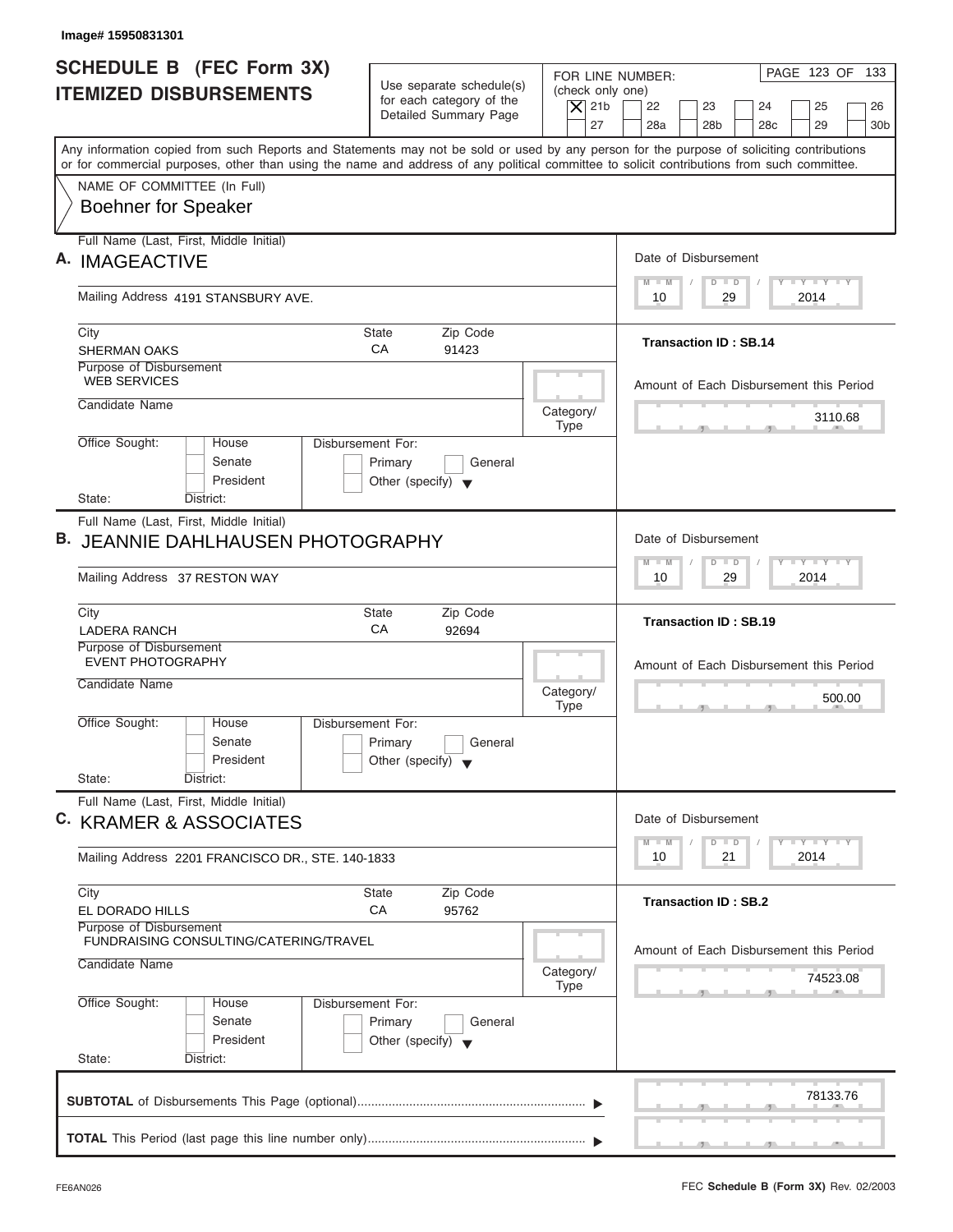| Image# 15950831302                                                                                                                                                                                                                                                                      |                                                            |                                              |                                                                                                  |
|-----------------------------------------------------------------------------------------------------------------------------------------------------------------------------------------------------------------------------------------------------------------------------------------|------------------------------------------------------------|----------------------------------------------|--------------------------------------------------------------------------------------------------|
| <b>SCHEDULE B (FEC Form 3X)</b>                                                                                                                                                                                                                                                         | Use separate schedule(s)                                   |                                              | PAGE 124 OF 133<br>FOR LINE NUMBER:                                                              |
| <b>ITEMIZED DISBURSEMENTS</b>                                                                                                                                                                                                                                                           | for each category of the<br>Detailed Summary Page          | (check only one)<br>$\vert$ $\chi$ 21b<br>27 | 22<br>23<br>24<br>25<br>26<br>28a<br>28 <sub>b</sub><br>28 <sub>c</sub><br>29<br>30 <sub>b</sub> |
| Any information copied from such Reports and Statements may not be sold or used by any person for the purpose of soliciting contributions<br>or for commercial purposes, other than using the name and address of any political committee to solicit contributions from such committee. |                                                            |                                              |                                                                                                  |
| NAME OF COMMITTEE (In Full)                                                                                                                                                                                                                                                             |                                                            |                                              |                                                                                                  |
| <b>Boehner for Speaker</b>                                                                                                                                                                                                                                                              |                                                            |                                              |                                                                                                  |
| Full Name (Last, First, Middle Initial)                                                                                                                                                                                                                                                 |                                                            |                                              |                                                                                                  |
| A. KRAMER & ASSOCIATES                                                                                                                                                                                                                                                                  |                                                            |                                              | Date of Disbursement<br>$T - Y = T - Y = T - Y$<br>$D$ $D$<br>$M - M$                            |
| Mailing Address 2201 FRANCISCO DR., STE. 140-1833                                                                                                                                                                                                                                       |                                                            |                                              | 2014<br>11<br>12                                                                                 |
| City                                                                                                                                                                                                                                                                                    | <b>State</b><br>Zip Code                                   |                                              |                                                                                                  |
| EL DORADO HILLS                                                                                                                                                                                                                                                                         | CA<br>95762                                                |                                              | <b>Transaction ID: SB.27</b>                                                                     |
| Purpose of Disbursement<br><b>FUNDRAISING CONSULTING/CATERING</b>                                                                                                                                                                                                                       |                                                            |                                              | Amount of Each Disbursement this Period                                                          |
| Candidate Name                                                                                                                                                                                                                                                                          |                                                            | Category/                                    | 11995.36                                                                                         |
| Office Sought:<br>House                                                                                                                                                                                                                                                                 | Disbursement For:                                          | <b>Type</b>                                  |                                                                                                  |
| Senate                                                                                                                                                                                                                                                                                  | Primary<br>General                                         |                                              |                                                                                                  |
| President                                                                                                                                                                                                                                                                               | Other (specify) $\blacktriangledown$                       |                                              |                                                                                                  |
| State:<br>District:                                                                                                                                                                                                                                                                     |                                                            |                                              |                                                                                                  |
| Full Name (Last, First, Middle Initial)<br><b>B. LILLY &amp; COMPANY</b>                                                                                                                                                                                                                |                                                            |                                              | Date of Disbursement                                                                             |
|                                                                                                                                                                                                                                                                                         |                                                            |                                              | <b>LY LY LY</b><br>$M - M$<br>$D$ $D$                                                            |
| Mailing Address 1005 CONGRESS AVE., SUITE 910                                                                                                                                                                                                                                           |                                                            |                                              | 29<br>2014<br>10                                                                                 |
| City                                                                                                                                                                                                                                                                                    | Zip Code<br><b>State</b>                                   |                                              | <b>Transaction ID: SB.21</b>                                                                     |
| <b>AUSTIN</b><br>Purpose of Disbursement                                                                                                                                                                                                                                                | <b>TX</b><br>78701                                         |                                              |                                                                                                  |
| <b>FUNDRAISING CONSULTING/TRAVEL</b>                                                                                                                                                                                                                                                    |                                                            |                                              | Amount of Each Disbursement this Period                                                          |
| Candidate Name                                                                                                                                                                                                                                                                          |                                                            | Category/                                    | 32113.91                                                                                         |
| Office Sought:<br>House                                                                                                                                                                                                                                                                 | Disbursement For:                                          | <b>Type</b>                                  | $-7$                                                                                             |
| Senate                                                                                                                                                                                                                                                                                  | Primary<br>General                                         |                                              |                                                                                                  |
| President                                                                                                                                                                                                                                                                               | Other (specify) $\blacktriangledown$                       |                                              |                                                                                                  |
| State:<br>District:<br>Full Name (Last, First, Middle Initial)                                                                                                                                                                                                                          |                                                            |                                              |                                                                                                  |
| C. LILLY & COMPANY                                                                                                                                                                                                                                                                      |                                                            |                                              | Date of Disbursement                                                                             |
|                                                                                                                                                                                                                                                                                         |                                                            |                                              | $T - Y$ $T - Y$ $T - Y$<br>$M - M$<br>$\overline{D}$<br>$\Box$                                   |
| Mailing Address 1005 CONGRESS AVE., SUITE 910                                                                                                                                                                                                                                           |                                                            |                                              | 2014<br>13<br>11                                                                                 |
| City                                                                                                                                                                                                                                                                                    | <b>State</b><br>Zip Code                                   |                                              | <b>Transaction ID: SB.37</b>                                                                     |
| <b>AUSTIN</b><br>Purpose of Disbursement                                                                                                                                                                                                                                                | ТX<br>78701                                                |                                              |                                                                                                  |
| <b>FUNDRAISING CONSULTING</b>                                                                                                                                                                                                                                                           |                                                            |                                              | Amount of Each Disbursement this Period                                                          |
| Candidate Name                                                                                                                                                                                                                                                                          |                                                            | Category/                                    |                                                                                                  |
|                                                                                                                                                                                                                                                                                         |                                                            | <b>Type</b>                                  | 1627.50                                                                                          |
|                                                                                                                                                                                                                                                                                         | Disbursement For:                                          |                                              |                                                                                                  |
| Office Sought:<br>House<br>Senate                                                                                                                                                                                                                                                       |                                                            |                                              |                                                                                                  |
| President                                                                                                                                                                                                                                                                               | Primary<br>General<br>Other (specify) $\blacktriangledown$ |                                              |                                                                                                  |
| State:<br>District:                                                                                                                                                                                                                                                                     |                                                            |                                              |                                                                                                  |
|                                                                                                                                                                                                                                                                                         |                                                            |                                              | 45736.77                                                                                         |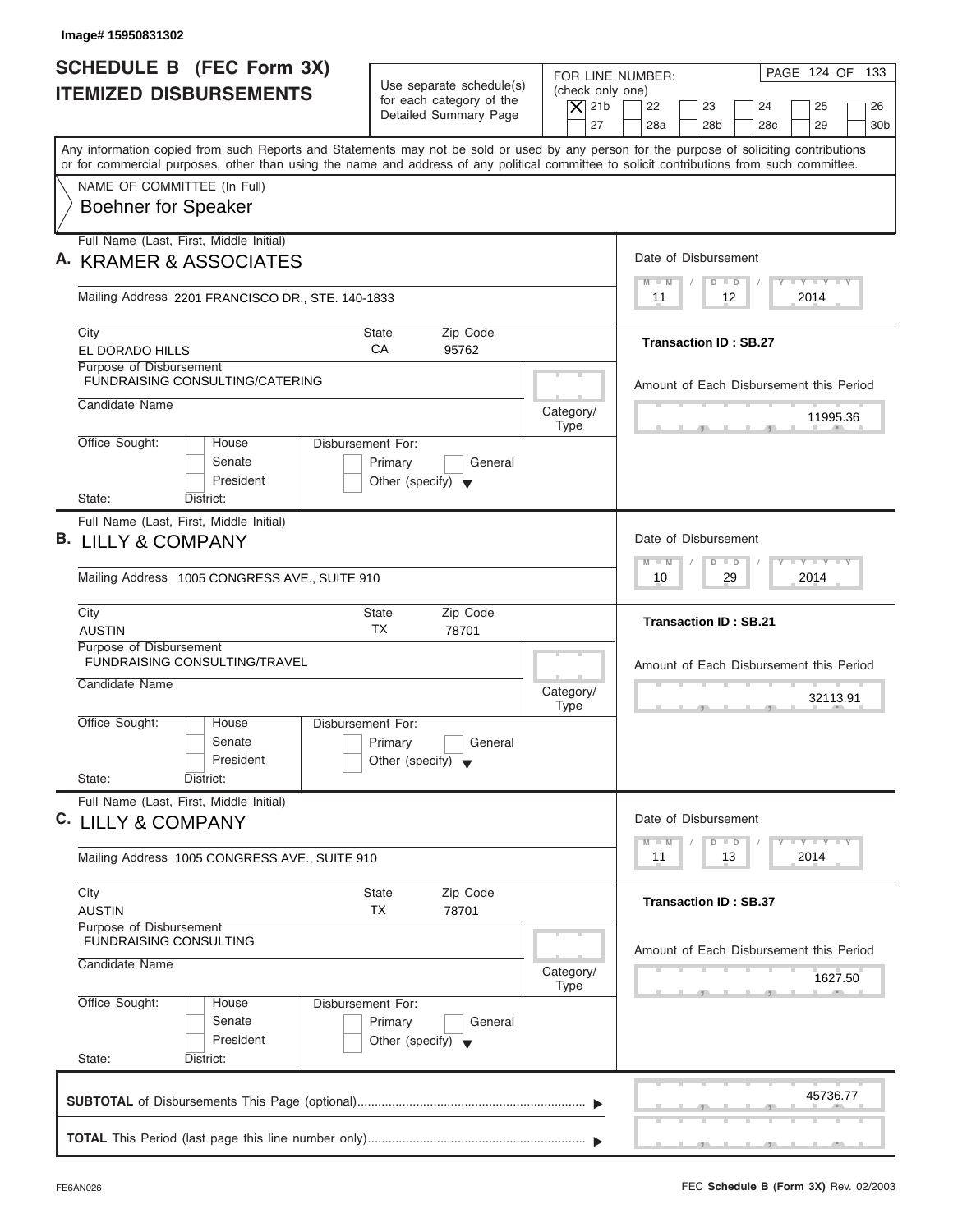| Image# 15950831303                                                                                                                                                                                                                                                                      |                                                                                 |                                                                  |                                                                                                                                          |
|-----------------------------------------------------------------------------------------------------------------------------------------------------------------------------------------------------------------------------------------------------------------------------------------|---------------------------------------------------------------------------------|------------------------------------------------------------------|------------------------------------------------------------------------------------------------------------------------------------------|
| <b>SCHEDULE B (FEC Form 3X)</b><br><b>ITEMIZED DISBURSEMENTS</b>                                                                                                                                                                                                                        | Use separate schedule(s)<br>for each category of the<br>Detailed Summary Page   | FOR LINE NUMBER:<br>(check only one)<br>$\vert$ $\chi$ 21b<br>27 | PAGE 125 OF<br>133<br>22<br>23<br>24<br>25<br>26<br>28a<br>28 <sub>b</sub><br>28 <sub>c</sub><br>29<br>30 <sub>b</sub>                   |
| Any information copied from such Reports and Statements may not be sold or used by any person for the purpose of soliciting contributions<br>or for commercial purposes, other than using the name and address of any political committee to solicit contributions from such committee. |                                                                                 |                                                                  |                                                                                                                                          |
| NAME OF COMMITTEE (In Full)<br><b>Boehner for Speaker</b>                                                                                                                                                                                                                               |                                                                                 |                                                                  |                                                                                                                                          |
| Full Name (Last, First, Middle Initial)<br>A. MARRIOTT GROUP, LLC                                                                                                                                                                                                                       |                                                                                 |                                                                  | Date of Disbursement                                                                                                                     |
| Mailing Address P.O. BOX 980847                                                                                                                                                                                                                                                         |                                                                                 |                                                                  | $T - Y = T - Y = T - Y$<br>$D$ $D$<br>$M - M$<br>2014<br>11<br>13                                                                        |
| City<br><b>PARK CITY</b>                                                                                                                                                                                                                                                                | Zip Code<br><b>State</b><br>UT<br>84098                                         |                                                                  | <b>Transaction ID: SB.35</b>                                                                                                             |
| Purpose of Disbursement<br><b>FUNDRAISING CONSULTING</b>                                                                                                                                                                                                                                |                                                                                 |                                                                  | Amount of Each Disbursement this Period                                                                                                  |
| Candidate Name                                                                                                                                                                                                                                                                          |                                                                                 | Category/<br><b>Type</b>                                         | 12560.00                                                                                                                                 |
| Office Sought:<br>House<br>Senate<br>President                                                                                                                                                                                                                                          | Disbursement For:<br>Primary<br>General<br>Other (specify) $\blacktriangledown$ |                                                                  |                                                                                                                                          |
| State:<br>District:<br>Full Name (Last, First, Middle Initial)                                                                                                                                                                                                                          |                                                                                 |                                                                  |                                                                                                                                          |
| <b>B.</b> NJI MEDIA                                                                                                                                                                                                                                                                     |                                                                                 |                                                                  | Date of Disbursement                                                                                                                     |
| Mailing Address 103 SOUTH UNION STREET                                                                                                                                                                                                                                                  |                                                                                 |                                                                  | $-1 - Y - 1 - Y - 1 - Y$<br>$M - M$<br>$\Box$<br>$\Box$<br>29<br>2014<br>10                                                              |
| City<br>ALEXANDRIA                                                                                                                                                                                                                                                                      | Zip Code<br><b>State</b><br><b>VA</b><br>22314                                  |                                                                  | <b>Transaction ID: SB.10</b>                                                                                                             |
| Purpose of Disbursement<br><b>WEB SERVICES</b>                                                                                                                                                                                                                                          |                                                                                 |                                                                  | Amount of Each Disbursement this Period                                                                                                  |
| Candidate Name                                                                                                                                                                                                                                                                          |                                                                                 | Category/<br><b>Type</b>                                         | 5533.33<br>$-7$                                                                                                                          |
| Office Sought:<br>House<br>Senate<br>President                                                                                                                                                                                                                                          | Disbursement For:<br>Primary<br>General<br>Other (specify) $\blacktriangledown$ |                                                                  |                                                                                                                                          |
| State:<br>District:                                                                                                                                                                                                                                                                     |                                                                                 |                                                                  |                                                                                                                                          |
| Full Name (Last, First, Middle Initial)<br>C. NJI MEDIA                                                                                                                                                                                                                                 |                                                                                 |                                                                  | Date of Disbursement                                                                                                                     |
| Mailing Address 103 SOUTH UNION STREET                                                                                                                                                                                                                                                  |                                                                                 |                                                                  | $\mathbf{I}$ $\mathbf{Y}$ $\mathbf{I}$ $\mathbf{Y}$ $\mathbf{I}$ $\mathbf{Y}$<br>$M - M$<br>$\overline{D}$<br>$\Box$<br>2014<br>11<br>12 |
| City<br>ALEXANDRIA                                                                                                                                                                                                                                                                      | Zip Code<br><b>State</b><br>VA<br>22314                                         |                                                                  | <b>Transaction ID: SB.30</b>                                                                                                             |
| Purpose of Disbursement<br><b>WEB SERVICES</b><br>Candidate Name                                                                                                                                                                                                                        |                                                                                 |                                                                  | Amount of Each Disbursement this Period                                                                                                  |
|                                                                                                                                                                                                                                                                                         |                                                                                 | Category/<br><b>Type</b>                                         | 5533.33                                                                                                                                  |
| Office Sought:<br>House<br>Senate<br>President                                                                                                                                                                                                                                          | Disbursement For:<br>Primary<br>General<br>Other (specify) $\blacktriangledown$ |                                                                  |                                                                                                                                          |
| State:<br>District:                                                                                                                                                                                                                                                                     |                                                                                 |                                                                  |                                                                                                                                          |
|                                                                                                                                                                                                                                                                                         |                                                                                 |                                                                  | 23626.66                                                                                                                                 |
|                                                                                                                                                                                                                                                                                         |                                                                                 |                                                                  | <u>.</u>                                                                                                                                 |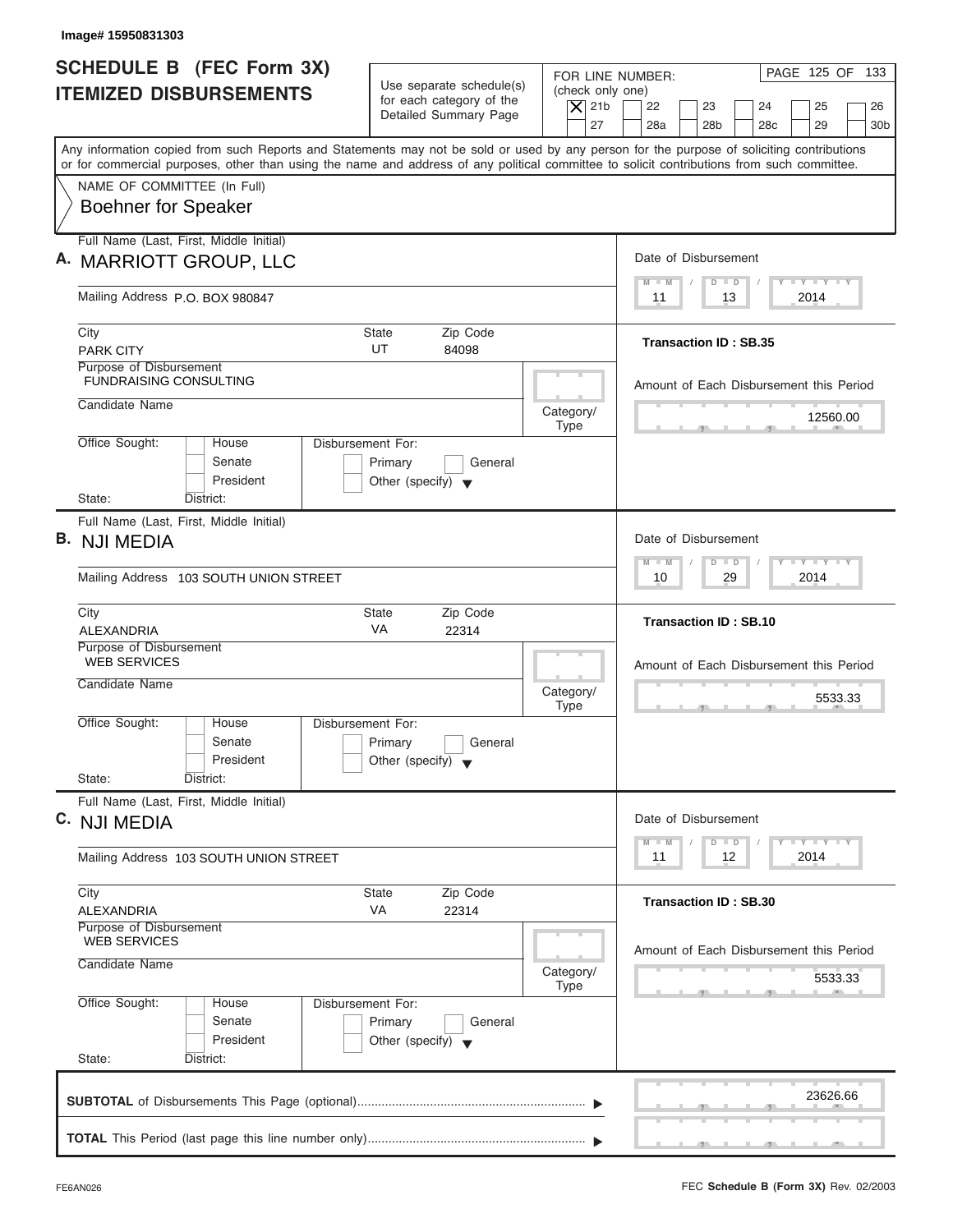| <b>SCHEDULE B (FEC Form 3X)</b><br><b>ITEMIZED DISBURSEMENTS</b>                                                                           | Use separate schedule(s)<br>for each category of the<br>Detailed Summary Page   | (check only one)<br>$\vert$ $\chi$ 21b | PAGE 126 OF 133<br>FOR LINE NUMBER:<br>22<br>23<br>24<br>25<br>26                  |
|--------------------------------------------------------------------------------------------------------------------------------------------|---------------------------------------------------------------------------------|----------------------------------------|------------------------------------------------------------------------------------|
| Any information copied from such Reports and Statements may not be sold or used by any person for the purpose of soliciting contributions  |                                                                                 | 27                                     | 28a<br>28 <sub>b</sub><br>28 <sub>c</sub><br>29<br>30 <sub>b</sub>                 |
| or for commercial purposes, other than using the name and address of any political committee to solicit contributions from such committee. |                                                                                 |                                        |                                                                                    |
| NAME OF COMMITTEE (In Full)<br><b>Boehner for Speaker</b>                                                                                  |                                                                                 |                                        |                                                                                    |
| Full Name (Last, First, Middle Initial)                                                                                                    |                                                                                 |                                        |                                                                                    |
| A. NOMAD EVENT SYSTEMS                                                                                                                     |                                                                                 |                                        | Date of Disbursement                                                               |
| Mailing Address 5605 GENERAL WASHINGTON DRIVE UNIT                                                                                         |                                                                                 |                                        | $T - Y = T - Y = T - Y$<br>$M - M$<br>$D$ $D$<br>2014<br>11<br>12                  |
| City                                                                                                                                       | <b>State</b><br>Zip Code                                                        |                                        | <b>Transaction ID: SB.29</b>                                                       |
| ALEXANDRIA<br>Purpose of Disbursement                                                                                                      | <b>VA</b><br>22312                                                              |                                        |                                                                                    |
| <b>EVENT PRODUCTION</b>                                                                                                                    |                                                                                 |                                        | Amount of Each Disbursement this Period                                            |
| Candidate Name                                                                                                                             |                                                                                 | Category/                              |                                                                                    |
|                                                                                                                                            |                                                                                 | <b>Type</b>                            | 2301.76                                                                            |
| Office Sought:<br>House<br>Senate<br>President                                                                                             | Disbursement For:<br>Primary<br>General<br>Other (specify) $\blacktriangledown$ |                                        |                                                                                    |
| State:<br>District:                                                                                                                        |                                                                                 |                                        |                                                                                    |
| Full Name (Last, First, Middle Initial)<br><b>B. OFFICE OF TAX &amp; REVENUE</b>                                                           |                                                                                 |                                        | Date of Disbursement                                                               |
| Mailing Address PO BOX 96385                                                                                                               |                                                                                 |                                        | <b>LEYTEY LEY</b><br>$M - M$<br>$D$ $D$<br>2014<br>10<br>31                        |
| City<br><b>WASHINGTON</b>                                                                                                                  | Zip Code<br><b>State</b><br>DC<br>20003                                         |                                        | <b>Transaction ID: SB.57</b>                                                       |
| Purpose of Disbursement<br><b>PAYROLL TAXES</b>                                                                                            |                                                                                 |                                        | Amount of Each Disbursement this Period                                            |
| Candidate Name                                                                                                                             |                                                                                 | Category/<br><b>Type</b>               | 216.00                                                                             |
| Office Sought:<br>House<br>Senate<br>President                                                                                             | Disbursement For:<br>Primary<br>General<br>Other (specify) $\blacktriangledown$ |                                        |                                                                                    |
| State:<br>District:                                                                                                                        |                                                                                 |                                        |                                                                                    |
| Full Name (Last, First, Middle Initial)<br>C. ORLANDO MAGIC                                                                                |                                                                                 |                                        | Date of Disbursement                                                               |
| Mailing Address 400 W CHURCH STREET #200                                                                                                   |                                                                                 |                                        | $T - Y$ $T - Y$ $T - Y$<br>$M - M$<br>$\overline{D}$<br>$\Box$<br>2014<br>10<br>29 |
| City<br>ORLANDO                                                                                                                            | <b>State</b><br>Zip Code<br>FL.<br>32801                                        |                                        | <b>Transaction ID: SB.18</b>                                                       |
| Purpose of Disbursement<br><b>EVENT SITE RENTAL</b>                                                                                        |                                                                                 |                                        |                                                                                    |
| Candidate Name                                                                                                                             |                                                                                 | Category/<br><b>Type</b>               | Amount of Each Disbursement this Period<br>93.67                                   |
| Office Sought:<br>House<br>Senate                                                                                                          | Disbursement For:<br>Primary<br>General<br>Other (specify) $\blacktriangledown$ |                                        |                                                                                    |
| President                                                                                                                                  |                                                                                 |                                        |                                                                                    |
| State:<br>District:                                                                                                                        |                                                                                 |                                        |                                                                                    |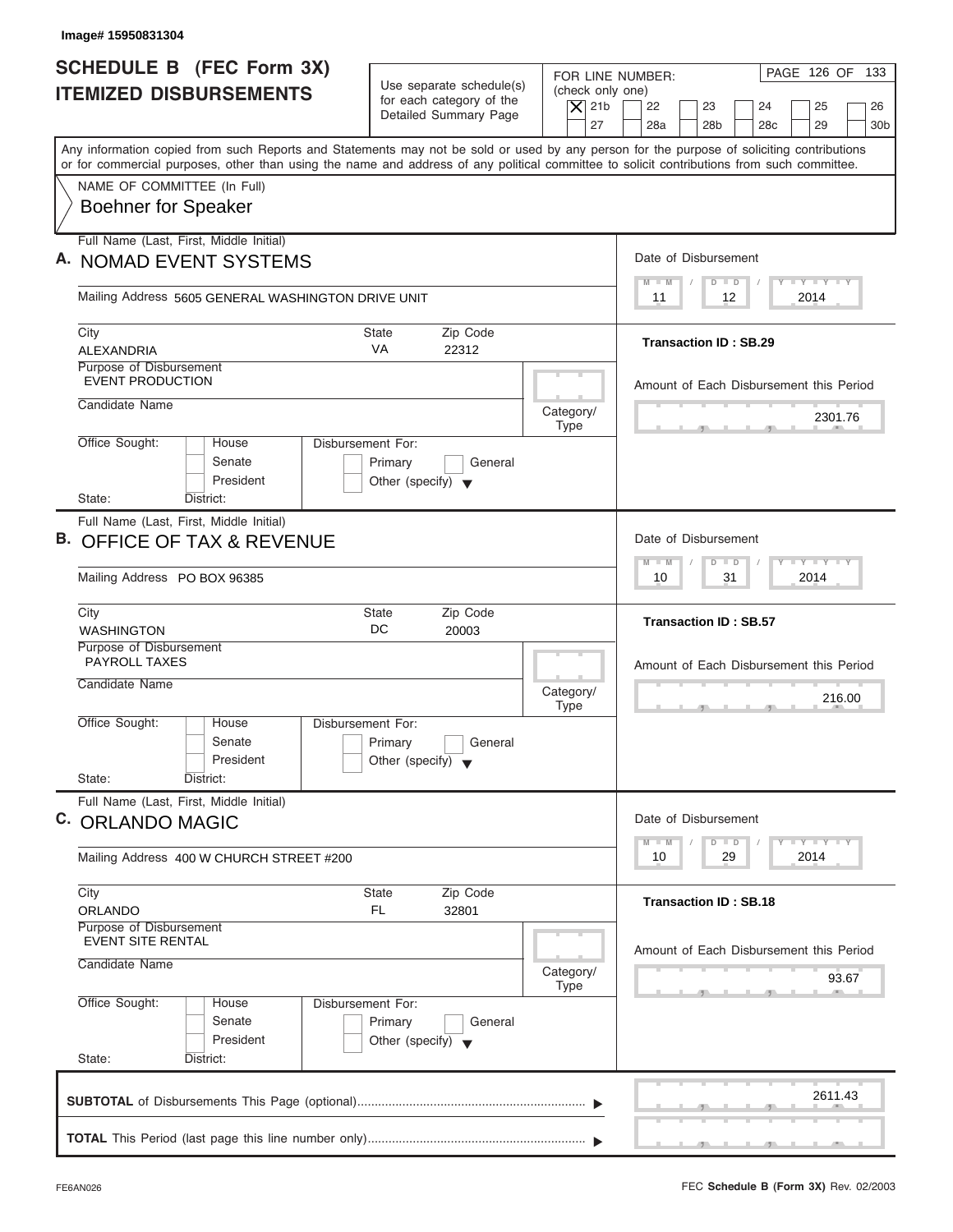| <b>SCHEDULE B</b> (FEC Form 3X)<br><b>ITEMIZED DISBURSEMENTS</b>                                                                                                                                                                                                                        | Use separate schedule(s)<br>for each category of the<br>$\overline{X}$ 21b<br>Detailed Summary Page | PAGE 127 OF 133<br>FOR LINE NUMBER:<br>(check only one)<br>22<br>23<br>24<br>25<br>26<br>27<br>28a<br>28 <sub>b</sub><br>29<br>30 <sub>b</sub><br>28 <sub>c</sub> |
|-----------------------------------------------------------------------------------------------------------------------------------------------------------------------------------------------------------------------------------------------------------------------------------------|-----------------------------------------------------------------------------------------------------|-------------------------------------------------------------------------------------------------------------------------------------------------------------------|
| Any information copied from such Reports and Statements may not be sold or used by any person for the purpose of soliciting contributions<br>or for commercial purposes, other than using the name and address of any political committee to solicit contributions from such committee. |                                                                                                     |                                                                                                                                                                   |
| NAME OF COMMITTEE (In Full)<br><b>Boehner for Speaker</b>                                                                                                                                                                                                                               |                                                                                                     |                                                                                                                                                                   |
| Full Name (Last, First, Middle Initial)<br>A. PIRYX                                                                                                                                                                                                                                     |                                                                                                     | Date of Disbursement                                                                                                                                              |
| Mailing Address 144 2ND STREET                                                                                                                                                                                                                                                          |                                                                                                     | $T - Y = T - Y = T - Y$<br>$D$ $D$<br>$M - M$<br>24<br>2014<br>11                                                                                                 |
| City<br><b>SAN FRANCISCO</b>                                                                                                                                                                                                                                                            | Zip Code<br>State<br>CA<br>94105                                                                    | <b>Transaction ID: SB.74</b>                                                                                                                                      |
| Purpose of Disbursement<br><b>ONLINE PROCESSING</b>                                                                                                                                                                                                                                     |                                                                                                     | Amount of Each Disbursement this Period                                                                                                                           |
| Candidate Name                                                                                                                                                                                                                                                                          | Category/<br><b>Type</b>                                                                            | 233.17                                                                                                                                                            |
| Office Sought:<br>House<br>Senate<br>President<br>State:<br>District:                                                                                                                                                                                                                   | Disbursement For:<br>Primary<br>General<br>Other (specify) $\blacktriangledown$                     |                                                                                                                                                                   |
| Full Name (Last, First, Middle Initial)<br><b>B. POLITICAL CAPITAL</b>                                                                                                                                                                                                                  |                                                                                                     | Date of Disbursement<br><b>LEYTEY LEY</b><br>$M - M$<br>$D$ $D$                                                                                                   |
| Mailing Address 2668 SCOTT MILL LANE                                                                                                                                                                                                                                                    |                                                                                                     | 12 <sup>°</sup><br>2014<br>11                                                                                                                                     |
| City<br><b>JACKSONVILLE</b>                                                                                                                                                                                                                                                             | <b>State</b><br>Zip Code<br>FL.<br>32223                                                            | <b>Transaction ID: SB.25</b>                                                                                                                                      |
| Purpose of Disbursement<br><b>FUNDRAISING CONSULTING</b><br>Candidate Name                                                                                                                                                                                                              | Category/                                                                                           | Amount of Each Disbursement this Period<br>2500.00                                                                                                                |
| Office Sought:<br>House<br>Senate<br>President<br>State:<br>District:                                                                                                                                                                                                                   | <b>Type</b><br>Disbursement For:<br>Primary<br>General<br>Other (specify) $\blacktriangledown$      | $\sim$                                                                                                                                                            |
| Full Name (Last, First, Middle Initial)<br>C. POLITICAL CAPITAL                                                                                                                                                                                                                         |                                                                                                     | Date of Disbursement                                                                                                                                              |
| Mailing Address 2668 SCOTT MILL LANE                                                                                                                                                                                                                                                    |                                                                                                     | $T - Y$ $T - Y$<br>$M - M$<br>$\overline{D}$<br>$\Box$<br>2014<br>10<br>29                                                                                        |
| City<br><b>JACKSONVILLE</b>                                                                                                                                                                                                                                                             | Zip Code<br>State<br>FL.<br>32223                                                                   | <b>Transaction ID: SB.9</b>                                                                                                                                       |
| Purpose of Disbursement<br><b>FUNDRAISING CONSULTING</b><br>Candidate Name                                                                                                                                                                                                              | Category/<br>Type                                                                                   | Amount of Each Disbursement this Period<br>4012.30                                                                                                                |
| Office Sought:<br>House<br>Senate<br>President                                                                                                                                                                                                                                          | Disbursement For:<br>Primary<br>General<br>Other (specify) $\blacktriangledown$                     |                                                                                                                                                                   |
| State:<br>District:                                                                                                                                                                                                                                                                     |                                                                                                     |                                                                                                                                                                   |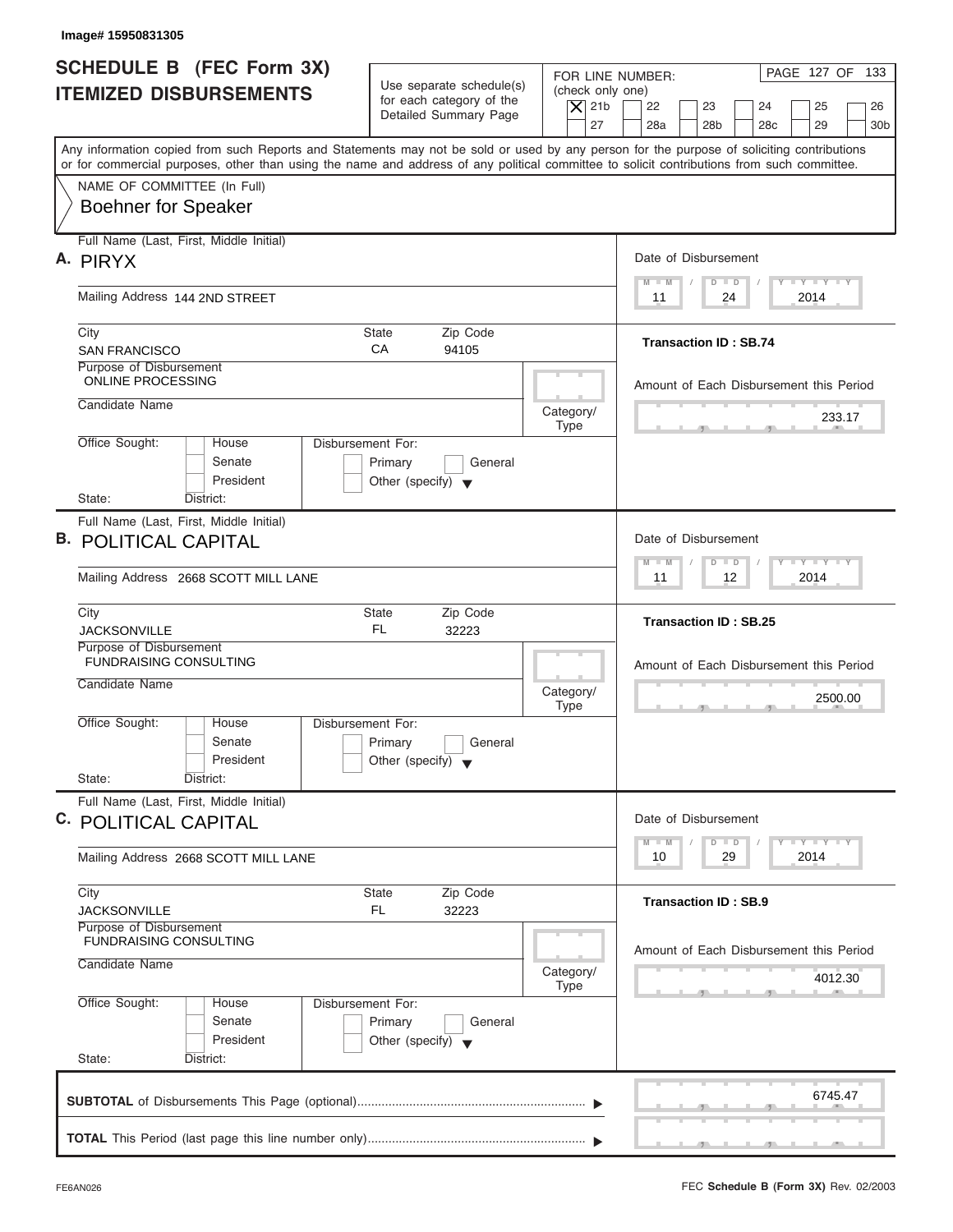| <b>SCHEDULE B (FEC Form 3X)</b><br>PAGE 128 OF 133<br>FOR LINE NUMBER:<br>Use separate schedule(s)<br>(check only one)<br><b>ITEMIZED DISBURSEMENTS</b><br>for each category of the<br>$\overline{X}$ 21b<br>22<br>23<br>24<br>25<br>Detailed Summary Page<br>27<br>28a<br>28 <sub>b</sub><br>28 <sub>c</sub><br>29<br>Any information copied from such Reports and Statements may not be sold or used by any person for the purpose of soliciting contributions<br>or for commercial purposes, other than using the name and address of any political committee to solicit contributions from such committee.<br>NAME OF COMMITTEE (In Full)<br><b>Boehner for Speaker</b><br>Full Name (Last, First, Middle Initial)<br>Date of Disbursement<br>A. PRH CONSULTING GROUP<br>$T - Y = T - Y = T - Y$<br>$M - M$<br>$D$ $D$<br>Mailing Address P.O. BOX 314<br>2014<br>11<br>12<br><b>State</b><br>Zip Code<br>City<br><b>Transaction ID: SB.34</b><br>OH<br><b>LEWIS CENTER</b><br>43035<br>Purpose of Disbursement<br><b>FUNDRAISING CONSULTING</b><br>Amount of Each Disbursement this Period<br>Candidate Name<br>Category/<br>5000.00<br><b>Type</b><br>Office Sought:<br>Disbursement For:<br>House<br>Senate<br>Primary<br>General<br>President<br>Other (specify) $\blacktriangledown$<br>State:<br>District:<br>Full Name (Last, First, Middle Initial)<br>Date of Disbursement<br><b>B. PRH CONSULTING GROUP</b><br>$-1 - Y - 1 - Y - 1 - Y$<br>$M - M$<br>$D$ $D$<br>2014<br>Mailing Address P.O. BOX 314<br>11<br>13<br>Zip Code<br>City<br><b>State</b><br><b>Transaction ID: SB.36</b><br>OH<br><b>LEWIS CENTER</b><br>43035<br>Purpose of Disbursement<br><b>FUNDRAISING CONSULTING</b><br>Amount of Each Disbursement this Period<br>Candidate Name<br>Category/<br>25448.16<br><b>Type</b><br>$-7$<br>Office Sought:<br>House<br>Disbursement For: |
|--------------------------------------------------------------------------------------------------------------------------------------------------------------------------------------------------------------------------------------------------------------------------------------------------------------------------------------------------------------------------------------------------------------------------------------------------------------------------------------------------------------------------------------------------------------------------------------------------------------------------------------------------------------------------------------------------------------------------------------------------------------------------------------------------------------------------------------------------------------------------------------------------------------------------------------------------------------------------------------------------------------------------------------------------------------------------------------------------------------------------------------------------------------------------------------------------------------------------------------------------------------------------------------------------------------------------------------------------------------------------------------------------------------------------------------------------------------------------------------------------------------------------------------------------------------------------------------------------------------------------------------------------------------------------------------------------------------------------------------------------------------------------------------------------------------------------------------------------------------------|
|                                                                                                                                                                                                                                                                                                                                                                                                                                                                                                                                                                                                                                                                                                                                                                                                                                                                                                                                                                                                                                                                                                                                                                                                                                                                                                                                                                                                                                                                                                                                                                                                                                                                                                                                                                                                                                                                    |
|                                                                                                                                                                                                                                                                                                                                                                                                                                                                                                                                                                                                                                                                                                                                                                                                                                                                                                                                                                                                                                                                                                                                                                                                                                                                                                                                                                                                                                                                                                                                                                                                                                                                                                                                                                                                                                                                    |
|                                                                                                                                                                                                                                                                                                                                                                                                                                                                                                                                                                                                                                                                                                                                                                                                                                                                                                                                                                                                                                                                                                                                                                                                                                                                                                                                                                                                                                                                                                                                                                                                                                                                                                                                                                                                                                                                    |
|                                                                                                                                                                                                                                                                                                                                                                                                                                                                                                                                                                                                                                                                                                                                                                                                                                                                                                                                                                                                                                                                                                                                                                                                                                                                                                                                                                                                                                                                                                                                                                                                                                                                                                                                                                                                                                                                    |
|                                                                                                                                                                                                                                                                                                                                                                                                                                                                                                                                                                                                                                                                                                                                                                                                                                                                                                                                                                                                                                                                                                                                                                                                                                                                                                                                                                                                                                                                                                                                                                                                                                                                                                                                                                                                                                                                    |
|                                                                                                                                                                                                                                                                                                                                                                                                                                                                                                                                                                                                                                                                                                                                                                                                                                                                                                                                                                                                                                                                                                                                                                                                                                                                                                                                                                                                                                                                                                                                                                                                                                                                                                                                                                                                                                                                    |
|                                                                                                                                                                                                                                                                                                                                                                                                                                                                                                                                                                                                                                                                                                                                                                                                                                                                                                                                                                                                                                                                                                                                                                                                                                                                                                                                                                                                                                                                                                                                                                                                                                                                                                                                                                                                                                                                    |
|                                                                                                                                                                                                                                                                                                                                                                                                                                                                                                                                                                                                                                                                                                                                                                                                                                                                                                                                                                                                                                                                                                                                                                                                                                                                                                                                                                                                                                                                                                                                                                                                                                                                                                                                                                                                                                                                    |
|                                                                                                                                                                                                                                                                                                                                                                                                                                                                                                                                                                                                                                                                                                                                                                                                                                                                                                                                                                                                                                                                                                                                                                                                                                                                                                                                                                                                                                                                                                                                                                                                                                                                                                                                                                                                                                                                    |
|                                                                                                                                                                                                                                                                                                                                                                                                                                                                                                                                                                                                                                                                                                                                                                                                                                                                                                                                                                                                                                                                                                                                                                                                                                                                                                                                                                                                                                                                                                                                                                                                                                                                                                                                                                                                                                                                    |
|                                                                                                                                                                                                                                                                                                                                                                                                                                                                                                                                                                                                                                                                                                                                                                                                                                                                                                                                                                                                                                                                                                                                                                                                                                                                                                                                                                                                                                                                                                                                                                                                                                                                                                                                                                                                                                                                    |
|                                                                                                                                                                                                                                                                                                                                                                                                                                                                                                                                                                                                                                                                                                                                                                                                                                                                                                                                                                                                                                                                                                                                                                                                                                                                                                                                                                                                                                                                                                                                                                                                                                                                                                                                                                                                                                                                    |
|                                                                                                                                                                                                                                                                                                                                                                                                                                                                                                                                                                                                                                                                                                                                                                                                                                                                                                                                                                                                                                                                                                                                                                                                                                                                                                                                                                                                                                                                                                                                                                                                                                                                                                                                                                                                                                                                    |
|                                                                                                                                                                                                                                                                                                                                                                                                                                                                                                                                                                                                                                                                                                                                                                                                                                                                                                                                                                                                                                                                                                                                                                                                                                                                                                                                                                                                                                                                                                                                                                                                                                                                                                                                                                                                                                                                    |
|                                                                                                                                                                                                                                                                                                                                                                                                                                                                                                                                                                                                                                                                                                                                                                                                                                                                                                                                                                                                                                                                                                                                                                                                                                                                                                                                                                                                                                                                                                                                                                                                                                                                                                                                                                                                                                                                    |
|                                                                                                                                                                                                                                                                                                                                                                                                                                                                                                                                                                                                                                                                                                                                                                                                                                                                                                                                                                                                                                                                                                                                                                                                                                                                                                                                                                                                                                                                                                                                                                                                                                                                                                                                                                                                                                                                    |
|                                                                                                                                                                                                                                                                                                                                                                                                                                                                                                                                                                                                                                                                                                                                                                                                                                                                                                                                                                                                                                                                                                                                                                                                                                                                                                                                                                                                                                                                                                                                                                                                                                                                                                                                                                                                                                                                    |
|                                                                                                                                                                                                                                                                                                                                                                                                                                                                                                                                                                                                                                                                                                                                                                                                                                                                                                                                                                                                                                                                                                                                                                                                                                                                                                                                                                                                                                                                                                                                                                                                                                                                                                                                                                                                                                                                    |
|                                                                                                                                                                                                                                                                                                                                                                                                                                                                                                                                                                                                                                                                                                                                                                                                                                                                                                                                                                                                                                                                                                                                                                                                                                                                                                                                                                                                                                                                                                                                                                                                                                                                                                                                                                                                                                                                    |
|                                                                                                                                                                                                                                                                                                                                                                                                                                                                                                                                                                                                                                                                                                                                                                                                                                                                                                                                                                                                                                                                                                                                                                                                                                                                                                                                                                                                                                                                                                                                                                                                                                                                                                                                                                                                                                                                    |
|                                                                                                                                                                                                                                                                                                                                                                                                                                                                                                                                                                                                                                                                                                                                                                                                                                                                                                                                                                                                                                                                                                                                                                                                                                                                                                                                                                                                                                                                                                                                                                                                                                                                                                                                                                                                                                                                    |
|                                                                                                                                                                                                                                                                                                                                                                                                                                                                                                                                                                                                                                                                                                                                                                                                                                                                                                                                                                                                                                                                                                                                                                                                                                                                                                                                                                                                                                                                                                                                                                                                                                                                                                                                                                                                                                                                    |
|                                                                                                                                                                                                                                                                                                                                                                                                                                                                                                                                                                                                                                                                                                                                                                                                                                                                                                                                                                                                                                                                                                                                                                                                                                                                                                                                                                                                                                                                                                                                                                                                                                                                                                                                                                                                                                                                    |
|                                                                                                                                                                                                                                                                                                                                                                                                                                                                                                                                                                                                                                                                                                                                                                                                                                                                                                                                                                                                                                                                                                                                                                                                                                                                                                                                                                                                                                                                                                                                                                                                                                                                                                                                                                                                                                                                    |
|                                                                                                                                                                                                                                                                                                                                                                                                                                                                                                                                                                                                                                                                                                                                                                                                                                                                                                                                                                                                                                                                                                                                                                                                                                                                                                                                                                                                                                                                                                                                                                                                                                                                                                                                                                                                                                                                    |
| Senate<br>Primary<br>General<br>President<br>Other (specify) $\blacktriangledown$                                                                                                                                                                                                                                                                                                                                                                                                                                                                                                                                                                                                                                                                                                                                                                                                                                                                                                                                                                                                                                                                                                                                                                                                                                                                                                                                                                                                                                                                                                                                                                                                                                                                                                                                                                                  |
| State:<br>District:                                                                                                                                                                                                                                                                                                                                                                                                                                                                                                                                                                                                                                                                                                                                                                                                                                                                                                                                                                                                                                                                                                                                                                                                                                                                                                                                                                                                                                                                                                                                                                                                                                                                                                                                                                                                                                                |
| Full Name (Last, First, Middle Initial)                                                                                                                                                                                                                                                                                                                                                                                                                                                                                                                                                                                                                                                                                                                                                                                                                                                                                                                                                                                                                                                                                                                                                                                                                                                                                                                                                                                                                                                                                                                                                                                                                                                                                                                                                                                                                            |
| Date of Disbursement<br>C. PRH CONSULTING GROUP                                                                                                                                                                                                                                                                                                                                                                                                                                                                                                                                                                                                                                                                                                                                                                                                                                                                                                                                                                                                                                                                                                                                                                                                                                                                                                                                                                                                                                                                                                                                                                                                                                                                                                                                                                                                                    |
| $T - Y = Y - I - Y$<br>$M - M$<br>$\overline{D}$<br>$\Box$<br>2014<br>10<br>23<br>Mailing Address P.O. BOX 314                                                                                                                                                                                                                                                                                                                                                                                                                                                                                                                                                                                                                                                                                                                                                                                                                                                                                                                                                                                                                                                                                                                                                                                                                                                                                                                                                                                                                                                                                                                                                                                                                                                                                                                                                     |
|                                                                                                                                                                                                                                                                                                                                                                                                                                                                                                                                                                                                                                                                                                                                                                                                                                                                                                                                                                                                                                                                                                                                                                                                                                                                                                                                                                                                                                                                                                                                                                                                                                                                                                                                                                                                                                                                    |
| Zip Code<br>City<br><b>State</b><br><b>Transaction ID: SB.4</b>                                                                                                                                                                                                                                                                                                                                                                                                                                                                                                                                                                                                                                                                                                                                                                                                                                                                                                                                                                                                                                                                                                                                                                                                                                                                                                                                                                                                                                                                                                                                                                                                                                                                                                                                                                                                    |
| OH<br>43035<br><b>LEWIS CENTER</b><br>Purpose of Disbursement                                                                                                                                                                                                                                                                                                                                                                                                                                                                                                                                                                                                                                                                                                                                                                                                                                                                                                                                                                                                                                                                                                                                                                                                                                                                                                                                                                                                                                                                                                                                                                                                                                                                                                                                                                                                      |
| <b>FUNDRAISING CONSULTING</b><br>Amount of Each Disbursement this Period                                                                                                                                                                                                                                                                                                                                                                                                                                                                                                                                                                                                                                                                                                                                                                                                                                                                                                                                                                                                                                                                                                                                                                                                                                                                                                                                                                                                                                                                                                                                                                                                                                                                                                                                                                                           |
| Candidate Name<br>Category/<br>15107.97                                                                                                                                                                                                                                                                                                                                                                                                                                                                                                                                                                                                                                                                                                                                                                                                                                                                                                                                                                                                                                                                                                                                                                                                                                                                                                                                                                                                                                                                                                                                                                                                                                                                                                                                                                                                                            |
| <b>Type</b>                                                                                                                                                                                                                                                                                                                                                                                                                                                                                                                                                                                                                                                                                                                                                                                                                                                                                                                                                                                                                                                                                                                                                                                                                                                                                                                                                                                                                                                                                                                                                                                                                                                                                                                                                                                                                                                        |
| Office Sought:<br>Disbursement For:<br>House<br>Senate<br>Primary<br>General                                                                                                                                                                                                                                                                                                                                                                                                                                                                                                                                                                                                                                                                                                                                                                                                                                                                                                                                                                                                                                                                                                                                                                                                                                                                                                                                                                                                                                                                                                                                                                                                                                                                                                                                                                                       |
| President<br>Other (specify) $\blacktriangledown$                                                                                                                                                                                                                                                                                                                                                                                                                                                                                                                                                                                                                                                                                                                                                                                                                                                                                                                                                                                                                                                                                                                                                                                                                                                                                                                                                                                                                                                                                                                                                                                                                                                                                                                                                                                                                  |
| State:<br>District:                                                                                                                                                                                                                                                                                                                                                                                                                                                                                                                                                                                                                                                                                                                                                                                                                                                                                                                                                                                                                                                                                                                                                                                                                                                                                                                                                                                                                                                                                                                                                                                                                                                                                                                                                                                                                                                |
|                                                                                                                                                                                                                                                                                                                                                                                                                                                                                                                                                                                                                                                                                                                                                                                                                                                                                                                                                                                                                                                                                                                                                                                                                                                                                                                                                                                                                                                                                                                                                                                                                                                                                                                                                                                                                                                                    |
| 45556.13                                                                                                                                                                                                                                                                                                                                                                                                                                                                                                                                                                                                                                                                                                                                                                                                                                                                                                                                                                                                                                                                                                                                                                                                                                                                                                                                                                                                                                                                                                                                                                                                                                                                                                                                                                                                                                                           |
|                                                                                                                                                                                                                                                                                                                                                                                                                                                                                                                                                                                                                                                                                                                                                                                                                                                                                                                                                                                                                                                                                                                                                                                                                                                                                                                                                                                                                                                                                                                                                                                                                                                                                                                                                                                                                                                                    |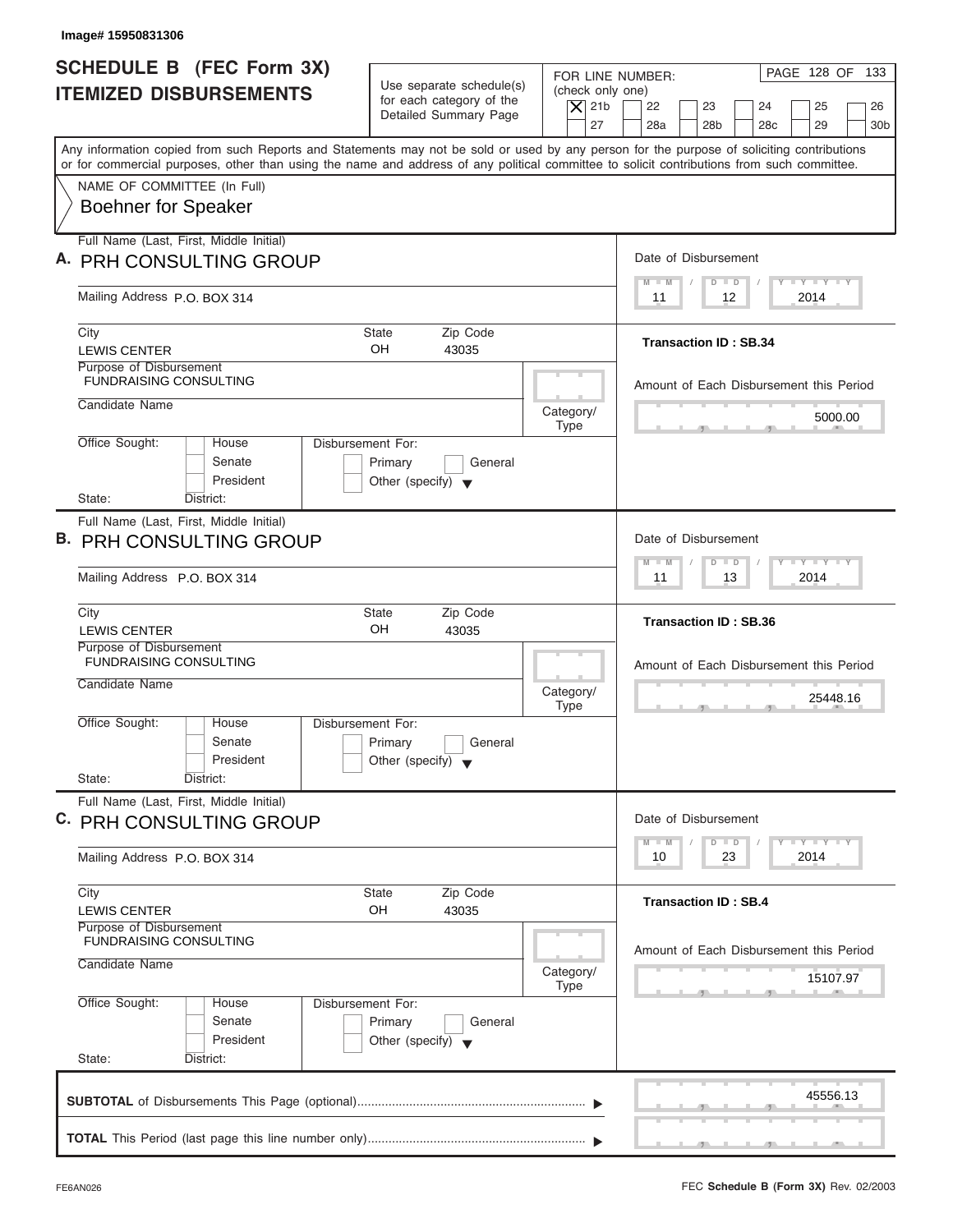| <b>SCHEDULE B (FEC Form 3X)</b><br><b>ITEMIZED DISBURSEMENTS</b>                                                                                                          | Use separate schedule(s)<br>for each category of the       | FOR LINE NUMBER:                       | PAGE 129 OF 133                                                                            |
|---------------------------------------------------------------------------------------------------------------------------------------------------------------------------|------------------------------------------------------------|----------------------------------------|--------------------------------------------------------------------------------------------|
|                                                                                                                                                                           |                                                            |                                        |                                                                                            |
|                                                                                                                                                                           | Detailed Summary Page                                      | (check only one)<br>$\overline{X}$ 21b | 22<br>23<br>24<br>25                                                                       |
| Any information copied from such Reports and Statements may not be sold or used by any person for the purpose of soliciting contributions                                 |                                                            | 27                                     | 28a<br>28 <sub>b</sub><br>28 <sub>c</sub><br>29                                            |
| or for commercial purposes, other than using the name and address of any political committee to solicit contributions from such committee.<br>NAME OF COMMITTEE (In Full) |                                                            |                                        |                                                                                            |
| <b>Boehner for Speaker</b>                                                                                                                                                |                                                            |                                        |                                                                                            |
| Full Name (Last, First, Middle Initial)                                                                                                                                   |                                                            |                                        |                                                                                            |
| A. SHANNA WOODBURY CONSULTING LLC                                                                                                                                         |                                                            |                                        | Date of Disbursement<br><b>LEY-LEY-LEY</b>                                                 |
| Mailing Address PO BOX 120697                                                                                                                                             |                                                            |                                        | $M - M$<br>$D$ $D$<br>29<br>2014<br>10                                                     |
| City                                                                                                                                                                      | Zip Code<br>State                                          |                                        | <b>Transaction ID: SB.11</b>                                                               |
| <b>SAINT PAUL</b><br>Purpose of Disbursement                                                                                                                              | <b>MN</b><br>55112                                         |                                        |                                                                                            |
| <b>FUNDRAISING CONSULTING</b>                                                                                                                                             |                                                            |                                        | Amount of Each Disbursement this Period                                                    |
| Candidate Name                                                                                                                                                            |                                                            | Category/                              | 7451.40                                                                                    |
| Office Sought:                                                                                                                                                            | Disbursement For:                                          | <b>Type</b>                            |                                                                                            |
| House<br>Senate<br>President                                                                                                                                              | Primary<br>General<br>Other (specify) $\blacktriangledown$ |                                        |                                                                                            |
| State:<br>District:                                                                                                                                                       |                                                            |                                        |                                                                                            |
| Full Name (Last, First, Middle Initial)<br>B. STRATEGIC ADVANCE SERVICES, LLC<br>Mailing Address 611 PENNSYLVANIA AVE. SE, #267                                           |                                                            |                                        | Date of Disbursement<br>$-1 - Y - 1 - Y - 1 - Y$<br>$M - M$<br>$D$ $D$<br>2014<br>10<br>22 |
| City                                                                                                                                                                      | Zip Code<br><b>State</b>                                   |                                        |                                                                                            |
| <b>WASHINGTON</b>                                                                                                                                                         | DC<br>20003                                                |                                        | <b>Transaction ID: SB.3</b>                                                                |
| Purpose of Disbursement<br><b>TRAVEL</b>                                                                                                                                  |                                                            |                                        | Amount of Each Disbursement this Period                                                    |
| Candidate Name                                                                                                                                                            |                                                            | Category/                              | 79539.73                                                                                   |
| Office Sought:<br>House                                                                                                                                                   | Disbursement For:                                          | <b>Type</b>                            | $-5$                                                                                       |
| Senate                                                                                                                                                                    | Primary<br>General                                         |                                        |                                                                                            |
| President<br>State:<br>District:                                                                                                                                          | Other (specify) $\blacktriangledown$                       |                                        |                                                                                            |
| Full Name (Last, First, Middle Initial)                                                                                                                                   |                                                            |                                        |                                                                                            |
| C. STRATEGIC ADVANCE SERVICES, LLC                                                                                                                                        |                                                            |                                        | Date of Disbursement                                                                       |
| Mailing Address 611 PENNSYLVANIA AVE. SE, #267                                                                                                                            |                                                            |                                        | $T$ $Y$ $T$ $Y$ $T$ $Y$<br>M<br>$\blacksquare$ M<br>D<br>$\Box$<br>2014<br>11<br>12        |
| City                                                                                                                                                                      | Zip Code<br><b>State</b>                                   |                                        |                                                                                            |
| <b>WASHINGTON</b>                                                                                                                                                         | DC<br>20003                                                |                                        | <b>Transaction ID: SB.33</b>                                                               |
| Purpose of Disbursement<br><b>TRAVEL</b>                                                                                                                                  |                                                            |                                        |                                                                                            |
| Candidate Name                                                                                                                                                            |                                                            | Category/<br><b>Type</b>               | Amount of Each Disbursement this Period<br>129759.41                                       |
| Office Sought:<br>House                                                                                                                                                   | Disbursement For:                                          |                                        |                                                                                            |
|                                                                                                                                                                           | Primary<br>General                                         |                                        |                                                                                            |
| Senate                                                                                                                                                                    |                                                            |                                        |                                                                                            |
| President                                                                                                                                                                 | Other (specify) $\blacktriangledown$                       |                                        |                                                                                            |
| State:<br>District:                                                                                                                                                       |                                                            |                                        |                                                                                            |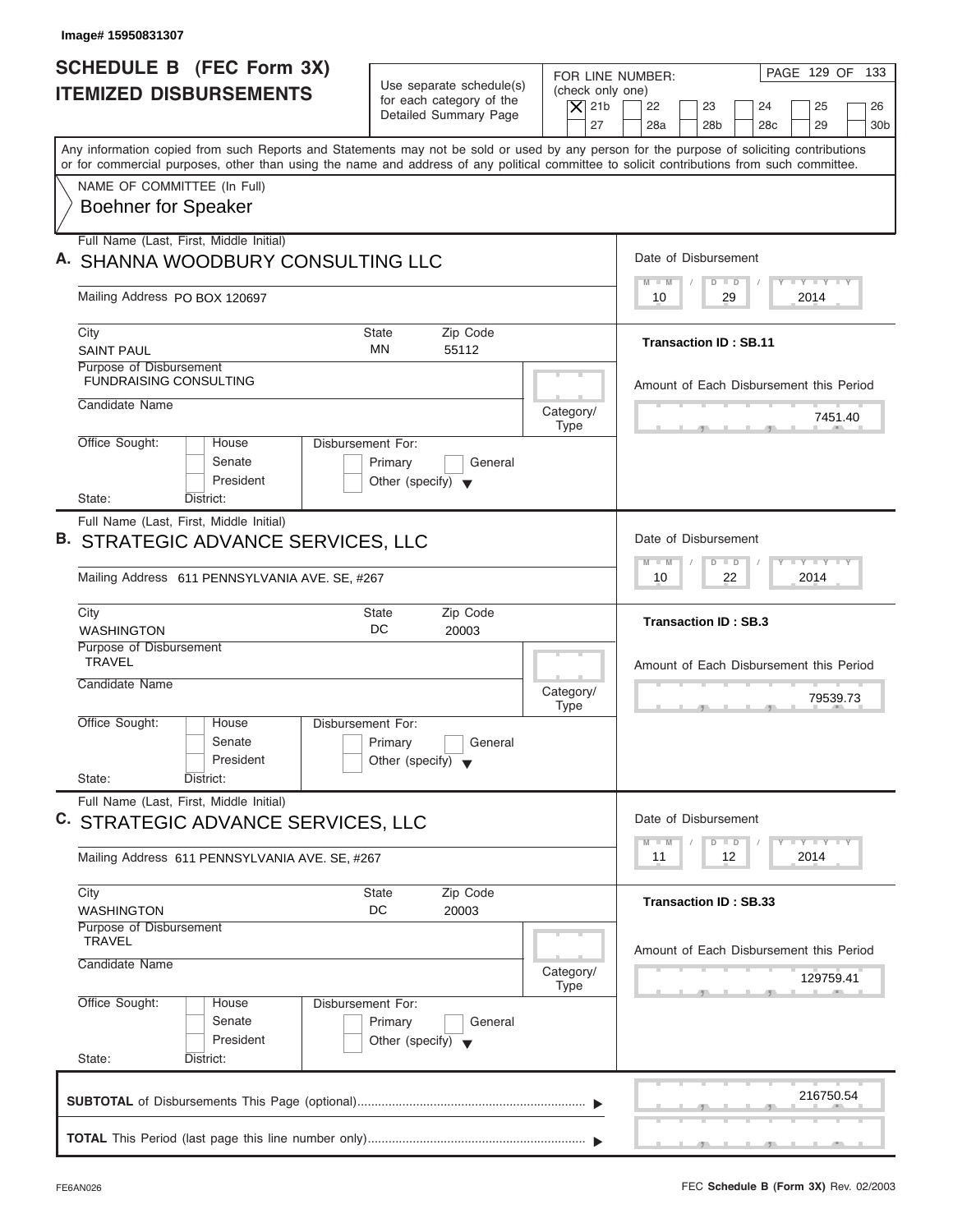| Image# 15950831308                                                                                                                         |                                                                                                                         |                                                                            |
|--------------------------------------------------------------------------------------------------------------------------------------------|-------------------------------------------------------------------------------------------------------------------------|----------------------------------------------------------------------------|
| <b>SCHEDULE B (FEC Form 3X)</b><br><b>ITEMIZED DISBURSEMENTS</b>                                                                           | Use separate schedule(s)<br>(check only one)<br>for each category of the<br>$\overline{X}$ 21b<br>Detailed Summary Page | PAGE 130 OF 133<br>FOR LINE NUMBER:<br>22<br>23<br>24<br>25<br>26          |
| Any information copied from such Reports and Statements may not be sold or used by any person for the purpose of soliciting contributions  | 27                                                                                                                      | 28a<br>28 <sub>b</sub><br>28 <sub>c</sub><br>29<br>30 <sub>b</sub>         |
| or for commercial purposes, other than using the name and address of any political committee to solicit contributions from such committee. |                                                                                                                         |                                                                            |
| NAME OF COMMITTEE (In Full)<br><b>Boehner for Speaker</b>                                                                                  |                                                                                                                         |                                                                            |
| Full Name (Last, First, Middle Initial)                                                                                                    |                                                                                                                         |                                                                            |
| A. THE PICTURE MAN, INC.                                                                                                                   |                                                                                                                         | Date of Disbursement                                                       |
| Mailing Address 7844 128TH AVE. NE                                                                                                         |                                                                                                                         | $T - Y = T - Y = T - Y$<br>$M - M$<br>$D$ $D$<br>29<br>2014<br>10          |
| City                                                                                                                                       | <b>State</b><br>Zip Code                                                                                                |                                                                            |
| <b>KIRKLAND</b>                                                                                                                            | <b>WA</b><br>98033                                                                                                      | <b>Transaction ID: SB.8</b>                                                |
| Purpose of Disbursement<br><b>EVENT PHOTOGRAPHY</b>                                                                                        |                                                                                                                         | Amount of Each Disbursement this Period                                    |
| Candidate Name                                                                                                                             | Category/                                                                                                               |                                                                            |
|                                                                                                                                            | <b>Type</b>                                                                                                             | 492.75                                                                     |
| Office Sought:<br>House<br>Senate<br>President                                                                                             | <b>Disbursement For:</b><br>Primary<br>General<br>Other (specify) $\blacktriangledown$                                  |                                                                            |
| State:<br>District:                                                                                                                        |                                                                                                                         |                                                                            |
| Full Name (Last, First, Middle Initial)<br><b>B. THE TURNIP ROSE</b>                                                                       |                                                                                                                         | Date of Disbursement                                                       |
| Mailing Address 1565 SCENIC AVENUE SUITE F                                                                                                 |                                                                                                                         | $-1 - Y - 1 - Y - 1 - Y$<br>$M - M$<br>$D$ $D$<br>2014<br>10<br>29         |
| City<br><b>COSTA MESA</b>                                                                                                                  | <b>State</b><br>Zip Code<br>СA<br>92626                                                                                 | <b>Transaction ID: SB.16</b>                                               |
| Purpose of Disbursement<br><b>EVENT CATERING</b>                                                                                           |                                                                                                                         | Amount of Each Disbursement this Period                                    |
| Candidate Name                                                                                                                             | Category/<br><b>Type</b>                                                                                                | 4780.35<br>$-7$                                                            |
| Office Sought:<br>House<br>Senate<br>President                                                                                             | Disbursement For:<br>Primary<br>General<br>Other (specify) $\blacktriangledown$                                         |                                                                            |
| State:<br>District:                                                                                                                        |                                                                                                                         |                                                                            |
| Full Name (Last, First, Middle Initial)<br>C. US TREASURY                                                                                  |                                                                                                                         | Date of Disbursement                                                       |
| Mailing Address TAX FILING                                                                                                                 |                                                                                                                         | $T - Y$ $T - Y$<br>$M - M$<br>$\overline{D}$<br>$\Box$<br>2014<br>10<br>31 |
| City                                                                                                                                       | Zip Code<br>State                                                                                                       |                                                                            |
| <b>OGDEN</b>                                                                                                                               | UT<br>84201                                                                                                             | <b>Transaction ID: SB.56</b>                                               |
| Purpose of Disbursement<br><b>PAYROLL TAXES</b>                                                                                            |                                                                                                                         |                                                                            |
| Candidate Name                                                                                                                             | Category/<br><b>Type</b>                                                                                                | Amount of Each Disbursement this Period<br>1631.65                         |
| Office Sought:<br>House<br>Senate<br>President                                                                                             | Disbursement For:<br>Primary<br>General<br>Other (specify) $\blacktriangledown$                                         |                                                                            |
| State:<br>District:                                                                                                                        |                                                                                                                         |                                                                            |
|                                                                                                                                            |                                                                                                                         | 6904.75                                                                    |
|                                                                                                                                            |                                                                                                                         |                                                                            |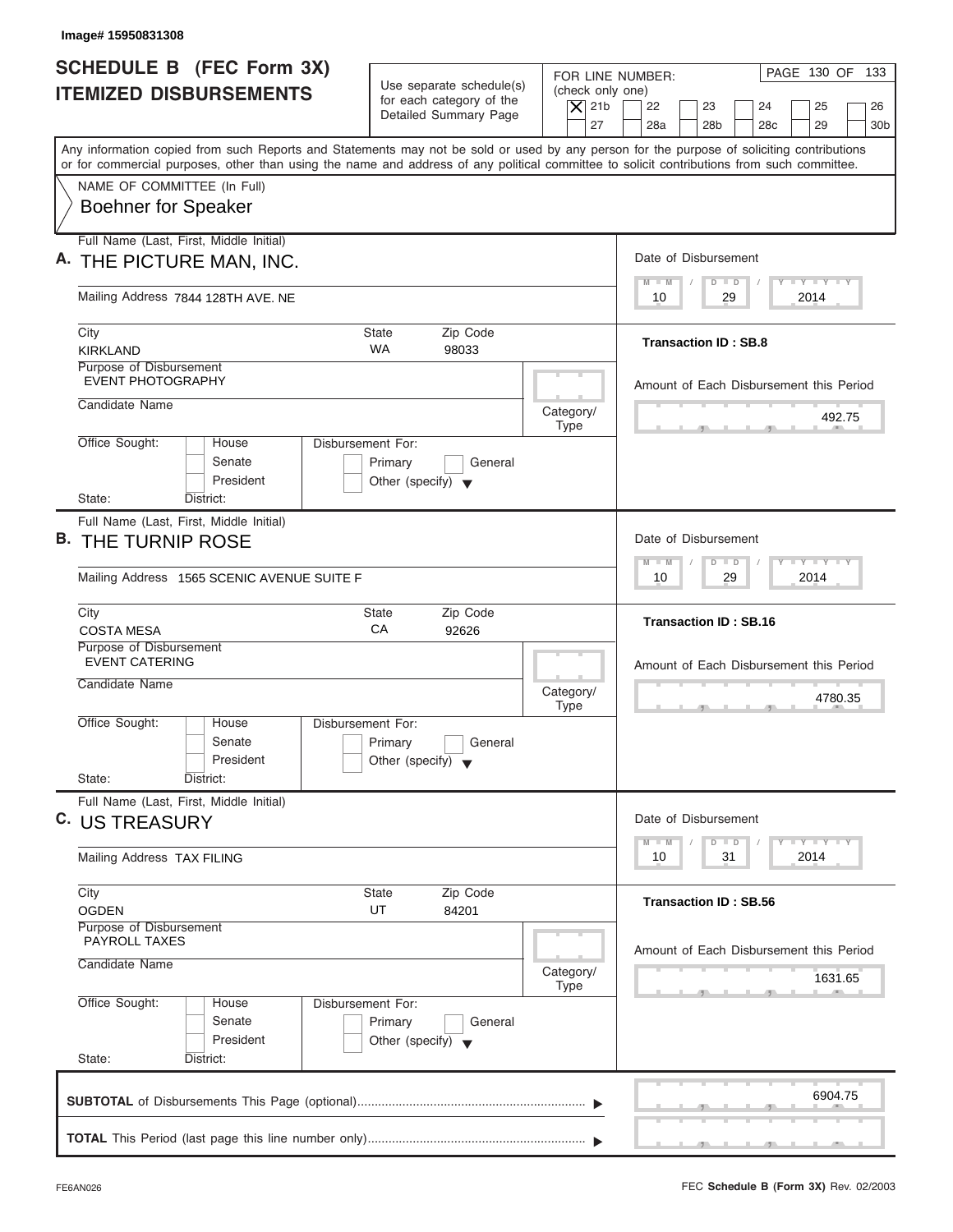| Image# 15950831309                                                                                                                                                                                                                                                                      |                                                                                                                               |                                                                                                                                         |
|-----------------------------------------------------------------------------------------------------------------------------------------------------------------------------------------------------------------------------------------------------------------------------------------|-------------------------------------------------------------------------------------------------------------------------------|-----------------------------------------------------------------------------------------------------------------------------------------|
| <b>SCHEDULE B (FEC Form 3X)</b><br><b>ITEMIZED DISBURSEMENTS</b>                                                                                                                                                                                                                        | Use separate schedule(s)<br>(check only one)<br>for each category of the<br>$\vert$ $\chi$ 21b<br>Detailed Summary Page<br>27 | PAGE 131 OF 133<br>FOR LINE NUMBER:<br>22<br>23<br>24<br>25<br>26<br>28a<br>28 <sub>b</sub><br>28 <sub>c</sub><br>29<br>30 <sub>b</sub> |
| Any information copied from such Reports and Statements may not be sold or used by any person for the purpose of soliciting contributions<br>or for commercial purposes, other than using the name and address of any political committee to solicit contributions from such committee. |                                                                                                                               |                                                                                                                                         |
| NAME OF COMMITTEE (In Full)<br><b>Boehner for Speaker</b>                                                                                                                                                                                                                               |                                                                                                                               |                                                                                                                                         |
| Full Name (Last, First, Middle Initial)<br>A. US TREASURY                                                                                                                                                                                                                               |                                                                                                                               | Date of Disbursement                                                                                                                    |
| Mailing Address TAX FILING                                                                                                                                                                                                                                                              |                                                                                                                               | $T - Y = T - Y = T - Y$<br>$M - M$<br>$D$ $D$<br>2014<br>11<br>14                                                                       |
| City<br><b>OGDEN</b>                                                                                                                                                                                                                                                                    | State<br>Zip Code<br>UT<br>84201                                                                                              | <b>Transaction ID: SB.71</b>                                                                                                            |
| Purpose of Disbursement<br><b>PAYROLL TAXES</b>                                                                                                                                                                                                                                         |                                                                                                                               | Amount of Each Disbursement this Period                                                                                                 |
| Candidate Name                                                                                                                                                                                                                                                                          | Category/<br><b>Type</b>                                                                                                      | 1631.67                                                                                                                                 |
| Office Sought:<br>House<br>Senate<br>President                                                                                                                                                                                                                                          | <b>Disbursement For:</b><br>Primary<br>General<br>Other (specify) $\blacktriangledown$                                        |                                                                                                                                         |
| State:<br>District:<br>Full Name (Last, First, Middle Initial)                                                                                                                                                                                                                          |                                                                                                                               |                                                                                                                                         |
| <b>B. VIRGINIA DEPARTMENT OF TAXATION</b>                                                                                                                                                                                                                                               |                                                                                                                               | Date of Disbursement<br>$-Y - Y - Y - Y$<br>M<br>W<br>$D$ $D$                                                                           |
| Mailing Address PO BOX 27264                                                                                                                                                                                                                                                            |                                                                                                                               | 2014<br>10<br>31                                                                                                                        |
| City<br><b>RICHMOND</b>                                                                                                                                                                                                                                                                 | Zip Code<br><b>State</b><br>VA<br>23261                                                                                       | <b>Transaction ID: SB.58</b>                                                                                                            |
| Purpose of Disbursement<br><b>PAYROLL TAXES</b><br>Candidate Name                                                                                                                                                                                                                       | Category/                                                                                                                     | Amount of Each Disbursement this Period                                                                                                 |
| Office Sought:<br>House                                                                                                                                                                                                                                                                 | <b>Type</b><br>Disbursement For:                                                                                              | 346.00<br>$-7$                                                                                                                          |
| Senate<br>President<br>State:<br>District:                                                                                                                                                                                                                                              | Primary<br>General<br>Other (specify) $\blacktriangledown$                                                                    |                                                                                                                                         |
| Full Name (Last, First, Middle Initial)<br>C. WILEY REIN LLP                                                                                                                                                                                                                            |                                                                                                                               | Date of Disbursement                                                                                                                    |
| Mailing Address 1776 K STREET, NW                                                                                                                                                                                                                                                       |                                                                                                                               | $T - Y$ $T - Y$<br>$M - M$<br>$\overline{D}$<br>$\Box$<br>2014<br>10<br>29                                                              |
| City<br><b>WASHINGTON</b>                                                                                                                                                                                                                                                               | Zip Code<br>State<br>DC<br>20006                                                                                              | <b>Transaction ID: SB.13</b>                                                                                                            |
| Purpose of Disbursement<br><b>LEGAL FEES</b><br>Candidate Name                                                                                                                                                                                                                          | Category/                                                                                                                     | Amount of Each Disbursement this Period<br>3000.00                                                                                      |
| Office Sought:<br>House<br>Senate<br>President<br>State:<br>District:                                                                                                                                                                                                                   | <b>Type</b><br>Disbursement For:<br>Primary<br>General<br>Other (specify) $\blacktriangledown$                                |                                                                                                                                         |
|                                                                                                                                                                                                                                                                                         |                                                                                                                               | 4977.67                                                                                                                                 |
|                                                                                                                                                                                                                                                                                         |                                                                                                                               |                                                                                                                                         |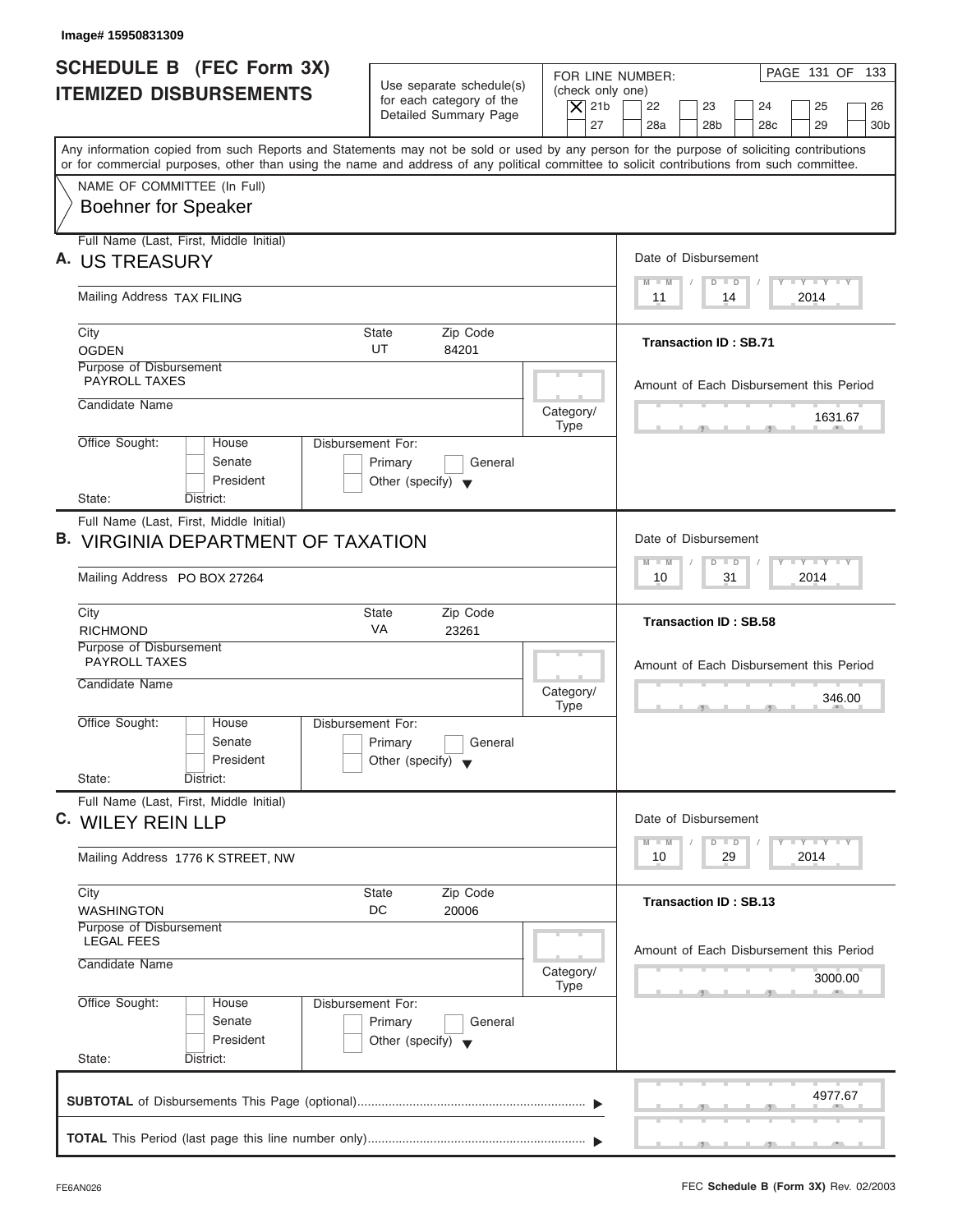| Image# 15950831310                                                                                                                                                                                                                                                                      |                                                      |                                        |                                                                    |
|-----------------------------------------------------------------------------------------------------------------------------------------------------------------------------------------------------------------------------------------------------------------------------------------|------------------------------------------------------|----------------------------------------|--------------------------------------------------------------------|
| <b>SCHEDULE B (FEC Form 3X)</b>                                                                                                                                                                                                                                                         |                                                      |                                        | PAGE 132 OF 133<br>FOR LINE NUMBER:                                |
| <b>ITEMIZED DISBURSEMENTS</b>                                                                                                                                                                                                                                                           | Use separate schedule(s)<br>for each category of the | (check only one)<br>$\vert$ $\chi$ 21b | 22<br>23<br>24<br>25<br>26                                         |
|                                                                                                                                                                                                                                                                                         | Detailed Summary Page                                | 27                                     | 28a<br>28 <sub>b</sub><br>28 <sub>c</sub><br>29<br>30 <sub>b</sub> |
| Any information copied from such Reports and Statements may not be sold or used by any person for the purpose of soliciting contributions<br>or for commercial purposes, other than using the name and address of any political committee to solicit contributions from such committee. |                                                      |                                        |                                                                    |
| NAME OF COMMITTEE (In Full)                                                                                                                                                                                                                                                             |                                                      |                                        |                                                                    |
| <b>Boehner for Speaker</b>                                                                                                                                                                                                                                                              |                                                      |                                        |                                                                    |
| Full Name (Last, First, Middle Initial)                                                                                                                                                                                                                                                 |                                                      |                                        | Date of Disbursement                                               |
| A. WILLIAMS DRATH, LLC                                                                                                                                                                                                                                                                  |                                                      |                                        | $T - Y = T - Y = T - Y$<br>$M - M$<br>$D$ $D$                      |
| Mailing Address 1647 WISCONSIN AVENUE, NW                                                                                                                                                                                                                                               |                                                      |                                        | 2014<br>10<br>21                                                   |
| City                                                                                                                                                                                                                                                                                    | <b>State</b><br>Zip Code                             |                                        | <b>Transaction ID: SB.1</b>                                        |
| <b>WASHINGTON</b><br>Purpose of Disbursement                                                                                                                                                                                                                                            | DC<br>20007                                          |                                        |                                                                    |
| <b>FUNDRAISING CONSULTING</b>                                                                                                                                                                                                                                                           |                                                      |                                        | Amount of Each Disbursement this Period                            |
| Candidate Name                                                                                                                                                                                                                                                                          |                                                      | Category/                              | 59241.17                                                           |
| Office Sought:<br>House                                                                                                                                                                                                                                                                 | Disbursement For:                                    | <b>Type</b>                            |                                                                    |
| Senate                                                                                                                                                                                                                                                                                  | Primary<br>General                                   |                                        |                                                                    |
| President                                                                                                                                                                                                                                                                               | Other (specify) $\blacktriangledown$                 |                                        |                                                                    |
| State:<br>District:<br>Full Name (Last, First, Middle Initial)                                                                                                                                                                                                                          |                                                      |                                        |                                                                    |
| B. WILLIAMS DRATH, LLC                                                                                                                                                                                                                                                                  |                                                      |                                        | Date of Disbursement                                               |
|                                                                                                                                                                                                                                                                                         |                                                      |                                        | <b>LEYTEY LEY</b><br>$M - M$<br>$D$ $D$                            |
| Mailing Address 1647 WISCONSIN AVENUE, NW                                                                                                                                                                                                                                               |                                                      |                                        | 2014<br>11<br>13                                                   |
| City<br><b>WASHINGTON</b>                                                                                                                                                                                                                                                               | Zip Code<br><b>State</b><br>DC<br>20007              |                                        | <b>Transaction ID: SB.40</b>                                       |
| Purpose of Disbursement<br><b>FUNDRAISING CONSULTING</b>                                                                                                                                                                                                                                |                                                      |                                        | Amount of Each Disbursement this Period                            |
| Candidate Name                                                                                                                                                                                                                                                                          |                                                      |                                        |                                                                    |
|                                                                                                                                                                                                                                                                                         |                                                      | Category/<br><b>Type</b>               | 48984.18<br>$\sim$                                                 |
| Office Sought:<br>House<br>Senate                                                                                                                                                                                                                                                       | Disbursement For:<br>Primary<br>General              |                                        |                                                                    |
| President                                                                                                                                                                                                                                                                               | Other (specify) $\blacktriangledown$                 |                                        |                                                                    |
| State:<br>District:                                                                                                                                                                                                                                                                     |                                                      |                                        |                                                                    |
| Full Name (Last, First, Middle Initial)<br>C.                                                                                                                                                                                                                                           |                                                      |                                        | Date of Disbursement                                               |
|                                                                                                                                                                                                                                                                                         |                                                      |                                        | $D$ $D$<br>$Y - Y - Y - Y - Y$<br>$M - M$                          |
| <b>Mailing Address</b>                                                                                                                                                                                                                                                                  |                                                      |                                        |                                                                    |
| City                                                                                                                                                                                                                                                                                    | Zip Code<br><b>State</b>                             |                                        |                                                                    |
| Purpose of Disbursement                                                                                                                                                                                                                                                                 |                                                      |                                        |                                                                    |
| Candidate Name                                                                                                                                                                                                                                                                          |                                                      |                                        | Amount of Each Disbursement this Period                            |
|                                                                                                                                                                                                                                                                                         |                                                      | Category/<br><b>Type</b>               |                                                                    |
| Office Sought:<br>House                                                                                                                                                                                                                                                                 | Disbursement For:                                    |                                        |                                                                    |
| Senate<br>President                                                                                                                                                                                                                                                                     | Primary<br>General                                   |                                        |                                                                    |
| State:<br>District:                                                                                                                                                                                                                                                                     | Other (specify) $\blacktriangledown$                 |                                        |                                                                    |
|                                                                                                                                                                                                                                                                                         |                                                      |                                        |                                                                    |
|                                                                                                                                                                                                                                                                                         |                                                      |                                        | 108225.35                                                          |
|                                                                                                                                                                                                                                                                                         |                                                      |                                        |                                                                    |